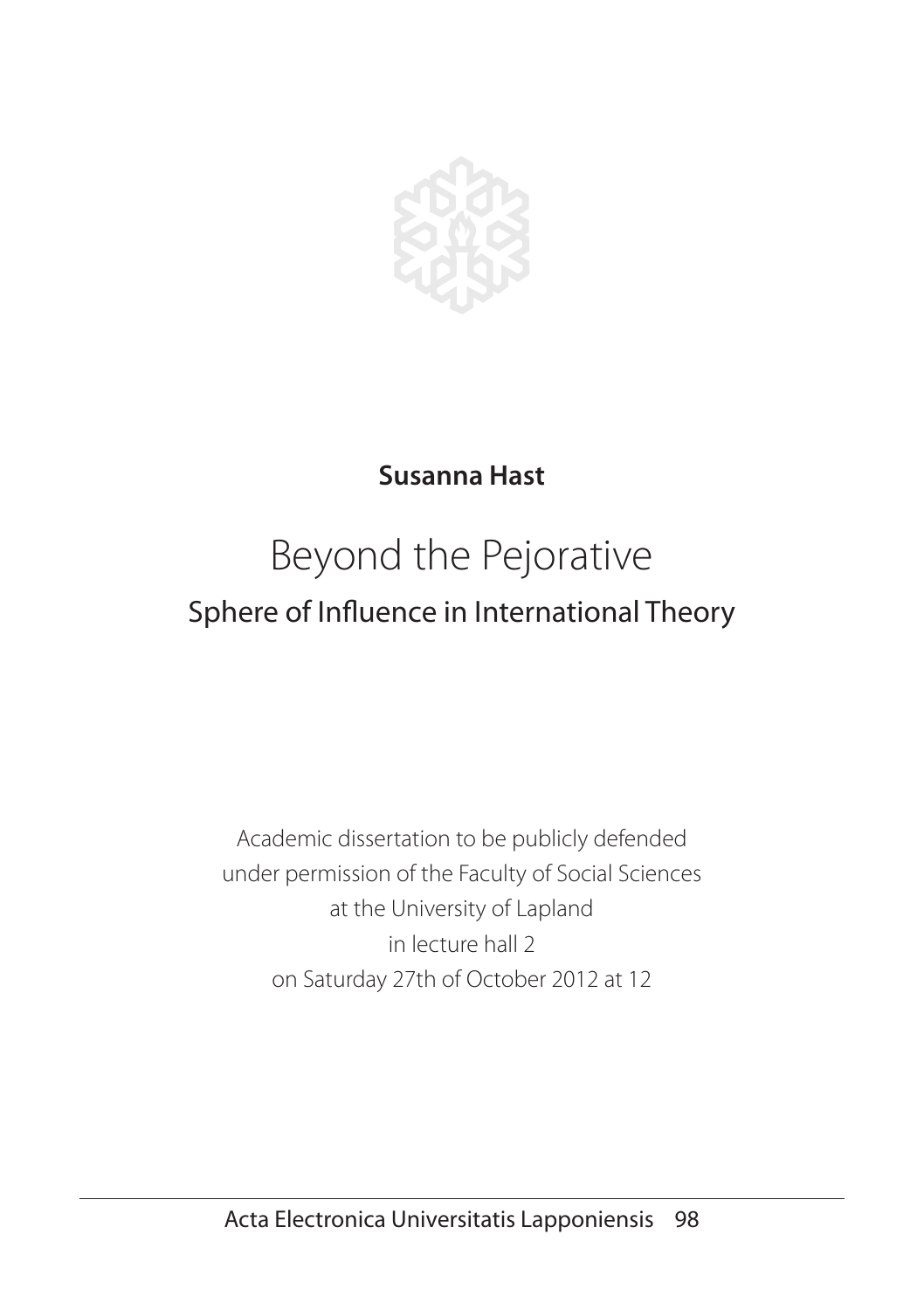University of Lapland Faculty of Social Sciences

© Susanna Hast, 2012

Layout: Ritva Lahtinen

Distributor: Lapland University Press P.O. Box 8123 FI-96101 Rovaniemi

tel. + 358 (0)40-821 4242 , fax + 358 16 362 932 publication@ulapland.fi www.ulapland.fi /lup

> Paperback ISBN 978-952-484-570-0 ISSN 0788-7604

> Pdf ISBN 978-952-484-571-7 ISSN 1796-6310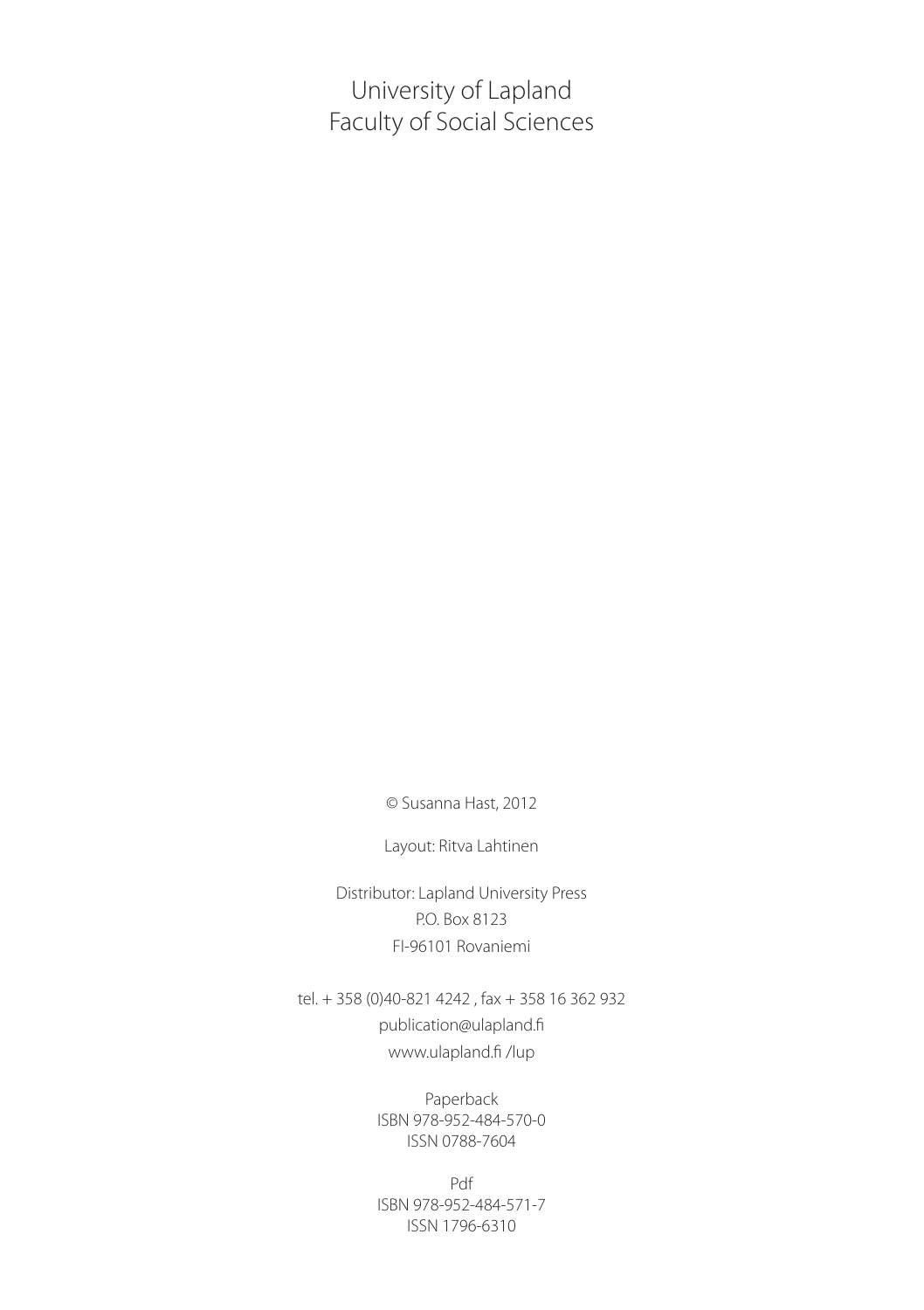#### **Abstract**

Hast Susanna Beyond the Pejorative: Sphere of Influence in International Theory

Rovaniemi: University of Lapland, 2011, 313 pp., Acta Universitatis Lapponiensis 239 Dissertation: University of Lapland ISSN 0788-7604 ISBN 978-952-484-570-0

This study undertakes to contest the concept of *sphere of influence* from a historical perspective with a focus on normative questions and international order. While the concept of sphere of influence is frequently used in political parlance, it has not been studied within the discipline of International Relations. What is more, the term "sphere of influence" is used in a peiorative sense to criticise Russian foreign policy. The research identifies the pejorative uses of the concept and then proceeds to discuss normative aspects of spheres of influence in international theory. In the process, sphere of influence is transformed from a map metaphor into a concept which encompasses issues of justice and international order.

The history of the concept of sphere of influence begins with identifying how it acquired its pejorative ring, that is, the concept became associated with the foreign policy of Russia. What follows are four chapters on the history and theory of spheres of influence. The first episode explores historical examples such as suzerainty and colonialism, as well as the emergence of a hierarchical international order. The second reveals the untapped pool of ideas related to international order, sovereignty, great powers, the balance of power and non-intervention in the English School theory. The pluralist and solidarist underpinnings of international society come alive as a framework for linking the concept of sphere of influence to conceptualisations of international order. Spheres of influence are situated at the equilibrium point of a pendulum which sweeps an arc from the sovereign nation-state at one end to humanity at the other.

The third chapter looks into theories on spheres of influence "between nation and humanity" which were developed in the turmoil of the world wars. The ideas of Friedrich Naumann, Carl Schmitt, E.H. Carr, James Burnham, Walter Lippmann and George Orwell focus more on bringing about peace than causing war and conflict. Finally, a chapter on the Cold War, drawing on the example of the Cuban Missile Crisis, explores the period in history which has made the strongest impact on the present understanding of sphere of influence. It becomes clear that even Cold War spheres of influence are a source of theory which we have ignored. Once the historical and theoretical roots of the concept have been unveiled. Russian ideas on international order and influence beyond state borders are analysed in order to problematise the Western canon dealing with "Russia's sphere of influence". The Russian idea of a sphere of influence is clouded by an indecision in choosing between the pluralist and solidarist international orders. The Russian authors' unwavering defence of sovereignty and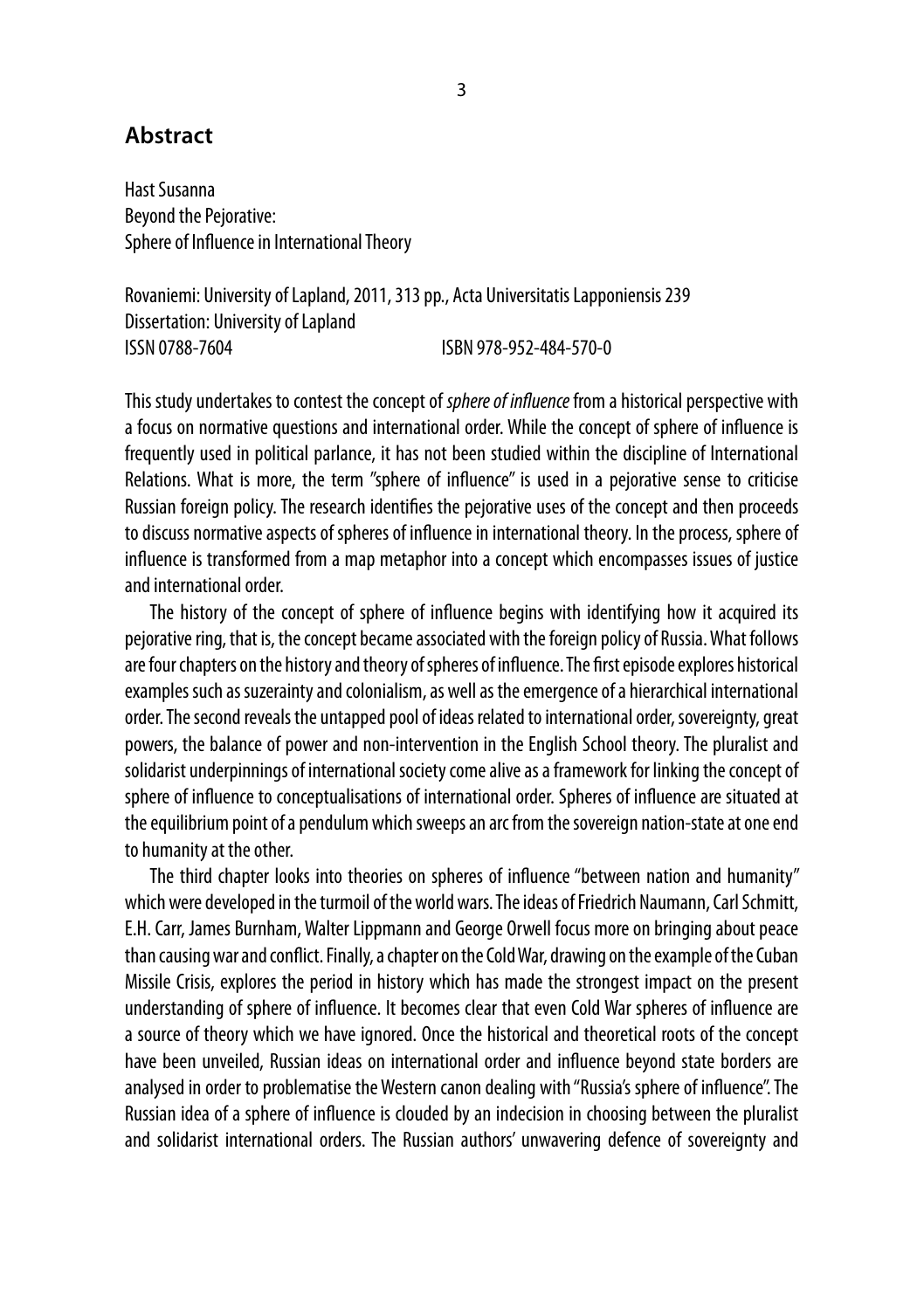simultaneous admiration of "the concert of great responsible powers" has resulted in an inability to openly propose a system of international governance with spheres of influence.

The unique contribution of this dissertation is to put forward normative considerations pertaining to spheres of influence instead of using the concept in a pejorative sense. The study connects the English School tradition, post-war international order, the Cold War and Russian thought with the concept of sphere of influence with the aim of initiating a debate which will enrich the discipline with a fresh outlook on an old but topical concept.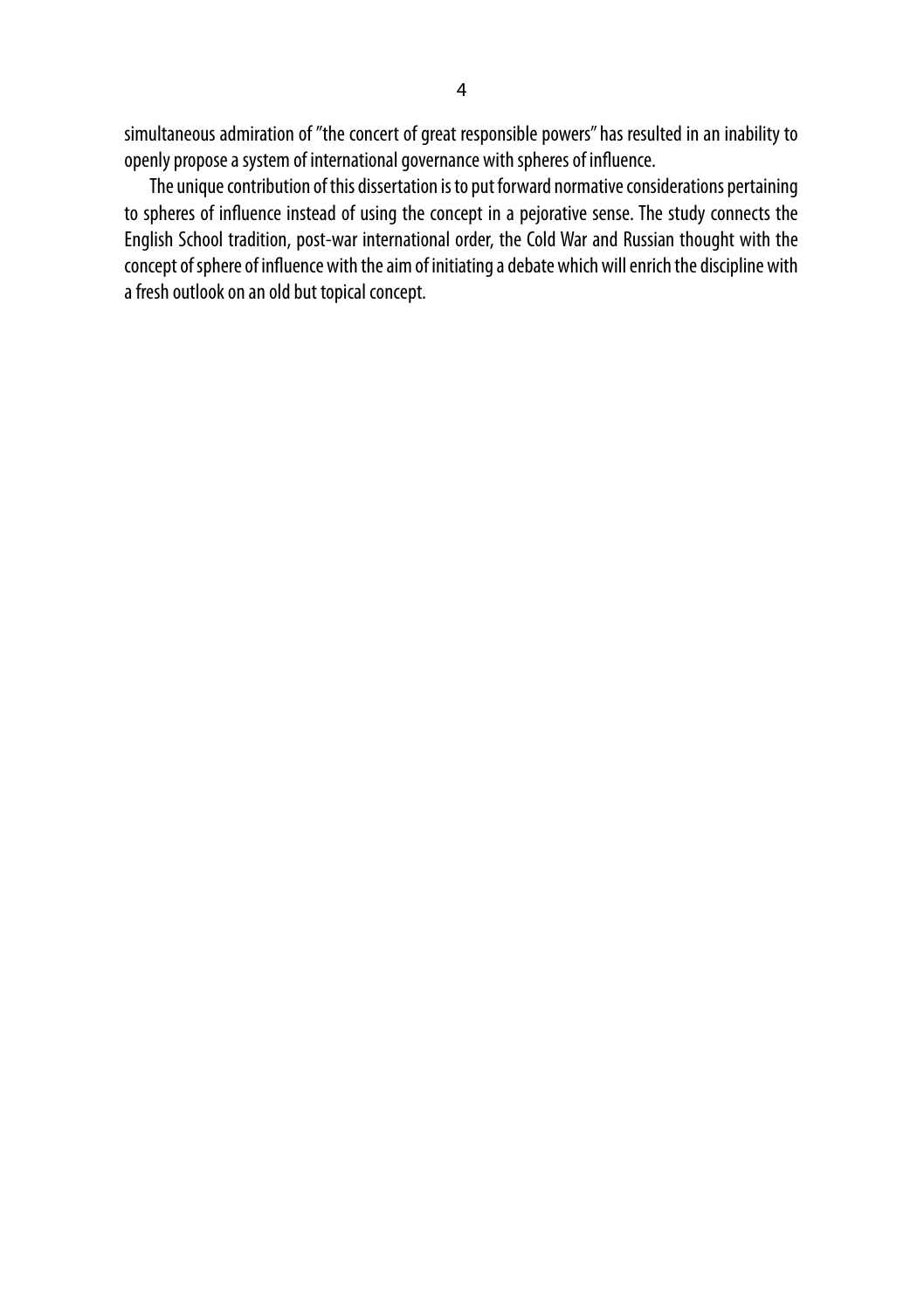### **Contents**

| 1 | 1.1<br>"Sphere of influence" is What We Make of It 16<br>1.2<br>1.3<br>1.4<br>1.5                                                                                                                                                                               |  |  |  |  |  |
|---|-----------------------------------------------------------------------------------------------------------------------------------------------------------------------------------------------------------------------------------------------------------------|--|--|--|--|--|
| 2 | Where is the Russian Sphere of Influence? 33<br>2.1<br>2.1.1<br>2.1.2<br>2.2<br>2.2.1                                                                                                                                                                           |  |  |  |  |  |
| 3 | The British Committee on the Theory of International Politics 58<br>3.1<br>3.2<br>From Suzerain to Sovereign, from Independence to Hegemony 61<br>3.3<br>Agreements on Spheres of Influence and Colonial Influence 71<br>3.4<br>3.5<br>3.6                      |  |  |  |  |  |
| 4 | International Society and the Normative Question88<br>The Rules and Institutions of International Society 88<br>4.1<br>4.2<br>4.3<br>4.4<br>4.5<br>4.6<br>4.7                                                                                                   |  |  |  |  |  |
| 5 | 5.1<br>5.2<br>5.3<br>5.4<br>Nationalism versus Internationalism 151<br>5.4.1<br>The Inevitability of Power Politics 159<br>5.4.2<br>Walter Lippmann and the Good Neighbor Policy 168<br>5.5<br>George Orwell and the Totalitarian Super-states177<br>5.6<br>5.7 |  |  |  |  |  |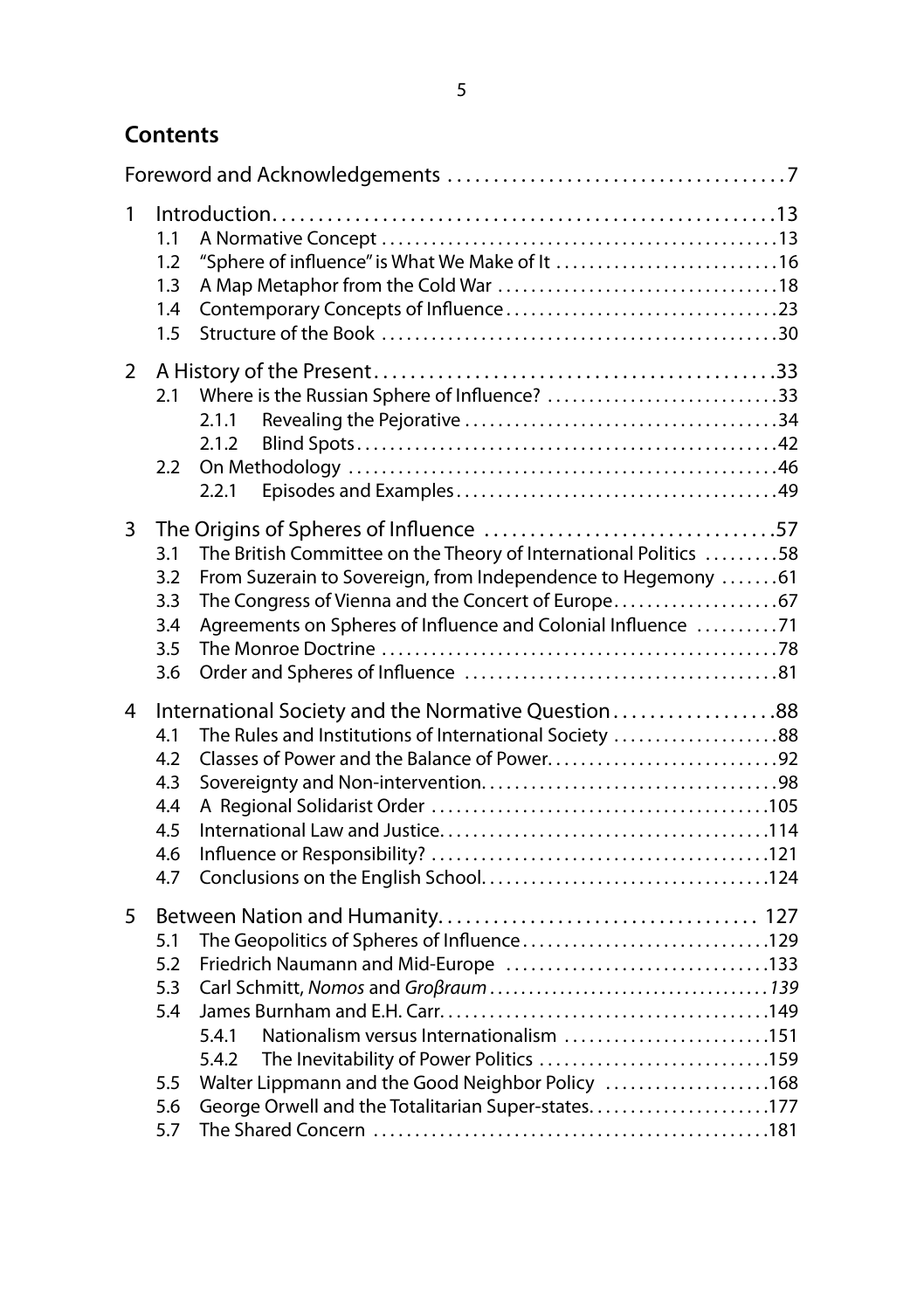| 6 | 6.1 | 6.1.1<br>6.1.2<br>6.1.3 | Consolidating Spheres of Influence 190            |  |  |  |
|---|-----|-------------------------|---------------------------------------------------|--|--|--|
|   |     | 6.1.4                   | Subjugated Knowledges and Legacies 202            |  |  |  |
|   | 6.2 |                         |                                                   |  |  |  |
|   | 6.3 |                         |                                                   |  |  |  |
| 7 |     |                         |                                                   |  |  |  |
|   | 7.1 |                         |                                                   |  |  |  |
|   | 7.2 |                         | International Society and Research on Russia 227  |  |  |  |
|   | 7.3 |                         |                                                   |  |  |  |
|   |     | 7.3.1                   |                                                   |  |  |  |
|   |     | 7.3.2                   | The Great Responsibles and Cooperative Balance236 |  |  |  |
|   |     | 7.3.3                   | Intervention in Kosovo and South Ossetia244       |  |  |  |
|   |     | 7.3.4                   |                                                   |  |  |  |
|   | 7.4 |                         |                                                   |  |  |  |
|   |     | 7.4.1                   | Falsification of History and the Small Powers 255 |  |  |  |
|   |     | 7.4.2                   |                                                   |  |  |  |
|   |     | 7.4.3                   | Influence of the Single Sovereign 265             |  |  |  |
|   |     | 7.4.4                   |                                                   |  |  |  |
|   | 7.5 |                         | Conclusion: Perfectly Ruled, Perfectly Free 275   |  |  |  |
| 8 |     |                         |                                                   |  |  |  |
|   | 8.1 |                         |                                                   |  |  |  |
|   |     | 8.1.1                   |                                                   |  |  |  |
|   |     | 8.1.2                   |                                                   |  |  |  |
|   |     | 8.1.3                   | System of States or a New Nomos? 288              |  |  |  |
|   | 8.2 |                         |                                                   |  |  |  |
|   | 8.3 |                         |                                                   |  |  |  |
|   |     |                         |                                                   |  |  |  |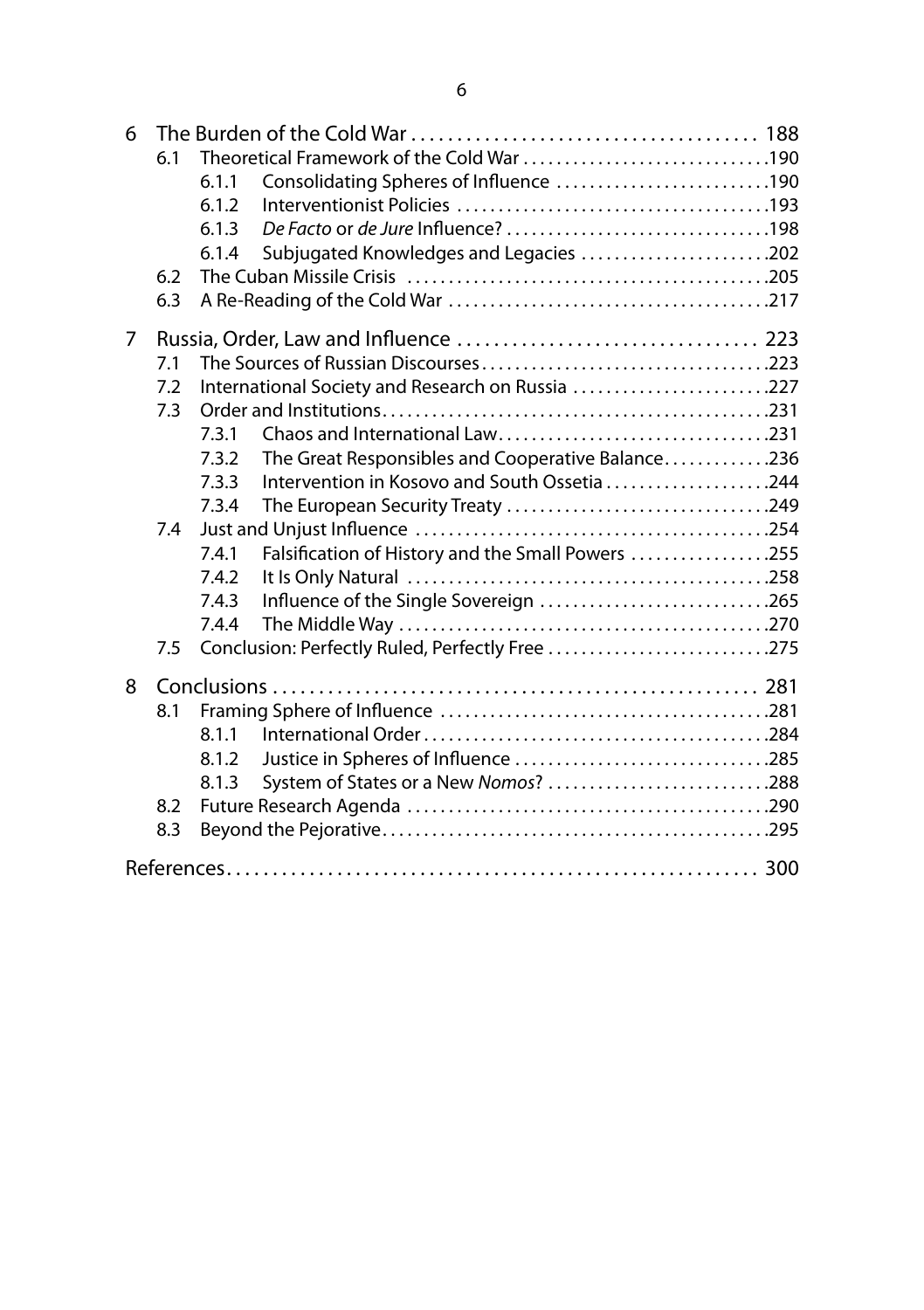## **Foreword and Acknowledgements**

Spheres of influence and understanding about them remain part of *international politics and for better or worse will continue to be (Keal 1983, 225).* 

The eternal challenge of humanity is to organise the political map of the world. It has never been possible to make the world one, and few have even wanted this. In the end, the division of people by borders of nation-states took place. However, the state is not a perpetual and stable unit of the international system, but one that has been challenged from the day it was introduced – by the states themselves with asserted hierarchies and great power management. Spheres of influence come into the picture here when we discuss states and the hierarchical international system. Sphere of influence is an idea which takes a stance on the very core question of International Relations<sup>1</sup> (henceforth IR): How is the world divided politically?

This is a critical analysis and reassessment of the concept of sphere of influence with an interest in normative and theoretical questions arising from the past and the present. The concept is characterised by a conflict between the lack of theoretical interest in it in IR and, at the same time, the frequent use of it in political discourse<sup>2</sup>. Sphere of influence is a contested concept which has awaited theoretical reassessment from a historical perspective for too long. The problem with spheres of influence is that there is no debate, or general agreement or disagreement, on the meaning of the concept. It simply is in its simultaneous vagueness and familiarity. Indeed, the term is a very familiar one, frequently deployed, especially when describing Russian foreign policy. Its recurrent use in language testifies to its being part of our political imagination. This imagination is founded upon past experiences, namely, the spheres of influence of the Cold War. Regardless of whether we see the Cold War as a thing of the past, or as something still visible as a mentality of division

<sup>1 &</sup>quot;International Relations" refers to the discipline, "international relations" to relations among international actors.

<sup>2</sup> This is not to say that influence beyond borders has not been studied in theoretical terms within IR, but only that there is no interest in contesting the concept.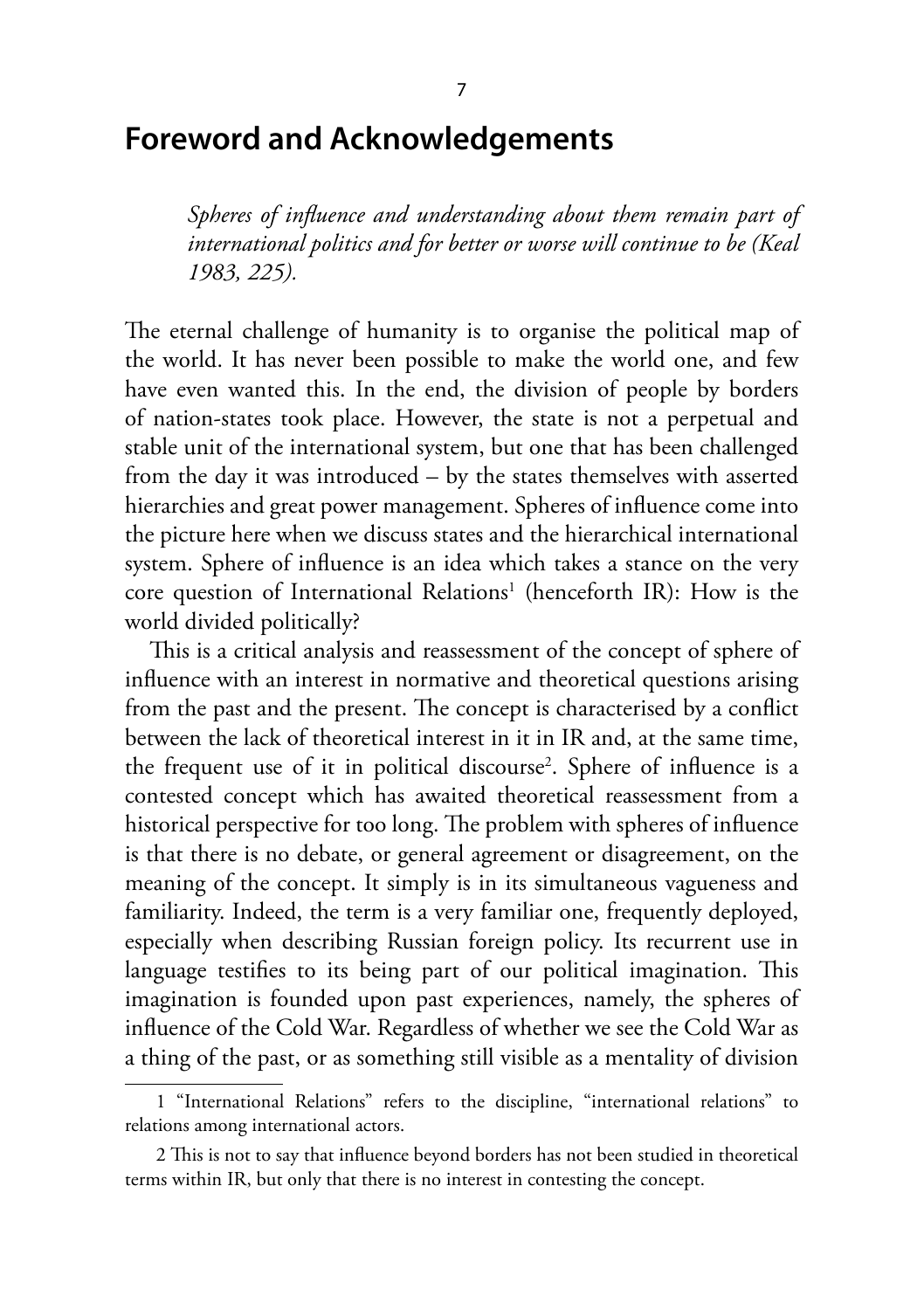and difference, international relations have entered a new era. In this new era, we still find the concept of sphere of influence attesting to the need to contest the concept itself.

To my knowledge, the only study discussing spheres of influence is that written by Paul Keal in 1983. Thus, it is firmly rooted in the Cold War context. I believe it is about time to begin elaborating the theories on spheres of influence again and to become critical about the language we use to judge or approve of international influence. The concept of sphere of influence belongs to the jargon of International Relations and to political parlance. Because of the strong pejorative connotation of the concept, the choice to use or not to use it is political. A sphere of influence signifies some form of influence beyond state borders, but not just any. It means a particular form of influence, or as I prefer, a particular form of international order. Some states are described as having or striving for a sphere of influence, but not all. Since not all international influence is referred to as emanating from a sphere-of-influence policy, there must be a clearly delimited space which is occupied by a sphere of influence. There must also be a reason for viewing some foreign policies as pursuing a sphere of influence and denying others that connotation.

What then is it that makes a sphere of influence "special"; what separates it from other ideas on influence? It is the concept's pejorative connotation, that is, the notion that it is a form of influence which implies contempt and disapproval. More specifically, it often means contempt for and disapproval of Russia's foreign policy. Much as no theoretical work has been done on spheres of influence within the discipline for some 30 years, neither has the pejorative nature of the concept been discerned. This prompts the questions: Where do the pejorative uses of sphere of influence come from? Has the concept of sphere of influence always had pejorative associations? Is there any tradition of justifying spheres of influence in international theory? Moreover, I am interested in finding out how Russian scholars and politicians write about spheres of influence when responding to accusations from other states. These are the research questions that I will examine in the following pages.

Research must have its anchor in the realities of life; otherwise it is useless. There are four reasons why I consider a study on spheres of influence to be important and needed. First, as I have already stated, the concept deserves to be reassessed due to its persistence in political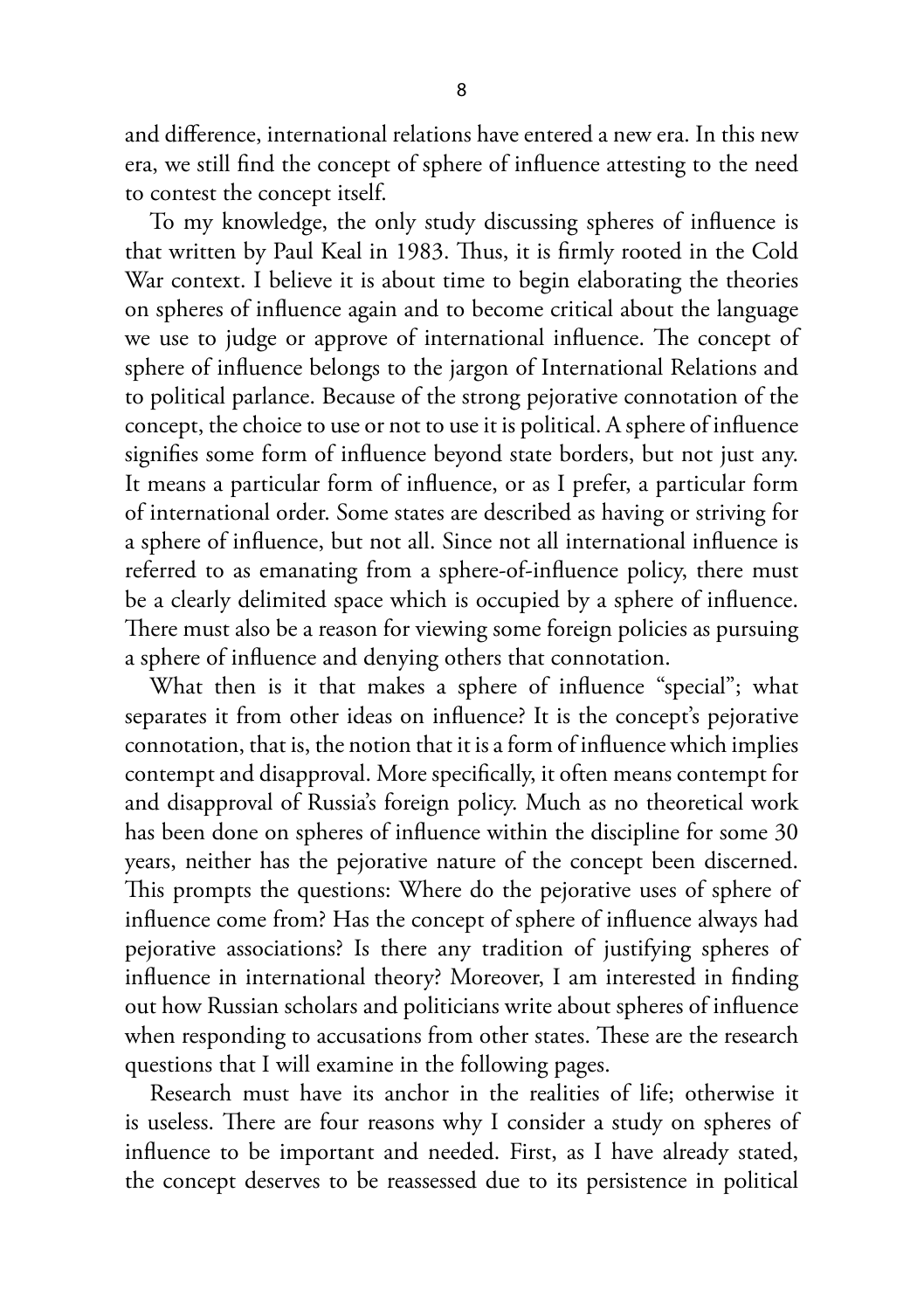language. Second, the history of spheres of influence is a contribution to the discipline of International Relations, with its concern for international theory. Sphere of influence as a concept should be contested: its uses should be critically examined and its meanings theoretically explored. Third, sphere of influence has meanings beyond its pejorative senses; I will present these in order to sever the seemingly unavoidable link between (the pejorative meaning of) sphere of influence and and Russia. The aim is not to relieve Russia of its responsibility in its foreign policies but to reflect on the value of using the notion of sphere of influence as a means to judge and categorise Russian foreign policy. In the spirit of Joseph Rotblat (2007), signatory to the Russell-Einstein Manifesto against nuclear weapons in 1955, I have tried to connect this research to the problems I have discovered in contemporary international relations. This explains the focus on the three interconnected themes of the concept of sphere of influence, its pejorative uses, and Russia.

This book is the product of my life. Finland has a strong research community working on topics related to Russia and in Finnish society at large there is a natural interest in Russian politics. I became fascinated with the political language involving our eastern neighbour. The term "sphere of influence" has a strong foothold within that language. If nationality explains my involvement with Russian studies, the topic of sphere of influence comes from my education in IR at the University of Lapland, where geopolitics featured strongly in the curriculum at the time. It is there that I first heard of Carl Schmitt and became interested in the politics of territory.

\*\*\*

 I am greatly indebted to my two supervisors, University Lecturer Mika Luoma-aho, PhD, and Professor Pami Aalto for supporting me all the way through, guiding me and showing me the way forward. They were my mentors, not only supervisors. Mika Luoma-aho possesses a vision which permeates my thinking about international relations. I could always count on him to crystallise my arguments when I failed to do so. That kind of relationship between a mentor and disciple is indispensable. Pami Aalto spared no effort in advising me and I admire his great attention to detail. I can never repay that debt of gratitude, other than by writing the best dissertation I can.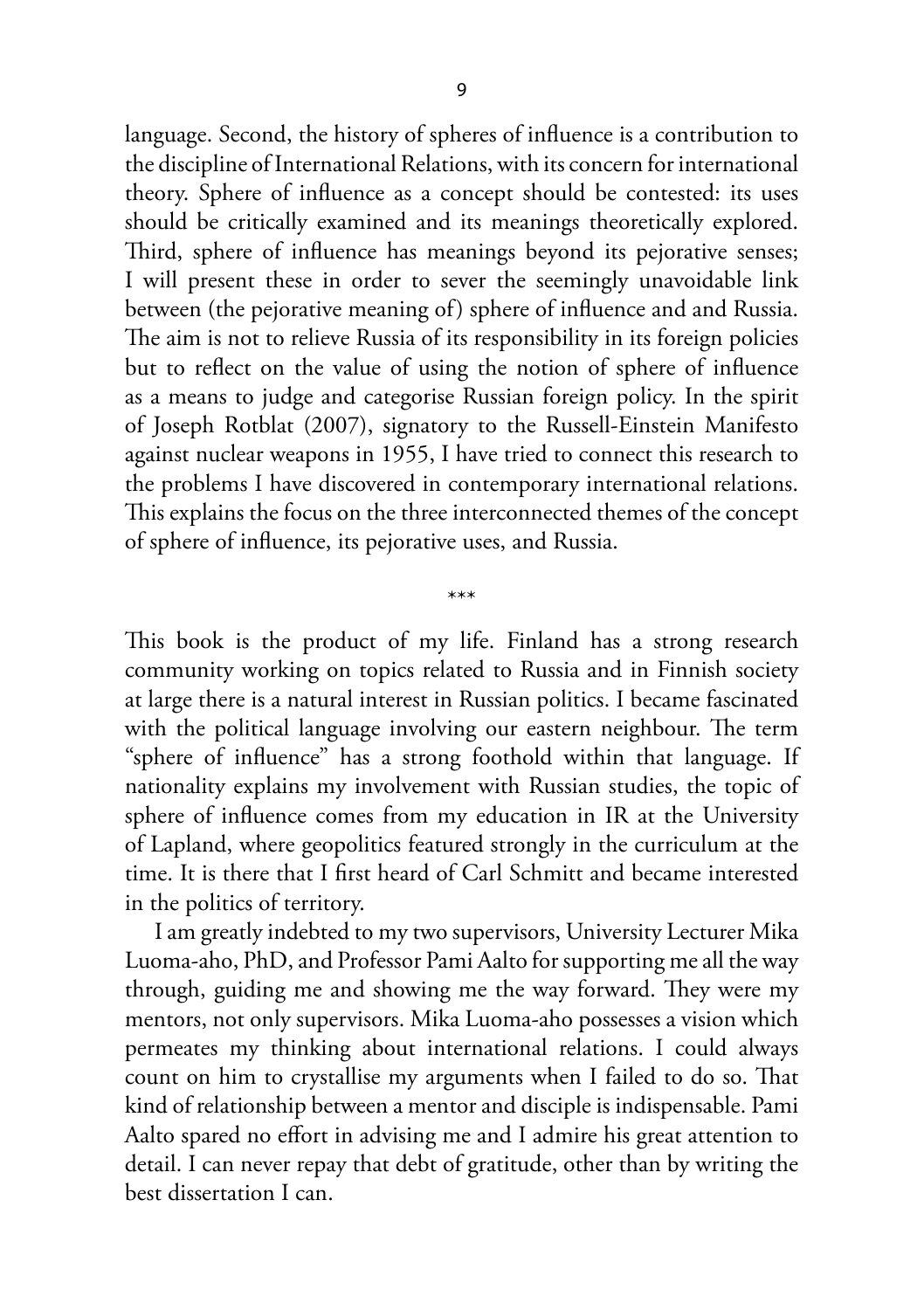I would like to thank Professor Christopher Browning from Warwick University for his critical comments, which I turned into fuel for polishing my arguments and, most importantly, my life. I am grateful to Sinikukka Saari, PhD, for valuable comments on the manuscript. Richard Foley did an amazing job with proofreading, making sure the terminology and tenses were in order. I am grateful to Marius Lönnrot for the design of the book's cover.

I thank all my teachers, professors and those friends who studied with me. Special thanks are due to professor Vilho Harle and Jari Koivumaa, who were my very first teachers in the summer of 2000. Colleagues during my post-graduate studies at the University of Lapland also deserve special thanks for always reading my papers carefully and being ready not only to challenge me but to assist me in solving the problems which had been raised. The spirit of friendship and support among the political scientists at the University of Lapland is truly unique. Tiina Seppälä inspired me with her determination and encouragement. Professor Julian Reid introduced me to genealogy. Aini Linjakumpu and Petri Koikkalainen never failed to offer their helpful insights. Plenty of other people took an interest in advising me on my work.

It was at the Aleksanteri Institute in Helsinki where I was trained to conduct research on Russia. Support from the Institute gave me selfconfidence to pursue my own visions. I particularly cherish the approval I was always able to detect in the eyes of Director Markku Kivinen. I offer my appreciation to those countless wonderful colleagues in and around Aleksanteri, especially Markku Kangaspuro, Matti Jutila, Katalin Miklossy, Sari Autio-Sarasmo, Heidi Marjatta Berger, Suvi Kansikas, Elina Viljanen, Tuomas Forsberg, Hanna Smith, David Dusseault, Anna-Maria Salmi, Hanna Ruutu, Ira Jänis-Isokangas, Hanna Peltonen, Anu Pöyry, Essi Lindroos and the rest of the staff. There are so many to thank for giving me an idea, cheering me up, fixing my computer and finding a book for me that the list could just go on and on. Katja Karelina deserves special thanks for helping me with the Russian language and Katri Vallaste for always being there for me – and my research.

I thank the Centre for Russian and East European Studies (CREES) in Birmingham, Heinrich-Heine-Universität in Düsseldorf and the Graduate Institute of International and Development Studies (IHEID)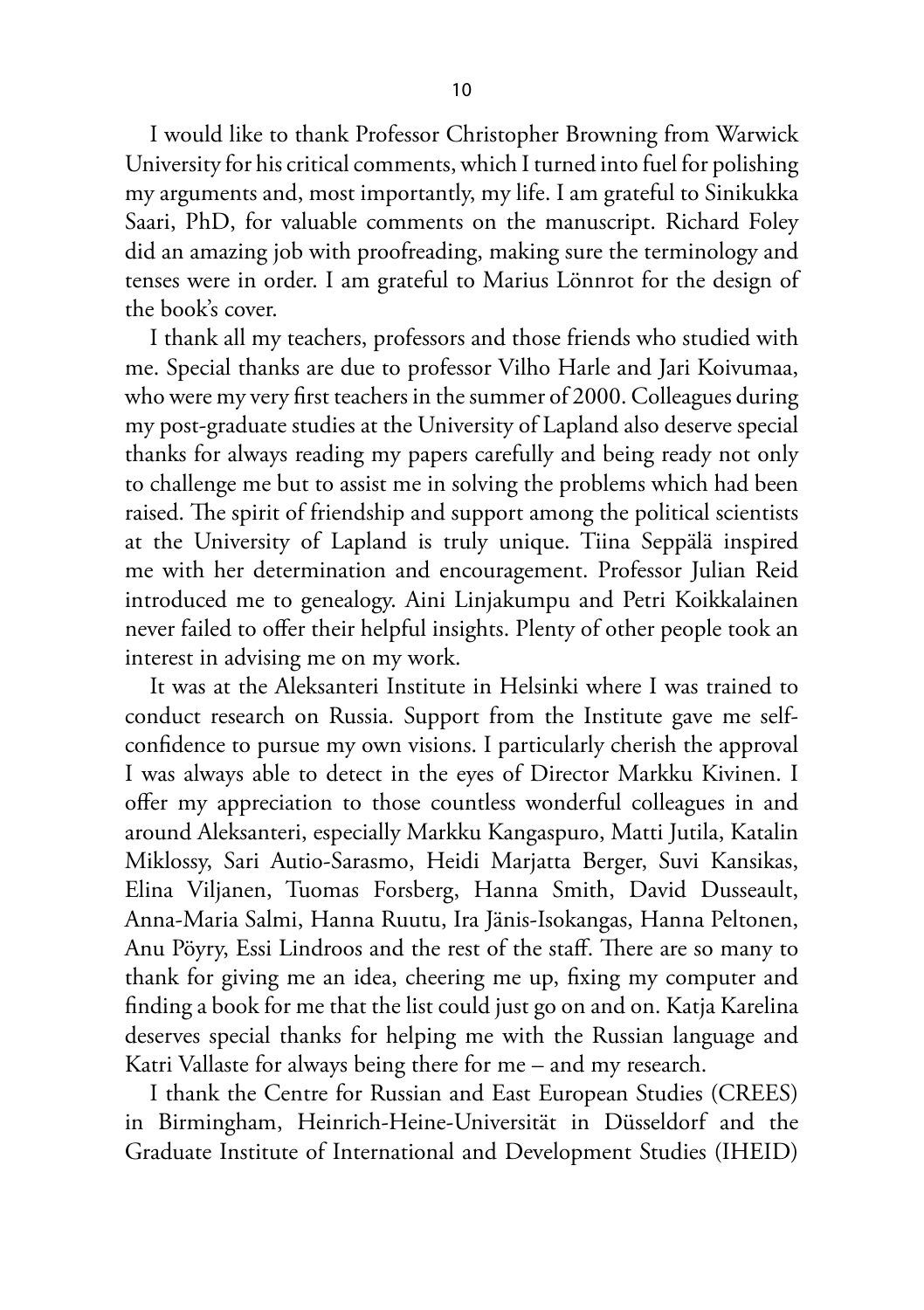in Geneva for accepting me as a visiting fellow. I want to thank all those who supported me on my fellowships, especially Derek Averre in Birmingham. I offer my gratitude to those who participated in the English School workshop in Århus, Denmark, in 2008, especially Johanne Glavind, Iver Neumann and Robert Jackson. In addition, I would like to express my gratitude to Paul Keal (Australian National University) and Professor Les Holmes (University of Melbourne). Thanks are also in order to Ambassador Tuula Yrjölä for her support.

I would also like to express my gratitude to the Aleksanteri Institute's Doctoral Programme for funding my research and the Kone Foundation for a generous travel grant which made it possible for me to participate in conferences and visit universities abroad. I also thank the University of Lapland for two rector's grants.

Last but not least, I would like to thank my family. My aunt Pirjo Järvelä encouraged me to study at university, although she warned me not to apply to the discipline of IR, because I might end up as a researcher. My mother raised me well, showed me a model of a courageous woman and underlined the meaning of education. My husband lived with me through all my struggles, and never lost faith in my capabilities. I also want to extend my sincerest gratitude to all my friends around the world. There is no joy in life without friends and without joy there is no research of meaning. I would like to thank Johanna Holopainen for advising me to pursue my dream. I am also grateful to my sisters-in-law, Sanna Hast and Mari Hast. I would also like to thank my mentor in life, Daisaku Ikeda, for continuous encouragement.

I dedicate this book to my children, Ernesto and Oliver, who have thought me love and patience.

\*\*\*

Geneva, 18 September 2012

Susanna Hast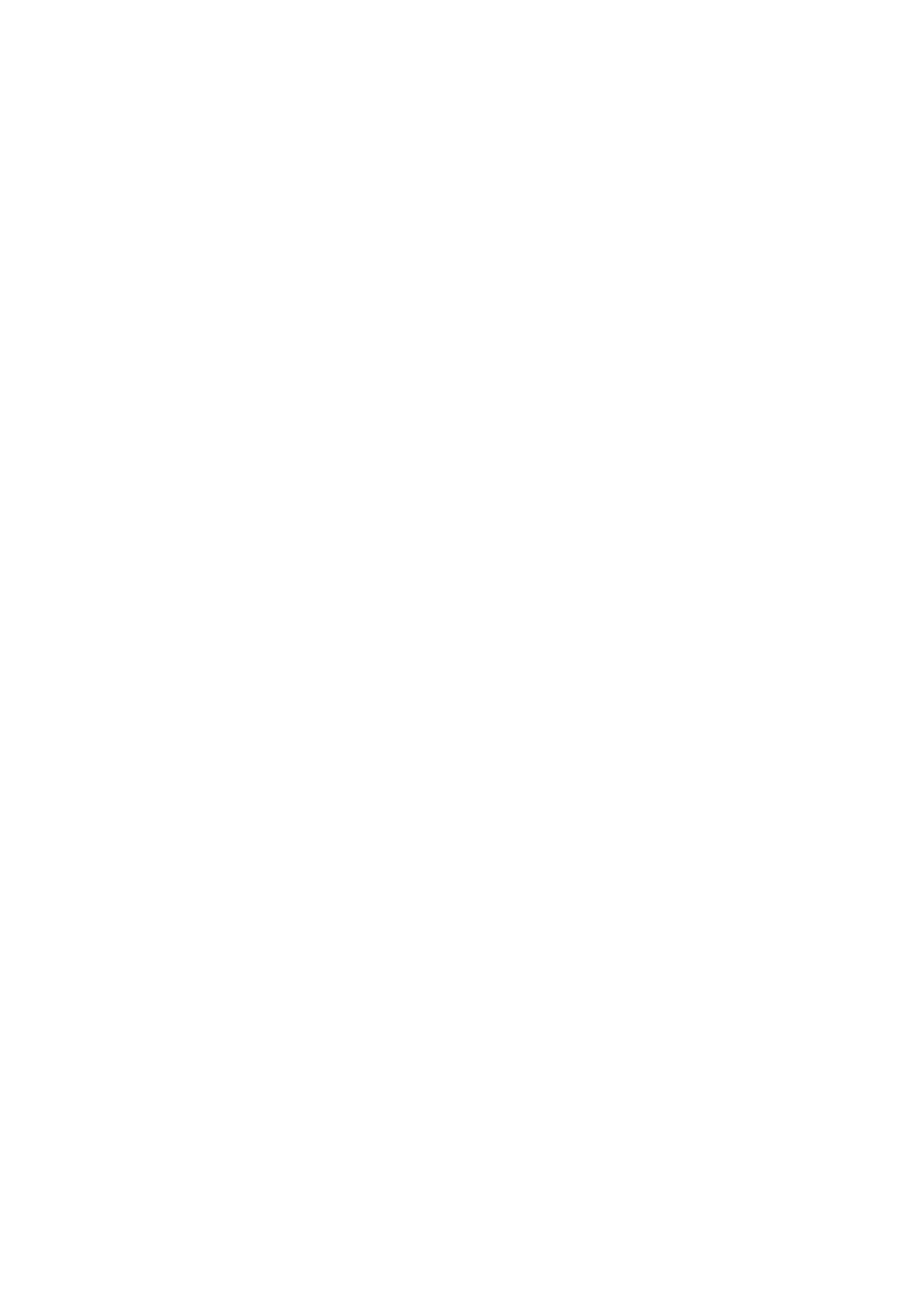## **1 Introduction**

#### **1.1 A Normative Concept**

This study is a theoretical conceptualisation of sphere of influence from a historical perspective. However, it took some time for the topic to settle into its final form. In 2004, I decided to study "the Russian sphere of infl uence". To my mind, establishing and consolidating a sphere of influence was a foreign policy tool of the Russian Federation. I was planning an empirical study on how Russia influences its neighbouring countries and how it is against NATO enlargement. In order to ascertain what Russia's sphere-of-influence policy was, I only needed to find out how Russia blackmails and oppresses its neighbours and violates their rights by meddling in their internal affairs and limiting their foreign policy options. But it did not take me long to encounter the problem that there was no literature discussing, defining and contesting the concept of sphere of influence. To my mind, it was not possible to study the Russian sphere of influence before first determining what a sphere of influence meant. This redirected my research to a study of the concept itself.

I began to look for theories on spheres of influence, but as such theories did not really exist, I considered it useful to start collecting the theoretically and historically relevant ideas that could help in defining the concept. Then, I discovered the meaning of sphere of influence, not only as a foreign policy tool but as a complex of ideas on 1) international order and 2) acceptable and unacceptable influence. A focus on international order and the normative aspects of spheres of influence led me to the what is known as the English School of International Relations and its potential to explain spheres of influence. Furthermore, order and justice directed my interest towards a group of theorists, active from the First World War until the aftermath of the Second World War, who were concerned with the demise of the state and the dangers of a world state. In addition to my interest in history, I became concerned with the contemporary use of term "sphere of influence" in political language. I noticed that use and non-use of the term reflected an idea according to which the referent was too straightforward to require a theory, too old for anyone to be interested in it, or too common to pay attention to. Most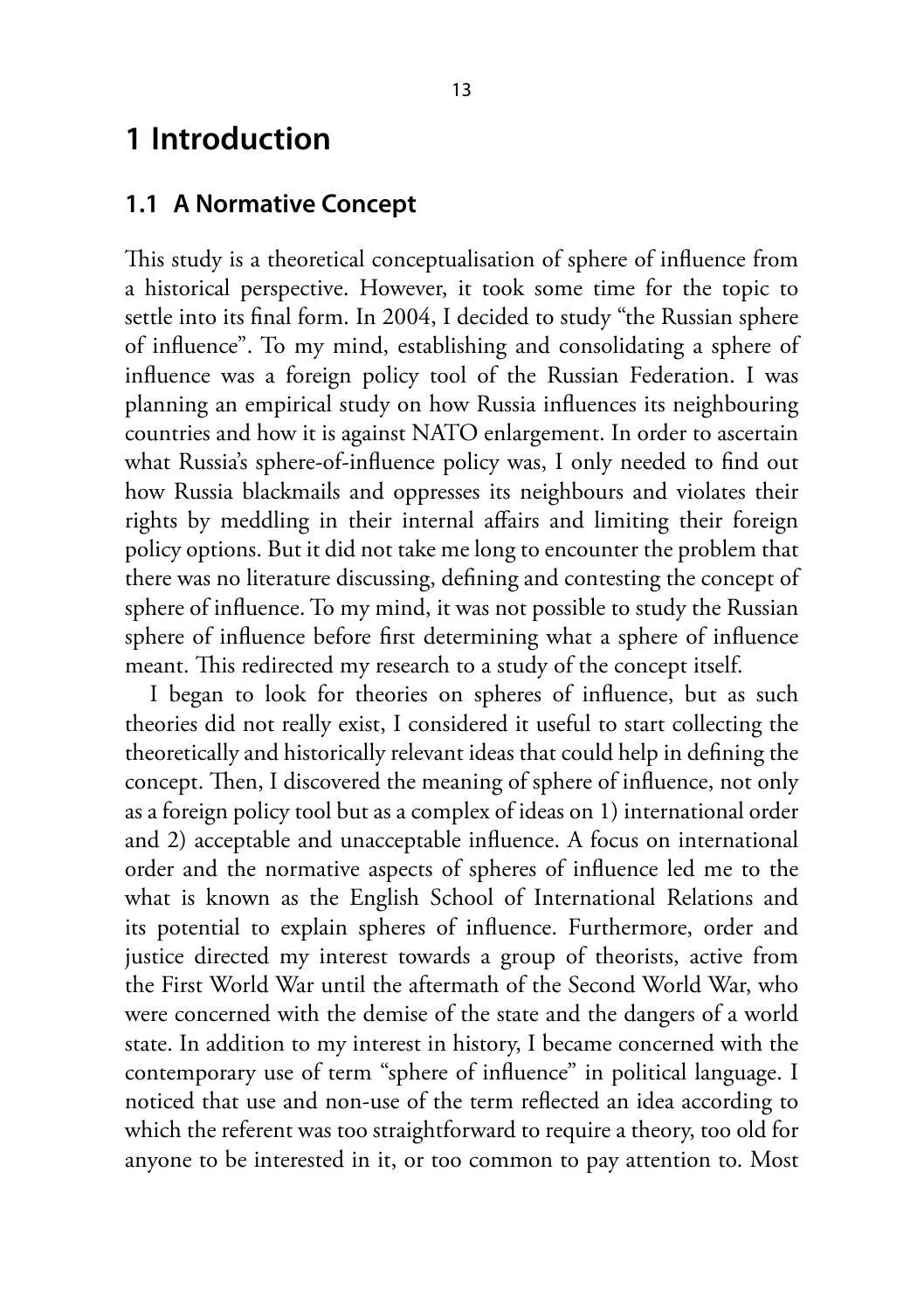importantly, a sphere of influence was a pejorative notion. As a foreign policy tool it was morally unacceptable, representing injustice. This last observation, the concept's pejorative connotation, greatly influenced the path that I would choose for writing a book about spheres of influence. The work had to be concerned with history; it had to be critical; and it had to prove that we need to be interested in the concept of sphere of influence

I began to see the way in which the concept of sphere of influence was used as a form of discursive power. I began to make observations on the pejorative meaning given to the concept. Sphere of influence in its pejorative sense means not only disapproval of the *practice* but also avoiding a critical approach to the *idea* of sphere of influence and ultimately avoiding the use of the *concept*. Lack of interest in the idea of sphere of influence results in denying the concept its place in international theory, and "non-use" of the concept renders it as pejorative in tone as much as its use does. The pejorative sense of sphere of influence does not come out of nowhere: it comes from the injustice that the expression carried with it, and especially the practical manifestations of this injustice, during the Cold War. With the concept of justice, I follow Hedley Bull's (2002, 75–76) assertion that justice belongs to the class of moral ideas which treat human actions as right in themselves but when it comes to world politics justice is often associated with equality of rights and privileges. I will return to Bull's views on justice in chapter 4.4.

Spheres of influence constitute an issue that goes to the very core of international ethics. They relate to another political concept which is also bounded by normative considerations: power. For William Connolly (1993, 97), the position of exerting power over others indicates a position of responsibility and a need for justification. A sphere of influence denotes a relationship of power, and as such it comes with responsibility and a need for justification even if those aspects are denied or hidden. Thus, there is something naturally normative about spheres of influence. By "normative", I mean norms in the legal and moral sense: that which is considered right or wrong and just or unjust. Historically, a sphere of influence has carried with it ideas on acceptable and nonacceptable codes of conduct and it has always necessitated justification. In the present, the pejorative use of the concept is manifested in the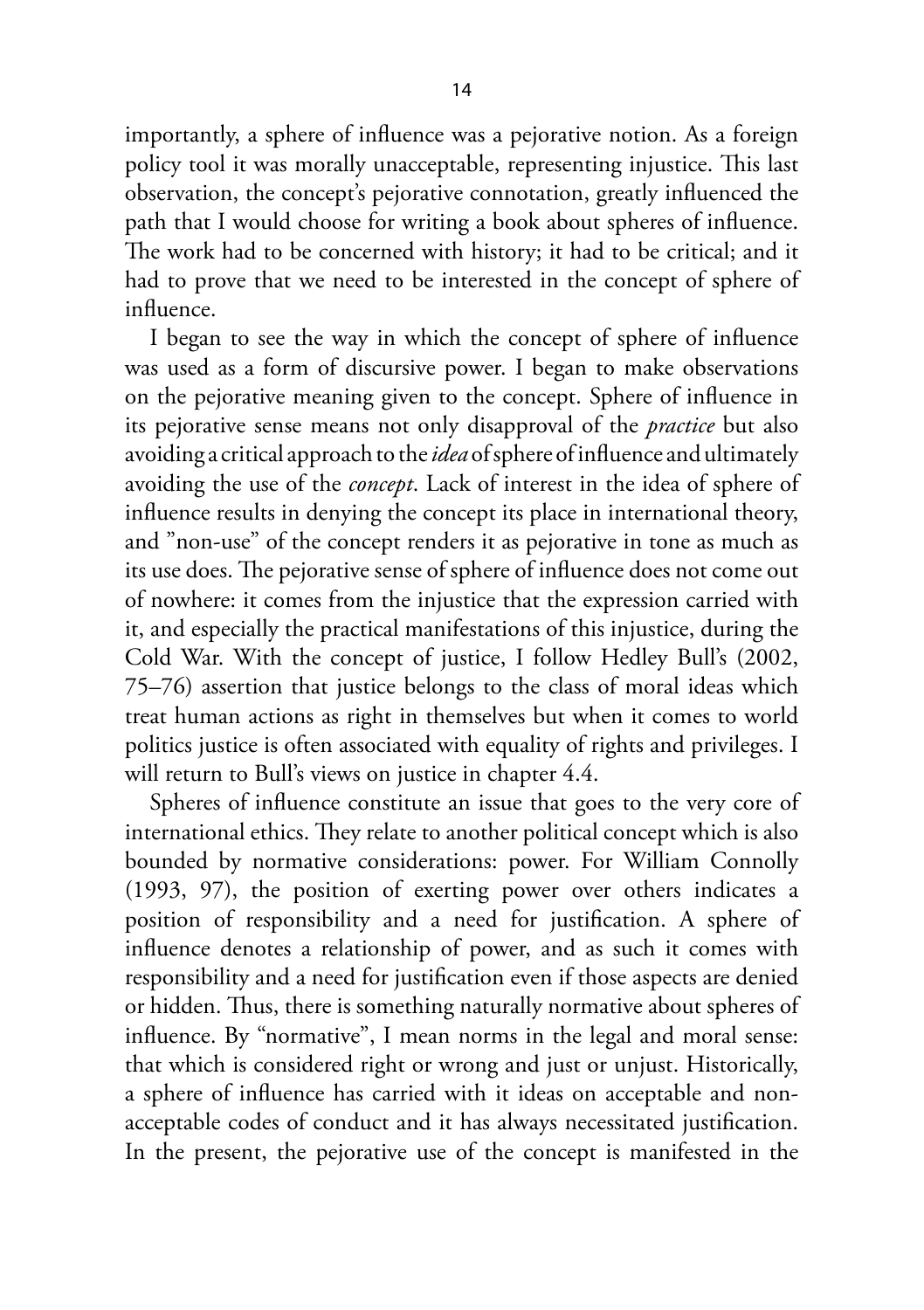criticism of Russia's foreign policy: establishing a sphere of influence as a Russian foreign policy tool signifies imperialism, oppression, pressure (military, economic or political) and a Cold War mentality, but not subsidies, support, protection, stability or peace. All this will be contested in the following pages by unravelling the normative history of sphere of influence. I wish to resuscitate that part of the concept which expresses the tension between acceptable and non-acceptable influence in international relations by exploring the normative scope of a sphere of influence *in its totality*. The failure to discuss the pejorative nature of the concept of sphere of influence and instead taking it as something evident and immutable is the reason why a theoretical and historical reassessment is topical.

As Robert Jackson (2000, 5) puts it, "Normative discourse in international relations, as in any other sphere of human relations, operates by reference to certain assumptions and expectations concerning justified and unjustified conduct". Throughout his book *The Global Covenant*, Jackson (2000) argues that world politics is normative, with its own ethics constructed by political leaders. Spheres of influence belong to this normative order. There is no international law on spheres of influence, but the principles of sovereignty and non-intervention establish the limits of international influence, and also the idea of a sphere of influence. Today there is no room for justifying the existence of a sphere of influence. The only way to justify the establishment of a sphere of influence is to avoid any reference to it or to formulate new expressions. Curiously, when looking into the past ideas on spheres of influence, attempts to justify them have been at least as frequent as, if not more frequent than, condemnations of them. Chapter 5 testifies how spheres of influence find a justification as they are constructed in relation to the demise of state sovereignty and the fear of a world state.

I am proposing here that the injustice ascribed to the concept of sphere of influence is not carved in stone. Justifications of spheres of influence do exist in international political thought. On a more general level, justifications of injustices also exist. Jackson argues that the stability of international society and especially the unity of the great powers is far more important than humanitarian protection or minority rights, if one has to choose between the two values. He asserts, "War is the biggest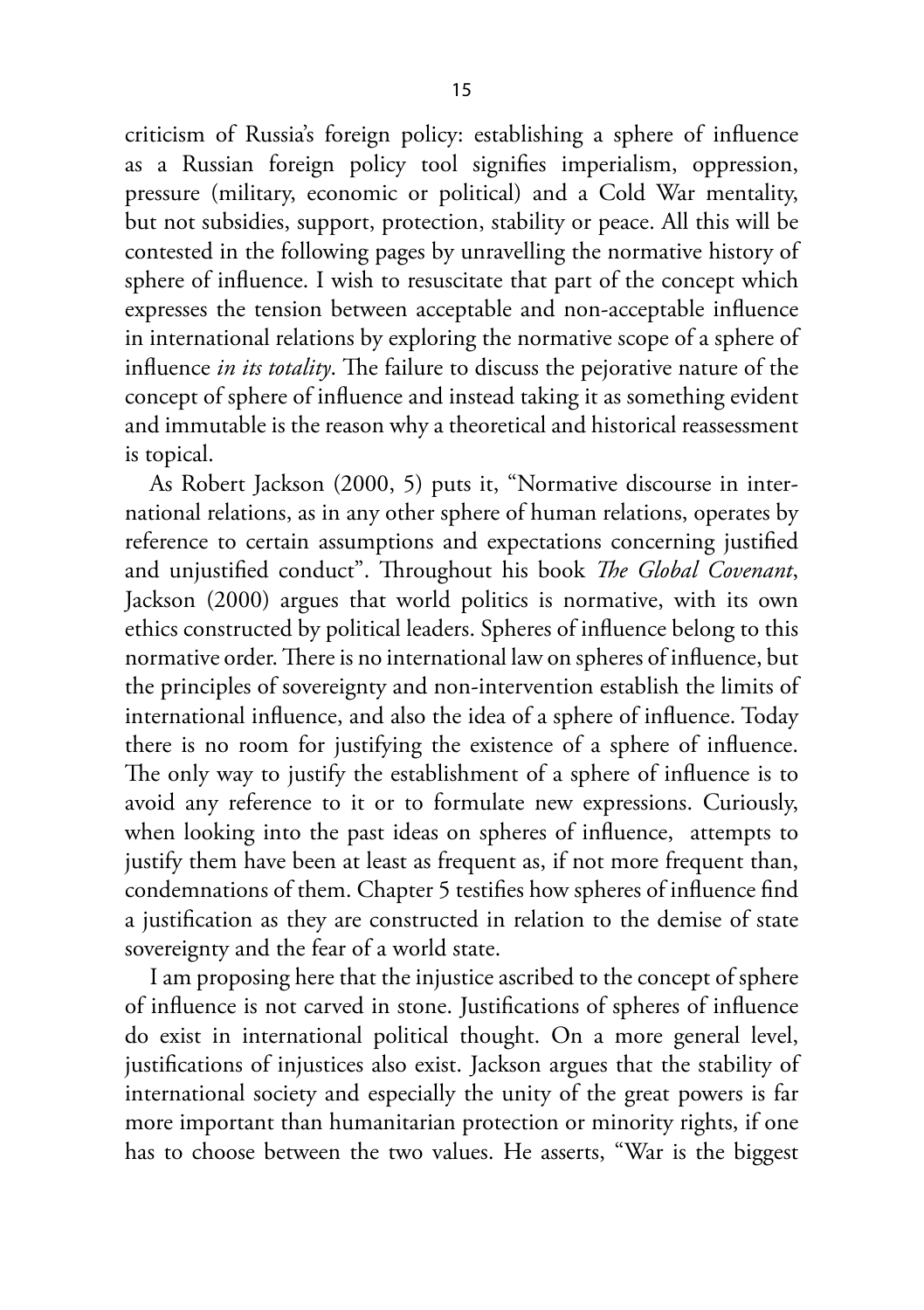threat to human rights. War between the great powers is the biggest humanitarian threat of all. Nothing else comes close." (Jackson 2000, 291.) This is the normative debate we try to avoid at present and this is exactly what I want to bring forth with regard to spheres of influence. I do this by presenting a history of the concept of sphere of influence in normative perspective.

#### 1.2 "Sphere of influence" is What We Make of It

It is with the focus on justice and order that I began the journey to reassess the concept of sphere of influence in terms of its past and present. My approach to the history of the concept is constructivist, in the belief that a great proportion of political action consists of speech acts. I claim that spheres of influence are constructed in inter-subjective interaction. Spheres of influence do not live lives of their own separate from political actors and the discursive constructions of those actors. If Alexander Wendt (1992) says that anarchy is what states make of it, then I say a sphere of influence is what states make of it. A sphere of influence is not a permanent structure in the international system but is instead shaped and re-shaped in the processes of interaction and discourses among human beings across state borders.

According to R.B.J. Walker (1995, 6), "Theories of international relations are more interesting as aspects of contemporary world politics that need to be explained than as explanations of contemporary world politics. As such, they may be read as a characteristic discourse of the modern state and as a constitutive practise whose effects can be traced in the remotest interstices of everyday life." Walker also writes that "theories of international relations express and affirm the necessary horizons of the modern political imagination" (ibid). The ideas, theories and conceptualisations of spheres of influence should not be seen as mere explanations of world politics, but as constitutive of the practices of international relations. References to a sphere of influence enable certain political imaginations while limiting others. The concept of sphere of influence needs to be explained before it can be used to explain anything itself.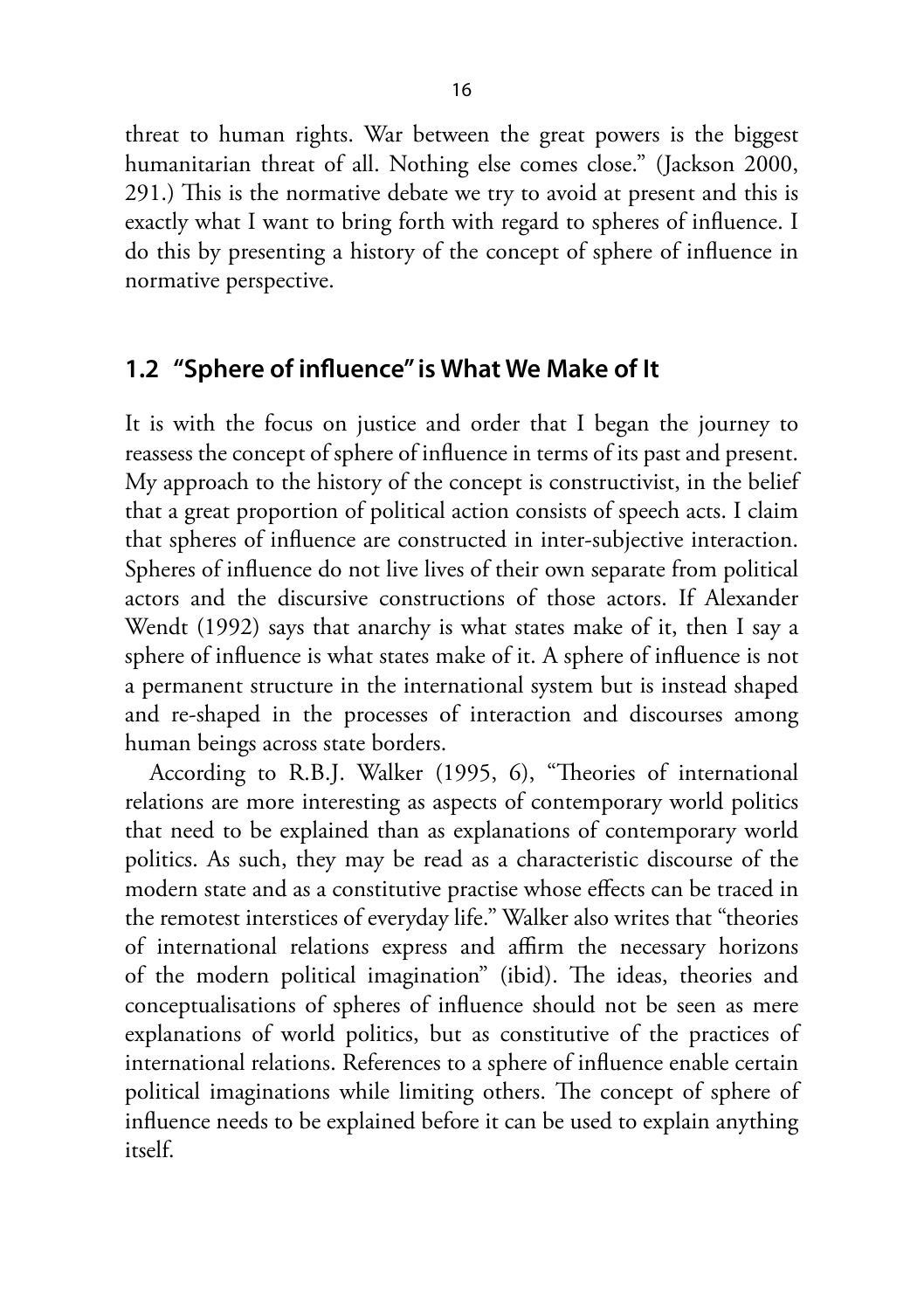Jackson (2000, 10) writes that world politics is to a great extent a realm of discourse and dialogue. Modern statecraft, along with the expansion of the society of states, has caused political dialogue to become global in scale (ibid). Spheres of influence are constructed in discourses, and within ones that have a rather prominent role in international relations. If developing a theory on spheres of influence has aroused little interest in researchers, the analysis of *discourses* on spheres of influence – the use of the term "sphere of influence" in speech – has prompted even less interest. Jackson (2000, 37) puts discourses in the centre of political activity by stating that the most significant part of international human relations is discourse and dialogue on what actions are acceptable, desirable, justified and so on:

*In politics, talk is not trivial; on the contrary, it is fundamental. Written or verbal discourse is the main vehicle of political activity. Without discourse there could be no politics in the ordinary meaning of the word. Without international discourse there could be no international relations.*

According to Connolly (1993, 3), "to share a language is to share a range of judgements and commitments embodied in it". Connolly writes about the "terms of political discourse", which refer to a certain vocabulary that sets frames for political reflection. More specifically, terms of political discourse refer to a set of criteria that must be met before an event or an act falls within the definition of a concept (ibid., 2). Moreover, with those criteria comes a judgement (ibid.). Connolly continues: "Since the discourse of politics helps to set the terms within which that politics proceeds, one who seeks to understand and to assess the structure of political life must deliberately probe the conventions governing these concepts" (ibid., 3). For Connolly, the language of politics channels political thought and action into certain directions and "[t]hose who simply use established concepts to get to the facts of political life, those who act unreflectively within the confines of established concepts, actually have the perceptions and modes of conduct available to them limited in subtle and undetected ways" (ibid., 1).

In the same spirit, Iver Neumann (2008a, 62) declares on the meaning of "discourse": "It [discourse] constrains what is thought of at all, what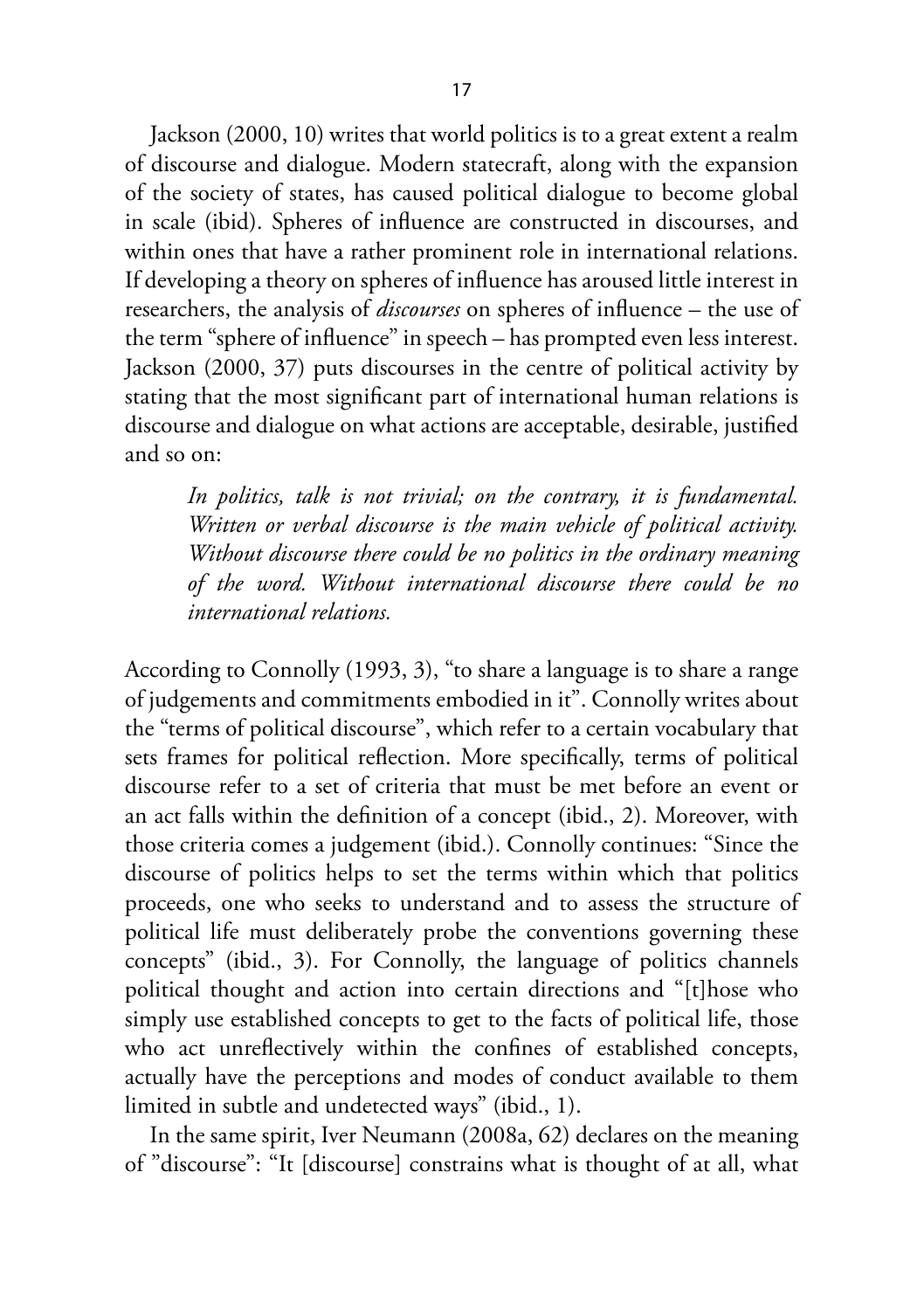is thought as possible, and what is thought as the 'natural thing' to do in a given situation." The terms of political discourse are what confine the concept of sphere of influence to a certain established framework, which I assert must be contested. A sphere of influence is not a fact of political life that can go without being critically examined first and foremost as *an idea*. Sphere of influence, if it remains uncontested and unrevised, offers a limited perception of international politics and potentially reinforces established practices. Even if its referent were transparent, "sphere of influence" would not lead to a blissful liberty in the use of language. All concepts include some uncertainty: all concepts are used and understood differently depending on the language, culture, time or even on the individual in question. Likewise, no concept can be totally "purified" or made "perfect". But to let concepts live their own life without stopping to enquire what they mean and how they are used limits not only thought but also action. The point of departure for this research is to view sphere of influence as an idea expressed in a speech act. Sphere of influence is a concept which encompasses ideas consisting of what Connolly refers to as "terms of political discourse": the vocabulary of influence, criteria informing a judgement and the potential to channel political thought and action.

#### **1.3 A Map Metaphor from the Cold War**

By now the reader might be curious to see a definition of sphere of influence. We must begin somewhere in order to find the concept in the history of ideas and place it in the context of the contemporary political imagination. For scholars in political science, "sphere of influence" is a term used in international relations, but for those outside the field it does not even necessarily denote relations among states. For Finns, such as me, "sphere of influence" is well established in popular language. Anyone who follows the Finnish media on international topics will have heard about "Russia's sphere of influence". Indeed, the term *finlandisation*, which is still a part of Finnish political jargon, describes Finland when drawn into the "Soviet sphere of influence". The Finnish language also has its own neat and catchy term for a sphere of influence: *etupiiri*. The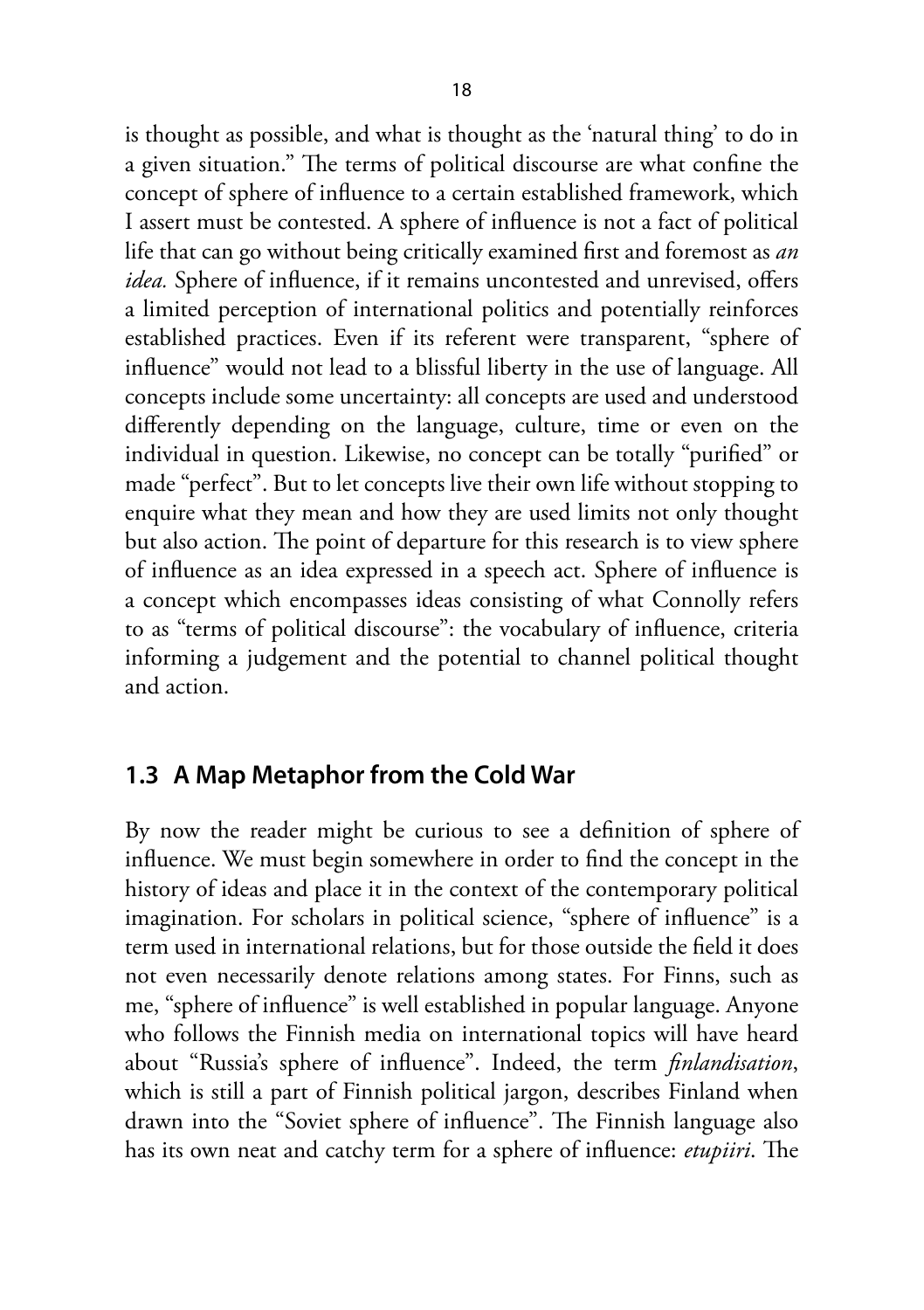word *etupiiri* is emotionally charged, as it stirs the identity of Finns as a small independent nation which has so courageously resisted the pressure from its big neighbour. It is no wonder then that sphere of influence has such a strongly pejorative ring to it. This is not the case only in Finland; the emotion and hostility that the Cold War image of sphere of influence evokes is shared by most of the Western world.

I argue that the contemporary meaning of sphere of influence springs from the Cold War. Hence, the definitions from two analysts of the period, Edy Kaufman and Paul Keal, are a suitable beginning for contesting the concept, although its historical origins lie elsewhere:

*A 'sphere of infl uence' can be best described then, as geographic region characterised by the high penetration of one superpower to the exclusion of other powers and particularly of the rival superpower (Kaufman 1976, 11).*

*A sphere of infl uence is a determinate region within which a single*  external power exerts a predominant influence, which limits the *independence or freedom of action of political entities within it (Keal 1983, 15).* 

Kaufman's definition emphasises the relationship between superpowers: there is *penetration* into a region which *excludes* other powers from that region. In his definition Keal deals more with the relationship between the influencing and influenced powers: the sovereignty of the influenced is restricted. We can draw two features ascribed to a sphere of influence from these two definitions: exclusion of other powers and limitation of the independence or sovereignty of the influenced. The great power rivalry and its repercussions for sovereignty are the underlying tenets of the present discourses as well, even though they are not expressed explicitly.

What then is popularly understood by "sphere of influence"? A google search on the term in October 2011 turned up a Wikipedia page which says "In the field of international relations, a sphere of influence (SOI) is an area or region over which a state or organisation has significant cultural, economic, military or political influence". Interestingly, states are not the only actors which can possess spheres of influence, since an organisation can also extend its influence over others. Moreover,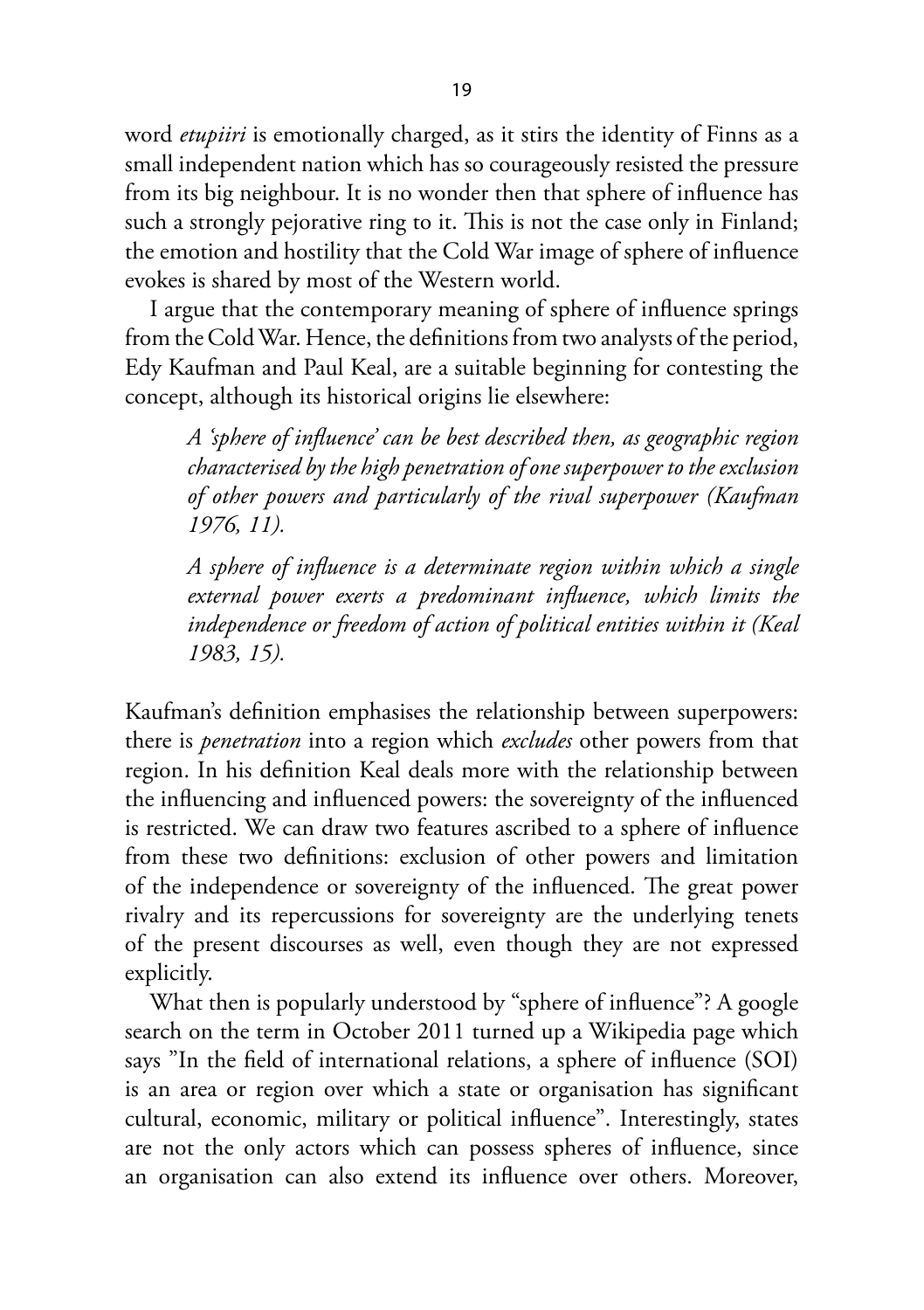Wikipedia recognises spheres of influence both as formal and informal. In extreme cases, a sphere of influence can develop into a subsidiary of a state, that is, a satellite state or a colony. As an example, Wikipedia notes that Japan had an extensive sphere of influence during World War II, which could be drawn on a map as a large "bubble". Wikipedia also refers to Cold War spheres of influence and the Molotov-Ribbentrop Pact between the Soviet Union and Nazi Germany. If these arrangements reflect the history of "SOI" in Wikipedia, the present is represented as a competition for spheres of influence in Eastern Europe, Central Asia and Caucasus. In November 2011, I went to view the Wikipedia definition again and to my great surprise the page had been modified on the 15 November to read: "In the field of international relations, a sphere of influence (SOI) is a spatial region or conceptual division over which a state or organisation has significant cultural, economic, military or political influence" (Wikipedia). What has changed in the definition is the inclusion of the element "a conceptual division", which implies that a sphere of influence can also be an idea. But because "conceptual division" is not explained any further, its meaning remains unclear. I encourage the reader to go and find out if the definition has again changed to include a discussion of a sphere of influence as a concept and not only as a foreign policy practice.

The notion of a sphere of influence extends beyond international relations. According to Wikipedia, a shopping mall can have a sphere of influence in retail trade and the software company Microsoft has a large sphere of influence in the market of operating systems. (Wikipedia.) Even though one can find references to spheres of influence anywhere from sports to medical science, it is quite well established as a concept in IR. But it is not well established enough to have prompted a debate on its meaning. In comparison, the concept of security has attracted the attention of a large number of researchers indeed, resulting in a deluge of studies which redefine "security" such that it encompasses forms of threats other than merely military ones and subjects other than only states. This interest in developing the concept of security is in striking contrast with the disinterest the discipline has shown when it comes to redefining the concept of sphere of influence.

One possible reason for this lack of interest in conceptualising a sphere of influence and debating the uses of the term, after the Cold War is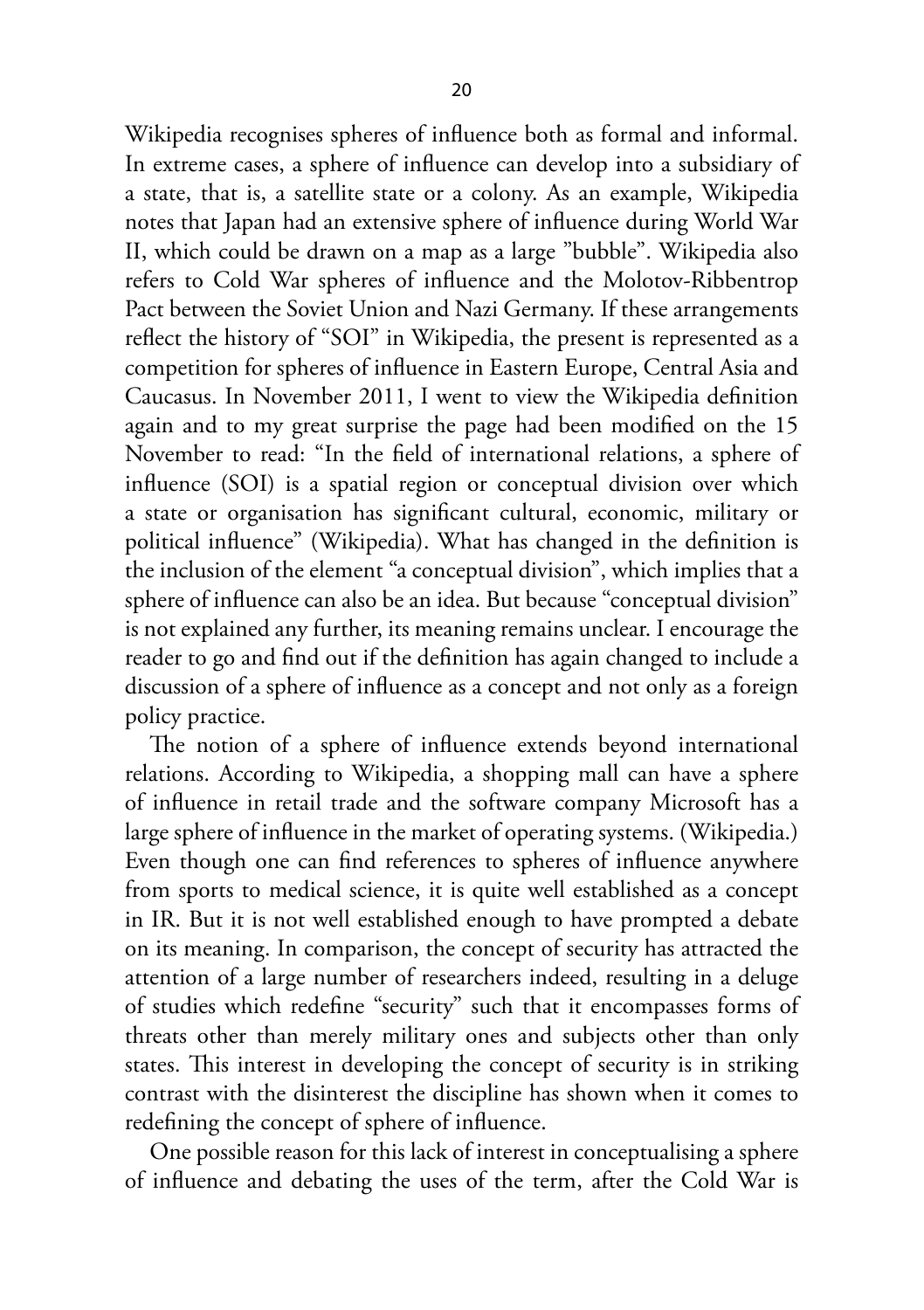that sphere of influence represents more of a metaphor than an analytical concept to scholars in IR<sup>3</sup>. I view sphere of influence, in its present use, as a metaphorical expression which takes the form of a figure of speech, just like Richard Little (2007, 21–23) views balance of power. Like balance of power, sphere of influence combines two conceptual domains (that of sphere and that of influence) to correspond to a new way to explain a phenomenon involving the power struggle between states. In addition to sphere of influence forming a metaphorical expression, the language explaining the functioning of a sphere-of-influence policy includes metaphors such as "satellite" and "puppet", referring to the "influenced state". Likewise, sphere of influence resembles the metaphorical expressions "clash of civilizations" coined by Samuel Huntington (2007) and "heartland" by Halford Mackinder (1996). But even more so, the term sphere of influence can be likened to the term balance of power which expresses a set of scales where power is the target domain of the metaphor. With this logic, influence is the target domain of the metaphor of sphere of influence. Instead of a set of scales, the metaphor's source is "sphere". "Sphere" as the source of the metaphor indicates a map with circles drawn on it to represent the territories of one state under the influence of another.

Wikipedia calls the circles of spheres of influence "bubbles" and one can also find the metaphor "orbit". Thus circle/bubble/orbit is the source of the metaphor and influence is its target. The idea of a circle on a map brings to mind a specific type of international influence: a sphere of influence. The sphere denotes a territory, but also something beyond that territory, that is, influence beyond a state's border. A state border is not the only border that is associated with sphere of influence; the metaphor may also include the borders of the sphere, circle, or bubble. This takes us to the significance of the metaphorical image: the sphere of a delineated territory on a map consisting of states. This sphere can be drawn; it is not abstract, which is why I have often been asked to name the countries within a sphere of influence of Russia. These spheres exist as something as evident as anything else drawn on a map, like a geographical or at least a political fact. They can be refuted in order to draw the circles differently, just like borders of states are sometimes re-drawn, but the

 $3$  See Little (2007, 19–50) for a discussion on the meaning and significance of metaphors.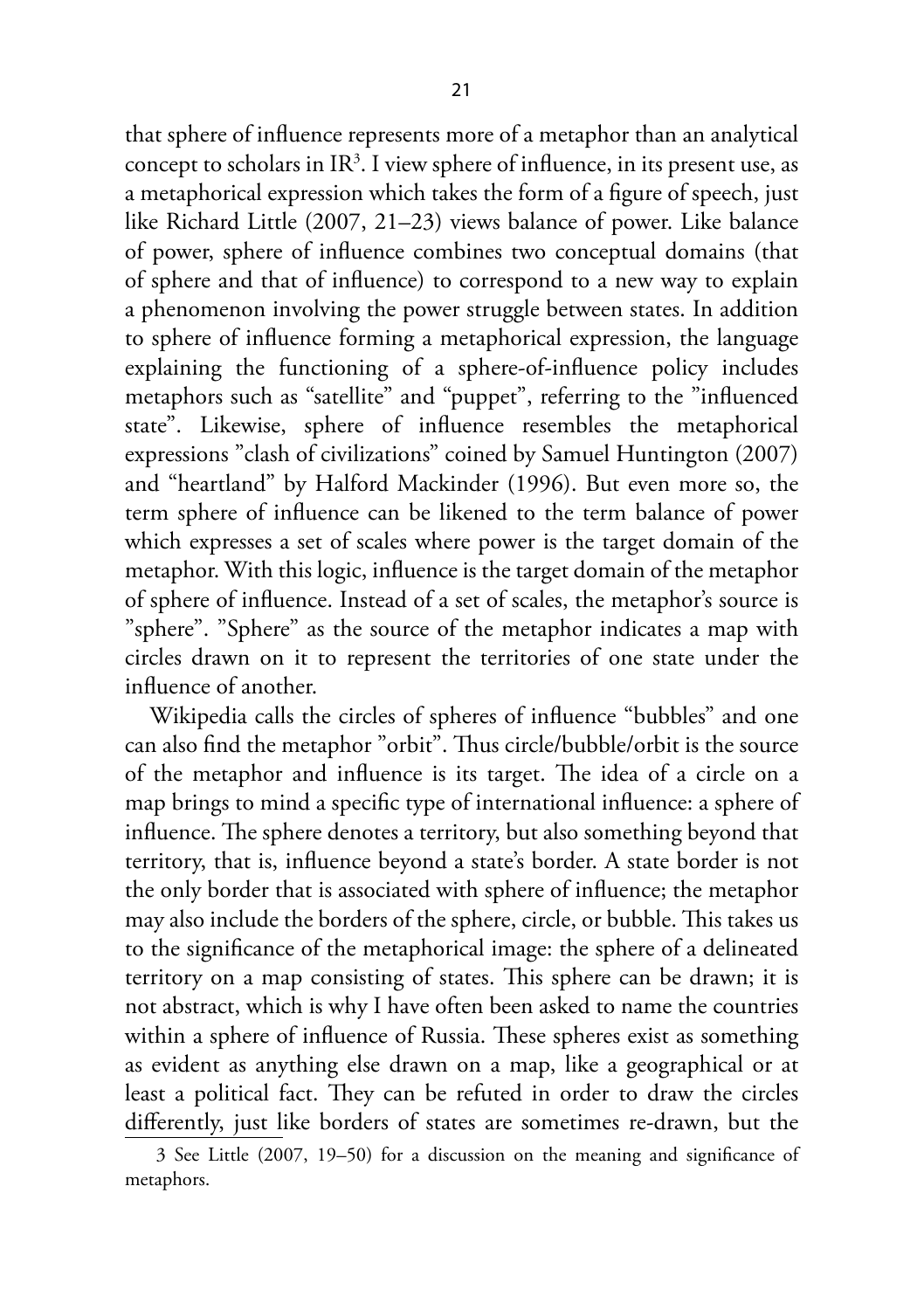existence of these spheres is refuted as infrequently as the existence of states themselves. Borders also make "sphere of influence" a pejorative metaphor, as it expresses a violation of or disrespect for a line drawn on a map. Thus, I argue that borders imagined on a map, borders which extend those of nation-states, constitute the subject which the metaphor of sphere of influence describes. This is why the vision of a sphere of influence as a feature on a map over presently dominates over the need to conceptualise a sphere of influence in terms of international order.

A newspaper cartoon on the Monroe Doctrine from 1912 (Figure 1), presented in the Wikipedia article on sphere of influence, illustrates spheres of influence on a map using a bubble metaphor; the spheres are depicted as two separate bubbles, as if there were two separate worlds with separate lords. In the cartoon, the American sphere of influence reflects the application of the Monroe Doctrine.



Source: Wikipedia (copyright expired, public domain).

Figure 1. Depiction of influence on a map.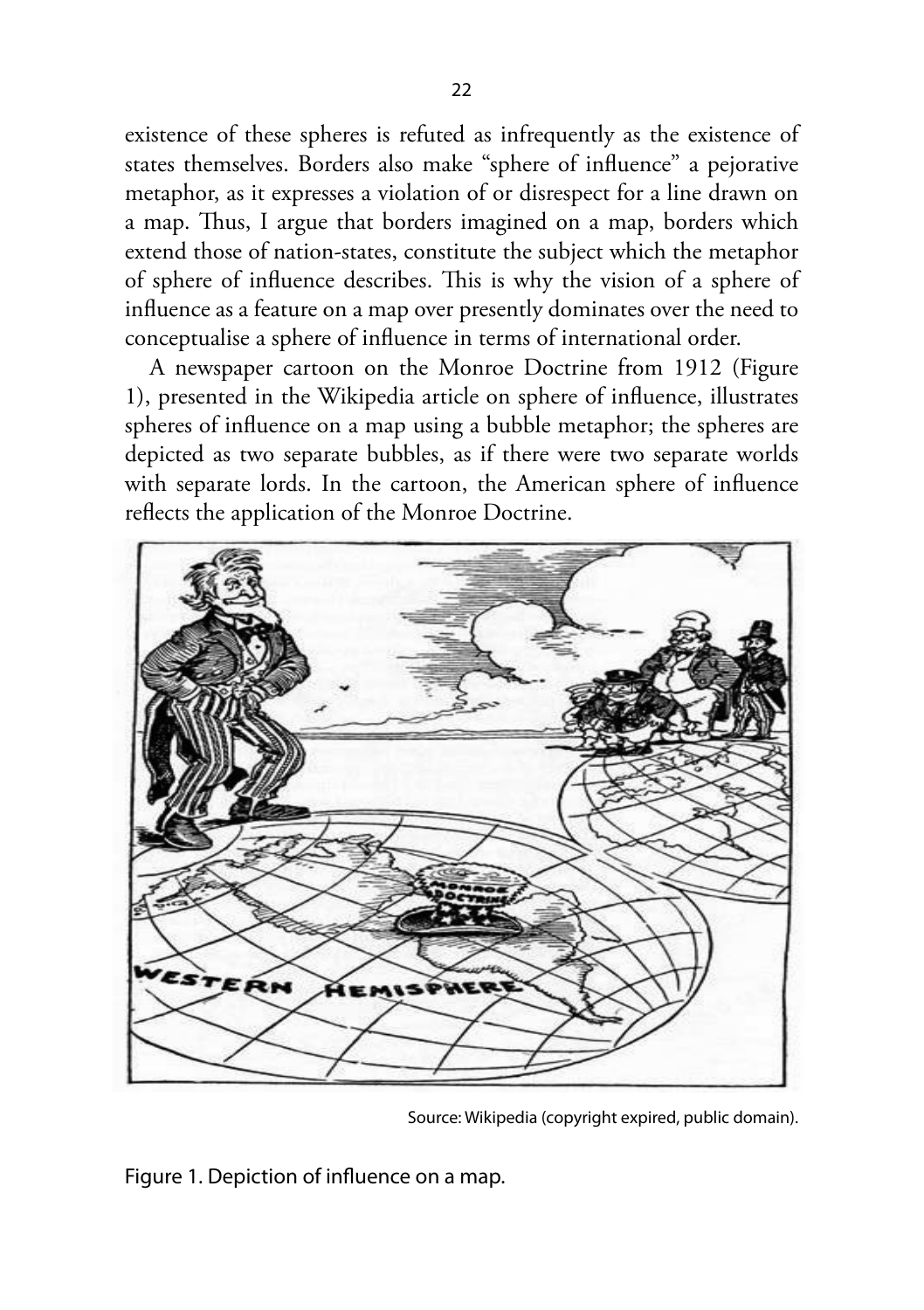As I have noted, I wish to contest the concept and the idea of sphere of influence through a historical and theoretical investigation. I argue that even though one should be critical of the uses of the concept of sphere of influence in shaming and condemning action, it does not mean that foreign policies should not be criticised. What I am after is reflection on the fact that the pursuit of a sphere of influence does not necessarily always explain Russia's motives. I also suggest that the mindset of Cold War spheres of influence can help to maintain established practices of thinking, speaking and acting. As a metaphor, sphere of influence provides the map image and maintains the aspect of disapproval, but it does not explain what a sphere of influence is or why it exists. I would contend that sphere of influence as a metaphorical concept leads to oversimplification of foreign policies and motives. For example, in order to condemn injustice by reference to a sphere of influence, one should first address the relationship between justice and the concept of sphere of influence. The pejorative connotation of the concept is a hidden agenda, and I propose we embrace transparency when using the concept to shame states. It should also be acknowledged that historically sphere of influence is a normative concept which has not been interpreted solely in pejorative terms. I will establish this argument in the chapters to come.

#### **1.4 Contemporary Concepts of Influence**

One explanation for the lack of interest in conceptualising sphere of influence is that there are already plenty of other concepts describing international influence. But if other concepts described international relations better, would not researchers and commentators then use those and leave spheres of influence in the past? My argument is that contemporary concepts of influence beyond state borders do not replace sphere of influence, because the political language proves otherwise and because sphere of influence maintains its uniqueness due to its pejorative connotation. I will demonstrate this by introducing the concepts of regional security complex, empire lite, regionalism and soft power.

The regional security complex theory (RSCT) proposed by Barry Buzan and Ole Waever helps to explain the post-Cold War order and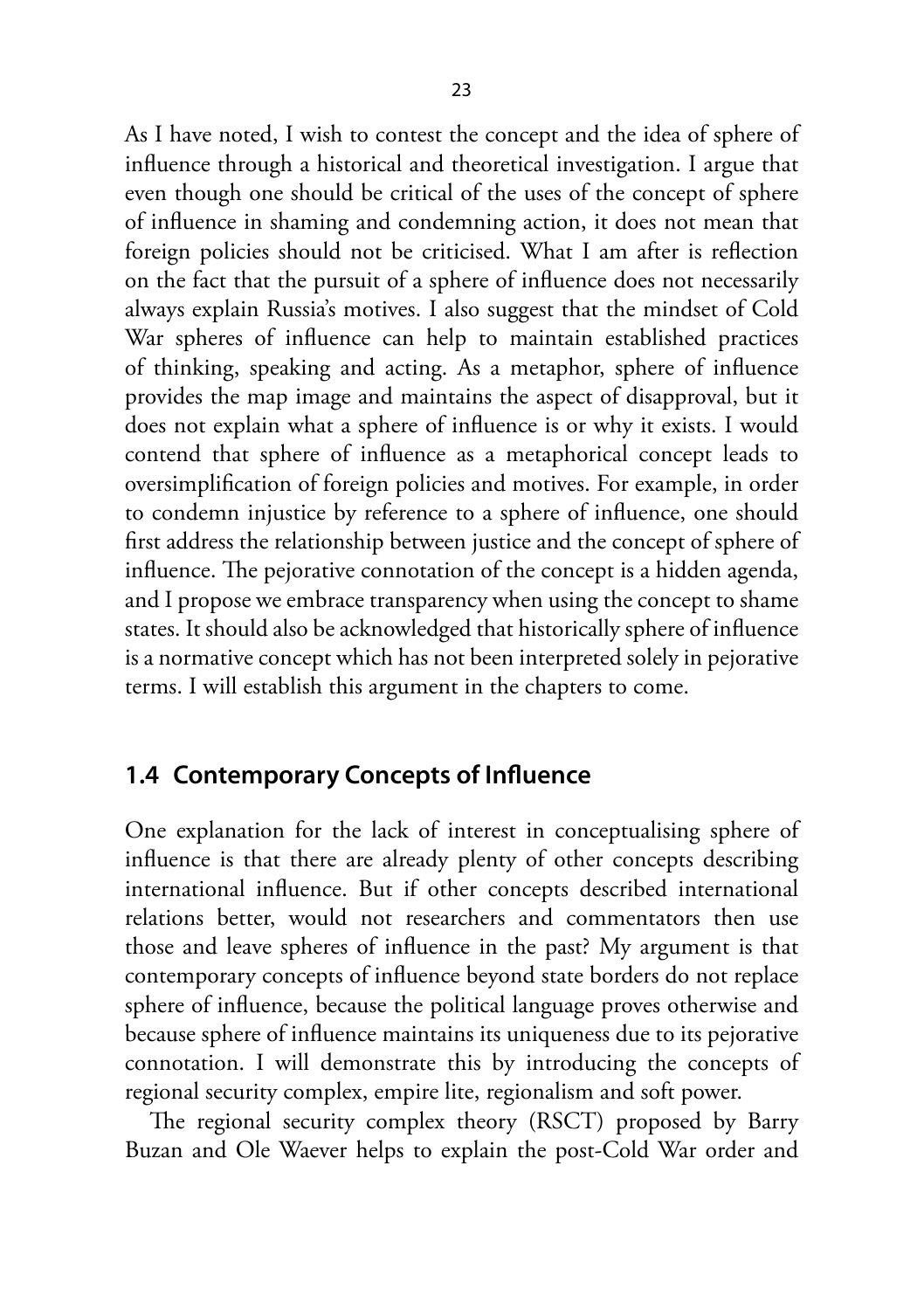the relationship between globalising and regionalising trends (Buzan & Waever 2003, 3–4). The RSCT claims that security interdependencies have become increasingly regional since the end of bipolarity. Buzan and Waever argue that the end of bipolarity and the intrusion of the superpower rivalry into all regions resulted in local powers having more room to manoeuvre (ibid., 3). Now great powers have less incentive and desire to intervene in security affairs outside their own regions (ibid.). As Buzan and Waever (2003, 4) explain, "RSCT distinguishes between the system level interplay of the global powers, whose capabilities enable them to transcend distance, and the subsystem level interplay of lesser powers whose main security environment is their local region." For spheres of influence, the question of justice (justification of influence) is more relevant than for a regional security complex, which is more concerned with security dependencies. The crucial question in the case of a sphere of influence is the relationship between the influencing state and the influenced state, which is not the focus of a regional security complex.

Buzan and Waever (2003, 55–56) identify different forms of security complexes by pointing to the centre of influence: 1) a standard RSC with a Westphalian, anarchic structure and no unipolar power at its centre, 2) a centred RSC led by a great or super power and 3) a region integrated by institutions. RSC is a useful umbrella concept, or theory, for security relations, including influence beyond borders. A sphere of influence could be compared to a "centred RSC". Even so, an RSC does not replace the idea of sphere of influence, because the two are not identical. First of all, even though a sphere of influence is most often defined as a region (see for example Keal's and Kaufman's definitions), historically it is not always regionally bounded. If we look at the Cold War, the spheres of influence of the time do not adhere to the map metaphor of a bubble, because influence was spread all over the globe. If we go even further back, the concept of sphere of influence first emerges in the literature on colonialism, where it is also nothing like an RSC. In fact, a sphere of influence is such an old concept that comparing it to contemporary concepts such as an RSC does not contribute to the need to contest the concept itself. Moreover, if we look at political discourses, the concept of a regional security complex, unlike a sphere of influence, is nowhere to be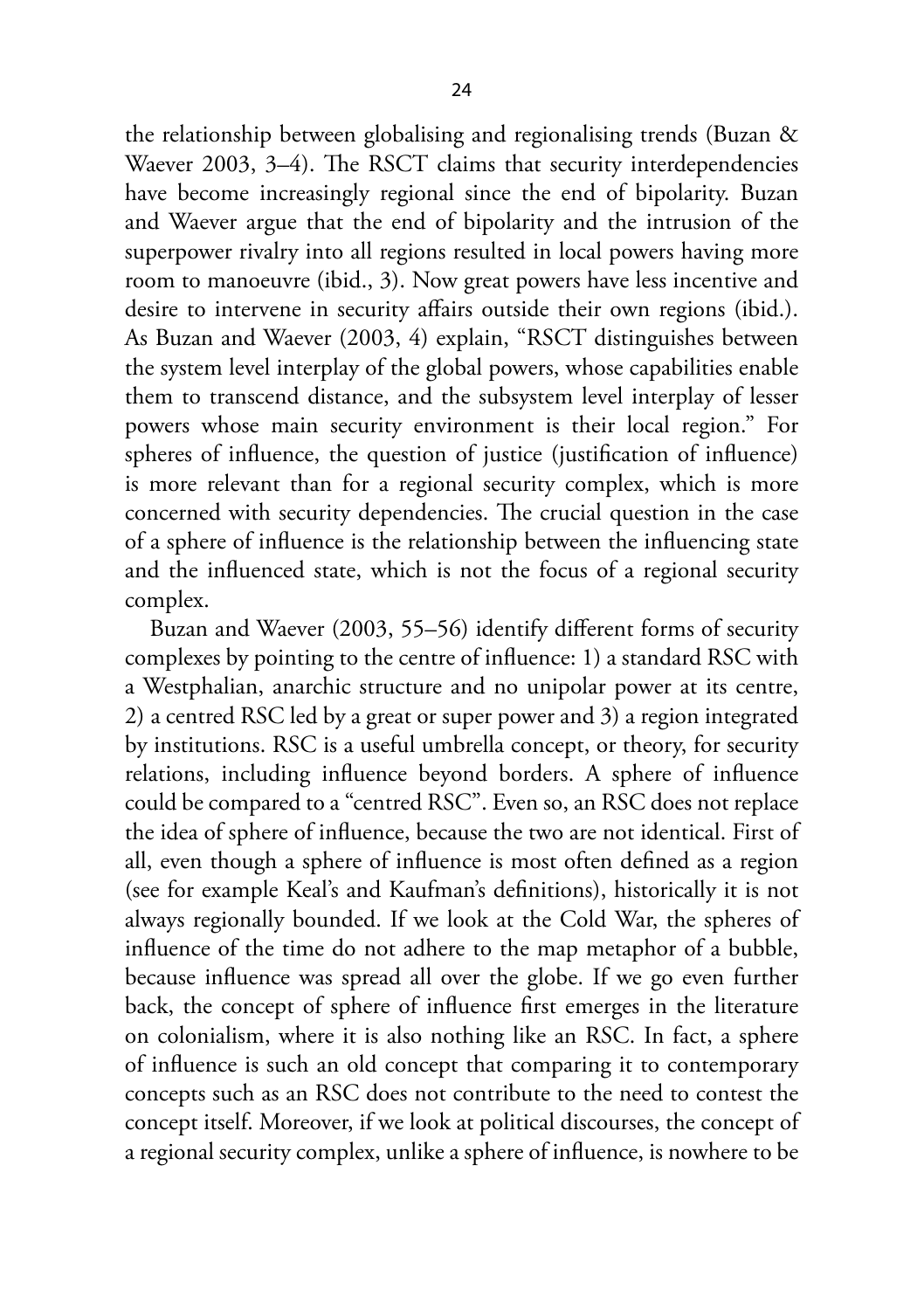found. No other concept has replaced sphere of influence, RSC included. Sphere of influence is a familiar concept, easy to resort to, and has its purpose in the language we use.

"Empire lite" is another contemporary concept addressing influence beyond borders. For Richard Ignatieff (2003, 89), empire lite is the new American Empire:

*True, there are no American colonies and American corporations do not need their governments to acquire territory by force in order to acquire markets. So the new empire is not like those of times past, built on colonies and conquest. It is an empire lite, hegemony without colonies, a global sphere of infl uence without the burden of direct administration and the risk of daily policing. It is an imperialism led by people who remember that their country secured its independence by revolt against an empire, and who have often thought of their country as the friend of anti-imperial struggles everywhere. It is an empire, in other words, without consciousness of itself as such. But that does not make it any less of an empire, that is, an attempt to permanently order the world of states and markets according to its national interests. (Emphasis added.)*

It is interesting that Ignatieff brings out the concept of sphere of influence while still preferring to use the concept of empire. The pejorative Cold War image of a sphere of influence is probably behind this choice of vocabulary. This is not surprising since United States foreign policy makers and analysts have never been comfortable with the concept of sphere of influence. Empire lite represents an American policy and one which is not colonialism. It is imperial tutelage on nation-building, to be seen in such places as Afghanistan, Bosnia and Kosovo, for the sake of global hegemony and ensuring stability in regions essential to the security of the United States and its allies (ibid., 89–90).

Ignatieff brings up questions of justice relating to the interventionism in the case of empire lite. The notion of sphere of influence sits squarely in the midst of a debate on the justification of intervention by an empire lite or a great power, even though Ignatieff pays no attention to the concept. I argue that when we look for a theoretical conceptualisation of sphere of influence, we will also find a debate on the role of the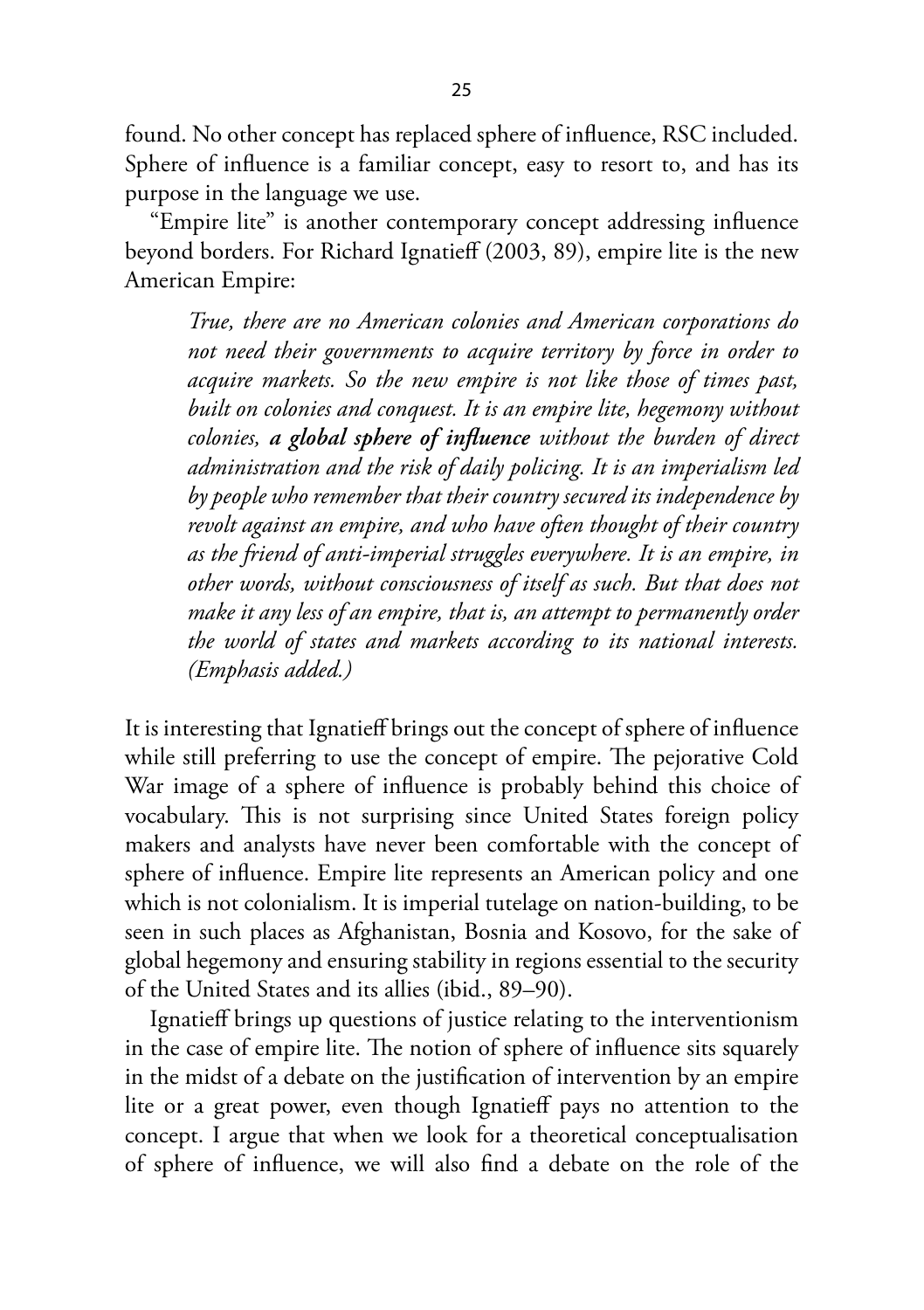state. Thus, spheres of influence not only draw our attention to matters of justice but also highlight the fate of the state and the dangers of a world state. The uniqueness of a sphere of influence is that its normative nature allows us to connect the question of justice and international order. Thus, I find sphere of influence situated between the discourses on justice and order in a way that no other concept is – and the reason lies precisely in our present use of the concept in shaming another state's practices. The shaming of another state relates to the increasing concerns for justice (interstate and human) in international relations. Within this context, references to spheres of influence serve the purpose of pointing out injustice. But as a discursive tool, shaming can work as a means for identity-building. Western states have a long history in *othering* "the East" – and Russia especially – for the sake of identity construction (see Harle 2000, Neumann 1999, Wolff 1994). Thus, shaming can be turned into a discursive tool of othering, and seeking political support from other states in a conflict with the Other. This adds another peculiarity, and an ignored one, to sphere of influence: as a concept that is emotionally loaded, historically burdened and epitomised by considerations of injustice, it has the power to mobilise resistance and fuel resentment.

What about the concept of regionalism, then? Does that not replace sphere of influence in the contemporary international situation? Regionalism, especially when conceived of as *regional solidarism*, comes remarkably close to a sphere of influence in content. The difference between the two lies in the pejorative connotation of the latter. Andrew Hurrell's (2007) discussion on *regional states-systems* or *regional international societies* is a good case in point. Hurrell (2007, 137–140) presents a division of identity-based solidarist regions, regions as poles and regions centred on powerful states. Regarding the regions centred on powerful states Hurrell writes, "Such a situation may arise because the regional state is so overwhelmingly dominant that it can enforce its will, or because it succeeds in creating consensual hegemony within a region – maybe by providing economic benefits, or by underpinning regional security, or by claiming to embody a particular view of the world or set of values". Finally, Hurrell mentions sphere of influence:

*Despite these difficulties over the longer run, it is important to hold open the possibility of a world order made up of large 'region-states'*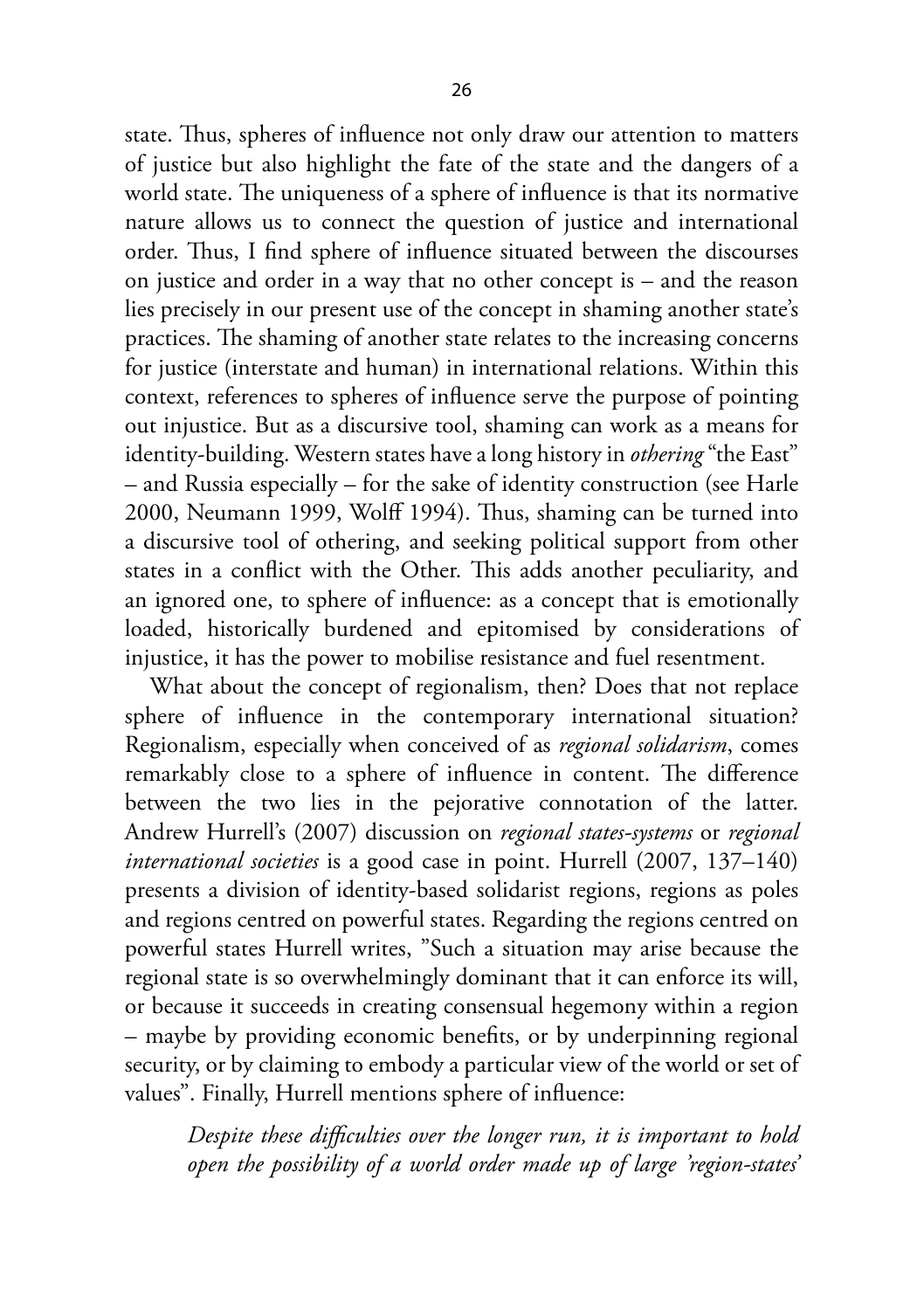*which might have a variety of internal forms of political organization – including perhaps old-style spheres of infl uence, hegemonically centered institutionalism and unequal forms of federal union (ibid. 141, emphasis added).* 

Hurrell envisions a regionalism led by a powerful state which can take different forms. One form is a sphere of influence, which belongs to the past ("old-style") but can still be incorporated in the new regionalism. I will discuss primacy, hegemony and domination later (chapter 3.2), arguing that the theoretical conceptualisation of sphere of influence has its roots in separating different forms of influence and solidarist tendencies. The point is that there is no reason to be shy in discussing the meanings of sphere of influence and searching for meaningful connections to other concepts, for as long as the term "sphere of influence" persists in the language of the discipline, IR needs to address the phenomenon. Regionalism (or an RSC) is one possible manifestation of a sphere of influence – although a sphere of influence is not always confined within regional boundaries – and within regionalism a sphere of influence can express a certain form of political organisation.

Clearly, the concept of sphere of influence has its place in general discussions on acceptable or justified influence, but the problem is that is not explicitly included in these debates. Felix Ciută (2006) argues that the debate over American hegemony revolves around the ideas of "the good state" or "responsible hegemon". Ciută (2006, 183) writes, "However hidden, the definition of 'the responsible state' permeates all the debates about unipolarity, hegemony or imperialism, whether they are for, or against specific policies." Is Russian hegemony debated in this framework? In a way, yes, but only in conjunction with the idea of "irresponsible powers", where Russia as a "sphere-of-influence power" is the antithesis of the "responsible power". Ciută is right to argue that debates on the meaning of 'empire' inevitably, but almost always only implicitly, fall back on a deeply normative understanding of the state, hegemony and empire (ibid., 187). We are on the right track here, acknowledging the normative aspects of hegemony or empire, but we are missing sphere of influence. Sphere of influence represents irresponsible conduct in the present uses of the concept, and bringing sphere of influence within the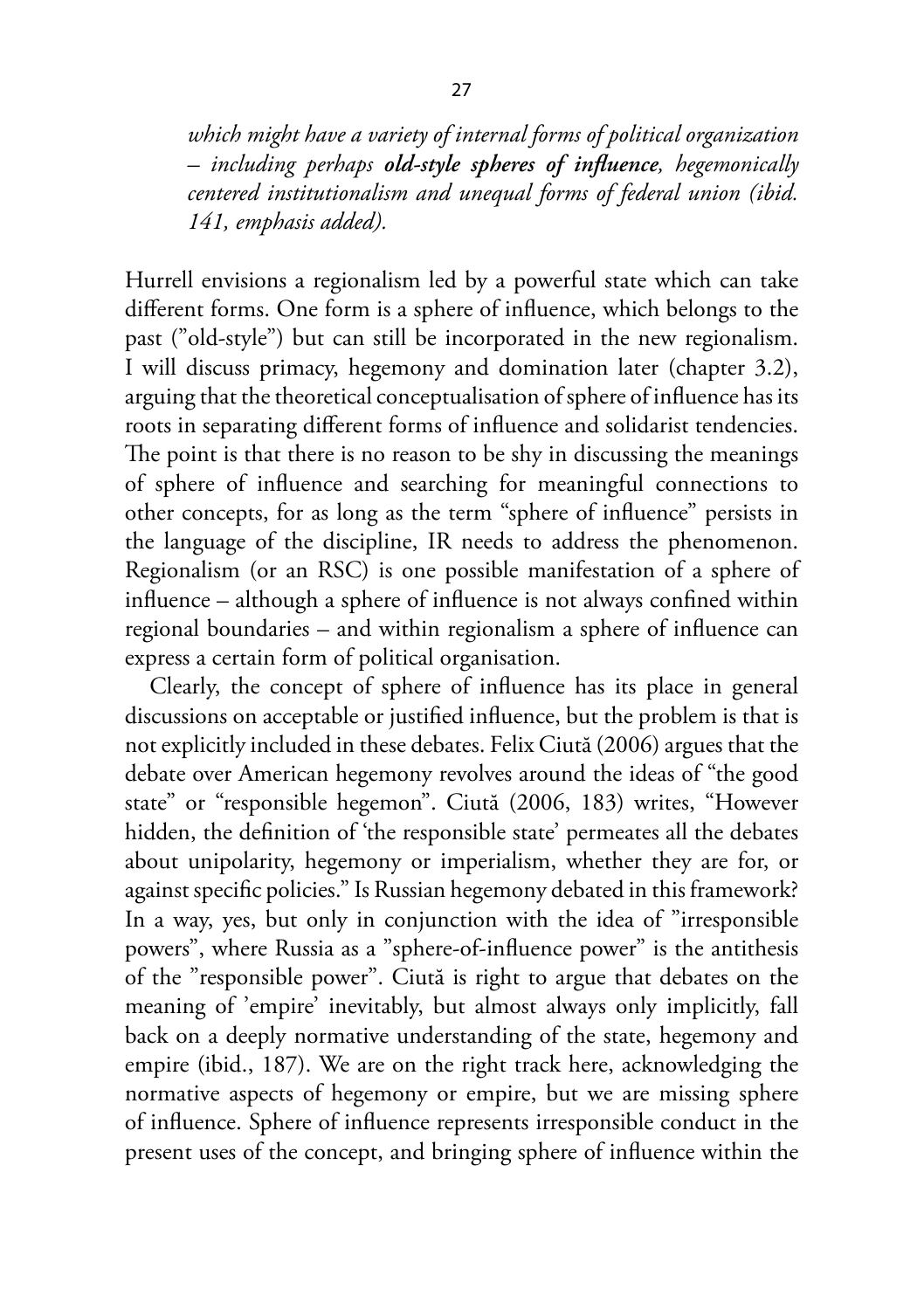debates on the nature of states, responsibility and "the good state" would not only inform international theory but make it possible to contest the concept and assess its uses critically.

I will introduce the idea of responsible great powers in the English School context in chapter 4.6, but in the contemporary debates on power the distinction between hard and soft power potentially captures something about spheres of influence. Joseph Nye (2004, x) developed the idea of soft power as the ability to get what you want by attraction rather than coercion and payments. Nye (ibid.) writes, "When you can get others admire your ideals and to want what you want, you do not have to spend as much on sticks and carrots to move them in your direction". Hard power, by contrast, indicates economic and military might (ibid., 5). The distinction between soft and hard power can be a distinction between more and less acceptable influence and in this respect relates to the pejorative nature ascribed to a sphere of influence. Nicu Popescu (2006) writes that the European Union has seen itself as a soft power but recently Russia has begun investing more in means of soft power in order to better justify and legitimise its influence in neighbouring states. This raises the question of whether hard power is what makes a sphere-of-influence policy and, if so, whether Russia is stepping out of its traditional sphere-of-influence policy if it is resorting to soft rather than hard means. As we will see in chapter 2.1.1, Popescu has not abandoned the image of Russian a sphere of influence even if he sees that influence has become softer. The relevance of the distinction between soft and hard power lies in its capacity to distinguish influence which is more acceptable: Soft influence could be a contemporary approximation of a sphere of influence but without the pejorative connotation. Even so, we are still faced with the fact that not even the soft-hard distinction has replaced the concept of sphere of influence in political parlance.

Even though comparing sphere of influence to other contemporary concepts of influence is meaningful, I am more interested in the history of sphere of influence. In order to contest the concept, I believe the process must start from an inquiry into the past meanings and origins of the concept of sphere of influence. If we ignored the historicity of sphere of influence, we would end up burying a valuable body of knowledge. Empire lite and RSC (or regionalism, integration and so on) have their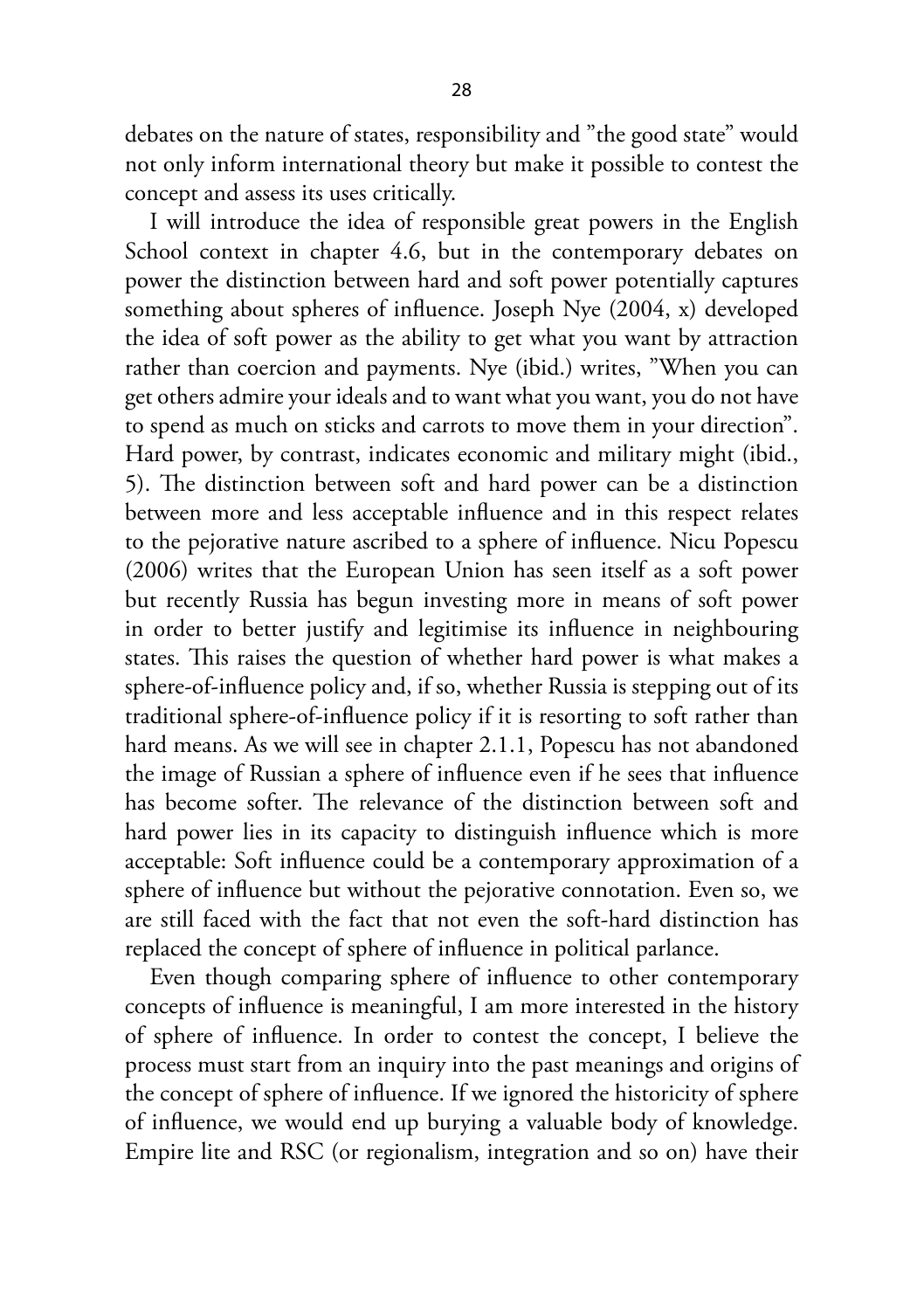place in the IR jargon, just like sphere of influence does. Yet, I explore other concepts, such as colonialism, intervention and *Großraum*, and I argue that the meaning of sphere of influence becomes obvious precisely when it is connected with related conceptions. In fact, an assessment of sphere of influence needs other concepts around it to connect the concept to international theory, away from metaphorical or emotional uses. But my view is historical, a voyage of discovery into the past meanings of sphere of influence. The terminology invented in IR after the Cold War is no longer suited to explaining the theory of international influence that I am about to present, because sphere of influence is a much older concept than regionalism, integration, empire lite or other more recent ideas. In fact, one should enquire why post-Cold War theoretical thinking on regional orders is not explicitly connected to the concept of sphere of influence, which has a long and significant history. Even if more recent conceptualisations of regional order and international influence have succeeded in explaining present developments better, it is sphere of influence that people talk about. Politicians do not speak of regional security complexes or of an empire lite , they speak about spheres of influence. The term "sphere of influence" permeates even popular discourses and entails a shared unspoken knowledge of ,its meaning. I argue that there are not many concepts depicting regional order which can claim such a status. The special nature of the concept of sphere of influence comes from its engaging normative questions as well as its long history and centrality in political parlance. Thus, this is a study on the *history of the pejorative*: What has made "sphere of influence" a pejorative term and how has influence beyond state borders been justified and justification debated? An assessment of the relationship between sphere of influence and other contemporary concepts is a topic for another study, which I would very much welcome, but this is a study on sphere of influence and its history.

The reason why I see sphere of influence as a concept that needs a theoretical elaboration is the potential it holds in addressing normative questions. Sphere of influence as an idea indicates that 1) there is a matter of justice in inter-state relations (justice is not confined to state borders) and 2) there is an exercise of influence which represents injustice. This is where I find the uniqueness of the idea of sphere of influence. Of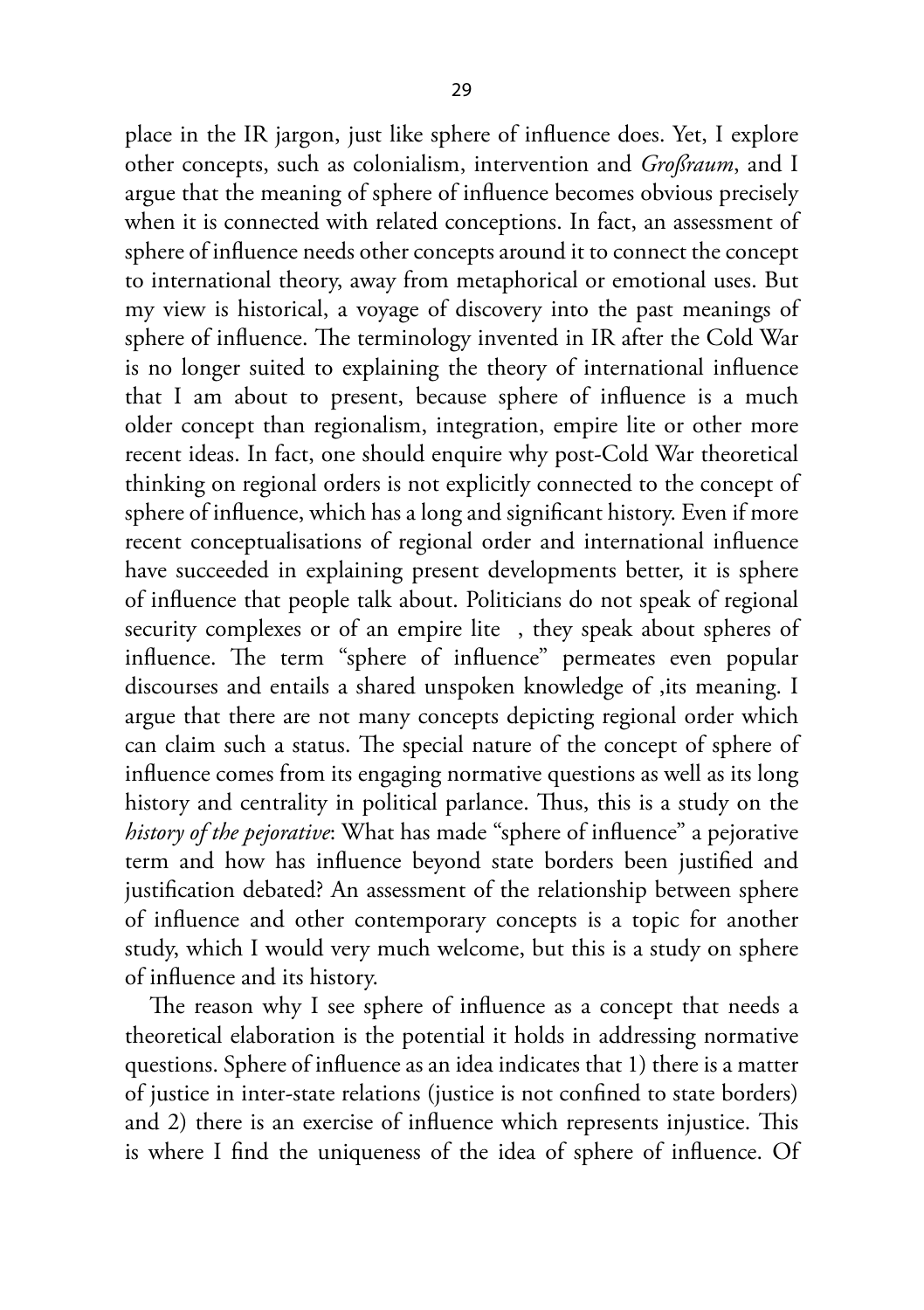course, sphere of influence is not the only concept to capture injustice and influence: hegemony, imperialism, interventionism or "export of democracy" are all pejorative in tone, but even so sphere of influence has persisted. Why? I suggest because of the power of the metaphor: the image of a map with the centre extending its power beyond its borders. More concretely, it endures because the Cold War map has not left our memories. Sphere of influence has taken on the function of describing Russia's continuing Cold War mentality or imperial legacy (see Lo 2002). No other concept has such a strong association with the unjust influence policies of the Cold War. Thus, regardless of the usefulness of other concepts in describing influence and justice, they have not superseded sphere of influence. But there is more than just the question of justice: 3) sphere of influence shines as a form of international order. It is no coincidence that during the turmoil of the world wars numerous fascinating ideas relating to spheres of influence were produced, Schmitt's *Großraum* being perhaps the most captivating. Political theorists reacted to the need to find solutions to problems of international relations of their time. Accordingly, by combining these two aspect of justice and order, we can begin building a meaning for sphere of influence beyond its pejorative uses. Julie Wilhelmsen and Geir Flikke (2005, 389), from the Norwegian Institute of International Affairs, write that "words, rhetoric and concepts *do* matter". Norms, both positive and negative, spread within the international community altering the way states act and interact (ibid.). The way we speak of spheres of influence matters.

#### **1.5 Structure of the Book**

The history of spheres of influence I am about to present is not meant to be clear-cut. The purpose of this study is to address the questions and concerns related to the concept of sphere of influence in the past and within the contemporary political imagination. In order to open up new paths for understanding spheres of influence in the present, I detail a tradition of thought about spheres of influence  $-$  a history of ideas. There is no explicit school of thought on spheres of influence, but there clearly is a continuity of ideas which are connected and reflect each other.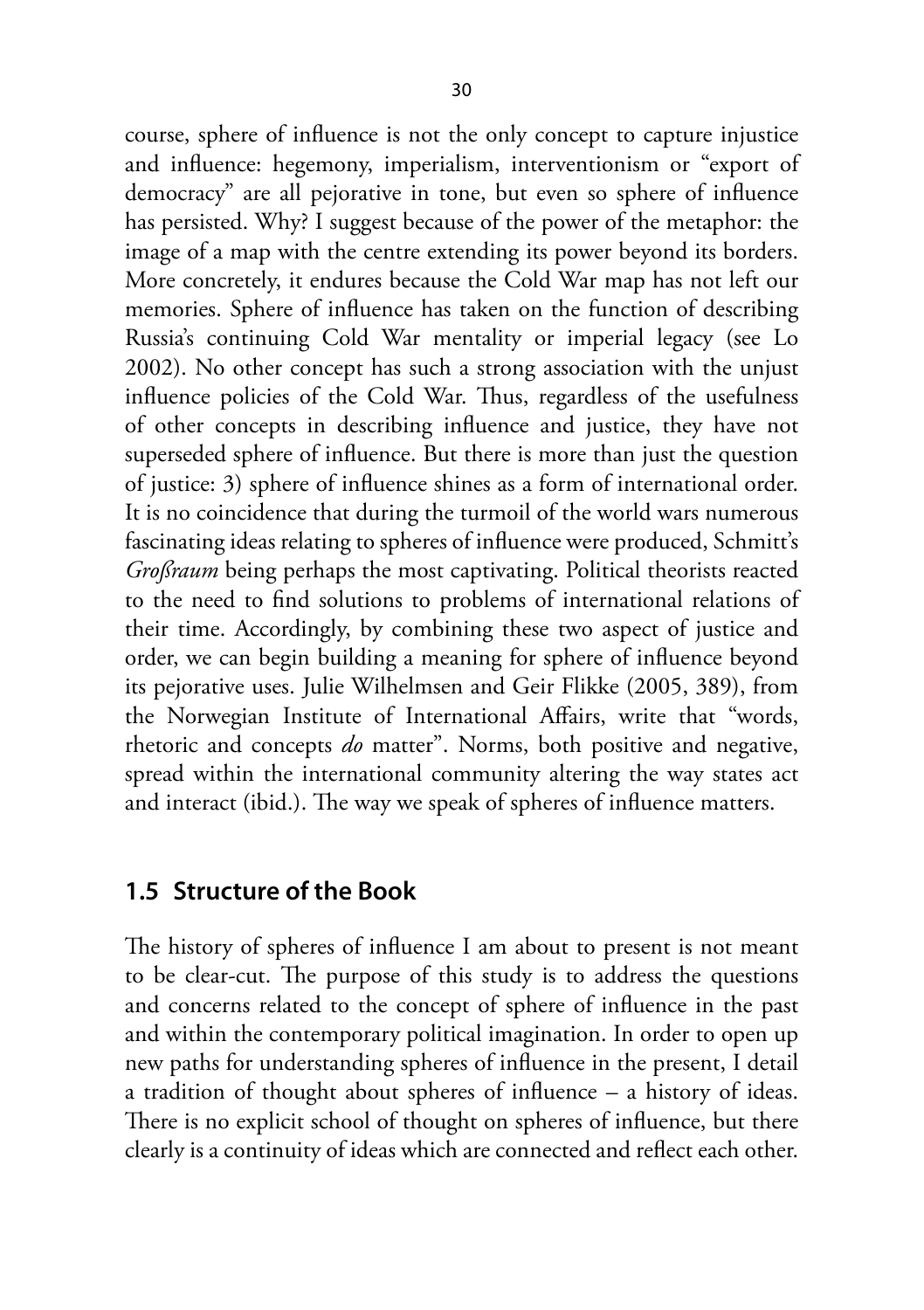I have collected thoughts on spheres of influence together and I make the case for using them in order to inspire the normative and theoretical discussion, which currently ignores the concept.

The study is divided into distinct but overlapping episodes in the history of the concept of sphere of influence. Locating the concept begins by presenting examples from contemporary Western images of Russia's sphere-of-influence policy and ends in examples of contemporary Russian visions of spheres of influence. In between these two locations of "the present", we find sphere of influence constructed as a normative idea on international influence in four settings: 1) the English School account of the history of the system of states, 2) the English School theory on the institutions of the society of states, 3) conceptualisations of regional constellations springing from the context of the First and Second World War and 4) Cold War spheres of influence.

In the next chapter, I explore research papers discussing Russia's foreign policy to identify the uses of the concept of sphere of influence. Next, I introduce ideas on genealogy which have inspired me to look at the interconnectedness of past and present understandings of sphere of influence and explain my choice of sources. After we know what the nature of the present understanding is, we can investigate how it came about. The first chapter on the English School investigates the origins of sphere of influence in relation to the history of the state-system. Suzerainty, the Congress of Europe, colonialism and the Monroe Doctrine are discussed. The second chapter on the English School discusses balance of power, sovereignty, intervention, justice, international law and influence as responsibility. Sphere of influence is fitted within the pluralist-solidarist debate on international order.

The third chapter is an episode extending from the First World War until the aftermath of the Second World War (1915–1950), during which theorists formulated responses to the crisis of the states-system<sup>4</sup>. The solution these theorists offer to the problems caused by nationalism and the disintegration of the sovereign state was a system composed of regional constellations. Friedrich Naumann wrote about Mid-Europe, Carl Schmitt and E.H. Carr about *Großraum*, Walter Lippmann about *Good Neighbor Policy,* and James Burnham about super-states; George

<sup>4</sup> Most of the material is related to the Second World War. Only Friedrich Naumann's writings were published during the First World War (1915).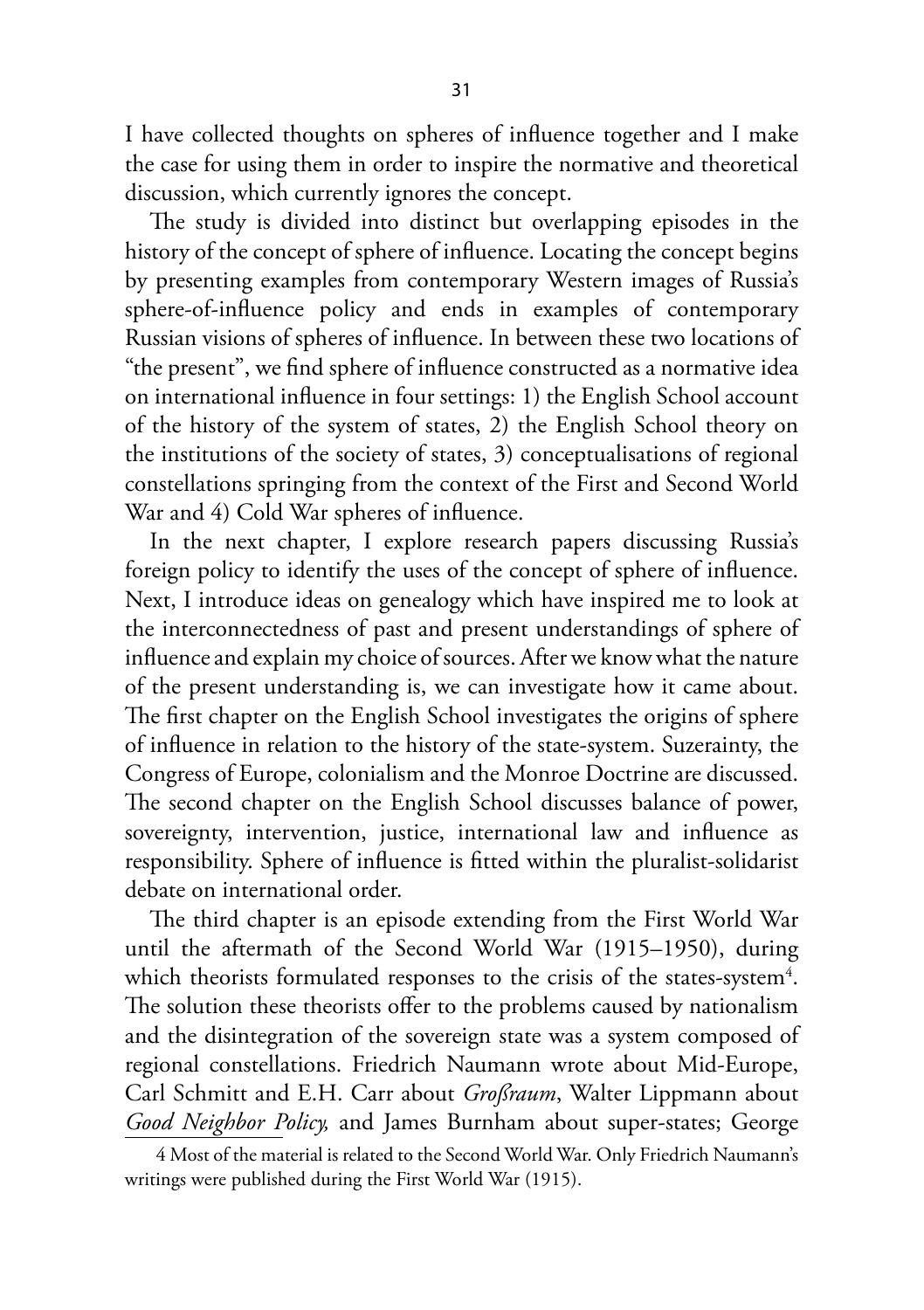Orwell envisioned the fictional Oceania and Eastasia. The fourth episode is located in the Cold War setting, which reinvented spheres of influence as a central foreign policy practice of the time. I will explore not only the conceptualisations of the period but also the Cuban Missile Crisis (1962). I set out to prove that the Cold War spheres of influence should also be analysed by reinterpreting the dynamics of the *international society* of the time. The final episode connects the two ends of the string by coming back to the present understanding of sphere of influence. Reading Russian discourses uncovers the need to rethink not only the concept of sphere of influence but also our obsession with "Russia's sphere of influence". I say this because the analysis shows that not even the Russians themselves have a clear vision of international order, not to mention spheres of influence. An inability to spell out a coherent view of international order means an inability to address matters of injustice, to show flexibility regarding the principle of sovereignty and, finally, to discuss a system of spheres of influence. In the concluding chapter, I encourage students of IR to take an interest in the idea of sphere of influence and I put forward thoughts on the relationship between spheres of influence, order and justice.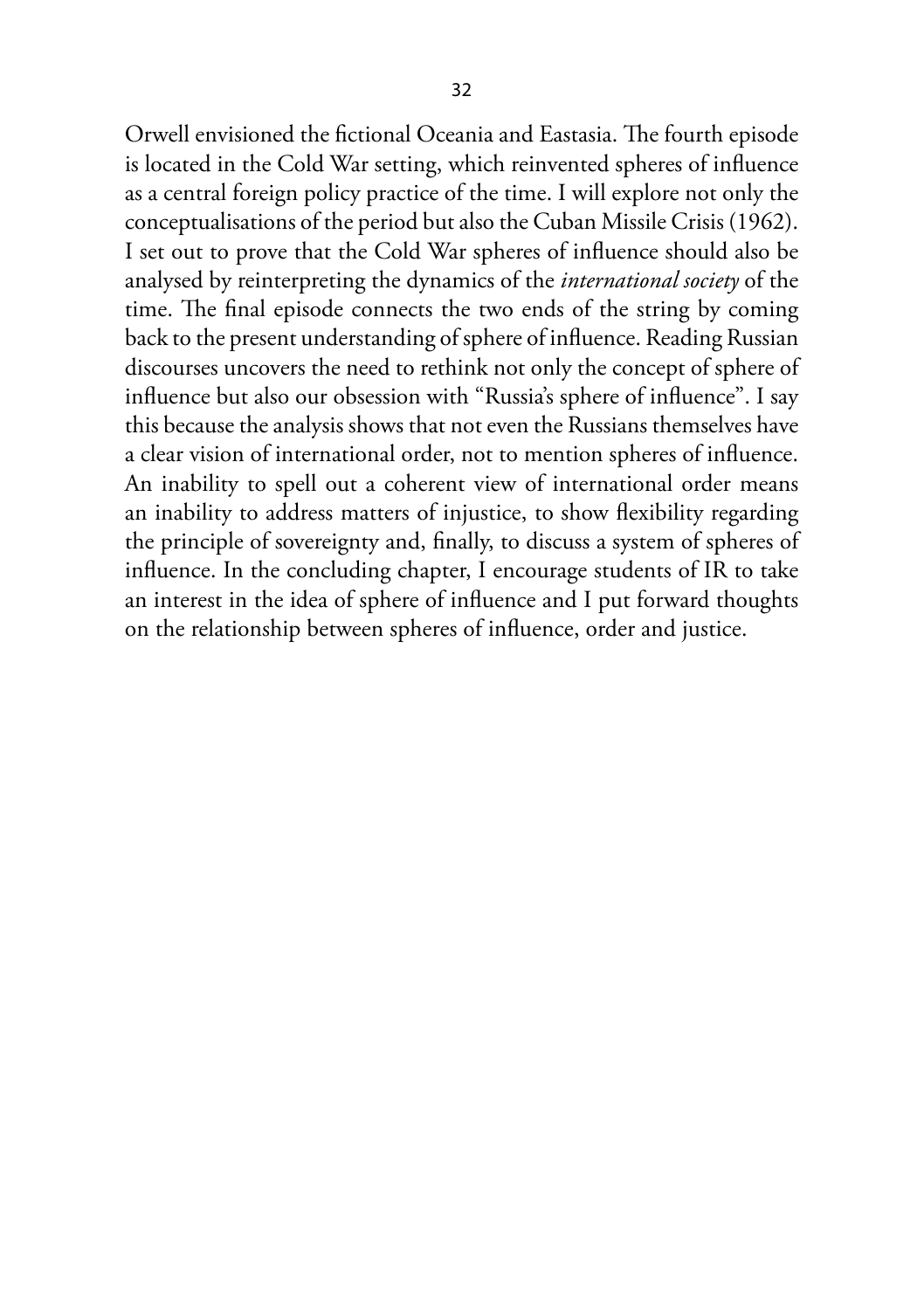### **2 A History of the Present**

#### **2.1 Where is the Russian Sphere of Influence?**

The twenty-first-century discourses on spheres of influence are stories which represent and uphold spheres of influence as much as the actual practices of states. The notion of sphere of influence emerges as an explanation for Russia's foreign policy motives in its relationship with the post-Soviet space. Finding a research paper (written by a non-Russian) which would either problematise the idea of sphere of influence or prove explicitly that Russia is not constructing a sphere of influence is hard, if not impossible. The use of the concept of sphere of influence in describing Russian foreign policy is frequent enough to raise concern over the lack of critical approaches to the concept. As there almost seems to be an unspoken agreement among European and American scholars that Russia is attempting to construct or maintain a sphere of influence, it becomes difficult to challenge this view. Sphere of influence is almost like a mantra, which when repeated often enough becomes a self-fulfilling prophesy. Critical research should be able to challenge established knowledges; indeed this is the very purpose of my research. I do not argue that Russia is not seeking to establish influence beyond its borders, but suggest that the term "sphere of influence"  $-$  in its current pejorative and vague use – might not serve as an accurate description of Russia's foreign policy motives.

When the concept of sphere of influence is used in describing Russian foreign policy, it represents something evident, undisputed and unproblematic. Given that IR has forgotten to theorise sphere of influence, it is quite understandable that foreign policy researchers refer to the term without questioning its meaning. Moreover, it is not possible to define every single concept that one happens to use in a piece of research. As Jens Bartelson (1995, 43) states, "as soon as one decides to investigate something, one has to take other things for granted". But debating a concept or an idea has tremendous influence on its use. Consider *identity politics*. The term carries a very different meaning depending on whether identity is understood as innate rather than as a social relation. Racism thrives on the idea of natural characteristics belonging to a particular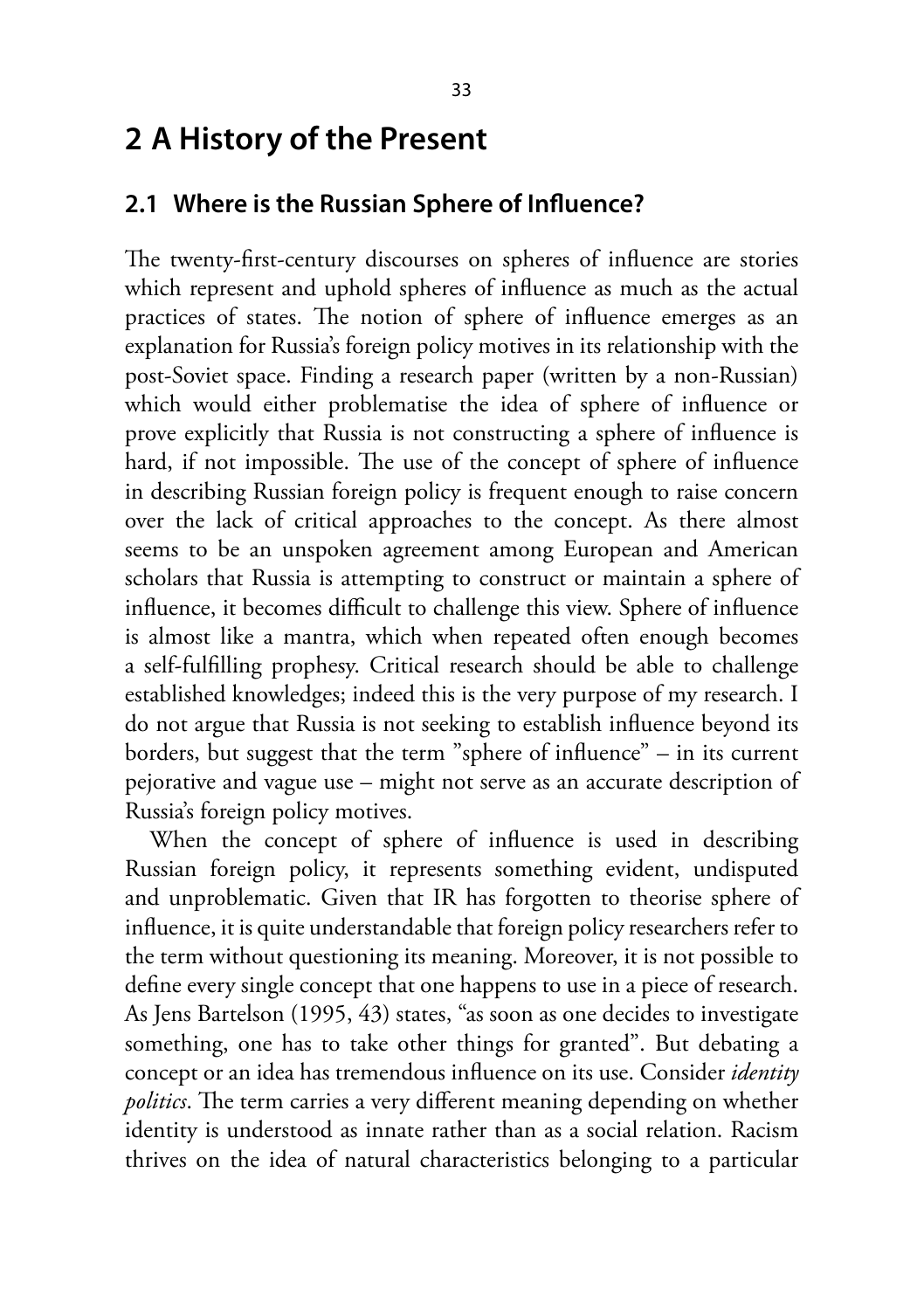nation or people. This notion has been contested within the discipline by claiming that a national – or in fact any – identity is socially constructed and can change and be manipulated. If IR is rich in theorising on identity and other concepts, it certainly lacks theoretical conceptualisations of sphere of influence. The lack of theoretical debate leads to use of the concept without pondering its meaning and its effects. It is important to be conscious of the fact that using the concept of sphere of influence to describe Russian foreign policy evokes pejorative associations and images of the Cold War. When one looks at the Russian discourses (see chapter 7), the rich discourse on international order prove that there is so much more to the Russian idea of influence than what is currently meant by the concept of sphere of influence.

Next I will offer some examples of the uses and non-uses of the idea of sphere of influence<sup>5</sup>. On the material chosen consists of examples of the uses of sphere of influence in contemporary IR and deals with these in two sections. The first comprises an analysis in which Russia's regional policy is termed a sphere-of-influence policy and the second demonstrates how there has been a lack of attention to the phenomenon of sphere of influence. Western analysts produce a view of spheres of influence that shows they are not conscious of the intellectual history underlying the concept. Moreover, Western scholars use the concept as a means to highlight the alienness of Russian foreign policy vis-à-vis that of the Western (namely, European) states.

#### 2.1.1 Revealing the Pejorative

It is not particularly difficult to prove that there is an image of Russia trying to consolidate a sphere of influence within the post-Soviet space. There are certain events that are referred to as if they form the body of criteria for identifying a sphere-of-influence policy. These include energy blackmail, interference in elections, military presence and military intervention. Russian visions of regional integration are interpreted as a means to establish domination and control, and the influence of Russian culture and language and the protection of Russian minorities are also viewed as means to consolidate a sphere of influence. This influence is not

<sup>5</sup> Studies on Russia with English School perspectives are dealt with in chapter 7.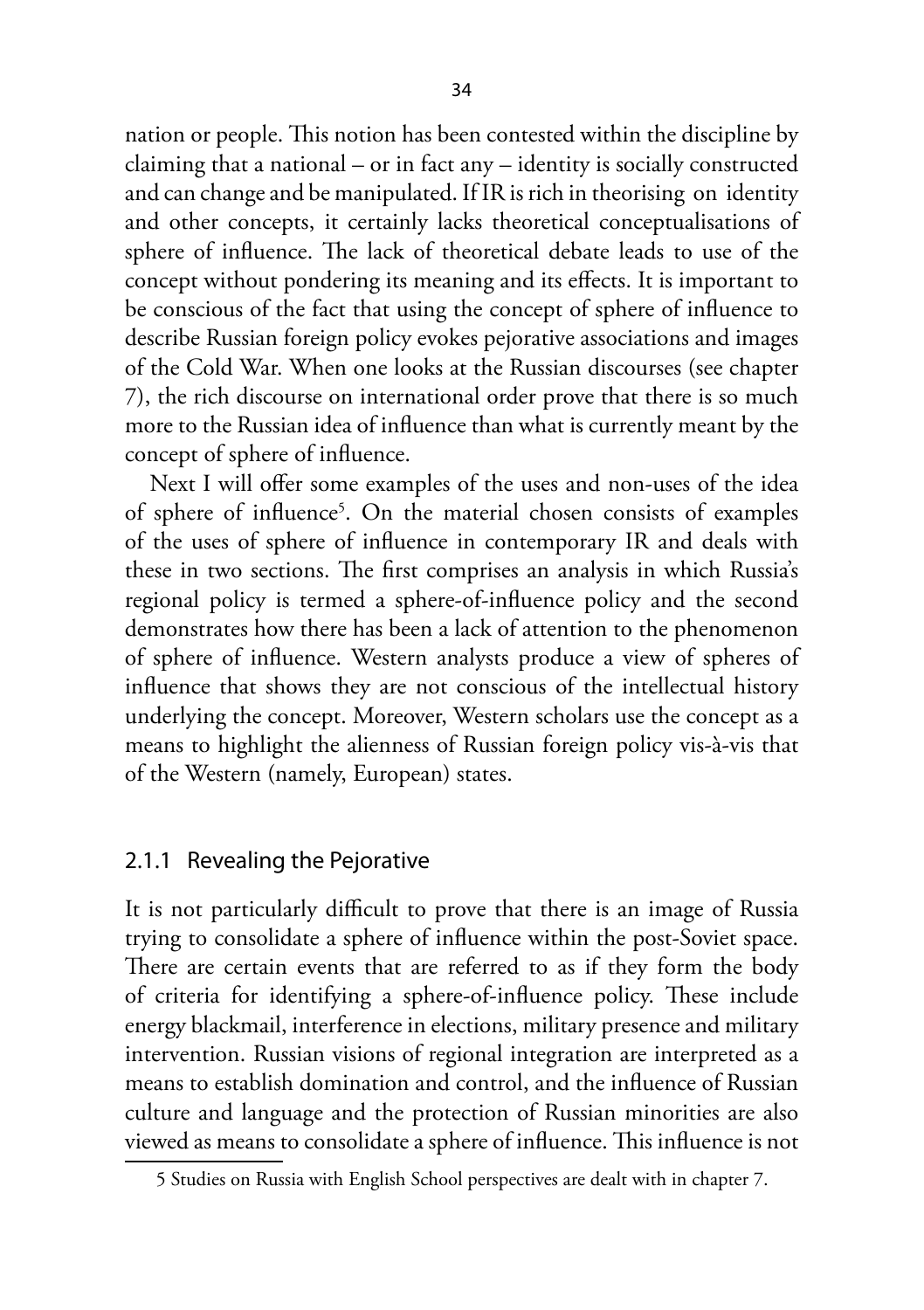just any influence; it is a continuation of the Soviet era, an unwillingness to "let go".

Russia is the country associated with the practice of pursuing a sphere of influence more than any other great power. Curiously, Russia appears to be the only great power that is a captive of its tradition of influence. The former imperialist states of Europe, even though they still have influence in the developing world, are viewed more as the peace-builders of Europe than as states with sphere-of-influence ambitions. More interestingly, although denouncing imperialism, the United States also has a long history of international influence, which has only become stronger and wider. Despite the history of the United States as a great power with extensive international influence, ever since the Monroe Doctrine (1823), in contemporary analysis the image of the United States is not stained with a policy of establishing a sphere of influence. Wilhelmsen and Flikke (2005, 387) explain how during the Bush administration, after September 11, the United States' foreign policy was founded upon its status as the world's sole remaining superpower promoting regime change in an anarchic international environment. They continue, "This also involves the calculus that while rallying support from the international community and international law, the USA will reserve for itself the right to act unilaterally on the basis of imminent danger or even the suspicion that some states may have long term ambitions of inflicting damage on the USA". Then why is this not a sphere-of-influence policy? One explanation is that the United States operates on a global arena, thus, its foreign policy does not translate into pursuing a sphere of influence which is often envisioned as a clearly delineated region on a map. Another, even more convincing, explanation is the pejorative ring of the concept of sphere of influence. Even though the United States is often admonished for its enthusiasm for military solutions, its motives are seen as rooted in defending human rights and promoting democracy. When there is a need to express criticism of the United States' policy, it is done by reference to such ideas as the empire (lite), hegemony, or the world police. Imagining both the United States and Russia as states longing for spheres of influence would mean equating the policies and interests of the two. In order to keep the two states in different categories,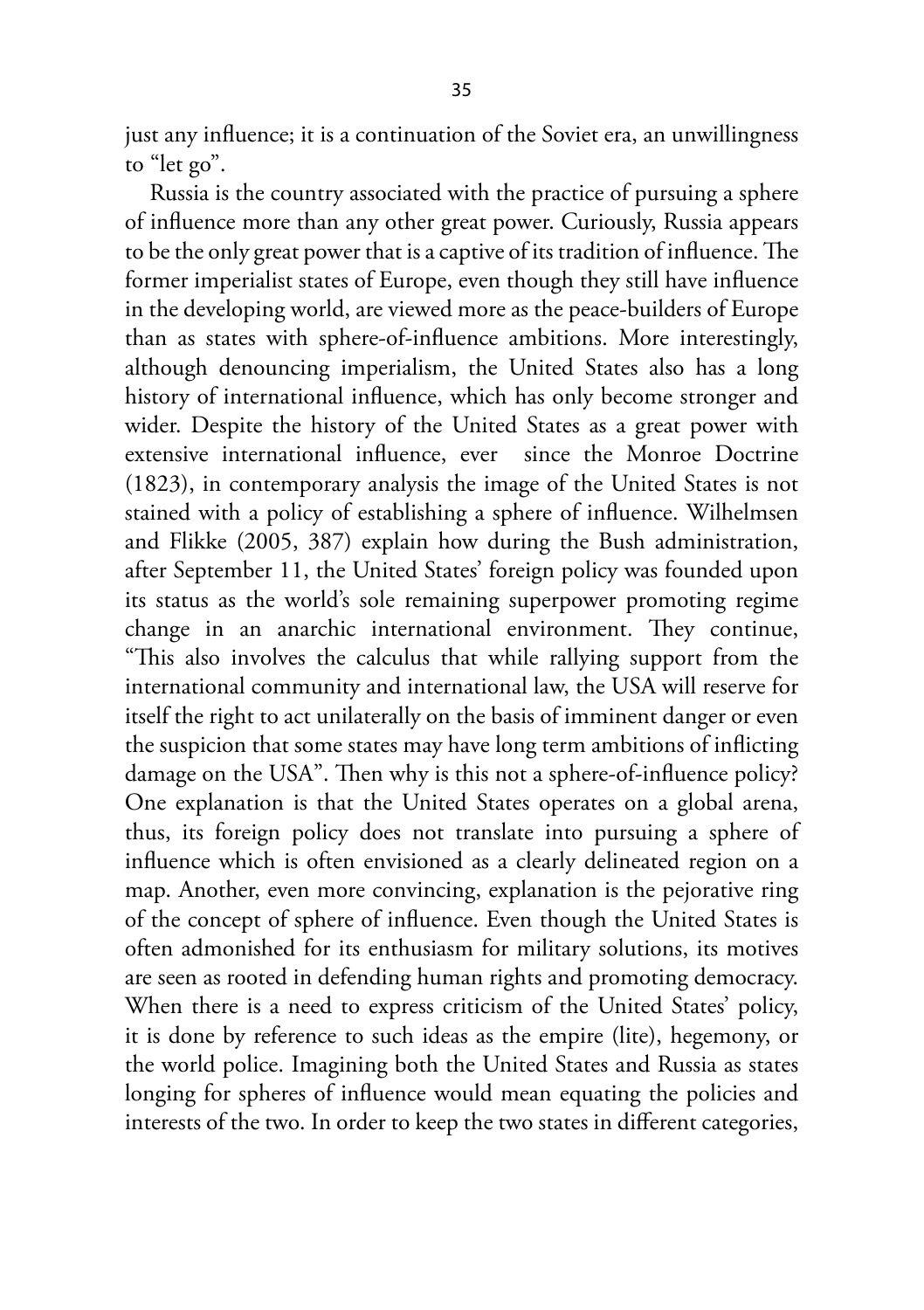and in order to use sphere of influence as a pejorative expression, only Russia is currently associated with the concept.

The United States and the Soviet Union were seen as the two superpowers with spheres of influence during the Cold War. After the disintegration of the Soviet Union, the United States rid itself of the bad reputation of having a sphere-of-influence policy, whereas Russia was stuck with it. But it was not enough that Russia had to carry the image of a Cold War lust for influence: its sphere-of-influence policy, especially in the media, is often associated with imperialism. I argue that not taking an interest in conceptualising sphere of influence evokes images of imperial power. The upshot of this neglect is not only that the idea of sphere of influence is not discussed as a concept in its own right, but that its pejorative associations penetrate our imagination; "imperial" rarely indicates anything good. Bobo Lo, a well-known expert on Russia, describes Russia's foreign policy as a reflection of an "imperial syndrome" whereby Russia is both aware of its old empire and feels that the country has an imperial mission in the future (Lo 2002, 48–52). Lo adds that this does not mean a rebuilding of the Soviet Union, but a state of mind based on the attempt to increase influence (ibid., 52). The territory of the old empire is now seen as Russia's sphere of influence. Calling a territory a sphere of interest gave Russia a "moral right" to interference (ibid., 115). Lo continues that since the break-up of the Soviet Union, the idea of a sphere of influence has lived strong and that in the background one can find a wish to preserve what remains of the Cold War status quo (ibid., 114–115). In this respect, for Lo, the history of Tsarist Russia and the Soviet Union are visible in the current foreign policy thinking in Russia.

There is no denying that Russia is interested in international influence. But what kind of influence? For Lo it is a mixture of an imperial mission and Cold War spheres of influence. There are two shortcomings in Lo's account: 1) knowing that Russia's present ambitions have something to do with its past status and influence does not contribute to defining what Russia's present idea of a sphere of influence is, and 2) the continuation of an "imperial mission" and a "Cold War sphere of influence" leaves no room for any other interpretation of Russia's sphere of influence than a negative one. This is not to say that Lo wants to contribute to the pejorative meaning of sphere of influence. However, by not saying what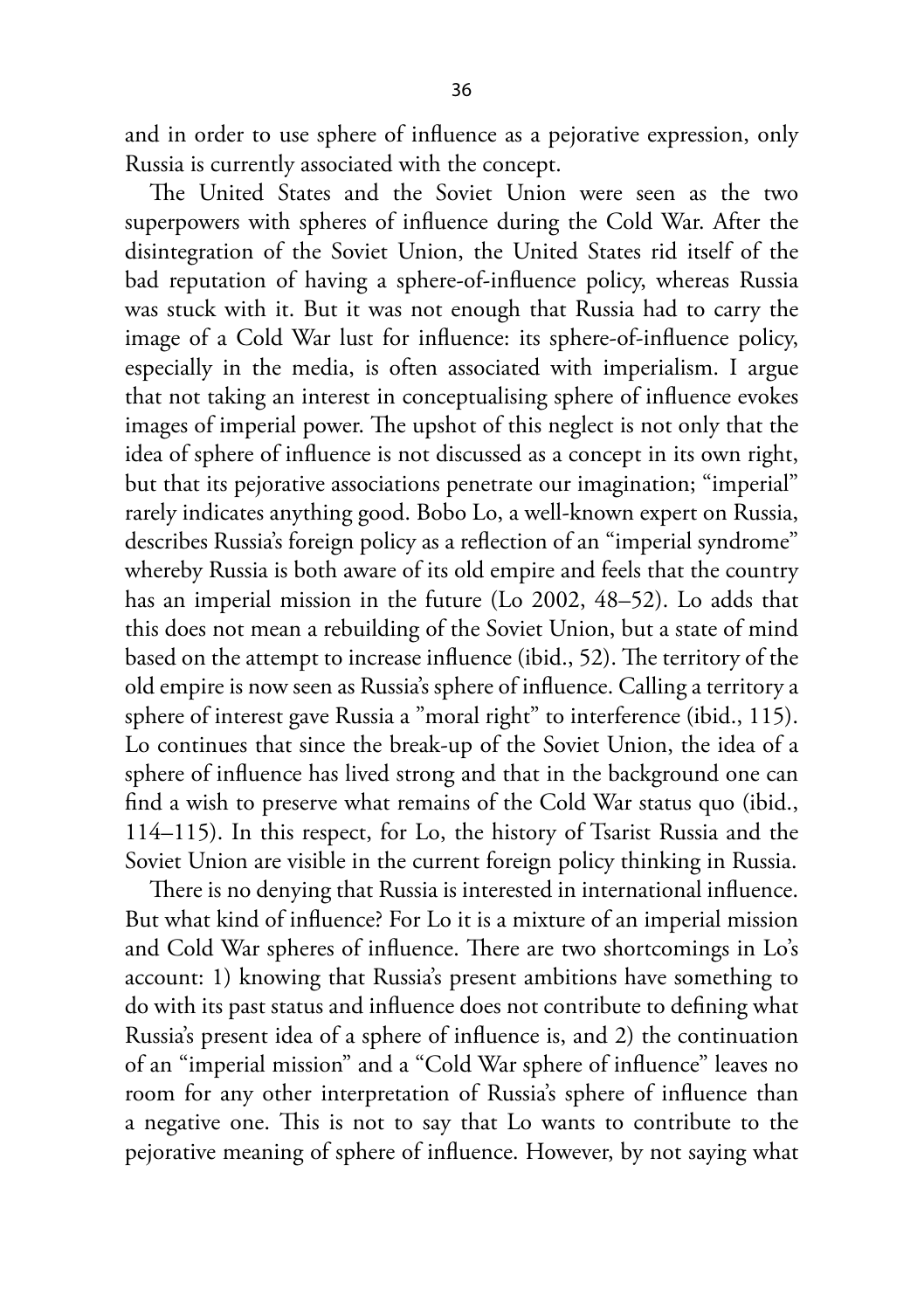he means by the expression or, rather, by implying that it means imperial influence, he reinforces the image of influence in a pejorative sense, evoking the contempt and disapproval that are not openly discussed and argued for, but that come with the choice of expression.

The way Western analysts see it, Russia's involvement in regime change in another state, unilateral action within foreign territory and protecting national interests are nothing other than consolidation of its sphere of influence. Wilhelmsen and Flikke (2005, 388) write, "Even though the structural position of today's Russian Federation in international relations is not as strong as formerly that of the Soviet Union, Russian unilateral military action against terrorist bases in Georgian territory and Russia's more assertive policies in Central Asia all reveal that Russia has not given up on preventing the geopolitical space of the Commonwealth of Independent States (CIS) from eroding, or on preserving the post-Soviet space as a sphere of influence." If we think about the informative value of this sentence, we can say that the message is that Russia has preserved some influence in its neighbourhood. For Wilhelmsen and Flikke, Russia's influence is based on military action, assertive policies and "holding on to a geopolitical space". "Geopolitical" implies power deriving from territory, which is why the concept of sphere of influence is invoked to explain Russia's actions and motivations. The problem with this kind of logic is that there is no set of criteria allowing one to determine that Russia's unilateral action in Georgian territory and assertive policies in Central Asia signify a sphere-of-influence policy. There is no list of actions to determine whether some conduct belongs to the category "sphere-of-influence policy" or not. If there were such a list, then we should also have a list of actions that do not constitute such a policy but would be in the category "influence of some other kind". We do not know if the authors would, as a rule, deem any unilateral military action (that is, intervention) to be part of a sphere-of-influence policy of, or perhaps only when such an action is disapproved of by the international community. Would they see Russian humanitarian intervention as "preserving the post-Soviet space as a sphere of influence"? Moreover, we do not know if Wilhelmsen and Flikke consider influence approved of by the influenced states to be a manifestation of a sphere-of-influence policy. Some post-Soviet states might in fact view their relationship with Russia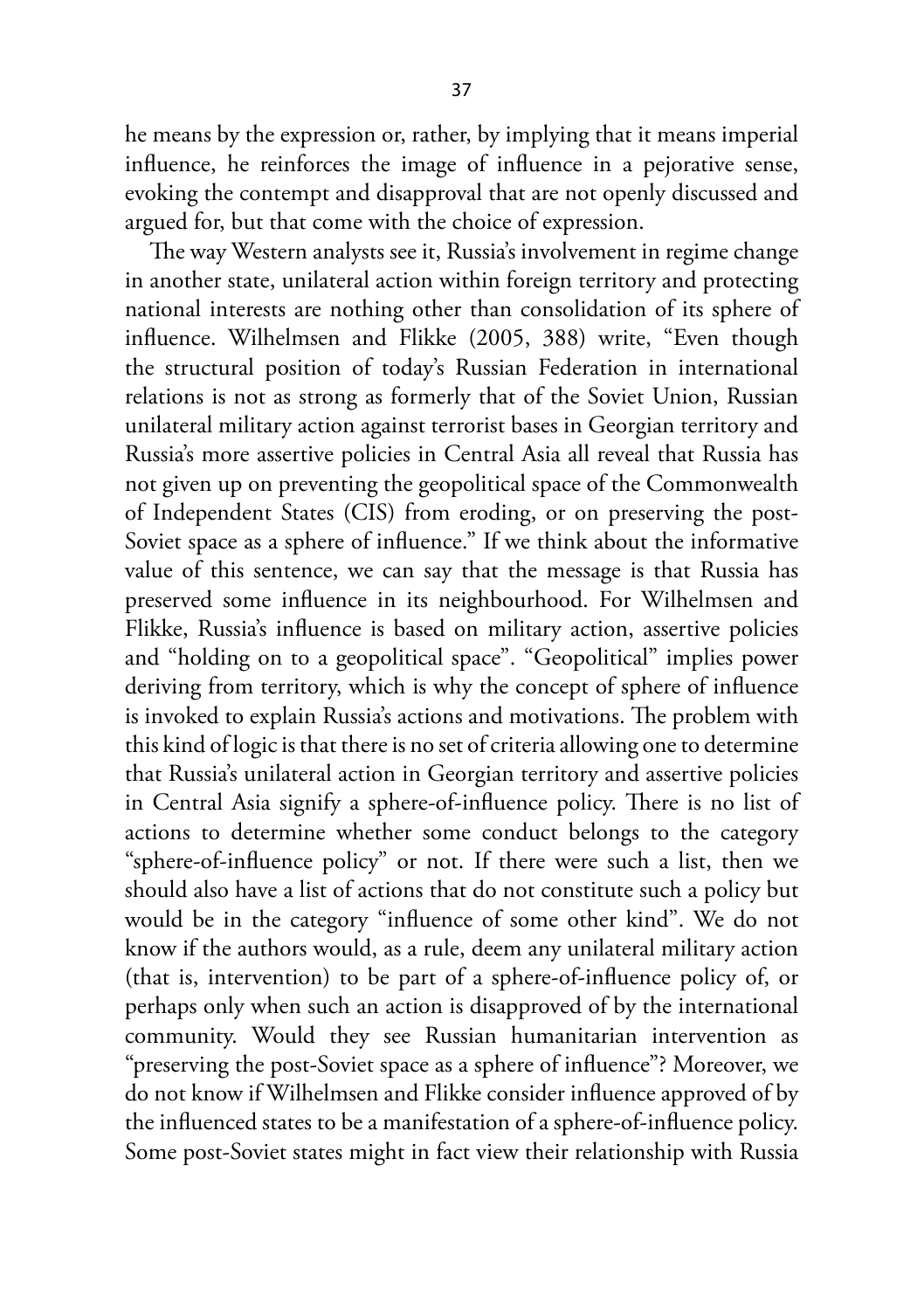as beneficial, despite their being under some form of Russian influence. Does the consent of the influenced mean that the relationship between the influencing and the influenced states is integration, cooperation or alliance instead of a sphere of influence? In fact, one justification for establishing a sphere of influence is in that such a policy involves influence which respects the rights of the influenced states and benefits them as well. Later I present the suzerain treaty as an example of this (chapter 3.2), and I discuss Naumann's and Lippmann's ideas as representing a vision of mutually beneficial influence (chapter 5).

When students and researchers look for analyses of Russian foreign policy, especially on the Internet, they often come across policy reports by think-tanks. One such think-tank is the European Council on Foreign Relations (henceforth ECFR). One of the papers by the ECFR on Russia is "A Power Audit of EU-Russia Relations" by Mark Leonard and Nicu Popescu, from 20076 . Another paper by the same institution is titled "The Limits of Enlargement-Lite: European and Russian Power in the Troubled Neighbourhood", from 2009, written by Nicu Popescu and Andrew Wilson and dealing directly with spheres of influence. The ECFR reports present a sphere-of-influence policy as something uniquely Russian. Popescu and Wilson (2009, 29) write, "Moscow has been trying to establish a sphere of influence in its 'near abroad' since the break-up of the Soviet Union". What enables the pejorative interpretation of Russia's influence is the discourse on a more positive form of influence exercised by the European Union, creating a dichotomy of bad and good influence. Bad influence means "an activist Russia that aims to bring countries into its sphere of influence" and good influence means "an EU that wants to spread democracy, stability and the rule of law" (Popescu & Wilson 2009, 5). Leonard and Popescu (2007, 8) go a little bit deeper into the differences between the two types of influence:

*Whereas the EU stands for an idea of order based on consensus, interdependence and the rule of law, Russian foreign policy is motivated by a quest for power, independence and control. The EU's main concern is to ensure that its neighbourhood is peaceful and* 

<sup>6</sup> The paper is "an audit of the power that the Union wields over its most important neighbour, Russia" conducted by a team of researchers from all 27 EU member states (Leonard & Popescu 2007, i).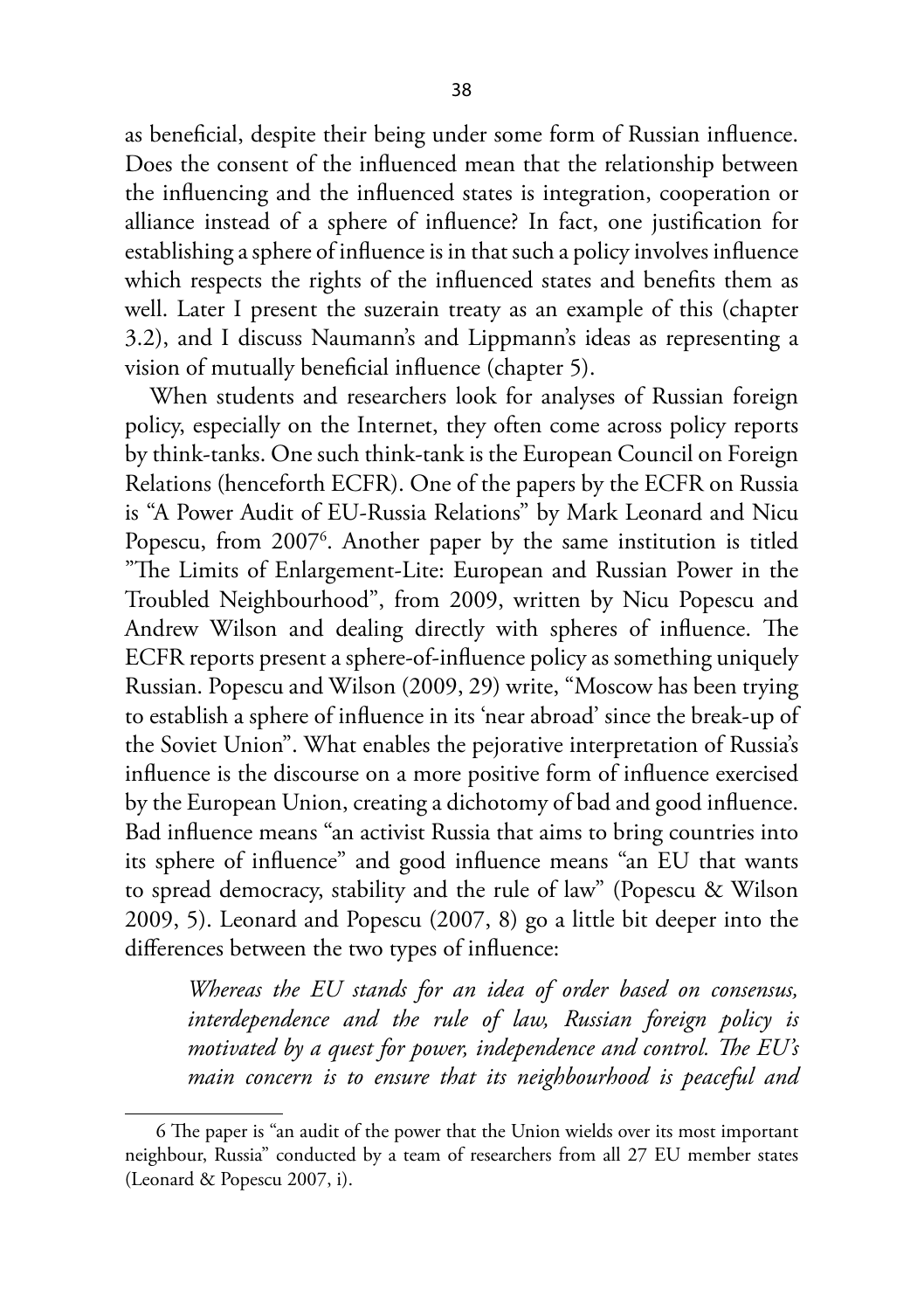*well-governed. Russia wants to expand its sphere of influence and achieve control of economic interests and energy assets in neighbouring countries and the EU.*

In this account, the influence of the European Union, aimed at bringing about a peaceful neighbourhood and conducted with respect for the rule of law, stands in sharp contradiction to Russia's influence, which is based on economic interests and power ambitions (sphere of influence). Does this mean that the EU member states have no economic interests or need for additional energy assets elsewhere and that the EU is not moved by power? And that Russia has no interest in contributing to a peaceful neighbourhood, but acts on its power and economic ambitions? I argue that the influence of Russia and of the EU is a more complex issue. All countries have national interests and all international actors have interests. Russian politicians and researchers have made the argument for national interests an art form. For Russians, the right to pursue national interests is seen as countering the threat of being ignored by the international community and of being forced to accept rules dictated from the outside. For Russians the discourse on national interests is aimed against those who try to dismiss Russia's voice or try to manage world affairs without the country. "National interests" is a sort of realist voice in Russia's foreign policy discourse and, as I will later show (see chapter 7), Russians do not share the utopian dream of a common humanity, but they certainly have an interest in a well-governed and peaceful neighbourhood. The question is how to bring this about and what a well-governed neighbourhood looks like. For Russia, "well-governed" means operating according to the same kind of managed democracy as their own, with democracy imported from abroad seen as a source of instability rather than of peace and prosperity. Second, economic interests motivate all countries and regional integration projects in the world, without exception. I believe the dichotomy of good and bad influence of this sort serves the purpose of an identity project by excluding the alien other. Following is another quotation on the difference between influence in a positive and in a pejorative sense:

*From their perspective, EU governments are not trying to build a sphere of infl uence in the neighbourhood; they are allowing neighbouring*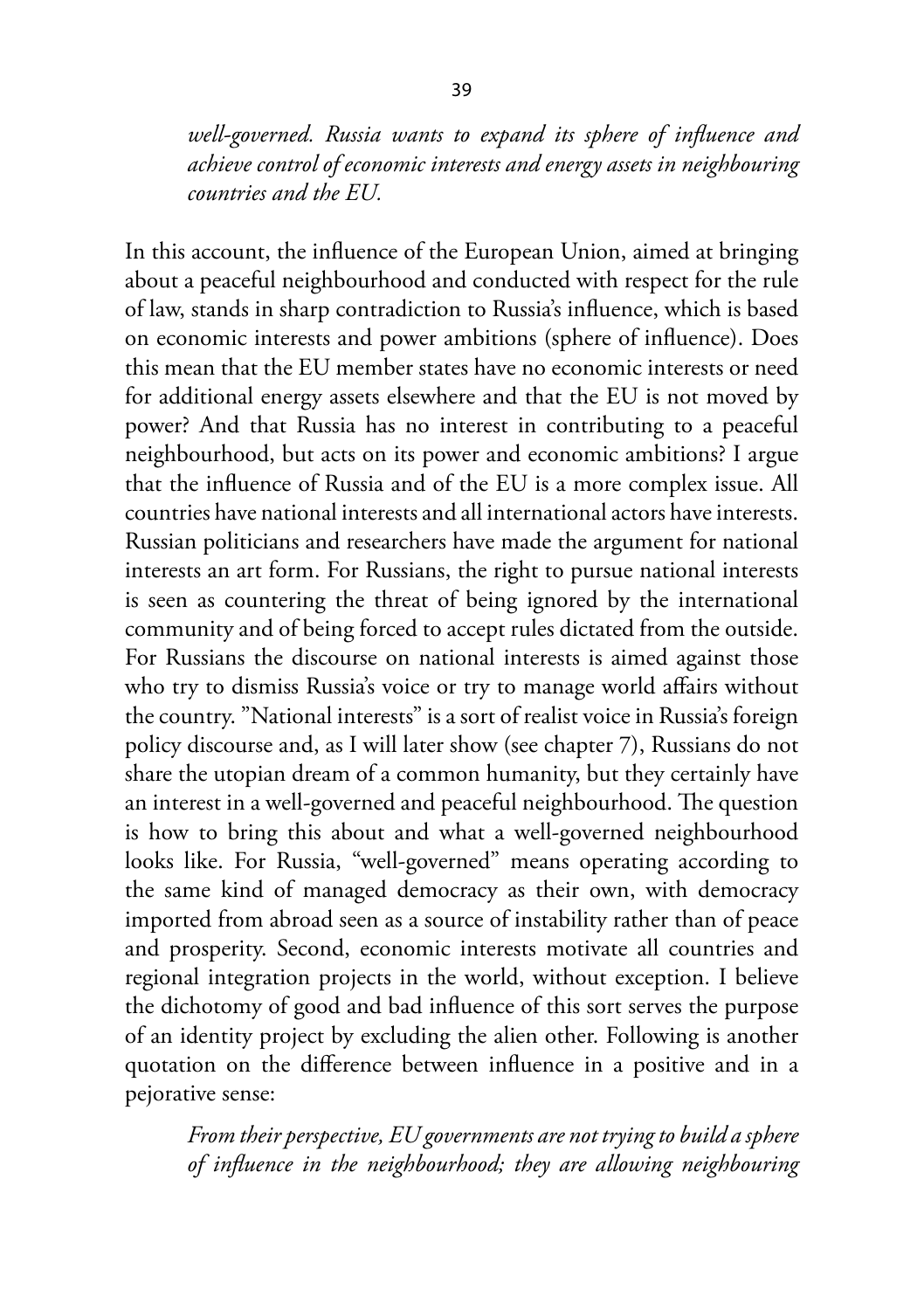*countries to fulfi l their right to embrace universal values such as democracy and the rule of law. But that is not how things are perceived*  in Moscow, which sees its influence receding as the EU and NATO *gradually encroach on the countries of the former Soviet Union […] (Popescu & Wilson 2009, 47.)*

Here, influence without the sphere, that is, without the pejorative element, means "allowing neighbouring countries to fulfil their right to embrace universal values such as democracy and rule of law". The method is "allowing" and the content is "promotion of universal values". In fact, quite rightly, Popescu and Wilson argue that this is not what Russia is doing. As I will later show, in chapter 7, Russian analysts are not eager to speak on behalf of universal values, because for them there is universal international law, but there are no universal values. For Russians, promotion of universal values is interpreted as a violation of the right to choose one's own path of development. For Russians, it is influence in the pejorative sense, and even more so when the promoter is the United States or NATO. Thus, we can see that the pejorative meaning attached to sphere of influence is not only evident within the Western world, but sphere of influence is pejorative for Russia as well (see chapter 7).

If the ECFR reports have now established the difference between Russia's and the EU's influence, the next step is to present the Russian worldview in its full compass. This worldview is expressed in a sphereof-influence policy that serves to dismiss international society with its common rules and institutions:

*When 'coloured revolutions' swept through Georgia and Ukraine in 2003 and 2004, the Russian elite was plunged into deep depression about Russia's declining infl uence in its 'near abroad'. But the elite's foreign policy failures toughened it for what it sees as a competitive*  struggle for influence in a hostile, Hobbesian world. (Leonard & *Popescu 2007, 17.)*

The claim that Russia is struggling in a hostile Hobbesian world is not only interesting but alarming. Describing the Russian worldview as Hobbesian is a strong statement, not backed by any empirical evidence, that invokes an expression we are expected to be familiar with. Bull (1966b, 37) explains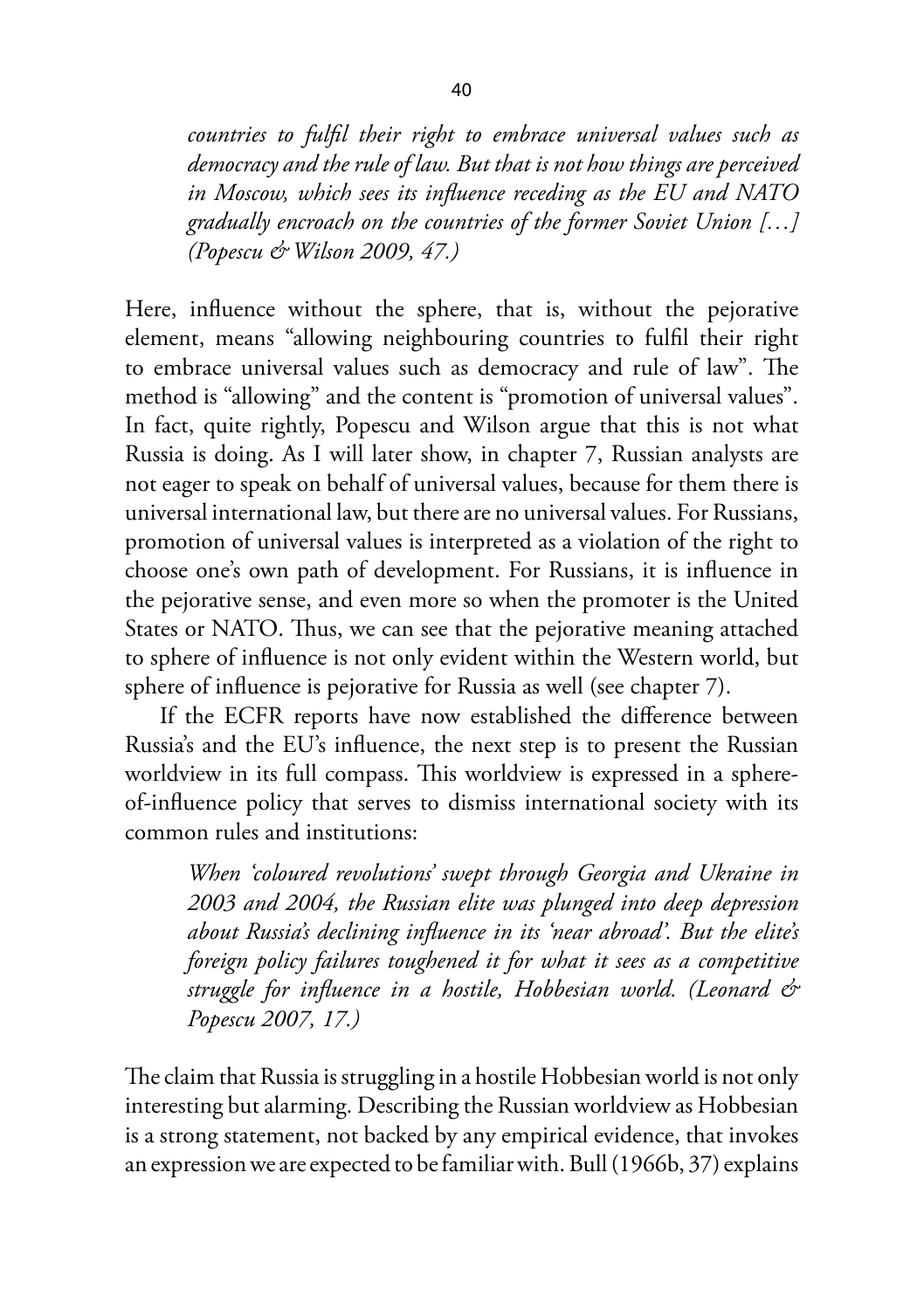that the Hobbesian state of nature is a state of war: "Sovereign states, on this view, find themselves in a situation in which their behaviour in relation to one another, although it may be circumscribed by considerations of prudence, is not limited by rules or law or morality". If one interprets a "Hobbesian world" as characterised by a war of all against all, this can hardly be the Russian worldview. The official Russian worldview, read from speeches and statements by the country's representatives, is based on the idea of international *order* as multipolarity, where the great powers provide stability and security in concert. Moreover, Russia emphasises the role of the United Nations (henceforth UN) and international law as the founding pillars of international relations (see Foreign Policy Concept of the Russian Federation 2008). For Russia, international law thus means the upholding of international order, that is, the system of sovereign states, and not, for example, human rights. Moreover, what is said about international law relates to defending Russia's right as an equal member of the great power club. Resort to international law is a mask for making sure the country is not left out of the decision making concerning important world affairs. Equality for Russia means equality among the great powers, not among all states. Even considering that the Russian view of international law is somewhat self-serving, it is obvious that Russia is anchored in the international community and its principles. This makes the claim of a Hobbesian worldview at best a partial truth of Russian foreign policy. Military juxtapositioning is still visible in Russian foreign policy, but does not the same hold true for the United States' foreign policy, even though it is not called Hobbesian? For Leonard and Popescu, the terms "Hobbesian" and "sphere of influence" betoken the negative associations of Russian foreign policy, where the use of the two concepts can be misleading. The pejorative uses of sphere of influence signify imposing on Russia the image of unjust influence, whereas the EU's influence, for example, represents an acceptable, softer means to impose a preferred regional order. The idea of Russia's Hobbesian worldview is an extreme example of simplification, but it illustrates the kinds of criteria and judgements a particular conception can entail and how it can restrict our perceptions.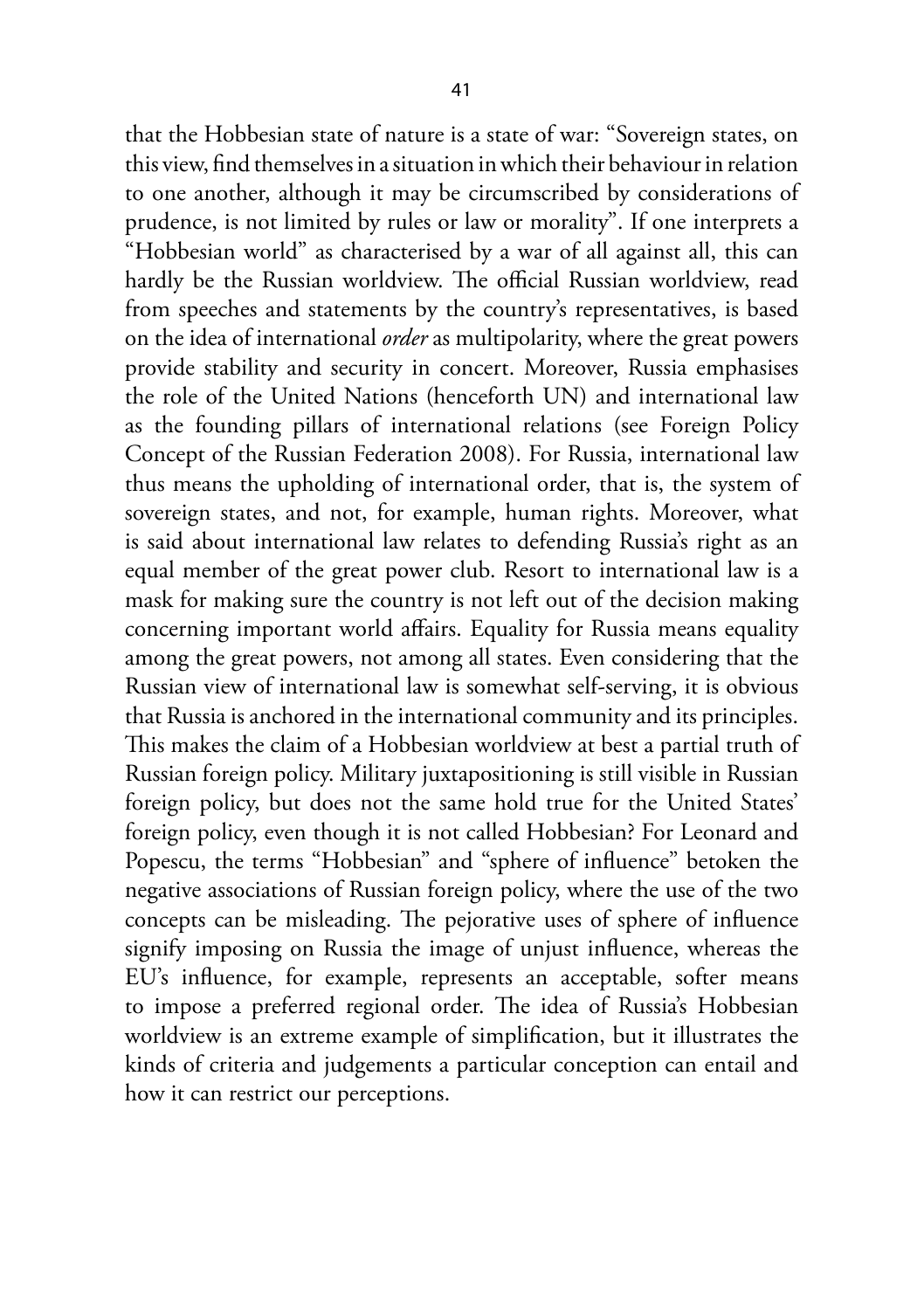#### 2.1.2 Blind Spots

As I have argued, contesting the concept of sphere of influence has been neglegted. Yet, there is an exception: an article titled "Russia's Spheres of Interests, not Influence" by a well-known Russian scholar and director of the Carnegie Moscow Center, Dmitri Trenin (2009). Trenin implies that he is about to unravel the meaning of "sphere of influence" and "interests": "Thus, a question arose: what is the difference, if any, between the sphere of interests proclaimed by the current Russian leadership, and the more traditional sphere of influence condemned by international public opinion?" (ibid., 4) and "More specifically, is the current usage of the spheres of 'privileged interests' instead of 'spheres of influence' significant or is it a mere window dressing?" (ibid., 5). Trenin nevertheless fails to provide the answers to these questions. What he does offer is an account of the historical development of Russia's sphere of influence.

According to Trenin (2009, 6), the Soviet Union treated the countries of the Warsaw Pact and Council for Mutual Economic Assistance (COMECON), as well as Cuba, Mongolia and Vietnam, as belonging to its sphere of influence. Trenin (ibid.) describes how this was a question of territorial control: "Moscow's political supremacy was underpinned by its ideological domination, and backed by military presence and bloc discipline, made credible by the periodic use of force. In economic terms, the Soviet sphere was a closed system built on the centralized allocation of resources". With the collapse of the Soviet Union and the end of the Cold War, the sphere of influence dissolved and "[i]nstead of contest and rivalry, they [Russia] sought inclusion and integration. Instead of bickering over the spheres of influence, they aimed at joint global leadership alongside Europe and the United States." (ibid., 7). Disappointed with not being accepted as a partner in European security structures, and with NATO's enlargement plans, the Russians declared that sphere of influence as a concept was alive and well in international politics. "It was only the masters and hegemons that had changed." (Ibid., 8.) Trenin (2009, 10–11) describes the Russian foreign policy approach in 2003 as follows:

*Moscow had to keep the CIS space from expanding politico-military alliances such as NATO. It had to be able to mediate and manage*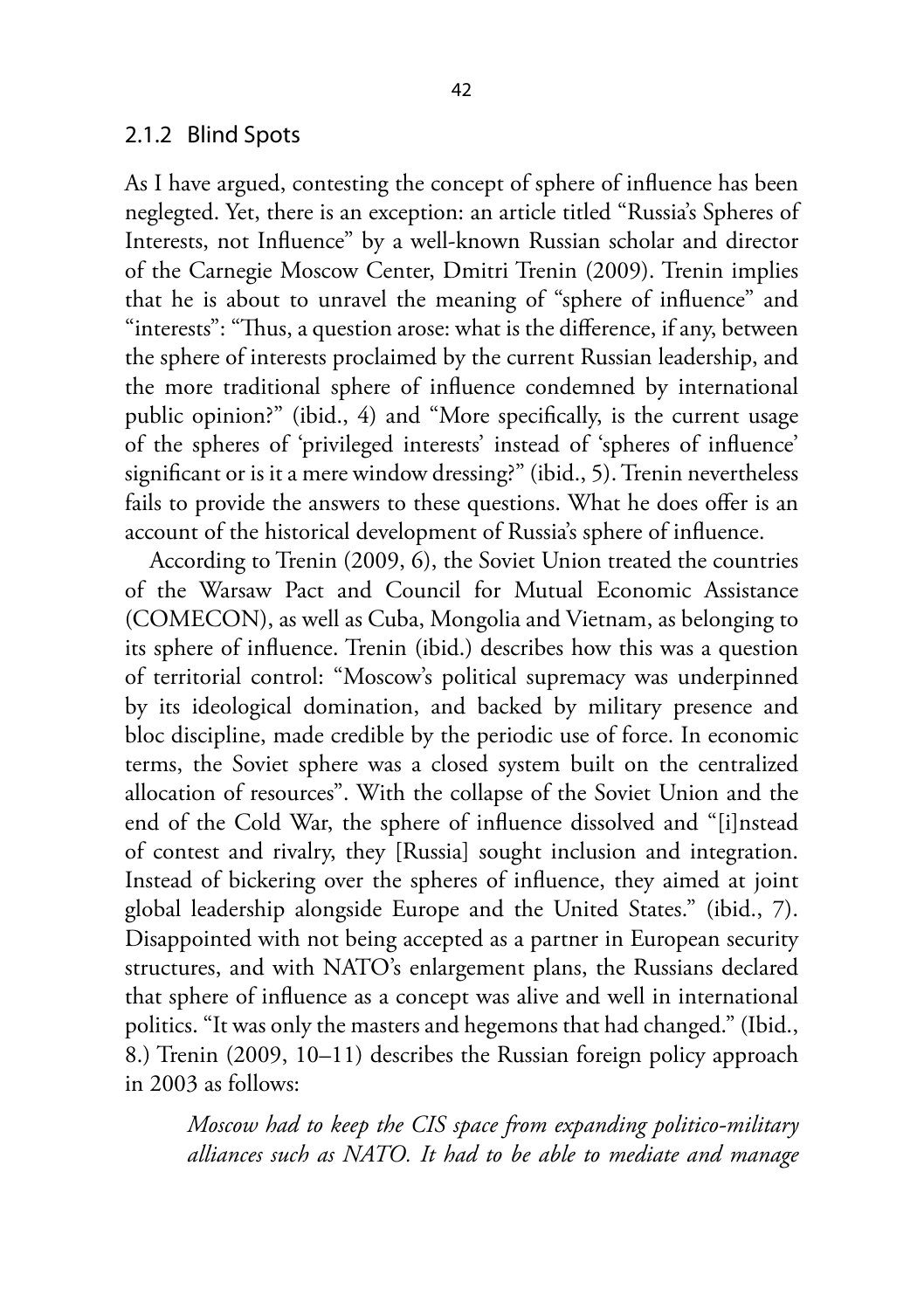*confl icts among its near neighbors. It had to exercise political leadership within the commonwealth and, no less important, keep it within the Russian cultural sphere. The plan was to make Moscow a mecca for ex-Soviet elites, much as London has been one for the former British empire, and Paris for the francophonie.* 

This is a very interesting historical account of how Russia's approach to (a certain) sphere of influence developed. But what about the difference between influence and interest? Trenin (2009, 12–13) writes:

*Te current policy of Russia's spheres of interest dates back from the mindset of the mid-2000s. Compared to the Soviet Union's, the Russian Federation's sphere is not only much smaller, but also much ''lighter'' − ''interests'' after all are not as compelling as ''infl uence.'' In Russia, and throughout the former Soviet Union, ideology has been replaced by pervasive pragmatism. There is no hint of political control by Moscow either". […] Unlike ''infl uence'' which tends to be both all*inclusive and exclusive, "interests" are more specific and identifiable. *Rather than whole countries, they include these various politico*military, economic and financial, and cultural areas within them".

According to Trenin, a sphere of interests is smaller in geographic terms and can consist of parts of states instead of whole states; it is "lighter" and more specific, without ideological and political control. I find it problematic to dissociate political and ideological aims from the pursuit of "pragmatic interests". First, Trenin evokes the Cold War by connecting influence with ideology, ignoring the spheres of influence that existed before the Cold War. Second, one could say that ideological struggles still persist in the form of resisting "forceful imposition" by the West of its form of democracy (see more in chapter 7). Attempts to draw a distinction between ideology and pragmatism also raise the question whether a sphere of influence that is defended for the sake of a balance of power is ideological or pragmatic. Are regional integration projects ideological or pragmatic? Moreover, what does Trenin really mean by "ideology" and "pragmatism"? When it comes to the claim that there is no hint of political control by Moscow, many Western analysts would disagree; they point to the energy disputes with Belarus and Ukraine,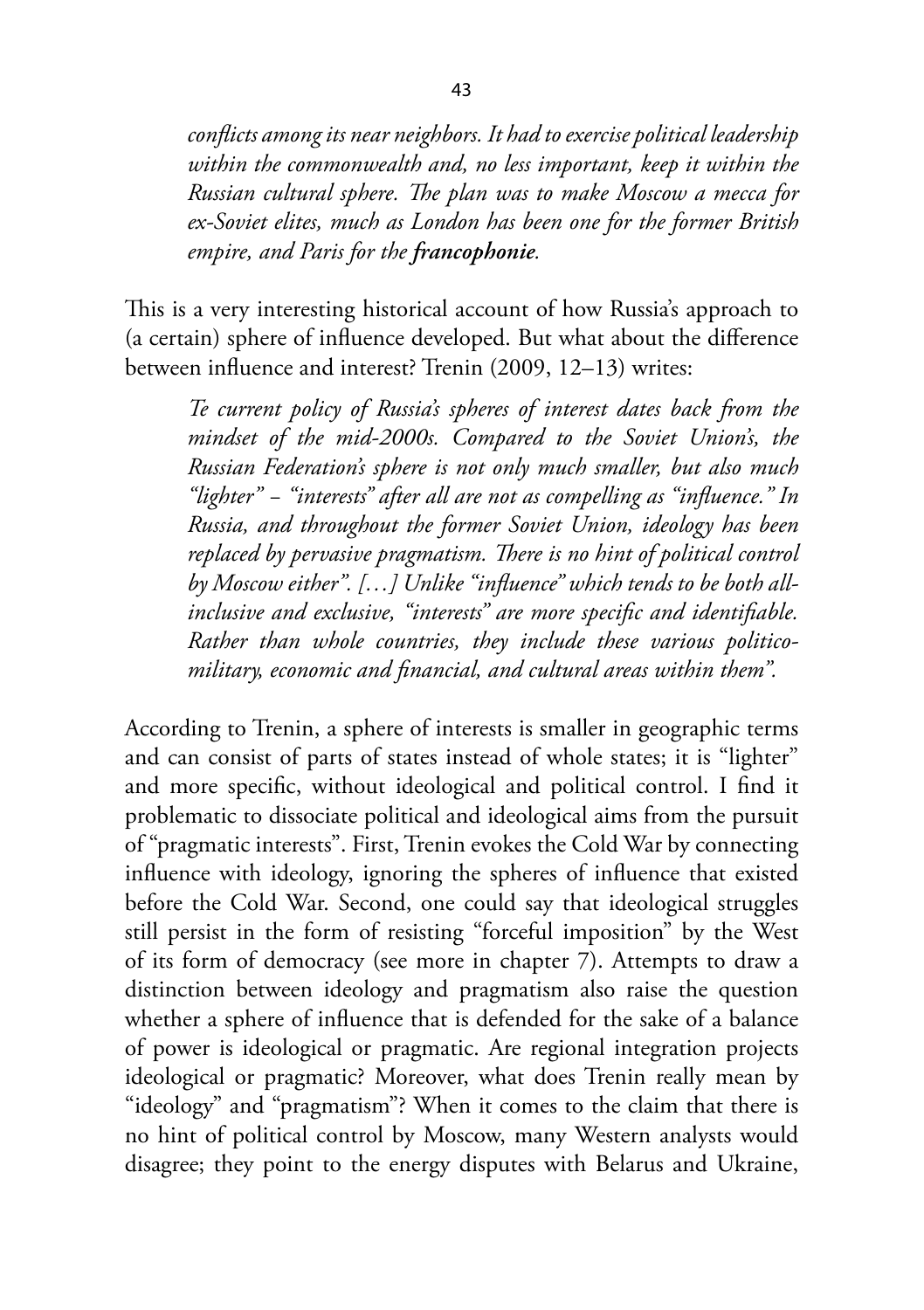conflicts with Georgia, the bronze soldier dispute with Estonia in 2007 and other aspects of Russia's recent activity in the post-Soviet space. Thus, establishing the idea of a sphere of interests *without* political control, as distinct from a sphere of influence *with* political control, would necessitate agreement on what constitutes "political control". For Trenin, political control has a pejorative connotation, while interests are purified of all that makes influence unacceptable; but this does not explain the difference between influence and interests in practical terms. Here we come back to the question of what constitutes a sphere-of-influence policy, and we have not, in fact, got very far in separating interests and influence. What also remains unclear is whether influence can include interests and interests can include influence

Replacing the word "influence" with "interest" also entails a risk of simply inventing a new term to justify influence by claiming that is fundamentally different, as if to avoid the moral judgment that influence carries with it. Rather than replace one term with another, it is necessary to go to the root of the referent, to look at the discourses on spheres of influence, meanings given to the concept and to reflect on the structures of the international system which underpin the practice. When we know what notions the old concept incorporates, we can begin to develop a new concept to describe Russia's influence. I admire Trenin's attempt to put the question of sphere of influence on the table; it was a necessary act in itself. Unfortunately, his analysis does not produce theoretical insights. It does not free Russia from the stigma of being a sphere-of-influence power as long as the concept is not questioned in greater detail.

We have now seen the pejorative use of the concept of sphere of influence and Trenin's attempt to replace "influence" with "interest". A third option is to forget about the concept and the term altogether. *Russia as a Great Power: Dimensions of Security under Putin* is a book edited by Jakob Hedenskog et al. (2008). This collection of articles includes no discussion of spheres of influence. Neumann (2008b, 2008c) discusses Russia as a great power without any mention of spheres of influence or other possible forms of territorial influence. Ingmar Oldberg (2008, 2010), from the Swedish Institute of International Affairs, also ignores spheres of influence. In an article titled "Russia's Great Power Strategy under Putin and Medvedev", Oldberg (2010) lists a wide range of great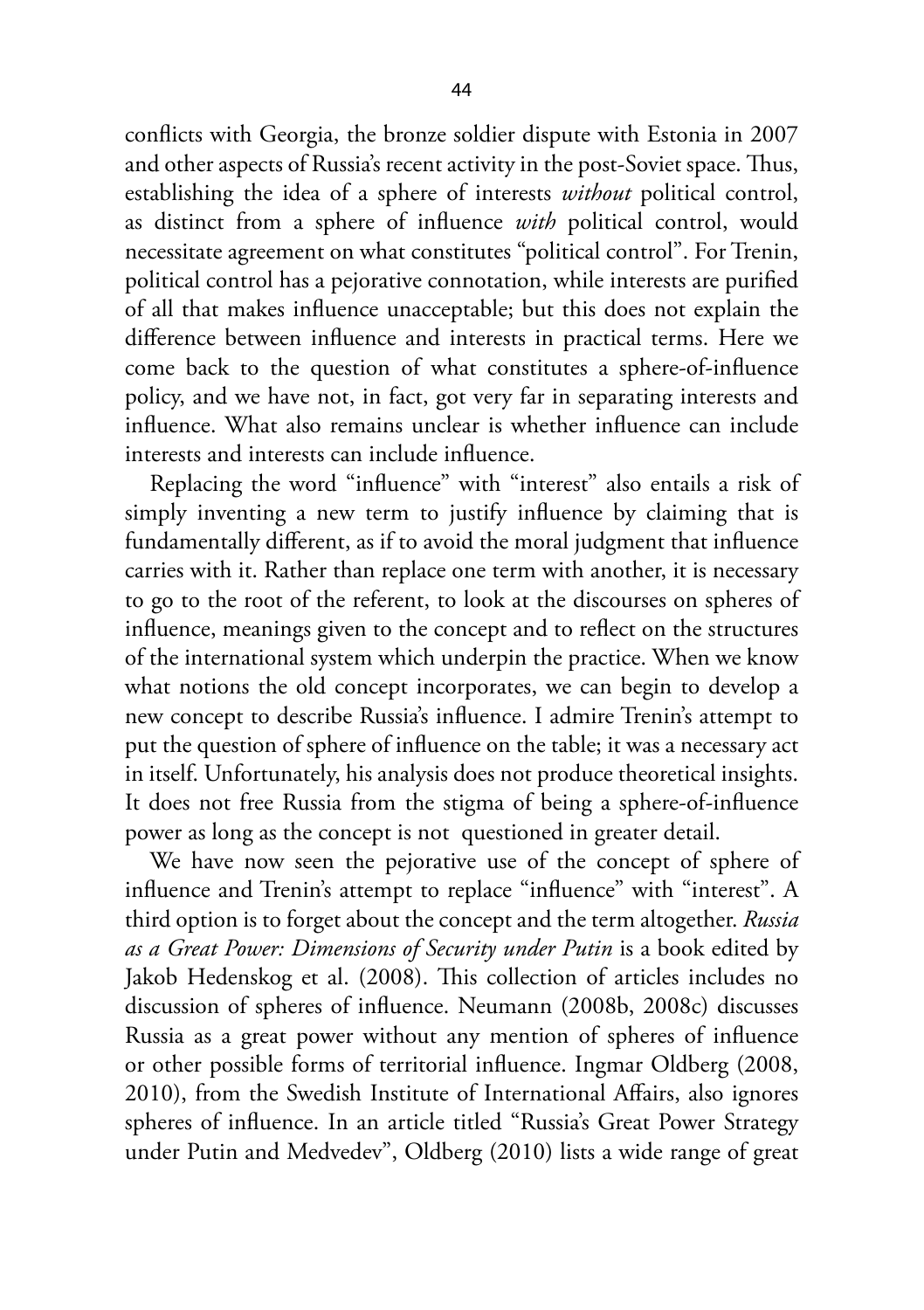power strategies of Russia – international organisations, organisation in the post-Soviet space, the political use of borders and territorial integrity, the political use of Russian minorities, military bases and activities, economic means and energy as a political lever – but not a policy of establishing or consolidating spheres of influence. Is it so that spheres of influence are not relevant anymore? If this is the case, it should be said out loud. The point is not that great power status necessitates territorial influence, but that one should notice if it does not. In the case of Russia, accused of attempts to control the post-Soviet states, it would be of utmost importance to underline that other strategies for maintaining great power status than territorial influence. Discussing spheres of influence allows us to take notice of other explanations and other forms of influence than negative ones. It allows us to discuss how influence affects sovereignty, what the relationship between the influencing and the influenced power is like, or how influence is related to attempts to maintain the pluralist international order. The problem is the indifference within IR towards the concept of sphere of influence, which leaves Russian foreign policy analysts without the necessary disciplinary debate that would give them tools for identifying different forms of influence and their normative aspects.

In the introduction, I identified the core problems of the concept of sphere of influence at present: The first is the lack of interest in the concept itself; the second is the range of pejorative associations which the concept has acquired. When the two problems are put together – lack of explanatory power and pejorative meaning – use of the concept can result in simplifications. Evoking the idea of a sphere of influence, without a robust conceptualisation to underpin it, reduces Russia's interests and influence to lines on a map, and imputes to them negative designs; and ignores how spheres of influence are conceptualised in Russia, how spheres of influence relate to international order and how they are or can be justified (if they can). We need to debate the meaning of sphere of influence and to do so with reference to international theory. Sphere of influence is not just an expression of disapproval but a concept which tries to explain something about international relations. If we acknowledge these two factors  $-$  that sphere of influence is used pejoratively and that the purpose of the concept is also to explain, not only to condemn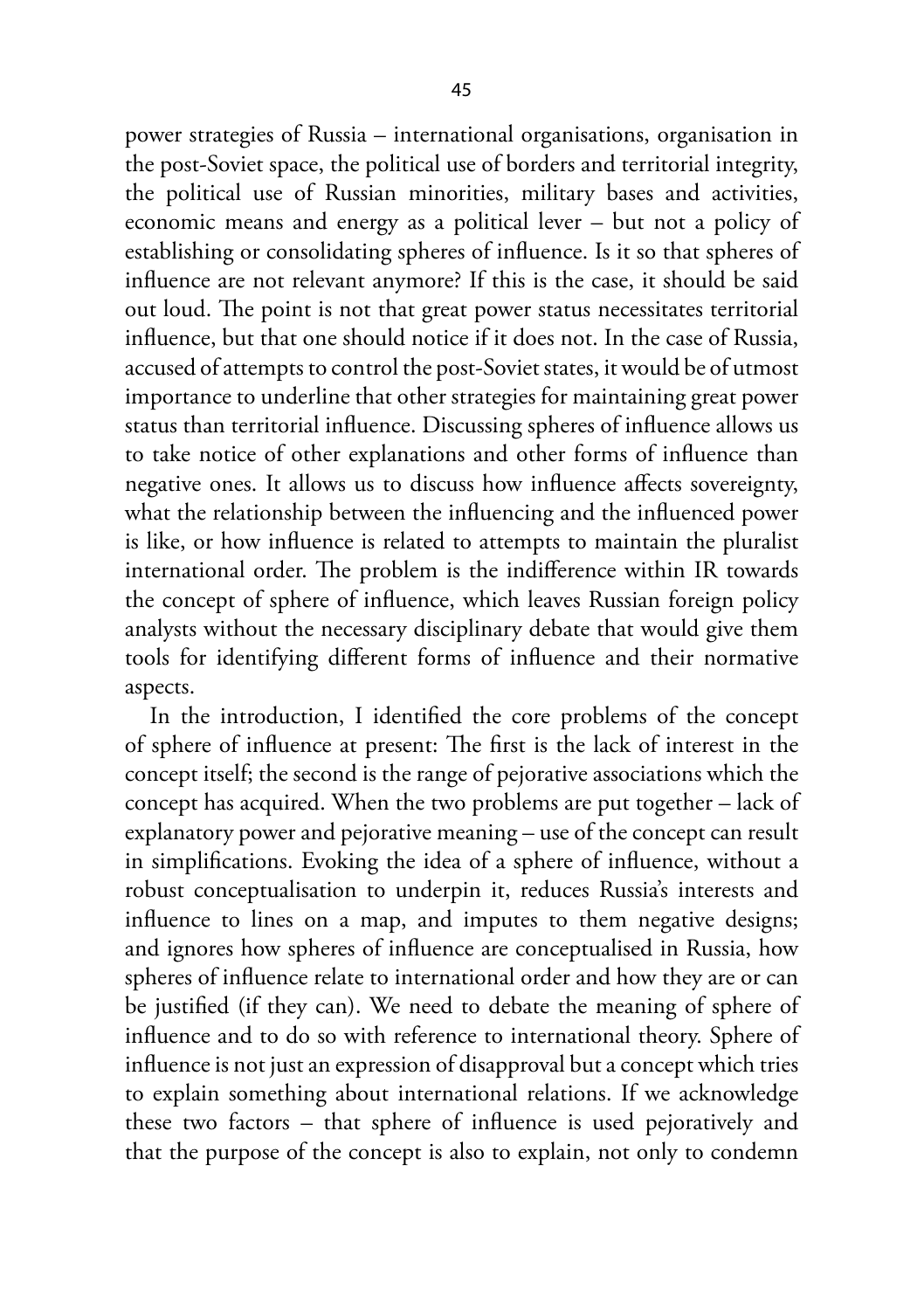something – we can approach it as a contested concept. Once we become conscious of our own uses of the concept, we can begin to discern Russian views on spheres of influence. And once we have become critical about the concept of sphere of influence and its uses, we can become critical about the policy of pursuing spheres of influence.

### **2.2 On Methodology**

*It seems clear that diplomacy's present plight cannot be understood, or even be described as such, unless some knowledge of its origins is available. In practical terms, if we are to know what diplomacy is, or where it might be heading, we must know how it came into being. (Der Derian 1987, 2.)*

Ever since I decided to pursue a PhD, I have been studying spheres of influence. I wanted to study Russia's sphere of influence but could not find literature on the concept itself. So I changed my focus to the concept of sphere of influence and kept Russia in the picture because the two had become so strongly intertwined. Methodologically, I went from writing "a theory on spheres of influence" to "a genealogy of sphere of influence" and finally to something in-between the two. Genealogy is an inspiration to me, because of its focus on the interconnectedness of past and present and its critical approach to "regimes of truth". I do not aim for methodological purity, which is why this is not a study using genealogical methodology. This study is the discovery of different, competing or complementary truths that have not yet been discovered and would remain undiscovered without an interest in the history of the concept of sphere of influence. In simple terms, this study is a theoretical reassessment of sphere of influence, but one which draws on the genealogical approach of problematising that which is evident in the present by looking into the past.

It would be fair to say that this research comes close to conceptual history and includes elements of discourse analysis; yet, what has truly inspired me methodologically is genealogy, even though I am not true to genealogy either. Thus, I devote some space here to explaining what I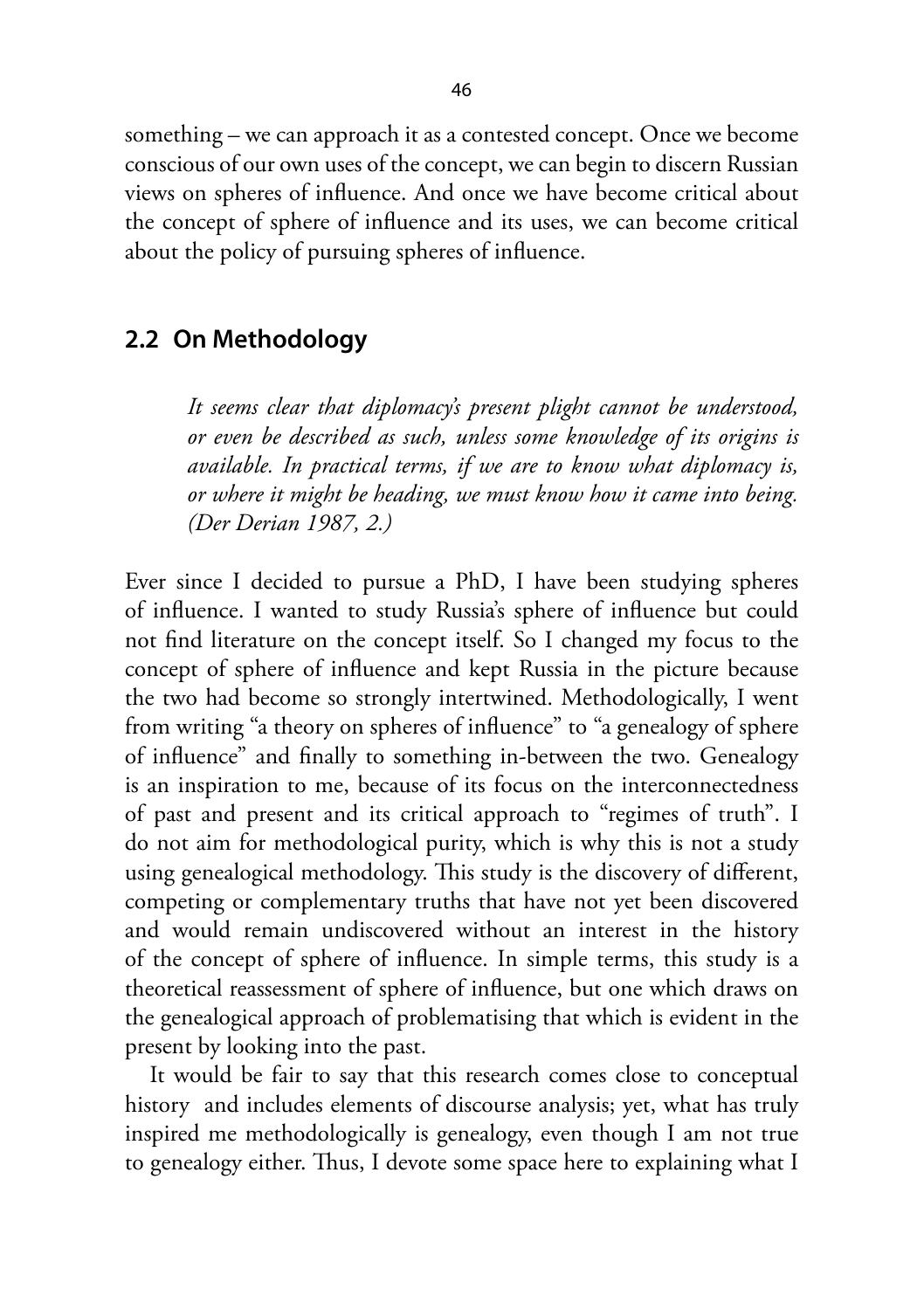take from genealogy for the study of the concept of sphere of influence<sup>7</sup>. Genealogy is a methodology of historical research which has been developed and used by such scholars as Friedrich Nietzsche and Michel Foucault. Nietzsche's "Genealogy of Morals" (2003) is based on the idea that concepts such as good, bad, evil, guilt and punishment, which are commonly and unquestioningly viewed as moral issues, have no such origin. For example, guilt originally meant owing a debt and punishment was a means to ensure that the debt would be repaid (Nietzsche 2003, v– vi). It is the genealogical approach of Nietzsche that revealed where these concepts came from and how they developed into what they are today. Foucault's genealogy is concerned with the development of the prison system in *Discipline and Punish: the Birth of the Prison* (1979). Foucault (1979, 30–31) explains his motivation for a genealogical approach as follows:

*I would like to write a history of this prison, with all the political investments of the body that it gathers together in its closed architecture. Why? Simply because I am interested in the past? No, if one means by that writing a history of the past in terms of the present. Yes, if one means writing the history of the present.* 

Foucault wants to uncover the past of the prison system, not for the sake of knowing history, but for the sake of knowing the present. Foucault describes not only the birth of the prison but also the idea of prison as a contemporary form of the use of power. Foucault (1979, 23) states that the means of punishment should not be viewed as consequences of legislation or as products of structures of the society but as means of power. The same applies to spheres of influence. I try my best to look into the phenomenon without disillusionment resulting from my own prejudices, my own past. This has prompted me to take the step towards presenting ideas which try to justify spheres of influence, not only to undermine them. Contesting the concept of sphere of influence, an undertaking which I call for, means recognising that not only the policies of, but also the language on spheres of influence are a means of power. A sphere of influence belongs to the world of language as much as to the

<sup>7</sup> My use of genealogy is instrumental and I will not engage in debates over genealogy in this study.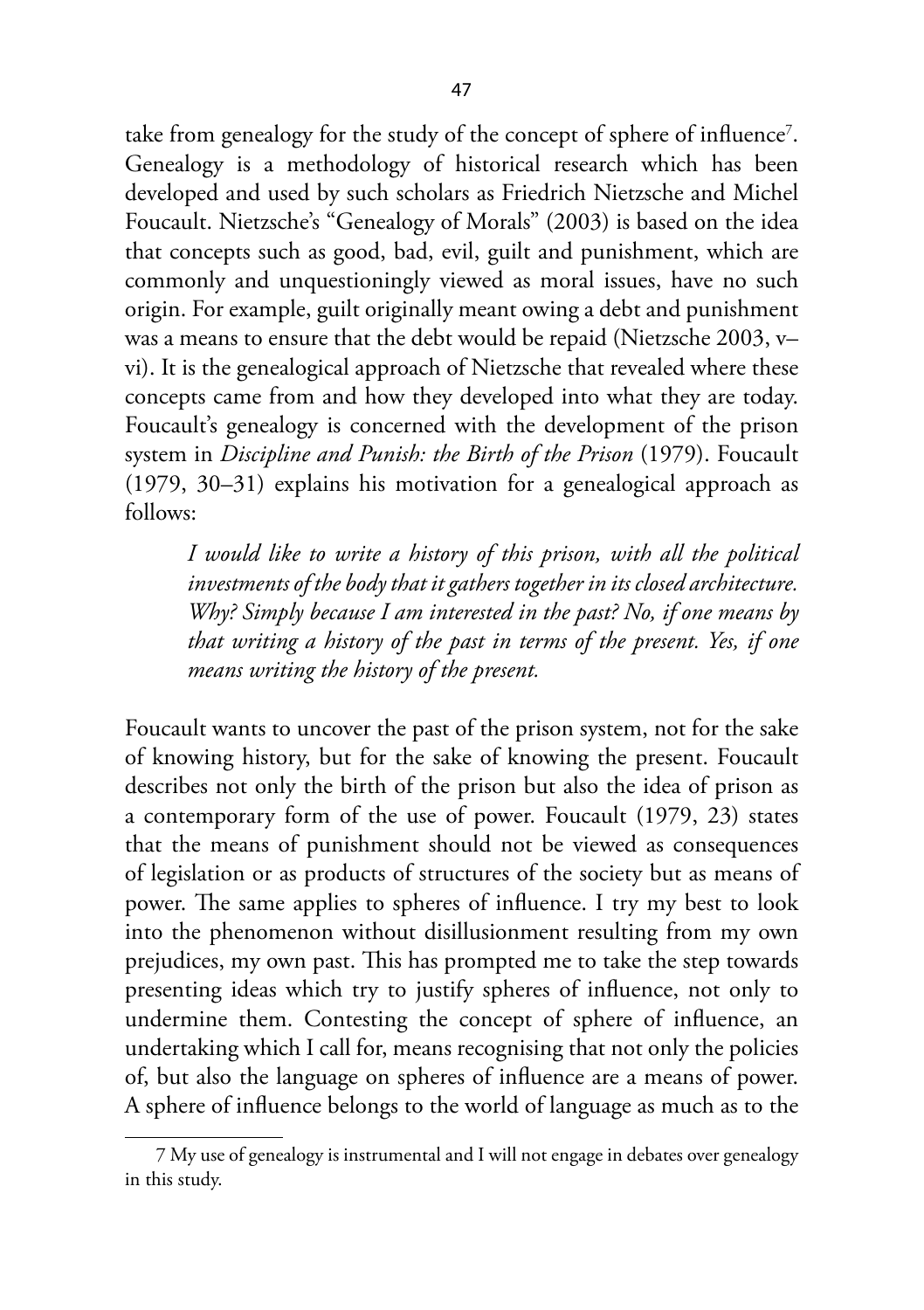world of deeds, and language is what I am interested in here. The term is endowed with power in language use: a state can be accused of pursuing a sphere-of-influence policy and a state can deny an interest in establishing a sphere of influence. The term "sphere of influence" is interpreted, used and misused in language, or omitted, as means of power.

Foucault's genealogy is concerned with knowledge, and particularly with what he calls "subjugated knowledges", which are the historical contents buried and disguised in a functionalist coherence or formal systemisation. Subjugated knowledges for Foucault (1980, 81–82) also mean "a whole set of knowledges that have been disqualified as inadequate to their task or insufficiently elaborated: naïve knowledges located down on the hierarchy, beneath the required level of cognition or scientificity". It is from the insurrection of these subjugated knowledges that the history of sphere of influence emerges. I consider the knowledges I am about to present as subjugated in relation to the idea of sphere of influence, and this is why bringing them forth is important: sphere of influence is not only a Cold War concept, and it can have connotations other than pejorative ones. The material, where sphere of influence is constructed as the middle way between nation and world state, represents for international theory the reinvention of spheres of influence as justified and desirable entities . I believe knowledge of that history could allow us to contest the present use of the concept of sphere of influence as a pejorative Cold War map metaphor.

Colin Gordon (1980, 233) summarises Foucault's genealogical question as "what kind of political relevance can enquiries into our past have in making intelligible the 'objective conditions' of our social present, not only its visible crises and fissures but also the solidity of its unquestioned rationales?". Gordon (1980, 242) writes, "If Foucault poses a philosophical challenge to history, it is not to question the reality of 'the past' but to interrogate the rationality of 'the present'". Very descriptively, he continues that Foucault's genealogy "would mean a study of the specific effects of practices whose rationale is the installation of a regime of truth" (ibid.) Sphere of influence represents a sort of regime of truth. It excuses its user from exploring the rationale of the concept itself, and its explanatory power, as long as the concept is taken for a granted, that is, as a truth. In IR "contested concepts" (such as *political*, *security*,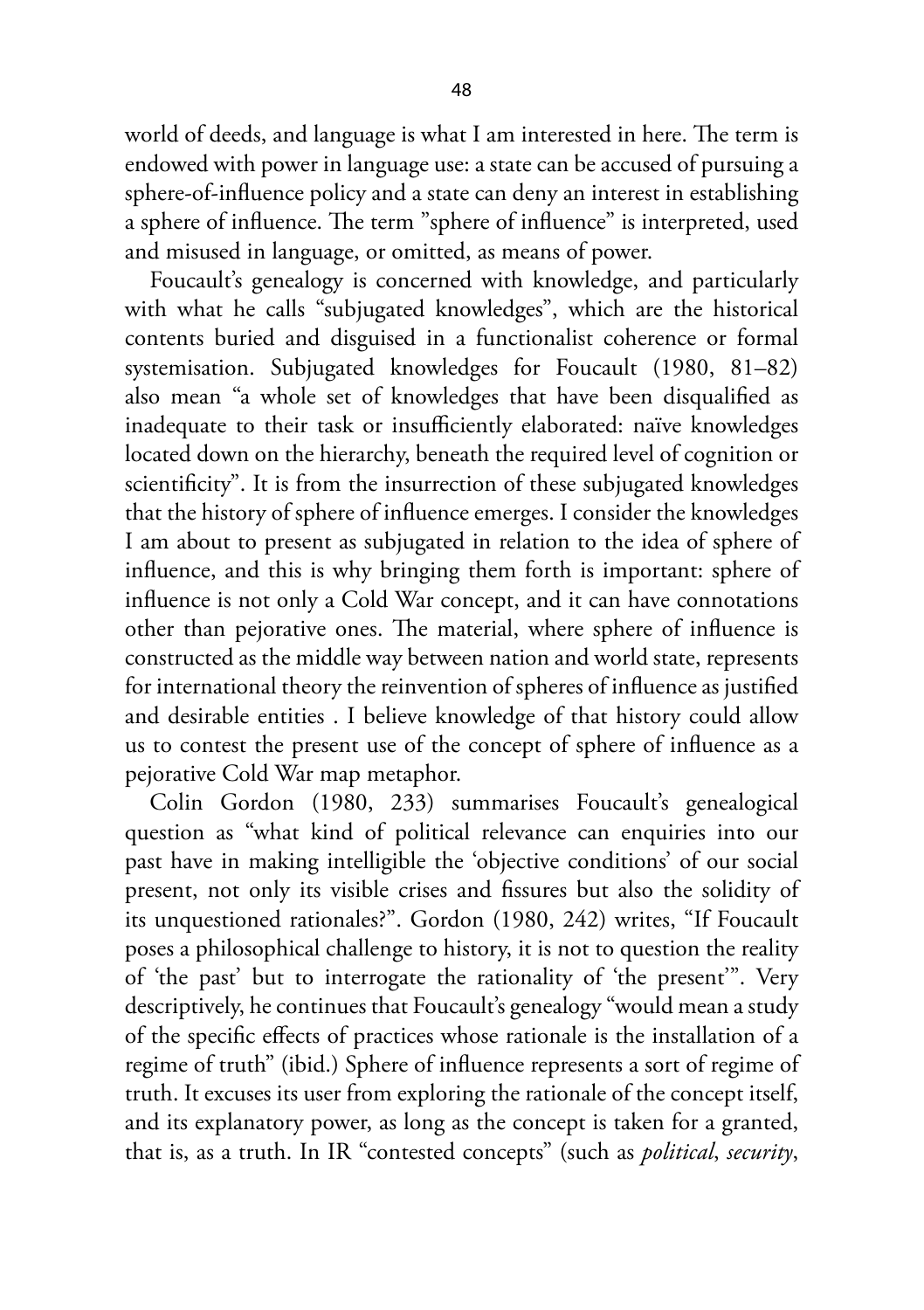*identity*) are the prevailing paradigm: They are more the rule than the exception. Why is sphere of influence not a contested concept then? The reason is not only the lack of analytical interest; the concept is left intact because it incorporates buried, subjugated knowledge. As long as it is an uncontested concept, it can be used as a regime of truth.

From genealogy I draw the critical approach to regimes of truth and set out to open up a way to debate the meanings and uses of the concept of sphere of influence. I defend the choice of my sources with the potential they hold in approaching spheres of influence as a part of international theory and in revealing the subjugated knowledges related to the concept of sphere of influence. I also opt to present history as episodes and examples in terms of the present. Because sphere of influence is at present used as a pejorative metaphor, one relying on a particular geopolitical interpretation, I wish to bring forth that knowledge about spheres of influence which to date has remained subjugated.

#### 2.2.1 Episodes and Examples

*If genealogical history happens to be rewritten, it is because the present changes. If the present changes, it is partly because history is rewritten (Bartelson 1995, 78).*

A more recent study on the genealogy of sovereignty, by Jens Bartelson, is "a political history of the knowledges that makes sovereignty intelligible" (Bartelson 1995, 53). Drawing on Foucault's focus on the interplay between past and present knowledges, Bartelson has constructed a more detailed model for genealogical research. Here I borrow Bartelson's idea of studying the history of the present in terms of its past, presented as *episodes*. History is not explained as it actually happened; rather, genealogy tries to explain how the present became possible (Bartelson 1995, 7–8). Genealogy is *episodical*, showing "how the past exists only by virtue of being reconstructed from a present, and how this present itself is contingent upon that very past" (ibid., 75). A genealogy focuses on those episodes of history that are meaningful for understanding that which has been problematised in the present. To be episodical, genealogy is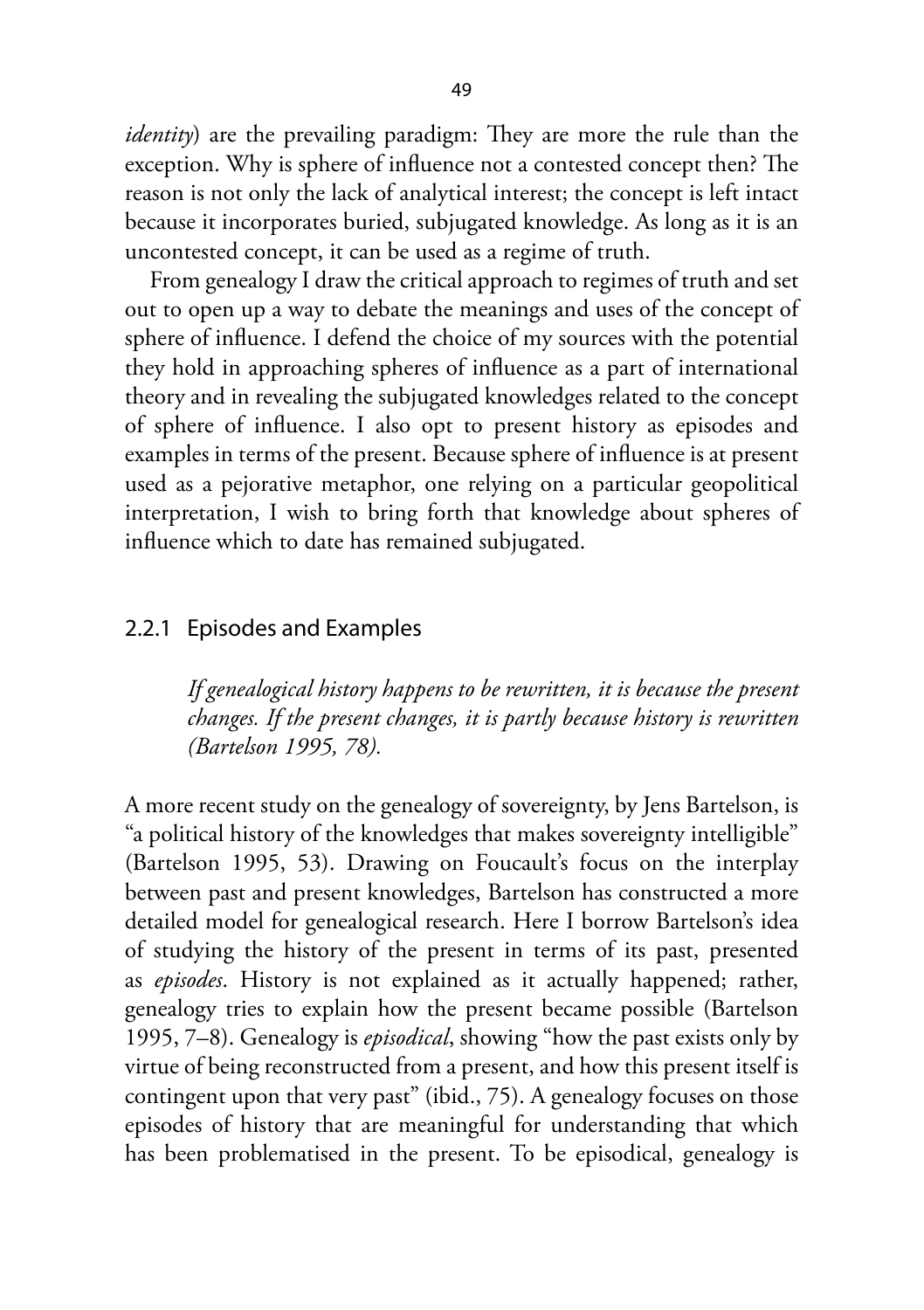*exemplary*: selected examples drawn from the past when grouped together form episodes (ibid., 7–8). In this case, the episodes form a body of knowledges missing from the present, and it is these hidden knowledges that are the cause of the pejorative meaning given to sphere of influence.

Compared to conventional history, genealogy does not try to describe a past event or age in its entirety but only those episodes which help to explain the present (ibid., 76). The purpose of the history of sphere of influence is neither to find the proper origin of the concept by going through archives nor to discover everything about it. I search for those visions which have led to the present understanding of the concept as well as those which are not currently attached to it. The latter are as significant as the former, because their being ignored or overlooked explains why the present understanding of the concept is pejorative and why, historically, sphere of influence is not a pejorative notion.

 Bartelson (1995, 77) writes about the possible objections to genealogy's view of history due to its fusion of past and present, the fluidity of its object of study and the fact that episodes and examples are not selected with a stable set of criteria or are not necessarily representative. Because I take genealogy as the starting point for my interest in the interplay of past and present understandings of sphere of influence, I must address this criticism. I read the past and the present within the limits of my capabilities, of course. The history of sphere of influence in this study thus focuses on Western and Russian discourses, in both of which the term and its referent are pejorative. I set out to answer the question, What are the historical roots of the concept's pejorative associations and how can we explain them? Next, the episodes reflect the fact that sphere of influence as a concept emerged after the conceptualisation of state. I refer to ideas of sphere of influence before the system of states but in principle the system of states is the framework for the theoretical conceptualisation of sphere of influence. The approach is thus one where sphere of influence is studied not only in terms of the history of the concept but as a history of related ideas – *Großraum*, Mid-Europe, Good Neighbor Policy, superstate – and of the ideas which help to frame the concept's pejorative connotations (sovereignty, intervention, international law). The impetus for embracing this approach lies not only in the pejorative uses of the term but also in the present need for a theoretical conceptualisation that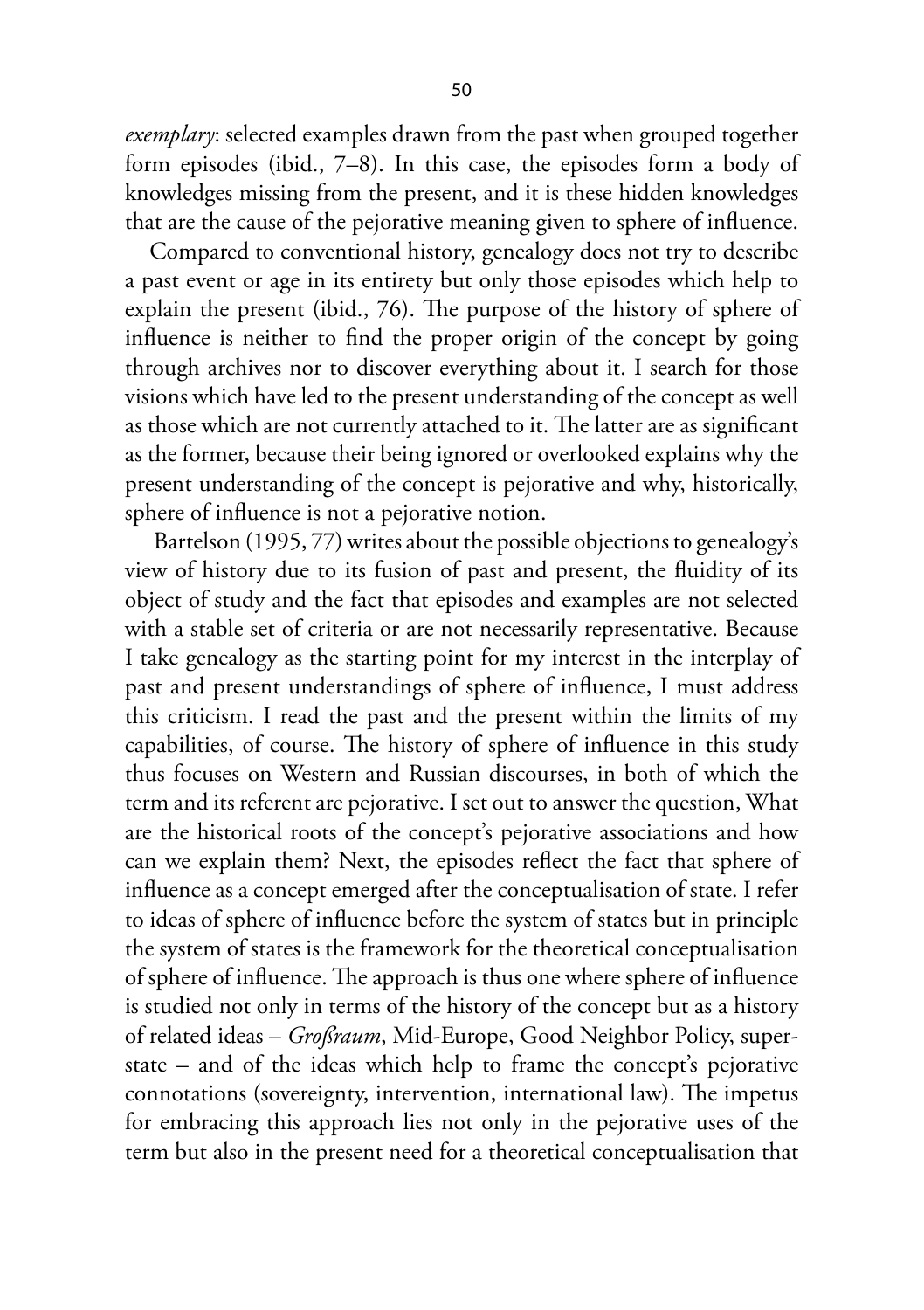is broader in perspective than just a conceptual history. The choice of related concepts framing the idea of sphere of influence is not arbitrary. If we go through the literature on the concept of sphere of influence, we find it enveloped in these concepts.

When I propose that the ideas of the English School on the institutions of international society are relevant for understanding spheres of influence, this is not (only) because I personally think this is a justified assertion but because the only available study on the concept (Keal 1983) points in this direction. When I chose to include Schmitt's idea of *Großraum*, it was not only because it addresses spheres of influence as aspects of international order, but because there is enough evidence to argue that he was writing exactly about spheres of influence. Thus, there clearly had to be a connection to the concept of sphere of influence, even though in some cases the concept is not evoked at all. It is left to the reader to challenge my choice of sources if need be. Three types of sources are ultimately brought to bear: 1) texts dealing directly on sphere of influence (focusing on Paul Keal, especially chapter 6 on the Cold War), 2) texts which refer to sphere of influence and which end up explaining sphere of influence through the history of the system of states and international institutions (those written by the English School, discussed in this chapter) and 3) past ideas on spheres of influence with different names (theorists in the period of the world wars, discussed in chapter 5). The Russian discourses form an episode like the others but there I take the liberty of analysing the texts with the knowledge acquired from the earlier episodes.

When I sought that which would enable a theoretical conceptualisation of sphere of influence, I became less interested in all possible, even relevant, historical origins and I began a journey towards the body of theory which could explain the concept of sphere of influence in the present. In the past, the concept not only took on many different meanings but also assumed different names. The purpose is not, however, to cover all possible related concepts, but only those which fulfil the criteria of answering the normative question regarding justice and which relate to international order. I believe that the full scope of sphere of influence would be hard to capture without reflections on international order and related concepts if its meaning is to be more than borders on a map. And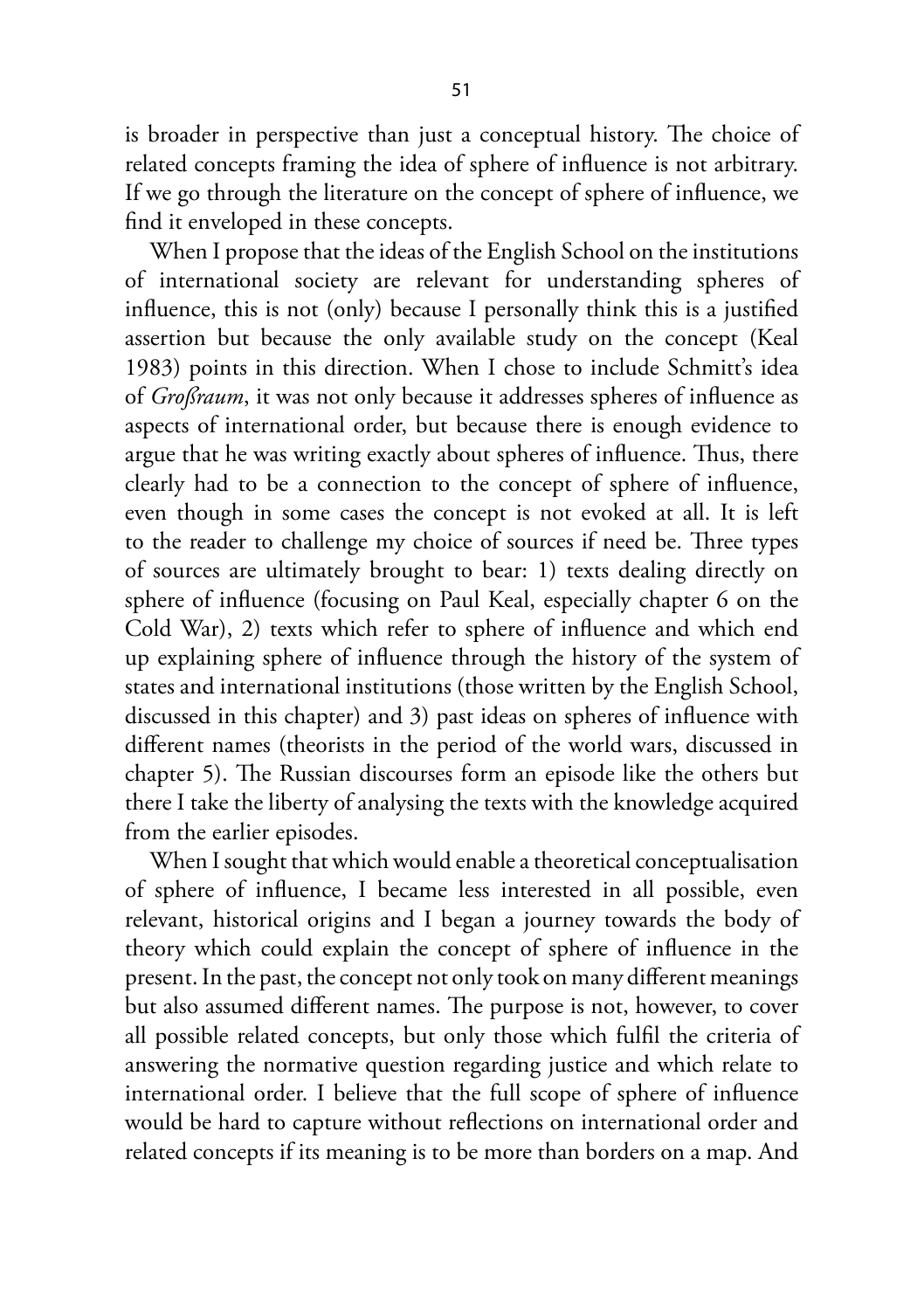as long as its use is pejorative, there is reason to believe that the concept of sphere of influence is a political one. If it is a political concept, it is also a contested concept or, rather, should be. Attaching sphere of influence to selected concepts perhaps fixes its meaning to a certain framework but it should be noted that even Bartelson (1995, 88), who explicitly wrote a genealogy of sovereignty (whereas I am merely using genealogy as a stepping stone), had to resort to conceptual antecedents from the Renaissance, when sovereignty had not yet been articulated. Thus, even genealogy, despite its attempts, has difficulties in avoiding defining its object of study. I want to emphasise that my approach is not the only way to historically conceptualise sphere of influence. It is a theoretical conceptualisation which is conditioned by the present pejorative uses of the concept. A new, different present may later require a new history of the concept.

It is the present pejorative uses of the concept of sphere of influence which explains the choice of focusing on the themes of order and justice, because through this perspective we can begin to contest and conceptualise that which appears obvious in the present. I found the potential to theorise sphere of influence and address its pejorative uses in the literature of the English School (episodes one and two). The English School encompasses a historical perspective on international relations in addition to the normative theory for which it is famous, and this enabled me to discover both the historical origins of sphere of influence and discuss order and justice within the English School framework. Many of the English School texts were written during the Cold War but I discuss the Cold War as a separate episode focusing more on the specific circumstance of superpower rivalry. The English School history and theory in chapters 3 and 4 deal with the society of states, in which states form a community with common rules and institutions. The rules and institutions of international society relate to a sphere of influence not only as the framework through which we can understand the concept but most importantly as the normative framework for assessing it. System of states, hierarchy, great powers, intervention, international law, justice, sovereignty and balance power are the concepts that are of importance for sphere of influence here. They are closely interlinked and need to be discussed if one wants to discuss sphere of influence. I have tried to frame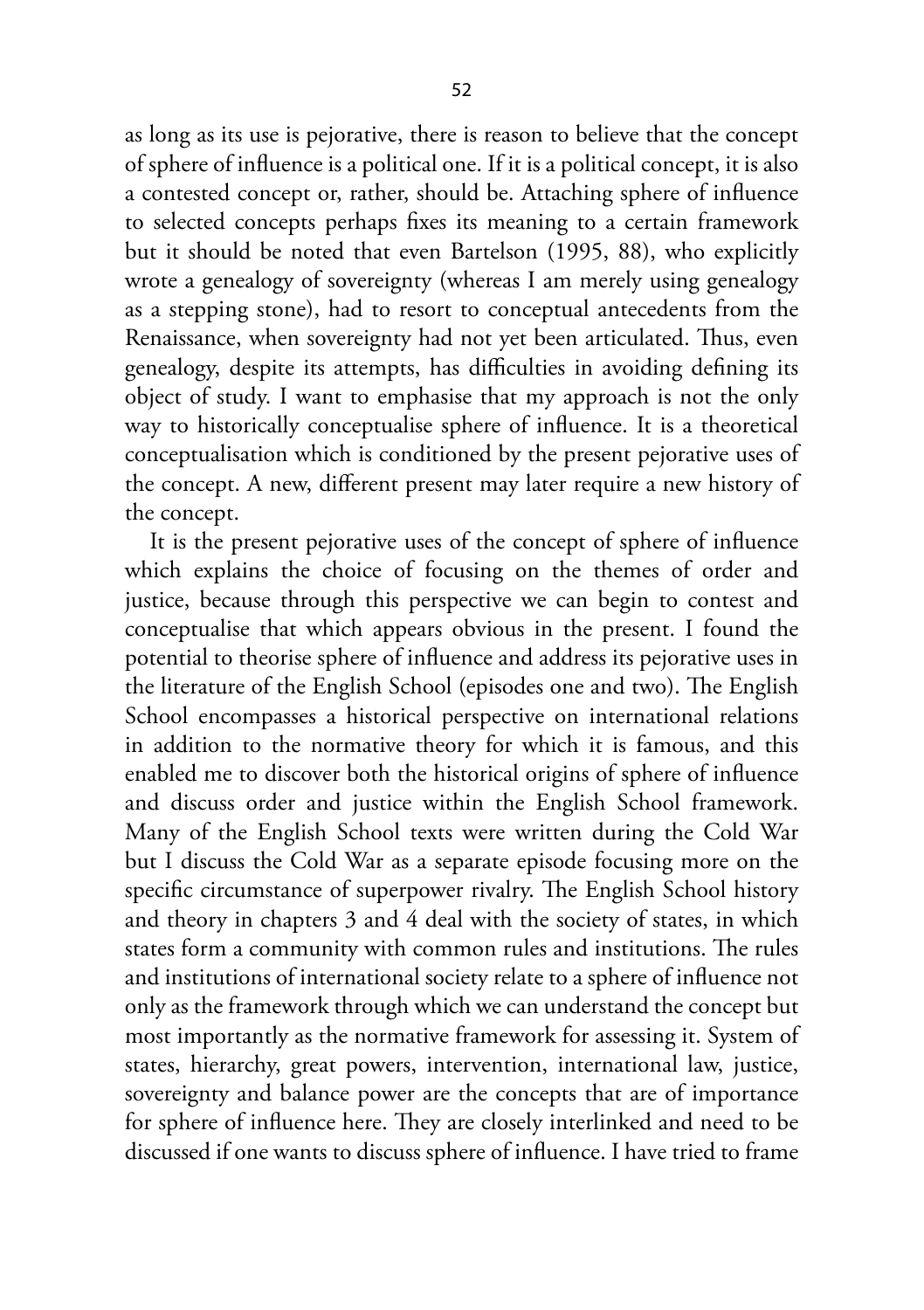sphere of influence in this way: The present is the starting point since it is where the need for a genealogy of sphere of influence comes from. The present directs my attention to that which is missing: a theoretical and normative discussion. At the theoretical level, the core question is the relationship between spheres of influence and sovereign states. The normative question is whether spheres of influence are unjust and whether a system can be given priority over its individual members, that is, whether it can override the conventional precedence of international order.

In addition to the episodes dealing with the English School, the relationship between spheres of influence, order and justice can be found in what I call "the world wars episode" (episode three). There I find a place for sphere of influence in international theory as a concept casting doubt on the viability of a world state and as a defence of plurality. The world wars signified yet another period in history which caused intellectuals in the West to reconsider what the international order should look like in the post-war world. Something old was crumbling and something new was about to be built. All ideas spring from their political and cultural contexts, but the period of the world wars in particular produced the most interesting and theoretically developed visions of spheres of influence. As an alternative to universalism, sphere of influence becomes not only a matter of international order, but a development path which is supported and defended; the concept loses its pejorative pall. Bartelson (2009) writes about the dilemma of the universal and the particular – the idea of a world community on the one hand, and the bounded community of a state, nation or people, on the other. A sphere of influence represents a bounded community, but one which settles in between the idea of a world community and of a nation-state. Contemporary IR has neglected the relevance of spheres of influence in the debates on the universal versus the particular. Despite its potential, the idea of a sphere of influence has not been theorised as a solution to the disintegration of the system of states and the problems of forming a world community. This potential is based on the history of international thought, which I will analyse in this study.

The fourth episode is a period in history known as the Cold War and includes a reading of an illustrative incident, the Cuban Missile Crisis.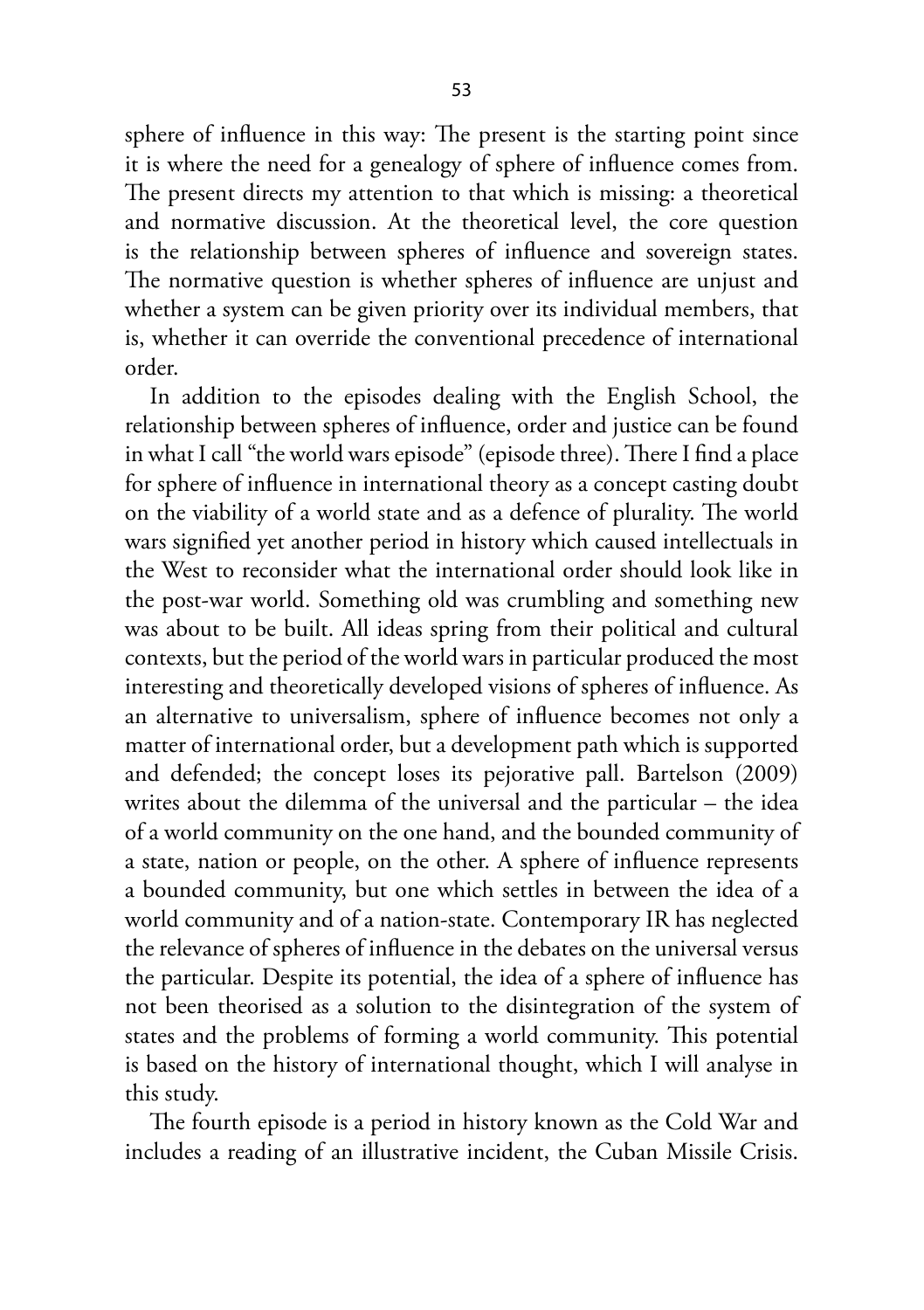The significance of this episode lies in the fact that as the dominating reference to envisioning the nature of spheres of influence it makes the concept the pejorative metaphor it presently is. What happened to sphere of influence during the Cold War was that the concept came to denote so powerfully the superpower rivalry of the United States and the Soviet Union that its broader meaning and history were forgotten. Even though the extreme circumstances of bipolarity made sphere of influence look like a Cold War concept, it has had a much longer history. Ignoring the idea of sphere of influence in the history of international theory has reduced it to geostrategy: imagining spheres of influence as circles on a map without asking what "a satellite" is or what makes "a camp" and what "bloc discipline" means for international order (see also chapter 5.1). Even during the Cold War the theoretical interest in spheres of influence was minimal, being limited to occasional references by the English school, Paul Keal's book from 1983 and Edy Kaufman's remarks from 1976. After the Cold War, a new era of confusion emerged and the idea of sphere of influence was left unproblematised. During that era, the injustice of spheres of influence became so obvious that there was no reason to open up normative questions relating to the phenomenon. If there was a need to theorise on regional developments or international influence, other concepts would come to the rescue and sphere of influence could be left as a reminder of Cold War practices, and the continuation of Russian foreign policy. Political leaders and analysts in the West soon observed that the idea of sphere of influence was alive in the foreign policy of Russia, but they were not interested in addressing the import of the concept for discussing the new world order. But neither the idea of an international society nor its connection to spheres of influence was crushed under the Cold War's unique bipolarity. The need to problematise the concept of sphere of influence did not disappear, nor has it disappeared in the present.

The fifth episode is what I call "the present". It is present in two contexts: present for the discipline of International Relations and present for Russian scholars and politicians with an interest in international affairs. The first part of the episode I have already presented. As I have argued, writings in the West on spheres of influence are dominated by the presence of Russia. Since spheres of influence are associated with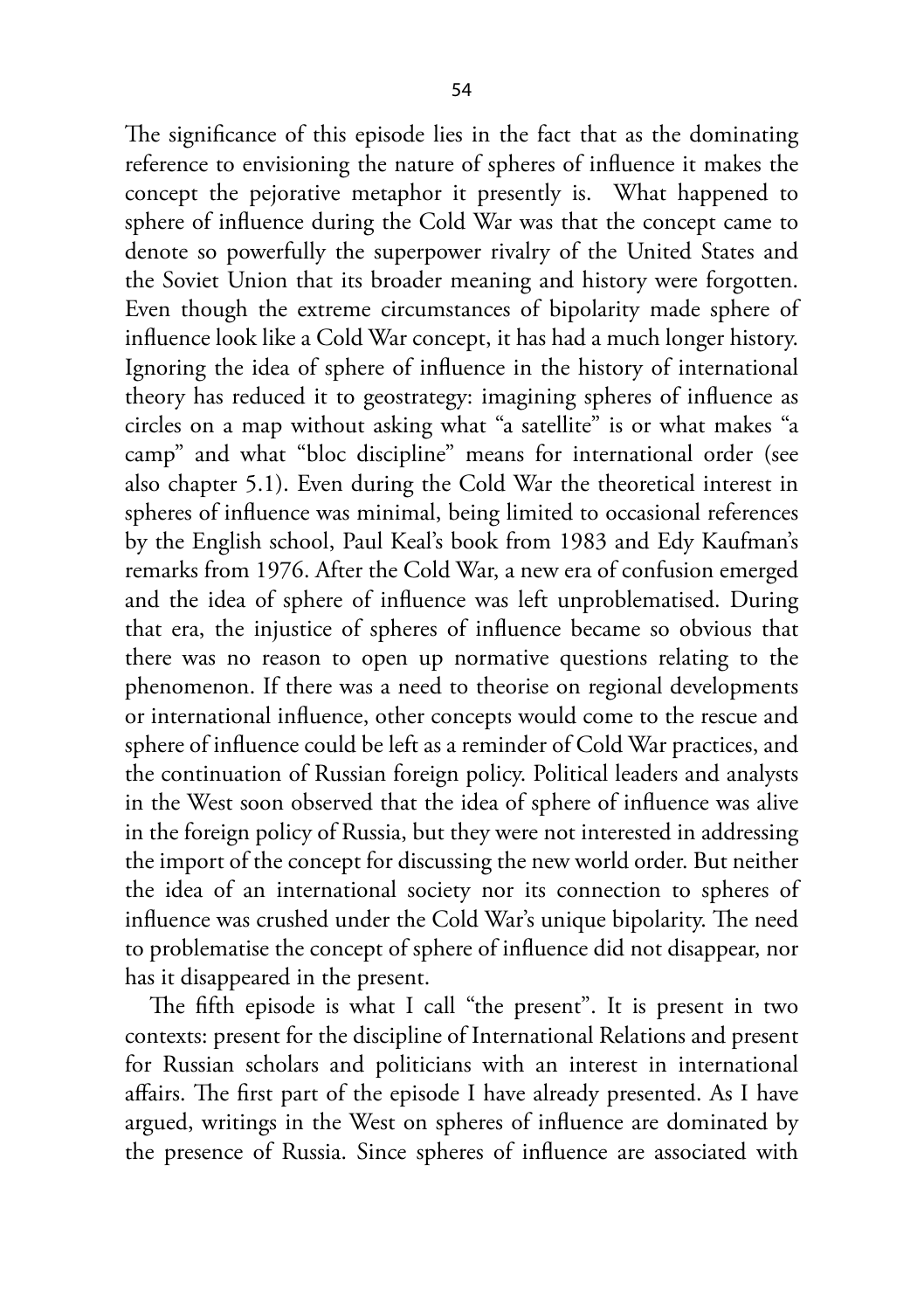Russian foreign policy, I decided that the Russian visions of spheres of influence must be explored. I think that if we really want to problematise the present, we first need to identify *what* and *where* exactly the practices or discourses we want to problematise are. This present thus becomes as much a matter of location as of time. The view on sphere of influence differs dramatically when observed from two different locations. One could say the Iron Curtain is still there when it comes to understanding spheres of influence. Thus, the final piece of the puzzle are the present Russian visions of spheres of influence; when this is in place, I believe we have the ingredients needed to analyse spheres of influence in the twentyfirst century.

For Bartelson the aim of genealogy is to explain how present features that are deemed unproblematic, timeless and without history have been formed out of the past. This means bringing forward subjugated knowledges. When it comes to the concept of sphere of influence, the lack of historical and theoretical interest is so pervasive that nearly all sources represent essentially subjugated knowledge. These are marginalised texts even though in many other contexts they represent nothing less than "great texts", as in the case of the thinking of the English School and Schmitt's and Carr's works. Thus, in its totality, the genealogy of sphere of influence is buried knowledge. First, it is not recognised that the idea of sphere of influence has an intellectual history: spheres of influence exist only as a foreign policy practice. There has been no attempt to look beyond the observed practice or the concept and connect the idea of sphere of influence to the institutions of international society. Somehow, spheres of influence have been seen to operate alongside the balance of power as normal conduct of the great powers, but without anyone exploring the relationship between the two concepts. Spheres of influence have not been examined in the texts that are concerned with the disintegration of the system of sovereign states. In fact, spheres of influence have not been examined in terms of any international theory whatsoever. Moreover, the historicity of the concept of sphere of influence is not fully appreciated. There is ignorance of history, which manifests itself in confining the concept to the Cold War era (or sometimes the colonial era). What is missing is the period of the world wars, the history of the United States' influence, and the emergence of great power order. These represent the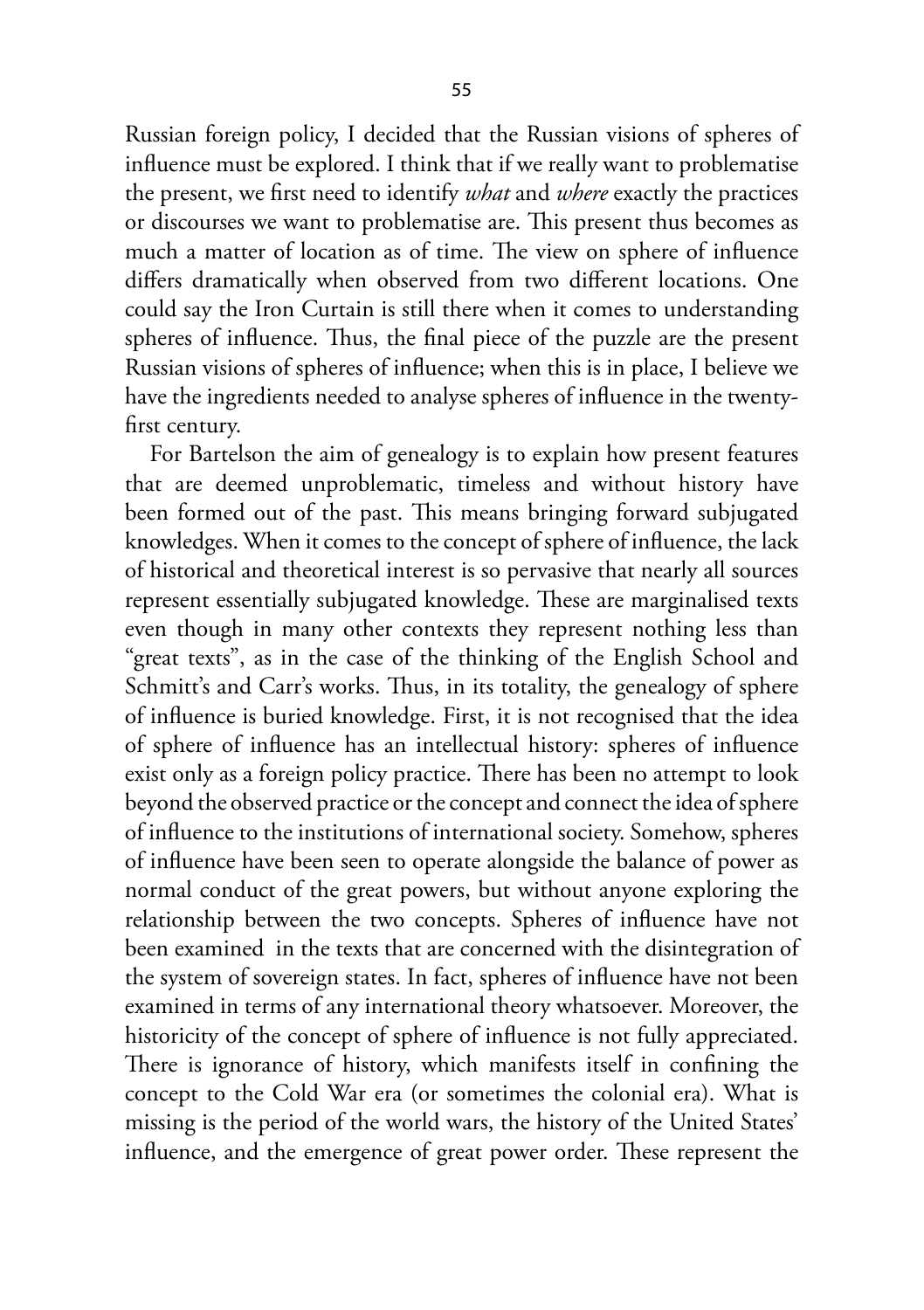subjugated knowledges and the Cold War is the source of the dominant knowledge. Accordingly, the purpose of the following historical inquiry is to reveal subjugated knowledges relating to the concept of sphere of influence, stretching the limits of our present knowledge further and deeper into history.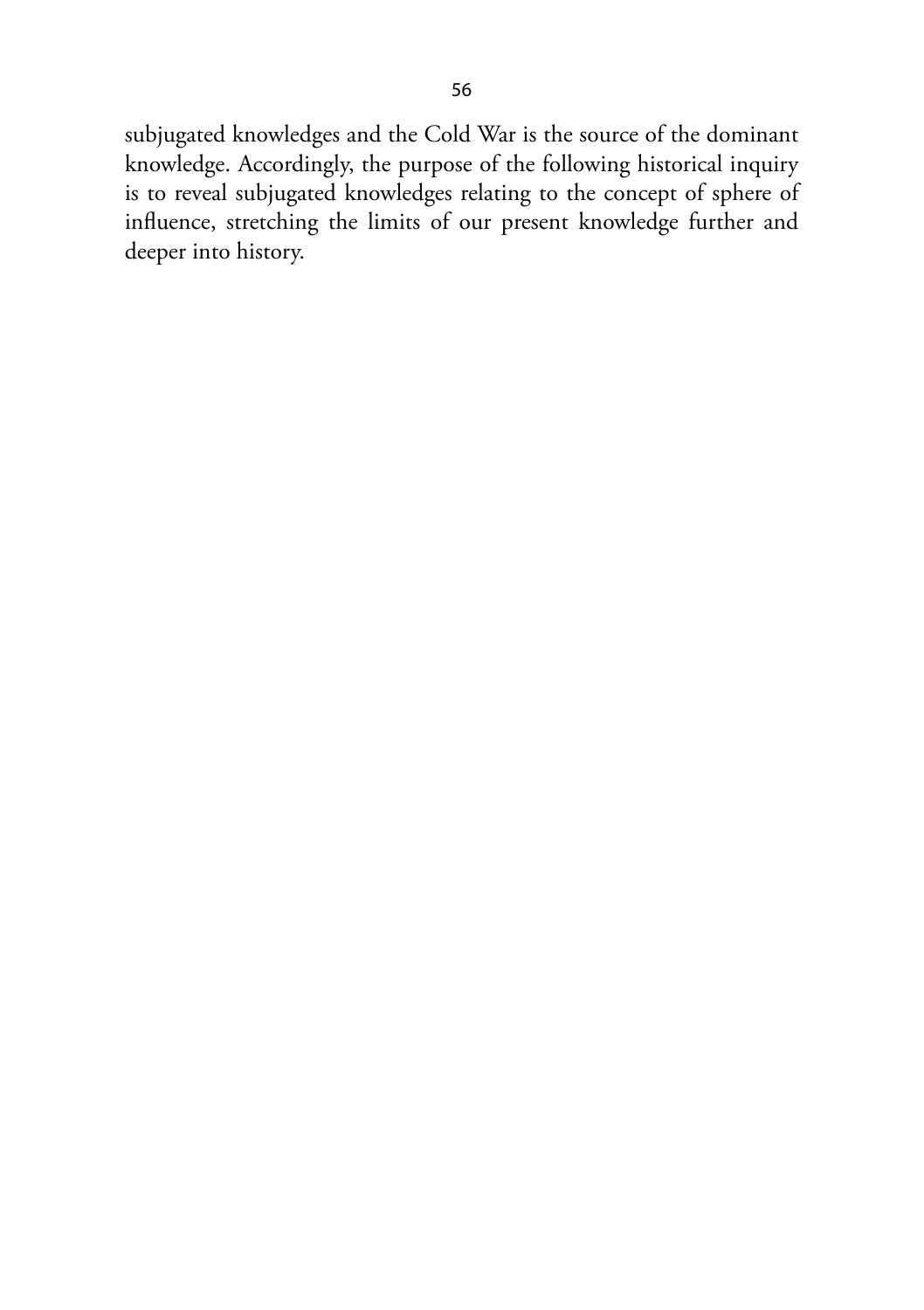# **3 The Origins of Spheres of Infl uence**

The English School of International Relations combines normative theory with an analysis of the international system and its history, making it a fruitful source for discovering the history of sphere of influence and material for a theoretical conceptualisation. While interest in the English School has been increasing within the discipline there has been no interest in searching for the concept of sphere of influence in the literature of the School. I found my way to the English School after the realisation that spheres of influence have something to do with the system of states, which came to me from reading on Schmitt's *Großraum*. The question of justice is discussed by the English School in a way which creates potential to theorise on the normative aspects of spheres of influence. Moreover, Keal's study on spheres of influence is not only strongly associated with English School theory but directly linked to the thinking of Bull, under whom Keal did his doctorate. Hidemi Suganami (2010, 16) includes Keal in a group of those people to whom "the founding figures had exerted a formative influence directly or indirectly". To my knowledge, there is no other extensive study on spheres of influence than Keal's, and his *Unspoken Rules and Superpower Dominance* (1983) represents the spirit and agenda of the English School. Thus, Keal's theorising is my point of departure and it has led me to the normative theory of the English School.

Excluding Keal's work, the uses of the concept of sphere of influence are mostly (but not wholly) limited to Bull's scholarship. This does not necessarily make the English School any less relevant as a source of theorising on sphere of influence. The knowledge of the English School on the concept is subjugated as much to the writers themselves as it is to those who attempt to make sense of those writings. The neglect of the concept by the English School is already an important finding, because it attests to the mysterious simultaneity of familiarity and unfamiliarity with it. The realist accounts of anarchy and the system of states might appear as a more natural source of the history of sphere of influence, but in my opinion the English School addresses the present problematique of the concept's pejorative meaning more comprehensively and enables the discovery of subjugated knowledge. Moreover, a focus on the English school does not exclude the realist schools of thought in IR; it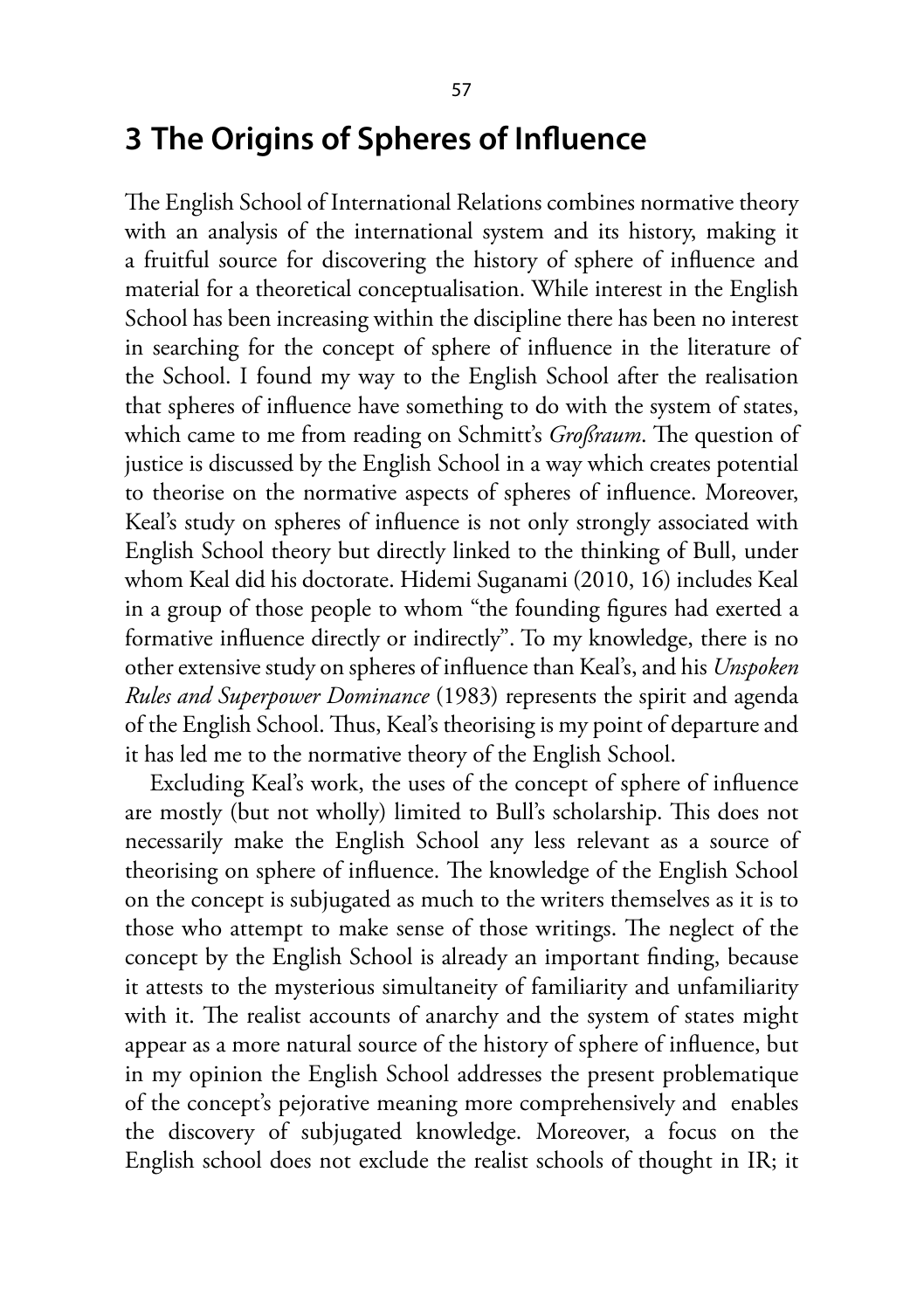only excludes the idea of sphere of influence in a realist world without international society, that is, without the driving force of shared rules and norms, because the concept of sphere of influence is theoretically located within international institutions, not outside of them. A sphere of influence requires some understanding and agreement among states in order to operate. Here I prefer to present a certain vision of spheres of influence, one that discusses order and justice, but also one that includes the pejorative and the realist voices even though I am not analysing the entire spectrum of classical realist or neorealist literature. A theoretical conceptualisation of sphere of influence does not have to include everything, and in this study the delineation of sources has been done with a preference for the work of the English School.

In this chapter I will discuss the origins of the idea of sphere of influence within the framework of the system of states and international order. I take up suzerainty and colonialism, as related but also separate ideas on international influence. I also discuss the Congress of Vienna and the United States' Monroe Doctrine, which represent historical landmarks in the development of the thinking on spheres of influence, both as discourses and as practices. But first some words on the English School itself are in order.

# **3.1 The British Committee on the Theory of International Politics**

Excellent accounts and analyses have been written on the English School by Tim Dunne (1998), Brunello Vigezzi (2005), Andrew Linklater and Hidemi Suganami (2006) and Barry Buzan (2004a). I content myself here with a short introduction to the School without the debates that the English School theory and methodology have increasingly aroused. As a school of thought, the English School emerged from the British Committee on the Theory of International Politics. The first formal meeting of the Committee was held in January 1959 by a group of scholars who set out to investigate questions of international theory (Dunne 1998, xi). Herbert Butterfield and Martin Wight were the organisers of the Committee, which would come to include Hedley Bull,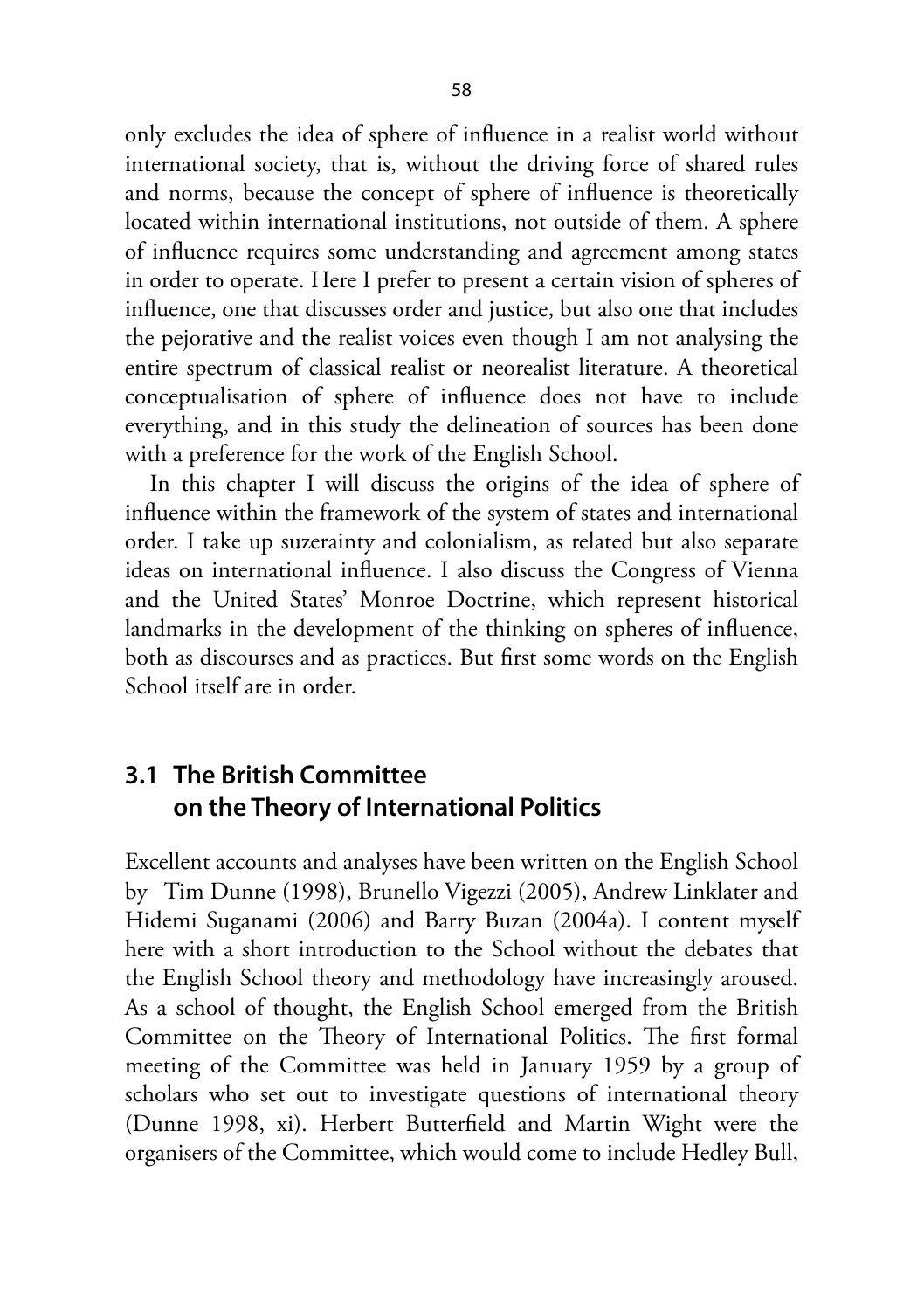Adam Watson, R.J. Vincent and others. In total, the members, guests and contributors comprised some 50 people with varying backgrounds (Vigezzi 2005, vii). According to Dunne, during the "formative years" of the Committee (1959-–962), *Diplomatic Investigations* (1966) was written, which elaborated the conception of *international society*. The period from 1964 onwards Dunne calls the second phase, which was characterised by growing interest in methodology and a comparative sociology of the historical states-system. No collaborative publication came out of these studies, but the phase did see two significant works, Wight's *Systems of States* (1977) and Watson's *Evolution of International Society* (1992). The culmination of the Committee's work was a volume edited by Bull and Watson titled *The Expansion of International Society* in 1984. (Dunne 1998, xiii–xiv.)

The most important sources from the English School in establishing the connection between spheres of influence and international society are Bull's *The Anarchical Society* (2002), published in 1977, and Wight's *Power Politics*<sup>8</sup> and *Systems of States*<sup>9</sup> . I found elements of the concept of sphere of influence in Bull's institutions of international society and in Wight's ideas on the system of states and hierarchy. Watson's account of the history of the states-system and Vincent's work on intervention fine-tuned the theoretical conceptualisation of sphere of influence in the English School framework, while Paul Keal's work provided the signpost for theorising on and historically contextualising the concept. I do not adhere to the work of the original members of the School but rather use material from people who reflect or have done research on the School. These include Buzan, Little and Jackson, who have contributed (along with many others) to the re-emergence of the English School as one of the most significant and intriguing traditions in IR.

The contribution of the English School to the idea of sphere of influence comes from the historical account of the emergence of not only the system of states but also, and in particular, the great power order. Within that history we can find the Congress of Vienna (1815), the United States'

<sup>8</sup> *Systems of States* was collected from Wight's writings from the last years of his life and published as a book in 1977 (Wight 1977, 1).

<sup>9</sup> Power Politics was first published as pamphlets by the Royal Institute of International Affairs in 1946 and in 1978 as a book after Wight had already passed away (Wight 1995,  $7-9$ ).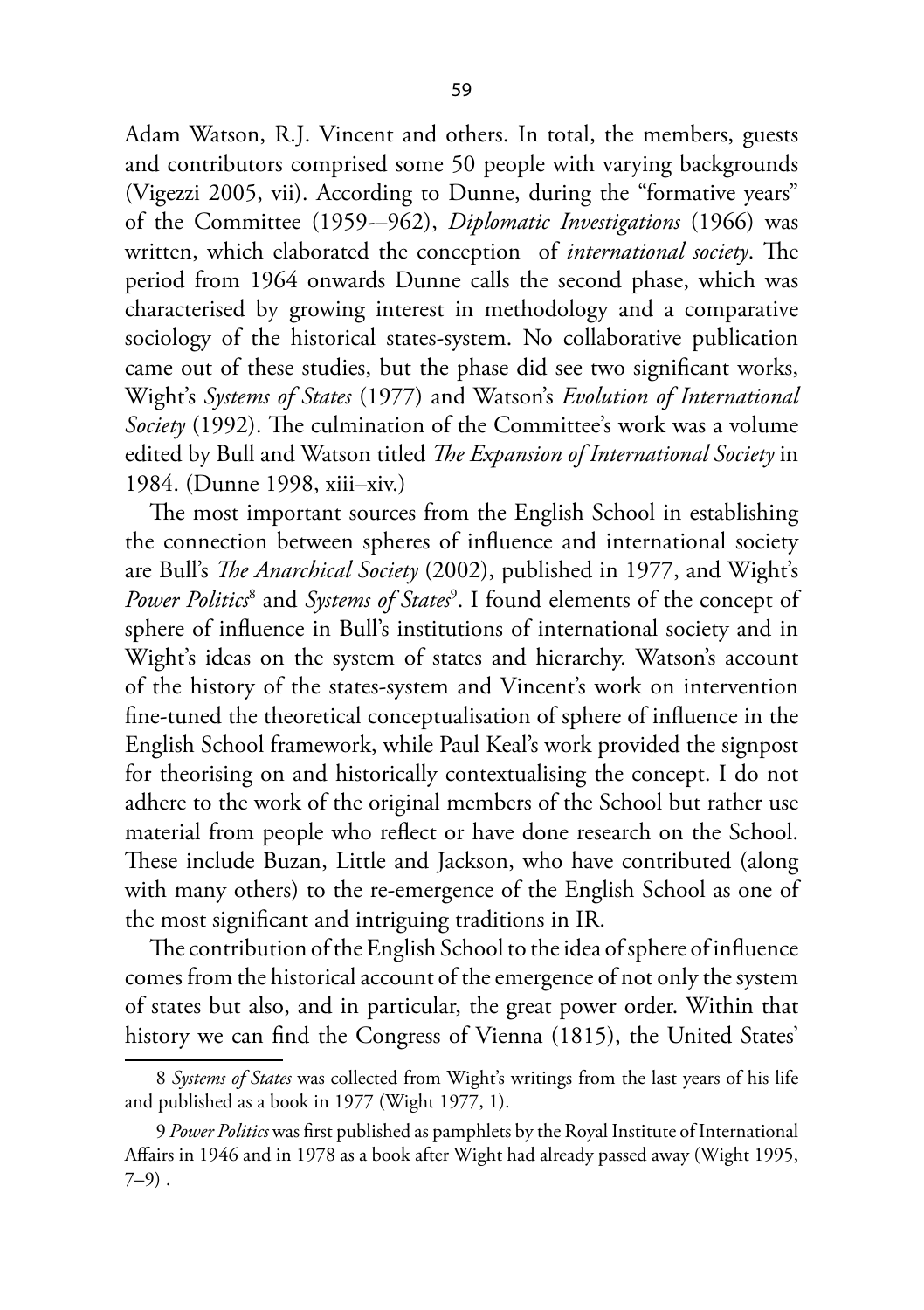Monroe Doctrine (1823) and the practice of colonialism. In the next chapter I will illustrate the second important finding from the English School literature for conceptualising sphere of influence: the pluralistsolidarist debate, which emerged from a discussion on the institutions of international society. I argue that sphere of influence is a conception of a territorial order in between the system of states (pluralism) and the cosmopolitan world community (solidarism). As Dunne (1998, 142) writes, Bull developed the pluralist and solidarist wings of the English School by exploring the normative possibilities of the society of states. This normative reflection is what makes the English School so significant for conceptualising sphere of influence.

Vincent played with the pluralist-solidarist division within the field of human rights, trying to build a bridge between the two (Dunne 1998, xiv). Wight and Watson inserted hegemonic order as the central tendency of international society – lying between the extremes of sovereignty and empire – while also reflecting on the pluralist-solidarist debate. Regardless of Paul Keal's work on sphere of influence and international order, the English School has not made spheres of influence part and parcel of the society of states. A sphere of influence is not an institution of international society to Bull (2002) and not even a derivative institution for Buzan  $(2004a)$ . Even so, if we acknowledge that sphere of influence is not only a concept which works in isolation, as a tool of foreign policy, but that it is an idea which explains international order, we can use international society as a point of departure for discussing the normative aspects of establishing spheres of influence. Theory on international society breathes life into the idea of sphere of influence, giving it a dimension outside the pejorative uses of the term and its attachment to foreign policy. The pluralist-solidarist debate makes the concept of sphere of influence part of the theorisation on international order even if the English School itself has failed to realise this. A sphere of influence becomes transformed from a foreign policy tool into an idea about the nature and form of international order *between nation and humanity*.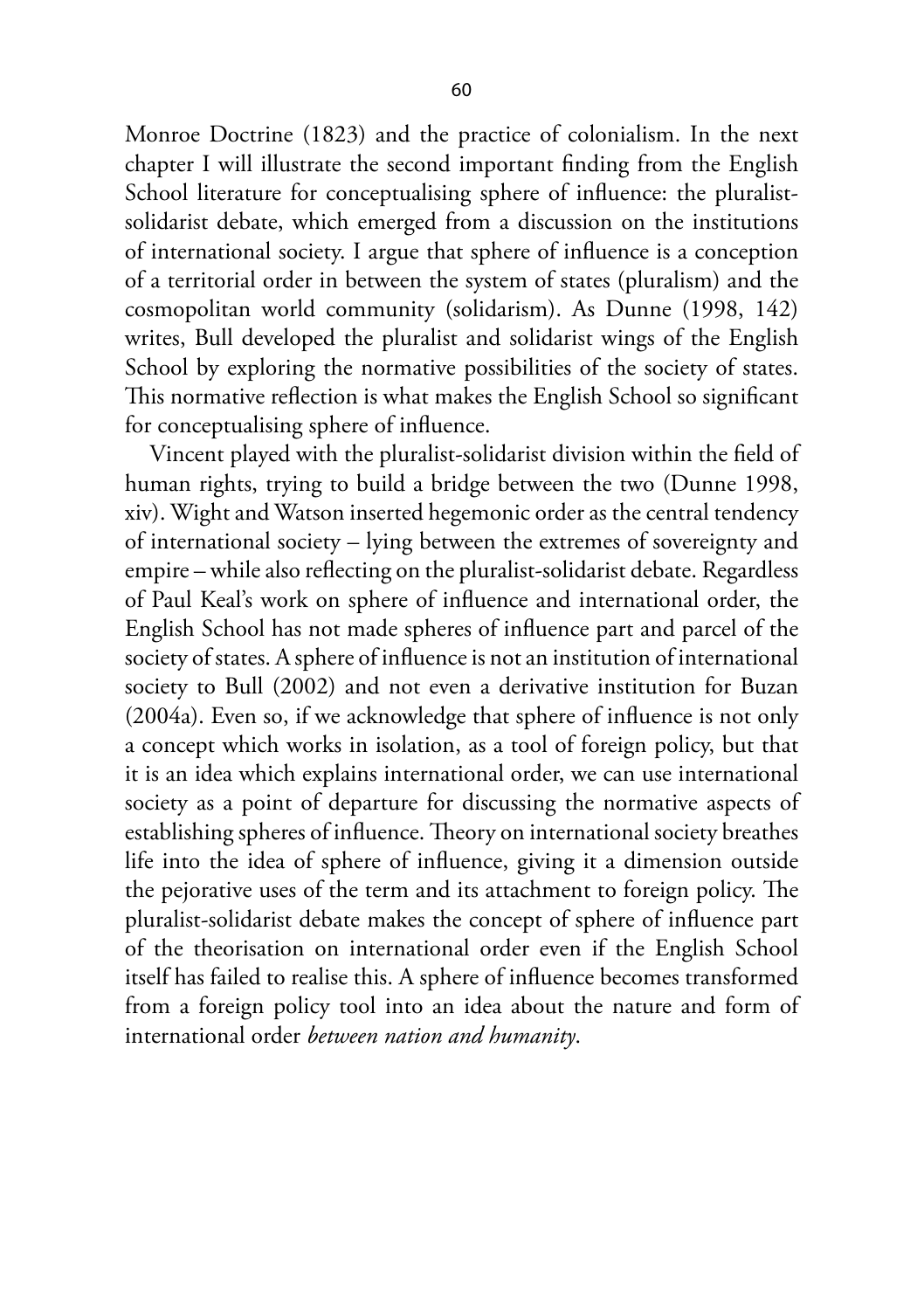### **3.2 From Suzerain to Sovereign, from Independence to Hegemony**

The concept of sphere of influence appeared only after the emergence of the system of states. As such it describes relations among states and is a part of the international order of states. But it is possible to look beyond the system of states, and indeed we can find a model which bears a resemblance to the idea of sphere of influence: the suzerain system. Although I focus on the idea of sphere of influence as deeply rooted in the system of states, a wider historical perspective helps to locate sphere of influence in the framework of international order. This is where the work of Bull, Watson and Wight comes to my aid.

Common to Bull, Wight and Watson is an interest in suzerain systems and hegemony. Wight (1977, 23) explains that a system of states means that states claim for themselves independence of any political superior and recognise the validity of like claims to independence by all others. This has been formulated in the doctrine of legal equality of states (ibid.). But there is also something Wight (1997, 24) calls suzerainty, where one among a group of states "asserts unique claims which the others formally or tacitly accept". "This is the suzerain, the sole source of legitimate authority, conferring a status on the rest and exacting tribute or other marks of deference" (ibid.). In the international states-system, the fundamental political principle is to maintain a balance of power, but in a suzerain state-system the policy is *divide et impera* (ibid.). Bull (2002, 11) explains Wight's suzerainty as a system of one state imposing supremacy over others; this is why it is a suzerain *state* system, not *states* system. Bull (ibid.) continues that Wight also differentiates primary and secondary states-systems, with the former composed of states but the latter of *systems* of states, often of suzerain-state systems. Bull writes that there is a difference between hegemony in an international system and in a suzerain-state system. In a suzerain-state system, hegemony is permanent and unchallengeable, while in a system of states hegemony can pass from one power to another and can be disputed (ibid., 10–11). This difference means that the only international system is a states-system, since under a suzerain system only one power can be sovereign.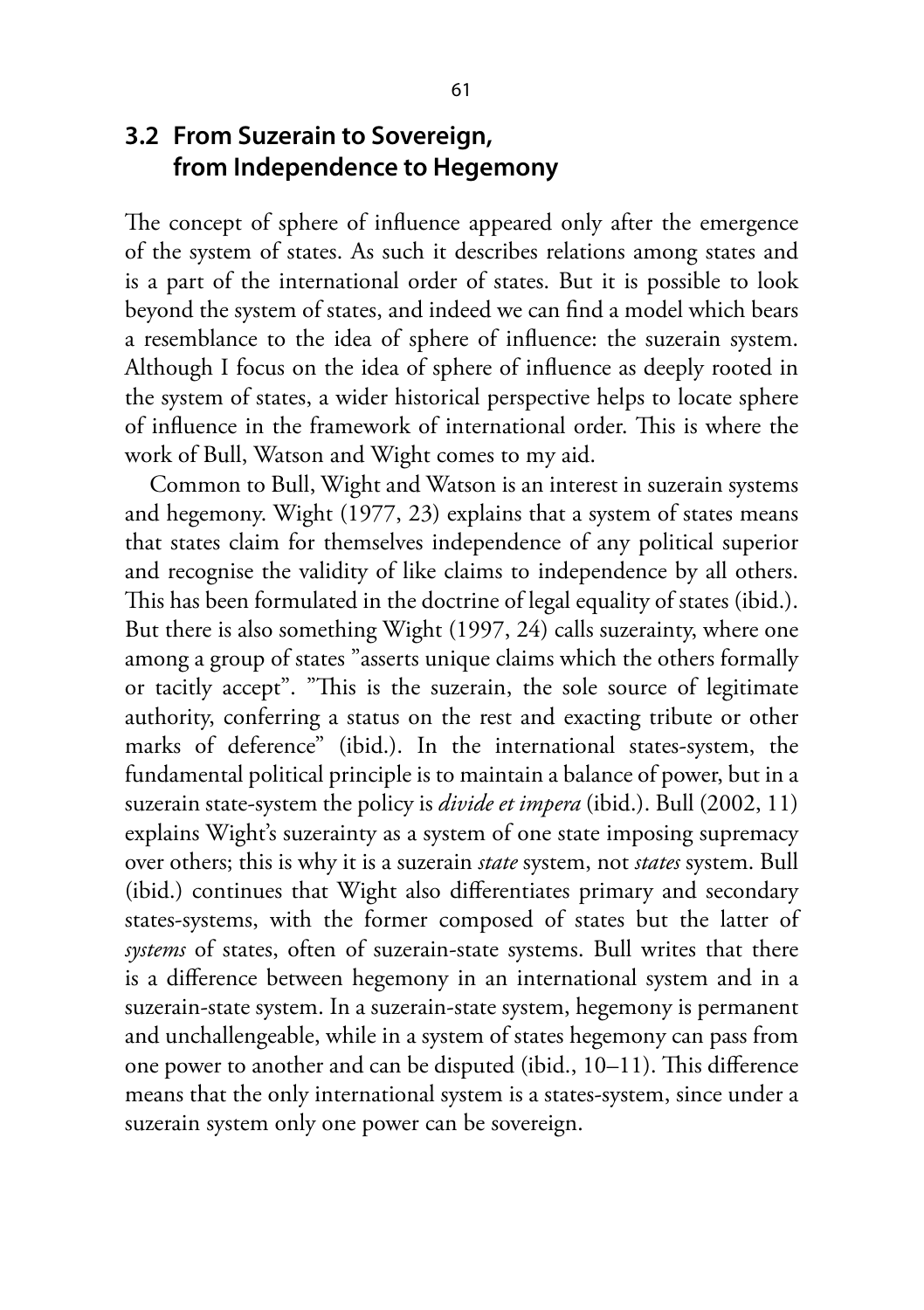In *The Expansion of International Society*, Bull and Watson (1985, 1–3) use the concept of suzerainty to explain the international system before the emergence of sovereign states. Bull and Watson state that the European expansion began in the late fifteenth century, and before that the world consisted of several regional international systems with distinctive rules and institutions based on the dominant regional culture. The most important systems were the Arab-Islamic system, the Indian subcontinent, the Mongol-Tartar dominion of the Eurasian steppes, and the Chinese system. These systems were hegemonial or imperial with a suzerain supreme ruler at the centre. The ruler "exercised direct authority over the Heartland; and around this empire extended a periphery of locally autonomous realms that acknowledged the suzerain's overlordship and paid him tribute". Within these systems there was no attempt to question the hegemonial nature of the system and thus the states in the periphery did not combine forces to overthrow the ruler. They assumed that there would always be someone who would lay down the rules and control the relations among the members of the system. Bull and Watson also point out that the regional international systems had limited relations with one another as compared to those within the system. (Ibid.)

For Wight (1977, 29), if there was any system of states operating in medieval society, it was the suzerain system. The suzerain existed even before medieval times. Wight (1977, 25) mentions the Hittite Empire in the Near East during the latter half of the second millennium B.C. which dominated over lesser powers. Michael Horton (2009) writes about "suzerainty treaties" by the Hittite Empire in which a lesser king (vassal) in need of help entered into a covenant with the great king (suzerain), or the great king rescued the lesser king from peril and thus considered it his right to annex the vassal's lands by covenant to his empire (Horton  $2009, 24-25$ ). The treaties stipulated the duties of the vassals as paying taxes to the great king, abstaining from alliances with other kings and abstaining from complaints against theirs. The suzerain in return pledged to guard his vassal. Horton writes that there were no obligations for the suzerain, who acted in absolute freedom. (Ibid., 27–28). What separates these suzerain treaties from modern analogues is that the suzerain was like a loved and revered father (ibid., 25). The covenant was not merely a legal contract; it "involved the deepest affections" (ibid.).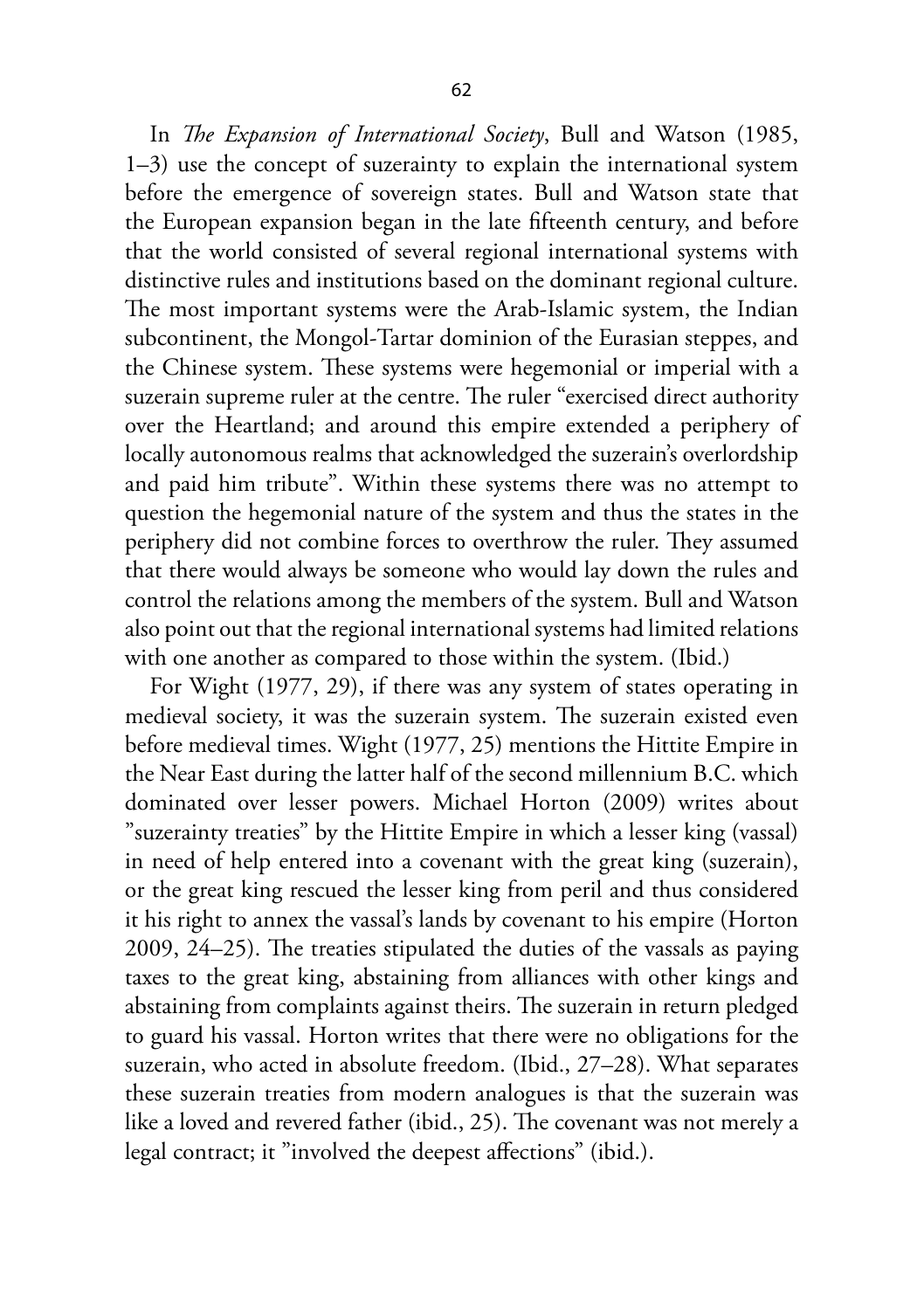If we want to find the earliest sphere-of-influence agreements, the Hittite suzerain treaties could be examples. What is curious about a suzerain treaty, however, are the ideas of protection, acceptance, legitimacy and the respect for the great king – all features absent from our present understanding of spheres of influence. The present idea of sphere of influence recognises neither legitimacy of the influence involved nor goodwill on the part of the influencing power. But if we look at the origins of great power influence represented by the Hittite king, the relationship between the sovereign and the vassal is not necessarily one of injustice. Then why is a sphere of influence necessarily unjust? Could it be that the norm of state sovereignty is so powerful as to always disapprove of international influence? The answer is yes in the case of spheres of influence, but not all international influence is negative. The EU's international influence is often viewed positively even though it also has its opponents. Those who argue for a need for humanitarian intervention, or accept it, do not engage in debates over violations of sovereignty. Influence in the form of developmental aid is sometimes criticised but more often it is seen as beneficial and necessary. This explains why it is difficult to associate the fatherly influence of the suzerain with spheres of influence. If we look at Keal's (1983,15) definition, a sphere of influence "limits the independence and freedom of action", thus violating sovereignty. This violation is what affirms the pejorative connotation of the concept of sphere of influence, and this mindset makes it difficult to imagine a positive normative agenda on the part of the influencing power.

In the current popular use of the term "sphere of influence", especially in the media, the pejorative element is often expressed as imperial domination. "Imperial" does not automatically have a pejorative connotation, but when the imperial power is Russia, this is often the case. The term "imperial" evokes an image of a suzerain who deprives other states of their independence. The influencing power in the case of a sphere of influence is not Horton's fatherly suzerain, but Bull's and Watson's Supreme Ruler. However, sphere of influence is not necessarily an idea which entails a loss of independence by the influenced states. Falling under another power's sphere of influence might violate their sovereignty but more often independence and sovereignty (or at least an illusion of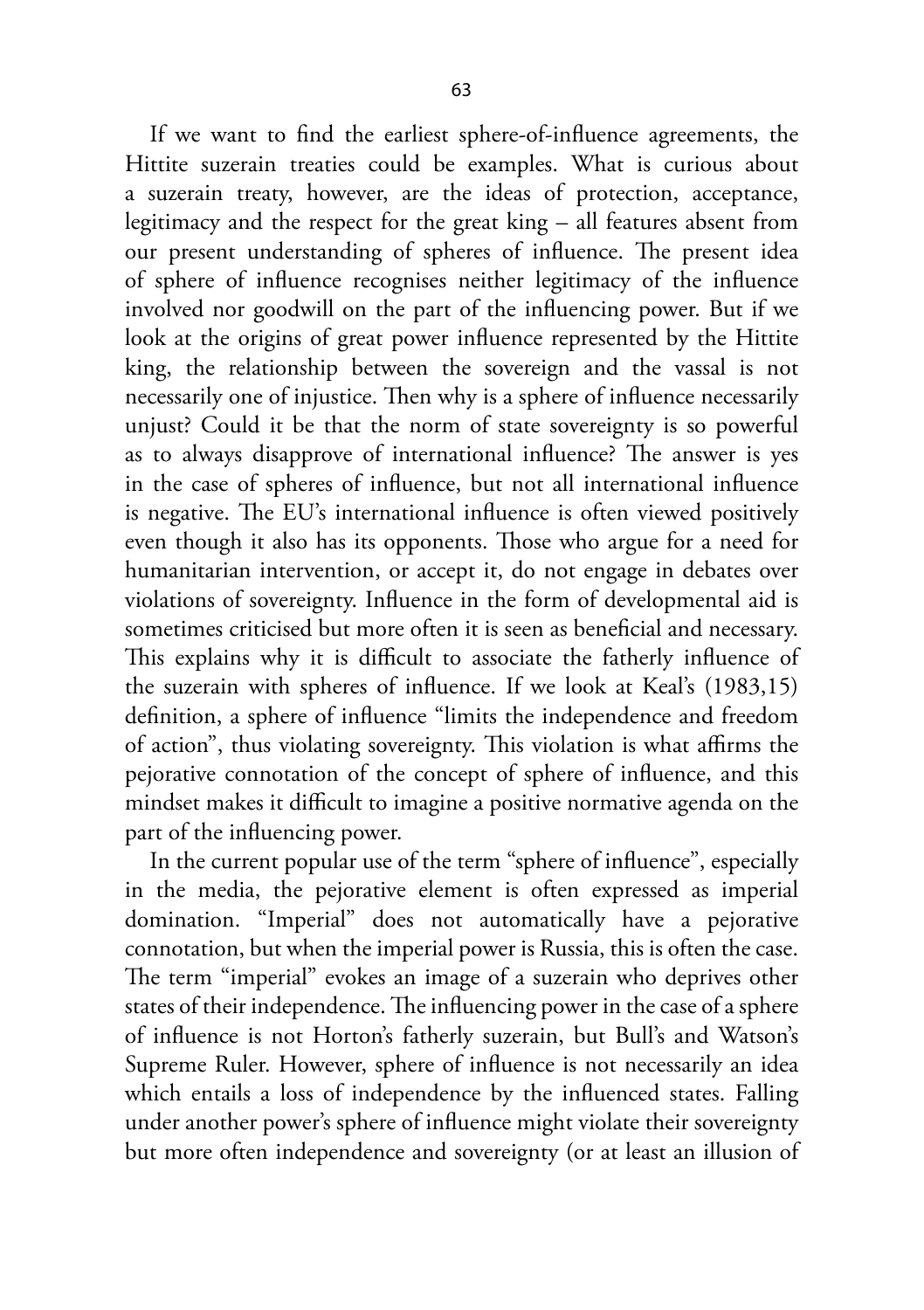them) are upheld within a sphere of influence (see Carr 2001, 213–217; Lippmann 1945, 77; Naumann 1917, 254–255; Schmitt 2003, 252). I argue that in international theory a sphere of influence rarely implies imperial authority. The suzerain and the vision of imperial authority reinforce the pejorative interpretation of spheres of influence and eclipse images of those spheres of influence that do not aim for total domination and absorption. Suzerainty, as an historical example, can work as a model of a sphere of influence, but we can find conceptualisations that are even better-suited to situating spheres of influence in the framework of hegemony and hierarchy.

Watson and Wight observe that the European system was a succession of hegemonies rather than a pure Westphalian system (Watson 2007, 11). Watson establishes an idea which diverges from his earlier strict separation of systems of independent states, suzerain systems and empires. He proposes a spectrum ranging from absolute independence to absolute empire, these two extremes being theoretical absolutes, not practical realisations. Between *independence* and *empire* lie *hegemony* and *dominion*. "*Independent* states in a system indicates [sic] political entities that retain the ultimate ability to take external decisions as well as domestic ones" (Ibid., 19). When a hegemon emerges, it is able to "lay down the law" on behalf of others concerning their relations, but leaves them domestically independent (Ibid., 20). For Wight, a suzerain's claims that he was entitled to decide on the rules and institutions of international society were backed up by legitimacy and an acknowledgement by others of the need for suzerainty – this legitimacy the hegemon lacks (ibid., 18). Dominion means imperial authority which can determine how other communities are governed but allows them to retain their identity and some control over their affairs (ibid., 21). For Watsin *Empire* means direct administration of different communities from an imperial centre (ibid.). Watson sees this model as a pendulum with a gravitational pull away from the extremes towards the centre. What Watson wants to illustrate with the pendulum is "the tension between the desire for order and the desire for independence" (ibid). The significance of the pendulum idea lies in its establishing hegemony and domination as the equilibrium point of the pendulum – not necessarily the ideal state of affairs, but somehow one more natural than the extremes of independence and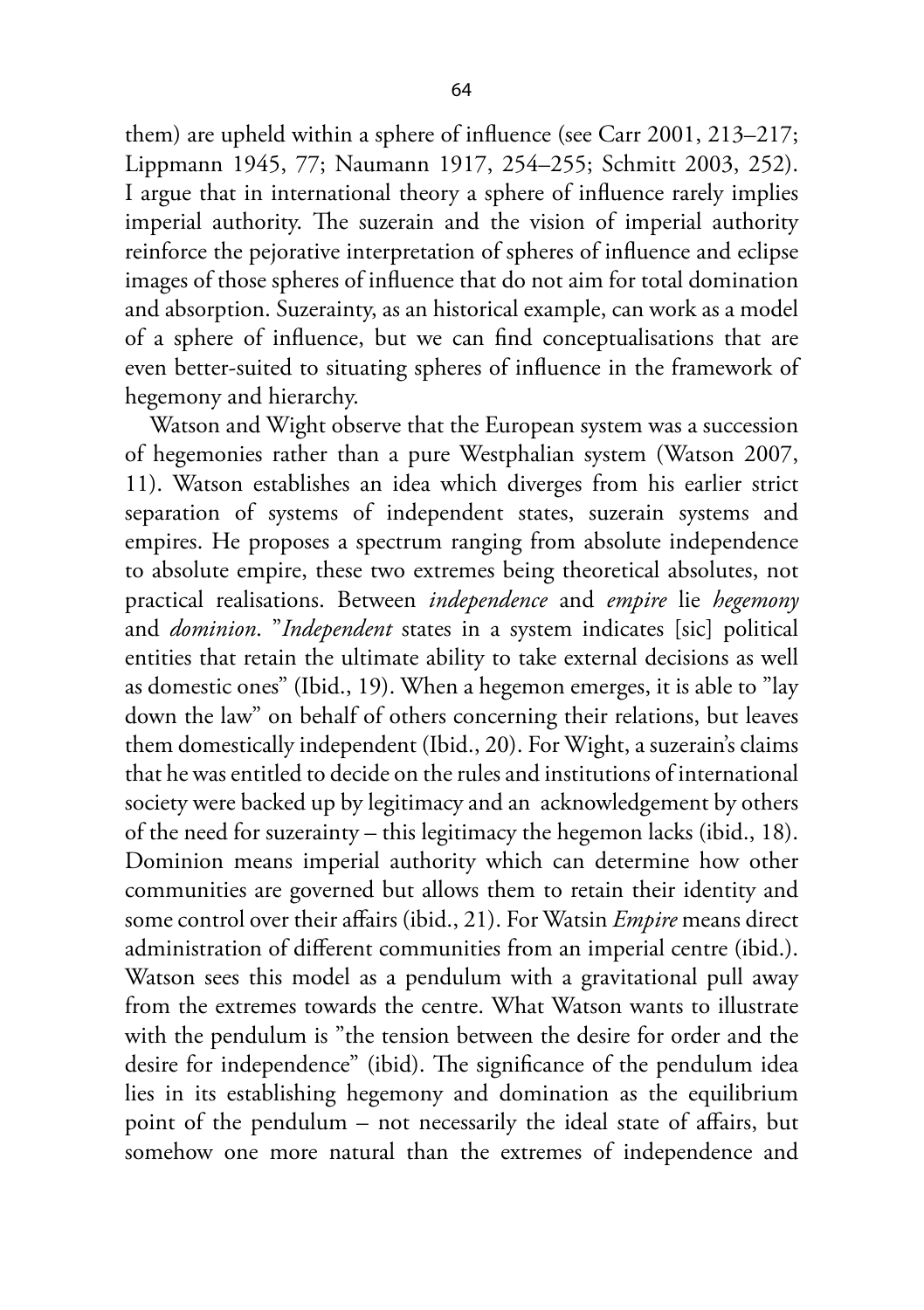empire. If hegemony and dominion are where the international system tends to gravitate, this is the logical space also for spheres of influence, which will lie somewhere between the two. Before the states-system the pendulum did not exist, only the empire, that is, the suzerain system. With the introduction of states the independence end was born, creating the possibility of a pendulum movement. Within this pendulum a sphere of influence is not quite a suzerain system but definitely does not belong to the independence end either.

Bull explores this middle ground which Watson sees as the equilibrium position of the pendulum. According to Bull (2002, 196), great powers assert and are accorded the right to play a part in determining issues affecting the peace and security of the international system as a whole, thus bearing a managerial responsibility. Great powers unilaterally exploit their local preponderance: they agree on spheres of influence and joint action in a great power concert (ibid., 200). Bull identifies three forms of preponderance: *dominance*, *hegemony* and *primacy*. Dominance means habitual use of force by a great power against lesser states and disregard of universal norms such as sovereignty, equality and independence in relation to those states (ibid., 207). This is not quite imperial sovereignty but treating small states as second-class members of international society. As an example, Bull cites the United States' policy of military interventions in Central America and the Caribbean from the late nineteenth century until the introduction of Roosevelt's Good Neighbour Policy in 1933 (ibid.). For Bull what lies at the opposite extreme to dominance is primacy. Primacy is achieved without use or threat of use of force and with no more than an ordinary degree of disregard for sovereignty, equality and independence (ibid., 208). Primacy manifests itself among states whose peoples display some signs of being a single political community. Bull cites the British Commonwealth, which was founded without coercion or systematic disregard for sovereignty. The position the United States holds in NATO is also a form of primacy. (Ibid.)

Between dominance and primacy lies hegemony. Hegemony involves occasional and reluctant resort to force and the threat of force (Bull 2002, 209). The great power does not disregard the principles of sovereignty, equality and independence but is ready to violate them if needed (ibid.). For Bull, hegemony describes the relationship between the Soviet Union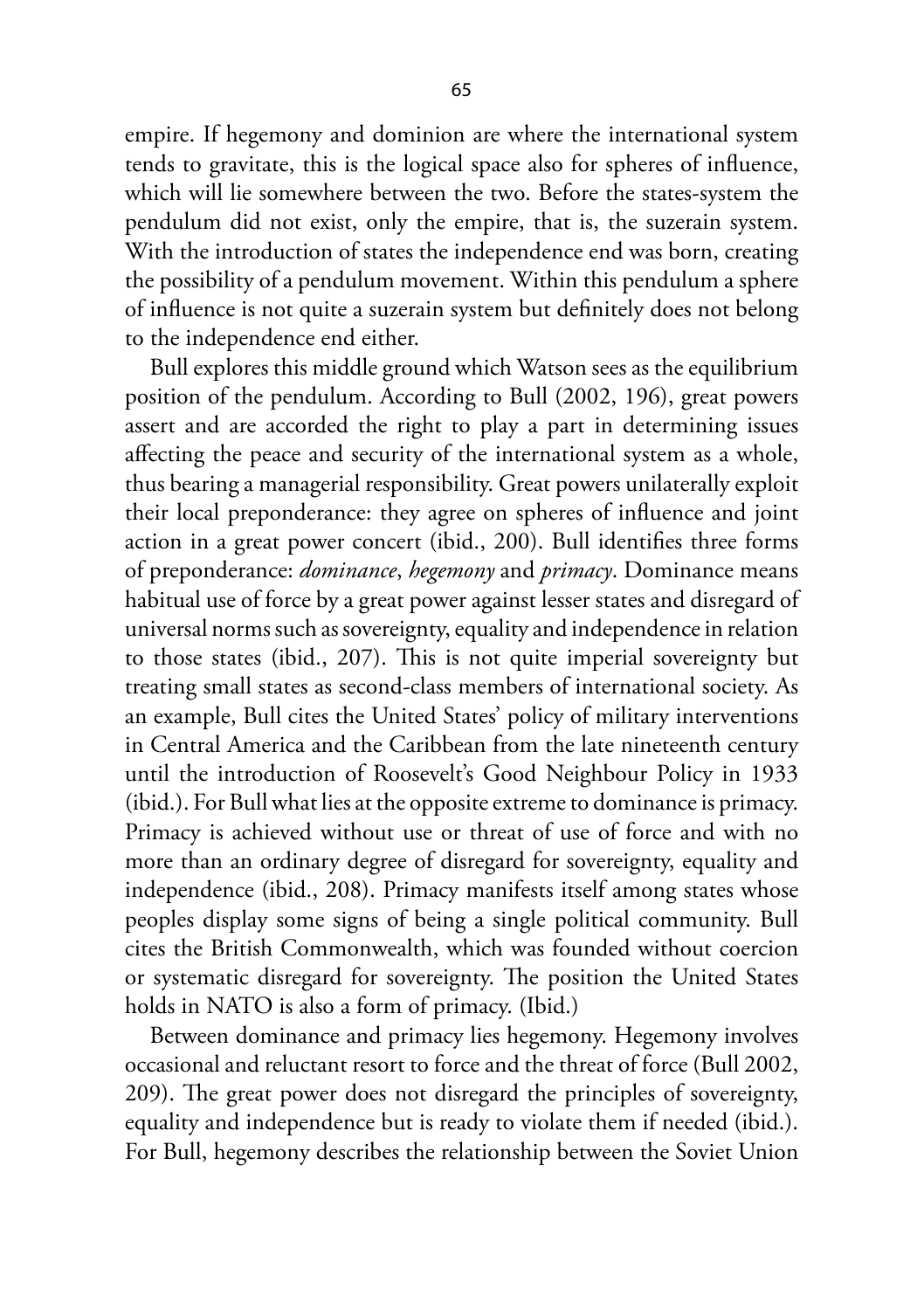and Eastern Europe. This is an important example, because what Bull describes as Soviet or US hegemony is the same as what we call a sphere of influence. According to Bull (2002, 212), the Soviet Union recognised the sovereignty, equality and independence of the Eastern European states but also limited these rights through the Brezhnev Doctrine of 1968, which treated any threat to a socialist country as a threat to the socialist community as a whole. Likewise, the relationship between the United States and Central America and the Caribbean (but not South America) is one of hegemony, where the United States resorts to force only in extreme cases (ibid.). Bull (2002, 212) concludes that even though the hegemony that the United States and the Soviet Union represented is regarded as unjust, it nevertheless produced a kind of order. Thus, Bull offers us a way to diversify the idea of sphere of influence beyond the confines of its pejorative connotation. Bull's forms of preponderance are divided in rather vague terms in relation to violation of sovereignty and resort to use of force, but they do indicate a separation between more or less forceful and acceptable forms of influence. The three levels of preponderance do not settle the question of what constitutes a sphere of influence but they help to visualise spheres of influence which can take many forms and affect sovereignty differently.

If we do not fix sphere of influence to any of the three categories of preponderance but think of it as a fluid concept that can signify varying degrees of control and resort to use of force, we have the possibility to analyse influence within the entire spectrum of dominance, hegemony and primacy. The normative effect of this would be to conclude that a sphere of influence exemplifying primacy is more acceptable than one involving influence, which is closer to dominance because the rights of the influenced are more violated within dominance than primacy. Conceptualising different levels of influence as having different implications for sovereignty, independence and equality, leaves room to speculate whether a sphere of influence takes the form of one of the three or to which end of the spectrum it comes closest. In this manner, we can imagine influence without the dichotomy of good influence and bad influence. This would mean dissociating the concept of sphere of influence from any particular state (Russia) and also dissociating certain foreign policy practices (such as interfering in elections or raising energy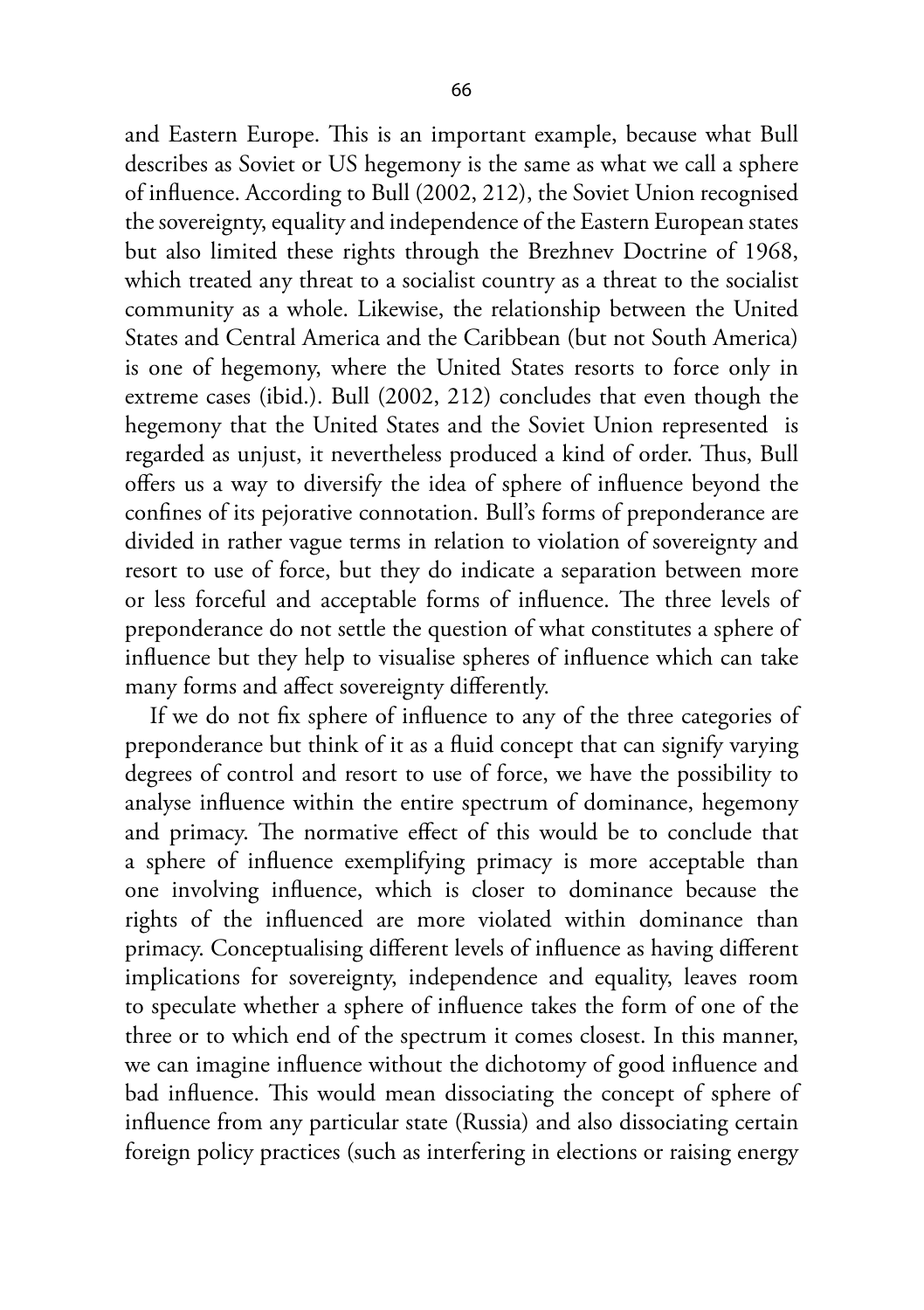prices) from sphere-of-influence policies. Instead, influence would be identified and evaluated on the basis of its implications for sovereignty, independence, equality, use of force and other relevant normative indicators.

#### **3.3 The Congress of Vienna and the Concert of Europe**

*I, therefore, think that we should recognize the world, not as a hierarchy of states or a suzerain system, but as an international society managed*  to some extent by a group of Great Powers. This pattern is somewhat *similar to the nineteenth-century concert in Europe. (Watson 2002, 150.)*

Spheres of influence in both the past and the present are viewed as the privileges of great powers. A sphere of influence is an extension of the ideas of hierarchy and inequality in the international system. For the normative reading of sphere of influence, this means taking into consideration possible justifications for great power management and the silent acceptance of inequality as the nature of the states-system. If the emergence of the system of states was the beginning of the present international order, then the emergence of "great power order" was the beginning of spheres of influence. The origins of that order can be traced back to the Congress of Vienna (1815) and the Concert of Europe. The significance of these two historical events is not so much in their content, but in their recurrent appearance in texts dealing with spheres of influence, both in the past and in the present. The point is not to evaluate the real meaning of the historical events, but to reveal the discourses which have constructed them as meaningful.

I agree with Watson that the battle for and against hegemony is at the centre of the international society. Hegemony is thus also at the heart of sphere of influence. The European international society of sovereign states emerged out of the fight against the hegemony of the universal church (Watson 1985a, 13–16; also Jackson 2007, 6–8). Nevertheless, the principle of sovereignty did not kill hegemony. Reading from Bull and Watson (1985, 6-7), we note first that the European system consisted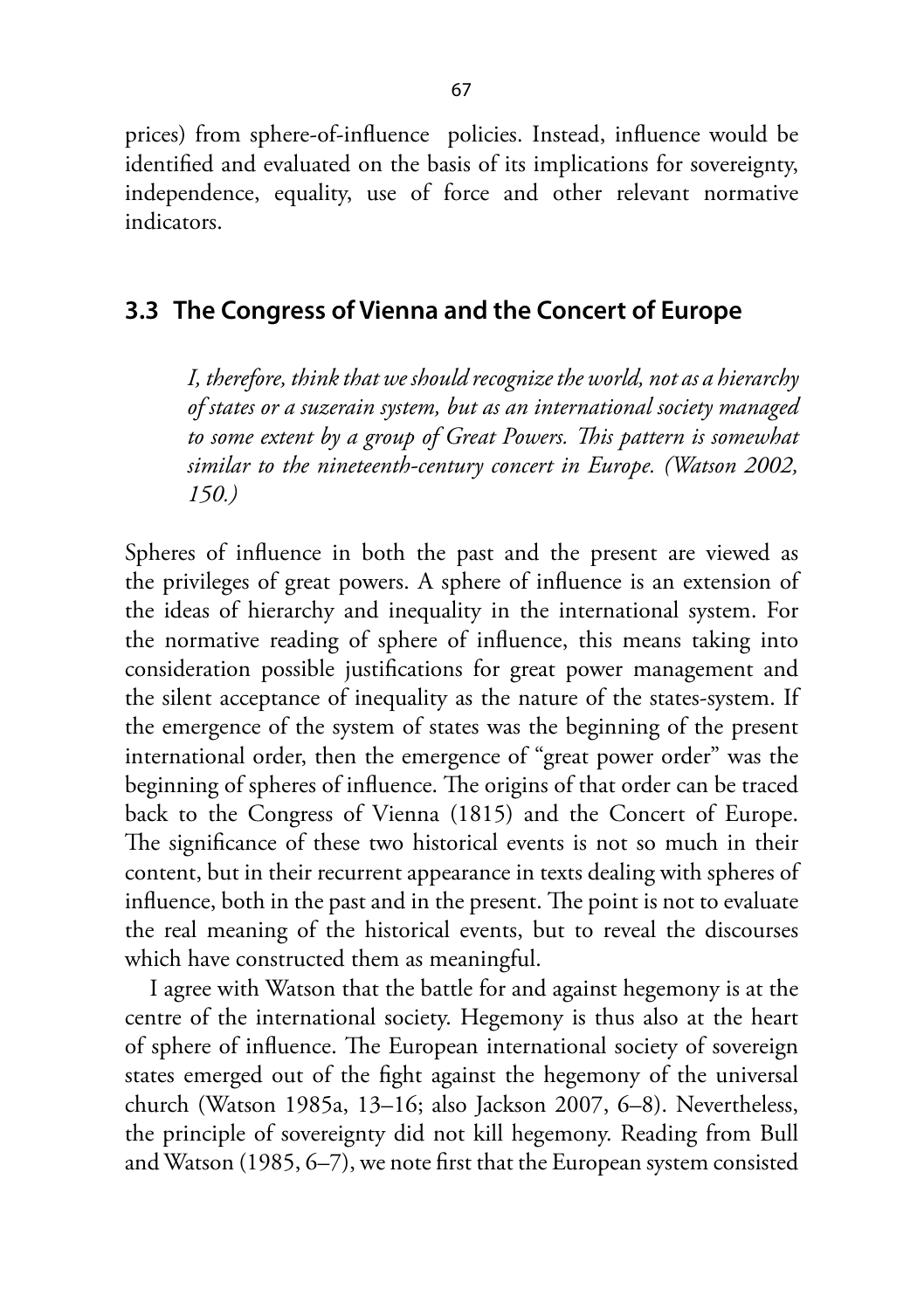of a number of empires, even with the emergence of state sovereignty. Second, the idea that states were equal in rights emerged in the middle of the eighteenth century only to experience a setback in the nineteenth when the Great Powers formed the Concert of Europe, claiming special responsibilities for maintaining order and special rights that the small powers did not possess (ibid.). Watson (1985a) explains that within the development of the European society of states two principles became crucial: all member states were to be regarded as juridically equal and their sovereignty was absolute. Regardless of this, the European system of states did not disregard the great differences of power among its members. In the nineteenth century, the tradition of balance of power experienced a transformation as the European states agreed that order should be maintained by the hegemony of the five great powers acting in concert. Other states remained juridically sovereign but were to be accorded only a secondary role. This was also the time of colonisation, when Britain, Russia and France began to impose their government on almost all of Asia and Africa. By the end of the nineteenth century, the management of international society had also been entrusted in part to the United States and Japan, thus taking it outside of Europe. (Ibid., 23–30) ) We can conclude here that for a system of states inequality and differences of power have existed side by side with the principle of sovereignty, which is in fact the context for spheres of influence.

In *Systems of States*, Wight (1977) discusses the emerging "great power system" and inequality in international relations. In his view, the grading of powers can be traced back to the beginning of the international system. However, it was in the Congress of Vienna after the Napoleonic Wars, in 1815, that great-power status became regularly established in international politics. The Congress abandoned the old order of precedence among sovereigns, which was based on antiquity of title. This was changed when the American revolutions, the French Revolution, and Napoleon's abolition of the Holy Roman Empire made empires, kingdoms and republics all equal in diplomatic rank. A doctrine of equality of states became accepted among international lawyers. As Wight points out, "[b] ut in terms of politics, as contrasted with those of diplomatic theory and international law, the Congress of Vienna replaced the old system based on tradition by a system based on power." Wight goes on to note that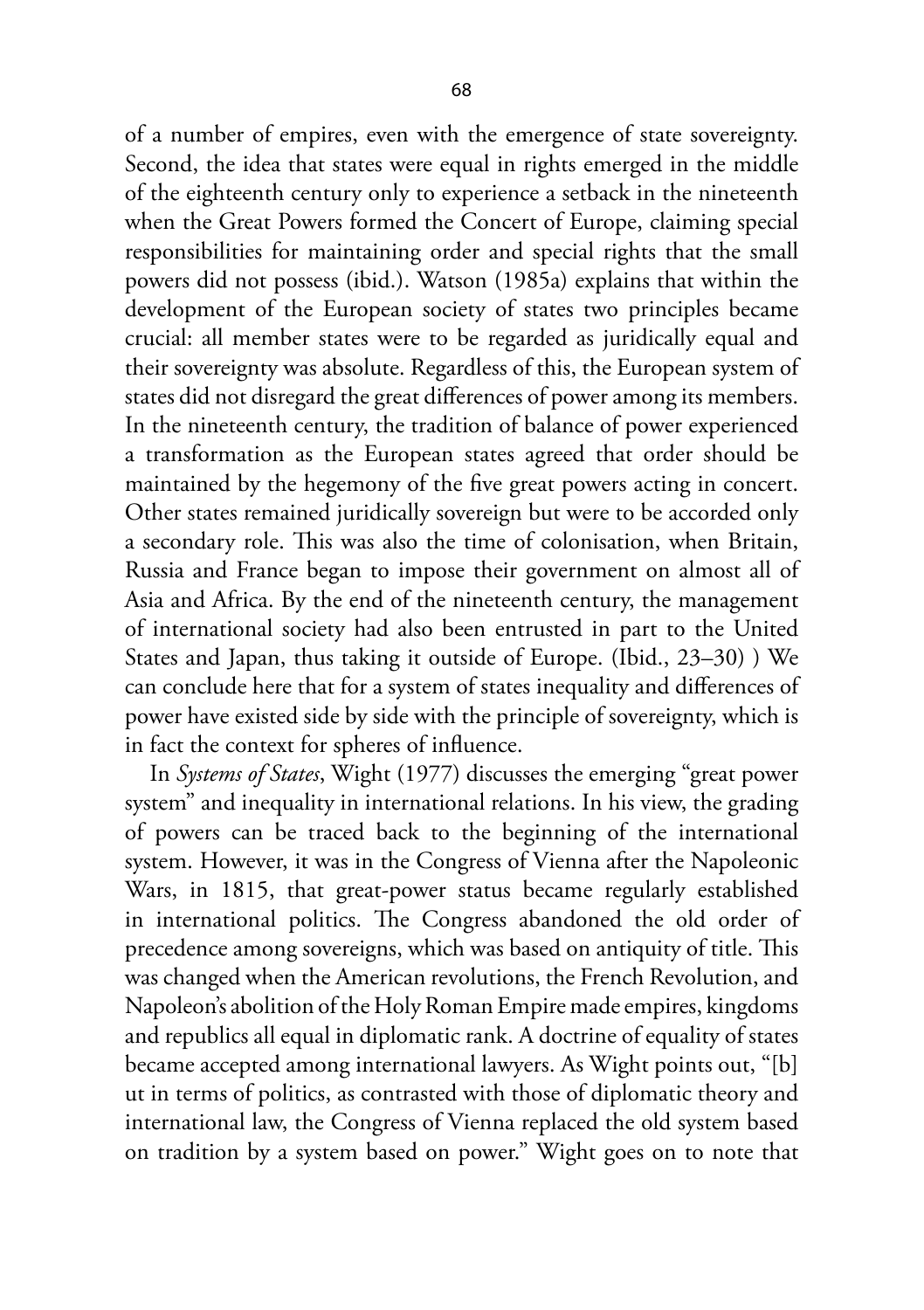"[t]he modern European states-system, while formulating the principle of the equality of states, has modified it by establishing the class of great powers. Since 1907, if not since 1815, their responsibilities and privileges have been recognized in international law." (Watson 1977, 41–42.)

 Carsten Holbraad (1970) devoted an entire book to the Concert of Europe. Holbraad's (1970, 5) main interest, like my own, was not to analyse the practice itself but to study the contemporary ideas on the institution. He explains how the Concert of Europe emerged from the French Revolutionary Wars and the Napoleonic Wars, ending with the First World War. The Concert was meant to be a congress with regular meetings but as such it broke down in 1822 due to disagreement among the allies. It continued to function as an informal institution of cooperation and consultation on European politics. After the Napoleonic Wars, Austria, Prussia, Russia and Britain took charge of the negotiations in Vienna and signed the Quadruple Alliance in Paris on 20 November 1815, which contained a plan for the conduct of European politics. The original membership of the Concert was later increased by the acceptance of France and in the middle of the century by admission of the Ottoman Empire, Italy and Germany (in the place of Prussia) and it also included cooperation with the United States. (Ibid., 1–2.) Holbraad observes, "However, the Concert of Europe was more than a practice which developed into an institution. It was also an idea." The Concert came to signify the idea of a loose association of great European powers consulting and cooperating with one another occasionally. (Ibid., 3–4.)

Holbraad studies the different meanings given to the Concert of Europe, and finds three main lines of thought: the Concert of Europe was envisioned as an instrument for preserving the dynasties of the boundaries of the Vienna Settlement; as a system maintaining a balance of power in Europe; and as a means for humanitarian reform or as the seed of international organisation (ibid., 8). This is where Holbraad's account of the Concert becomes interesting for the idea of sphere of influence. It is not only that sphere of influence is an idea of great power management; it is an idea which evolves from great power cooperation and competition. Cooperation and competition are engraved also in the idea of a concert, which expresses a certain form of international order. Wight (1966a, 154) points out that "[t]he Concert of Europe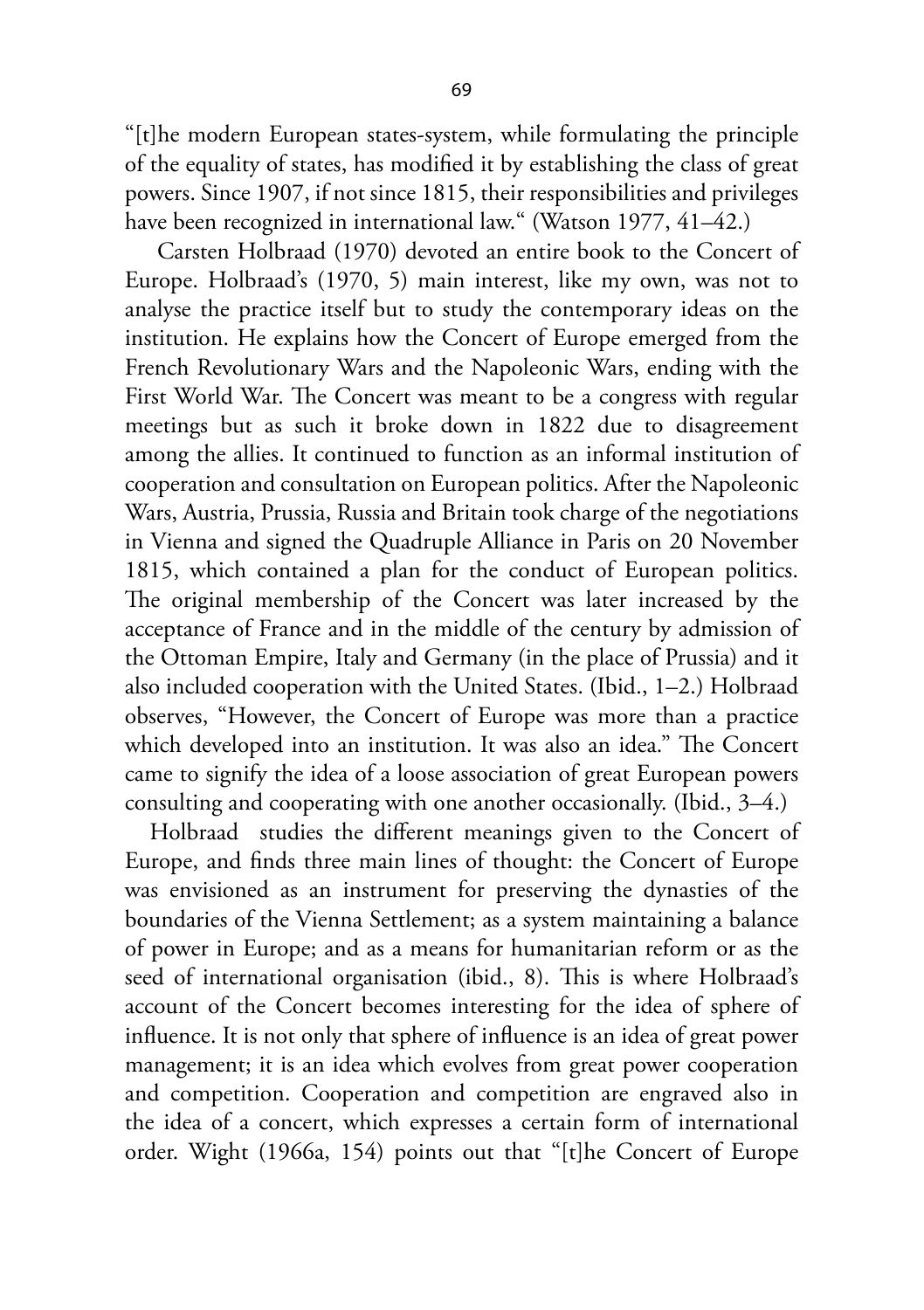was in origin and essence a common agreement on the balance of power", an observation reflecting the dual purpose of the great powers to maintain their own status and prevent others from gaining excessive power. Holbraad examines German and English visions of the Concert of Europe and discovers that for Germans the idea initially was that of European unity and cosmopolitanism but that it eventually turned into state individuality and anti-European nationalism. Holbraad (1970, 112–113) explains:

*This drift of ideas reflected the course of history. The doctrines of monarchical solidarity in the defence of the existing order were fostered by the tranquillity in international relations which followed the wars against France and the Congress of Vienna. The revival of the theory of power balance was promoted by the return of alliance politics after*  the years of congress diplomacy. The spirit of national ambition and *the philosophy of state egotism were encouraged by the deterioration in international relations, which started with the Crimean War and culminated in the First World War, and by the decline of the European system, which went hand in hand with the rise of world powers.*

Where the Germans turned against the Concert of Europe with extreme nationalism, their British counterparts drifted towards internationalism, upholding the idea of a concert even to inspire the establishment of the League of Nations. According to Holbraad, the view that prevailed in Britain was the progressive one with two branches: one dominated by humanitarian notions and the other by organisational ideas. The humanitarian line of thought supported joint intervention in the aid of subject peoples based on the ideas of political freedom and national liberty. The organisational version viewed the Concert as a means to pacify international society and as the seed of its organisation. (Holbraad 1970; 117–118, 206.)

Thus, the Concert of Europe becomes multi-faceted. At its strongest, it expressed the dream of a cosmopolitan international society and at its weakest it became consumed by nationalism. As a cosmopolitan idea, the Concert could justify intervention, what we would today call humanitarian intervention. The Concert can also be seen as a step towards a world organisation which would express the inherent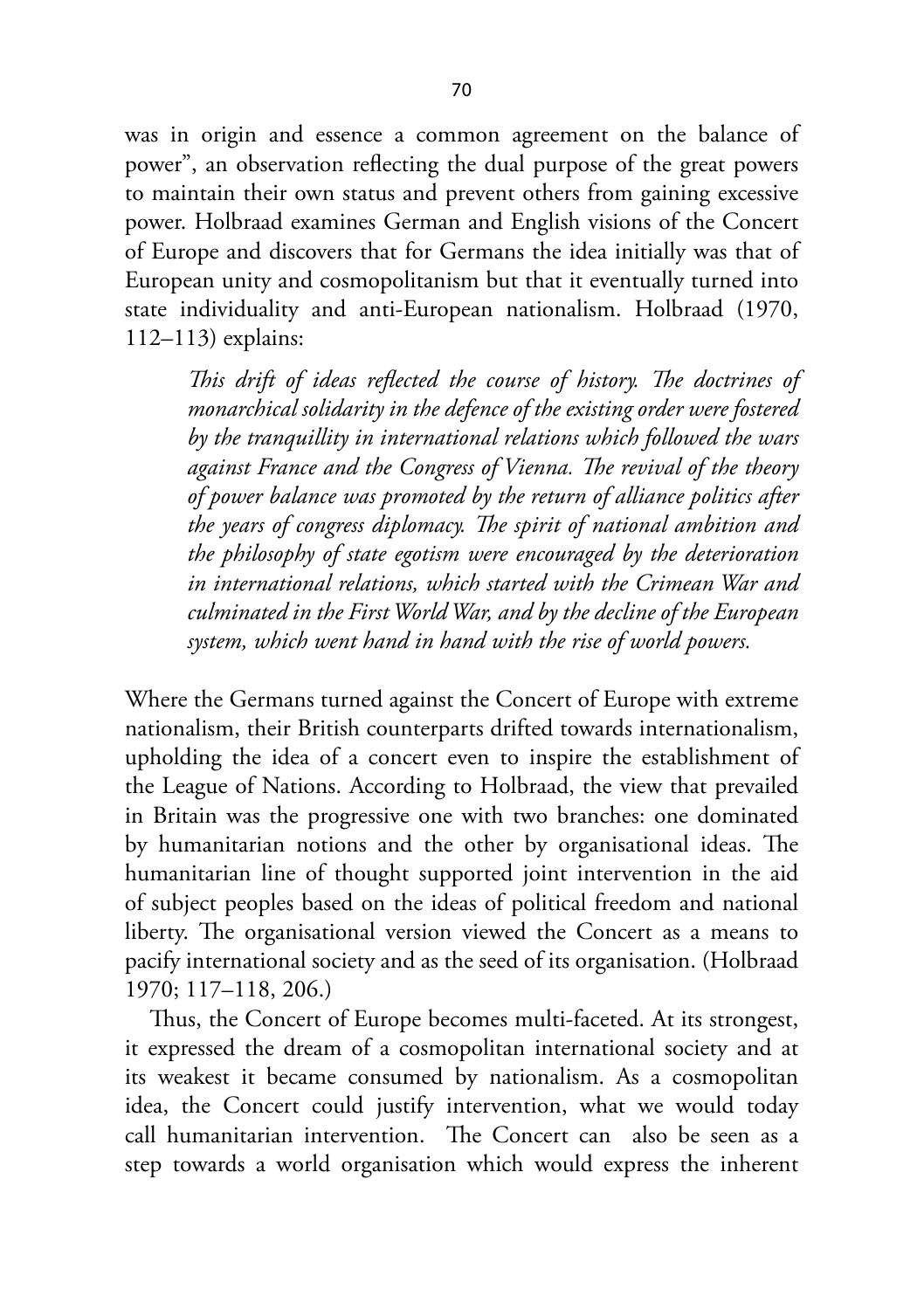inequality of the system as built upon the special role of the great powers. Where does sphere of influence emerge within the visions of a concert? Sphere of influence is lurking there between *the cosmopolitan* and *the nationalist*, offering solutions to the defects of both. As I proceed to discuss the pluralist-solidarist debate (chapter 4) and the ideas springing from the tragedies of the world wars (chapter 5), I will fully establish that the heritage of sphere of influence lies within these discourses. As for the cosmopolitan approaches, intervention is a central theme for the concept of sphere of influence, not only because it is seen as a means to further a sphere-of-influence policy, but also because it entails the normative problem of when it is acceptable to violate the principle of non-intervention. A world organisation represents, on the one hand, the institutionalisation of hierarchy<sup>10</sup> and, on the other, the problem of power being concentrated in one location, in the hands of the one sovereign. For those visions of spheres of influence which emerged from the ruins of the Second World War, the threat of world government or world empire represents a universe against which a system of spheres of influence needs to be established. Thus, the fascinating history of sphere of influence has its roots deep in the idea of great power management and the Concert of Europe.

# **3.4 Agreements on Spheres of Infl uence and Colonial Infl uence**

*When first this phrase [sphere of influence] was employed in the language of diplomacy I do not know, but I doubt if a more momentous early use of it can be traced than that in the assurance given by Count Gortchakoff to Lord Clarendon in 1869, and often since repeated, that* 

<sup>10</sup> Andrew Hurrell (2006, 10) writes about institutionalised hierarchy as exemplified in bodies such as the United Nations Security Council and G8. Wight (1995, 43) also took up this theme of institutionalised hierarchy in *Power Politics* when he claimed that the status of great power first obtained legal recognition through the possession of a permanent seat in the Council of the League of Nations. Since great powers had greater interests, they had the right to decide on behalf of the smaller ones at the League. According to Wight, the League of Nations continued the system of the Concert of Europe, where the great powers acted as the directorate (ibid.).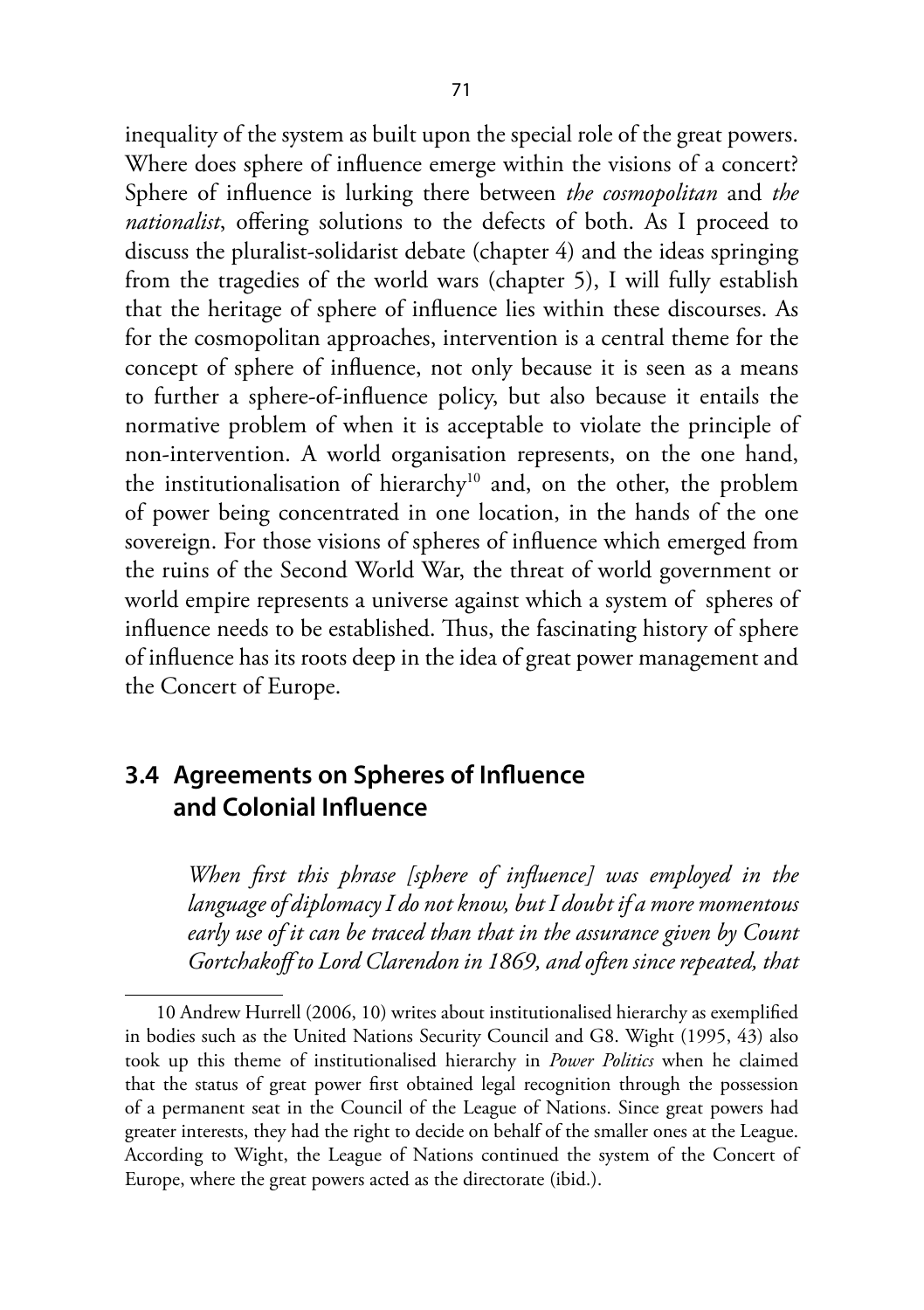*Afghanistan lay 'completely outside the sphere within which Russia*  might be called upon to exercise her influence'. (Curzon 1907, 42.)

A central part of explaining the concept of sphere of influence is exploring its relationship to concepts which are related yet different. After the Cold War meaning of sphere of influence, the second most prominent use of the term is to denote the relationship between European powers and their colonies. The first historical idea after the suzerain system or suzerain treaty resembling a sphere of influence is that of an empire or imperialism. In its present use, and in other historical uses excluding colonialism, sphere of influence is nevertheless more informal and less comprehensive. In terms of Watson's (2007) pendulum idea, an empire indicates direct influence while a sphere of influence belongs more to the equilibrium point of the pendulum (hegemony or dominion). Hardt and Negri (2001, xii) explain how European imperialism was an extension of sovereignty beyond the borders of the imperialist state. If we look at the Cold War "spheres of influence", there was no complete loss of sovereignty and the group of theorists I will later introduce all essentially defended the independence of the influenced (Schmitt and Burnham the least) (see chapter 5). A sphere of influence rarely indicates absorption or conquest but rather an occasional violation of sovereignty or maintenance of at least some level of sovereignty even under domination. The imperialist associations of the concept reinforce its pejorative connotation and strip it of its potential to defend, if not sovereignty of the nation-state, at least a plurality of bounded communities. In the present, the empire analogy is problematic because of the ambiguity of the concepts of empire or imperialism. I have already presented empire lite as a name for the new American foreign policy. Hardt and Negri (2001) use "Empire" to denote a new global form of sovereignty, a kind of global covenant that knows no territorial or temporal boundaries. Hardt and Negri (2011, xii) in fact draw a clear line of demarcation between imperialism, founded on sovereign states, and Empire, which means the end of sovereign nation-states. The essence of the concept of sphere of influence is deeply rooted in a plurality of the international system, which is not the case for the Empire in the sense used by Hardt and Negri. To be more precise, the Empire of Hardt and Negri is not the equivalent of a sphere of influence, but rather of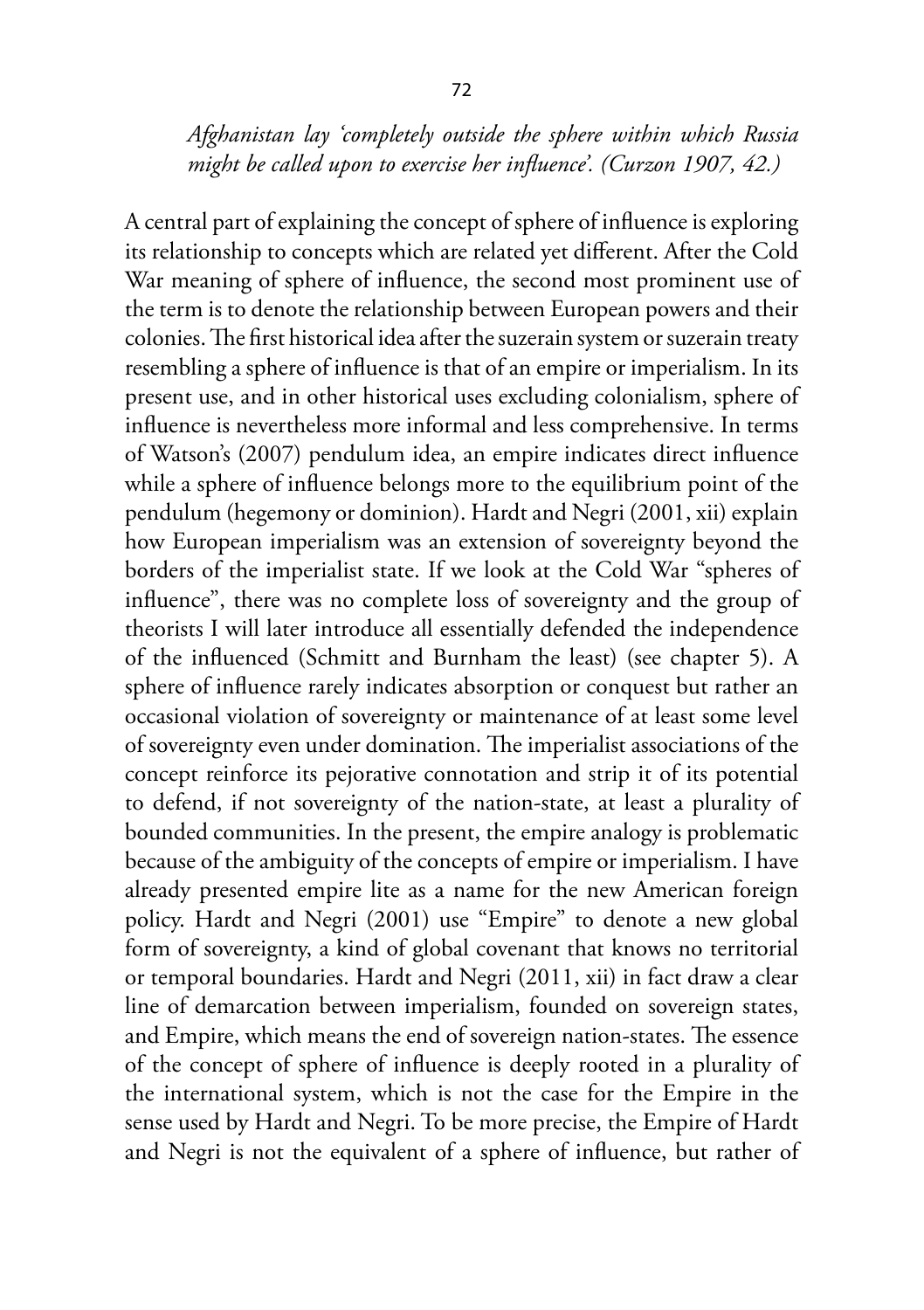the single sovereign, or "universe" In fact, it was to counterbalance a world organisation in the form of an "Empire " that visions of spheres of influence were developed during and after the two world wars (see chapter 5).

Keal (1983) explores a whole group of concepts which needed to be distinguished from the concept of sphere of influence. He argues that separating sphere of influence from "sphere of interest" would be like splitting hairs, but that the latter is more acceptable than the former. Likewise "spheres of action", which were used in the scramble for Africa; spheres of preponderance, which signify superiority of power and influence; and "zones of influence" all mean the same as sphere of influence. Keal also distinguishes a sphere of influence from a buffer zone, which can comprise independent or neutral states. A buffer zones can coincide with a sphere of influence but might include territories which do not fall within a sphere of influence. By the same token, a sphere of influence can comprise areas which are not buffer zones. Keal borrows the definition of buffer zone from Wight. (Ibid., 19–27) Wight (1995, 160) explains buffer state as "a weak power between two or more stronger ones, maintained or even created with the purpose of reducing conflict between them". Wight continues that each stronger power has a vital interest in preventing others from controlling the buffer. Great powers seek to either keep the buffer neutral and independent or try to control the region. Wight divides buffer zones into trimmers, which play the great powers against each other; neutrals, which do not have any active foreign policy; and "satellites", which are states whose foreign policy is controlled by another power. If a small power agrees to a treaty to give away its sovereignty, it becomes a protectorate. (Ibid.)

For Keal spheres of restraint are grey areas in which no one power is predominant. "Frontiers" involve relations between the influencing states (two great powers) but not relations between the influencing state and the influenced state. Frontiers demarcate interests, but not necessarily influence, of great powers. (Keal 1983, 28–33.) I find these distinctions rather unclear in defining what a sphere of influence is for two reasons: First, they lack the type of analysis I proposed in chapter 3.2, which would see influence from the perspective of sovereignty and hegemony. Second, Keal does not pay attention to the politics of language. In Keal's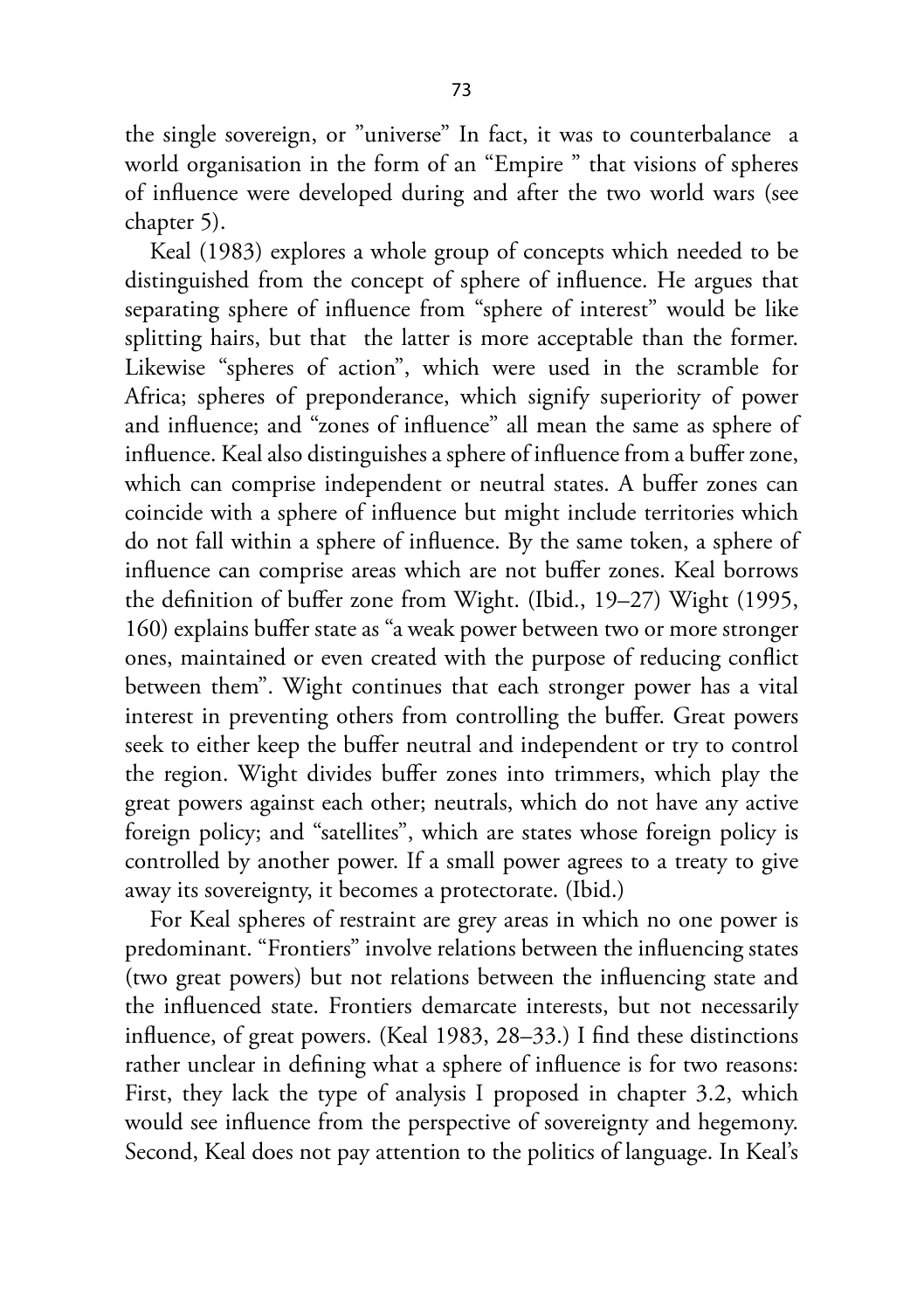time, sphere of influence was less of a curse word and more of a simple fact of international life; thus, unlike today, the political uses of concepts such as sphere of influence was not as relevant as an object of study as it is for me. What I would like to embark on next, instead of dwelling on the aforementioned concepts, is a closer look at colonial influence, because at some level colonial practice can be considered as the historical predecessor of sphere of influence; it refers to an essentially similar, yet not identical, policy.

M.F. Lindley (1926), a source referred to by Bull (2002, 212–213) and Keal (1983, 16–17) alike, establishes the relationship between colonialism and spheres of influence. For Lindley (1926, 207-208), a sphere of influence has four uses: 1) It can entail a promise to abstain from acquisition of sovereign rights within the sphere allotted to the other. In this case the agreement is between colonising powers over an unorganised area. 2) It can mean recognition of special interests within a territory, which is sometimes called sphere of interest. This is an agreement between colonising powers relating to the territory of a third state. 3) It can be an agreement regarding the territory of a third state made by agreement with that state. For example, a state can promise not to dispose of a part of its territory to any other than the interested power. 4) It can be "inappropriate areas which adjoin, or are economically, politically, or strategically important to, territory already in the possession of a State". In this case there is no international agreement.

For not only Lindley but also Bull (2002, 212) the first sphere of influence agreements are represented by the colonising activity of the Crowns of Castile and Portugal in the fifteenth century. The basis of those agreements were papal bulls, about which Lindley (1926, 124) writes, "At the time of the great discoveries, the popes claimed the power to grant Christian monarchs the right to acquire territory in the possession of heathens and infidels". Lindley continues that the modern era of spheres of influence began after the Berlin Conference (1884-1885), where it was formally recognised that a territory might be under the influence, distinct from protection or sovereignty, of a power. The term "sphere of influence" had been used ten years earlier in Anglo-Russian negotiations on Central Asia, but was not yet formally recognised then. (Ibid., 209–210.)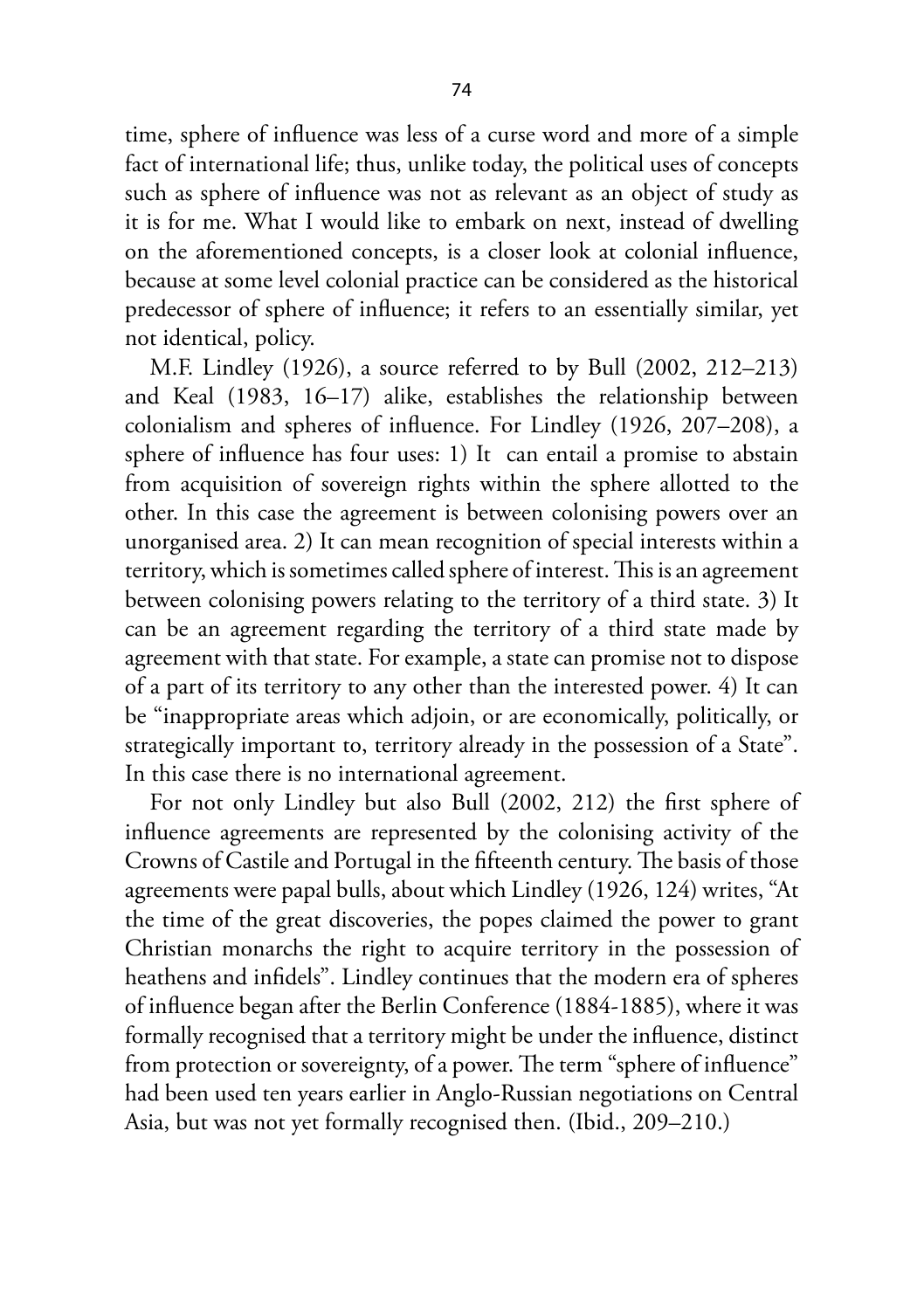Lindley's account is from the 1920s, when neither the Cold War spheres of influence nor the ideas on super-states and concentration of power were in sight. Colonial influence was the dominant form of international influence for the European powers, and at the time a sphere of influence could not carry any other meanings. It is fair to say that colonial influence is what gave birth to the concept of sphere of influence. Yet something also separates the present understanding of sphere of influence from its colonial past: a colonial relationship was actually an agreement between the colonising powers, and the relationship between the influencing and the influenced was not disputed. The influenced party was stripped of its rights – if it even had any rights to begin with. There was no need to debate inequality of power and the level of sovereignty accorded to the influenced, because the colonial powers were the only sovereign powers.

In 1907, Lord Curzon traced the history of the concept of sphere of influence by connecting it with the idea of protectorates. A sphere of influence represented an idea between the more developed form of influence, the protectorate, and the less developed sphere of interests (Curzon 1907, 43). Bull (2002, 215) had read Curzon and explained the scale as ranging from 1) spheres of interest, which tend to become 2) spheres of influence, then 3) protectorates and finally  $4$ ) annexation. If protectorates and annexation are the formal and more constraining forms of influence, then a sphere of interest is something even less formal or less compelling than a sphere of influence. This is the idea Trenin  $(2009)$  tried to express by distinguishing between spheres of influence and spheres of interest (see chapter 2.1.2). For Curzon (1907, 41), the concept of protectorate was more accurate in defining colonial influence than sphere of influence, which had become commonly used but which was less precise. What the concept of sphere of influence denotes is influence by one power to the exclusion of others but to a degree chosen by that power based on its needs and preferences. Moreover, the native government is left as it is and its sovereignty can even be reaffirmed, but political influence and commercial exploitation are seen as the rights of the interested power. Nevertheless, there are no express rules laid down on spheres of influence. (Ibid., 43.) For Curzon, as I read his work, "protectorate" is the appropriate term for a colonised status since a sphere of influence appears to be a more unofficial form of influence. A sphere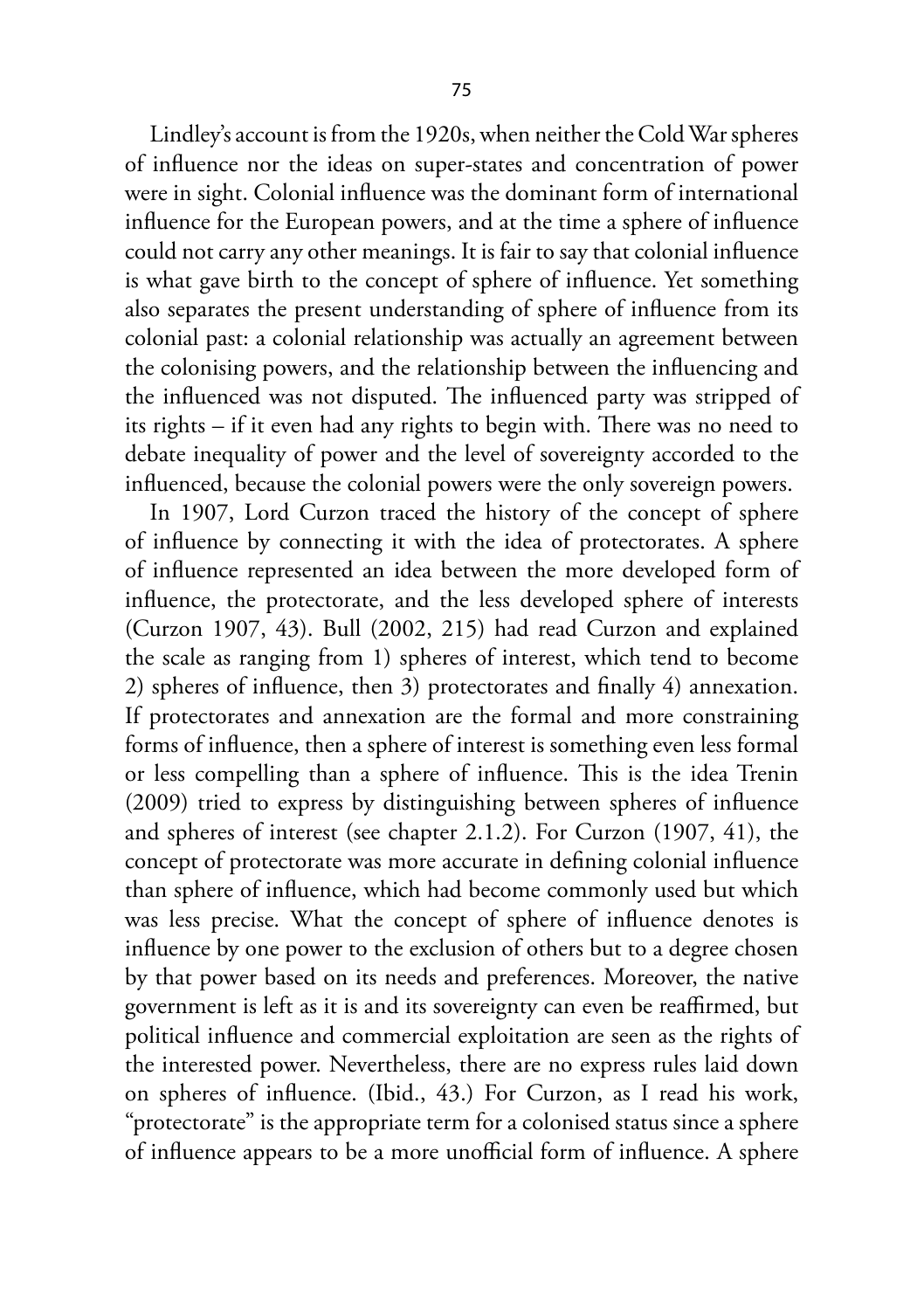of influence also gives more freedom to the influenced, although Curzon does not explore in detail the difference between a protectorate and a sphere of influence in this respect.

Geddes W. Rutherford wrote an article in *The American Journal* of International Law in 1926 about spheres of influence as an aspect of semi-suzerainty in which he also explored the difference between a sphere of influence and a protectorate. Rutherford (1926, 317) writes that a protectorate requires or at least suggests recognition. "Spheres of influence, whether affected by unilateral or bilateral arrangements, are not considered as binding on Powers not parties to such arrangements" (ibid., 304), whereas protectorates are recognised by third parties (ibid., 318). Moreover, a sphere of influence does not imply responsibilities, unlike a protectorate does. Rutherford also explores negative and positive aspects of influence, but because he does not discuss the normativity of influence, there is really nothing in his work that defines positive and negative. In fact, control over foreign policy of the influenced state is both positive and negative for Rutherford and he only discusses the pervasiveness of that influence, not its justification. With a stance on normativity Rutherford could have discussed responsibility as positive influence, but he does not take a step in this direction either, because in his opinion responsibility is not an element relevant to spheres of influence. Although in many particulars Rutherford's analysis of spheres of infl uence makes them sound essentially like colonial relations, he attempts to draw a line between a sphere of influence as a more informal type of influence and a protectorate as complete territorial control. This distinction is one between *political influence* and *direct authority* (ibid., 316). In fact, it goes to the very core of the concept of sphere of influence and it deserves more attention.

Kaufman (1976, 10–11) sought to separate spheres of influence from colonialism by introducing the term *sphere of direct influence*. Kaufman associates the concept of sphere of influence with the colonial period, but recognises several concepts which describe the formality of the colonial relationship. The more formal types of domination include colonies and protectorates, whereas spheres of influence are less subject to the controlling power. Kaufman explains how colonialism was *de jure* control of foreign territories but, at a later stage, when most geographic regions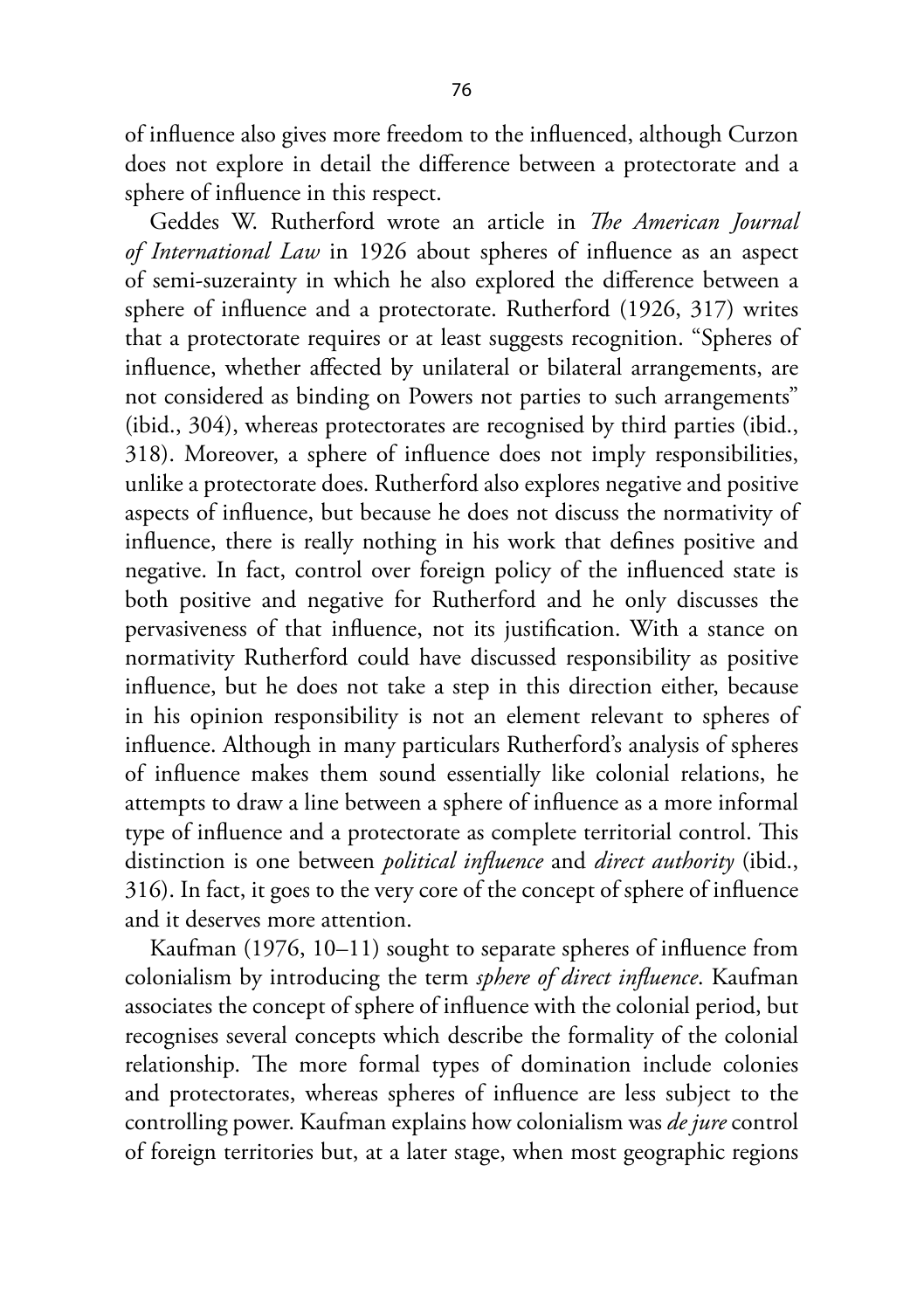were distributed and the doctrines of nation-state and self-determination became widespread, *de facto* spheres of influence were introduced. (Ibid.) For Keal (1983, 45), spheres of influence have been agreed upon on the basis of tacit understandings instead of formal agreements ever since non-European powers became influential in international politics and state sovereignty was established as a universal principle. Bull (2002, 213– 214) is sceptical about the existence of even tacit agreements on spheres of influence. He urges us to separate the fact of a sphere of influence from the right to a sphere of influence. This means that even though a great power might recognise another's sphere of influence, it does not necessarily deem it legitimate. As an example, the European powers did not think that the proclamation of the Monroe Doctrine by the United States gave it a right to exclude them from the hemisphere; rather, they saw it as an American policy that they should take into account. Bull continues that the line between an agreement on facts and on rights is not always clear-cut. In fact it would seem logical that there is no form of recognition at all that would give legitimacy to a sphere of influence. It would seem more likely that great powers are always reluctant to recognise even the fact of a sphere of influence. (Ibid.)

For Kaufman and Keal, colonial influence and spheres of influence indicate separate levels of formality or legitimacy of influence. Colonies could be established based on formal agreements, whereas spheres of influence imply tacit agreements. Keal (1983, 22-23) explains how the concept of sphere of influence was first used in connection with the partition of Africa, with the term implying territorial acquisition. When influence was exerted on states, diplomats avoided using of the term "sphere of influence", because it was no longer about the acquisition of *territorium nullius*. For Keal the origin of spheres of influence was in the colonialist tradition, but they later lost the meaning of territorial acquisition and became political and economic influence in the affairs of another state. (Ibid.) Finding the historical roots of the concept of sphere of influence in colonialism is only the beginning. We need to find additional sources that have contributed to our present political conception of the phenomenon. One of the most powerful images of sphere of influence, depicted in the cartoon presented in Wikipedia, is the famous Monroe Doctrine (see chapter 1.3).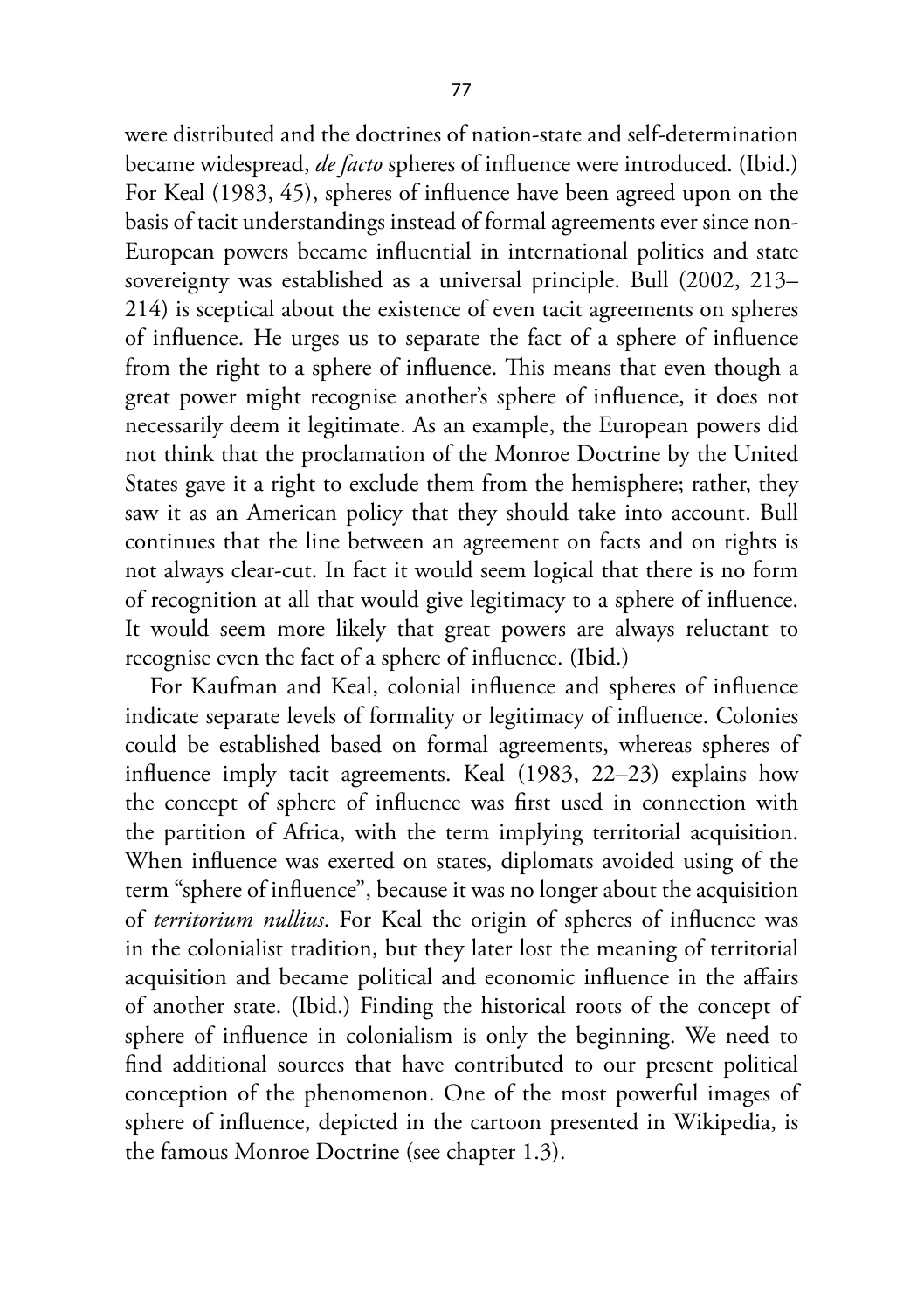#### **3.5 The Monroe Doctrine**

The Monroe Doctrine had its origin in President James Monroe's annual address to the United States Congress on 2 December 1823. For many it is the embodiment of a sphere-of-influence doctrine: It represents the beginning of a division of the world into spheres of influence, even a new international order. The Monroe Doctrine is also seen as explaining the vagaries of United States foreign policy: Sometimes it adheres to the Doctrine, sometimes it repudiates it. The Doctrine also appears to have had some universal meaning and it had considerable bearing on to the principles of sovereignty and intervention. For these reasons, for the importance that the Monroe Doctrine is ascribed by those who theorise on spheres of influence, I have chosen to look in more detail at the discussion on the Doctrine.

In the Doctrine, President Monroe urges the European states to stay out of the Western Hemisphere. It is a declaration which forbad the European states to intervene on the American continent, where the United States was the sole guardian of hemispheric security. Explaining the background of the Doctrine, Watson (1985b, 137) writes that Washington and Jefferson argued that the Old and New Worlds were two separate spheres of political activity which should have as little to do with each other as possible. The Monroe administration feared Russia's activities in Alaska and that the Holy Alliance would restore the Spanish Crown in the Americas (ibid.). The doctrine states: "[T]he American continents, by the free and independent condition which they have assumed and maintain, are henceforth not to be considered as subjects for future colonisation by any European powers", repudiating European colonialism. The Doctrine also denies the right to extend any influence in the Western Hemisphere by the European states: "We owe it, therefore, to candor, and to the amicable relations existing between the United States and those powers, to declare that we should consider any attempt on their part to extend their system to any portion of this hemisphere as dangerous to our peace and safety". (Monroe 1823.)

Vincent (1974, 111–112) reads the Doctrine as a doctrine expounding both the right to intervention and the principle of non-intervention. The Monroe Doctrine embodied an isolationist principle, but if the United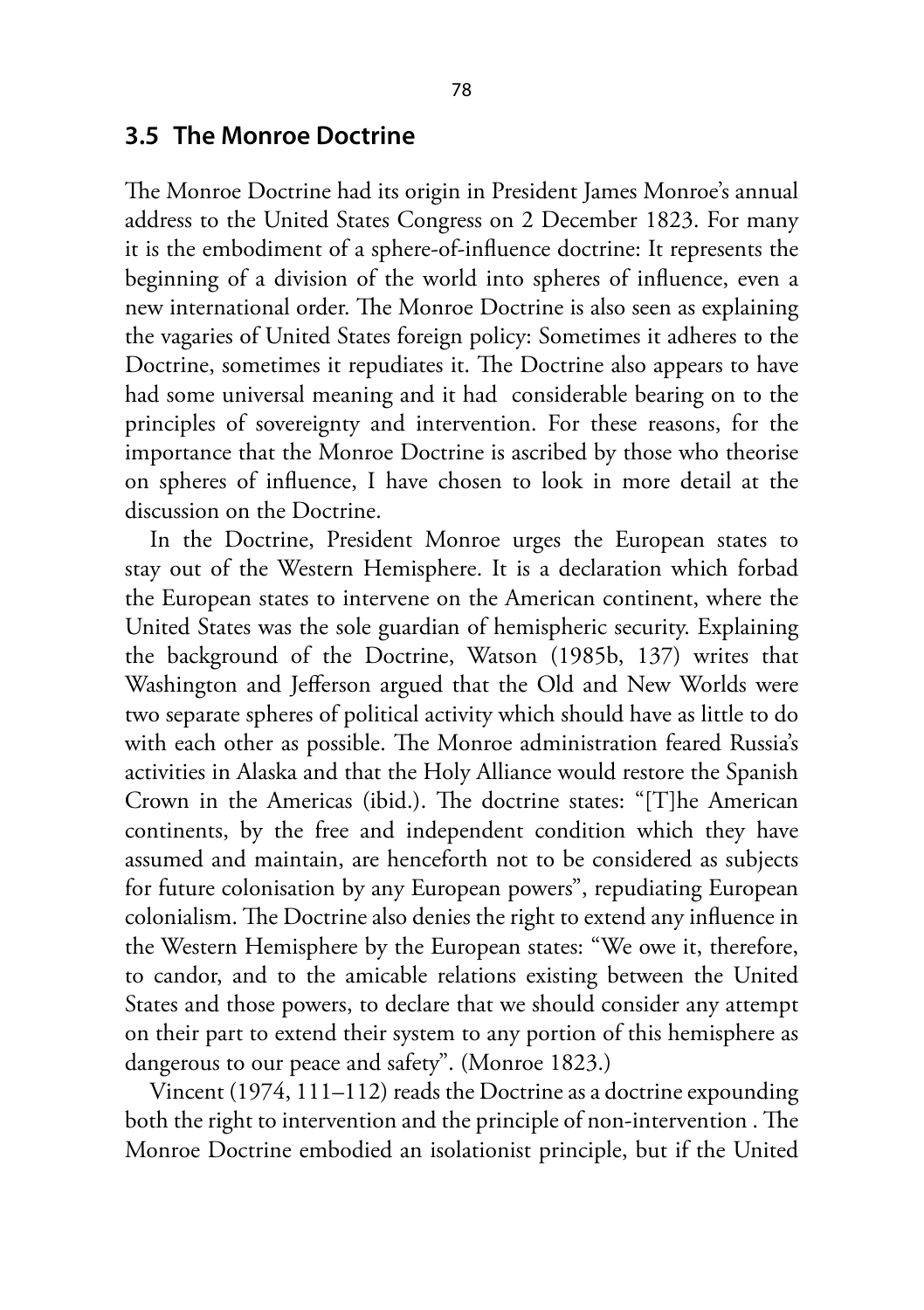States had to use force to prevent European influence it would depart from the principle of non-intervention. In Vincent's estimation, the interventionist interpretation of the Doctrine came much later. After the Latin American colonies achieved their independence, the United States followed the principle of non-intervention and the isolationist mode. "It was not until the end of the century that new interpretations of the Monroe Doctrine coincided with the growth of American power and turned the policy of non-intervention into one of intervention, and the threat to the independence of the Latin American states then seemed to come as much from the United States as from across the Atlantic". (Ibid., 119.) Theodore Roosevelt disregarded the principle of non-intervention and instead saw it as the right of the United States to intervene in the affairs of the hemisphere (Fursenko & Naftali 1998, 9; Spykman 1944, 62–63.) The Roosevelt Corollary to the Monroe Doctrine, articulated by President Theodore Roosevelt (1904), continued and strengthened the thrust of the Monroe Doctrine, introducing the idea of the right to intervention:

*Chronic wrongdoing, or an impotence which results in a general loosening of the ties of civilized society, may in America, as elsewhere, ultimately require intervention by some civilized nation, and in the Western Hemisphere the adherence of the United States to the Monroe Doctrine may force the United States, however reluctantly, in*  flagrant cases of such wrongdoing or impotence, to the exercise of an *international police power.*

Where the Monroe Doctrine denied the European states the right of interference in Latin America and the Caribbean, the Roosevelt Corollary justified the United States' interference in those areas. In practice, the Corollary had little to do with relations between the Western Hemisphere and Europe but served to justify increased use of military force to restore internal stability to nations in the region. President William Howard Taft followed the foreign policy of intervention after Roosevelt and so did Woodrow Wilson after him. Vincent (1974, 121–122) writes that Wilson even took the principle of "protective imperialism" further in practice than its inventor, Roosevelt. When we bring in Vincent's interpretation, the Monroe Doctrine begins to address its relationship to intervention.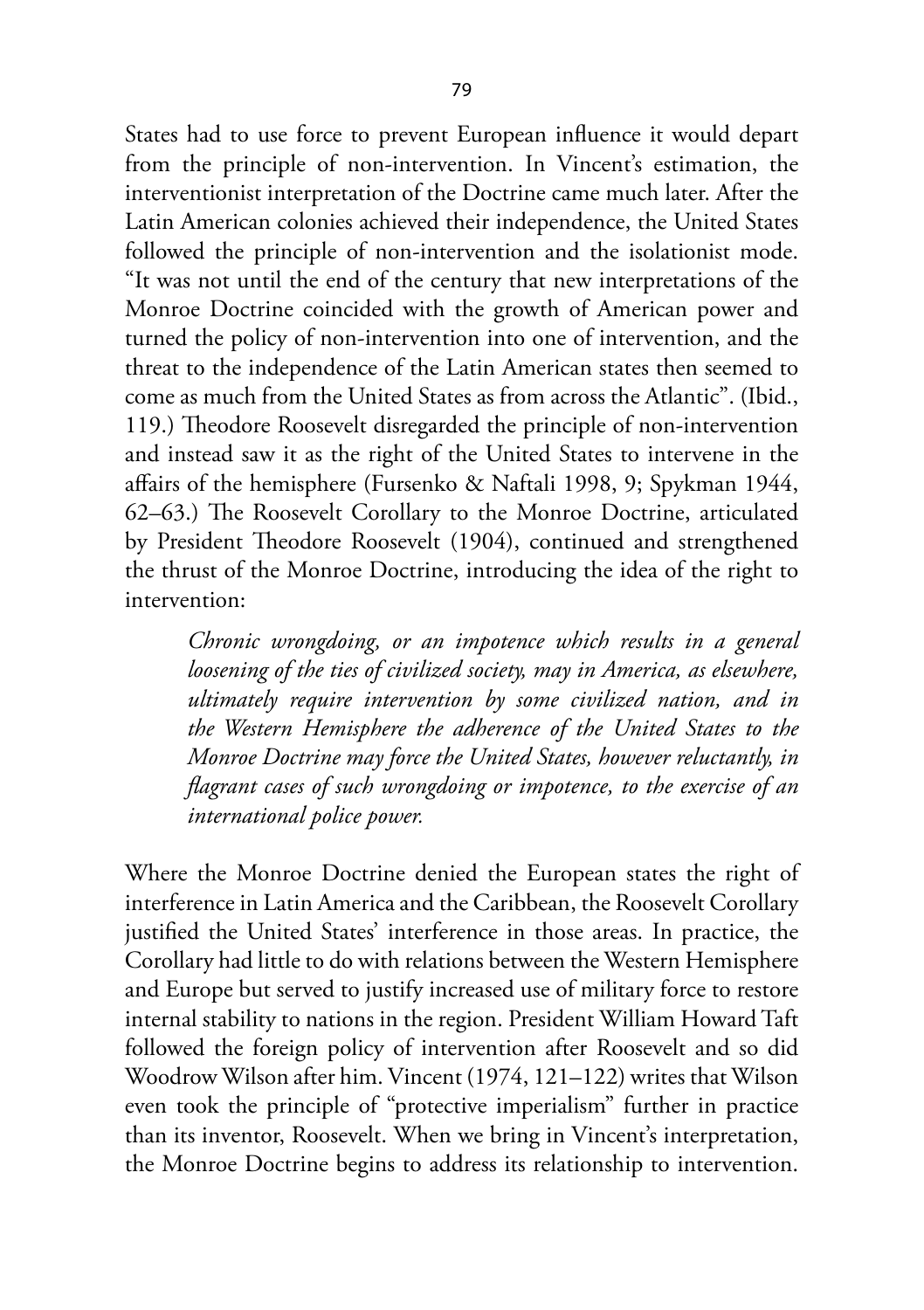This relationship boils down to the problem of legitimacy of intervention and intervention as a tool of sphere-of-influence policy. The original meaning of the Monroe Doctrine was non-interventionist. It meant only fending off the influence of other powers. As a declaration of a sphere of influence, it defended the rights of the influenced and was very restrained when it came to the United States' own influence. Later, the Doctrine became a declaration justifying intervention, either betraying its original meaning or only extending it to include the establishment of influence in addition to counteracting that of other states. In this light, the Monroe Doctrine raised the normative question of justification.

Kaufman also explains the relationship between the Monroe Doctrine, intervention and sphere of influence. According to Kaufman (1976, 178), the Doctrine was seen as the first step in declaring a right of the United States to spheres of influence, but it would be the turn away from isolationism to interventionism or imperialism that marked the emergence of the practice of spheres of influence. For Kaufman, the meaning of the Doctrine for the United States' influence in Latin America could not be overemphasised as it became a foreign policy principle that had been maintained for such a long period of time (ibid.). Indeed, the meaning of the Doctrine was not confined to the hemisphere but was recognised by the League of Nations Charter in Article 54 as regional "understanding" (Kaufman 1976, 179; also Keal 1983, 107–109).

The significance of the Doctrine for the present research lies in its exemplifying a "sphere-of-influence doctrine". When we get to Schmitt's work in chapter 5, the Monroe Doctrine is ascribed yet another meaning: a threat to the pluralist system of states (see Schmitt 2003, 281–283). For Carr (1965, 45) the Monroe Doctrine represents the space between nationalism and internationalism, not the threat of world domination Schmitt saw. When we study Franklin Roosevelt's Good Neighbor Policy, analysed in detail by Walter Lippmann, the Monroe Doctrine is again reflected against the principle of non-intervention and acceptable forms of influence within the international system (see chapter 5). It is curious how spheres of influence are not very often connected at the present time with the Monroe Doctrine and United States foreign policy.

In 1916 *The New York Times* featured a long article on the Monroe Doctrine by Rear Admiral French E. Chadwick in which he suggested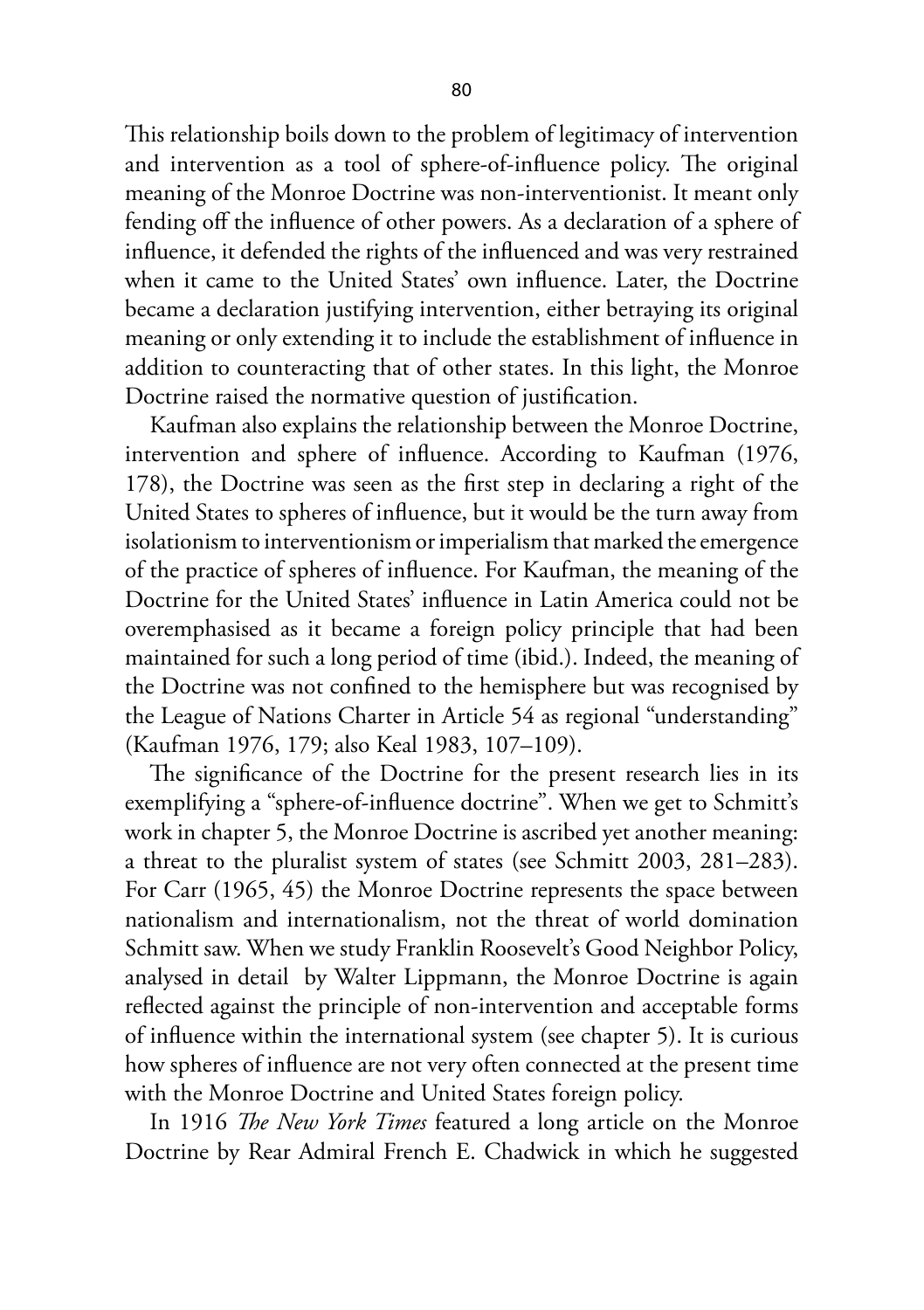extending the principles of the Doctrine to include the world, abolishing spheres of influence and laying the road for peace. "Spheres of Special Influence" for Chadwick meant the evil of imperialism. "Man's inhumanity to man" could only be stopped under the Golden Rule, and that could happen by the application of the Monroe Doctrine to the entire world. "We want no imperialism; we want only justice in the world", Chadwick wrote. (Chadwick 1916.) Even though Chadwick did not want to call the Monroe Doctrine a sphere-of-influence policy, and even though he specifically defines a sphere of influence as meaning a colonial policy, I believe that he is addressing exactly the point where colonialism is transmuted into sphere-of-influence policy. They become two different forms of influence. The difference between the two is the tacitness of spheres of influence compared to the explicitness of colonial i nfluence but also the persistency of spheres of influence, and especially their role in political imagination, as a source of disputes among states. The idea of sphere of influence represents stability and instability alike; it is salvation as well as ruin. It brings states together but it also divides them. Sphere of influences thus becomes reflections of international theory – theory on international order, states and sovereignty. And the Monroe Doctrine emerges as a significant signpost which represents the advent of spheres of influence in international theorising.

## **3.6 Order and Spheres of Influence**

As we approach international society and the normative aspects of spheres of influence in the next chapter, I would like to direct attention to the idea of international order. International order, to which I have already referred several times, links this chapter on history with the next one, which deals with international society. International order is the framework for an inquiry into the history of spheres of influence. We cannot understand spheres of influence without understanding international order, because international order is what makes spheres of influence facet of international theory. International order, and especially the pendulum movement within it, enables us to imagine where spheres of influence are situated within the political organisation of the world.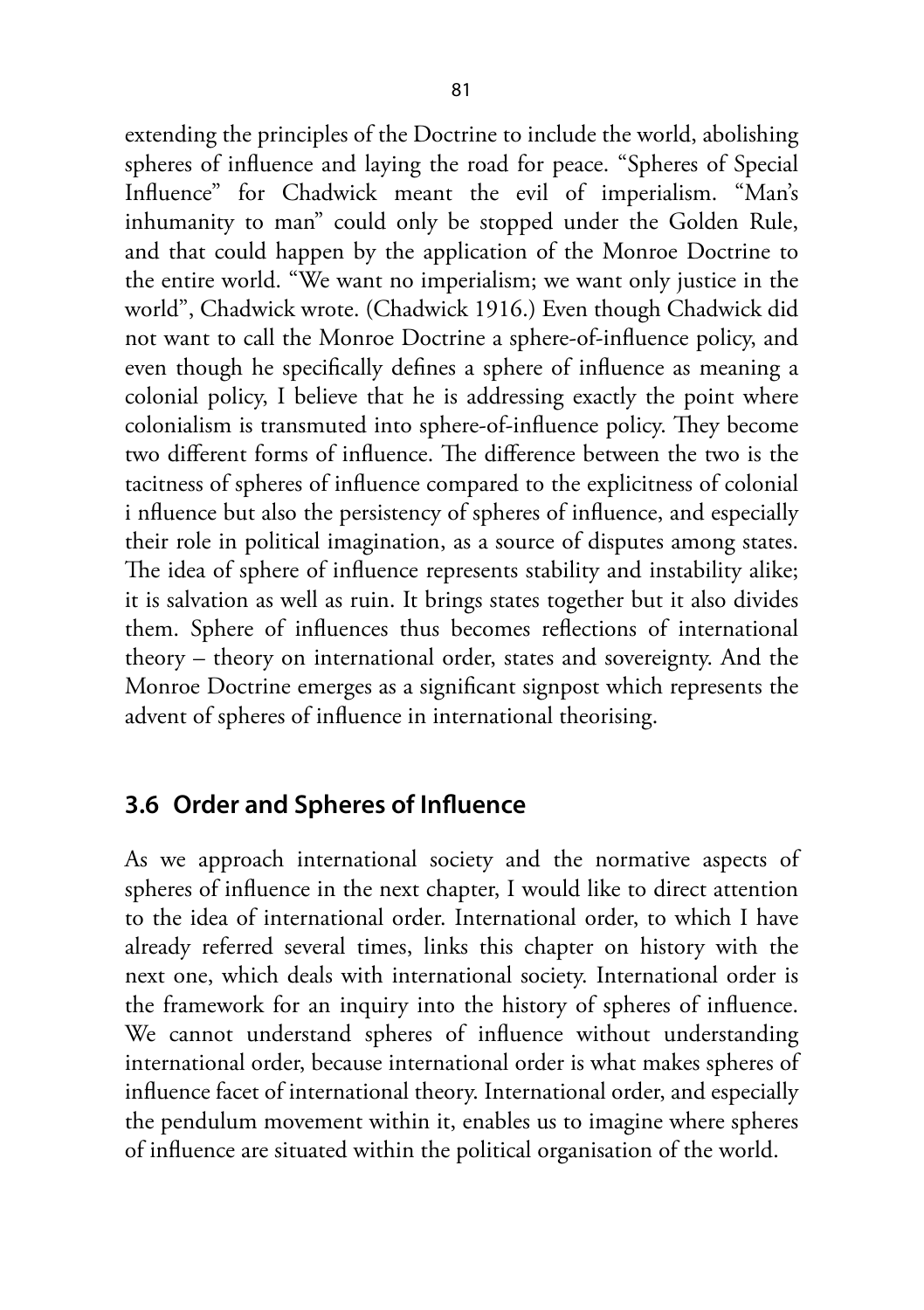International order can be understood in many ways. A common understanding of the term "international order" is to depict global power relations as multipolar, bipolar and unipolar. In this case, order means the type of hegemony within the international system, that is, whether there is a single dominant power, or two or more. At the core of IR is the concept of "anarchical international order", which means that there is no authority above the states. International order can also be used to denote a historical period, such as that of the Concert of Europe or the Cold War. In such a use, international order entails more information than just polarity or anarchy. The Cold War order, for example, is an order of bloc politics and ideological competition by nature. But for spheres of influence, and the English School theory, international order is something more. It signifies the political organisation of the world expressly as a system/society of states.

International order is important to Bull; he examines it in *The Anarchical Society* (2002), first published in 1977. Keal follows in his footsteps to theorise on sphere of influence and order. For both Bull and Keal, it is important to notice that order has a purpose. Order is not promoted for its own sake, but for some purpose laid down by international society (Keal 1983, 194–195). Bull (2002, 3–4) explains that order is something more than simply regular behaviour. Bull claims that states' behaviour in war and crisis, even though it would seem organised and orderly, is not an expression of order in social life. Order in social life has certain goals and values to promote and thus cannot encompass merely any regular relations. (Ibid.)

Then what is the purpose of international order? According to Bull (2002, 16) international order is "the pattern or disposition of activity that sustains the primary, elementary or universal goals of the society of states, or international society". This is important for the idea of sphere of influence: international order sustains the goals of the society of states, which means that that the components of that order are states. For Bull, the first goal is the preservation of the system and society of states as the prevailing form of universal political organisation. Bull refers to instances in history where this has been challenged by a dominant state trying to form a universal empire: the Habsburg Empire, Napoleon's France, the Third Reich and, as Bull notes, "perhaps post-1945 America".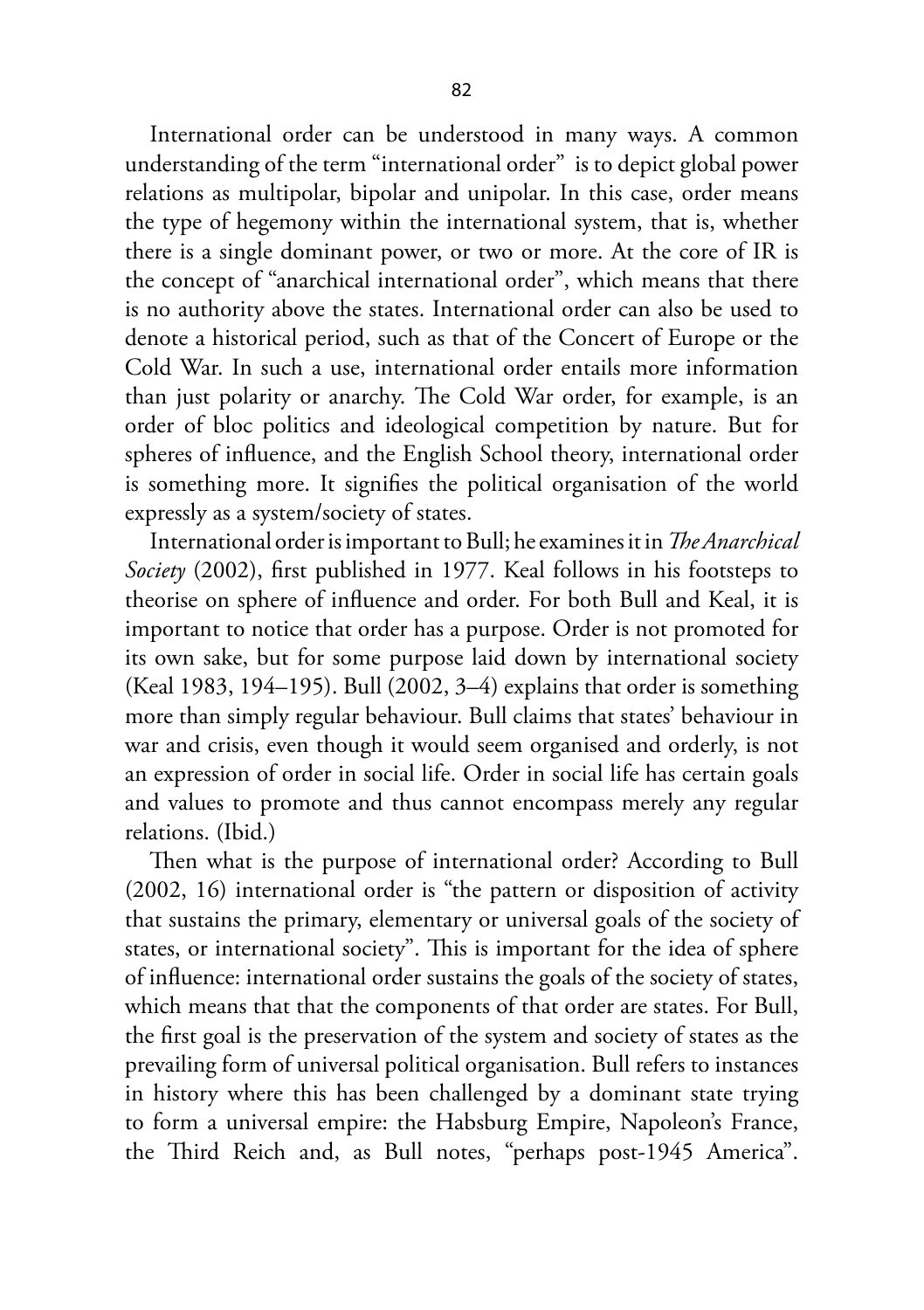Threats have also come from 'supra-states' such as the Papacy, the Holy Roman Empire and even the United Nations. (Ibid.) The second goal of international order for Bull is maintaining the independence or external sovereignty of states. The preservation of the system nevertheless comes first, encouraging and tolerating such practices as agreements establishing spheres of influence (ibid., 17).

The third goal of international order is peace, which, like sovereignty, is again subordinate to the preservation of the system itself but also subordinate to the preservation of sovereignty of independent states. Fourth, Bull lists the goals of "limitation of violence resulting in death or bodily harm, the keeping of promises and the stabilization of possession by rules of property" as those of international society. (Bull 2002, 17– 18.) The emphasis Bull gives to the preservation of the system of states – over sovereignty and peace – as the main goal of international society becomes extremely relevant for spheres of influence when reflected against Schmitt's (2003) fear of the universalisms of the Soviet Union and the United States and the need to preserve the pluralism of the system (see chapter 5). In Bull's theory, spheres of influence represent a practice of limiting sovereignty which is acceptable as long as it does not threaten the international order of states. Bull does not discuss the possibility that sphere of influence could violate the principle of sovereignty in a way that would challenge the first goal of international order, although he discusses alternatives to states-systems. Schmitt, by contrast, sees spheres of influence, or *Großräume* as he called them, as representing a new international order, an alternative to the state. This will be discussed more in chapter 5.

Bull (2002, 102–104) also discusses the means by which international order is sustained. He argues that international order is maintained through the balance of power. For Bull the main function of the balance of power is to maintain the system of states against conquest and incorporation into a universal empire. Bull continues that the balance of power tends to operate in favour of great powers at the expanse of small ones. He explains how the balance of power is necessary for the preservation of the system: "From a point of view of a weak state sacrificed to it, the balance of power must appear as brutal principle. But its function in the preservation of international order is not for this reason less central".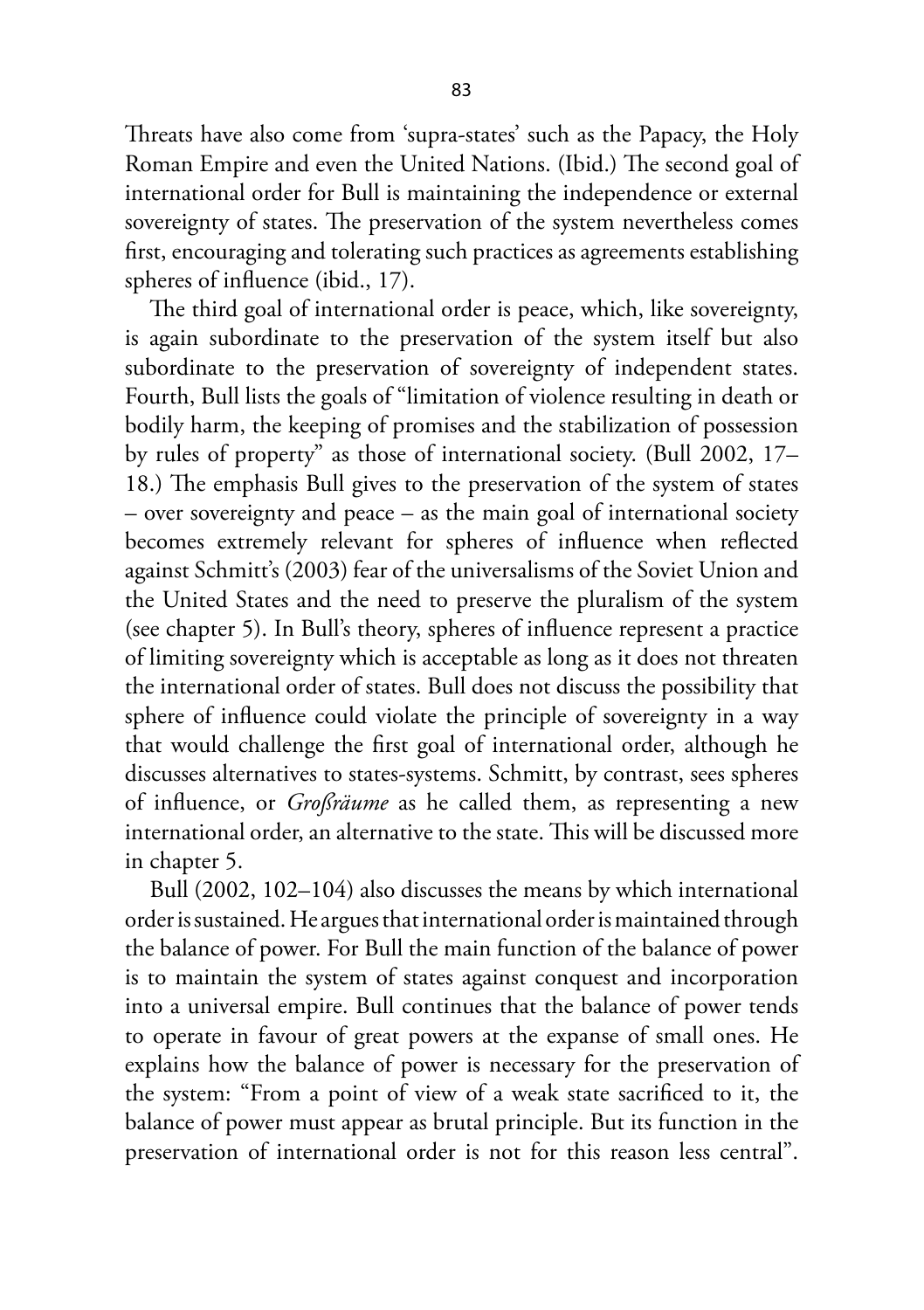(Ibid.) The balance of power as a means to maintain the preferred order necessarily violates the rights of individual members of the society of states, just like spheres of influence  $do - all$  for the sake of the order. The normative web around sphere of influence is woven out of these elements: the justification of the primacy of the system of states, the justification of violations of sovereignty in the name of the balance of power, and other great power management tools. The historical development, as I have presented earlier, has been one from *de jure* sovereignty to *de facto*  great power management. In the next chapter I will explore the elements making up international society, as well as its normative underpinnings, in more detail.

Keal discusses the relationship between order and spheres of influence in detail, and poses the question whether spheres of influence contribute to order. His (1983, 199) answer is that the contemporary international order relies on superpower relations and, more specifically, order rests on the pillar of mutual acquiescence with regard to spheres of influence. For Keal "[s]pheres of influence contribute to order between influencing powers, and hence to order in general, through tacit understanding which serves the goals of social coexistence, and by contributing to what influencing powers perceive as necessary to a balance of power" (ibid., 209–210). According to Keal, the defence of spheres of influence in general has been that they diminish the possibility of conflicts in the international system. Hierarchical relationships maintain order within a bloc and a sphere of influence removes the area from external challenges, thus contributing to order. Relations among the influenced states are kept in check by the influencing power, thus limiting conflicts. Keal describes how a relationship of dependence is also a synonym for a sphere of influence: "Through aid, trade and investment and through the harmony of interest between the elites in both the influenced states and the influencing power, control has been established and can be maintained." Thus, Keal reasons that as a form of dependence a sphere of influence can lead to disorder by unjust distribution of wealth, which will prompt revolutionary action for economic and social justice. This might have consequences for the international system, especially if armed conflict breaks out between the influencing and the influenced and if an outside power intervenes. (Keal 1983, 199–203.)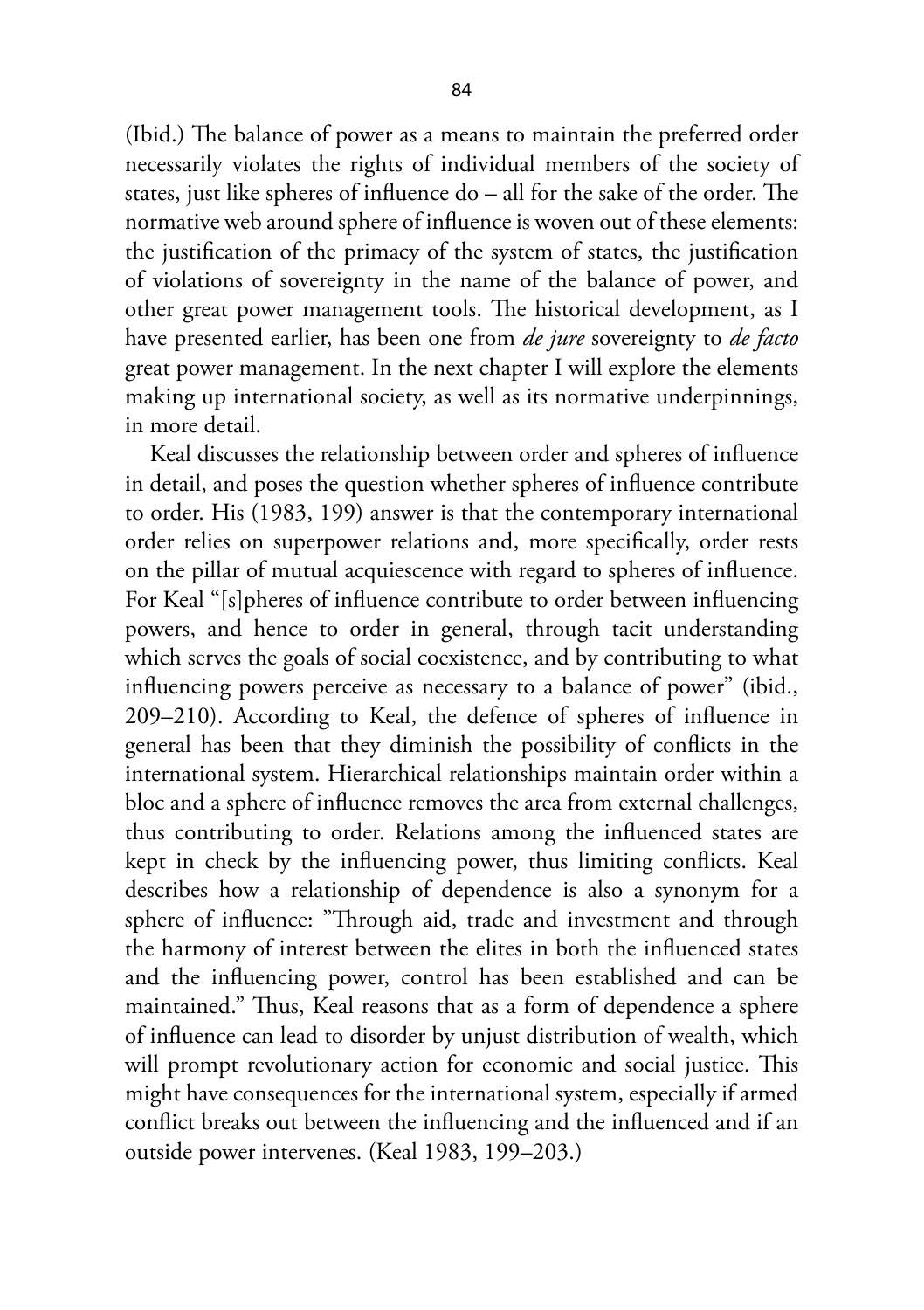For Keal (1983, 204–207), spheres of influence contribute most importantly to stability of possessions, limitation of violence, and to the sanctity of contracts or stable expectations – all elements of the fourth goal of Bull's international order. This is so because a sphere of influence is removed from the disputes between the influencing powers. Moreover, spheres of influence contribute to order between influencing powers and order in general through tacit agreements. (Ibid.). Keal also points out the relationship between a balance of power and spheres of influence: "So far the argument has been that spheres of influence contribute to order between influencing powers, and hence to order in general, through tacit understanding which serves the goals of social coexistence, and by contributing to what influencing powers perceive as necessary to a balance of power" (ibid., 209). The problem is, as Keal notes, that for spheres of influence to contribute to order static relations are required, a status quo, but social systems are constantly changing (ibid., 211).

For Keal (1983, 197–199), stability of possessions is safeguarded not only in sovereignty but also in spheres of influence. Thus, Keal does not contrast sovereignty and spheres of influence but sees both as contributing to the same goal of international order. As elements of international order spheres of influence remain squarely within the limits of the system of states, and for Keal there is no need to discuss spheres of influence as something distinct from that system. Where Bull claims that the most important goal of international order is preservation of the system, to which sovereignty was subordinate, Keal sets sovereignty with the principle of non-intervention as the most important goal. (Ibid.) This is because for Keal there is only one international order and that is the system of states. Bull, instead, discusses alternatives to the system of states, such as an order consisting of a universal empire. But if the system of states is turned into a universal empire, spheres of influence are no longer relevant. International order is relevant for spheres of influence, because it encompasses the question of how spheres of influence fit within international society and whether the system of states can accommodate violations of sovereignty. International order is not necessarily composed of states, and this Bull (2002) recognises as well. But as a concept sphere of influence was born namely out of the state-system and great power management. The fact that spheres of influence support the system of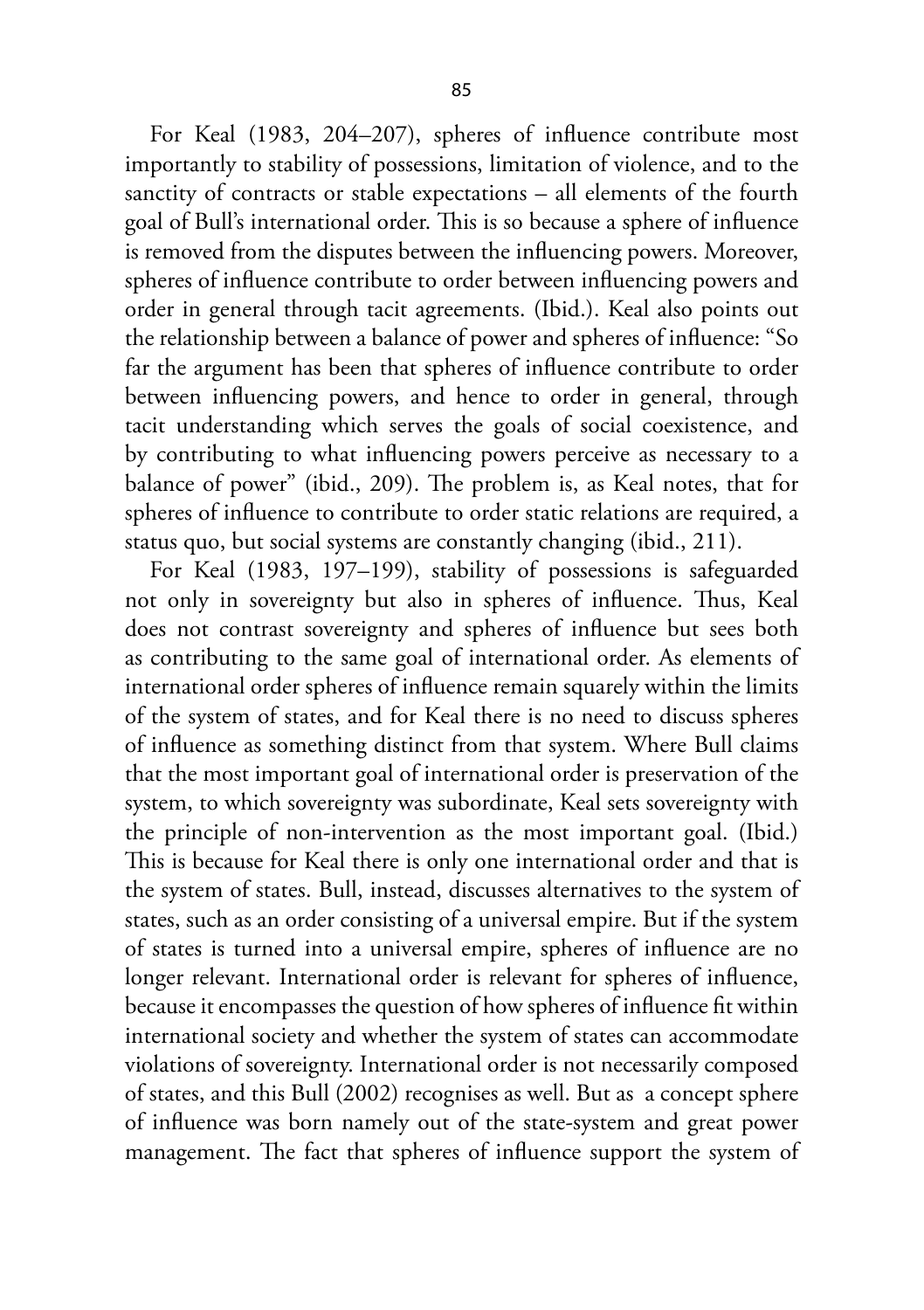states while violating its core principles is a fascinating theoretical aspect of the concept of sphere of influence which I will later explain within the framework of the pluralist-solidarist debate and also explore in the context of Russian discourses in chapter 7.

The relationship between order and spheres of influence is also worth looking at from the normative perspective, asking whether the maintenance of international order is a justification for a sphere-ofinfluence policy which violates sovereignty. We have already seen how for Keal spheres of influence can contribute to international order. Bull takes the essentially same position when justifying the special status of great powers. For Bull (2002, 199–200) the contribution of great powers to international order derives from the inequality of power within the states-system. If all were equal in power, it would be hard to see how international conflicts could ever be settled. Inequality of states simplifies the pattern of international relations. Bull explains how great powers contribute to international order when they manage relations with each other by preserving a balance of power, seeking to limit and avoid crises, conflict and war among themselves and imparting a central direction to the affairs of international society. (Ibid.) According to Bull, great powers manage relations with each other first and foremost by preserving the balance of power, which provides conditions under which the system of states can endure (ibid., 201). Because of the order which the inequality in power produces, other states accept the special rights and duties of great powers. Even though at times great powers deliberately manufacture crises, measures to avoid and control crises are an essential part of the 'management of great power relations', as Bull points out. (Ibid., 203– 206.)

Bull (2002, 199) indicates that spheres of influence (those of the United States and the Soviet Union) prevent, keep within bounds, help to resolve and contain conflicts. Bull further explains how the United States and the Soviet Union refrained from unilateral intervention in one another's sphere of influence. The two great powers behaved as if they recognised a rule prohibiting direct influence on each other's spheres of influence. (Ibid., 202–204.) Bull also underlines that these are the roles that can, and sometimes do, promote international order but that great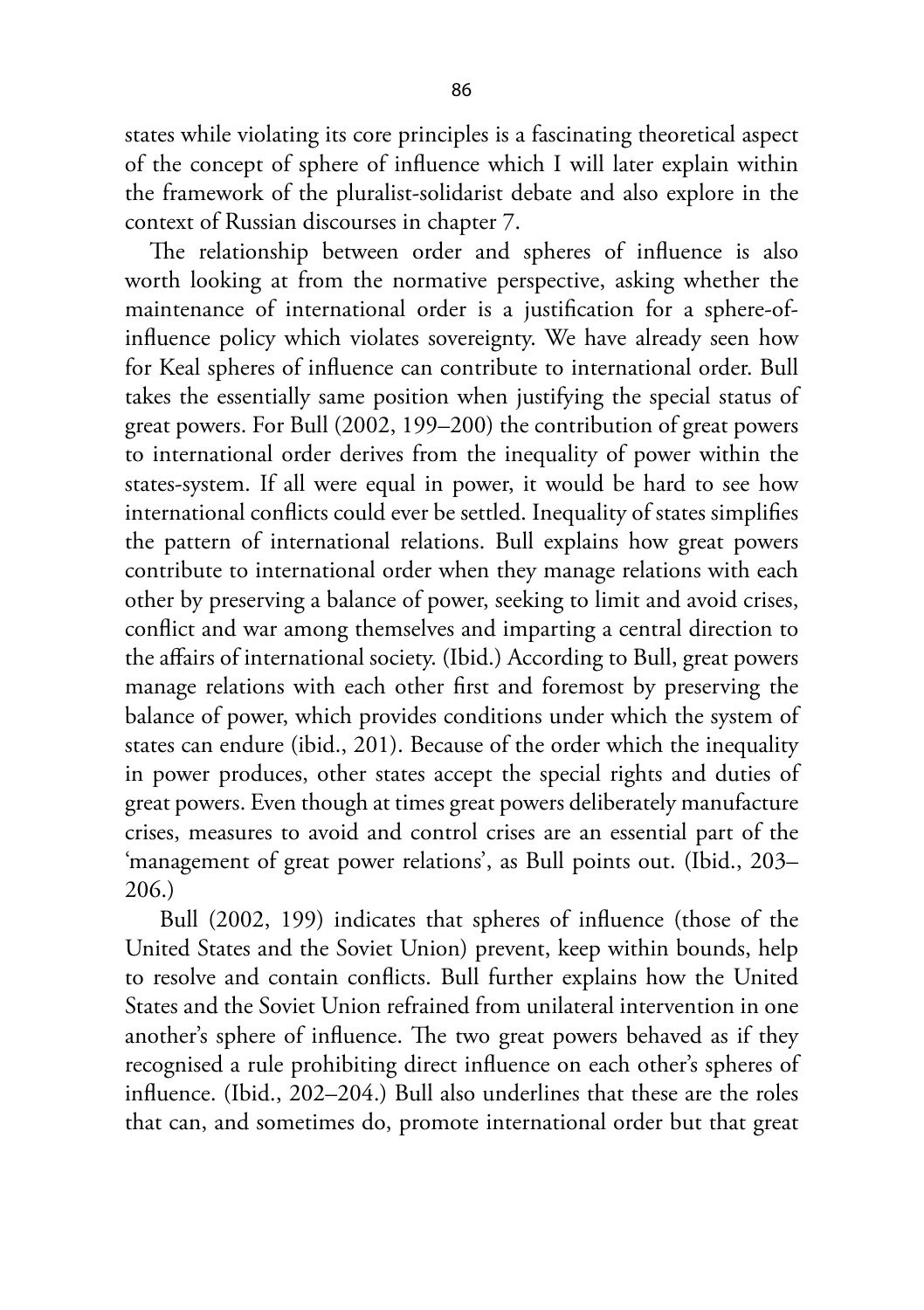powers also frequently act in ways that cause disorder by upsetting the general balance and causing conflict and wars (ibid., 201).

There are two conclusions to draw about the relationship between spheres of influence and international order:

1) The relationship between spheres of influence and order falls within an *international system composed of sovereign states.* Both Keal and Bull are able to incorporate spheres of influence within the system of sovereign states; there is no fundamental conflict between influence and sovereignty. The system of states does not crumble because of spheres of influence. Enough plurality and sovereignty remains to provide the foundation of the states-system. What is more, spheres of influence even support the states-system as a means of great power management that prevents the emergence of a universal empire. In chapter 7, we will see how Russian analysts struggle to incorporate within the system of sovereign states the inequality that great power management and spheres of influence require.

2) Spheres of influence in Bull's and Keal's conceptualisation can contribute *to international order.* We should not ignore or take for granted the relationship between spheres of influence and international order, which happens if spheres of influence are taken to signify only a self-serving foreign policy practice. Spheres of influence can still mean a power game, but this game affects international structures, which is why we should be interested in the effects of spheres of influence on the system, not only on its members. What we can conclude from Bull's and Keal's discussion is that there is *some potential* for good in great power management and spheres of influence. For Keal, spheres of influence contribute to international order by stabilising relations among great powers, but the injustice that a sphere of influence entails can also become a source of conflicts. Another hindrance to spheres of influence providing benefits for international order is that the stability and predictability which spheres of influence create are subject to constant change. As the distribution of power within the system changes, so do the spheres of influence. Bull, too, views spheres of influence, although based on inequality, as a practice which promotes order. Spheres of influence function as a part of great power management, which is a necessity for settling conflicts among states. These are important perspectives in questioning the pejorative associations of the concept of sphere of influence in the present.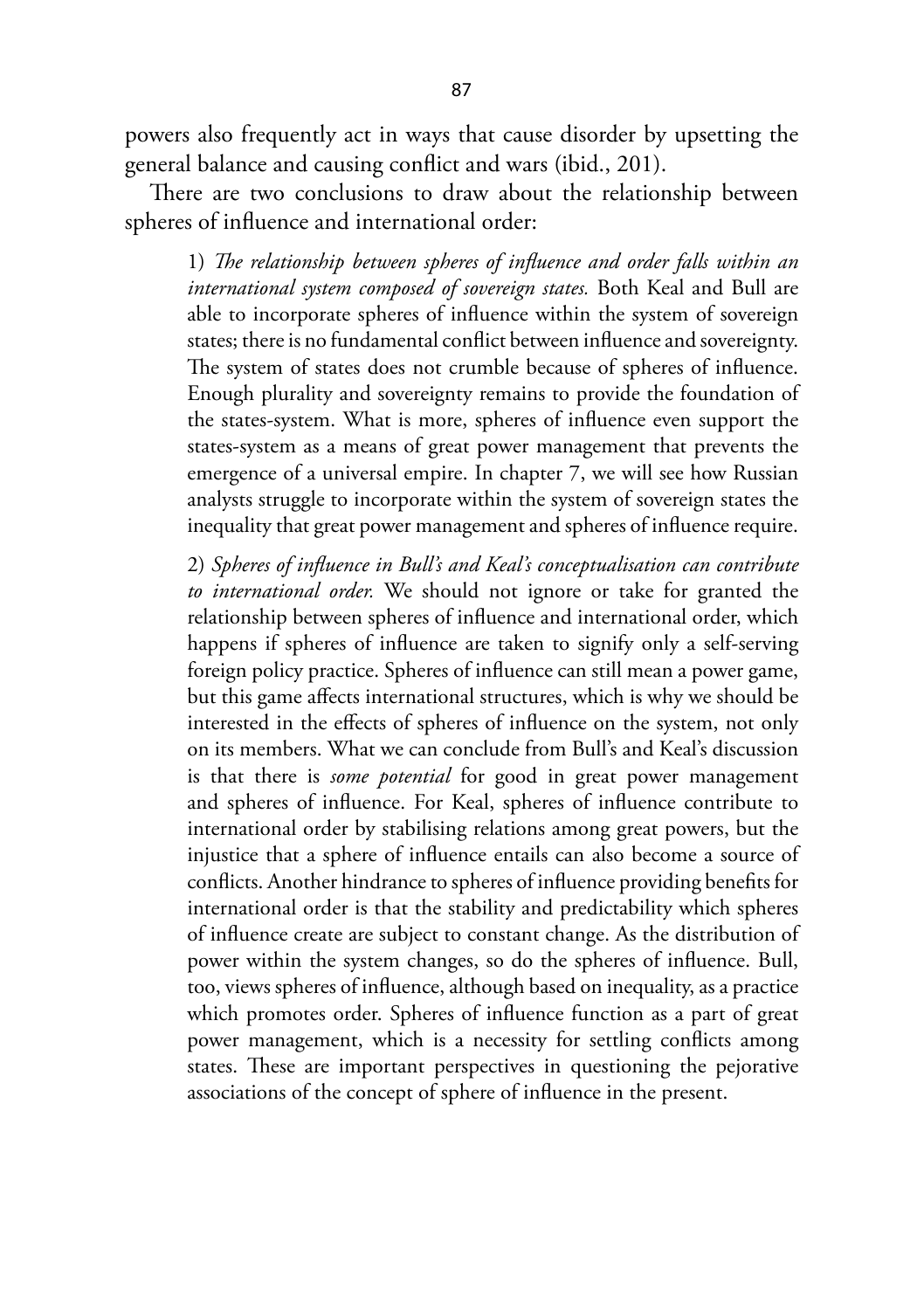# **4 International Society and the Normative Question**

In order to unravel the normative aspects of spheres of influence, I will next look into the English School literature on *international society*. We now know that for Bull and Keal spheres of influence can contribute to international order, but there is more to be discovered by examining further the idea of international society. Bull's list of the rules and institutions of that society frame the concept of sphere of influence: it can be conceptualised by exploring the rules of sovereignty and nonintervention and examining the institutions of great power management, balance of power and international law. But going through how the English School defines these concepts would not contribute to the theoretical conceptualisation of a sphere of influence unless I could establish a meaningful relationship between them and the concept of sphere of influence. As I looked at the present pejorative use of the term "sphere of influence", the normative dimension appeared to me to be the link which would reveal what we need to know about the English School approach to the phenomenon. Thus, the logic of this chapter is to discuss great powers, balance of power, sovereignty, non-intervention and international law from the perspective of justice.

## **4.1 The Rules and Institutions of International Society**

According to Buzan (2004a, 161), the concept of institutions is central to the English School because it entails the substantive content of international society and underpins what English School writers mean by "international order". The subject of the institutions of international society is quite complex within the English School literature (see Buzan 2004a). As this is not a study on the English School, I take the liberty to pass over much of the controversy that surrounds the subject and explore that which we need to know in order to ponder spheres of influence from a normative angle<sup>11</sup>. The foundations of English School thinking

<sup>11</sup> For a discussion on international society see Little 2002, Buzan 2004a, Roberson 2002.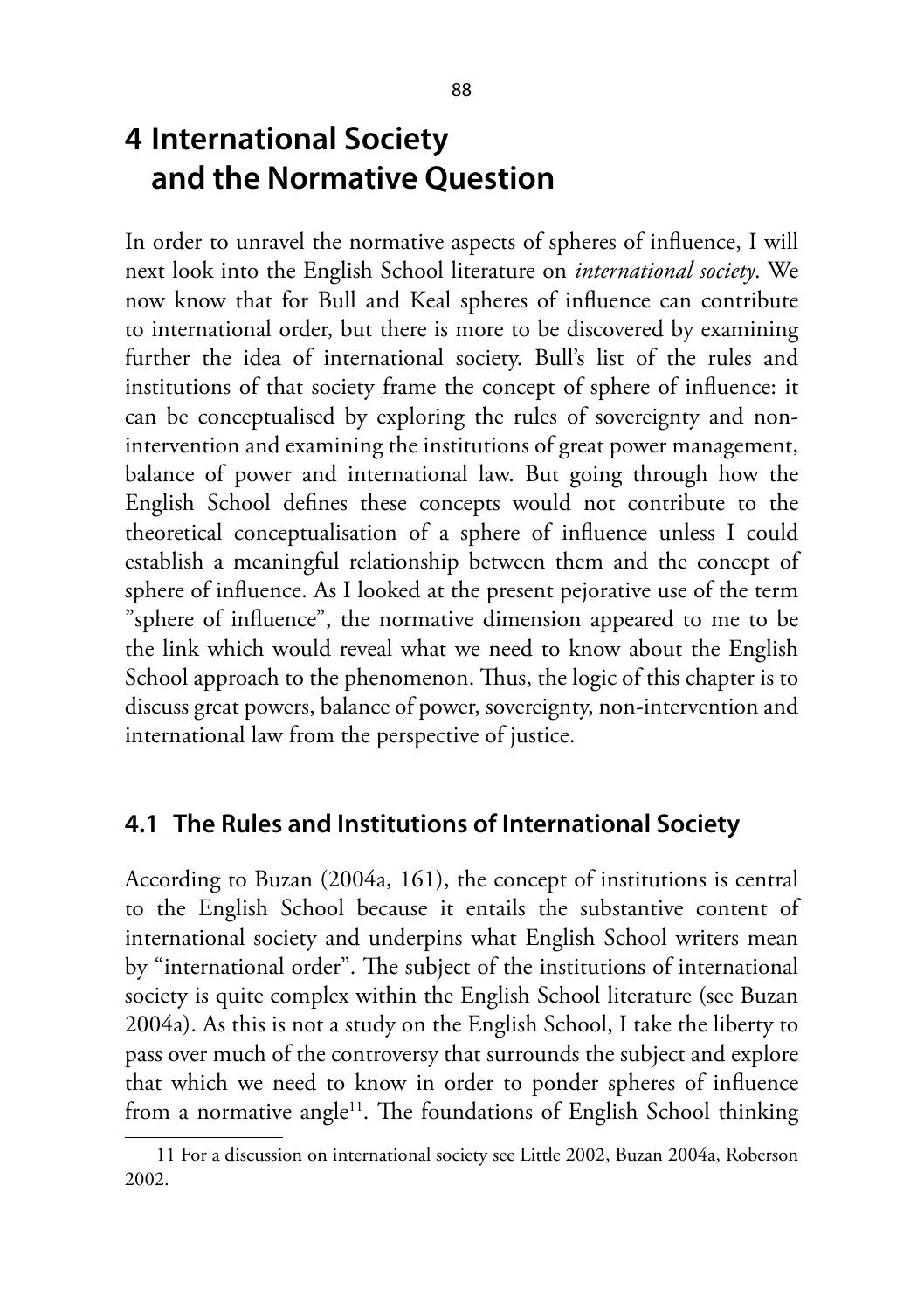lie precisely where sphere of influence can be located: 1) international society as a community of states with rules and institutions and 2) the pendulum movement within this society between independence and empire or, in other words, between pluralism and solidarism.

I wrote earlier that for the English School international order is predicated on the system of states, but even more so on a *society of states* or *international society*12. In a well-known quotation, Bull (2002, 13) explains that "[a] society of states (or international society) exists when a group of states, conscious of certain common interests and common values, form a society in the sense that they conceive themselves to be bound by a common set of rules in their relations with one another, and share in the working of common institutions". He continues, "An international society in this sense presupposes an international system, but an international system may exist that is not an international society". This means that states may interact without common interests and values, forming a system but not a society. (Ibid.) The English School conception of international society resonates with the idea of a society of state-persons, which means that one can, to some extent, apply the "domestic analogy " (states as a society of individuals) to understand international relations. States want to construct a society in which they are able to peacefully manage relations among themselves; as part of the process they promote common values and abide by common rules. More and more states are also willing to agree on principles such as human rights, protection of which necessitates relinquishing some sovereign rights and according human justice a place alongside interstate justice.

R.J. Vincent (1990, 39) describes Bull's international society as a "Grotian world" between the Hobbesian rejection of a society of states and the Kantian idea of a cosmopolitan society of individuals<sup>13</sup>. Where the Hobbesian view of international relations is a state of war against all, the Kantian is based on transnational social bonds between individual human beings (Bull 2002, 23-24). The Grotian tradition stands between the realist and universalist traditions and emphasises that common rules and institutions limit conflicts among states. In other

13 However, Bull (2002; 39, 49.) writes that the international system [in his time] included traits of all the three traditions: 1) war and struggle, 2) elements of transnational solidarity and conflict and 3) cooperation and regulated intercourse among states. For Bull one of these three elements can predominate in different times and places over others.

<sup>12</sup> See Little (2007, 140-148) on the discussions of the usefulness of separating system from society.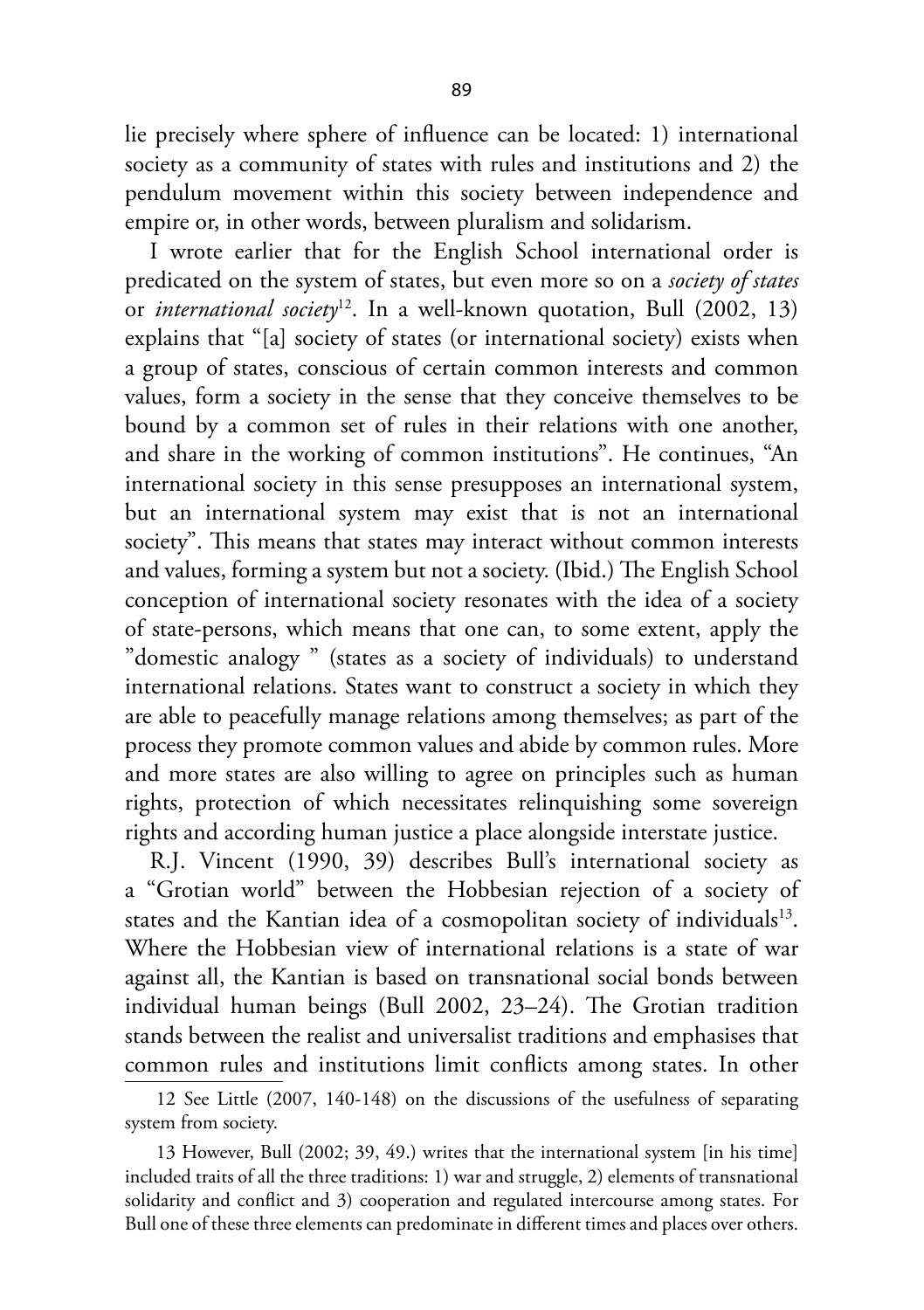words, states are bound by the rules and institutions of the society that they are members of. Moreover, they are bound by rules of not only prudence and expedience but also law and morality. (Ibid., 25.) The Grotian conception of international society is also called solidarist, in contrast to a pluralist view, in which states are able to agree only on certain minimum purposes (Bull 1966a, 52). Although Bull (1966a, 68) argues in *Diplomatic Investigations* that the members in Grotius' system of are not states but individuals, he writes in *The Anarchical Society* that the immediate members of international society are states rather than individual human beings (Bull 2002, 25). Bull's international society takes the state as the principal member but infuses it with solidarism, which makes the system into a society.

Thus, for Bull, international society is characterised by states that are bound by common rules and institutions. Bull explains that rules may have the status of international law, of moral rules, of customs or of established practice; or they may be operational rules worked out without formal, or even verbal, agreement. For Bull, sovereignty and non-intervention are rules of coexistence. (Bull 2002,  $64-67$ .) Bull  $(2002, 71)$  defines institutions as follows: "By an institution we do not necessarily imply an organisation or administrative machinery, but rather a set of habits and practises shaped towards the realisation of common goals". Institutions are an expression of and means for collaboration among states. Thus, rules are agreed among states, even if only tacitly, whereas institutions emerge as practices or habits. Like rules, institutions enable collaboration among states; that is, they produce enough solidarity to make the system function as a society.

The international institutions, according to Bull (2002, 71), include *balance of power, international law, the diplomatic mechanism, the managerial system of great powers and war.* Bull (2002, 68) writes that states themselves are the principal institutions of international society in that they make the rules of coexistence (sovereignty and intervention) effective. This makes institutions mechanisms for the enforcement of rules. Wight  $(1995, 111)$  and Jackson  $(2000, 58)$  have slightly different versions of the institutions and Buzan (2004a) identifies primary and secondary institutions in different interstate societies. For the purposes of this study, it is not of great importance to debate the differences among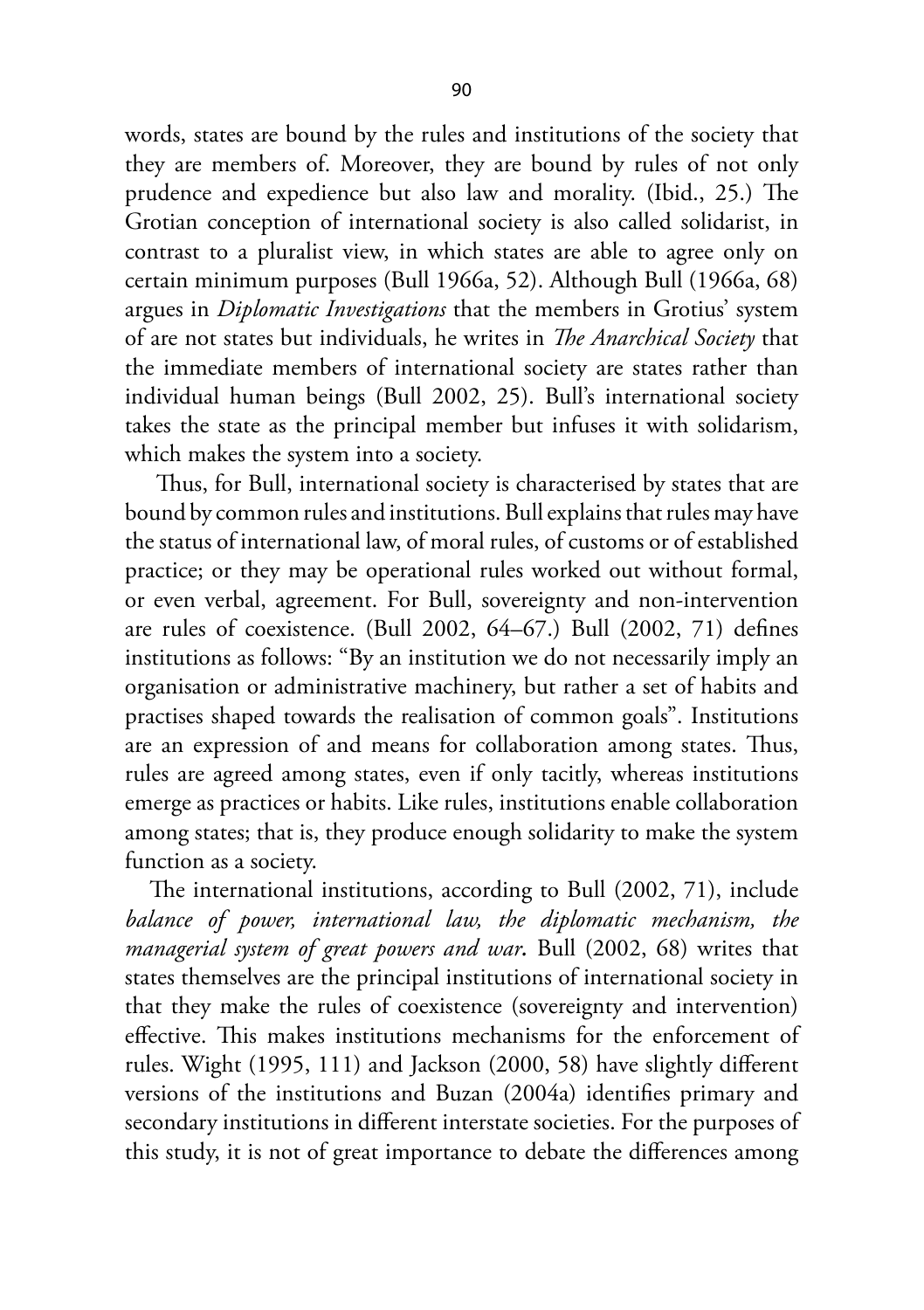sets of rules and institutions and make lists of them but to recognise that the principles which determine relations among states also govern spheres of influence, and influence the possible justifications for them.

As I have written already, a sphere of influence is not listed as an institution or a rule within the English School theory. The concept appears occasionally but it is never explicitly situated within the international society of the English School, not even by Buzan. I find it very curious that the English School ignores the phenomenon in this way. Luckily for us, Keal did not ignore the concept and its role within the web of rules and institutions. When it comes to spheres of influence, Keal (1983, 2) writes about tacit understandings between great powers and "rules of the game" instead of laws or written agreements. In his estimation, tacit understandings of spheres of influence provide unwritten rules or guidelines for promoting common interests. These understandings may violate international law but they nevertheless contribute to international order. (Ibid., 3.) According to Keal, underlying tacit understandings about spheres of influence is the fact that accepting sovereignty as a universal principle made formal agreements on spheres of influence unacceptable in practice. Keal explains that great powers can no longer make explicit agreements such as they did during the European expansion. Formally, they deny having spheres of influence, but agreements are made that are unspoken or tacit. (Ibid.; 45, 207.) Keal thus differentiates the more formal agreements on expansion (colonialism) and the more informal agreements on spheres of influence.

What we have here is the argument by Bull that international society is built on certain rules and institutions and by Keal that spheres of influence are founded upon "unwritten rules or guidelines for promoting common interests". The rules and institutions of the international society also offer a relevant framework for conceptualising sphere of influence as a special relationship between states. It would be difficult to imagine spheres of influence without the notion of sovereignty, great and small powers, intervention and the balancing game. It should be noted, though, that Bull's rules and institutions are contested concepts in themselves and I will discuss and analyse these concepts as they are defined by the English School. Moreover, because the purpose of this study is not to analyse all possible aspects of the focal rules and institutions, I will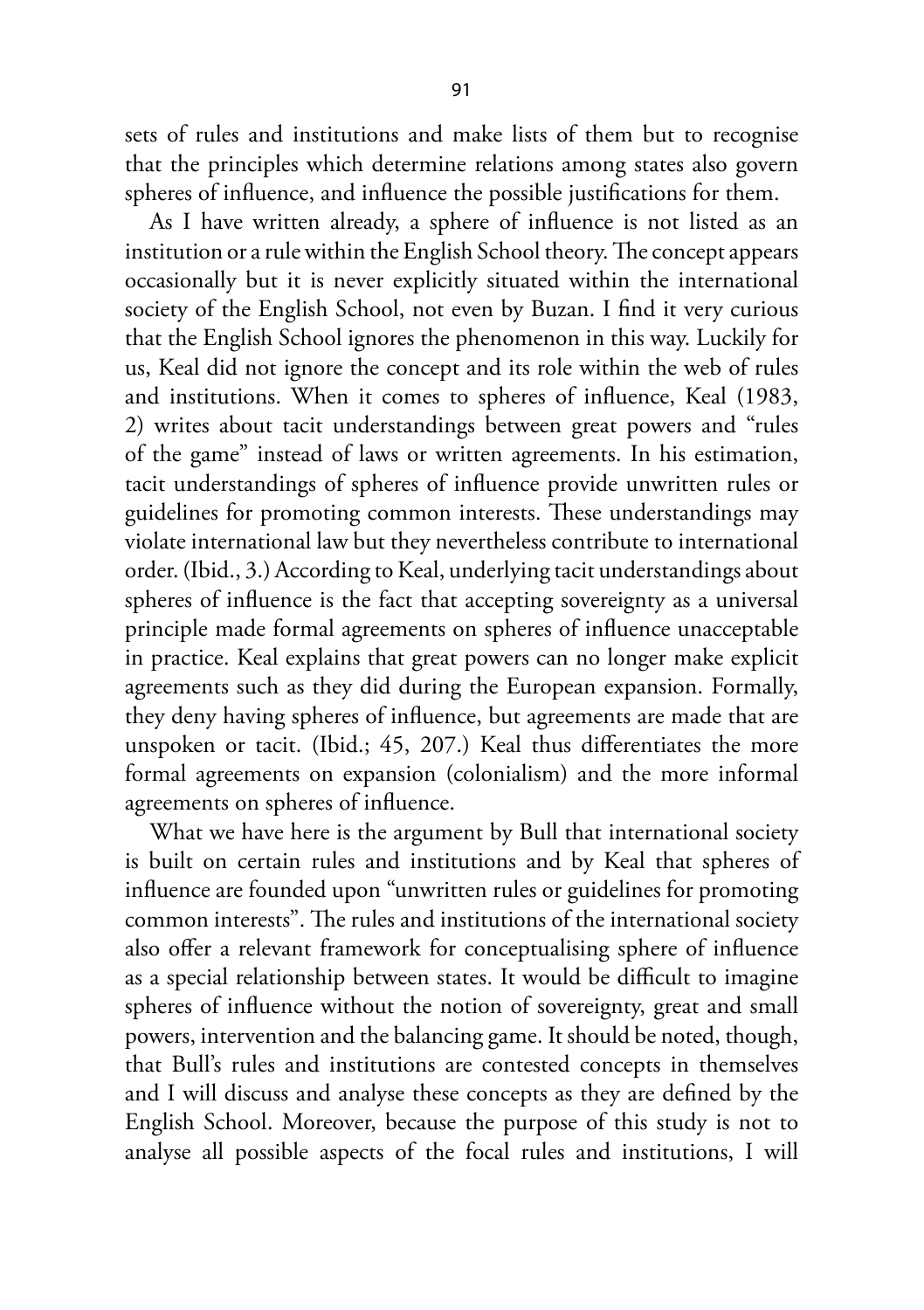confine myself to trying to establish the normative relationship between those rules and institutions and spheres of influence. I believe that by focusing on the normative – the hidden knowledge which is lacking in the present  $- I$  will avoid the pitfall of making spheres of influence dependent on some specific definition of, for example, sovereignty. Exposing spheres of influence to a normative dialogue with the rules and institutions of international society avoids fixing concepts to a particular definition. We can and should still contest the concepts of balance of power and sovereignty even if we argue that they are the framework for understanding spheres of influence.

## **4.2 Classes of Power and the Balance of Power**

As I have argued, the concept of sphere of influence in international theory owes much to the theory on the institutions of international society and the rules of coexistence, of which I have chosen to discuss the ones I consider most relevant. In this chapter I briefly return to the subject of great power management, but I also discuss the status of being a great power and its pejorative aspect. The balance of power is constructed as a great power management tool just like spheres of influence, making the two closely associated. That which Keal calls the influencing state is the great power. *The influenced state* belongs to the class of small or lesser powers. Edy Kaufman (1976, 27–28) writes on great power influence, "Furthermore, it was always a condition of acceptance as a world power, that one maintained a position of supremacy in one's own region of the world, and this is a further inducement to the superpowers to subjugate their nearest subsystems". For Kaufman, becoming a world power requires influence beyond state borders, and specifically influence in the nearest territories. A sphere of influence is thus what makes a power great, making the status of great power important for theorising spheres of infl uence.

The concept of a great power needs some additional scrutiny. First, a conceptual clarity about great powers and other powers needs to be achieved. Starting with great powers, Bull (2002, 194–195) writes that when speaking of great powers there are two features at play: there needs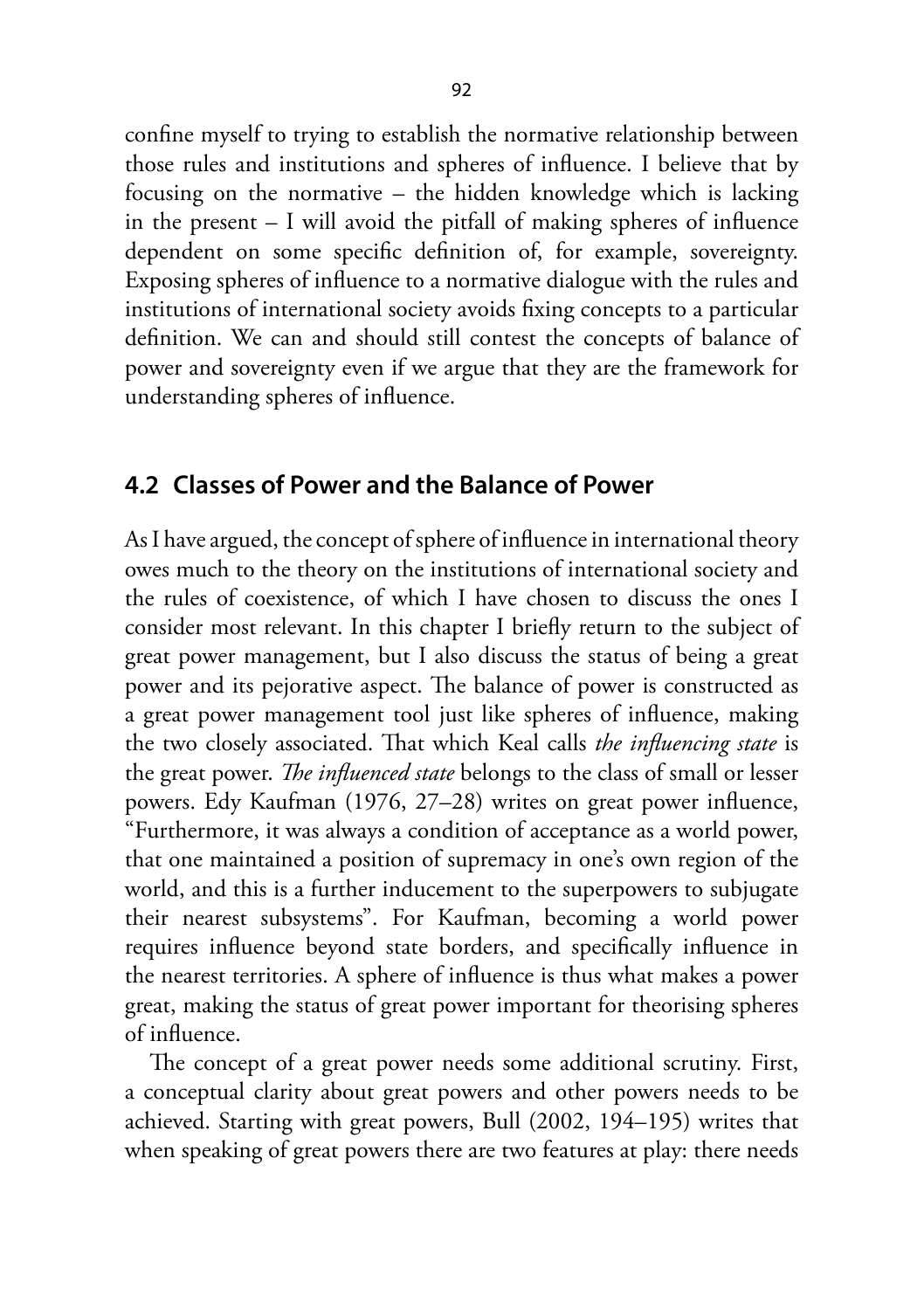to be two or more great powers comparable in status and a club with a rule of membership. Members of the great power club are all in the front rank in military capacity, with no one power being superior to others (ibid.). Bull does not, in the end, give a full account of the differences between different powers, which is why I consider it useful to examine Buzan's reasoning. Buzan (2004b) has classified powers in terms of three categories: superpowers, great powers and regional powers. Superpowers exercise global political and military reach. Concerning great powers Buzan writes, "[W]hat distinguishes great powers from merely regional ones is that they are responded to by others on the basis of systemlevel calculations, as well as regional ones, about the present and near future distribution of power." What makes great powers different from superpowers is that great powers need not be present in all parts of the world. For a great power it is enough to operate in regions other than its own. Regional powers, by contrast, have capabilities in their regions, but are not active on the global level. They are excluded from system-level calculations but they dominate security relations locally. (Buzan 2004b, 69–72, 76.)

In light of Buzan's analysis, regional powers could also pursue spheres of influence, or at least they have some influence within their own region. During the world wars, a sphere of influence referred specifically to regional influence confined within the borders of what was a new territorial entity, but the influencing state was always a great power. During the Cold War, the superpowers, with their world-wide influence, were seen as being able to establish spheres of influence. Today Russia is described either as a great power or a power with great-power ambitions, a characterisation which links the idea of sphere of influence to the class of great powers more so than to that of regional powers. The idea of a concert of great powers, promoted by Russia, is also an idea of a club of great powers and not regional ones. The balance of power belongs also to the great power order as a mechanism of great power management. Thus an actor perceived as having a sphere of influence has been and still is a great power rather than a regional power. What we can also observe is a triangle of a sphere of influence, great power status and a balance of power, in which the three elements belong together and affect each other.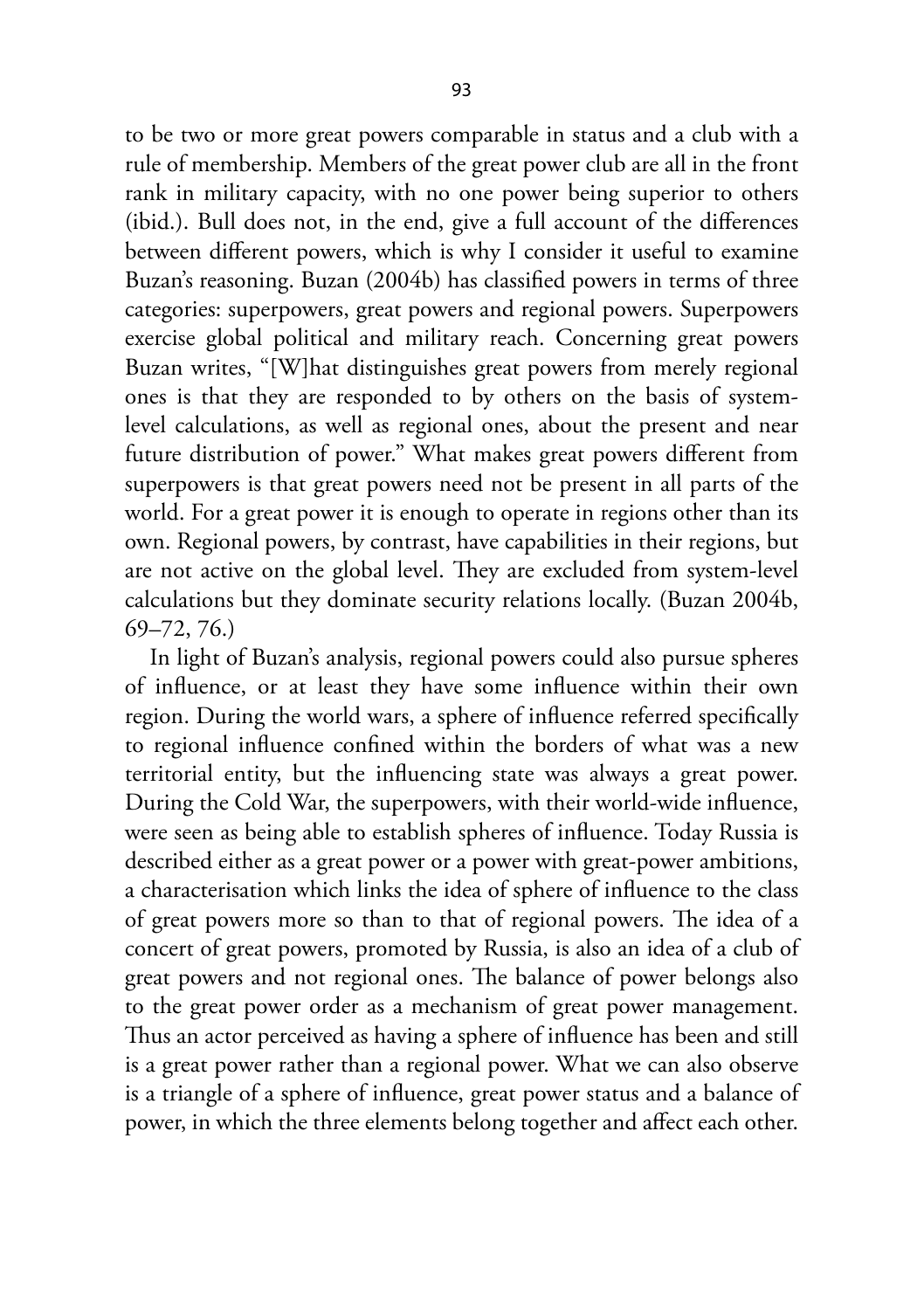The class of small or minor powers is not dealt with by Bull or Buzan. For spheres of influence, the category of the influenced (small) powers is nevertheless significant. Small powers are the targets of influence and should thus also be separated as a distinct group. States in all three of Buzan's classes of power are "great" in relation to small powers and have the capacity to extend influence over smaller states. Perhaps the category of small powers could then be defined as those states which are under the influence of other, greater, powers. Small states are the objects of power politics, "puppets" and "satellites" to use the metaphors of influence. On the other hand, small powers can influence the balance of power by shifting allegiances. A small power can have a stronger economy than a greater power as measured by other indicators. Small powers can gain from their close relationship with a greater power, adding to their military strength, economic strength or prestige. Thus, small states are not necessarily insignificant actors. In fact, a sphere of influence does not necessarily involve total subjugation of the small influenced powers. On balance, the class of small powers is every bit as ambiguous as any other. More importantly, this ambiguity means that the relationship between the great and the small, as well as the direction of influence between them, is not that clear-cut either.

The classification of powers into super, great, regional and small in the context of spheres of influence adds to the concept's pejorative meaning. The strict division into the great influencing power and the small influenced power creates an image of one-way influence and the guilt of the great versus the innocence of the small. A great deal of great power management is accepted among states, such as occasional military interventions or the institutionalised hierarchy of the United Nations Security Council. But when it comes to sphere of influence, a small power is perceived as the victim and the influencing power takes on a negative status. This is one way in which the concept of sphere of influence is used in a pejorative sense: it is seen as predicated on a dichotomy of the bad influencing power and the suffering influenced power. Breaking down this dichotomy would mean discussing the role of great powers as systemlevel players and the role of small states as influenced powers. In the end it means looking at the interests of the focal actors but at the same time situating spheres of influence within the international system, that is, as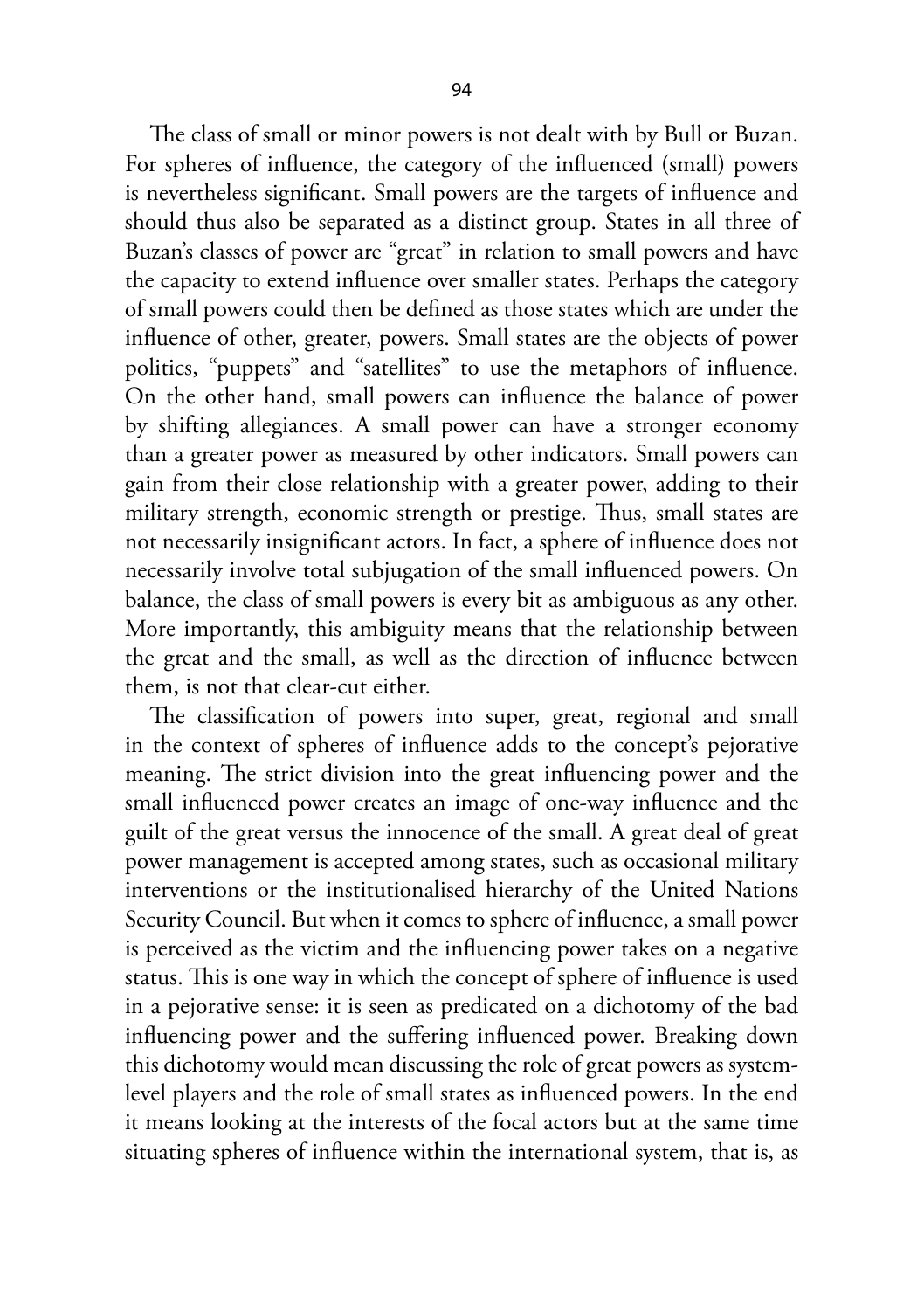an aspect of great power management and a means of balancing. If the roles given to the influencing and the influenced power in contemporary uses of the concept of sphere of influence are ascribed a pejorative meaning, the same semantic burden is laid upon the concept of balance of power. The pejorative associations of the concept of sphere of influence in the context of the balance of power emphasise the role of small states as objects of great power games. But by connecting spheres of influence and a balance of power with the same objective of preventing a single hegemon from emerging, the normative horizon widens and a sphere-ofinfluence policy denotes not only hunger for power and subjugation of a weaker party but also a defence of the plurality of international society. Discussing how much influence we can accept for the sake of the system, at the expense of the influenced, sets the stage for a normative debate between spheres of influence and a balance of power.

For Wight (1966a, 153), balance of power is used in a normative way to denote the principle that the balance *ought to* be evenly distributed. Balance of power is endowed with a normative element in that it is often seen as a power game which does not treat small states fairly, just like a sphere of influence. This makes it unjust. On the other hand, balance of power is associated with the positive function of maintaining international order and, more specifically, maintaining a plurality of states and thus preventing world domination by a single power. Butterfield (1966, 32) compares a balance of power to a Newtonian system of astronomy where "[a]ll the various bodies, the greater and the lesser powers, were poised against one another, each exercising a kind of gravitational pull on all the rest – and the pull of each would be proportionate to its mass, though its effect would be greatly reduced as it acted at a greater distance." If we think about the pendulum idea, it is as if balance of power is situated within hegemony and domination. A balance of power requires a certain amount of hegemony, which makes international society drift away from independence, but it also prevents a system of empire taking over.

For Bull, there is a general balance of power in the international system, which means the absence of a preponderant power from the system as a whole. In a local or particular balance of power, a preponderant power is missing from one area or segment of a system. Local balances are subordinate to the general balance. (Bull 2002, 98–99.) Under this logic,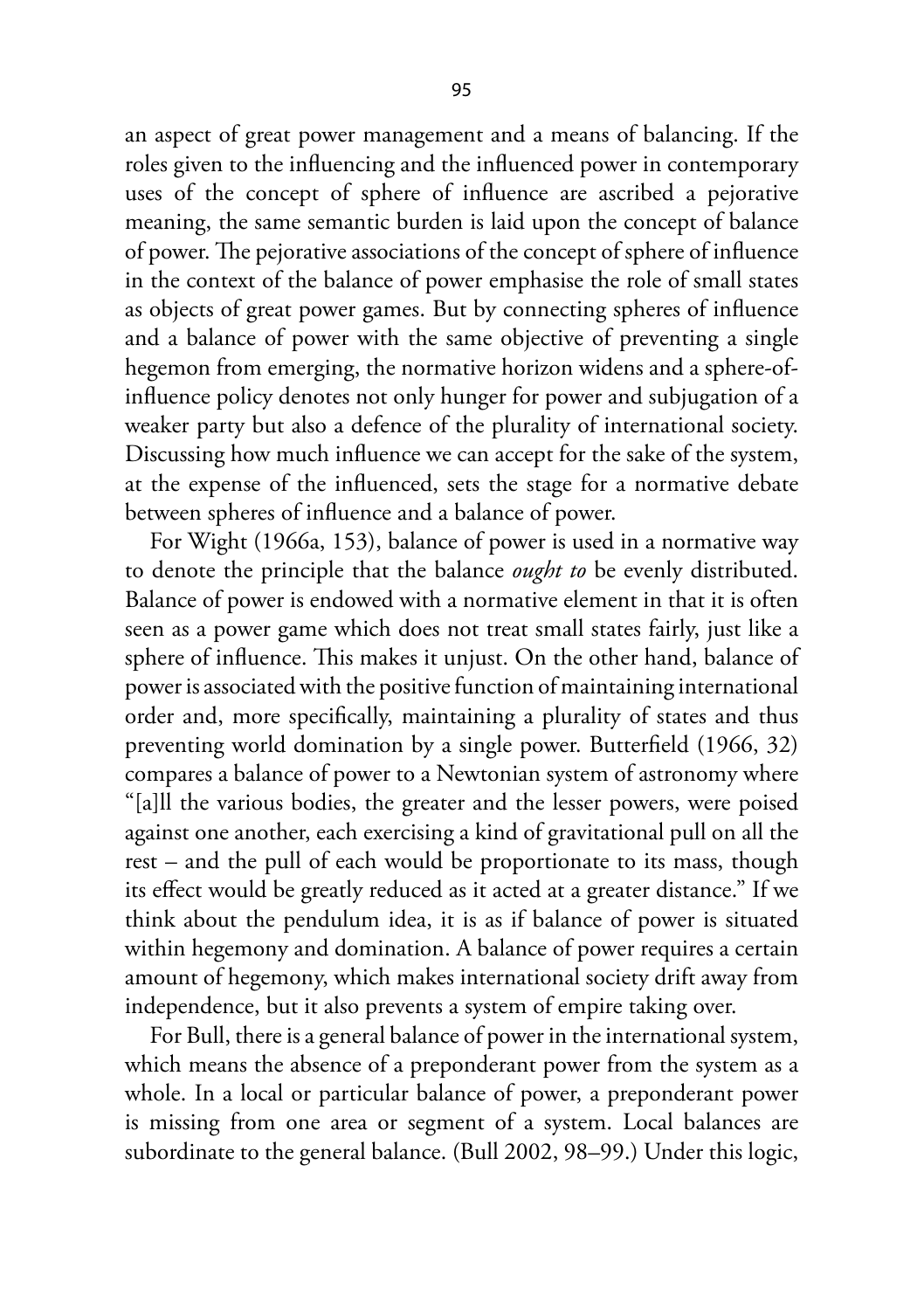spheres of influence work on both levels: they maintain a general balance between great powers or superpowers, and at the local level, where spheres of influence are established, balance is replaced by preponderance. Thus, a sphere of influence eliminates a balance of power locally, but this does not lead to the collapse of the general balance. In fact, the distinction between general and local balances does not seem very significant for international order, because in the end it is only the general balance which maintains the system of states.

I have already introduced Little's (2007, 34) balance of power as an image of a set of scales, but for spheres of influence the question is, What is the relationship between spheres of influence and a balance of power? Bull (2002, 98) implies that balance of power has something to do with spheres of influence. According to Bull, one strategy (in addition to military technology and industry) to augment a state's strength is the exploitation of the existence of other states by absorbing, partitioning or allying with them. Wight (1966a, 149) also mentions alliances and affinities as means to achieve a balance. For Keal, spheres of influence contributed, at least in the influencing powers' view, to the maintenance of a balance of power. Keal (1983, 209) writes, "So far the argument has been that spheres of influence contribute to order between influencing powers, and hence to order in general, through tacit understanding which serves the goals of social coexistence, and by contributing to what influencing powers perceive as necessary to a balance of power." In both world wars and the Cold War period, the idea of international influence was always more or less connected with the idea of a balance of power. When the term "sphere of influence" was used to denote colonial relationships, the concern was not so much with international order, which is why Lindley (1926) and Lord Curzon (1907) did not discuss balance of power. The concept of sphere of influence is also rather lacking in the literature on balance of power. The likely reason for this is that balance of power, as a concept, is primarily concerned with the effects of an increase in a state's power through war and conquest, and less with influence. Herbert Butterfield (1966), for example, discusses balance of power at length without mentioning spheres of influence. Russian analysts also keep the two concepts of spheres of influence and balance of power separate. A balance of power is readily advocated but spheres of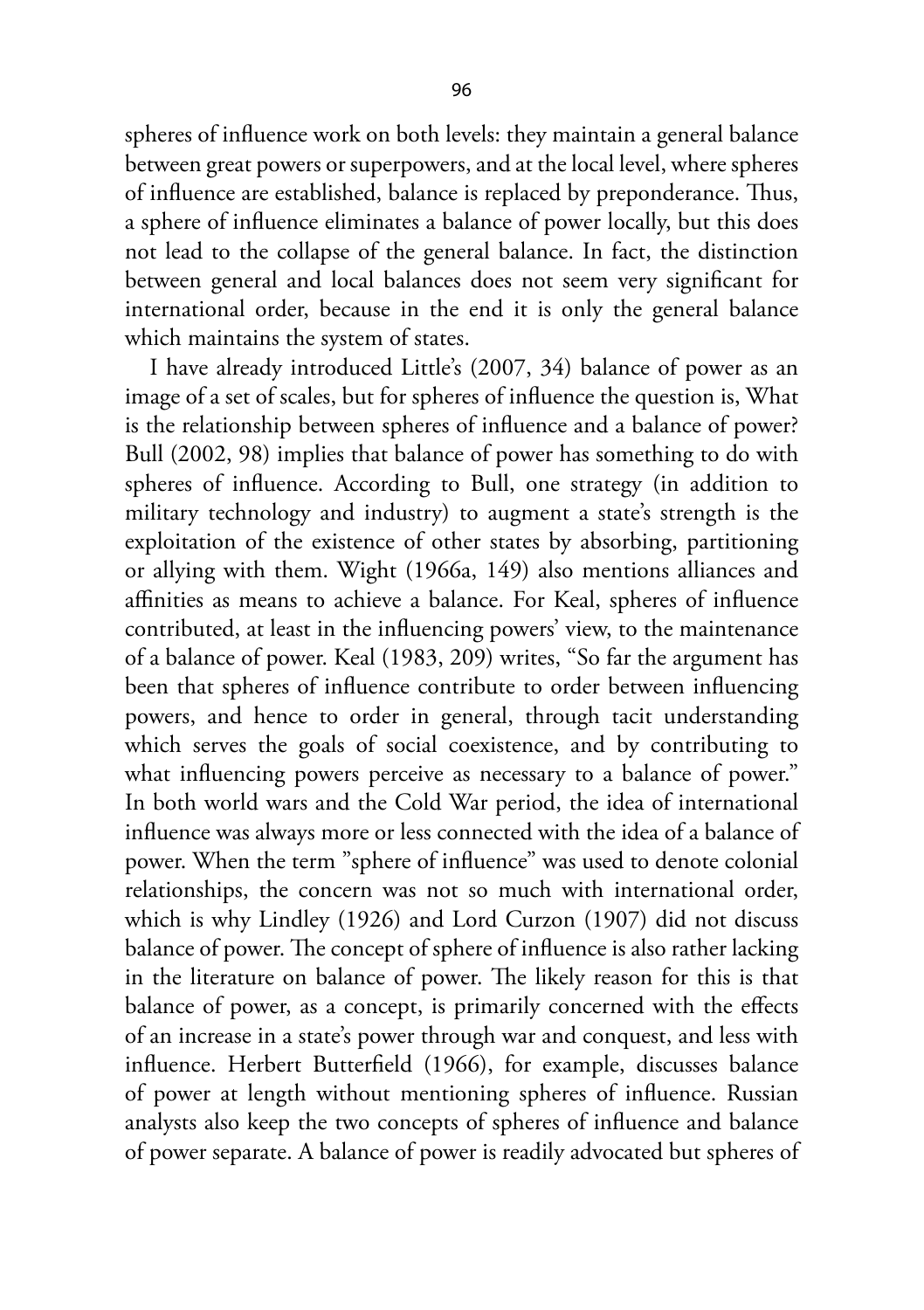influence rarely are. The relationship between the two lies in the fact that both are constructed as methods to maintain the system of states and that spheres of influence can help to establish or maintain a balance of power.

The idea of a balance of power, unlike spheres of influence, recognises small states as both victims and actors in the balancing game. Bull (2002,  $103-104$ ) writes, "From the point of view of a weak state sacrificed to it, the balance of power must appear as a brutal principle. But its function in the preservation of international order is not for this reason less central". For Bull the general balance of power is what matters and if small states must be sacrificed for international order, then so be it. In a contrasting perspective, Butterfield  $(1966, 142)$  explains how writers in the eighteenth century thought that a balance of power guaranteed the existence of small powers and actually gave them more room to manoeuvre in terms of foreign policy, as they were not mere satellites. A balance of power vindicated small states (ibid., 145). For Wight, in a system that rests on a balance of power, small states can sometimes hold the decisive power with regard to the balance (Wight 1966a, 161), which implies vindication rather than victimisation. In a sphere-of-influence system, small states are not vindicated in this way. Neither Keal nor Bull discusses the possibility of small powers being vindicated within a sphere of influence, or even having the power to play great powers against each other by choosing the sphere they want to belong to. Thus, with this logic, when a sphere of influence is used as a means to achieve a balance of power, it is always in full control of a great power and small states are kept on a tight leash. Small states are not able to shift their affinities but rather are at the mercy of the influencing states, meaning that small states have no power where a balance of power is concerned. Connecting spheres of influence and a balance of power reveals how for Keal and Bull a sphere of influence is not a source of vindication of small states – unlike a balance of power may be. What is interesting is the question of whether vindication of small states is how things *ought to* be, because following the logic of "spheres of influence contributing to order with stability of possessions" it would not seem like a good idea to give small states too much room to manoeuvre. Butterfield (1966, 145) explains that within the European balance of power, freedom has been promoted before peace, precisely because considerations of the balance of power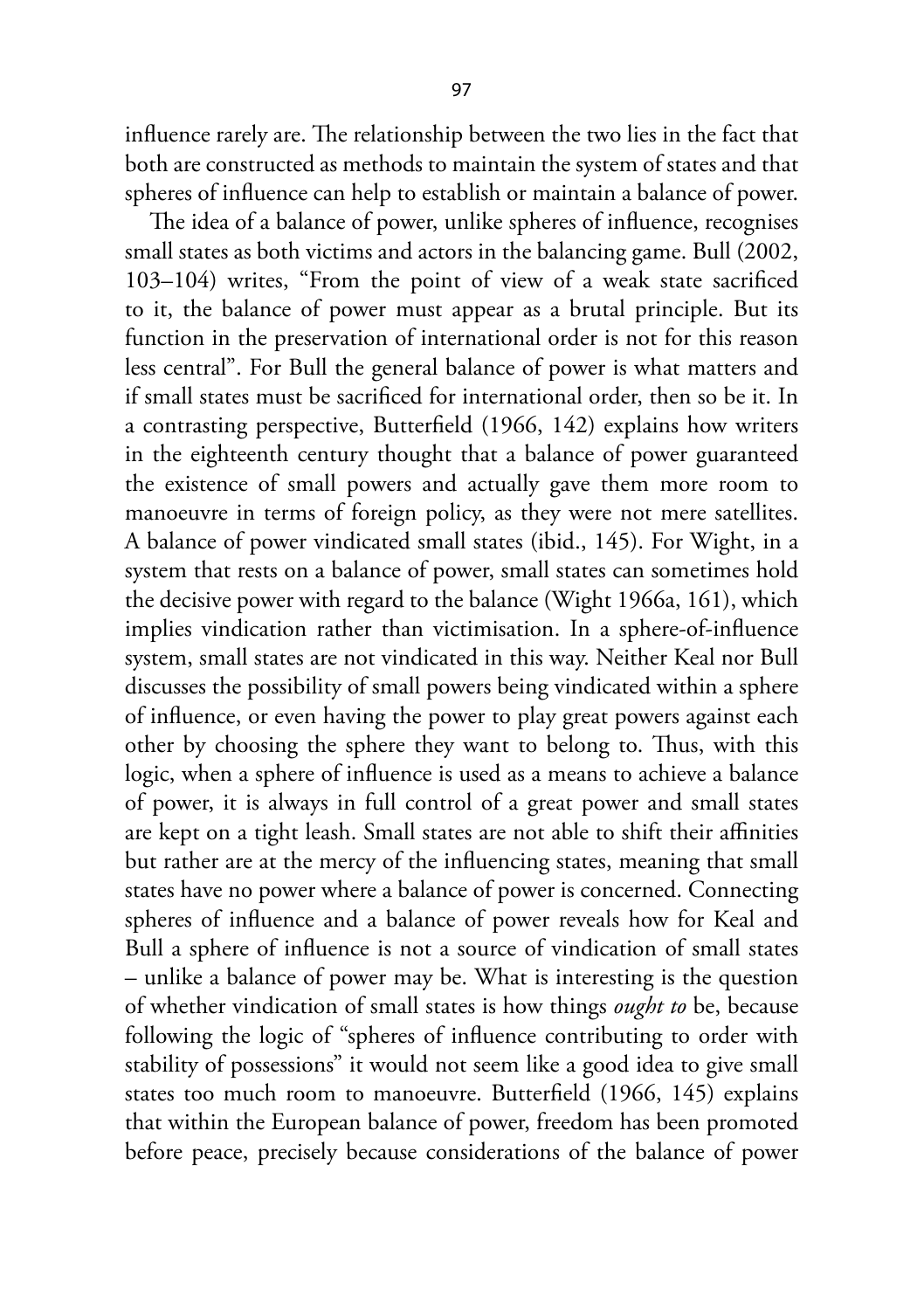vindicated small states. In a way, this provides the answer to the question posed above: even if vindication of small states means conflict and war, a choice will be made in favour of a balance of power over a universal empire. There *ought to* be freedom, which means the vindication of small powers, because freedom means freedom from a universal empire.

A balance of power takes precedence not only over the rights of small powers but also over international law. According to Bull (2002, 103–104), the relationship between balance of power and international law is paradoxical. He writes that the existence of a balance of power is essential for the operation of international law, but maintaining a balance often involves violating that body of law. The reason why international law requires the functioning of a balance of power is that the basic rules of international law depend on reciprocity. In the case of a single preponderant power, that power would not need to obey the rules of the society of states and could act as it pleased instead. (Ibid.) Bull writes, "The requirements of order are treated as prior to those of law, as they are treated also as prior to the interests of small powers and the keeping of peace" (ibid., 105). This principle applies to the idea of sphere of influence, if, like a balance of power, establishing a sphere of influence is viewed as a preventive measure against the danger of a universal empire. In such a case, sphere of influence also necessarily overrides peace, the rights of the small, and law. Order, when maintained by a balance of power and spheres of influence, works to justify the breaking of even the basic rule of the system itself: sovereignty. I will discuss the relationship between international law and spheres of influence later. The section to follow presents the principles of sovereignty and non-intervention.

## **4.3 Sovereignty and Non-intervention**

I have argued that the history of spheres of influence is the history of the system of states. This makes sovereignty of utmost importance for spheres of influence. In his *Genealogy of Sovereignty*, Bartelson (1995, 22–24) argues that the idea of sovereignty is the essence of international political theory. Sovereignty explains the international system and defines the state. Bartelson asserts that "sovereignty is constituted as a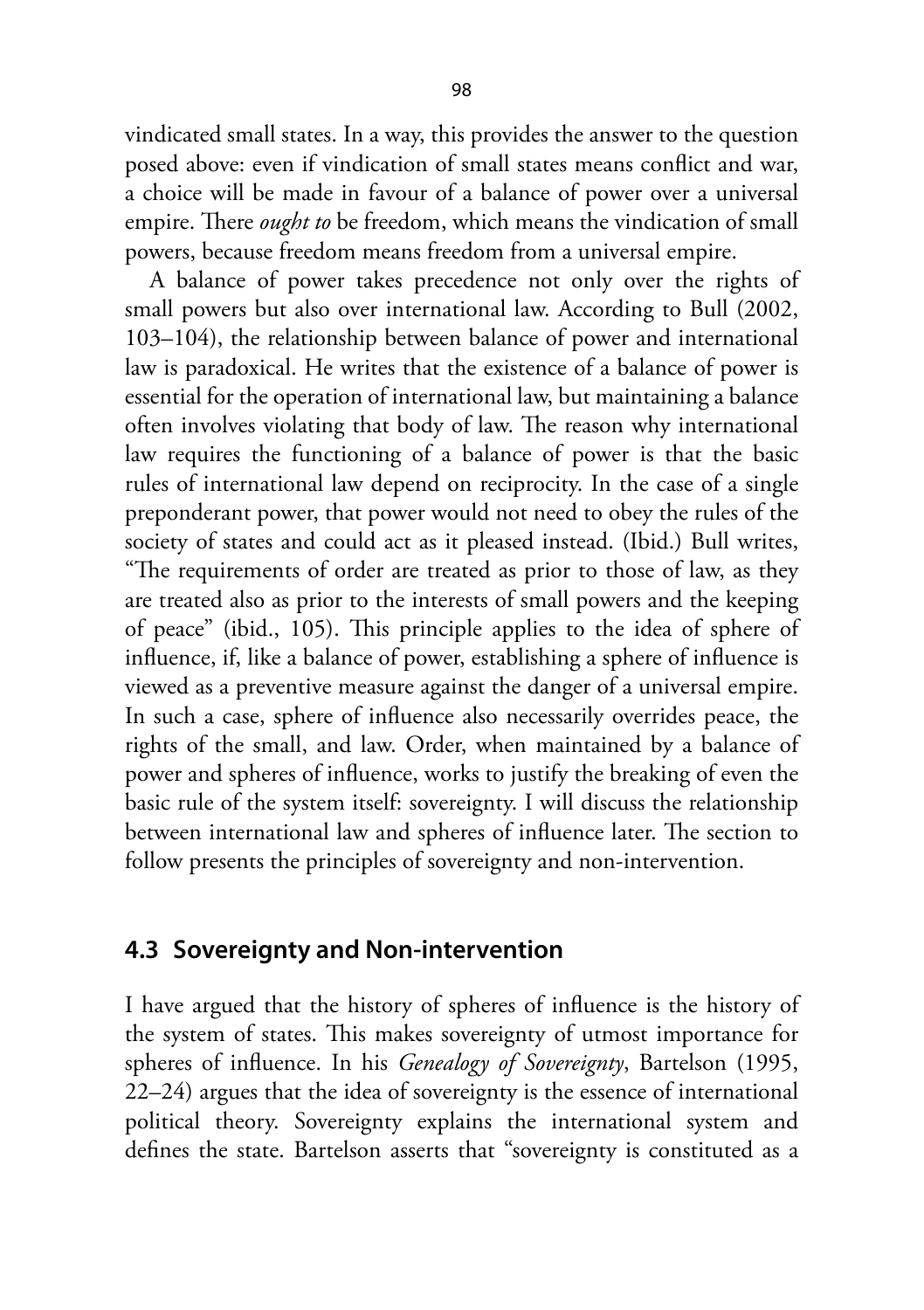primitive presence from which all theorizing necessarily must depart, if it is to remain international political theorizing". (Ibid.) Sovereignty is so powerful a presupposition to a student of international relations or anyone who wants to analyse international relations that it must belong to the very heart of the idea of sphere of influence. To quote Walker (1994, 62), "Spatially, the principle of state sovereignty fixes a clear demarcation between life inside and outside a centered political community". Spheres of influence break the holiness of this demarcation by intruding upon the territory of another sovereign. Spheres of influence essentially involve violation or non-violation of sovereignty, yet this core consideration has drawn surprisingly little theoretical interest.

I treat sovereignty as the principal organising idea of the system of states and as an idea which determines much of the meaning of the concept of sphere of influence. Sovereignty is often divided into external and internal. Bull (2002, 8) defines internal sovereignty as supremacy over all other authorities within a given territory and population, and external sovereignty as independence of outside authorities. International theory is interested specifically in external sovereignty and the nature of the system as anarchical. For Wight, sovereignty is a claim to be politically and juridically independent of any superior. Legal equality of states means a claim of independence of any political superior while at the same time recognising the same claim by all others. Wight continues that these accepted principles have nevertheless not guaranteed equality in practice. (Wight 1977; 23, 42, 130, 135.)

The relevance of sovereignty for sphere of influence can be illustrated through the principle of non-intervention. The relevance of intervention is in the difficulty of defining sovereignty and that which constitutes a violation of sovereignty. Waltz (1979, 95–96) makes an interesting claim in arguing that sovereignty does not mean that states are able to do as they wish. Sovereignty does not mean freedom from the influence of other states: "Sovereign states may be hardpressed all around, constrained to act in ways they would like to avoid, and able to do hardly anything just as they would like to" (ibid., 96). Waltz (ibid.) continues, "To say that a state is sovereign means that it decides for itself how it will cope with its internal and external problems, including whether or not to seek assistance form others and in doing so to limit its freedom by making commitments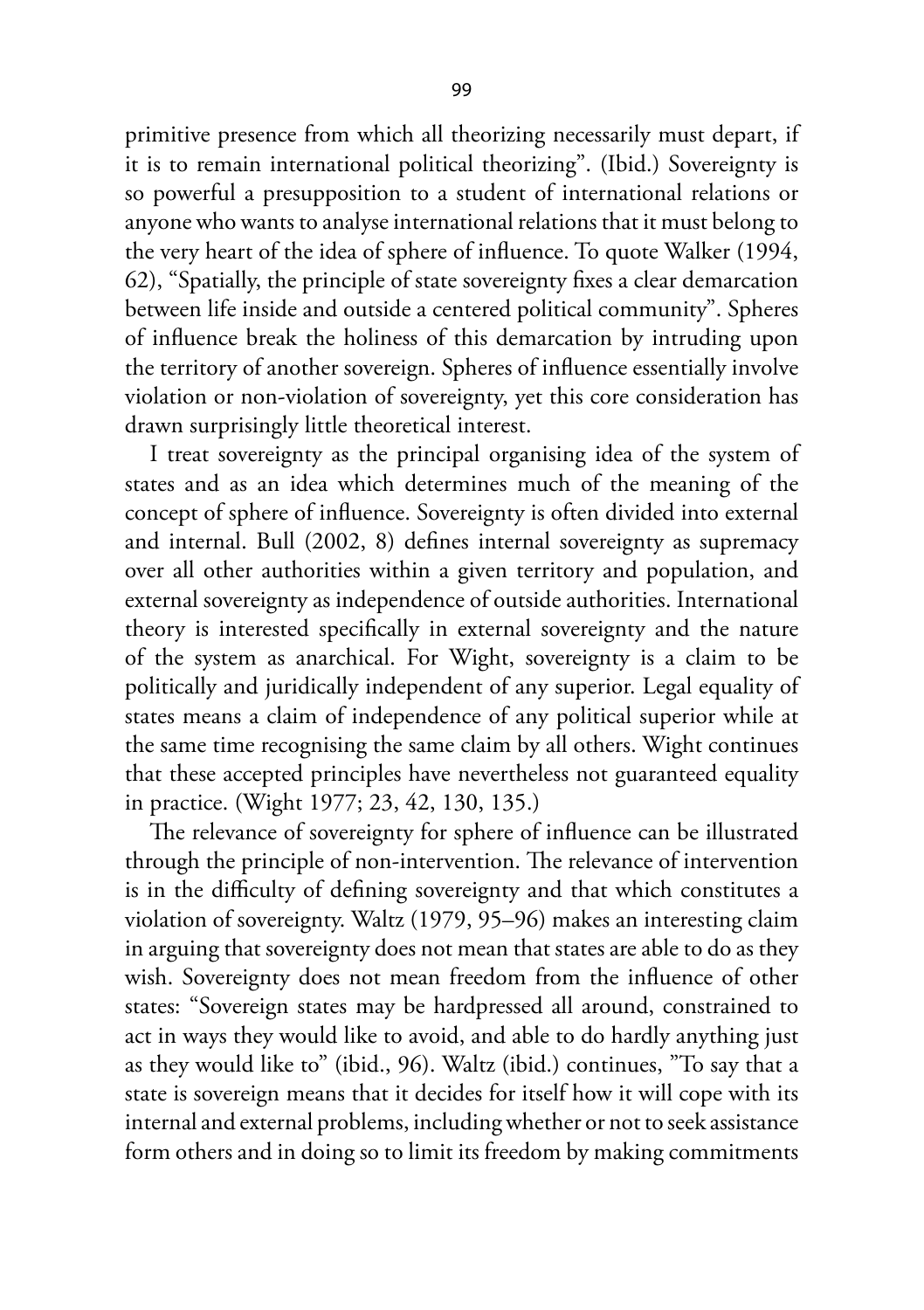to them". Because of the difficulties in defining the terms of sovereignty it is not easy to come to terms with the relationship between spheres of influence and sovereignty. Following Waltz's logic, we could enquire if the establishment of a sphere of influence, in the end, even violates sovereignty. Is it just a relationship of dependency which does not clash with sovereignty? At the same time, the concept of sphere of influence appears to entail a claim that the influencing state violates the sovereignty of the influenced. The problem becomes one of choosing between the idea of a sphere of influence which does not conflict with sovereignty and a sphere of influence which clearly violates sovereign rights. This is where the concept of intervention becomes useful in trying to determine when or if a particular sphere of influence involves a violation of sovereignty. Intervention can constrain the internal and/or external choices of a state to such an extent that it constitutes as a violation of sovereignty in Waltz's terms. Thus, we could conclude that at least interventionist approaches to establishing or maintaining a sphere of influence are in violation of sovereignty. The nature of intervention is still a matter of debate but at least the concept provides a topical and easily accessible means to discuss whether spheres of influence necessarily involve violations of sovereignty.

 Keal (1983, 182) and Wight (1995, 194) refer to intervention as a means to assert a sphere of influence. According to Vincent (1974, 330–331), respect for the rule of non-intervention means that states recognise the existence and legitimacy of others. The rule of nonintervention is fundamental to the international order of states, because it establishes respect for sovereignty and it determines whether the nature of the system is Hobbesian-Grotian-Kantian or as pluralist-solidarist. Intervention belongs to the same category as spheres of influence, balance of power and great power management in that while they clearly represent inequality, they are also often accepted and seem to be integral parts of the functioning of the international system. For Wight (1966b, 111), intervention even rises above all other forms of conduct with the controversy it generates:

*Intervention perhaps gives rise to more controversy than any other international conduct. Violating the assumption of the equal independence of all members of the society of states, it is prima facie a hostile act. Yet it is so habitual and regular that it is impossible to*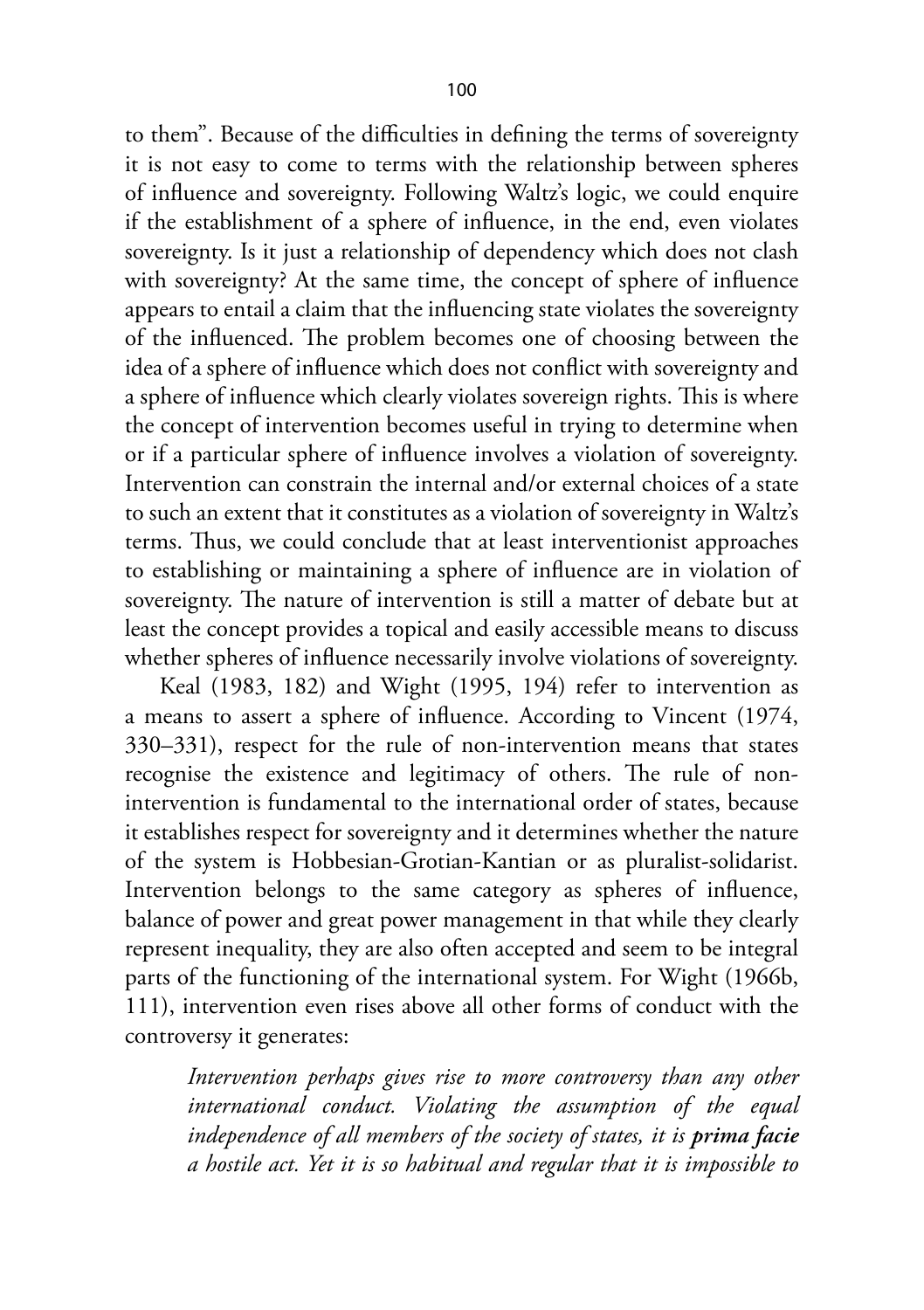*imagine international relations without it; and international law can only make a system out of it by losing touch with diplomatic facts.*

Intervention is controversial not only as an act, but also as an idea. As Wight (1966b) puts it, intervention as a concept is fluid and imprecise. Bull (1984b, 1) states that intervention can be forcible or non-forcible, direct or non-direct, open or clandestine. For Stanley Hoffman (1984, 9), intervention can be explicitly coercive, such as economic coercion, and implicit, such as bribery and propaganda bombardment.<sup>14</sup> According to Vincent (1974, 8), intervention is coercive interference accompanied by the use or threat of force. Bull (1984b, 1) describes intervention as interference in another state's jurisdiction over its territory, citizens, and right to determine its internal affairs and external relations. Intervention, just like a sphere of influence, entails inequality in power. To quote Bull (ibid.):

*A basic condition of any policy that can be called interventionary in this sense is that the intervener should be superior in power to the object of the intervention: it is only because the former is relatively strong and the latter relatively weak that the question arises of a form of interference that is dictatorial or coercive.*

Bull (1984a, 184) asserts that great inequalities of power make interventions possible. Nevertheless, the simple fact of inequality of power between states is not tantamount to interference; inequality is actually inherent in the system of states. Involvement in a state's sphere of jurisdiction needs to be dictatorial or coercive in nature to be called illegal interference. (Ibid., 187–188.) Bull's distinction between dictatorial and coercive intervention and "the mutual involvement of peoples in one another's affairs" is of course a matter of interpretation and causes disagreements over those actions to be counted as intervention and those which cannot be. But the idea of coercive intervention versus non-coercive involvement offers a perspective from which one can reflect on sphere of influence. As the concept is pejorative in tone, references

<sup>14</sup> In the same volume Windsor (1984, 50) argues that economic coercion or propaganda do not constitute as intervention since they are a state's normal foreign policy tools counting only military force as intervention.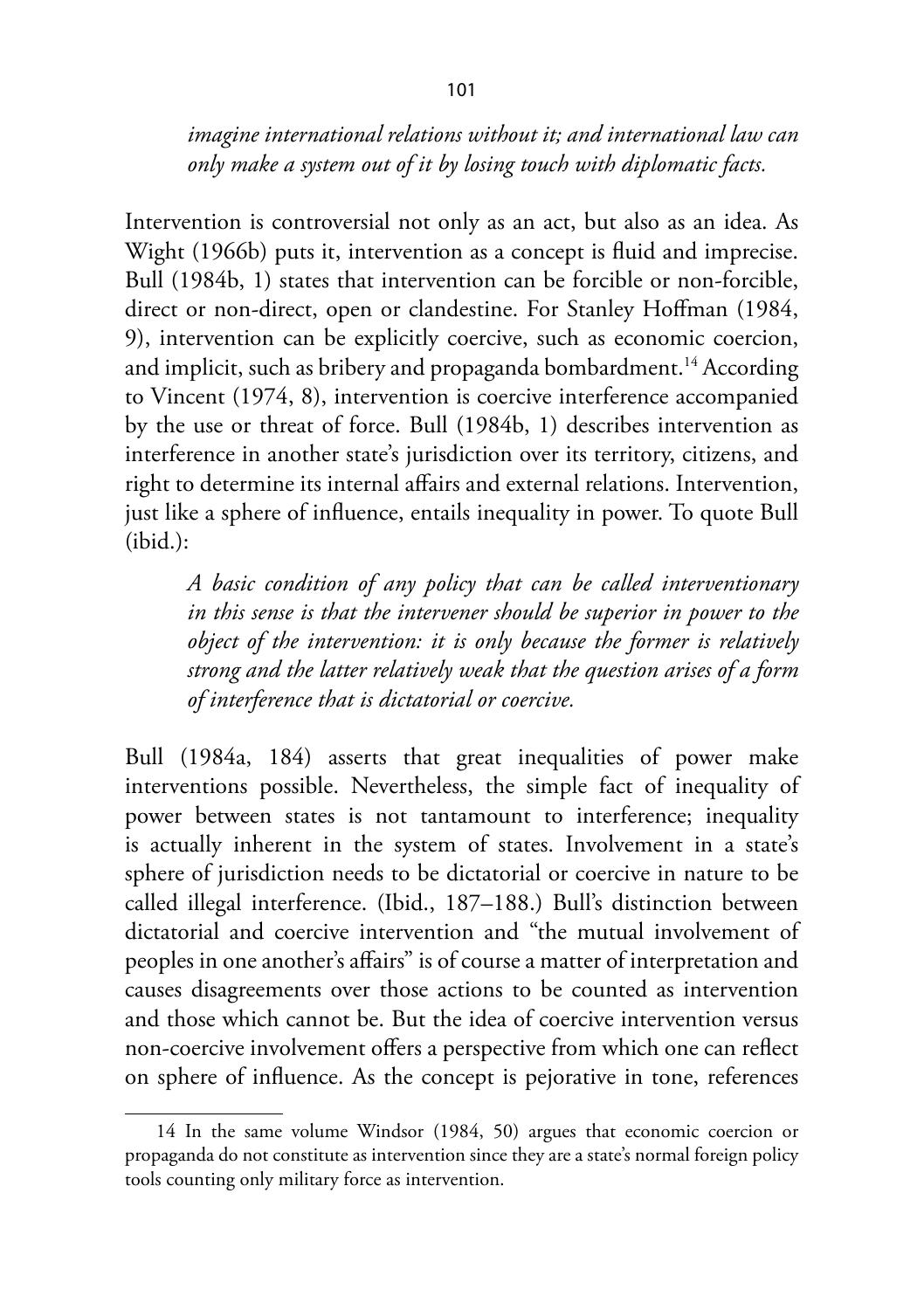to a sphere of influence would imply coercive involvement, but any consideration of the concept in a normative perspective would prompt a debate on whether the influence involved is coercive influence or noncoercive, or "non-forceful involvement".

Bull (1984b, 1) continues that throughout modern history it is the great powers that have had the capability to intervene, meaning also that, by definition, a great power cannot be the object of an intervention, since then it would no longer deserve to be called a great power. It then follows that great power status and intervention go hand in hand, which is not far from saying that being a great power and having a sphere of influence are closely linked. Intervention, depending on whether it is justified or not, becomes a matter of great power responsibility or privilege. Whether an intervention is justified or not, the small state's sovereignty is always violated, even when the people of the state stand to gain from it.

What makes the topic of intervention even more complex is the blurring of the distinction between acts of intervention and non-intervention. Wight (1995, 199) writes that non-intervention can be just as positive a policy as intervention: "Hence the truth of Talleyrand's sardonic remark that 'non-intervention is a term of political metaphysics signifying almost the same thing as intervention'". Non-intervention can mean support for some cause (other than that achieved by intervention) or its purpose could be to prevent intervention. Hoffmann (1984, 8) puts forward the same claim, pointing out that even non-acts can constitute intervention, also referring to Talleyrand. As regards spheres of influence, non-intervention could signify the acceptance of another power's sphere of influence. It could mean a failure to come to the rescue of a small power falling into the hands of the influencing power. In such a case, by analysing policies of intervention and non-intervention, we could determine how spheres of influence appear as great powers refrain from intervening in territories under the others' influence. Russia's ability to intervene in the territory of Georgia, and the reluctance of others to take any counter-actions could be interpreted as Russia consolidating and other powers acknowledging a Russian sphere of influence. Non-intervention could also mean resistance to acknowledging a sphere of influence, for example, in the case of Russia abstaining from participation in the intervention in Yugoslavia and thus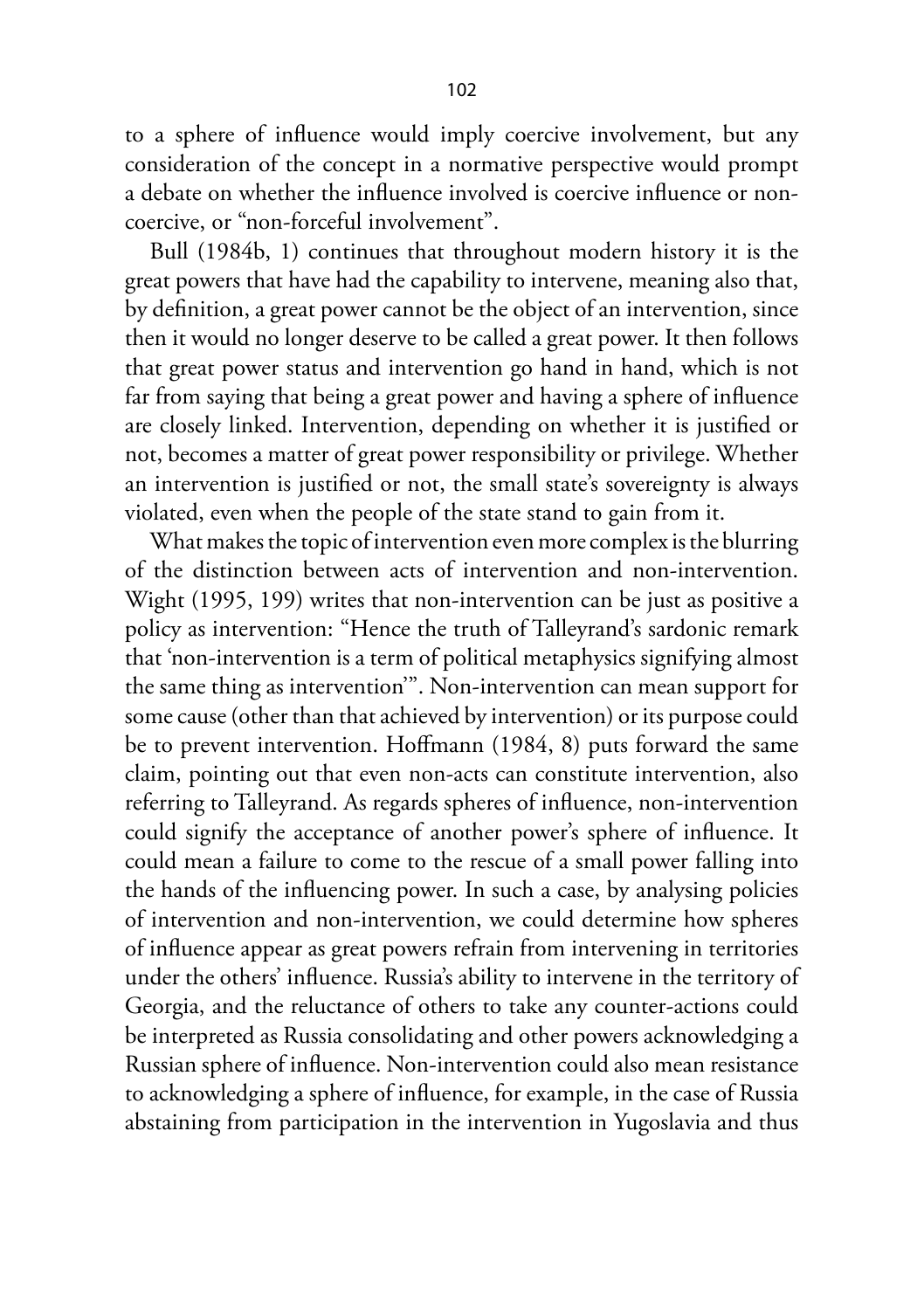abstaining from taking part in causing Kosovo to fall under Western control.

The moral element of intervention is evident. Whereas the concept of sphere of influence does not appear in international law, this is not the case for intervention. International law is very clear about intervention: non-intervention is the rule, whereas intervention is an exception to that rule (see Bull 1984b, 2). The principle of non-intervention is necessary to the principle of sovereignty. As Vincent (1974, 14) puts it, "The principle of non-intervention identifies the right of states to sovereignty as a standard in international society and makes explicit the respect required for it in abstention from intervention". The principle of sovereignty requires that intervention must always be somehow justified. Bull (1984b, 2–3) lists exceptions, recognised by international lawyers and moralists alike, when intervention can be justified. The invitation of an incumbent government, counter-intervention, self-defence and collectively authorised intervention can serve as such exceptions (ibid). In *The Anarchical Society*, Bull (2002, 138-139) observes that although international law forbids states to intervene in one another's internal affairs, it is argued that sometimes considerations of the balance of power require intervention in order to establish a great power's influence or to resist the influence of a great power. Also Wight (1995, 196) notes how international lawyers have given their blessing to intervention when it is meant to maintain a balance of power. There is also an exception to the rule of non-intervention inscribed in the United Nations Charter. Keal (1983, 183) explains that Article 51 permits an exception to the non-intervention rule where intervention can be accepted if it is for selfdefence in the event of an armed attack.

According to Vincent (1974, 11–12), many international lawyers view the motive for intervention as determining the legality of the act. But this causes further confusion as to whether an instance of interference that is considered lawful can be called intervention anymore (ibid.). What is unlawful intervention and what is tolerable interference? Although intervention involves the threat or use of force, Wight (1995, 192) explains, even an offer of friendly assistance may be suspect as to its motives and be denounced as intervention. This was the case when the Soviet Union denounced the United States' offer of Marshall Aid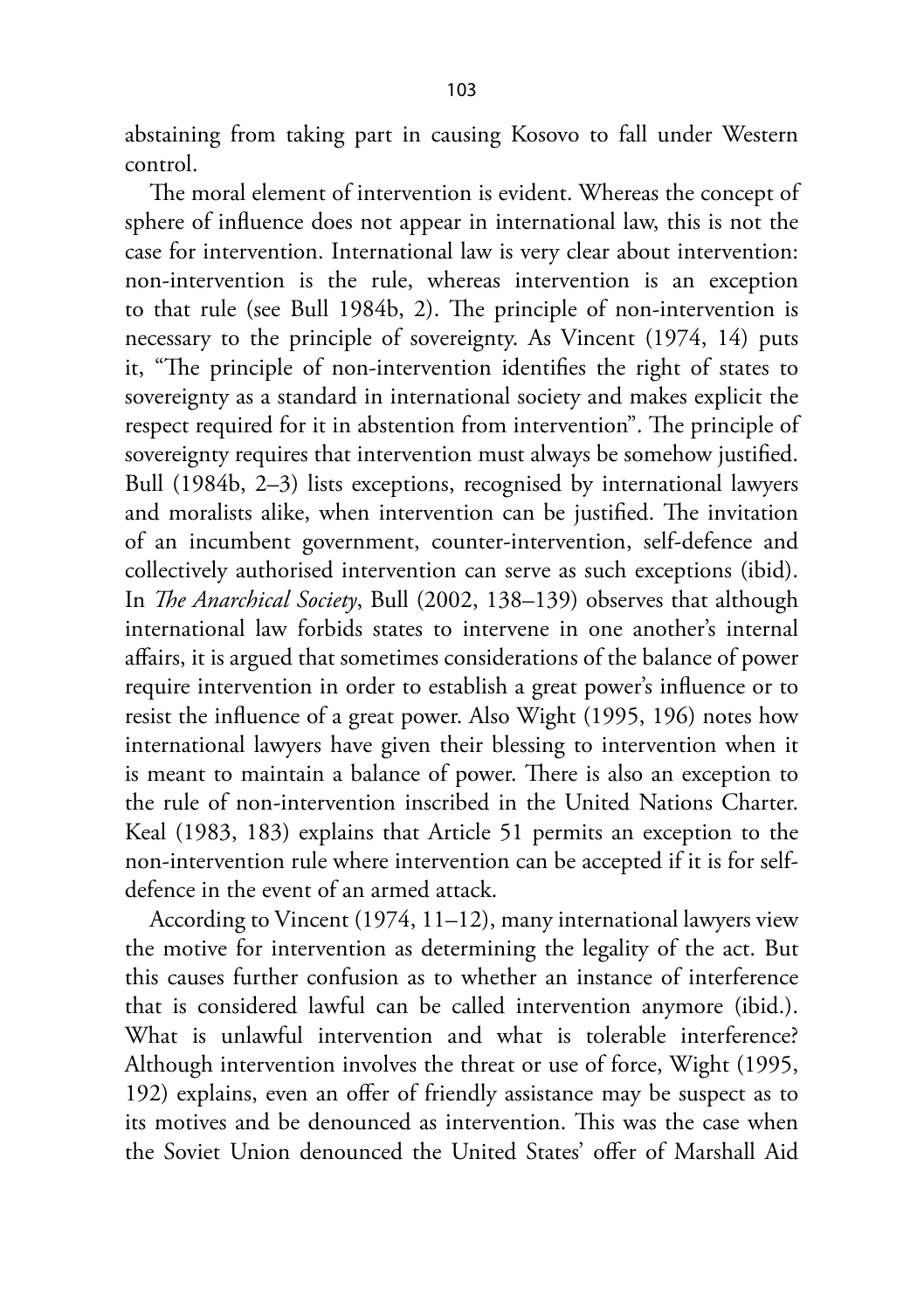to Europe in 1947. Watson (2002, 151) points to the fact that there is a large grey area of pressure and interference where interveners can operate while appealing to international peace and security. Great powers have the leverage to balance between intervention and non-intervention and there is constant dispute regarding the justifiability and illegality of interventions. The idea of a sphere of influence actually offers a solution to the uncertainty of intervention. The advantage Keal (1983, 197–203) sees in spheres of influence is that they contribute to stable possessions and thereby limit the possibility of conflicts. Thus, spheres of influence, under this logic, would serve to limit conflicts over interventions between great powers as they could freely intervene within their own sphere of influence and refrain from intervening in those of others. It would not, however, resolve the issue of spheres of influence potentially subjugating smaller states and violating the principle of sovereignty. For Vincent  $(1974, 8)$  it is important that intervention is defined as something that is not a permanent state of affairs. Intervention occurs but it also must cease at some point in order to qualify as intervention (ibid.). Interpreting Vincent, a permanent state of intervention could actually be understood as a sphere of influence. This idea is not articulated within the English School; it is something I am reading between the lines.

Acknowledging the idea of sphere of influence would then render intervention what might be called *structural intervention*. Bull (1984b, 5) refers to this term, but Philip Windsor (1984, 45) explains it in more detail:

*But at the same time a general assumption persists of a world so dominated, indeed permeated, by sheer power that it becomes almost futile to discuss the question of intervention by the superpowers because it is like asking what contribution oxygen makes to our ability to breathe in the atmosphere.*

What Windsor (1984, 46) is talking about is "a fundamental and permanent form of intervention, even a kind of structural intervention affecting the activities of all kinds of other states in the world". Windsor explains how the Brezhnev Doctrine was the Soviet version of structural intervention: "The Brezhnev Doctrine is similarly an appeal to an overriding moral or historical principle, claiming a higher legitimacy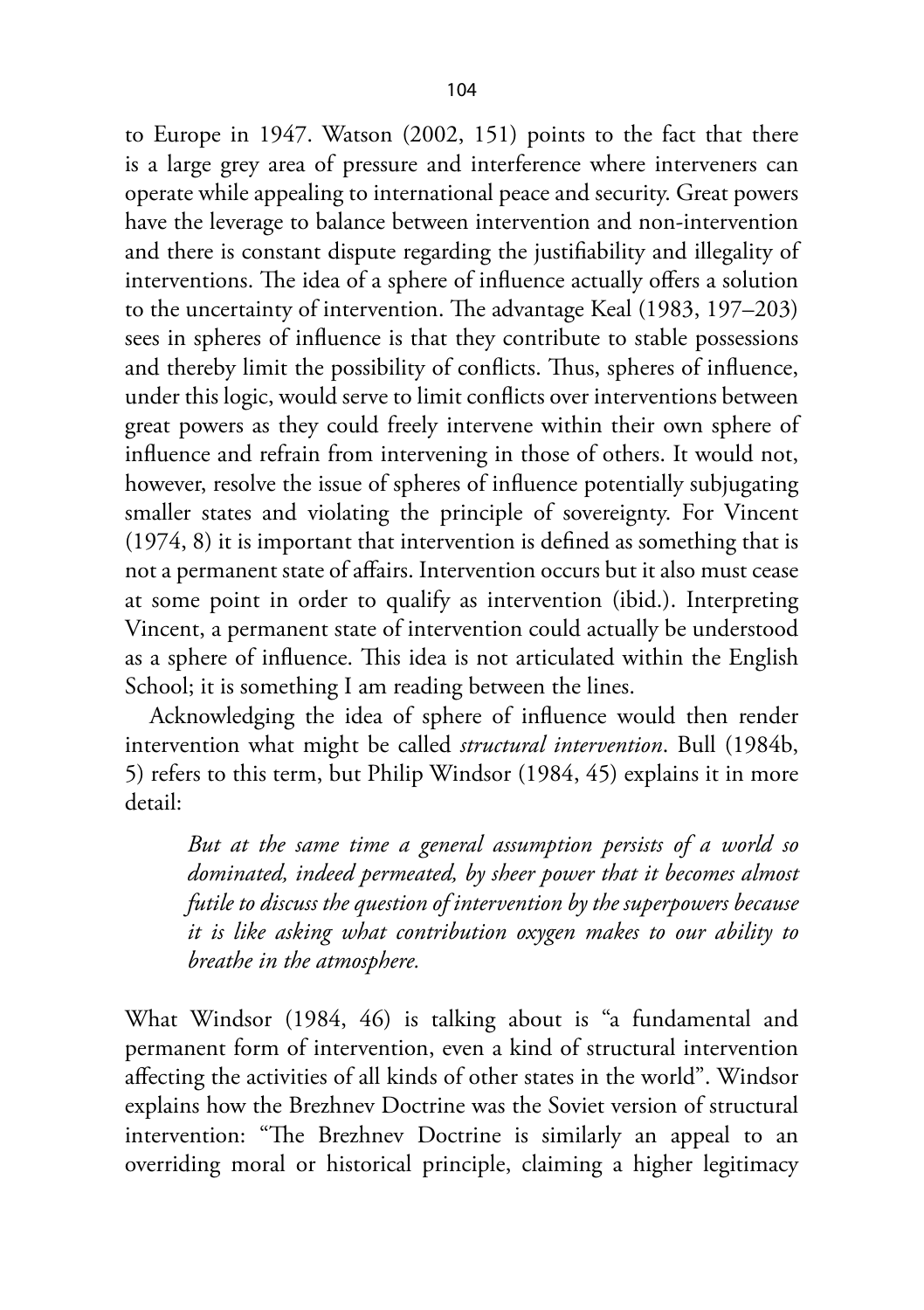than that of international law. [...] The Soviet Union, in other words, has created a higher order of legitimacy for intervention." (Ibid., 54–55.) Windsor does not consider this to have been unique to the Soviet Union, as the United States also claimed a higher legitimacy than international law by its mission of defending other countries against a universalising foe (ibid., 57–58). Windsor concludes that whereas the Soviet Union was practicing structural intervention in Eastern Europe, the United States was doing the same in Latin America (ibid., 64).

Bull also comes close to theorising spheres of influence as involving acceptance of intervention. He elaborates on intervention within different world orders. In a world with central international authority, the rights of the authority to intervene might be unlimited. In a world of regional international organisations, there might be unlimited power to interfere within particular regions. Similarly, in an order ruled by a small number of great powers, intervention would be accepted within the dominated regions. (Bull 1984a, 185.) The two last options could be called spheres of influence, but Bull does not mention the concept in this connection. Bull continues that any one of the three options would mean a drastic alteration of the current system of sovereign states. Abandoning the rule of non-intervention would mean abandoning the right to sovereignty and independence. Bull argues that regardless of how the European Community or proletarian internationalism might develop, there was still an overwhelming consensus on sovereignty and its corollary principle of non-intervention. (Bull 1984a, 185–186.) Bull also suggests that abandoning the rule of non-intervention, that is, accepting intervention in general, would mean the end of the system of states as we know it. This is what Schmitt, Carr, and Burnham also foresaw (see chapter 5).

## **4.4 A Regional Solidarist Order**

As we examine the relationship between sovereignty, intervention/nonintervention and spheres of influence further, we reach a point where we must broach the question of the nature of international society. This is the most important contribution of having studied the literature of the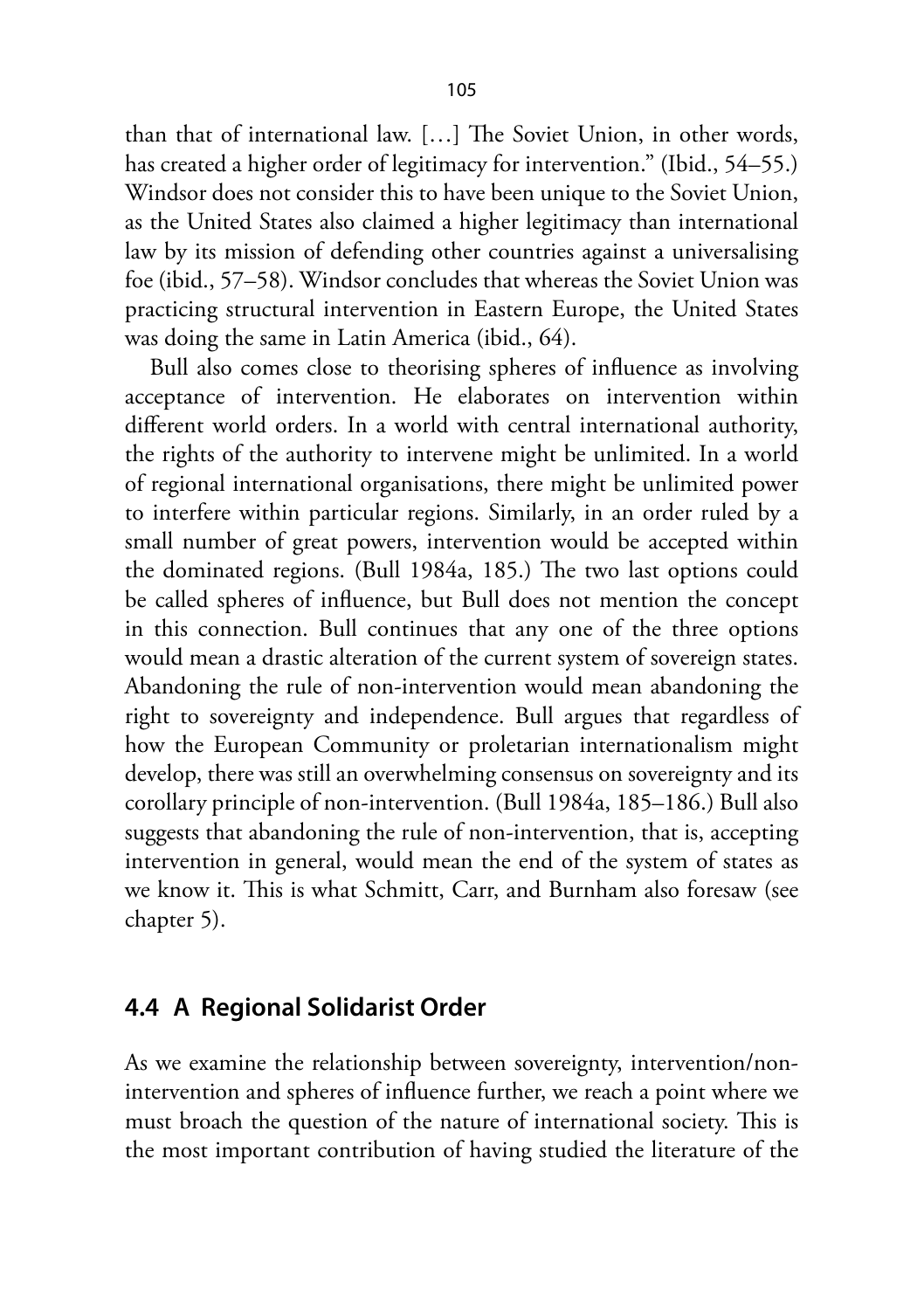English School, because it makes it possible to situate the concept of sphere of infl uence more securely at the equilibrium point of the pendulum of international society (see chapter 3.2). The pluralist-solidarist divide is, in fact, the cornerstone of the following episodes, which makes it even more fundamental to the theoretical conceptualisation of sphere of influence.

In explaining the pluralist-solidarist divide, I begin with Buzan's (2004a) insights. Pluralist international society is state-centric and assumes that international law is made by states (positive law). Pluralism is concerned with the preservation of political and cultural difference and distinctness. Solidarists are more concerned with the rights of individuals (natural law), cosmopolitan values and shared moral norms<sup>15</sup>. Buzan ponders whether the two are necessarily opposite ideas of state primacy versus a cosmopolitan position or, rather, two ends of a spectrum. The spectrum option is possible if sovereignty is more of a social contract – something open to negotiation – than an essential condition. At the pluralist end of the spectrum, international society is thinner and collective enforcement of rules will be difficult. At the solidarist end, collective enforcement might be accepted in some areas. The pluralistsolidarist divide implicitly answers the question of intervention: in focusing on shared moral norms, solidarism is a more interventionist view of international society, according to Buzan. (Buzan 2004a, 46–47.) But the spectrum metaphor relieves intervention from turning solidarism and pluralism against each other. Buzan explains, "In this view, so long as one does not insist that individuals have rights apart from, and above, the state, there is no contradiction between development of human rights and sovereignty. If they wish, states can agree among themselves on extensive guarantees for human rights, and doing so is an exercise of their sovereignty, not a questioning of it." (Ibid., 48–49.) For some, solidarism means stepping from an international (state-based) into a world (non-state-based) society, but Buzan does not consider it useful to assume that solidarism is tantamount to embracing a world society (ibid., 50–59). Keeping solidarism as a feature of international society allows Buzan (2004a, 59) to reason that

<sup>15</sup> See Buzan's (2004a, 159) figure depicting the pluralist-solidarist spectrum of interstate society.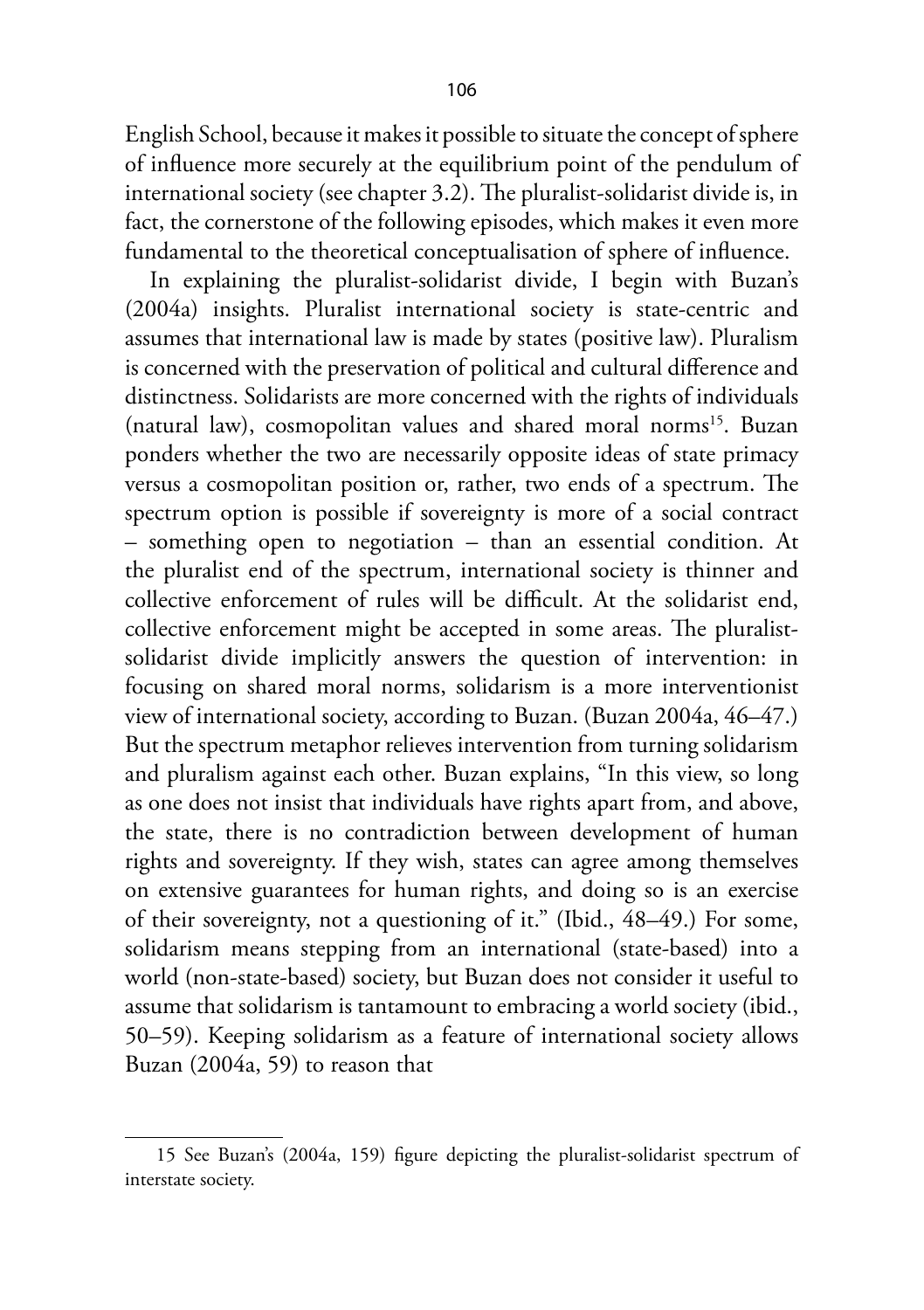*[i]n substantive terms, pluralism describes 'thin' international societies where the shared values are few, and the prime focus is on devising rules for coexistence within the frameworks of sovereignty and nonintervention. Solidarism is about 'thick' international societies in which a wider range of values is shared, and where the rules will be not only about coexistence, but also about the pursuit of joint gains and the management of collective problems of in a range of issue-areas.*

Getting back to sovereignty and intervention, Buzan (2004a, 219) writes that "sovereignty means different things at the pluralist and solidarist ends of interstate society." He (ibid.) continues:

*In a pure Westphalian interstate society, virtually all intervention is both illegal and illegitimate (except against forces aiming to disrupt or overthrow interstate order). In a thick, solidarist international society such as that represented by the EU, the agreed unpacking of sovereignty, and the establishment of agreements about elements of justice, and the rights of individuals and non-state actors makes many more kinds of intervention both legal and legitimate.*

In Buzan's opinion, sovereignty and intervention can be reconciled within the same international society. Hoffmann understands the role of intervention in international society in a way which fits in with Buzan's vision of a spectrum. Hoffman  $(1984, 11-12)$  explains that the question has never been one of international society choosing between intervention and non-intervention but rather of the forms and likelihood of intervention given the nature of the international system as decentralised units without a common superior. Even though for Hoffman intervention is a reality not necessarily because of solidarist tendencies in international society but because of anarchy, he nevertheless implies that sovereignty and intervention can coexist if sovereignty as a principle is understood as something flexible and leaves room for exceptions. Influence, like intervention, has always been a part of the states-system. The same applies to the relationship between spheres of influence and sovereignty: influence does not automatically mean violation of the principle of sovereignty. Spheres of influence and sovereignty can coexist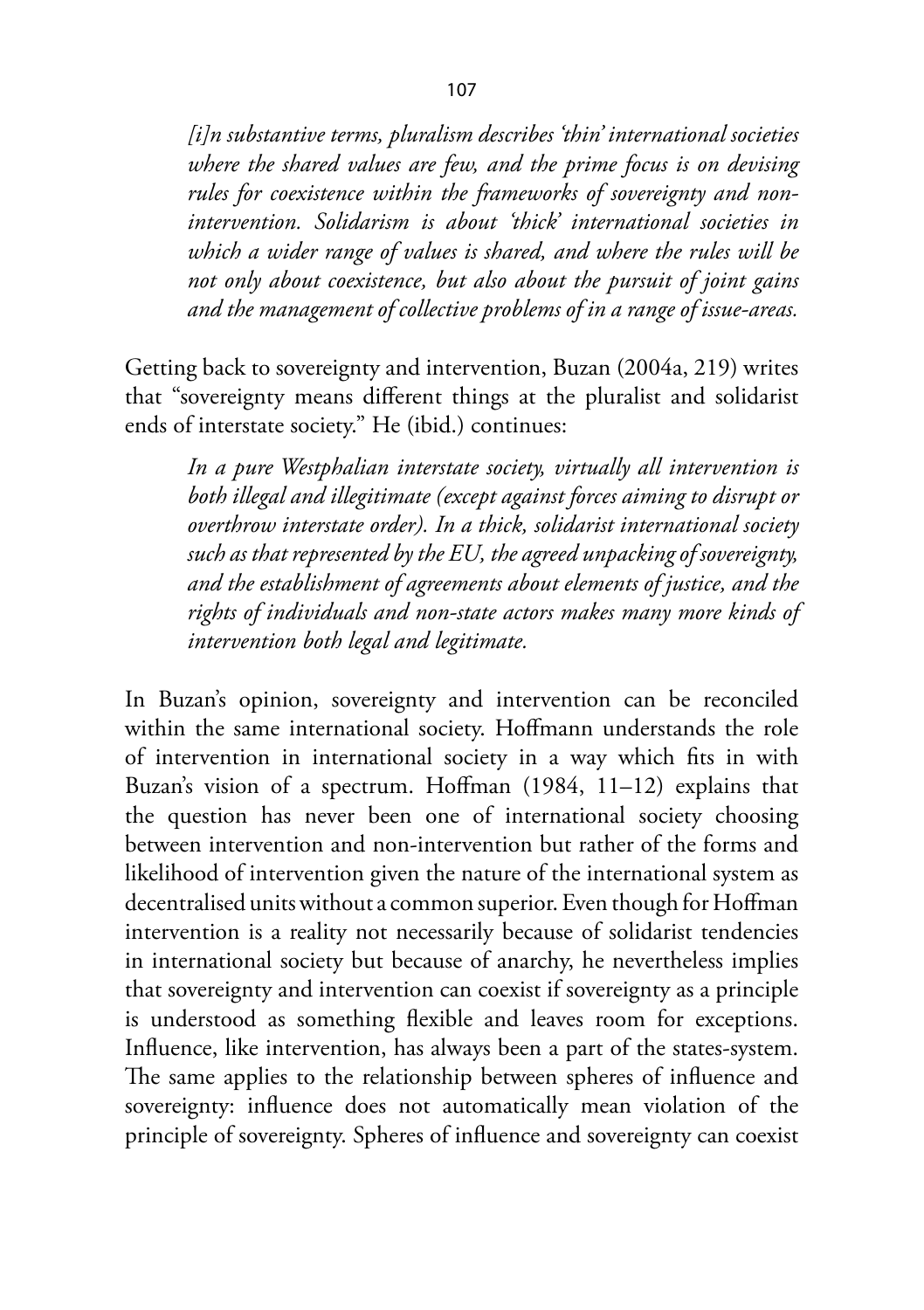when the influenced power accepts its position and when the influencing power offers something in return.

Depending on the interpretation of sovereignty, which is looser at the solidarist than at the pluralist end of the spectrum, intervention is more or less acceptable. In addition, the consideration of justice, such as protection of human rights, loosens up the concept of sovereignty to include the legitimacy of intervention. Is then a solidarist international society also more tolerant of spheres of influence if it is more tolerant of intervention? A sphere of influence could incorporate regional solidarism as a voluntary "unpacking of sovereignty" and great powers could agree on a certain acceptable level of regional hegemony. Solidarism could make interventions within a sphere of influence a matter of agreement. Solidarism could not, however, explain away the potential for injustice in the case of spheres of influence nor could it likely tolerate the divisions that spheres of influence would create and maintain. If the world is moving in a solidarist direction, it is necessary to look at spheres of influence in a context where sovereignty is not as rigid as it is in a pluralist international society. This opens a way to discuss the normative aspects of justice in the case of spheres of influence in a world where no state can thrive on its own.

Jackson's *The Global Covenant* (2000) deals with the normative order of the system of states and provides some very interesting remarks on sovereignty and intervention. For Jackson (2000; 19, 23) the global covenant signifies "the underlying moral and legal standards by reference to which relations between independent states can be conducted and judged", and its fundamental underlying ethos is pluralism. The international society is a *societas* rather than a *universitas* (ibid., 105). Jackson's societas and *universitas* are other names for a pluralist and solidarist international order, respectively:

The great political transformation symbolized by Westphalia can be *captured conceptually as a reconstruction of European politics from that of universitas, based on the solidarist norms of Latin Christendom, to that of societas, based on the pluralist norms of state sovereignty, on political independence. (Ibid., 165.)*

Jackson (2000, 127) argues that only in Europe or "the West" are there indications of an emergent *universitas*. The European *universitas* is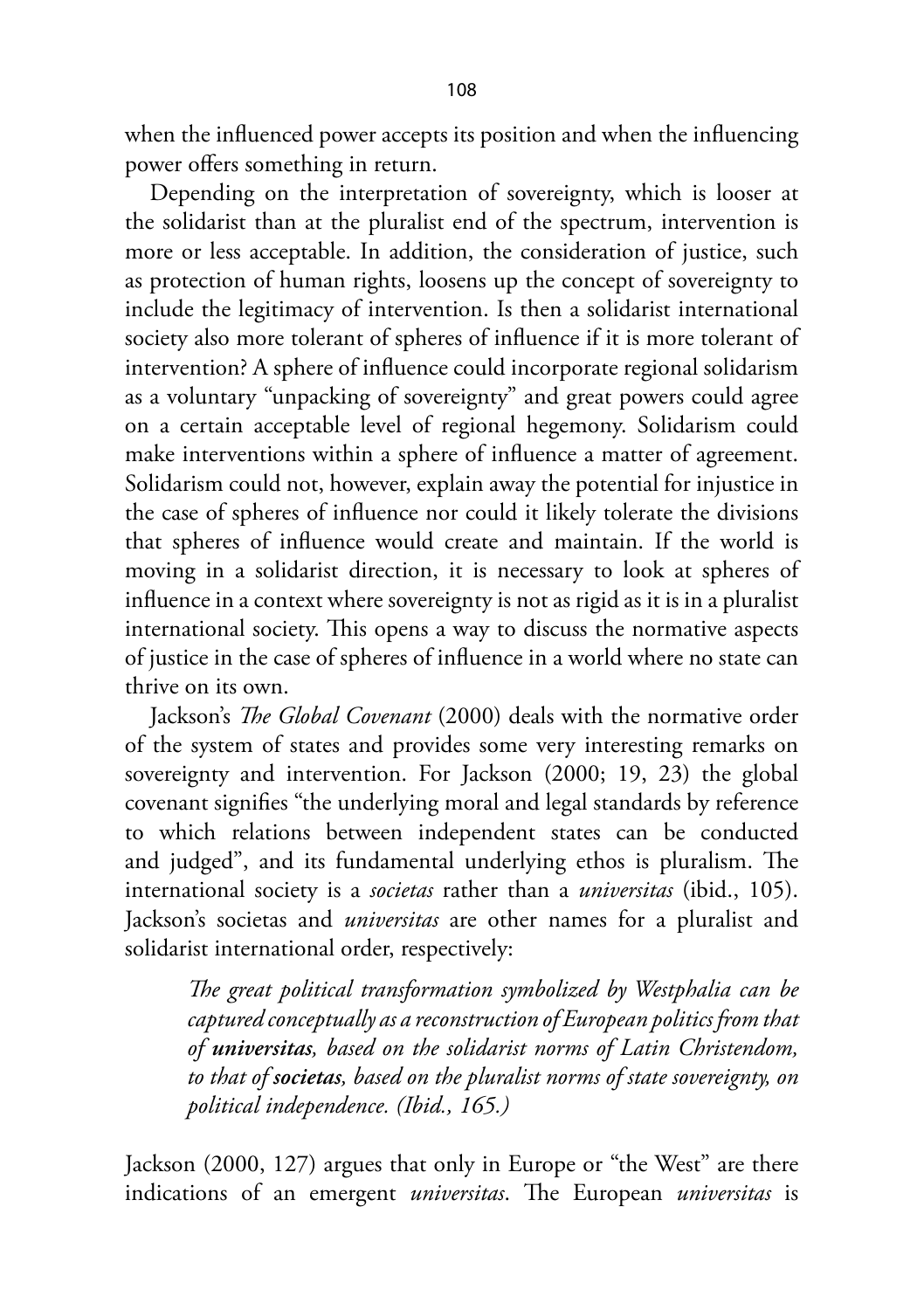regional and not universal and elsewhere *societas* prevails (ibid., 127–128). The Peace of Westphalia was the symbol of the political transformation from the Christian order to the system of states (ibid., 164). In a very Schmittian tone,16 Jackson (2000, 168) appears to prefer *societas* over *universitas*, that is, freedom over hierarchy:

*The societas of sovereign states is the idea and institution that expresses* the morality of difference, recognition, respect, regard, dialogue, *interaction, exchange, and similar norms that postulate coexistence*  and reciprocity between independent political communities. The *language of societas is the language of political freedom as opposed to that of universitas, which is the language of political hierarchy and religious or ideological orthodoxy based on a political community of some sort.*

It is clear that Jackson's *universitas* has relevance for spheres of influence when he begins discussing the Cold War. During the Cold War, Eastern Europe, in its subordinate position to Moscow, formed a *universitas* where only the Soviet Union enjoyed the rights of sovereignty and nonintervention. This ran counter to the pluralist norms of international society. The League of Nations Covenant (Article 21) confirmed the validity of spheres of influence but after 1945 spheres of influence did not have such legitimacy. "The USSR operated in a fashion that could only be justified, if justified at all, by a concept of legitimate spheres of influence." (Ibid., 255.) The United States, too, proclaimed this doctrine in its neighbourhood. By contrast, Gorbachev's speech to the Council of Europe in 1989, an articulation of what was also known as the Sinatra Doctrine, was a declaration of a *societas* ending the Soviet hierarchy in Eastern Europe. It was an acknowledgement of the pluralist norm of international society and a repudiation of the Brezhnev Doctrine. Russia and Eastern Europe thus returned to the *societas* of sovereign states. (Ibid.; 168, 256.)

Jackson's (2000, 169) own normative conclusion is that *societas* is the superior order: The pluralist doctrine of non-intervention is the core doctrine of the global covenant and "to date the modern *societas* of sovereign

<sup>16</sup> Schmitt was the proponent of *pluriverse* against *universe*, which would destroy political plurality in the international system. See more in chapter 5.3.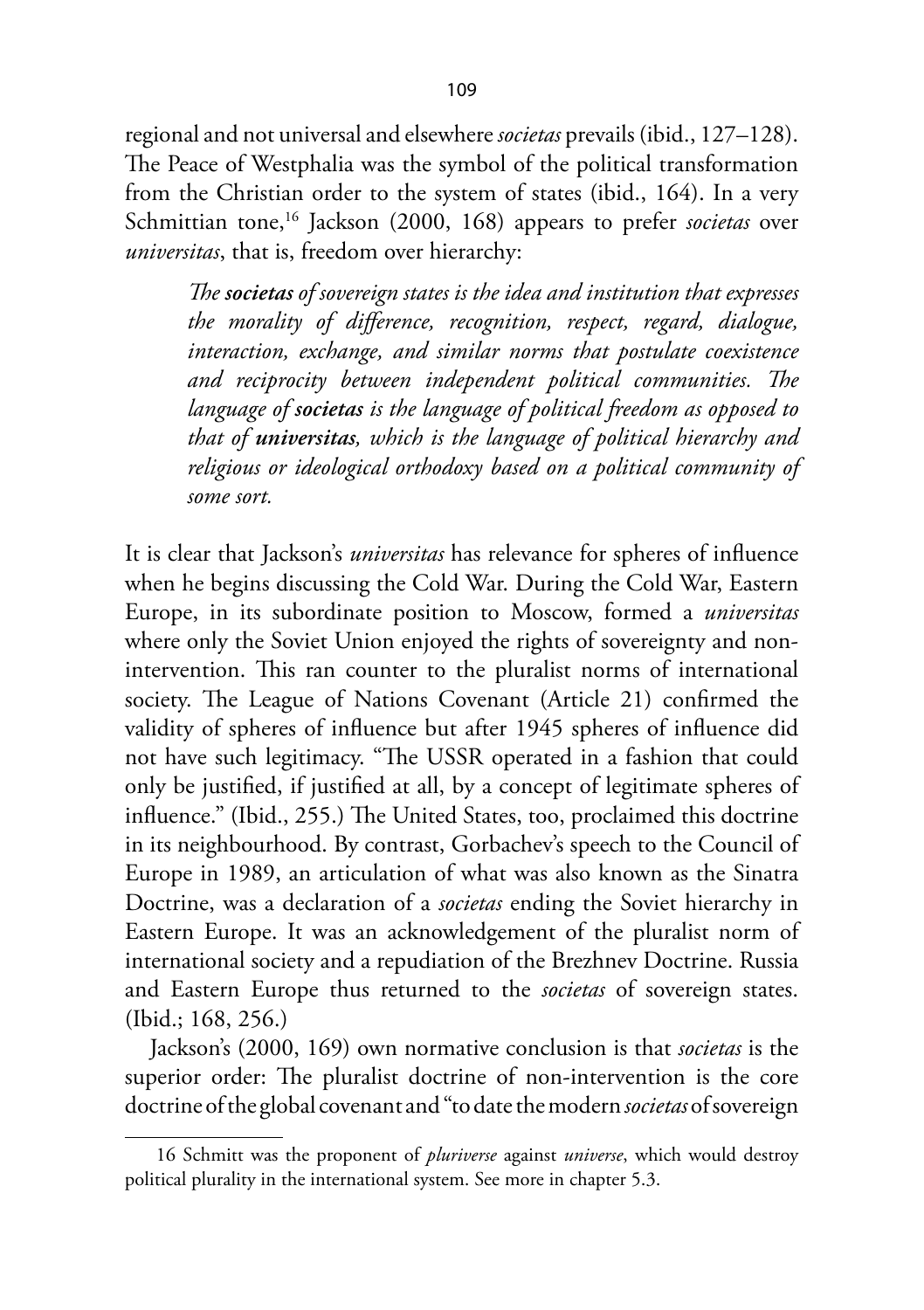states has proved to be the only generally acceptable and workable basis of world politics". Jackson thinks it is ironic that some scholars now oppose state sovereignty and long for political and ideological solidarity in world politics. They wish to reinstate an *universitas* of a gentler kind based on popular consent rather than military conquest or political revolution. But, as Jackson writes, *universitas* was originally a medieval politicalreligious idea involving ideological orthodoxy and political hierarchy – exactly what sovereign states were created to escape from. Jackson goes on provocatively: "It [longing for political and ideological solidarity in world politics] is also ironical in light of the successful world-wide revolt against imperialism in the twentieth century which justified the abolition of colonialism in the name of local political freedom: in the name of selfdetermination and state sovereignty." (Ibid. 168–169). Russian analysts would agree with Jackson; they are not ready to accept an *universitas*, as I will show in chapter 7.

For Jackson, the sovereign state has constitutional immunity and a fundamental right to non-intervention, making the ethics of intervention a negative ethics. Jackson writes that "non-intervention is the prima-facie norm of a pluralistic international society" whereas intervention requires justification. Jackson introduces three main justifications for intervention: 1) international order: valid reasons for international peace and security or national security<sup>17</sup>, 2) consent: a request of the legal government of the target state, and 3) humanitarianism: protecting the people of the target state. Jackson considers the third justification to be controversial since it goes beyond the rules of the UN Charter. According to Jackson, humanitarian intervention has the potential to challenge the *societas*. In an *universitas*, humanitarian considerations would override sovereignty and the question would become whether there is a transformation under way to a global *universitas* where the rule of non-intervention would no longer be the guarantor of sovereignty. (Jackson 2000, 250–252.) Humanitarian intervention relies on universal human rights, whereby it represents an element of *universitas* for Jackson.

The relationship between humanitarian intervention and spheres of influence is interesting, because the concept of humanitarian intervention is so recent that no references to it can be found in the history of spheres

<sup>17 &</sup>quot;National security" was used as an argument by Russia to defend its intervention in South-Ossetia in August 2008 (see chapter 7.5.3).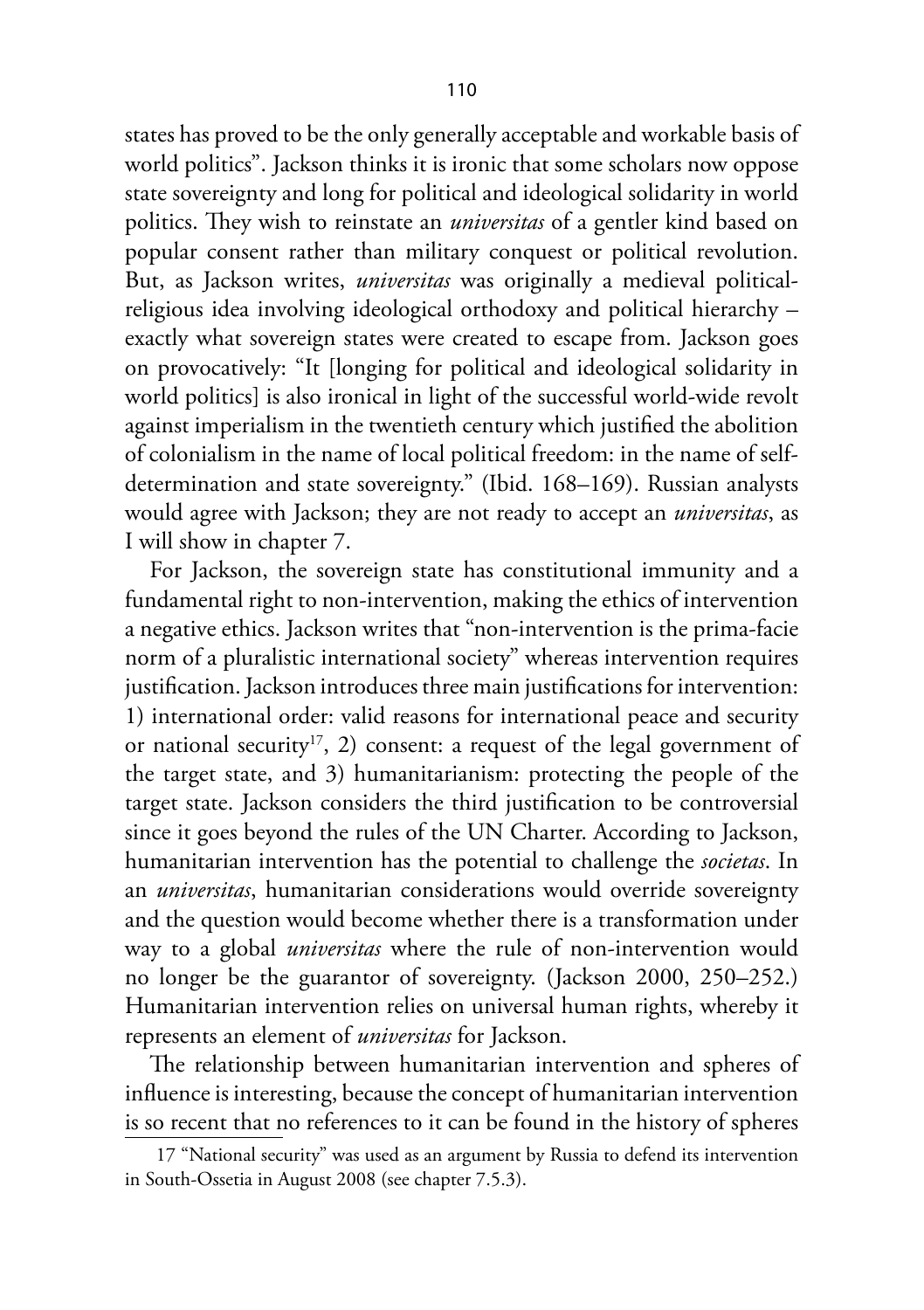of influence. If we look at international society from Jackson's perspective (instead of Bull's spectrum), humanitarian intervention represents a discourse against pluralist international society<sup>18</sup> whereas spheres of influence, even with the potential and likely violations of sovereignty they entail, represent a defence of plurality. In Bull's spectrum, humanitarian intervention does not automatically signal the emergence of an *universitas* and thus is easier to accommodate with spheres of influence in the middle of the pluralist-solidarist spectrum. The main difference between humanitarian intervention and intervention within a sphere of influence is found in their legitimacy in discourses. A humanitarian cause can be accepted as a motive for intervention while ambitions of creating a sphere of influence cannot. Yet, establishing a sphere of influence and humanitarian intervention are not opposite or separate forms of conduct. A humanitarian cause could be invoked in order to avoid an intervention being associated with a sphere-of-influence policy  $-$  as if purifying the motives of the influencing state. Today, humanitarian reasons are the only possible justification for intervention, and if spheres of influence exist, intervention within one can only be defended on humanitarian grounds. If intervention is a central tool of sphere-of-influence policy, and a humanitarian cause can be used as an excuse, then any interventionist state – not only Russia – can be accused of trying to establish a sphere of influence. For many Russian analysts, humanitarian intervention is sphereof-infl uence policy in disguise. Humanitarian intervention is a matter of interpretation, hence the disagreement between Russia and Western states on the intervention in Yugoslavia in 1999 and the disagreement on the nature of Russian intervention in South Ossetia in 2008. In fact, many Russians avoid making the claim of humanitarian intervention, because of the supposedly political uses of the term. For many Russians, Western "humanitarian interventions" represent sphere-of-influence policy and for many Western commentators Russian intervention in the territory of Georgia was an expression of a sphere-of-influence policy. Thus, the relationship between humanitarian intervention and a sphere-

<sup>18</sup> For example, humanitarian intervention as *the responsibility to protect* principle, embraced by the UN World Summit in 2005, transfers the responsibility to protect people from states which fail to do so to the international community (see Evans 2008). Responsibility to protect is more closely associated with the idea of *universitas* as a collective and solidarist means to govern international affairs.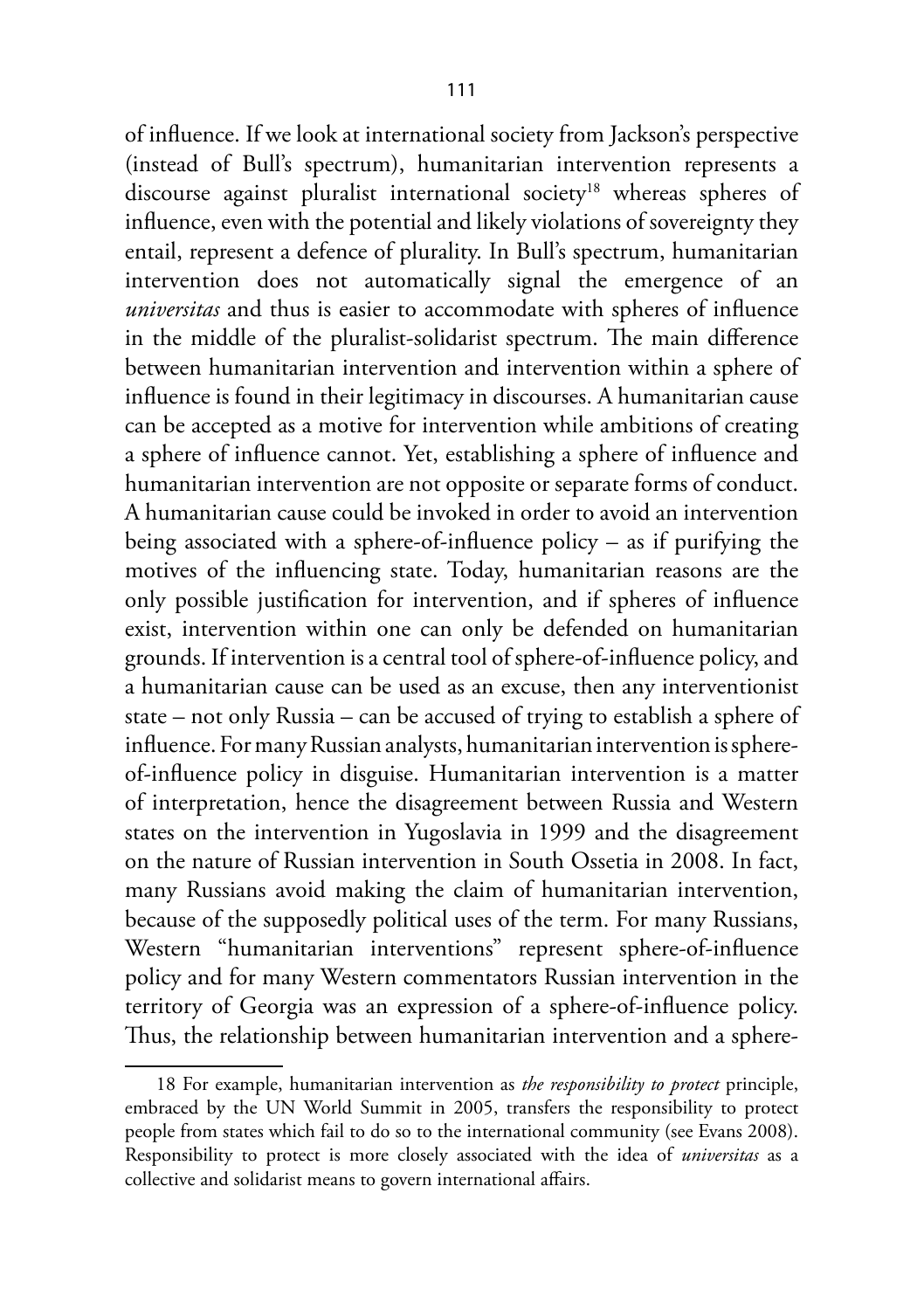of-influence policy is not only in how these actions represent solidarism but, and primarily, in how they are justified.

I would say that the establishment of spheres of influence and humanitarian intervention are more interconnected than separated by the discourse on their legitimacy. Likewise, the separation of sphere of influence and humanitarian intervention at the level of the pluralist-solidarist debate is artificial if we challenge the core meaning of solidarism. The problem with Jackson's *universitas* is that we do not know who gets to decide on humanitarian intervention. Who holds the decisive power over the normative? In the case of Watson's pendulum it is the Empire, but the more vague concepts of cosmopolitan, solidarist and world society leave the questions of agency unresolved. Is solidarism simply a thick international society or is it a cosmopolitan word society? Solidarism needs to be articulated also in a concrete political setting, because otherwise we do not know how to situate spheres of influence and humanitarian intervention.

This is where we find the weakness of the English School theory: an inability to specify where power lies and who the actors in a solidarist society are. Buzan (2004a, 47–48) writes that the pluralist side is easily identifiable as a system consisting of states but the solidarist side blurs the difference between international and world society because it ties together state and non-state actors. For Buzan, the problem is the impreciseness of the idea of world society. Even though world society occupies a central position in English School thinking, the concept is not systematically elaborated. (Ibid., 44.) Since Buzan discusses solidarism within the society of states, endowed with sovereignty and the right to intervention, he keeps solidarism within the limits of international society. It makes me wonder where pluralism really turns into solidarism.

I argue that humanitarian intervention fits into the cosmopolitan ethos of a solidarist society less than the English School conceptualisations would suggest. To my mind, humanitarian intervention does not jeopardise pluralism as such, but rather – and specifically – the plurality of sovereign *states*. An international society where humanitarian intervention is legitimate is a concert of great powers and/or multiple regional *societates* maintaining a certain level of pluralism. In this order, great powers would decide on humanitarian intervention. Even within the EU, which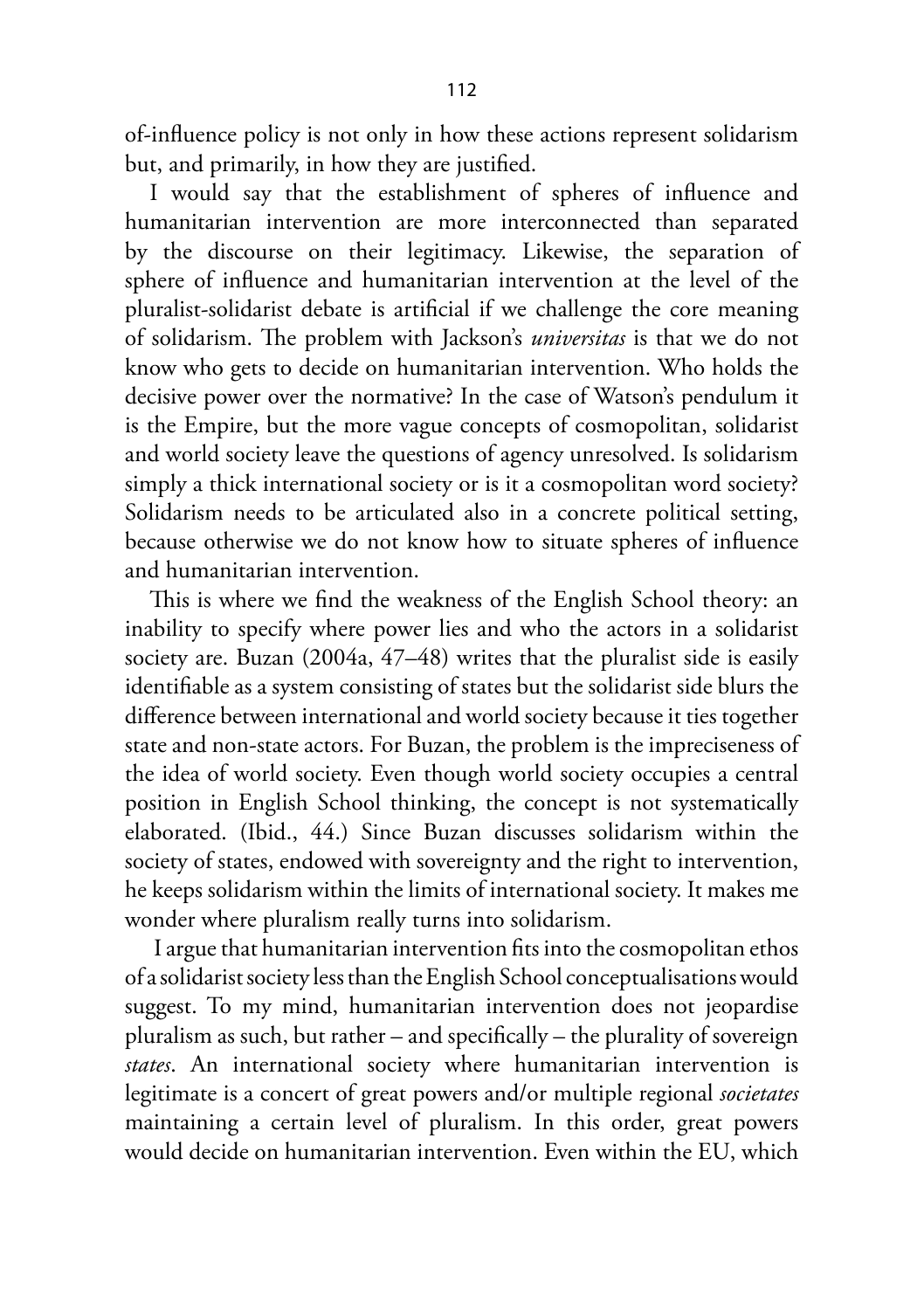represents a solidarist order for both Buzan and Jackson, greater powers have the final say. In terms of this logic, humanitarian intervention, like any intervention, sits well in solidarist international society, which does not abandon the system of states. In fact, the idea of regional solidarism makes it possible to imagine a solidarist international society (a plurality of regional units) that allows humanitarian intervention.

In an argument close to my reasoning regarding the conceptual confusion about solidarism, John Williams (2005, 19–38) asserts that contrary to the general English School view, a world society does not have to be cosmopolitan. Williams wants to challenge the idea that pluralism belongs to international society and solidarism to world society. He writes that a world society where political activity is principally focused on individuals (and where states are not the predominant actors) can maintain plurality in some form. In other words, diversity can be accommodated in such a society. Williams (2005, 33) continues, "Thus a partly de-territorialised pluralist *modus vivendi* offers a normative agenda for world society." Again the English School is theorised in terms of the mysterious notion of solidarism – mysterious because it is so difficult to conceptualise. The argument that a world society of pluralism indicates "non-territorial forms of politics" (ibid., 35) still prompts the question of what exactly happens to territorially bound communities in a solidarist international society or in a solidarist or pluralist world society. The usefulness of the pluralist-solidarist debate is undermined if there is no clarity as to what kind of political organisation is envisioned. Emphasising the importance of regions, Buzan's and Waever's regional security complex  $-$  and even more so Hurrell's regional solidarism  $-$  offers answers to the contemporary need to make sense of the pluralist-solidarist divide<sup>19</sup>. But there is no attempt to situate spheres of influence in this debate, because the concept has not been situated at all in international theory. Perhaps the pluralist-solidarist debate does not even need spheres of influence, but a sphere of influence can be theorised by situating it within this debate. If we take into account Keal's and, to a lesser extent, Bull's interest in discussing spheres of influence as contributing to international order, it is reasonable to assume that this international order has something to do with pluralism and solidarism.

<sup>19</sup> There are many more studies on regions which I will not present here (for example Weinert 2011).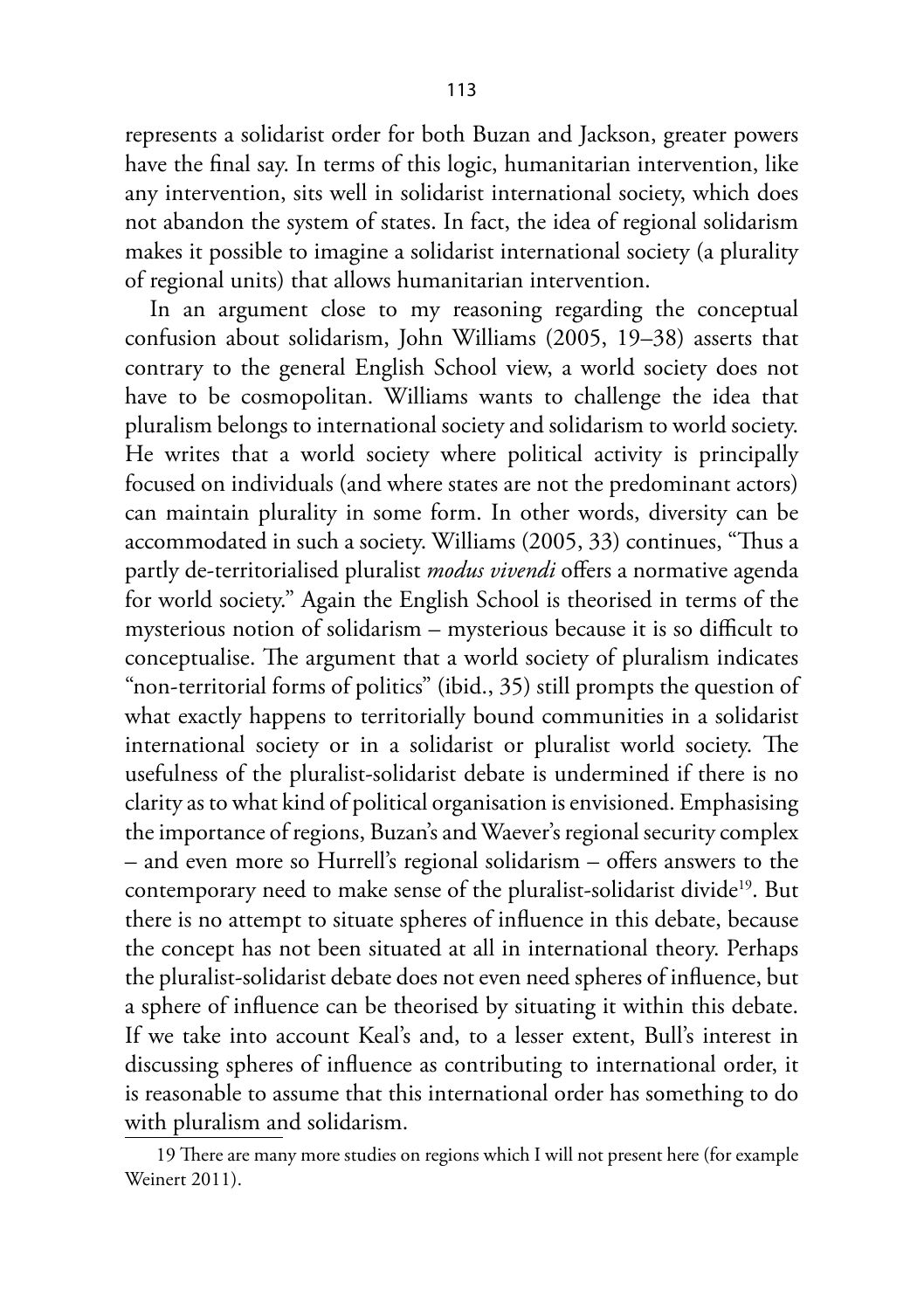At the end of the day, by reading the English School we do not find out who it is that would be in charge of a solidarist order or world society. Would it still be states, or a mix of state and non-state actors? Would it be a world organisation  $-$  or even a universal empire? The reason why this question is compelling is that the answer to it would make it possible to situate spheres of influence more firmly in the middle of Watson's pendulum of international society, provided both ends were clearly defined. Sphere of influence emerges out of the English School literature as a pluralist concept, as part and parcel of the system of states, but it also expresses ideas of breaking state borders to form bigger units than states. What makes a sphere of influence diverge from the pluralist ethos of the state is the idea of a regional unit, the *Großraum* for Schmitt (2003) and Carr (2001), Mid-Europe for Naumann (1917) and the "Good Neighbor Policy" for Lippmann (1945). These regional units are constructed not only out of influence but also out of unity and necessity. This necessity is the prevention of major wars by unifying states to form bigger entities. Jackson, by discussing spheres of influence as an aspect of *universitas*, does make the move towards seeing spheres of influence as part of a solidarist order. Spheres of influence are then regional solidarist orders which allow the pluralist order to survive on the global level. This solidarism is not restricted to "one humanity" but can include several regional international societies within the international order. The idea of a regional solidarist order also takes the pejorative ring out of sphere of influence. However, given the inadequate definition of solidarism, it remains difficult to imagine what the relationship between spheres of influence and solidarism would be on a global scale: Would solidarism mean the end of great powers and their spheres of influence, or would great powers maintain their dominant position even in a solidarist international society?

#### **4.5 International Law and Justice**

This section focuses on English School theory on international law and justice in relation to spheres of influence. It is nothing new to say that influence in international relations is not distributed equally. Some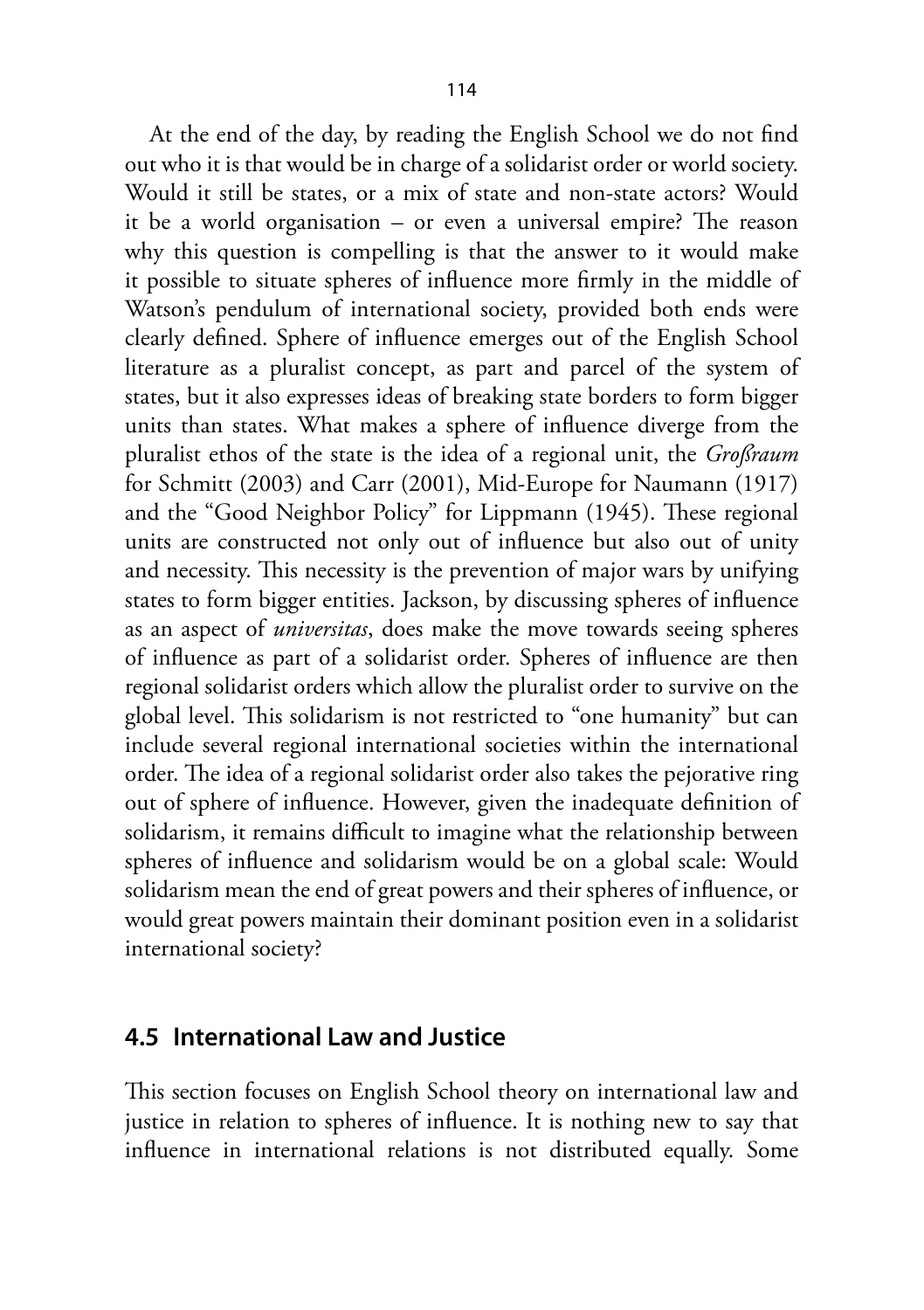members of the society of states can better proclaim and defend their interests (Bull 2002, 53). When one looks at the justice or injustice of spheres of influence, the first thing is to ascertain what international law has to say on the subject. References to international law are also the source for finding arguments for and against spheres of influence. The relationship between spheres of influence and international law, in the present, rests on the assumption that international law does not recognise a right to a sphere of influence. Instead, international law sets limits on pursuing international influence; it does this through the principles of sovereignty and intervention, but also through rules on the use of violence.

Keal writes about international law and its relationship to spheres of influence. According to Keal, in 1945 the allied powers met in Yalta to agree on the principles of the government of former satellites and liberated countries. The powers subscribed to principles that would ensure their cooperation and allow democratic government in Eastern Europe in line with the Atlantic Charter. (Keal 1983, 87–88). Soon thereafter the United Nations Organisation Charter was drawn up in San Francisco. Keal considers the Charter important for spheres of influence because Article 2(1) lays down the principle of sovereign equality and Article 2(4) states, "All members shall refrain in their international relations from the threat or use of force against the territorial integrity or political independence of any state, or in any manner inconsistent with the purposes of the United Nations". In this connection, Keal writes: "Spheres of Influence are not consistent with the principle of sovereign equality". Influencing powers have used force against the integrity and independence of states and contravened the Charter. (Ibid., 90.) I will later show, in chapter 7, how the Russian analysts take international law and its historical documents so seriously as to make one wonder how they could ever argue for spheres of influence.

Bull (2002, 126) states that since self-help is a part of enforcing international law, the distribution of power dictates conformity to this law. But it would be too simplistic to claim that the international order is one where great powers take matters of law to their own hands, disregarding the rights of the small. What I have tried to convey through the presentation of the institutions of international society is that the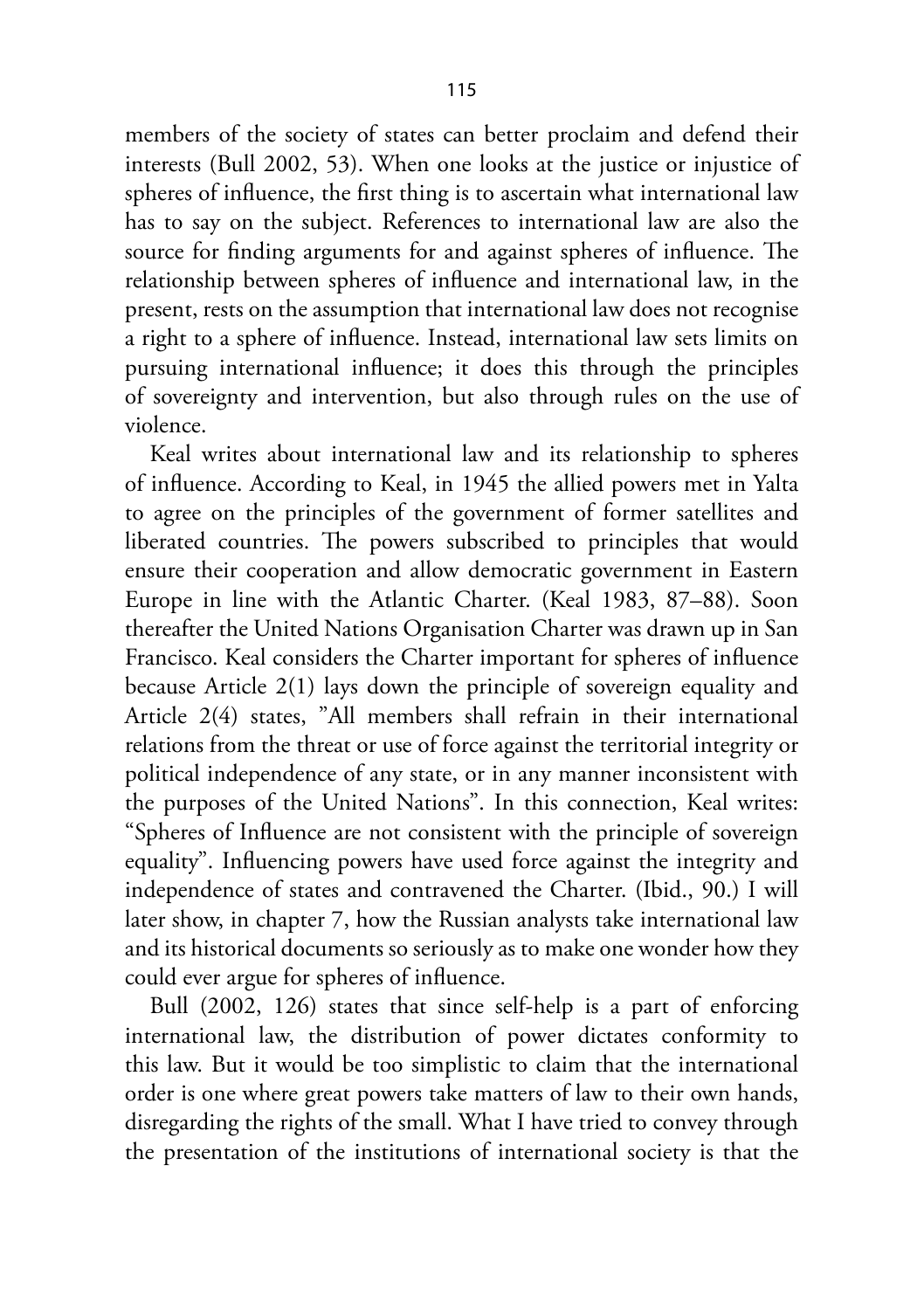question of whether spheres of influence are inherently unjust is far from settled. As Keal (1983, 199–203) suggests, even development aid can be seen as influence which can cause conflicts. Intervention and nonintervention as principles which are connected to spheres of influence emerge from a jungle of arguments over legality and legitimacy. Then there is the matter of "stability of possessions" as contributing to the lessening or controlling of conflicts by the influencing powers (Keal 1983, 199– 203) and finally the big question of spheres of influence as potentially contributing to international order. All these considerations suggest that we should look more deeply into the many different arguments on the justification of sphere-of-influence policies.

Bull argues that conformity to international law<sup>20</sup> and violation of it are not separate forms of conduct. In his estimation, international law is obeyed by most states most of the time. Even when laws are violated it might still embody some elements of conformity, making the line between conformity and violation blurred. (Bull 2002, 131-132.) The same applies to justice. A great power could argue for establishing a sphere of influence (violation) against foreign aggression (conformity or upholding the right of another state to sovereignty). Is not a sphere of influence actually a perfect example of violation and conformity taking place at the same time? If the existence of a sphere of influence implies a relationship between two or more great powers, the sphere of influence is established not only to influence another state but to prevent another great power from influencing that same state. During the Cuban Missile Crisis (described in more detail in chapter 6), both parties, the United States and the Soviet Union, expressed their wish to protect the Cuban

<sup>20</sup> Bull defines international law as "a body of rules which binds states and other agents in world politics in their relations with one another and is considered to have the status of law". Bull explains that there are rules which states and other agents see as binding one another which constitutes an international society. It is, nevertheless, a matter of controversy whether these rules have a status of law due to the lack of an enforcing and sanctioning world government. (Bull 2002, 124–125.) International law rests much upon self-help including the use and threat of force. Members of international society often take the enforcement of international law in their own hands which makes international law function as a part of balance of power. (Ibid., 126.) The other members of international society might disagree on which is the lawbreaking party to a conflict and which upholds the law (ibid., 127).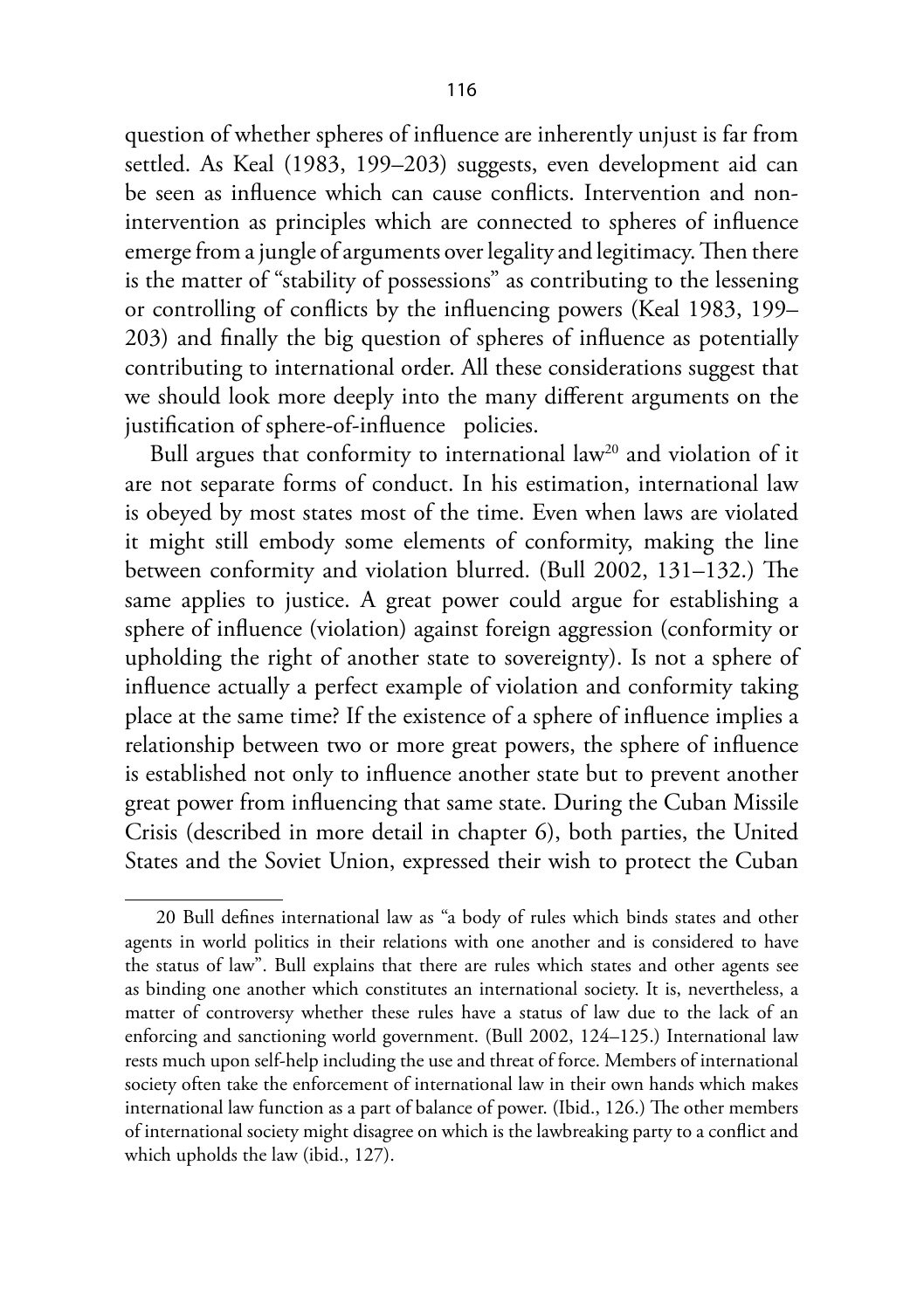people from the other superpower's tyranny. What a sphere of influence can be, reflecting on what Bull writes about international law, is a mixture of a violation of the principle of sovereignty and an attempt (even if a selfserving one) to protect the sovereignty of the influenced or to maintain the system of states as the preferred international order.

Another more or less accepted argument for a sphere of influence can be the maintenance of a balance of power. Bull (2002, 138) explains how an interest in a balance of power might clash with international law. Balance of power is a principle that maintains international order but the means of achieving a balance might involve acts of violating international law. In this case, we are not talking about justice and the rights of individual states, but of the overriding interest in maintaining a balance of power for the sake of the system of states. Bull in fact comments on this dilemma with regard to international law: "It is often argued, however, that considerations of the balance of power require intervention in the internal affairs of a state in order to establish a great power's influence in it, or resist the influence of another great power, because of wider considerations of the distribution of power in international society at large". (Bull 2002, 138.)

Regardless of system considerations and the reasons promoted by the influencing power, the perspective of the influenced state is what matters most when judging the act of influence. If the influenced state feels its rights are being violated then the argument about protection can hardly justify a sphere-of-influence policy. However, the fact that a state is claiming that its rights are being violated by a sphere-of-influence policy does not automatically mean that injustice has occurred, or even that any sphere-of-influence policy has been implemented. States can abuse the idea of spheres of influence to get support from other states in a dispute with a greater power. The relationship between the influencing and the influenced power becomes more complex when we do not automatically view the small states as victims of a sphere-of-influence policy. Then it is more a question of enmities, alliances and identities than of international law whether influence is accepted or not.

The contemporary discourse has taken a firm stand against spheres of influence expressly on the basis of justice, even more so than on the basis of law. Keal (1983, 204) makes a clear judgment about the relationship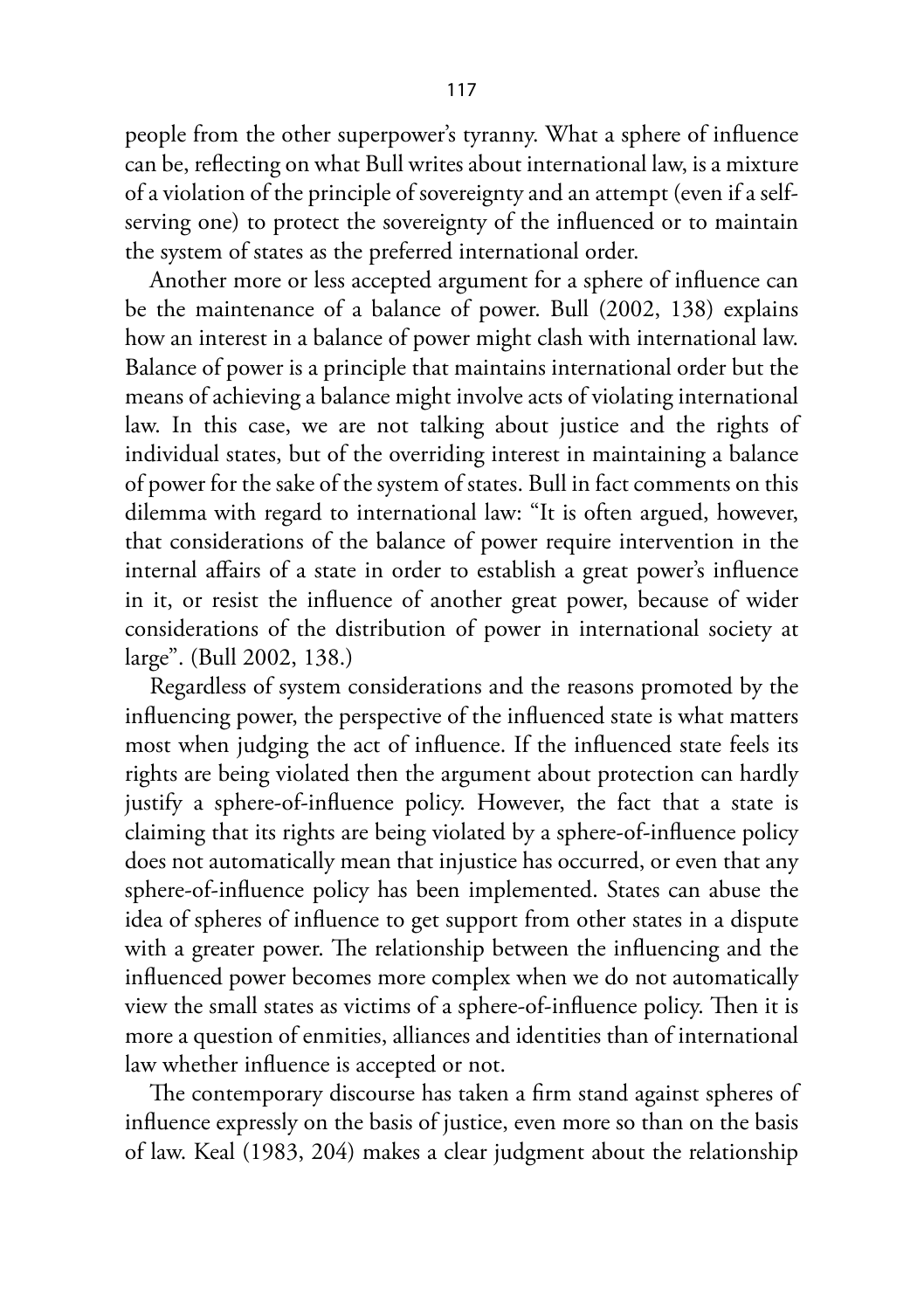between spheres of influence and justice: "The freedom and independence of influenced states is always impaired and no matter how much they contribute to order, spheres of influence are necessarily unjust". For Keal, even though spheres of influence contribute to international order this comes at the price of justice (ibid., 209–210). He explains, "The injustices inherent in spheres of influence such as inequalities in the distribution of wealth, violation of the doctrine of sovereign equality of states, and the denial of equality of individuals might simply nourish seeds of disorder" (ibid., 212). Thus the unjust nature of spheres of influence is at the same time a source of disorder. To summarise Keal's argument, spheres of influence might contribute as much to international order as to disorder, but in the end they are based on injustice.

Bull explores justice in world politics in *The Anarchical Society*. Firstly he discusses the meaning of justice as actions considered right in themselves and thus belonging to the class of moral ideas separate from law, prudence, interest or necessity. Justice is also often understood as equality in respect of rights and privileges. Bull explains that there is substantive justice, or recognition of rules about rights and duties; and formal justice, "the like application of these rules to like persons". (Bull 2002, 75–76.) Bull (2002, 76) writes:

*Demands for 'justice' in world politics are frequently demands for formal justice in this sense: that some legal rule, such as that requiring*  states not to interfere in one another's domestic affairs, or some *moral rule, such as that which confers on all nations the right of selfdetermination, or some operational rule or rule of the game, such as that which requires great powers to respect one another's spheres of infl uence, should be applied fairly or equally as between one state and another.*

Thus, there are two aspects to justice: 1) the contents or the rules stating what course of action is considered right and what is wrong and 2) the equal application of these rules. Curiously, Bull presents spheres of influence as manifestations of justice, but it is justice in the second meaning, formal justice, according to which great powers have equal rights to spheres of influence. What Bull does not say is whether a sphere of influence is considered just according to the first aspect, substantive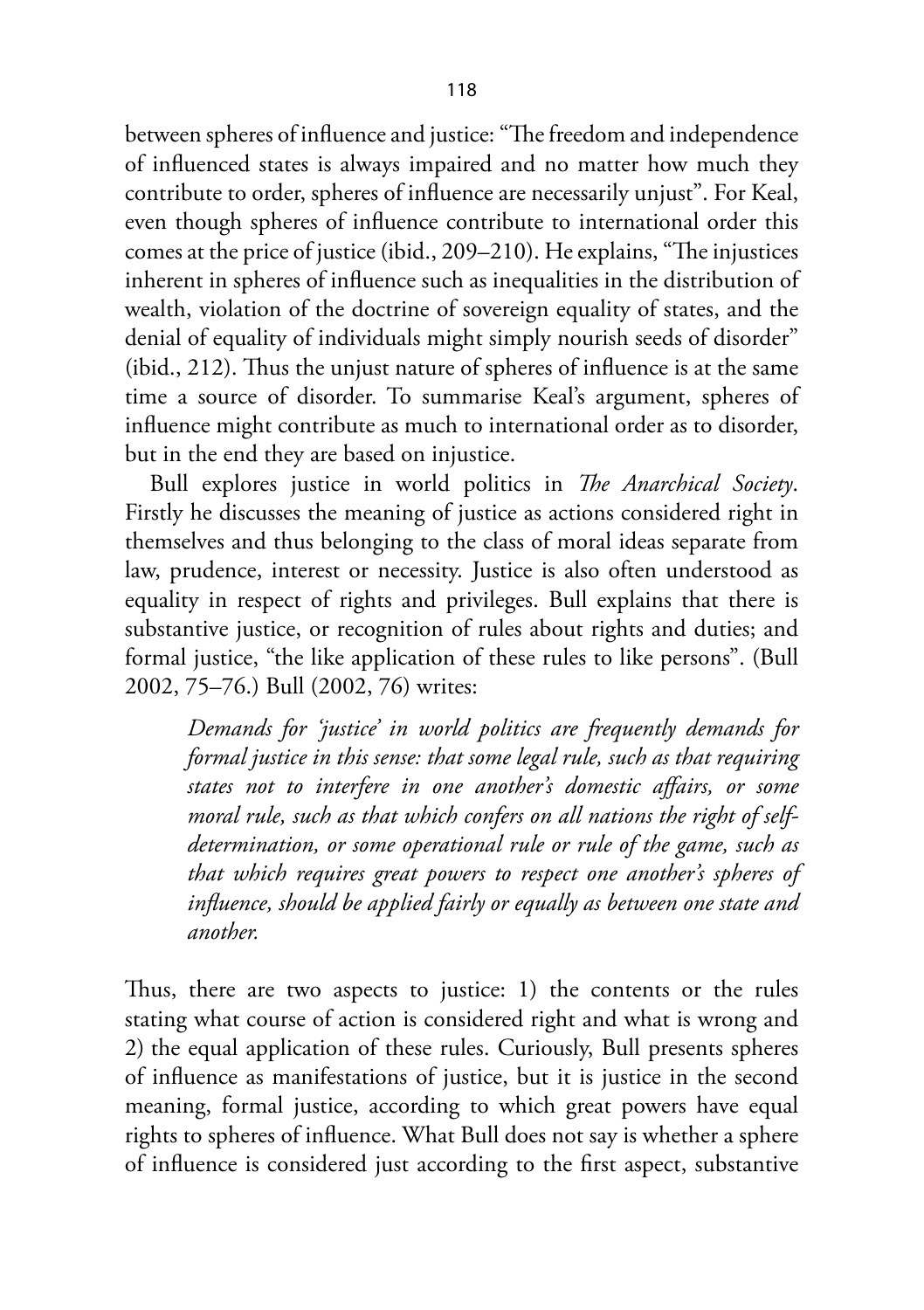justice, that is, whether a sphere of influence is just in the first place. My principal concern is substantive justice, but I am interested in formal justice as well – albeit not as relations among great powers but as the equal application of rules among all the members of international society.

Bull's point is that the current institutions of international society do not support justice in world politics, but rather international order is often at odds with justice. International society is at odds with *cosmopolitan justice, human justice* and often with *interstate* or *international justice*. Interstate justice is best served in international society as states may add moral imperatives to the rules of their coexistence, whereas justice for humankind (cosmopolitan) or individuals (human) does not fit in with the workings of international society as it is managed by the states. (Bull 2002, 87.) Cosmopolitan justice could be realised only in a cosmopolitan society. Bull writes, "But to pursue the idea of world justice in the context of the system and society of states is to enter into conflict with the devices through which order is at the present maintained". The same applies to human justice: it is simply incompatible with the present international order, where human rights enjoy no precedence over the rights of the states. (Bull 2002, 85–86.) Concerning the justice of spheres of influence, Bull (2002, 89) makes the following statement:

*Great powers contribute to international order by maintaining local systems of hegemony within which order is imposed from above, and by collaborating to manage the global balance of power and, from time to time, to impose their joint will on others. But the great powers, when they perform these services to international order, do so at the price of systematic injustice to the rights of smaller states and nations, the injustice which has been felt by states which fall within the Soviet hegemony in Eastern Europe or the American hegemony in the Caribbean, injustice which is written in the terms of the United Nations Charter which prescribe a system of collective security that cannot be operated against great powers, the injustice from which*  small powers always suffer when great ones meet in concert to strike *bargains at their expense. (Emphasis added.)*

Systematic injustice is like systemic intervention: it takes place so frequently as to effectuate a status quo and something that is quietly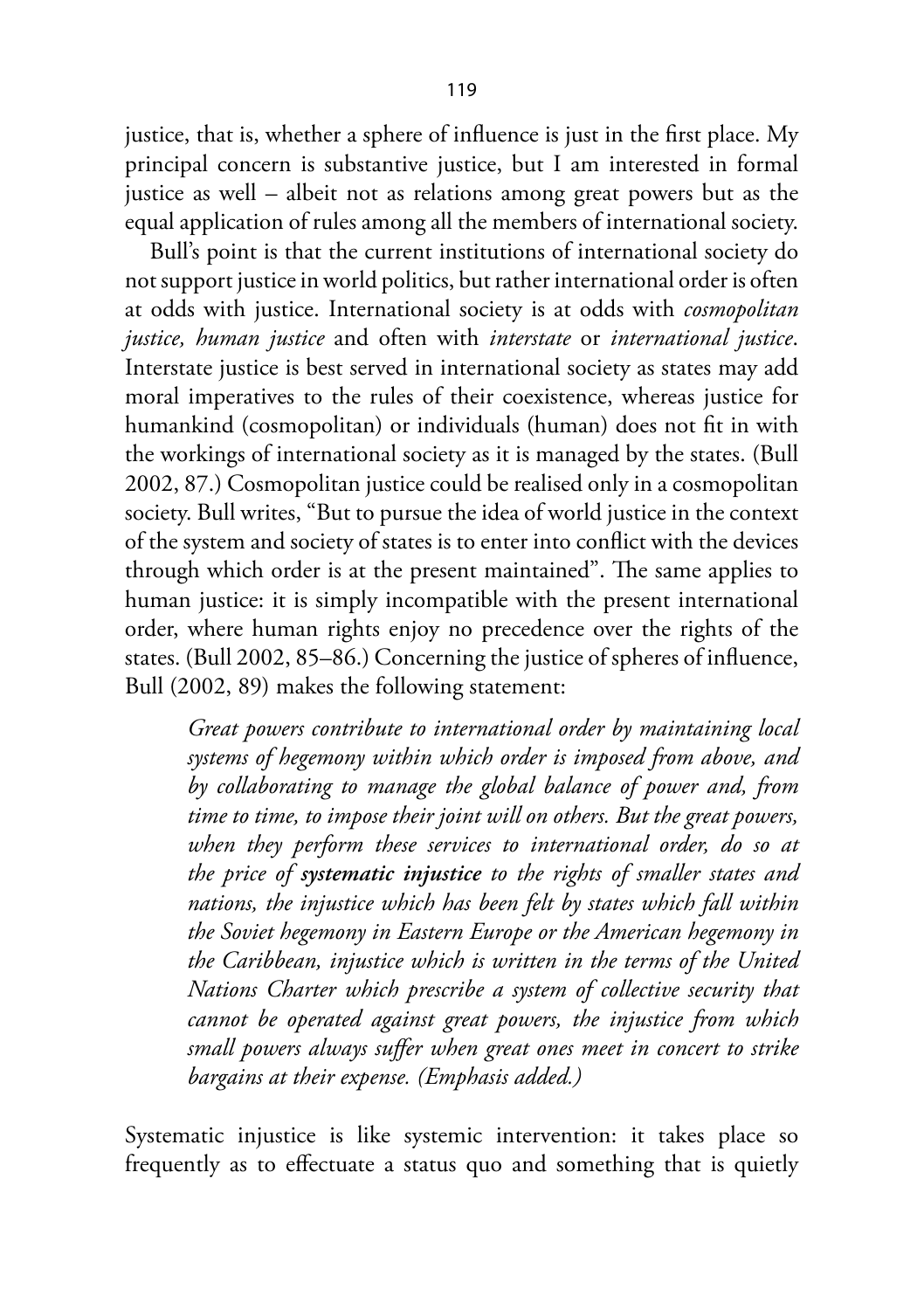accepted. Bull (2002, 221–222) also writes about justice when dealing with international order managed by the great powers. He notes that the great power order does not provide justice for all. Bull doubts whether there should or could be equal justice within the society of states at all. For him it appears that any international order must have its custodians and guardians. In fact, Bull proclaims that the great power order enjoys wide support but that great powers constantly need to secure and preserve this support. He explains that "the great powers cannot formalise or make explicit the full extent of their special position" since it would engender more antagonism than the international order could support. This is why the society of states is based on equality, rejecting hierarchical ordering. But international society does not require perfect justice, because all states value order over justice. Nevertheless, if great powers seem to be both undermining order and denying justice, the legitimacy of their position is eroded. (Ibid.)

What has all this to do with spheres of influence, other than Bull mentioning the concept in two instances? Bull (2002, 83) maintains that justice is realisable only in a context of order. If we understand the world as an international society with certain "rules of the game" – such as spheres of influence being a part of great power management  $-$  what are the possibilities for justice? For both Bull and Keal balances of power and spheres of influence violate justice in relation to small states while nevertheless maintaining international order. This order also prevents the world from turning into a cosmopolitan society, thus leaving us to settle for interstate justice. An order supporting spheres of influence fits in well with the idea of interstate justice, for it deals with relations among states and not among individuals. It is much harder to evaluate what spheres of influence would mean to human justice than to justice among states. Clearly, spheres of influence, in terms of Bull's definitions of justice, would mean formal justice *between the great powers*. Nevertheless, reading Bull more carefully, spheres of influence do not, in the final analysis, leave much consideration for justice. Instead, Bull refers to "systematic injustice" in the case of spheres of influence. This translates into formal justice among great powers and systematic injustice against the small.

The present inquiry into the English School institutions reveals that the apparent normative aspects of spheres of influence not only spring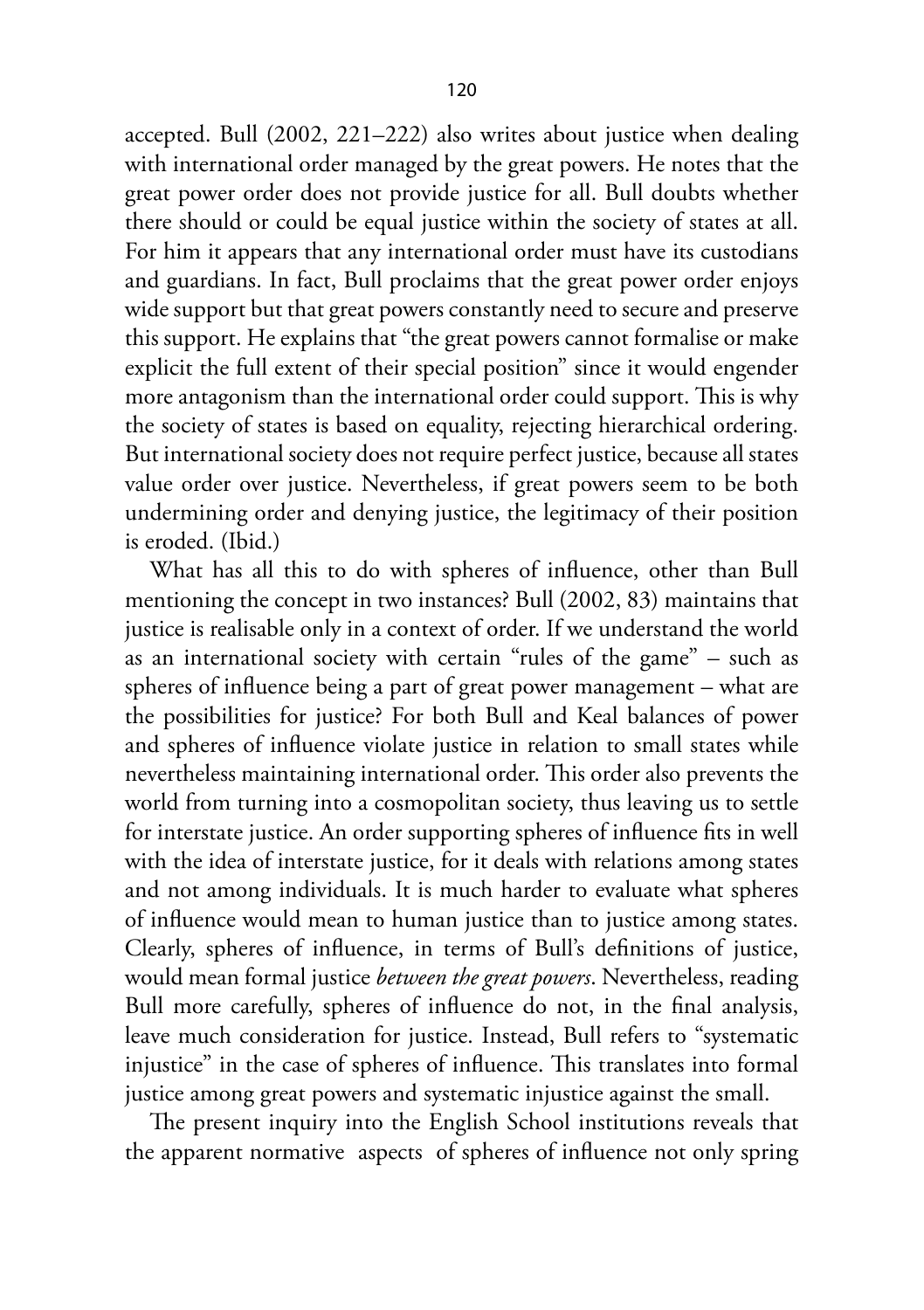from the present pejorative use of the term in the context of Russian foreign policy research but also emerges from the theory articulated by the English School. This theory reveals that sovereignty is not the same for all states, that the international system is founded upon the inequality of states, and that sphere of influence is a manifestation of these two features of the system. Thus, the normative aspects of spheres of influence come from the inequality that they presumptively entail. The reason why inequality is inherent in a sphere of influence is that we do not have a theory, concept, idea or practice relating to the phenomenon which does not embody this inequality. Even Keal, who recognises some advantages of spheres of influence, cannot argue that spheres of influence do not violate equality in some way or the other. But what can be investigated is whether this inequality is always necessarily bad, and especially whether it is bad from the perspective of the entire society of states and not only from the perspective of its individual members. It can also be debated whether the relationship of inequality within a sphere of influence has only negative consequences for the influenced states or if those states can still benefit somehow from being within the sphere of influence. We cannot ignore so easily, however, that there is a certain power relation at work even when influence is accepted by the influenced states. Some form of hierarchy and inequality always comes when a sphere of influence is created.

### **4.6 Influence or Responsibility?**

In chapter 3.4, which deals with agreements on spheres of influence, I explore different concepts that come close to the idea of sphere of influence. When it comes to justifying spheres of influence, terminology again takes on importance. This terminology, which draws a distinction between spheres of influence and spheres of responsibility, is completely ignored in the present discourses on spheres of influence. When Lindley writes of protectorates, he means "protection" given by the influencing power to the influenced at the price of the loss of some, but not all, elements of the protected state's sovereignty. As he (1926, 181) explains: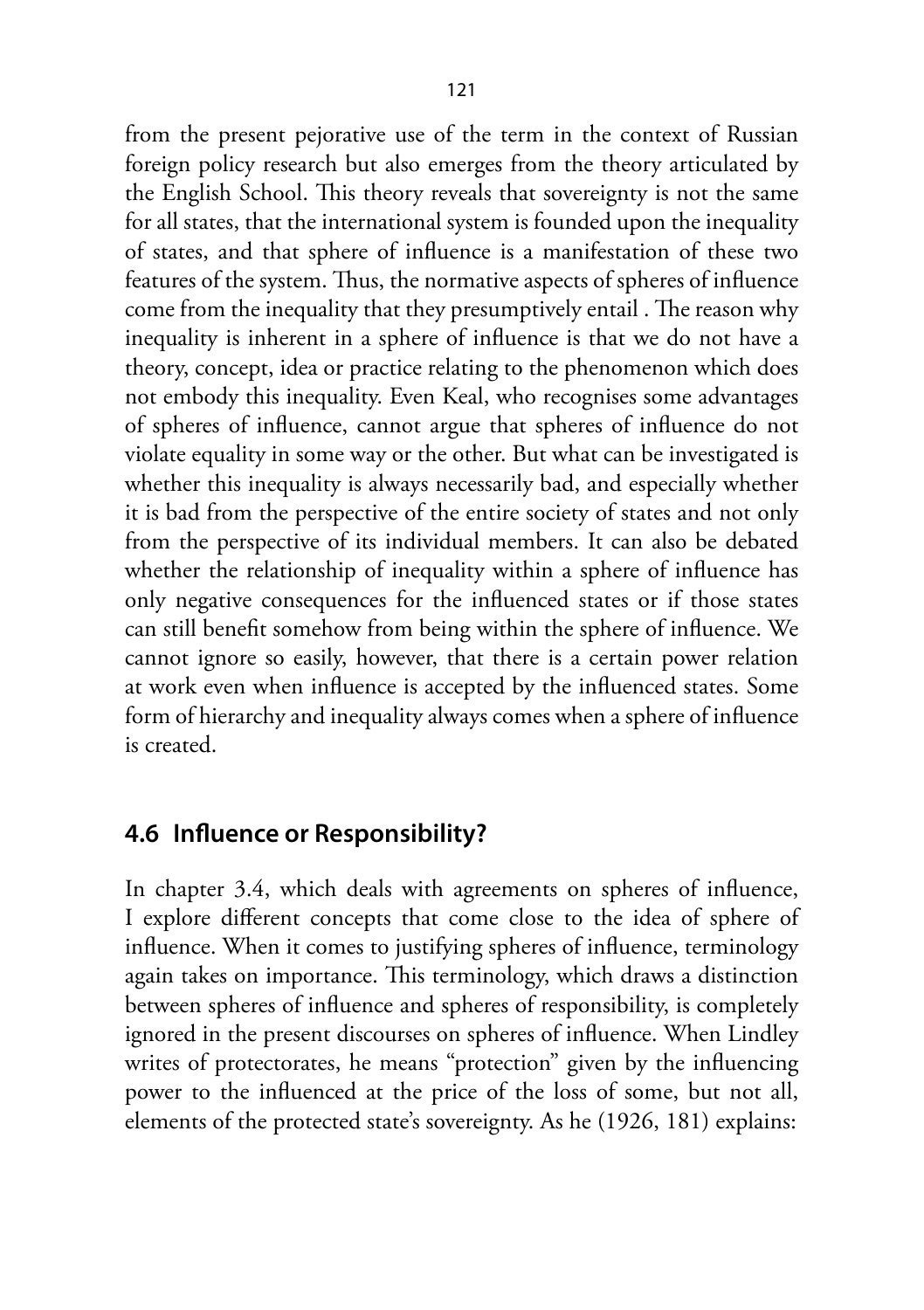The assumption by a comparatively powerful State of the duty of *protecting a weaker State is an institution of considerable antiquity. In the earlier instances the weaker State might gain the advantage of protection without losing its sovereignty. In the later examples of the older type of protectorate, however, an essential feature of the arrangement has been that the protected State has handed over the conduct of its external affairs to the protecting Power, or accepted its* dictation in regard to those affairs, and has thus parted with part of *its sovereignty without, however, losing the whole of its independence.*

Protection implies something "good" that can come out of spheres of influence against the totally negative view of spheres of influence as forms of domination. This raises the question whether spheres of influence are necessarily always manifestations of systematic injustice based on power politics. Should not those with greater power in fact have more *responsibility* for peace and stability?

Bull offers one answer by distinguishing positive and negative sphereof-influence agreements. The European expansion was a negative sphereof-influence agreement while the agreement on the occupation of Germany by the Soviet Union, United States, Britain and France was a positive agreement. In the case of Germany, there was a common task of occupying the territory of the defeated enemy and preventing the resurgence of the Nazis, among other things. It was a common endeavour for whose implementation each party took responsibility. (Bull 2002, 215.) Responsibility is the key word here. Bull (ibid.) makes reference to Lippmann's idea of good neighbours and spheres of responsibility, described in *U.S. War Aims* (1944). Thus, there could potentially be positive spheres of influence based on responsibility that would be different from negative spheres of influence. Keal also mentions spheres of responsibility. As an example, he points to France claiming a sphere of influence in Morocco but with the idea that France would preserve order and assist with various reforms there (Keal 1983, 23–24).

Wight also refers to the idea of great power responsibility, claiming that great powers have great responsibilities. They need to protect smaller nations; they must seek to serve, not to rule. Great powers have a managerial role due to their preponderance. (Wight 1977, 139.) Wight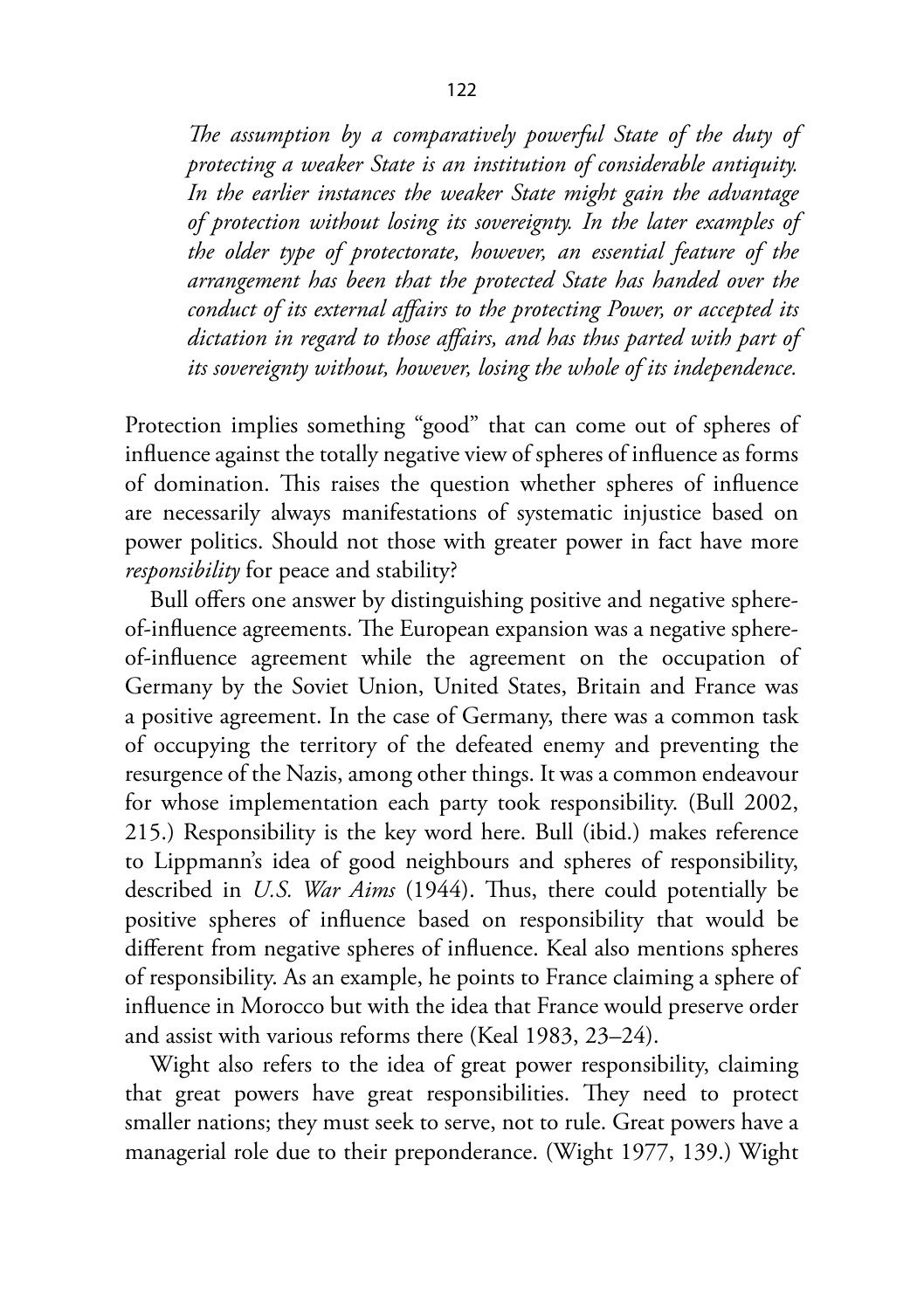(1995, 43−44) notes, "For since great powers have wider interests and greater resources than small powers, the main duty of settling international affairs must fall upon them; and it was hoped that they would develop, as it has been said, from great powers into Great Responsibles".

For Jackson, in general the great powers have a special role in the society of states. He argues in *The Global Covenant* that great powers have a special responsibility for maintaining peace and security in the world, because they can do both the greatest harm and greatest good in world politics (Jackson 2000; 139, 173). Moreover, great powers can expect other states to recognise their special rights. Minor powers are not able to contribute to peace and security the way the great powers can. World peace rests on the shoulders of the great. (Ibid., 140–142.) Bull (2002, 194–195) calls the special rights and responsibilities of great powers their managerial responsibility. For Jackson, this sort of inequality is quite natural and also desirable. But global security needs supporting institutions other than the class of great powers only: it requires a balance among the great powers and their concerted action. A balance of power works against the emergence of a world empire or government that would destroy the plurality of states. A concert means that great powers cooperate in the management of world affairs. The concrete manifestation of this order is the Security Council of the UN with its special responsibility for peace and order. (Ibid., 201–202)

The responsibility of great powers that Jackson, Wight, Bull and Keal discuss can be refuted, as Jackson (2000, 376) indicates, by saying that it is only a façade masking selfish interests and hegemonial ambitions and an excuse for exploitation and oppression. But if great powers had no responsibility for their actions and if they did not see the need for a normative discourse (justification) they would, as Jackson (2000, 377) puts it, only have desires and power:

The strong would be free to exploit their power to the full. The weak *would be obliged to surrender in silence to the hegemon or else face the consequences. Is that how members of international society, great and small, conduct themselves in their relations? I believe the evidence indicates otherwise.*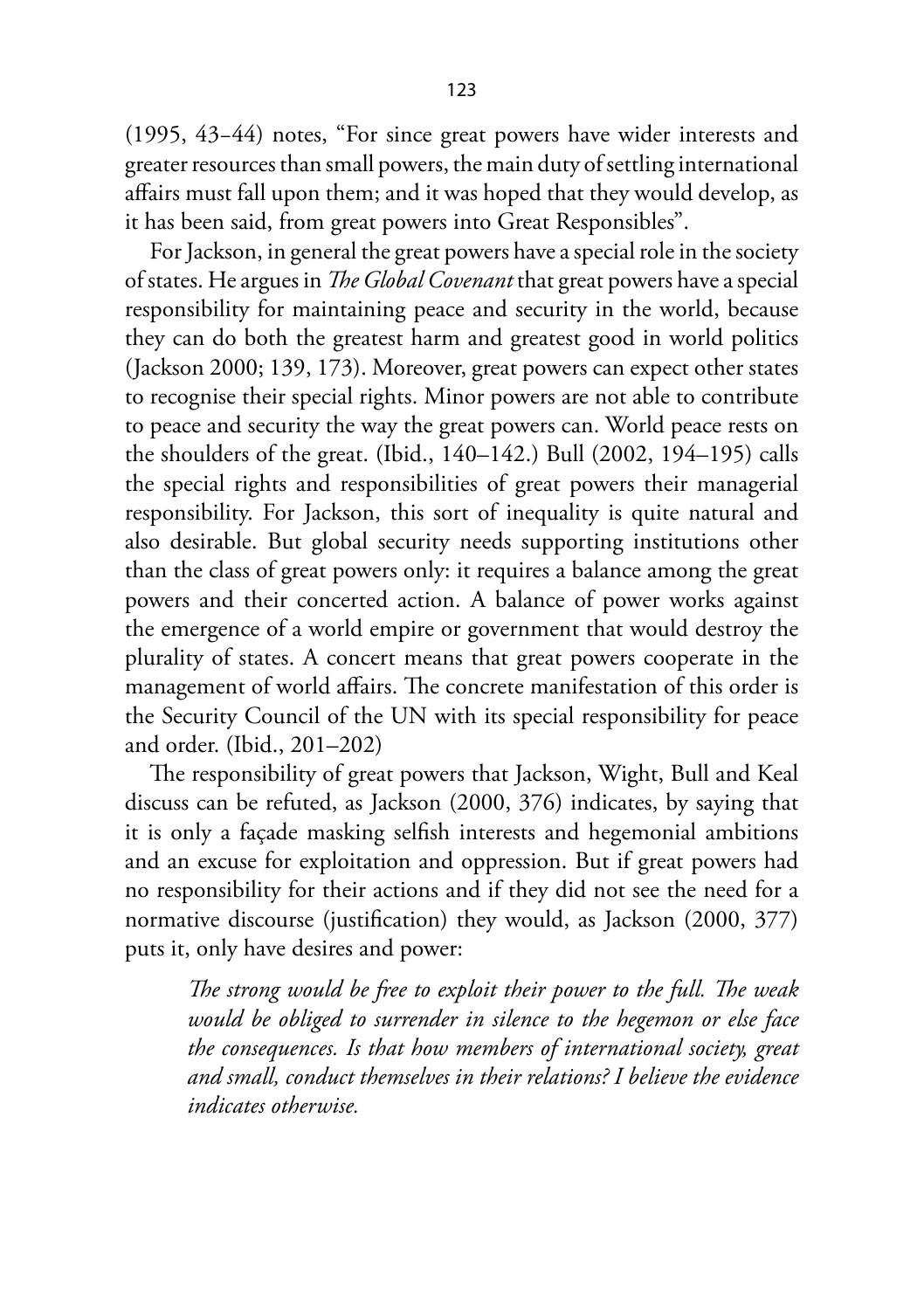Holbraad (1979, 13) sums up the dual role of great powers within the states system as follows: "Thus, they may be seen as both as the potential wreckers and as the 'great responsibles' of the world". Even if the great powers could produce positive influence they would also represent systematic injustice in their managerial role. Acting in concert, great powers might be able to maintain order by a balance of power, but there would be no one to monitor the justice of their actions. Even if the great powers were called "the great responsibles", we would be left with the dilemma of injustice versus order. Then we would have to ask ourselves whether the negative aspects of great power management outweigh its positive influences on international order. If we put on the table the perspective that great power management and spheres of influence, both of which help to limit conflicts and maintain international order, and compare these to the inequality of such a system and the violation of rights of the influenced – the justice side of the phenomenon – which do we value more? Only then we can decide what kind of normative meaning we should give to the concept of sphere of influence. Surely we would have difficulties imagining a sphere of influence unequivocally as a practice of peace. But we could try to decide if a sphere of influence should be understood as a controversial practice, like intervention (sometimes necessary, most of the time against international law), or if it should be judged as the greatest evil of humankind, like war.

### **4.7 Conclusions on the English School**

I have tapped the undiscovered pool of English School theory on the relationship between international society, its rules and institutions, and spheres of influence. What the English School account of international society has contributed here is 1) the location of spheres of influence between pluralist and solidarist orders and 2) the normative question of the justice of a sphere of influence. Spheres of influence belong at the equilibrium point of the pendulum or the middle of the spectrum, as do hegemony or domination. This is where balance of power can also be found, because a balance of power violates sovereignty within a strict pluralist society and yet it also supports the pluralist system by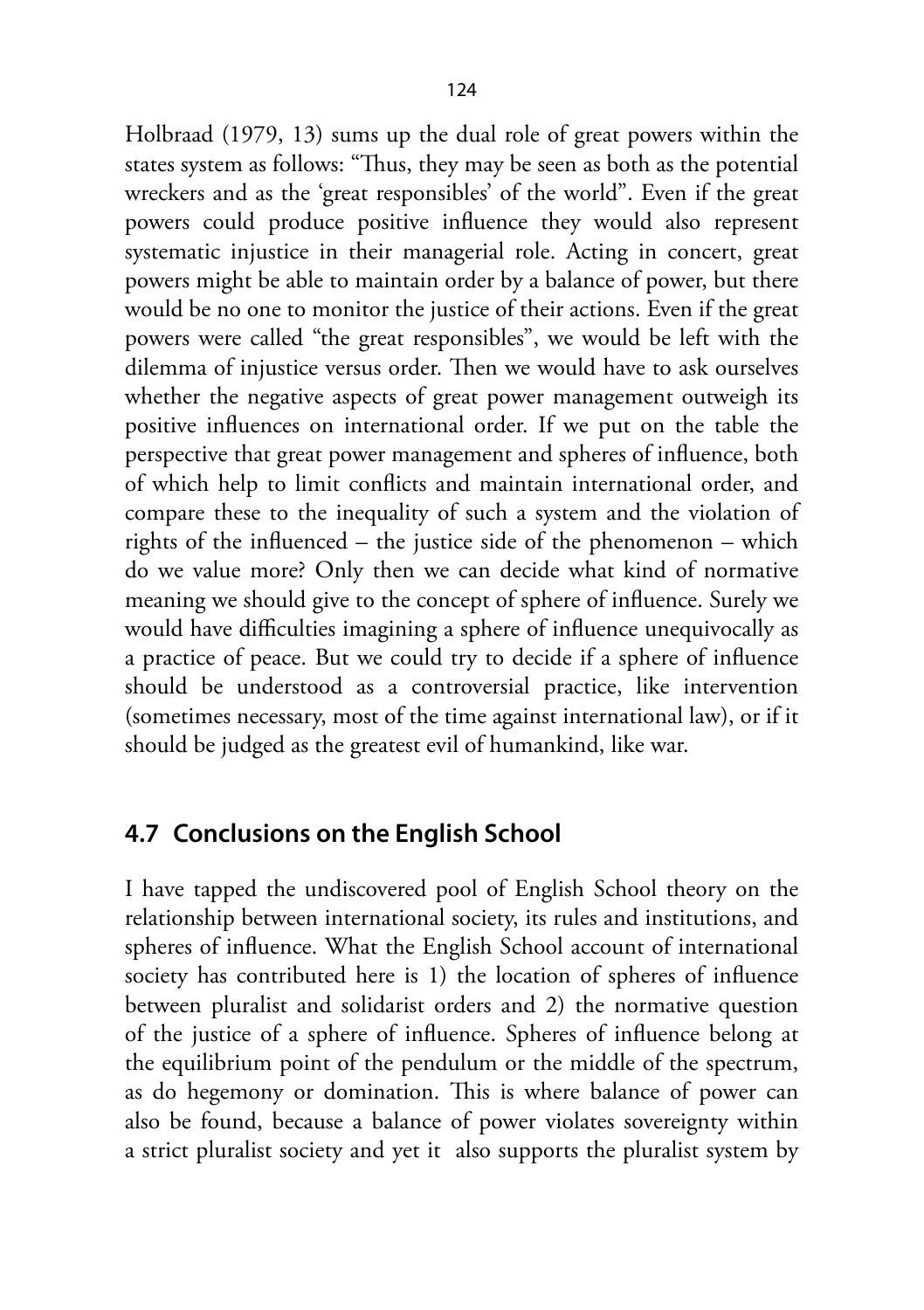preventing one single hegemon from emerging. If sovereignty can be understood as a social contract, intervention does not belong solely to the solidarist end of the spectrum, but rather states can agree on the use of intervention. Not even humanitarian intervention need be a fatal blow to pluralism. Thus, intervention also swings on the pendulum towards the centre. In the spectrum metaphor, sovereignty and intervention can coexist, and so can sovereignty and sphere of influence. The usefulness of applying Buzan's idea of a spectrum lies in its freeing sovereignty from its Westphalian chains, thus liberating the concept of sphere of influence from its pejorative shroud. Even though the English School does not locate sphere of influence within solidarism (any more than within pluralism), Jackson's regional *societas* indicates that unity and spheres of influence belong together. I will elaborate on the solidarist idea of sphere of influence in greater substance in the following chapter.

When it comes to the normative question, the problem is between maintaining international order at the expense of the small versus justice for all. According to the English School literature, small states can be vindicated in a struggle for a balance of power but not in a struggle for spheres of influence. In fact, the core question of justice is the right of small states to their independence. Great power influence as such is acceptable, or indeed even necessary, but a sphere of influence always comes down to the rights of the influenced. I have tried to show in this chapter that the matter of justice where spheres of influence are concerned is a complicated one. For example, conformity to international law, the source of the notions of international justice, as well as violations of international law, are relevant for contesting the concept of sphere of influence. When there is a struggle over influence, one great power can be accused of trying to violate sovereignty of the influenced while another can claim to be defending sovereignty against the aggression of the first. If we take the relationship of intervention to justice in the case of a sphere of influence, the need arises to discuss what kind of intervention is coercive and what is "the mutual involvement of peoples in one another's affairs" if one wants to start making lists of what acts make up a sphere-of influence-policy. For example, one might ask whether development aid can be a sphere-ofinfluence policy? Conceptually spheres of influence also place limitations on intervention (great powers do not intervene in each other's spheres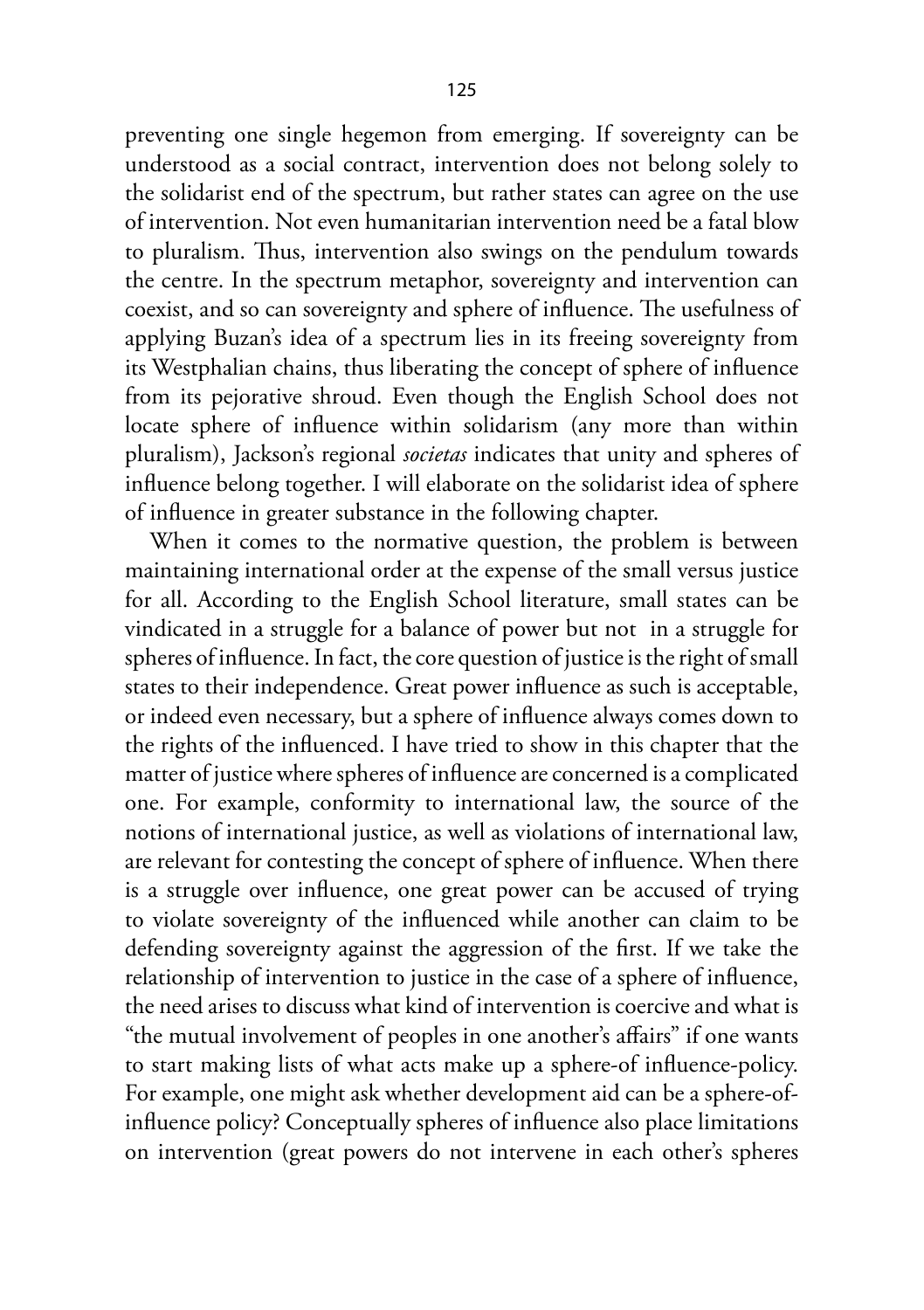of infl uence), giving room for a discussion of normative considerations. Finally, the idea of spheres of responsibility takes the normative question to an entirely new level by giving the practice of establishing spheres of influence legitimacy as such. In Bull's terms that means spheres of influence become a matter of substantive justice, not only a matter of promoting international order or a balance of power. The next chapter takes the normative issues in this direction.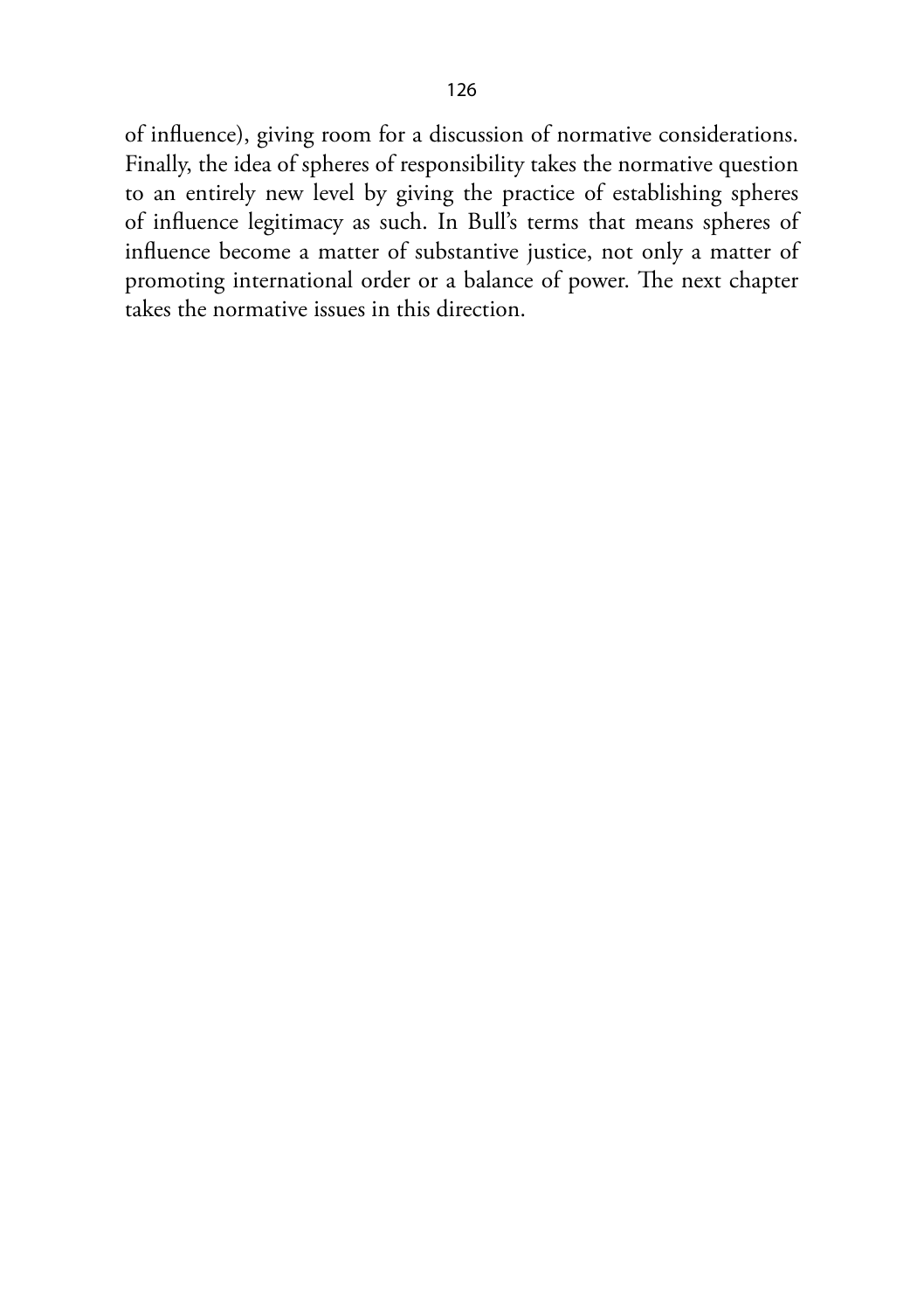# **5 Between Nation and Humanity**

Grand designs are important. They furnish analytical models for public discussion of important problems. They provide criteria by which to *test the long-run consequences of various short-run alternatives. Most grand designs are, however, presented by their author as one best hope of avoiding a fresh descent into the maelstrom of global war. (Fox 1944, 159.)*

During the aftermaths of the First and Second World War, many theorists put forward ideas, "grand designs", on the organisation of the international system with a view to saving their own country from peril and securing peace in the future<sup>21</sup>. It is the purpose of this chapter to connect these grand designs to the history of spheres of influence. In theoretical terms, the grand designs place spheres of influence in the middle of the pluralist-solidarist spectrum, contributing to a connection between the notions of spheres of influence and international order. Normatively, the designs represent the subjugated knowledge of spheres of influence without their pejorative associations.

The German writers Schmitt and Naumann are well known for envisioning this new world order from a German perspective, Schmitt (2003 [1950]) writing on *Großräume* and Naumann (1917) on Mid-Europe. Schmitt advocated political pluralism in the form of three *Großräume* – Germany being one of them – which would save the world from a universalist conquest. In the United States, the concern was the same: to ensure that country had the role of a great power and to avoid major war at the same time. Burnham's (1947, 227) vision is a "democratic world order" founded upon the American universalism, exactly that which Schmitt was afraid of. What Burnham criticised was a soft approach to world order that would allow the Soviet Union to continue its attempts at world domination; he felt that it was the communist threat that justified the United States' role as the World Empire. Burnham's world-view was circulated widely among the general public by the work of Orwell. But there was also a vision, very different

<sup>21</sup> For Naumann, the context was World War I and for others World War II and its aftermath.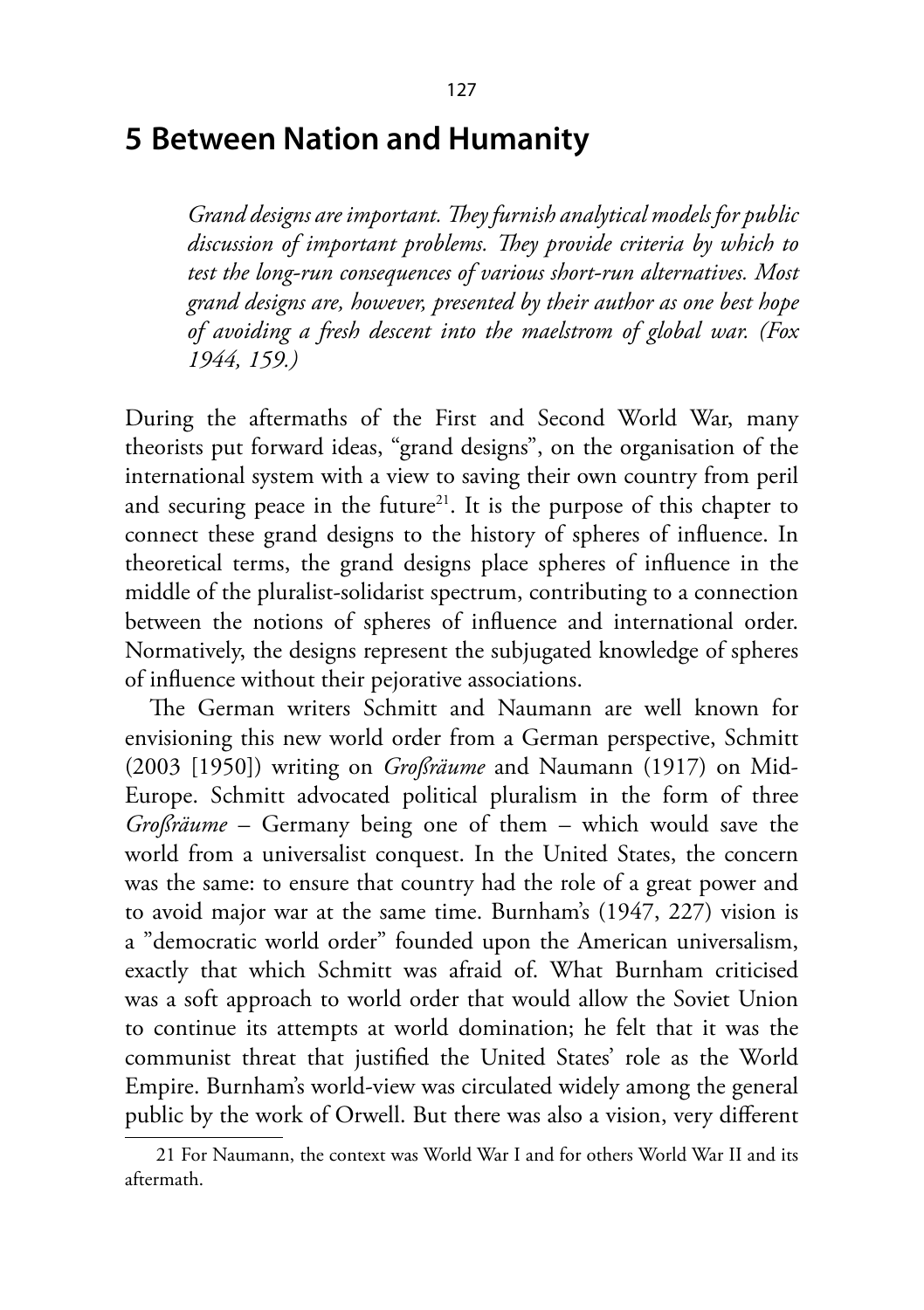from Burnham's and one that Burnham could not support, called the Good Neighbor Policy, which was declared by President F. Roosevelt and Lippmann. Roosevelt's and Lippmann's basic concern was what kind of influence would be the right one for a new regionalism.

The German intellectuals Naumann and Schmitt, the famous Carr, the less famous American analysts Burnham and Lippmann, and the novelist/journalist Orwell were all concerned with the fate of the system of states. Bull (1966b, 36) notes that "[t]he feeling of unease about the system of states is a deep-rooted one in Western thinking about international relations". This unease was common to these theorists and prompted them to speculate about spheres of influence. Bull (ibid.) gives express ion to the apprehension:

*Whether by a social contract among the nations or by conquest, whether gradually or at once, whether by a frontal assault on national sovereignty or a silent undermining of its foundations, the problem of international relations, if it is soluble at all, is taken to be in the last analysis the problem of bringing international relations to an end.*

The dominant storyline of the period of the world wars is that of the struggle between universalism and pluriversalism, Word Empire and the system of states. What the idea of sphere of influence represented, with all the different names given to the phenomenon, was a solution to the threat of universalism. It was a compromise in which super-states replaced the deteriorating nation-states and the nationalism that had led to war. This compromise would affect state sovereignty and would strengthen the system of great power management that had been created in the Congress of Vienna. Moreover, a system of super-states, if it were to function on the basis of a balance of power, would prevent not only the destruction of political plurality but also major wars. The dilemma of the pluriverse and universe is still as topical as it was a hundred years ago. There is even more pressure to come to terms with the tension between international society (that of states) and world society (that of individuals). Will territorially bounded communities continue to exist, and if they do, within states or some other units? Will globalisation and the increasing focus on human justice lead to a cosmopolitan world society of individuals or to a world society which can still uphold plurality? The subjugated knowledge of the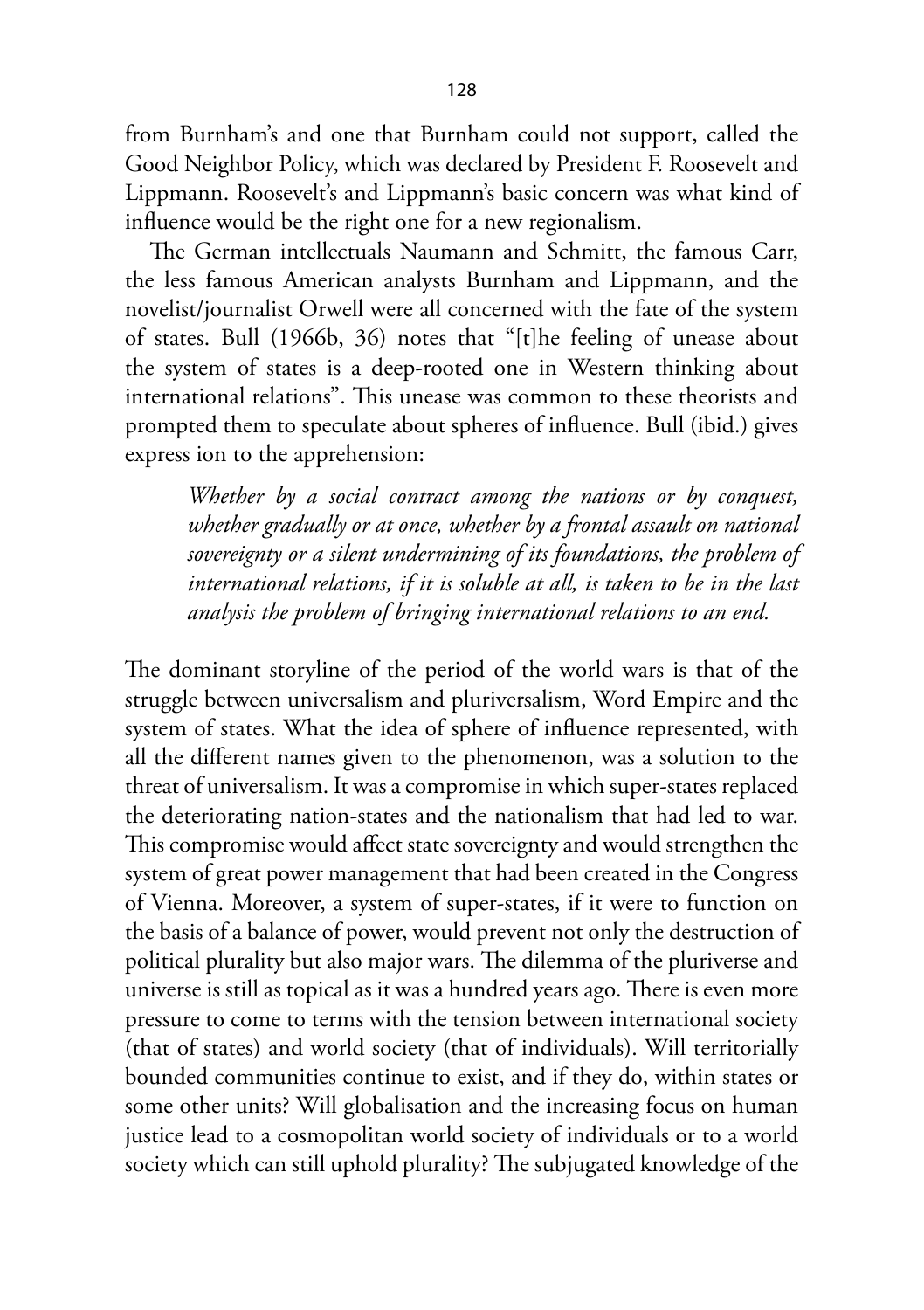English School and the theorists concerned with the world wars bring the nature of international society into the limelight in connection with the concept of sphere of influence.

# **5.1 The Geopolitics of Spheres of Influence**

The concept of sphere of influence is generally associated with the tradition of geopolitics<sup>22</sup>, which studies the relationship between territory and politics (see Ó Tuathail 1998, 1; 1996, 7). Classical geopolitics has had a rather bad reputation and in my opinion this has reinforced the pejorative associations of the concept of sphere of influence. Geopoliticians have been seen as motivated by political ambitions and the use of geopolitics as a tool for power (see Ò Tuathail 1996; 7, 68–69). A typical way of understanding geopolitics is found in the following words of Charles Clover (1999, 9): "Few modern ideologies are as whimsically all-encompassing, as romantically obscure, as intellectually sloppy, and as likely to start a third world war as the theory of 'geopolitics'". Colin S. Gray explains how many of the critics of geopolitics, like Clover, have viewed geopolitics not so much as an analysis of the problem of international society but as part of the problem itself (Gray 2005, 18). Gray (2005, 27–28) continues:

*Geopolitics, like strategy, is an equal opportunity tool of analysis. Each*  suffers from guilt by association: with conflict, war, and suffering; with *some dangerous sounding, even crazy, ideas; and in general with an approach to the world that focuses upon competition rather than cooperation. Some scholars would shoot the geopolitical messenger and condemn the geopolitical message that explains the dynamic spatial*  dimension to some persisting patterns of conflict in international *relations. One might as well condemn medical research for its obsession with disease.*

Spheres of influence are easily associated with such classical geopolitical scholars as Halford Mackinder (Heartland), Nicholas Spykman (Rim-

<sup>22</sup> Rudolf Kjellén (1864-1922), a Swedish political scientist, was the first to use the term "geopolitics" and is known for describing the state as a living organism.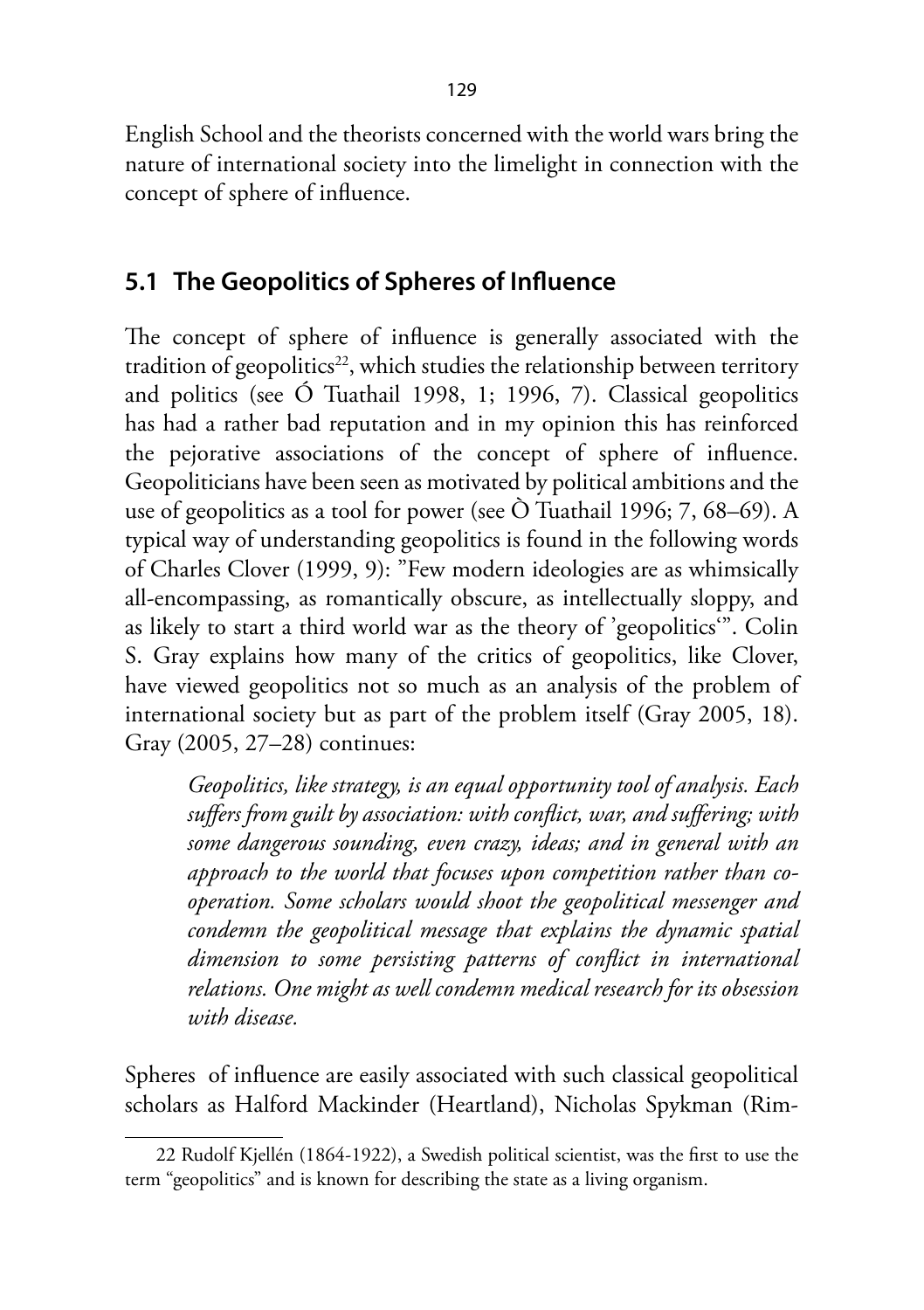land), A.T. Mahan (Seapower), Friedrich Ratzel (organic state theory) and Karl Haushofer (*Lebensraum*). Ó Tuathail (1998, 5) calls the work of this group *imperialist geopolitics*. Brian W. Blouet (2005, 3) writes that Mackinder, Haushofer and Ratzel were all active in political life and tried to influence international relations. Haushofer's *Lebensraum* (living space) in particular offers an idea of expansion in the most pejorative terms. Blouet explains how Haushofer wanted the expansion of Germany to include all German-speaking peoples and the creation of a "Greater Germany". However, Gray (2005, 27) argues that Haushofer cannot be accused of being the evil genius behind Nazi expansion to achieve world domination. Spheres of influence are by definition – those definitions we have available – related to power and ultimately to conflicts and the exercise of power using violence, that is, exactly what geopolitics is "obsessed with". The vision of the evilness of geopolitics, represented in particular by German geopolitics, and its association with the concept of sphere of influence has contributed to the concept's pejorative meaning.

Spheres of influence as circles on a map owe much to Halford Mackinder's (1861-1947) concept of the Heartland<sup>23</sup>. Schmitt (2003, 37) writes in the foreword to *Nomos of the Earth* that he is indebted to Mackinder. Burnham (1947, 103) also used Mackinder's terms "World-Island" and "Heartland". Likewise, Nicholas Spykman (1944) used Mackinder's Heartland concept and developed his own: Rimland. Paul Coones (2005; 65, 80) argues that during the last decade there has been a growing interest in the concept of the Heartland in certain political and intellectual circles in Russia ("Eurasianism"). Mackinder was a geographer and a political geographer, not so much a theorist. His Heartland is not really a sphere of influence, but the notion does reflect Mackinder's fear of the emergence of a single world power and his defence of the system of states. What Mackinder (1996, 106) produces are terms which describe territories and their power relations, as the well-known dictum states:

> *Who rules East Europe commands the Heartland; Who rules the Heartland commands the World-Island; Who rules the World-Island commands the World.*

<sup>23</sup> See *The Geographical Pivot of History* (2004 [1904]) and *Democratic Ideals and Reality* (1996 [1919]) from Mackinder.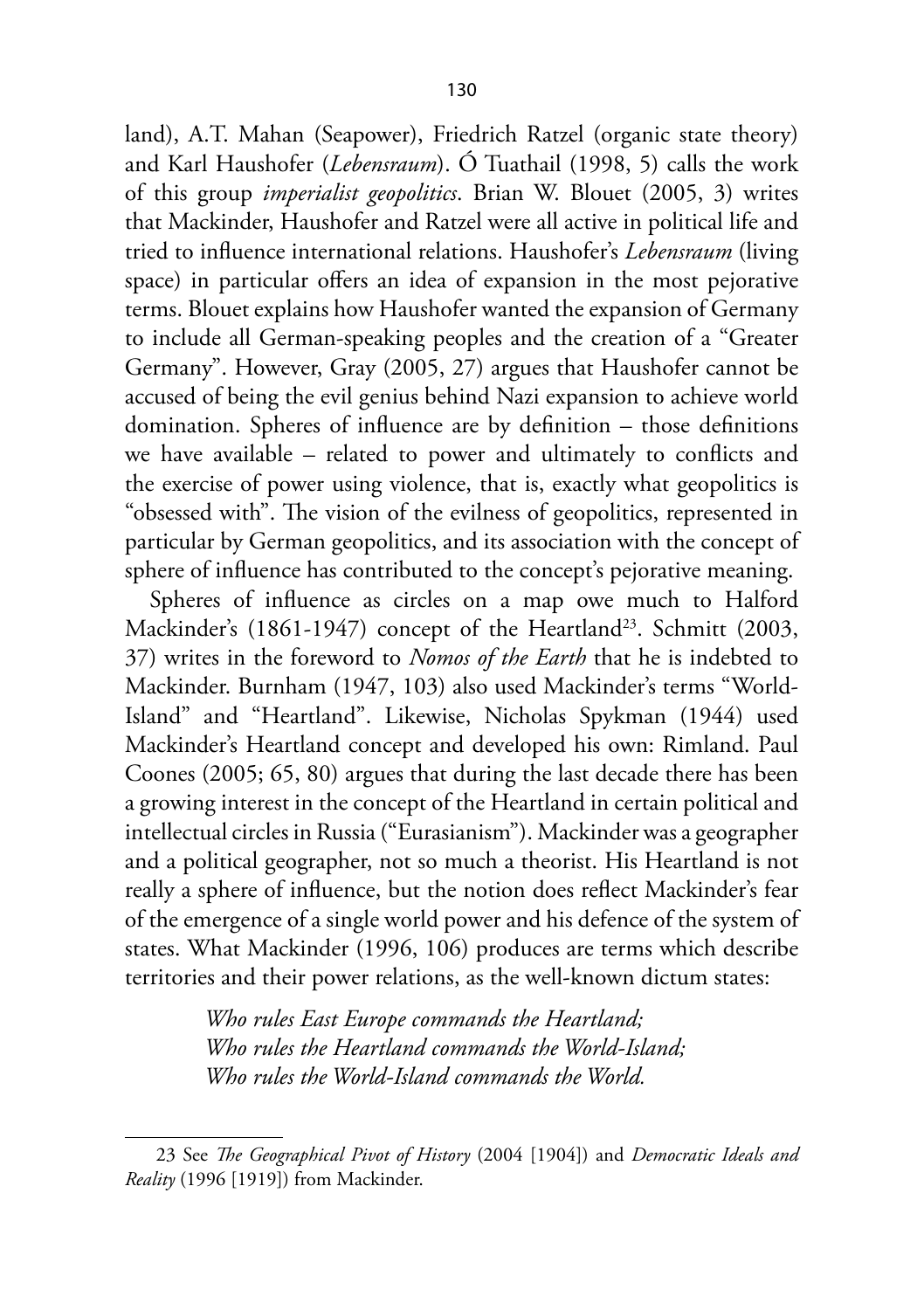For Mackinder, the Soviet Union comprised much of the Heartland, and World-Island meant the joint continent of Europe, Asia and Africa. North and South America, Britain, Malaya, Japan and Australia are smaller islands, or "satellites", on Mackinder's map (ibid.; 198, 65, 67, 50). In the idea of the Heartland, a sphere of influence is reduced to a territorial metaphor, which urges us to content ourselves with a map of influences and power struggles instead of thinking about what spheres of influence mean for international society.

Spheres of influence are present as circles on a map in geopolitical literature, where they represent a balancing game and a facet of geostrategy. The geopolitical intention is to discover who will rule the world and how, not to discuss matters of sovereignty, intervention, justice and other themes which relate to the pejorative associations of the present idea of sphere of influence. Imperialist geopolitics represents spheres of influence as aspects of geostrategy, the association of geography and military elements with politics. Moreover, there is no comprehensive engagement with the idea or the concept of sphere of influence, because the imperialist dimension does not capture the originality of the phenomenon. Those geopolitical visions which have ended up in this book not only reinvent spheres of influence as a new form of territorial organisation but also explain their *raison d'être* in terms of international order. I do not want to eliminate the territorial element from spheres of influence, and the writings I have chosen articulate the spatiality of spheres of influence. But they also add something more: the idea of a society of states, and even the pluralist-solidarist debate. This means that even though the visions presented in my sources come with rather nationalist aims, they are combined with considerations of the institutions/rules of international society and normative questions.

If geopolitics does not offer enough tools for theorising spheres of influence, neither does the realist school of IR. My selection of sources in this chapter represents realist voices, particularly in the form of Carr and Burnham, but the realist school as such is not the source for the study of spheres of influence. For John Mearsheimer (2001, 14), the three most influential realists of the twentieth century are Carr, Hans Morgenthau and Kenneth Walz. Morgenthau's *Politics Among Nations* (1993) deals with imperialism but not spheres of influence. Waltz's system theory (1979) is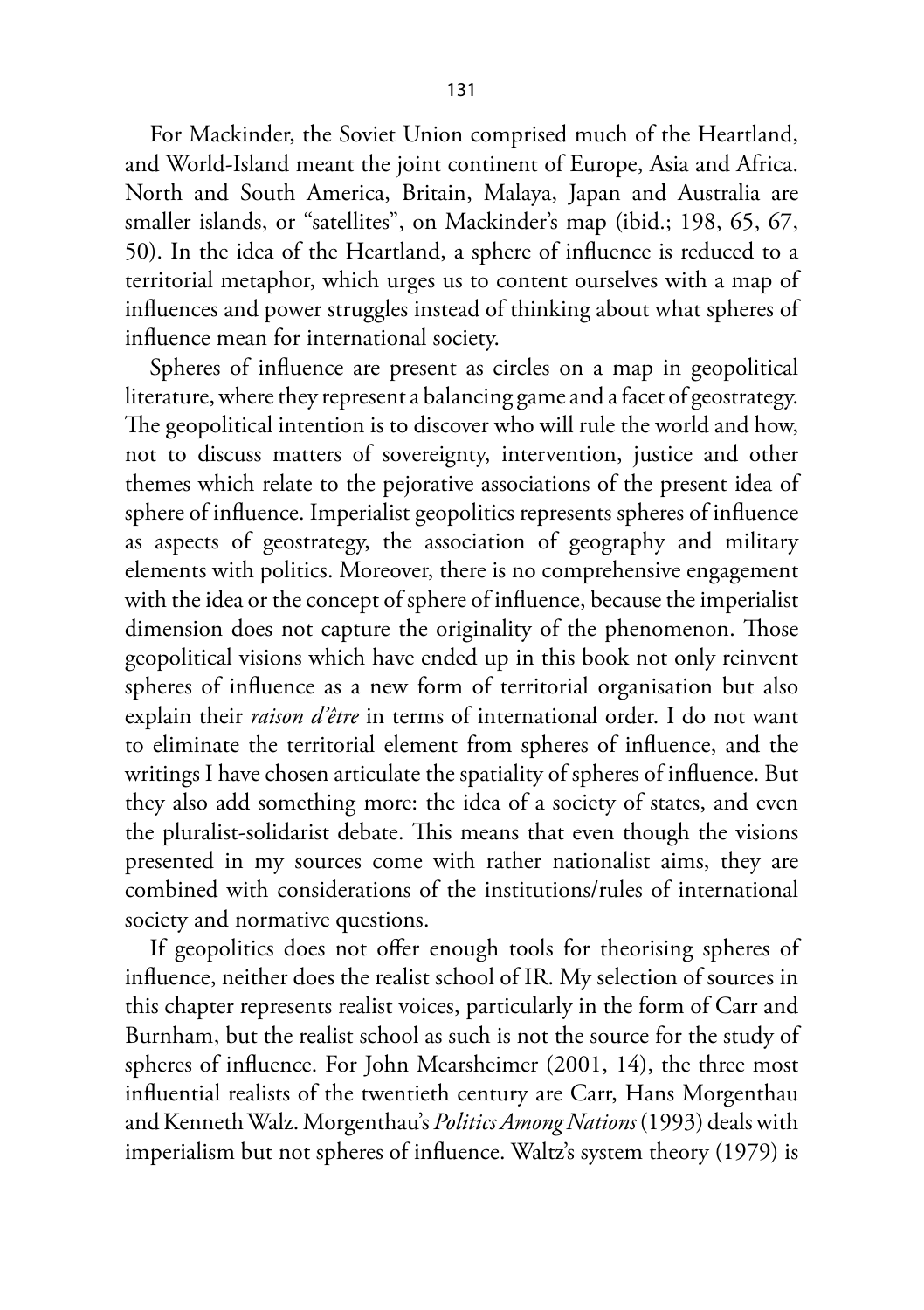even less interested in the concept of sphere of influence. Waltz discusses the advantages of a bipolar great power order over a multipolar order. According to Waltz, and contrary to the general view, interdependence does not necessarily enhance possibilities for peace, because conflicts take place specifically among those actors which are in contact with each other. For Waltz, interdependence in a multipolar system means vulnerability and instability, whereas a bipolar system is more stable and less conflictprone. Even though Waltz admits that wars of lesser scale have been fought within the bipolar system that prevailed during the Cold War, he does not explore the relationship between conflicts, bipolarity and spheres of influence. (Waltz 1979, 138-145, 182.) Mearsheimer's *Tragedy of Great Power Politics* (2001) mentions the idea of "regional hegemons" and their balancing game but does not discuss the relationship between the hegemon and its subordinates (see pp. 40–42, 140–142, 247–249).

After the Cold War, geostrategising in the spirit of reducing spheres of influence to a territorial notion was continued by Zbigniew Brzezinski<sup>24</sup> (1998, 2004) and Saul B. Cohen (1964, 1973, 2003, 2005). The worldview of Brzezinski is a very "Mackinderian" one with its emphasis on the leadership of Eurasia in the grand battle for influence. Brzezinski has promoted United States' world leadership as the alternative to both anarchy and the rise of a rival power, that is, a new rise of Russia. Cohen (2003, 3–5) wrote about "world realms" in a book published in 1964 and continued to make the same statements even thirty years later. Cohen divides the word into different realms dominated by a central power. In explaining what a realm means, Cohen (ibid.) writes, "A national state (the meso-level) may dominate the geopolitical region within which it is located, and forge the framework of a geopolitical realm". But just like Brzezinski, Cohen does not engage in conceptualising influence in terms of political theory. Samuel Huntington, even though he mentions spheres of influence only four times in his *Clash of Civilizations* (2007), elaborates a similar view. Huntington's famous thesis is that future conflicts will evolve between civilisations instead of states. What Huntington proposes – in a claim relevant to the study of spheres of influence – is

<sup>24</sup> Brzezinski is a Polish-American political scientist who also had a career the as United States National Security Advisor to President Jimmy Carter from 1977 to 1981. He has a very critical view of Russia, and Russian scholars and politicians often quote these criticisms.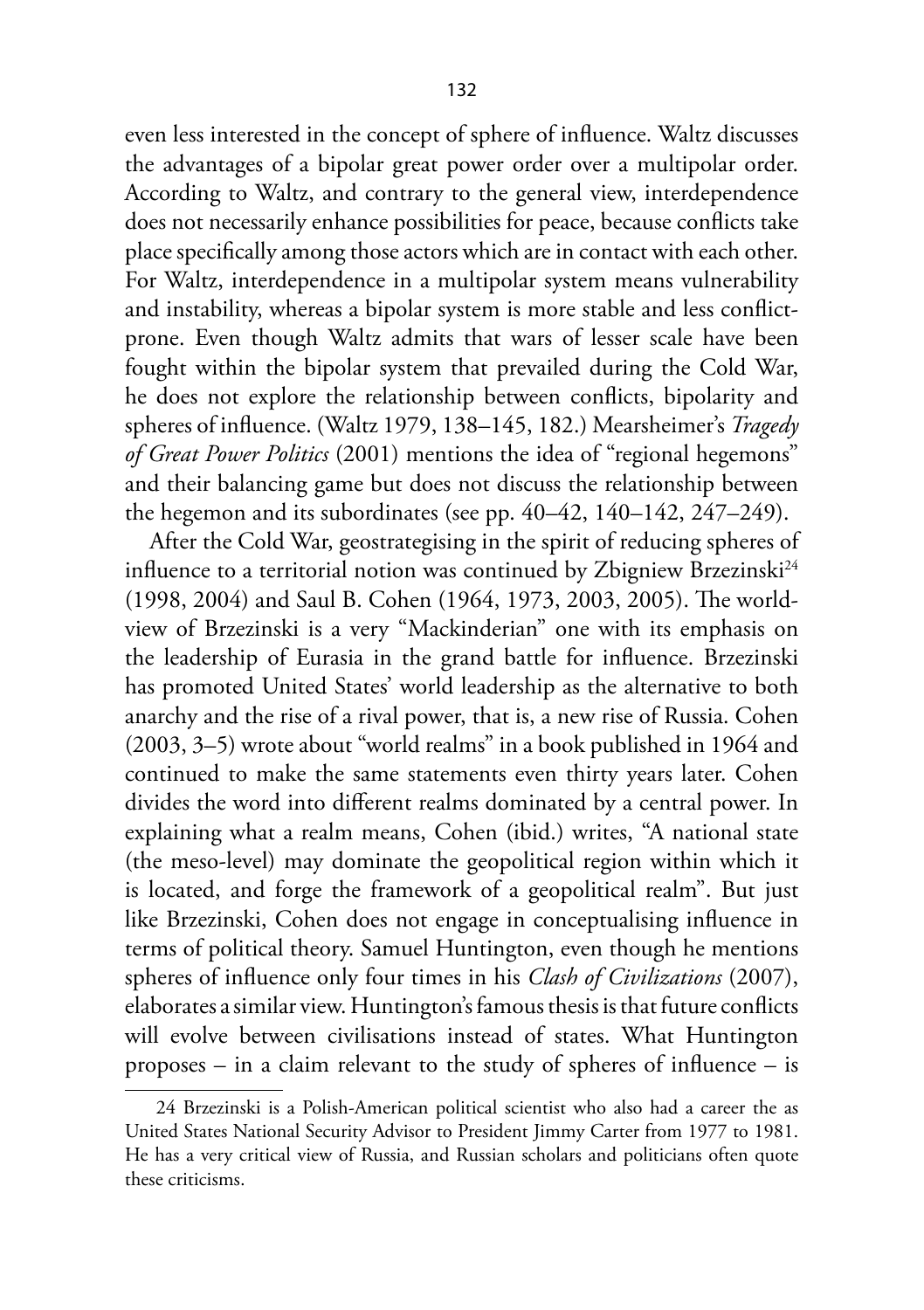that civilisational blocs develop around "core states". Core states attract culturally similar countries to bandwagon with them (Huntington 2007, 3118). Huntington (2007, 3121–3132) writes:

*A world in which core states play a leading or dominating role is a spheres-of-infl uence world. But it is also a world in which the exercise of influence by the core state is tempered and moderated by the common culture it shares with member states of its civilization. Cultural commonality legitimates the leadership and order-imposing role of the core state for both member states and for the external powers and institutions.*

Huntington emphasises cultural affinity, which we can see in Naumann's work discussed in the following chapter, but this does not make Huntington's sphere of influence acceptable in any way for the majority of people who view spheres of influence pejoratively. This negative view is based on the "clash" – the inevitability of conflict – and, in addition, the injustice that are seen as part and parcel of spheres of influence. The clash of civilizations is an idea which has gained wide acknowledgement, but it does not offer tools for a theoretical conceptualisation of spheres of influence interested in discussing justice and international order.

The present understanding of spheres of influence leans towards the Mackinderian tradition of pointing out territorial struggles for power, making a "sphere of influence" a catchword or a metaphor rather than a contested concept. The following conceptualisations of sphere of influence, which bind international order to a normative agenda, promote the aim of contesting the concept and exploring the hidden knowledge of the present.

#### **5.2 Friedrich Naumann and Mid-Europe**

If one enquires of a student of International Relations what the origins of the concept of sphere of influence are, right after the work of Mackinder the answer would likely refer to German geopolitical thinking, but not necessarily to the work of Friedrich Naumann (1860-1919). Naumann's work *Central Europe* (1917) (German original *Mitteleuropa* 1915) is not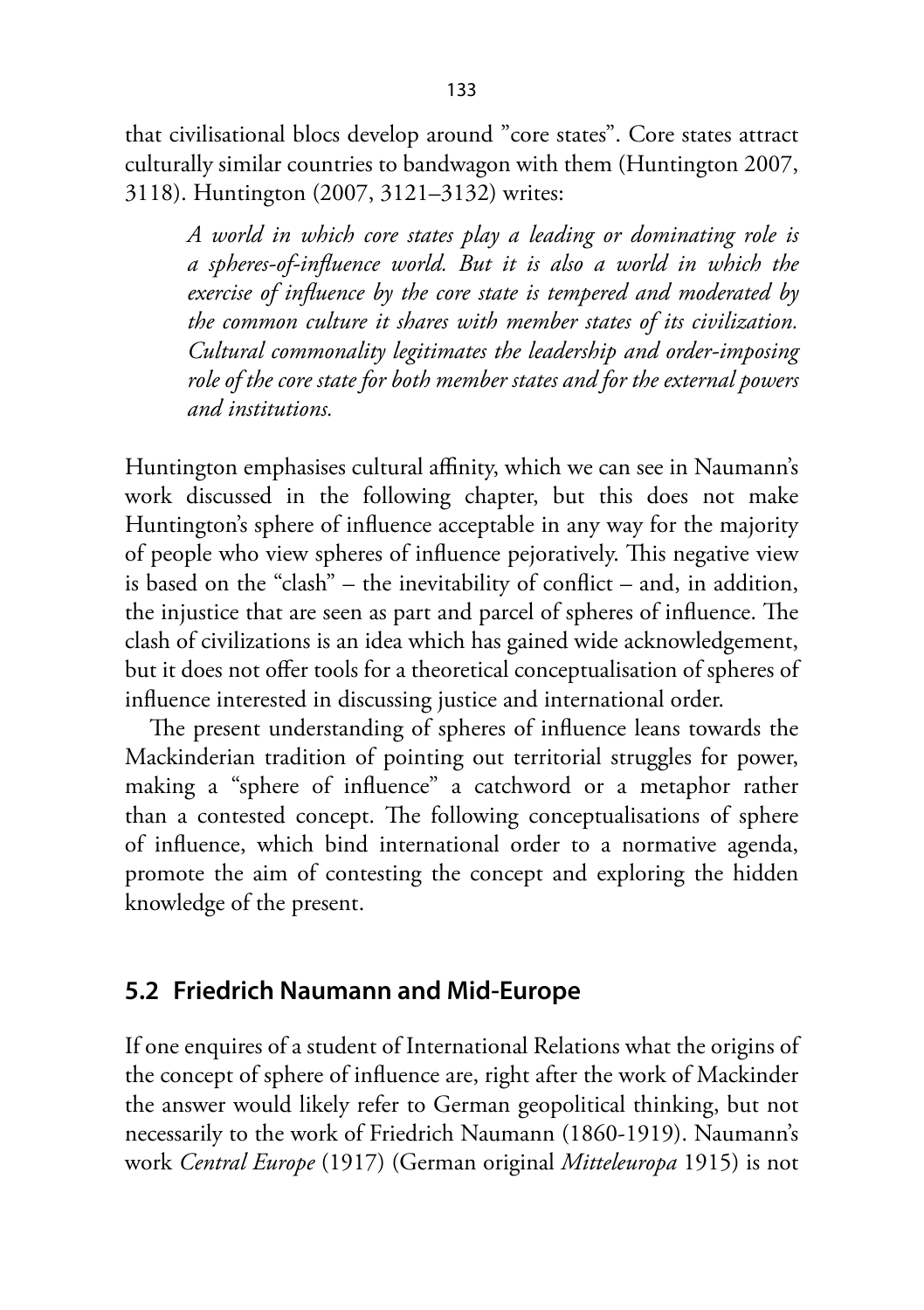only a contextualisation of the idea of sphere of influence in terms of the fate of the German state, but also a theoretical piece leading the way for a wider discussion on international order and the disintegration of the system of states. Naumann's Mid-Europe (in German *Mitteleuropa*) is interesting in the sense that it comes close to advocating regional integration but maintains the power relation of the influencing and the influenced states which in both the past and the present is at the heart of a sphere of influence. Mid-Europe is not a project which brings states together on an equal basis – which is why Naumann can also be seen as broaching the relevant normative questions – but the way that Naumann defends his vision of regional solidarism makes Mid-Europe a rather different entity from a sphere of influence as it was understood during the Cold War.

In *Central Europe* (1917), Naumann elaborates his wish to create a Central European Union, or Mid-Europe<sup>25</sup>. For Naumann (1917, 179), "the United States of the World" was far distant, but he took the view that groups of humanity were emerging and that Mid-Europe would be one of them. Naumann proclaimed that there was a growing unity of nations which belong to neither the Anglo-French Western alliance nor the Russian Empire but to the Central Powers of the German Empire and the Austro-Hungarian Dual Monarchy. Mid-Europe extends "from the North and Baltic Seas to the Alps, the Adriatic Sea and the southern edge of the Danubian plain". (Naumann 1917, 1-3.) This Mid-Europe would be the new German-led Great State.

For Naumann, the three old Great States – the American, the Russian and the English – were intrinsically international. "International" was originally a religious notion, through Christianity. It then became a philosophical one as, according to Naumann, almost all great philosophers were cosmopolitan, but was soon taken over by nationalism (ibid., 185–186). Finally, English commerce adopted the idea and it spread to the rest of the world through the concept of free trade. For Naumann "international" was not enough. Exchange did not guarantee peace, not as long as the old military and administrative state lived on. (Ibid., 187.) Naumann states, "The basis of all human order and organisation, all law

<sup>25</sup> Naumann was not the only German promoting the idea of Mid-Europe. See Heffernan (2000) for the broader German discussion on Mid-Europe, and also on Ratzel's *Lebensraum*, the idea of living space for Germany and the theory of the organic state.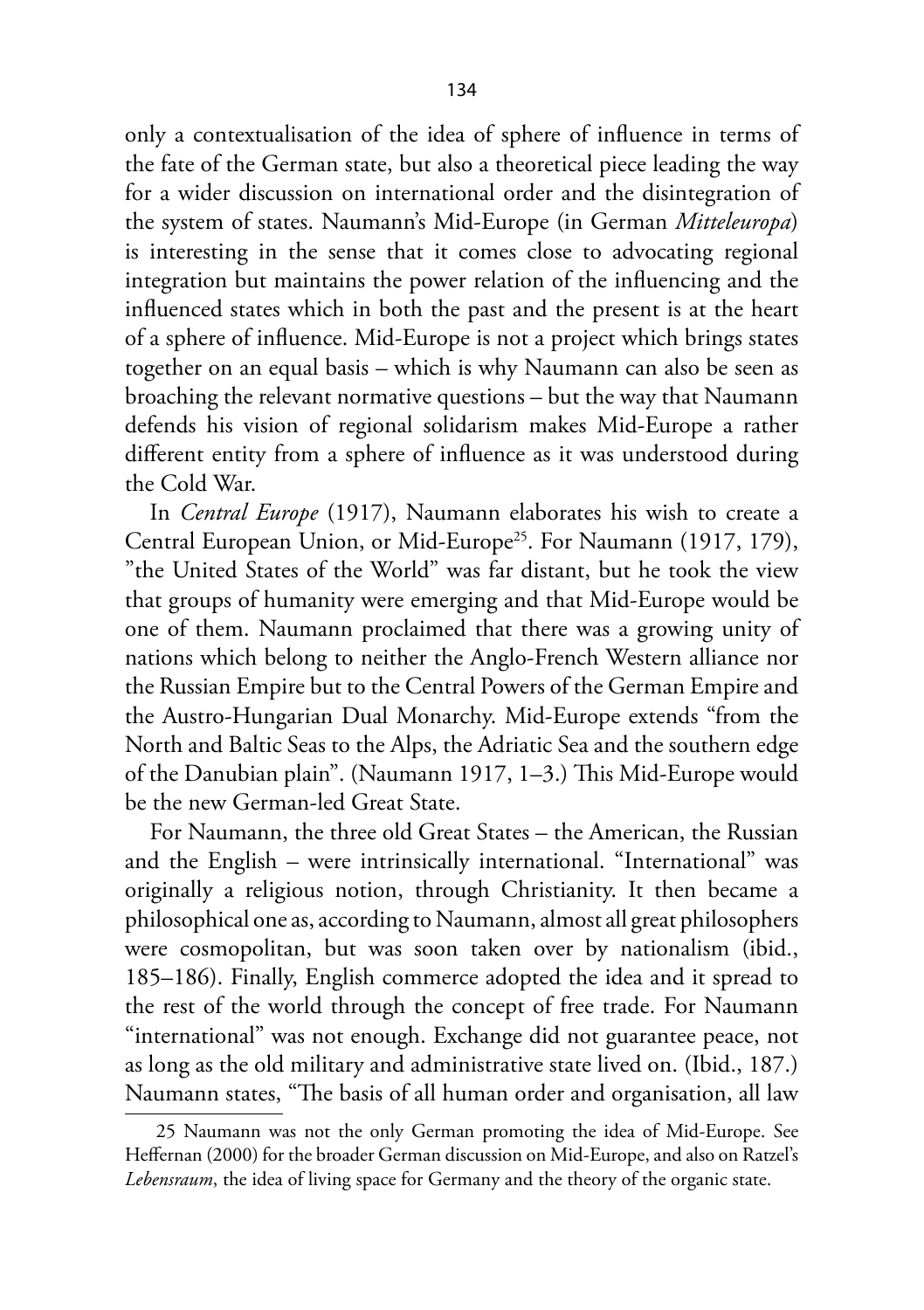and coercion is the State". He viewed the state as a living organism that cannot make the leap towards humanity from its national and territorial basis. (Ibid., 188.) Nevertheless, "the central points" (the Great States) were on the rise, counteracting the power of the state.

The context for Naumann's (1917, 4) vision of Mid-Europe, just like the visions of other like-minded theorists, was the end of the old international order:

*All the allies in the Great War feel without argument that neither now nor in the future can small or even moderate-sized Powers play any large part in the world. Our conceptions of size have entirely changed. Only very big States have any signifi cance on their own account, all the smaller ones must live by utilising the quarrels of the great, or must obtain leave if they wish to do anything unusual. Sovereignty, that is freedom to make decisions of wide historical importance, is now concentrated at a very few places on the globe.*

Small states had become dependent on great powers; large-scale industry and super-national organisation had seized politics. For Naumann Germany was too small, as were Austria and Hungary, to survive a world war. He concluded, "Hence to-day the Central European Union is no chance but a necessity". (Naumann 1917, 4–5.) It was not with Russia that Germany should unite; rather, if it were to maintain an individual course Germany would require a union with Austria-Hungary (ibid., 60–61). Mid-Europe was to be the fourth power among the other three great organisms, that is, Great Britain, America and Russia. Naumann describes how of the three Great States which had already emerged at the time that the Russian Great State was built on coercion while the American on free will, with England standing between the two. (Ibid., 180, 182.)

For Naumann unification was a political necessity; not unifying would mean political suicide (ibid., 15, 23, 25). States which could not keep up in the race would fall into third- or fourth-rank sovereignty (ibid., 189). He claimed that unless Mid-Europe emerged as a separate centre of power it would fall into being "a satellite nation" (notice the metaphor here). In Naumann's view, satellites (Planet Nations) have a life of their own but no longer follow their own laws. Satellites only add strength to the guiding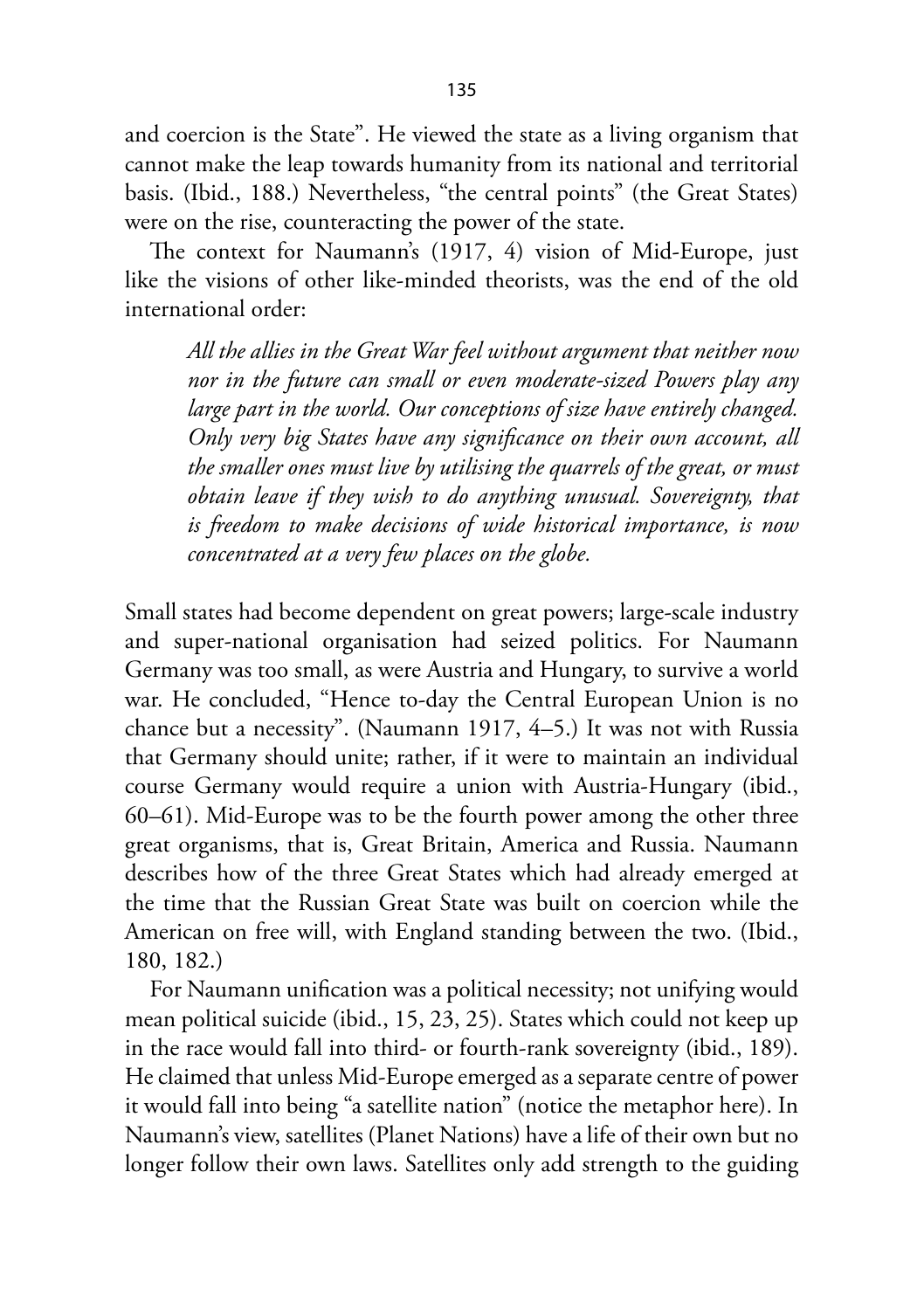group to which they belong. Neutrals, instead, do not belong to any "sun" but rather can be swept away into a satellite relationship with the Great Sovereignties. Naumann explains that a proper mixture of enforced unity and freedom draws the satellites in close to the centre of power. He describes how Russia ruled with fear but also with the magnetic power of the Russian spirit. (Ibid., 180–183.) The English, instead, request as long as possible, and only after that do they command. The American Great State represented the third way – "the most non-military great human organism that has ever existed". Naumann observed that these Great States were not mere administrative districts but entities intermediate between nation and humanity with a specific essence that held the union together. (Ibid., 184–185.)

Naumann's ideas were very clearly written for the political elite of Germany and for those states which Naumann dreamed would become Mid-Europe. He knew that there was strong opposition to his vision in Germany, not least in Austria and Hungary (ibid., 15, 19). Naumann tried to explain that Austria-Hungary without allies would be even more lost than Germany without allies (ibid., 23). He wanted Germans to let go of nationalism for the sake of Mid-Europe (ibid., 11–12.). Mid-Europe would be built upon the German language, but Germans would have to display tolerance and flexibility with regard to neighbouring languages (ibid., 108).

Naumann (1917, 108) described in detail what the Central Europe Union would be like. First of all, Germany would be the leader, the nucleus, of the new Union. Mid-Europe was to become a historical and political entity, not only an economical union (ibid., 35). Naumann exclaimed, "You must think of these stretches of country as a unity, as a brotherhood of many members, as a defensive alliance, as a single economic district!" (ibid., 3–4.) Naumann thought that it was not enough to build the Union on economic considerations alone, which is why he speaks of a common soul and common historical consciousness. Referring to the history of medieval Central Europe with Germany at its centre, Naumann calls forth the old unity "longing to return after its long sleep". (Ibid., 44). Here Naumann's Mid-Europe reminds one of an entity governed by a suzerain as the beloved and revered father (in chapter 3.2).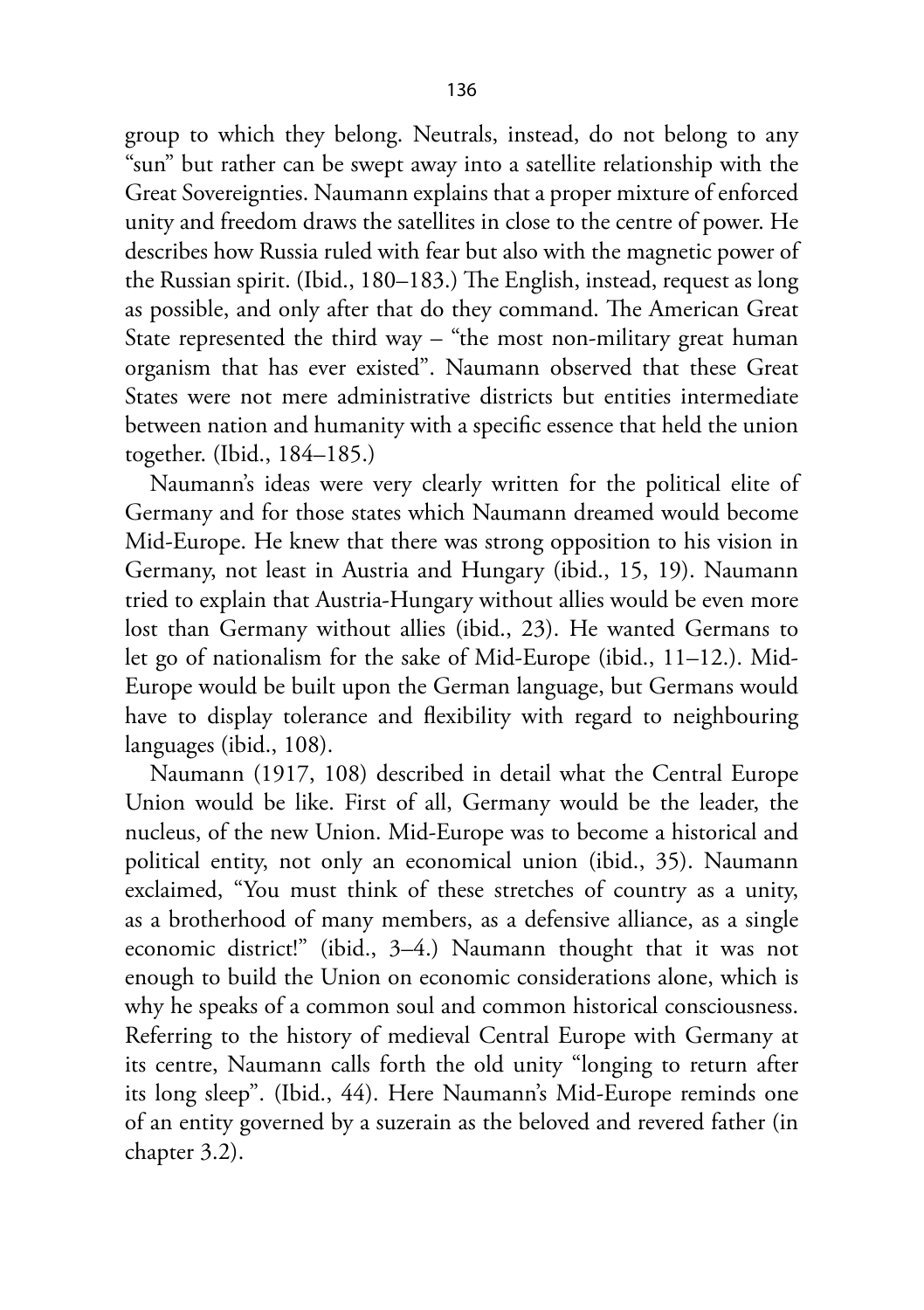But Naumann did not remain at such an abstract level; instead, he offered a list of suggestions for the future union in which he proposed harmonisation of laws, a joint committee for foreign affairs and a joint collector of taxes (ibid., 30–31). In many ways the union would be an economic and not only a military one. This economic partnership was to be implemented willingly and not by force (ibid., 177). For Naumann, the economic Mid-Europe would battle for success amidst other unions. He declares, "It will not only be Central Europe that will emerge from the war with schemes for equipment and defence, but all the other States as well" (ibid., 179). Naumann claims that smaller nations cannot be the leaders of economic world-groups. They can only choose between isolation and adhesion and isolation would not very much longer be a choice. The small states needed to decide which union they would or could join. (Ibid., 194) According to Naumann, people did not understand the greatness of the older world-group economic areas. Germany could no longer keep up with them alone. (Ibid., 211.)

Sovereignty would be an obvious concern in the new Mid-Europe, which is why Naumann addressed the issue. For Naumann, the creation of Mid-Europe would mean centralisation of certain political activities, but without sacrificing sovereignty. Mid-Europe was not an entity that would destroy sovereignty: "No State becoming a partner in the new super-State will consent to sacrifice thereby its political dignity, its own sovereignty which it has won with difficulty and defended with its blood." The dignity of the state must not be touched, Naumann proclaimed. For Naumann, Mid-Europe was not a new state, but a union of existing states, with sovereignty remaining the organising principle. (Naumann 1917, 254–255.) According to Naumann's vision no state could be forced to join the union and emphasised the traits and rights of the satellites even though Germany was the central power. Although Naumann proposed the harmonisation of many laws in the political and economic union, he wanted the joining states to retain their political independence (ibid., 272). At the same time, the union had to have its military dimension, which naturally created political limitations but also offered a safeguard through the joint army (ibid., 281).

Naumann's Mid-Europe was an ambitious imperialist project, as he reveals when examining the economic considerations in resisting the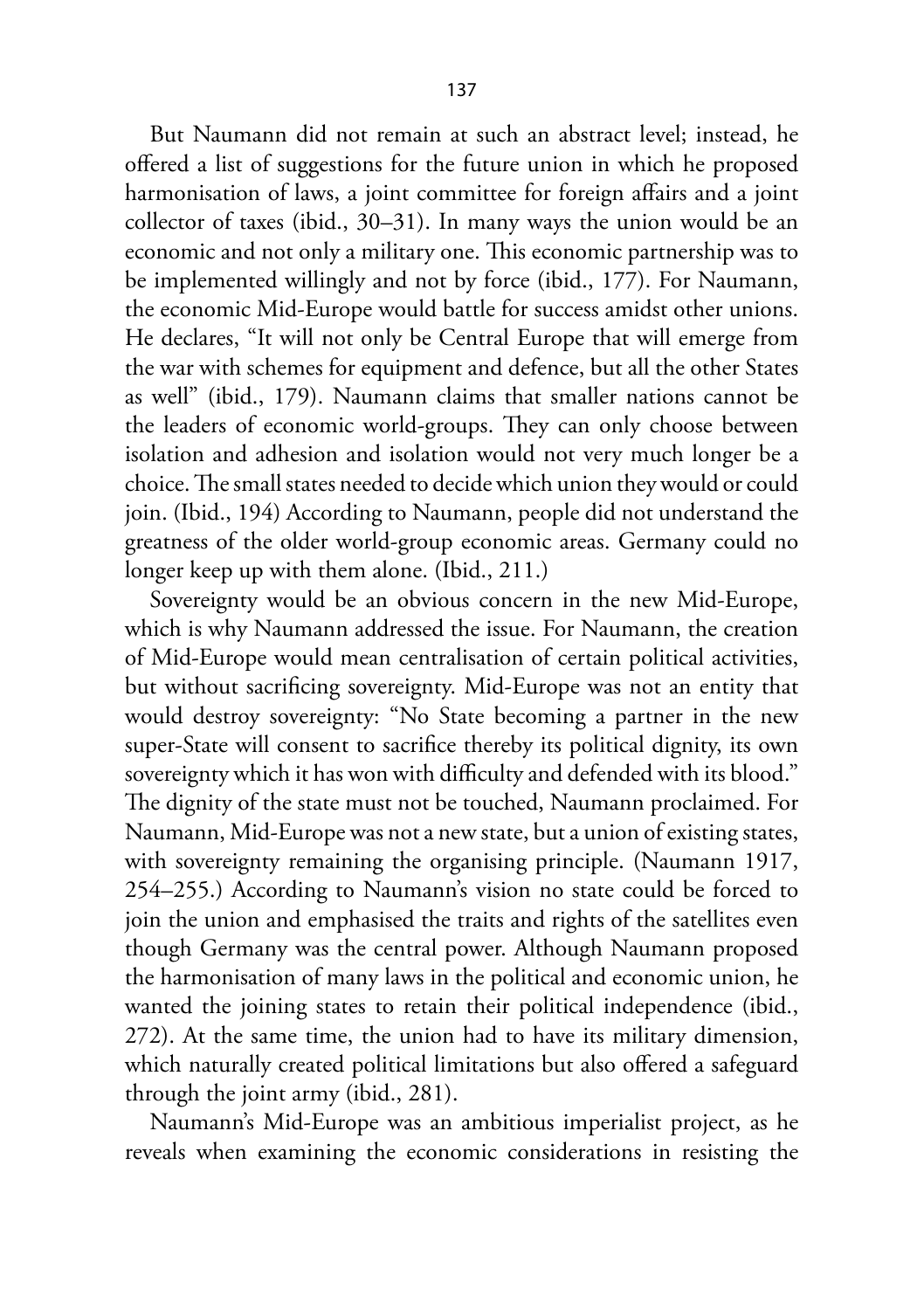power of the other great states. First, Central Europe would need further regional accessions to become greater than the existing dimensions of Germany and Austria-Hungary (ibid., 272). He added that Mid-Europe would need its share in overseas colonial possessions (ibid., 198), going on to predict, "Our Central European home population would be the centre of life of an economic body which stretched out its grasp into other quarters of the globe" (ibid., 203). This was thus not simply a regional union of states, but a union that leaned on the idea of overseas possessions as a necessity for economic success.

Naumann's German-led Mid-Europe clearly has something to do with a sphere of influence. Both are "between nation and humanity"; they may be seen as a solution to the demise of the nation. If we look at Naumann's vision, excluding its imperialist ambitions, it is quite far from the pejoratively tinged concept of sphere of influence that we embrace today. Mid-Europe sounds much more acceptable because it is justified, not by power political games but by the survival of cultural uniqueness, freedom in plurality and independence over Eastern domination. In addition to embodying a survival story, Mid-Europe is not an empire which will strip its constituent parts of their identity and sovereignty.

Naumann took pains to justify the Central European sphere of influence and maintained the use of cultural affinity in organising the "Central European Union". Membership needed to be voluntary, based on the brotherhood of nations, bearing in mind the absolute necessity of this development. Naumann did not scare his readers with the threat of a world hegemon, but rather warned about the demise of Central Europe as an independent centre of power. He wanted at least an illusion of sovereignty to prevail over the idea of total merger into one unit. He was nevertheless in favour of colonial expansion in order to keep up with the other great unions. But, most importantly, Naumann reflected Mid-Europe against the emerging international order at the time, where small states were becoming satellites of the great ones. This approach of his has important theoretical value for the present discourses on spheres of influence, which take no interest in the more broader questions of international order. In their connecting spheres of influence with international order and considering the possibility of the end of the Westphalian system of states and the emergence of a system of unions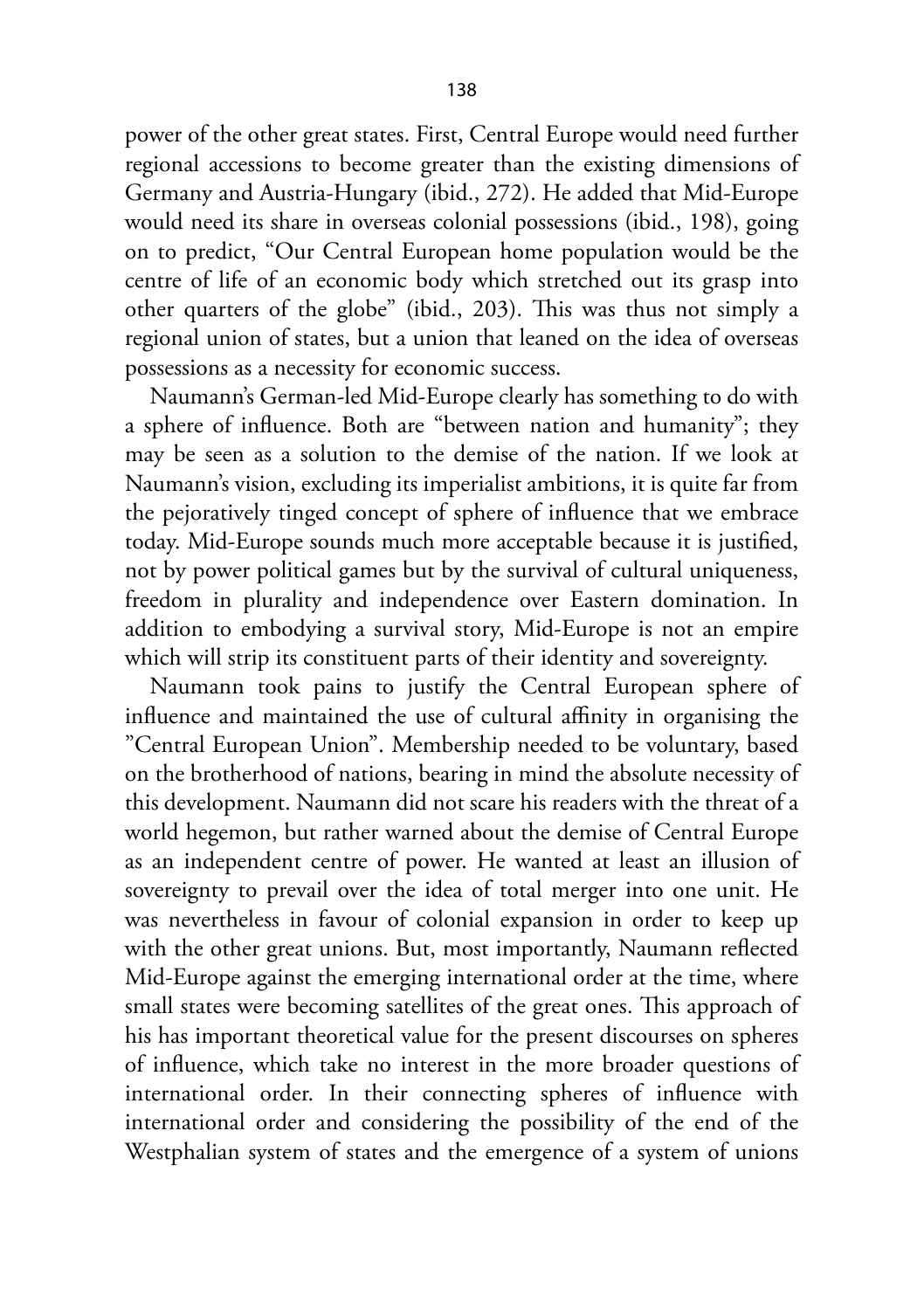of states, thinkers such as Naumann and Schmitt are necessary literature for understanding spheres of influence. The world today is caught in the crossfire of regional integration projects and still-strong nationalistic sentiments. Somehow, the world is between nationalism and humanism, just as Naumann felt it was almost a hundred years ago. This chapter is thus constructed on the idea that a sphere of influence lies between nation and humanity. This is also where Carl Schmitt situates his articulation of a sphere of influence.

### **5.3 Carl Schmitt,** Nomos **and** Groβraum

When writing about spheres of influence, one cannot avoid discussing the work of Carl Schmitt (1888–1985). As controversial as Schmitt is with connections to the Nazi regime (because he was involved in the party during the years 1933-1936), his theory of spheres of influence has wider implications than just the future of Germany after the war. Even though Schmitt wrote about the *Großraum* (literally, "large space"; figuratively, large spatial sphere) in a specific context, his vision of international order has relevance even today, not least when theorising sphere of influence.

Schmitt's *The Nomos of the Earth in the International Law of the Jus publicum Europaeum* (2003) was first published in German in 1950 (*Der Nomos der Erde im Völkerrecht des Jus Publicum Europaeum*). Louiza Odysseos and Fabio Petito (2007, 1–2) call it the masterpiece of his intellectual production, a work that should be acknowledged as a classic of International Relations. The translator's introduction to *The Nomos of the Earth* describes Schmitt's idea of *nomos* as "a community of political entities united by common rules". It continues, "It is the spatial, political, and juridical system considered to be mutually binding in the conduct of international affairs  $-$  a system that has obtained over time and has become a matter of tradition and custom". (Ulmen 2003, 10.) At the core, Schmitt is talking about the same international order, the same basic idea of a society of states, as the English School, with the state as the "decisive entity" of the political. This is why Alessandro Colombo (2007, 22–25) calls Schmitt's theory "realist institutionalism", where the realist game of power politics is understood as an institution and international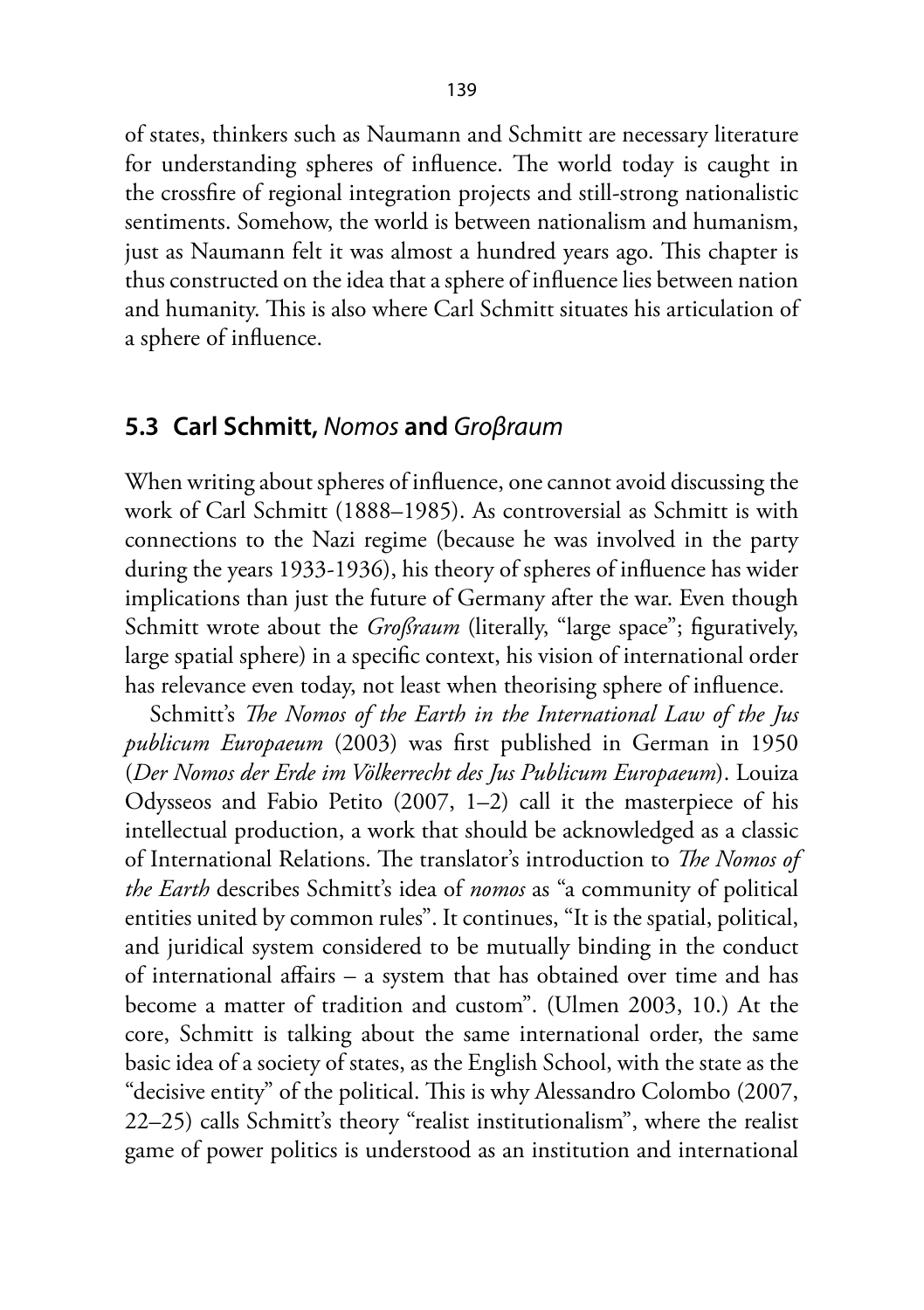anarchy is placed in a societal and juridical web. But what is important for the history of spheres of influence is the point when Schmitt begins theorising on the collapse of the institutions of the society of states. It was in describing the danger of modern states being at the verge of extinction from the political map of the world that Schmitt developed his vision of spheres of influence.

Schmitt's concept of *nomos* is the background for understanding his idea of how states should have been organised in post-War Europe. For Schmitt *nomos* means "the immediate form in which the political and social order of a people becomes spatially visible – the initial measure and division of pastureland, i.e., land-appropriation as well as the concrete order contained in it and following from it". Schmitt further explains that *nomos* is not only the measure of dividing and situating a land but includes the political, social and religious order that follows from it. (Schmitt 2003, 70.) *Nomos* is not something fixed, for new manifestations of world-historical events will always give rise to a new *nomos* (ibid., 78– 79.) However, Schmitt argues, not every land-appropriation constitutes a new *nomos* even though a *nomos* always includes a land-based order and orientation. A change needs to occur in international law in order for seizure of land to create a "new *nomos*", that is, "a new spatial order of international law". (Ibid., 80–83).

The reason why sphere of influence as a concept is situated specifically in classical geopolitics can be found in Schmitt's definition of *nomos*: it is a social order that is made spatially visible. Perhaps this is also the reason why spatiality, the geopolitical dimension, of spheres of influence is emphasised over other dimensions. It is emphasised quite rightfully: the spatial element is at the core of spheres of influence as long as international relations is concerned with states and their borders. "Sphere" is the spatial element and when states begin to arrange themselves into unions, blocs, super-states, centres of power – whatever one wishes to call them – we witness a spatial order based on spheres of influence. A sphere of influence also tends to imply territorial proximity of the influenced states to the core, which is why influence in distant territories is not viewed as a sphere-of-influence policy as readily as relations between the core and its surrounding states. Kaufman's (1976, 11) "direct sphere of influence" not only means that the influence is *de facto* instead of *de jure* but also that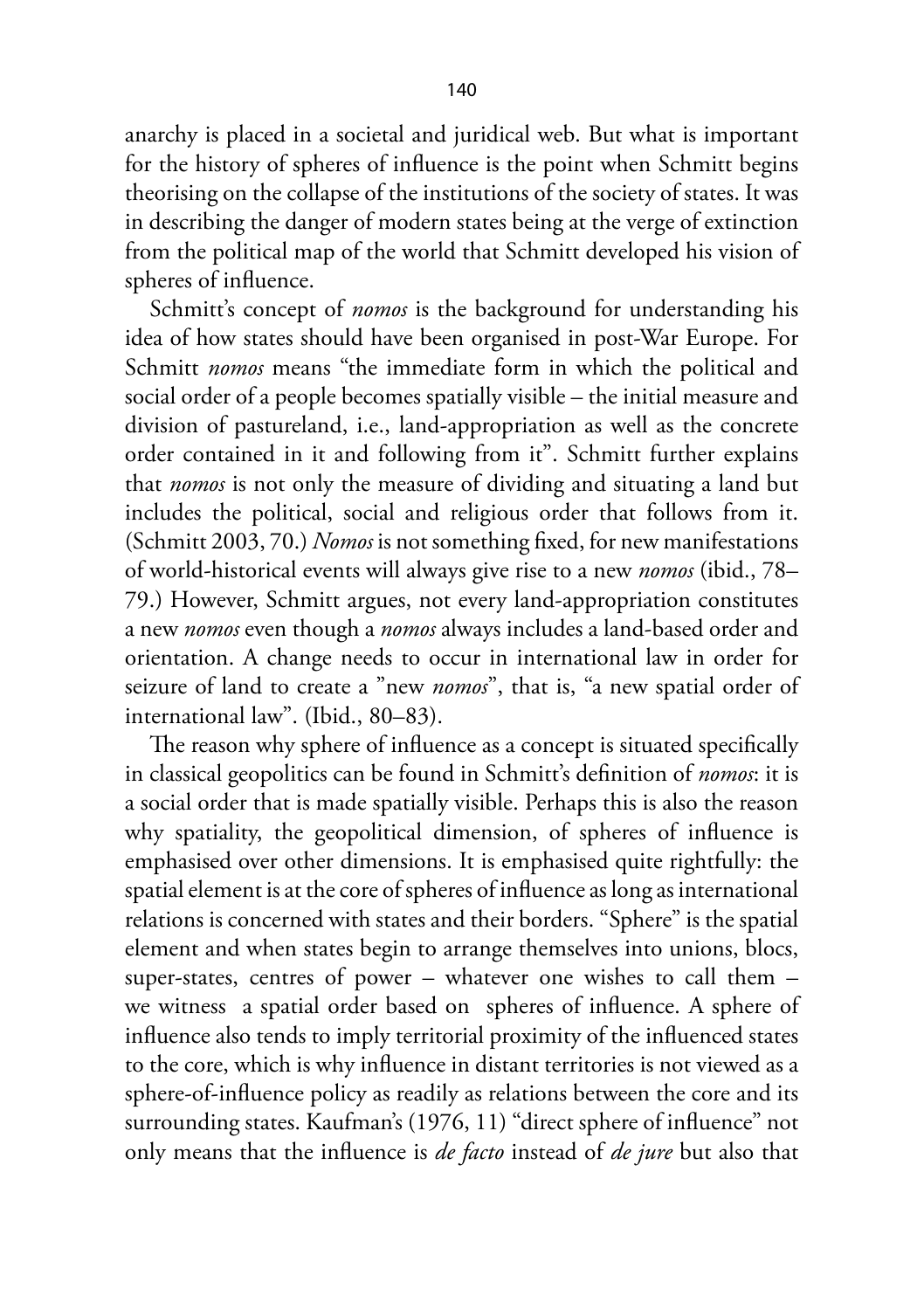the states have a geographical proximity. Spatiality is why it is logical to assume that if Russia has a sphere of influence somewhere, it is within the post-Soviet space. But Schmitt's *nomos* is more than just spatial; it is also political and juridical, and this is where it becomes a conceptualisation of spheres of influence based on visions of international order and society of states.

*Nomos* becomes important for Schmitt when he compares the preglobal order –medieval Europe's unity of international law, *respublica Christiana*, supported by an empire and the papacy – to state-centred international law, the first global order of international law. This new age was founded on a spatial order of balance and it meant secularisation with the elimination of the holy empire and the imperial house of the Middle Ages. (Schmitt, 2003; 56–66, 127.) This was the epoch of *jus publicum Europaeum*, international law among sovereign territorial states, which prevailed from the sixteenth to the end of the nineteenth century. It was an order determined by Europe for the rest of the earth. (Ibid., 126–127.) Schmitt called the new *nomos* a marvellous product of human reason because it ended the religious wars of the Middle Ages and rationalised and humanised war. Schmitt writes that it was a European achievement that wars could be limited to involve sovereign states. (Ibid.,  $141-142$ ,  $151.$ <sup>26</sup> This function of "bracketing war" is what makes states so important to Schmitt. For him it is the system of states that has made it possible to limit wars. By contrast, the end of sovereign states, and the emergence of a world hegemon, would mean that once *the political* (the ability to separate friend from enemy) was gone, a door would be opened to global interventionism.

Schmitt describes the territorial changes within a spatial order of the *jus publicum Europaeum* and illustrates the role of great powers. First, "the procedures for territorial changes in European international law were developed by the Great Powers at the major peace conferences in the  $18<sup>th</sup>$  and  $19<sup>th</sup>$  centuries". Schmitt claims there are different principles at work whose purpose is to maintain the present order and its established members. One of the principles is "delimitation of spheres of influence" and "affirmation and recognition of great spheres of special interest". (Ibid., 185–186.) Great powers are the strongest members of the spatial

<sup>26</sup> See Odysseos & Petito (2007) for discussions on Schmitt's ideas of "humanised war".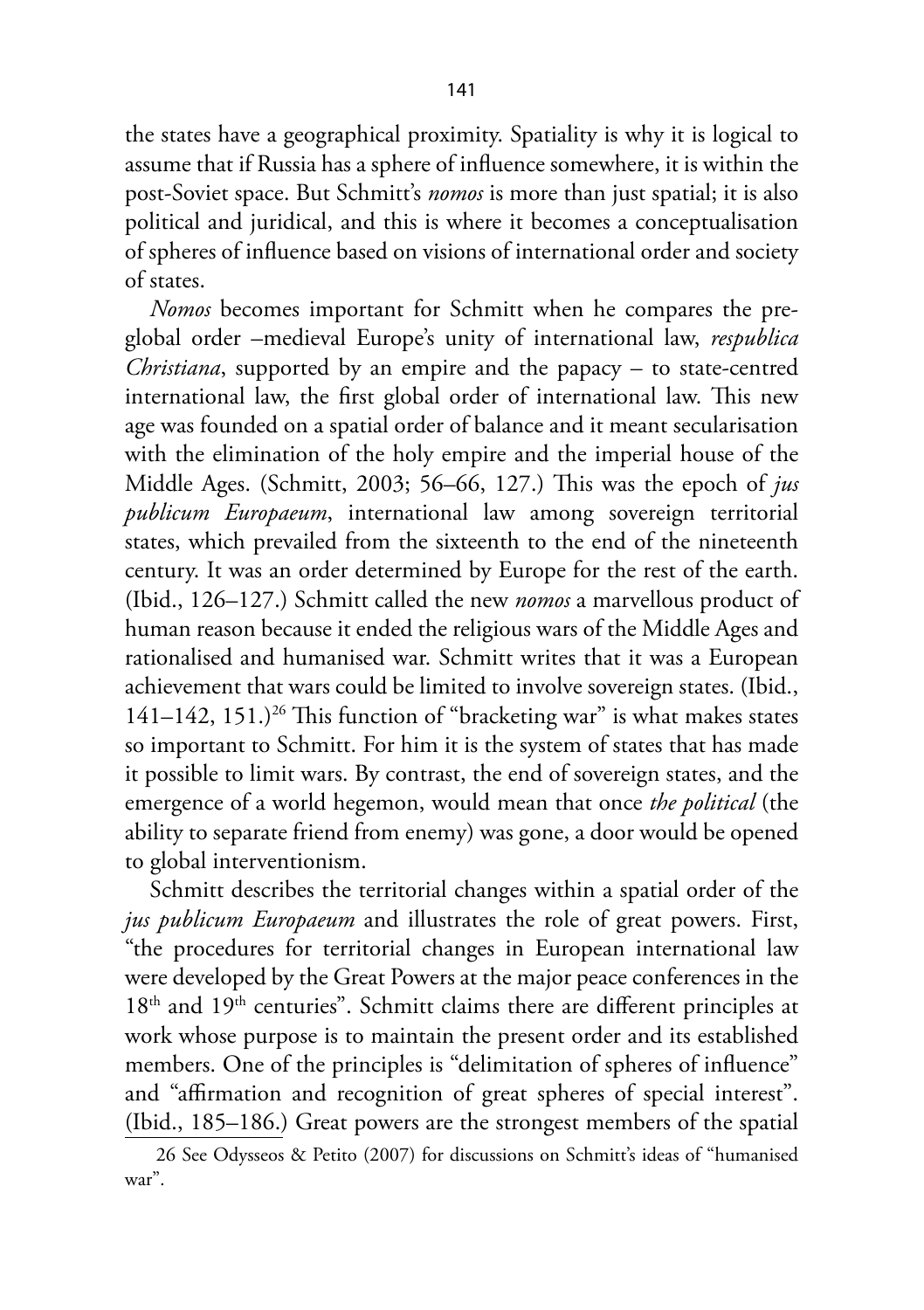order, and thus they march at the forefront of development. This primary status also requires recognition from others, which makes it in fact the highest form of recognition in international law. The practice of recognition, according to Schmitt, has had an important effect on the spatial structure of the order of international law. Great powers could participate in European conferences and negotiations and could acquire colonies. Schmitt elaborates this point, saying, "Recognition as a Great Power became and remained a legal institution of international law, as important as recognition of a new state or government." In his view, since great powers were the leaders of the spatial order, they were in a position to recognise major territorial changes. (Ibid., 190–192.) This is an indication of how seriously Schmitt took the institution of great power management.

The spatial order of Europe was based on political balance; it was the foundation of international law. Schmitt writes, "The pervasive commonality of the spatial order is more important than everything usually associated with sovereignty and non-intervention". Just like Bull then, Schmitt took the view that order took precedence over sovereignty. He was also openly in favour of a balance of power as the ordering principle, noting "the great practical superiority of the concept of balance, because therein lies its capacity to achieve a bracketing of war". Moreover, just as Keal saw what good spheres of influence could produce, Schmitt saw the war-limiting effect of balancing. (Ibid., 188-189.) The English School vision of order and great powers and Schmitt's vision of *nomos* and its leaders are very much alike and testify to the importance of taking this shared view of the system of states seriously when reflecting on the present images of international order and spheres of influence.

Finally, after his extensive explanation of the previous *nomos* of the earth, Schmitt addresses the topic of the future *nomos*, which in his view began with the collapse of the Eurocentric spatial order. The flag of the Congo Society, a new state on the African soil, was recognised by the United States on April 22, 1884. Yet, it was not really decolonisation that worried Schmitt but the growing power of the United States. Moreover he was concerned by what he saw as the decline of *jus publicum Europaeu*m into a universal world law lacking distinctions. European international law was being transformed into universal international law; European order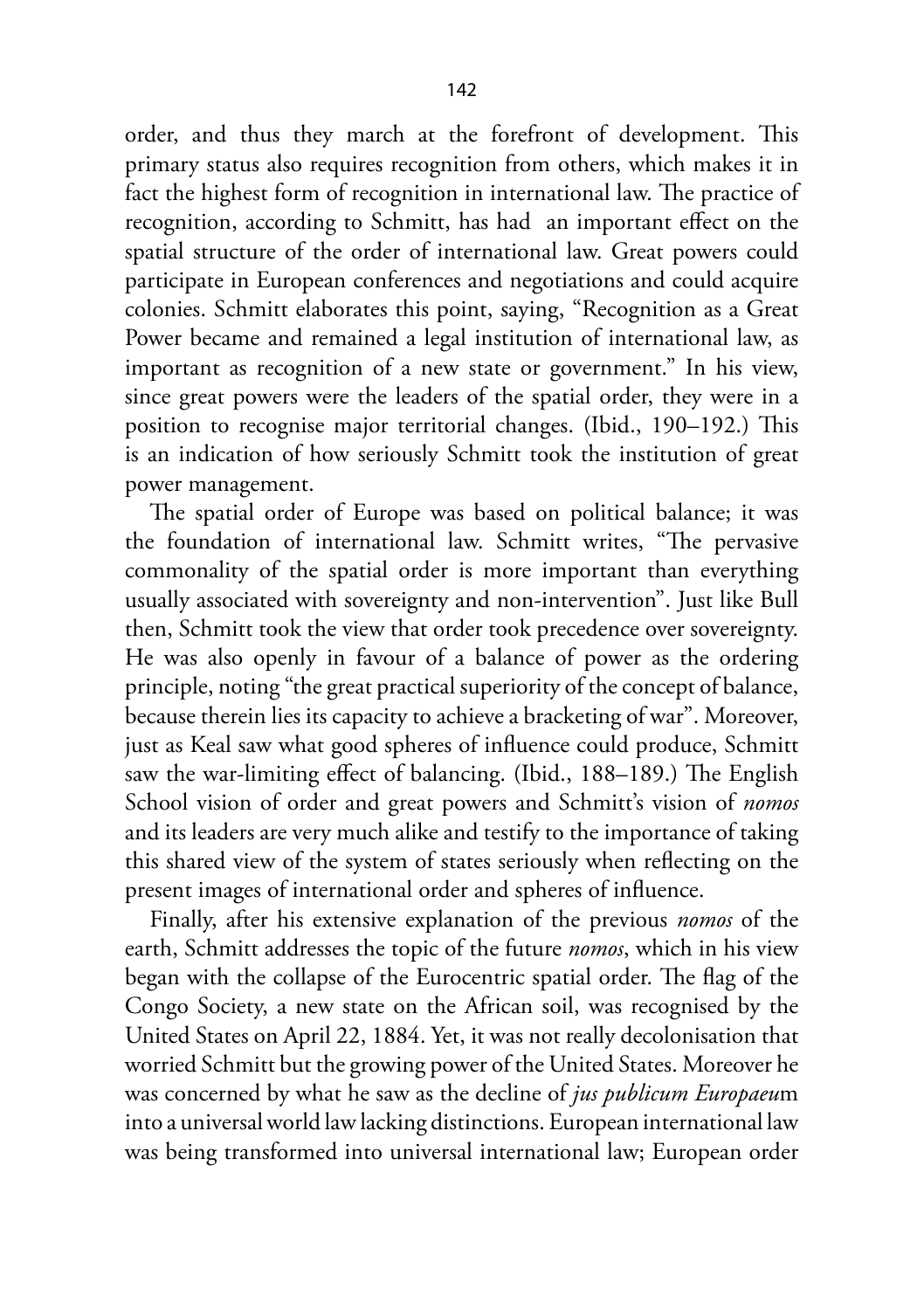was becoming part of the spacelessness of general universalism. Schmitt notes that at the same time as a new spatial order (of universalism) from America was challenging the traditional European order, there was also a new process of "several different spheres (*Großräume*) of international law" that appeared on the scene. (Schmitt 2003, 227–231.) More specifically, Schmitt identified what he saw as the threat of universalism as coming from the West and hoped that a new regional organisation of the global political map would be the solution. Schmitt was very concerned about the fact that Europe had lost its central position and did not even seem to have noticed it. What the Europeans had overlooked was that the recognition of new (non-European) states in international law had destroyed the *system* of states and was replaced by a *collection* of states randomly joined together by factual relations. This collection of states was not joined together by a spiritual or spatial consciousness, unlike states had been before. (Ibid., 233–234.) As Schmitt states, "With this rejection of international law, Europe stumbled into a world war that dethroned the old world from the center of the earth and destroyed the bracketing of war it had created" (ibid., 239). Put into English School terms, Schmitt thought that international *society* was turning into an international *system*.

Schmitt was not fond of the idea of World Government, or a solidarist international society with common morals. It was not only that Schmitt disliked the idea of a single sovereign; he had an aversion to any system of international society where spatial distinctions would disappear, whether dictated by the United States or a World Government. According to Schmitt, at the end of the First World War, the League of Nations was formed to oversee the re-division of European soil. As the League's headquarters were situated in Geneva, Schmitt called the choice for universalism the "Geneva dogma". (Schmitt 2003; 241, 244.) As Schmitt (2003, 243−244) saw it,

The development of the planet finally had reached a clear dilemma *between universalism and pluriversalism, monopoly and polypoly.*  The question was whether the planet was mature enough for a *global monopoly of a single power or whether pluralism of coexisting Großräume), spheres of interest, and cultural spheres would determine the new international law of the earth.*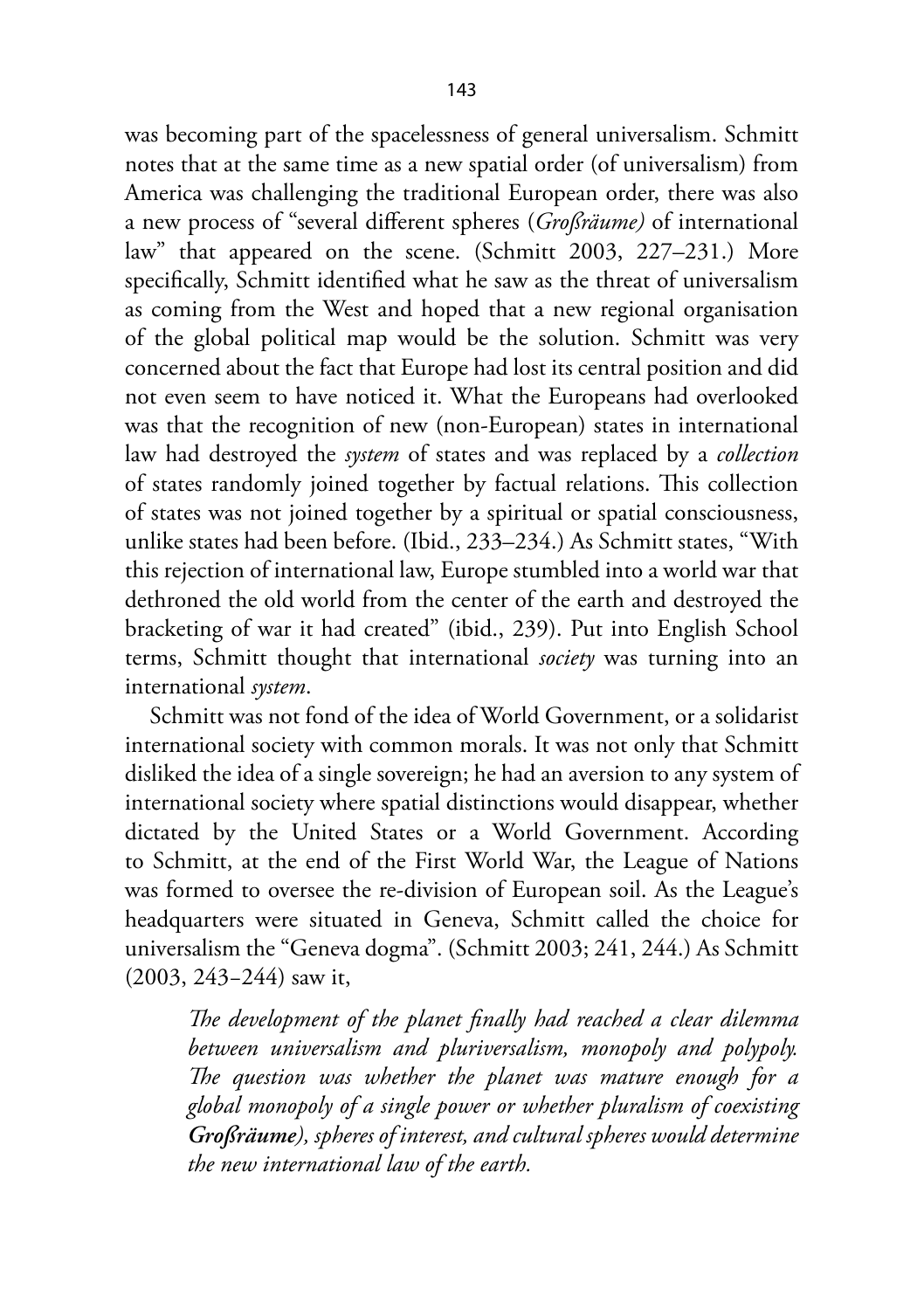The League advocated universalism instead of pluriversalism, a position which Schmitt was not happy about. At the same time, the League failed to create a universal world order, since the Soviet Union and the United States were absent. (Ibid., 245.) Schmitt thought that the alternative of a plurality of *Großräume* was not discussed at the time of the League of Nations. What was at stake was a balanced spatial order against a centrally ruled world – pluralism against universalism, polypoly against monopoly. (Ibid., 247). A World Government was not what Schmitt wanted. Schmitt envisioned something else to counter the threat that universalism posed to *the political*, the system of states. That something was a sphere of influence: "*Großräume* spheres of interest, and cultural spheres" (ibid., 243–244).

It was not only the Europeans themselves who were to blame for their plight at the time. When Schmitt wrote about universalism and became enthusiastic about the idea of a new pluralism, he would end up discussing the power of the United States. And indeed Schmitt put much of the blame on the United States for destroying political plurality. The United States was making its own rules of the game. As early as 1823, The Monroe Doctrine had shielded the Western Hemisphere from further land appropriation by the European powers. (Ibid., 238.) The United States had not signed the Versailles Treaty and had not joined the League of Nations. It did not participate in the International Court of Justice in Hague. Although the United States was officially absent from these forums, it was effectively present and involved in European affairs. (Ibid., 251.) It controlled the foreign policies of states within the Western Hemisphere even though they were considered "sovereign". They were in fact within the spatial and political sphere of influence of the Monroe Doctrine. Schmitt (2003, 252) explains the relationship as follows:

*[T]he controlled state's territory is absorbed into the spatial sphere of the controlling state and its special interests, i.e., into its spatial*  sovereignty. The external, emptied space of the controlled state's *territorial sovereignty remains inviolate, but the material content of this sovereignty is changed by the guarantees of the controlling power's economic Großräume).*

Schmitt's *Großraum* is something where the shell, or outer layer, of sovereignty is maintained but the content of it is sacrificed. What this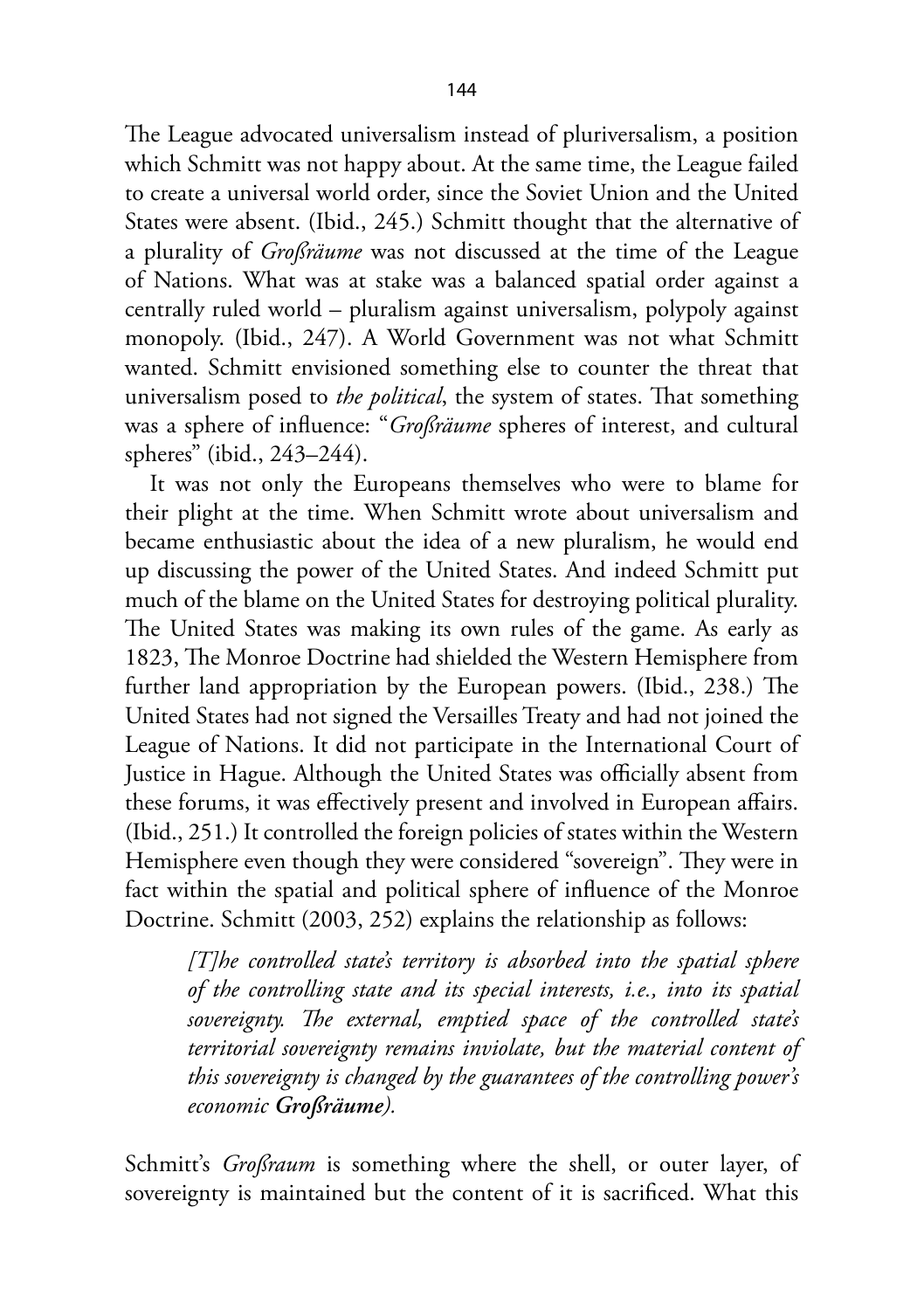content was Schmitt (ibid.) describes with reference to the United States' influence and right to intervention:

The controlling state had the right to protect independence or private *property, the maintenance of order and security, and the preservation of the legitimacy or legality of a government. Simultaneously, on other grounds, it was free, at its own discretion, to interfere in the affairs of the controlled state. Its right of intervention was secured by footholds, naval bases, refuelling stations, military and administrative outposts, and other forms of cooperation, both internal and external.*

Thus, Schmitt has a list here, probably not an exhaustive one, of what kinds of acts are performed within a sphere of influence. The spatial sovereignty of the controlling state is extended to include other states within its sphere of influence, but formally sovereignty remains in the hands of the controlled state. This was the case with the Monroe Doctrine; this is the case with a *Großraum*; and this is also the basis for depicting spheres of influence in the present. Schmitt (2003, 252) continues to lament the exercising of the Monroe Doctrine by claiming that "it destroyed the order and orientation that had obtained in the previous form of sovereign territory". For Schmitt there is a great difference between states whose freedom is limited due to interventions and states with the power to make their own sovereign decisions. The states within the spatial order of the Western Hemisphere, that is, the Caribbean and Central American states, belonged to the United States' *sphere of spatial sovereignty*. (Ibid., 252–253.)

Thus, the true challenge to the old *nomos* came from the United States and its proclamation of the Monroe Doctrine on December 2, 1823. The wording "Western Hemisphere" was now intimately connected with the Doctrine, as it became a *Großraum* in the sense of international law. (Schmitt 2003, 281–283). In the beginning, the Doctrine meant a defensive line of isolation directed against the powers of the Old Europe, but drawing such a line also gave the United States the freedom to undertake its own land appropriations in the hemisphere. This isolation, according to Schmitt, created a new spatial order by separating a sphere of guaranteed peace and freedom from a sphere of despotism and corruption. The line drawn by the United States between Old and New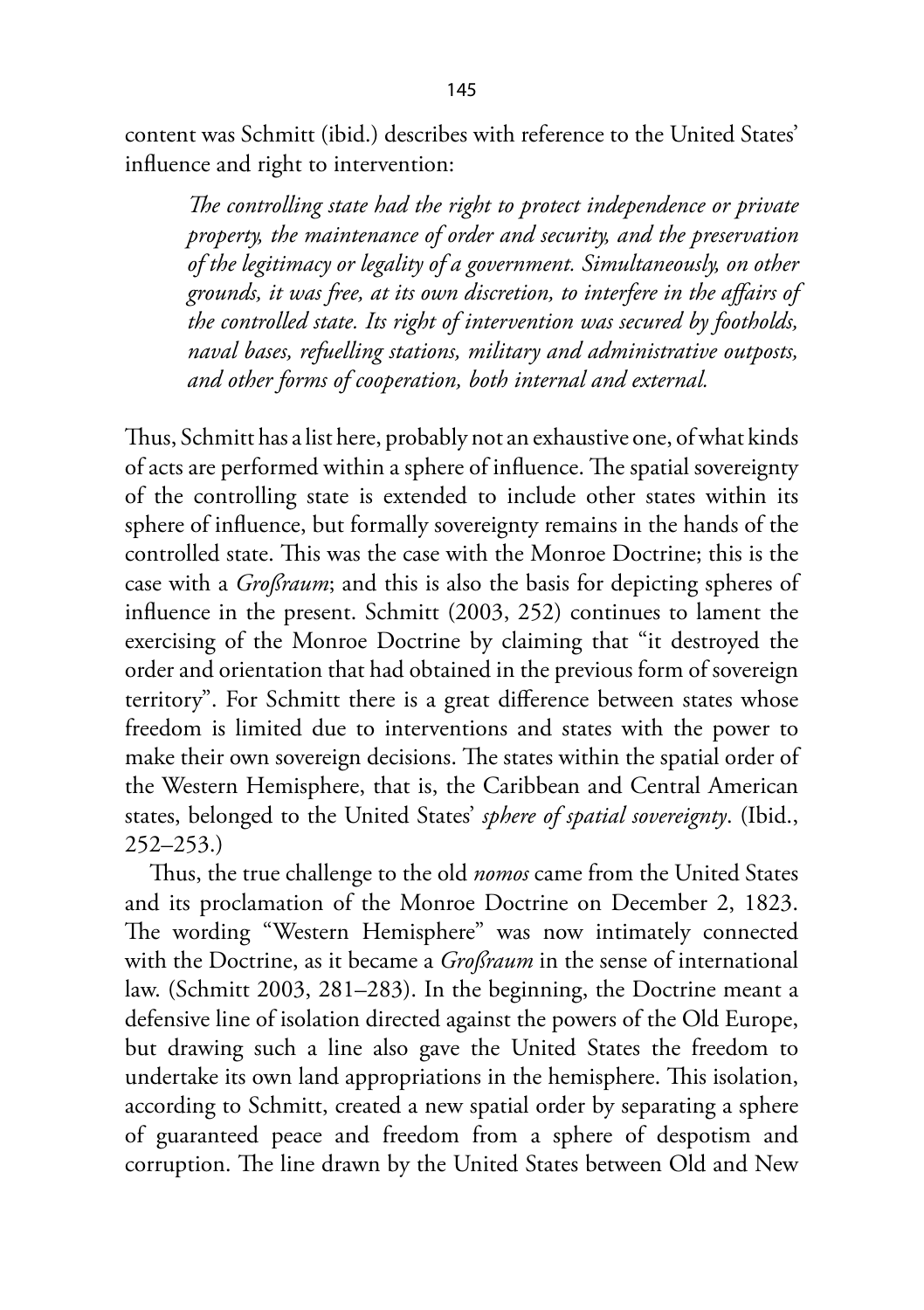Europe was seen as a moral one. (Ibid., 286–290). In the next chapter, where I discuss Cold War practices, this aspect of spheres of influence will become even more evident. If we step beyond seeing spheres of influence as a structural matter of hierarchy, inequality and a struggle for a balance of power, we find a *discourse* of justification, of "us and them", of freedom and tyranny. If there was a moral line between the Old and the New World, it was also territorial and historical. The Western Hemisphere was a territory with its own historical tradition (ibid., 286). I argued before that the idea of sphere of influence subsumes a spatial or territorial dimension. I would now assert that it also includes the idea of some moral, historical or cultural closeness. This makes a sphere of influence look like a regional arrangement something that encompasses a delimited territory of states that are somehow related – or at least related in the opinion of the central power.

Going back to the Monroe Doctrine, Schmitt (2003, 292–293) writes that it did not take too long for the United States to transform a foreign policy of isolation into imperialism. It was this imperialism, not the isolationism that the Monroe Doctrine represented at first, which caused Schmitt to take a very critical stance towards the United States' ambitions. The United States was faced with a choice between isolation and intervention – a choice between a transition to the plurality of coexisting *Großräume* or a global claim to world power, and with it, global civil war. (Ibid., 296.) The threat of this interventionist policy was that it transformed the concept of war from one of interstate conflict to one of intrastate struggle, that is, into a civil war (ibid., 299). What the Monroe Doctrine ultimately represented was a new spatial order – global universalism lacking any spatial sense – replacing the old one. Political control and domination were based on intervention, which destroyed the *nomos* of sovereign territory. (Ibid., 252–253.) Not only the Western Hemisphere was the target; eventually the United States made the claim for global interventionism and refused to recognise territorial changes that it considered illegal anywhere. Schmitt (2003, 307) writes, "The praxis of *jus publicum Europaeum* had sought to encompass conflicts within the framework of a system of equilibrium. Now, they were universalised in the name of world unity."

According to Schmitt, the Eurocentric *nomos* met its destruction in World War One and a division of the world into East and West became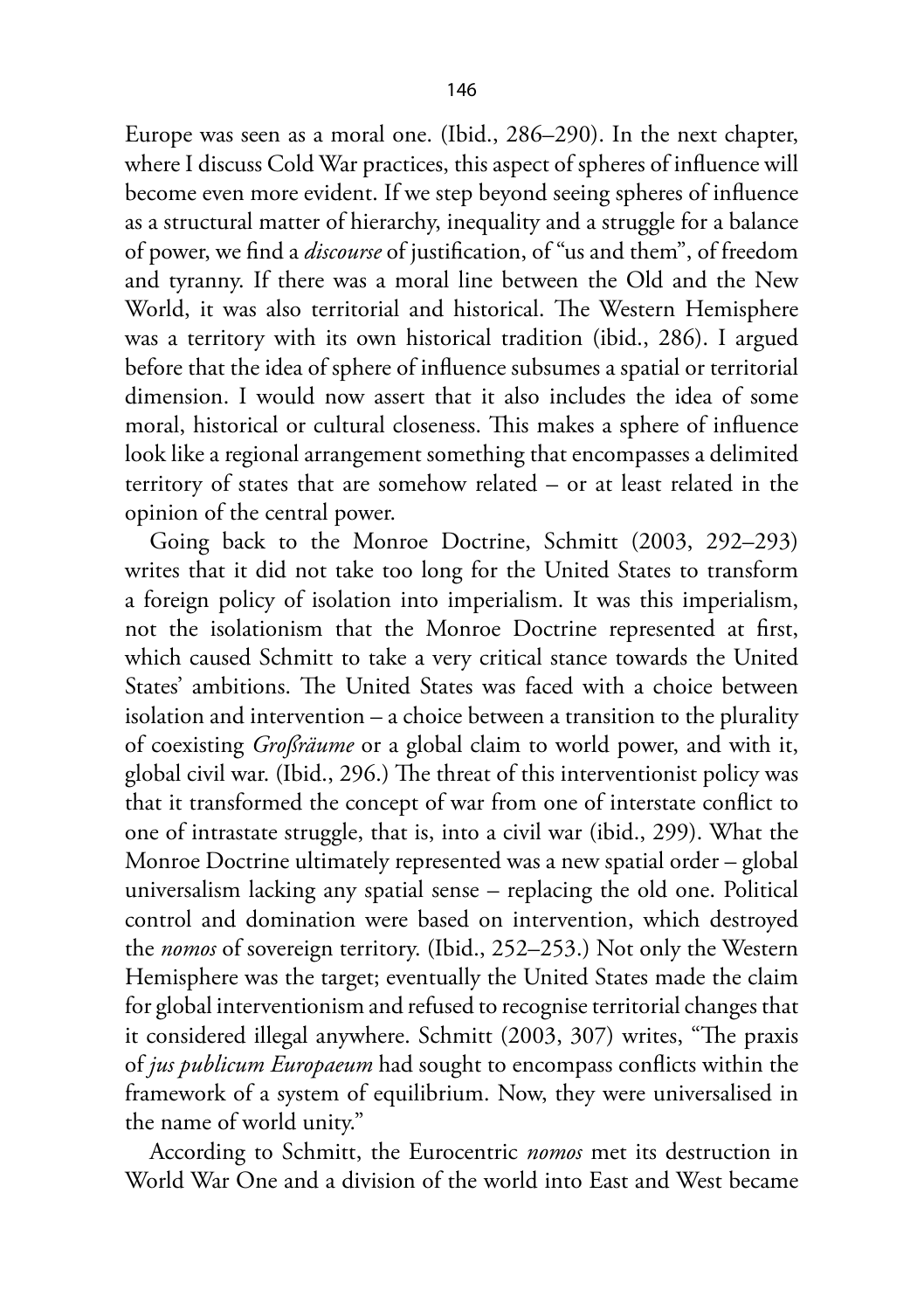reality. Schmitt listed three alternatives for the future order. The first was that one of the great powers would emerge victorious and the dualism of East and West would be replaced by a complete unity of the world.

"The victor would be the world's sole sovereign. He would appropriate the whole earth – land, sea, and air – and would divide and manage it in accord with his plans and ideas." For Schmitt this was the most undesirable alternative. The second option was an attempt to restore the balance of power of the previous *nomos*. The third was a balance maintained by several independent *Großräume* which needed to be homogenous internally but differentiated externally. (Ibid., 353–355.) Schmitt already saw the Western Hemisphere as one, and Eastern Europe as the second, new territorial *Großraum* (ibid., 305). Ulmen (2003, 19) writes that Schmitt saw Germany as being too small to be a world power but too big to disappear from history. Thus Germany could not survive the destruction of the state-system on its own. According to Luoma-aho (2007, 36), the Soviet Union, as well as the British and Japanese empires, also had their respective *Großräume* in Schmitt's eyes. A Germanled *Großraum* in Central and Eastern Europe would balance the two universalistic powers of the United States and the Soviet Union. Only in this way would the political pluriverse be maintained as the prevailing international order. (Freund 1995; Luoma-aho 2000; 2007, 41.)

Schmitt explained the dissolution of *jus publicum Europaeum* through international law. The international law that Schmitt idealised was the spatial international law seen in Europe, not least because its great achievement was the bracketing of war. Even though Schmitt declared that the challenger of *jus publicum Europaeum* was the United States, which had its own spatial international law, that is, one which allowed universalist-humanitarian interventions, Schmitt also blamed the Europeans for mistaking the universalising of international law for a victory of European international law. In fact, Europe itself made *jus publicum Europaeum* global through land appropriations. (Ibid., 133– 135.) Schmitt could not stand universal international law. He considered it the end of European international law because it was universal law that lacked all distinctions; it embodied a general universality and meant the destruction of the traditional global order . Thus, Schmitt began to see the development of an international law specific to *Großräume* as desirable.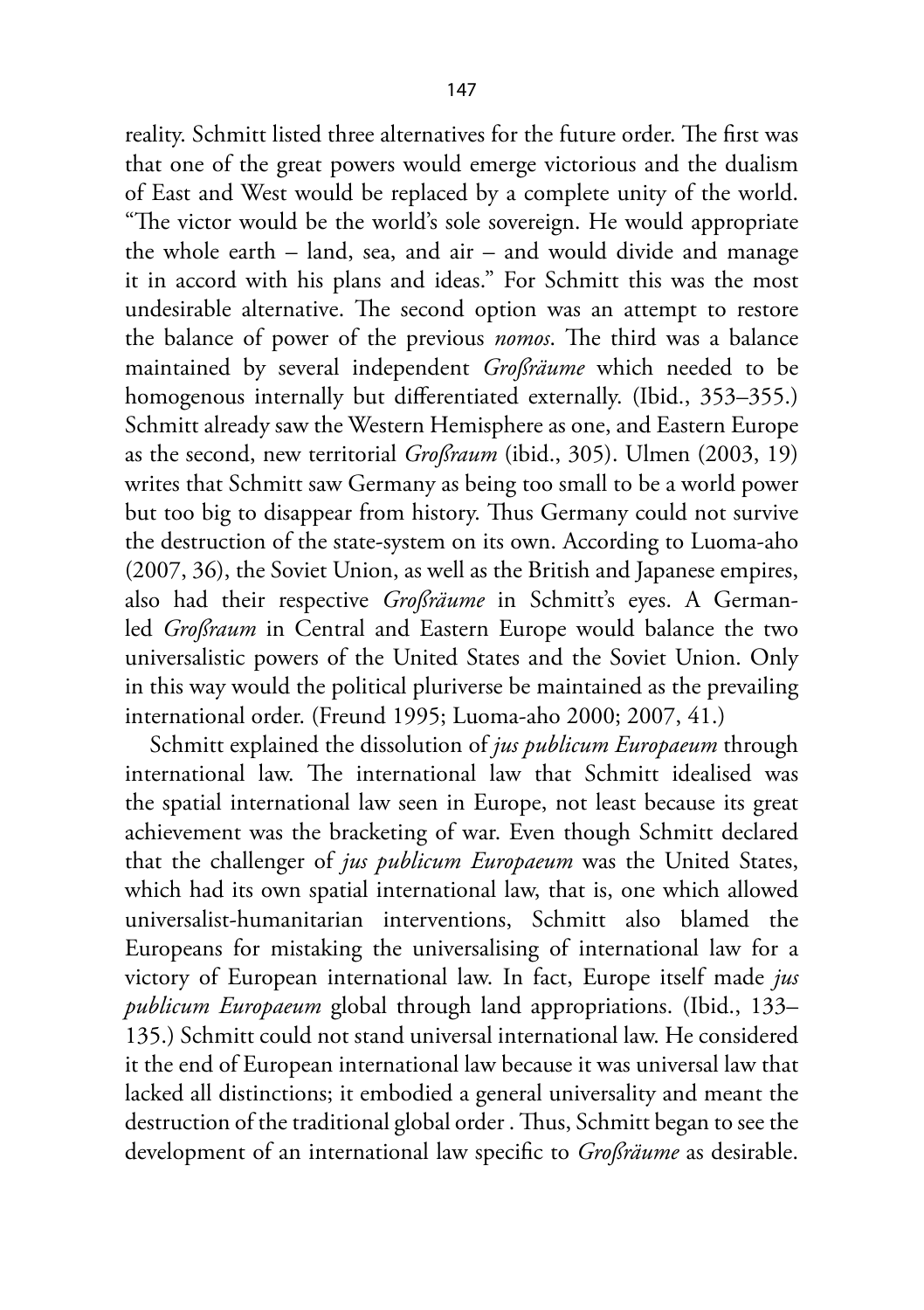He was afraid of the United States' *Großraum* not because it created this kind of spatial international law  $-$  after all spatial differentiation was what Schmitt sought – but because it could turn into a universalist monster. As I understand it, the globalisation of European international law was not the focal problem until Europe's domination over that law was jeopardised.

The question remains, What is the form of international law, if any, that lies between the separate spatial international laws? Will anarchy still prevail between *Großräume*, and will there be international societies instead of a single international society? Does Schmitt's system of *Großräume* mean suzerain-state systems? These questions Schmitt leaves quite open when he focuses on exploring the universalist threat. One interpretation of Schmitt's dilemma of the universal is the Russian approach, which I explore in chapter 7. The Russian vision is to choose universal international law but decline to accept universal values. Power is concentrated and spatially based, but relations among and within the spatial units follow general, universal international law. This guarantees peace among the great powers. Values, however, are particular and spatial – and should not be universalised. Universalisation of values would mean imposition of values by force, thus creating a universe. Schmitt's concern was international law, but the Russian analysts try to separate values from law in order to come to terms with the separation of the particular and the universal.

The relevance for present-day spheres of influence is that Schmitt's sphere of influence is a formal agreement. For Schmitt (2003, 252) the right to intervention was based on agreements and treaties, making it possible to claim that the action taken was no longer intervention. When Schmitt writes about *Großräume* as separate spheres of international law, he cannot be talking about informality and tacitness. In this respect, one could argue that Schmitt's idea is a legal system resembling more colonialism and suzerain-systems and less the sphere of influence which Keal wrote on. Looking at history from the perspective of the present, the tacitness of influence is not necessarily a distinctive feature of a sphere of influence. The present understanding embodies the pejorative associations, but it also embodies a sphere of influence which is imperialist. Even the Cold War sphere of influence, though tacit, was well established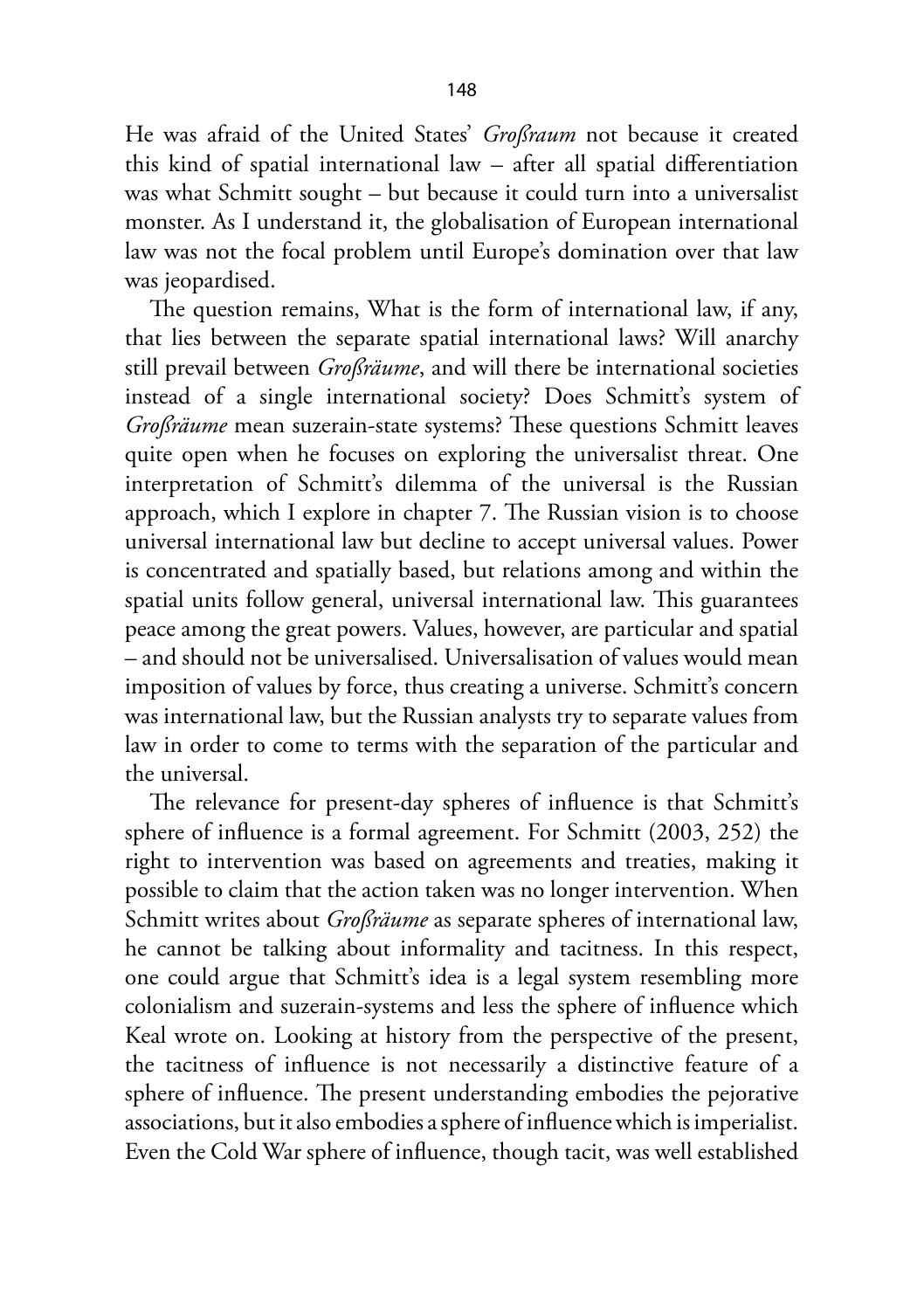and included treaties, such as the Warsaw Pact. The ideological divide was also concrete and evident. If we think about Russia, it is accused of trying to establish its sphere of influence by formal means - integration. Because of the pejorative associations of "sphere of influence", the integration project of the European Union in all its legality is not described as a sphere of influence.

Schmitt's universalist fear is very topical when we look at the Russian discourse which is obsessed, as I will argue in chapter 7, with the United States' unipolarity. I am inclined to say that it is the idea of international order which makes Schmitt so interesting for any analysis of spheres of influence. He did not explain the idea of *Großraum* nearly as carefully as he did the idea of a *nomos* of the earth. It is Schmitt's conceptualisation of international order and the moral stance that particular is good while universal is evil that accounts for his succeeding in giving the concept of sphere of influence a place in the history of international theory.

Whereas Naumann 's vision of Great States seems to be situated more in the spatial order of states, with his defence of sovereignty and national sentiments, Schmitt's *Großraum* takes the idea of spheres of influence a step further by legitimising them and creating a new spatial order of international law. This new spatial order of *Großräume* means a loosening of the Westphalian notion of sovereignty but does not mean the creation of a solidarist international society. Instead of solidarism, Schmitt clings to the pluralist system in the new form it takes. Schmitt's rather complex system of thought about international law, the notions of universe and pluriverse , and, similarly, the English School's notion of solidarist and pluralist international orders are helpful in understanding why Russian writers agonise over the questions of what kind of international law should be promoted, who can decide on it and how it should be applied in specific spatial cases.

### **5.4 James Burnham and E.H. Carr**

The story of spheres of influence is also a story about the people behind the concept. It is also a story of the interconnectedness of these people and their ideas. James Burnham (1905-1987), an American political theorist,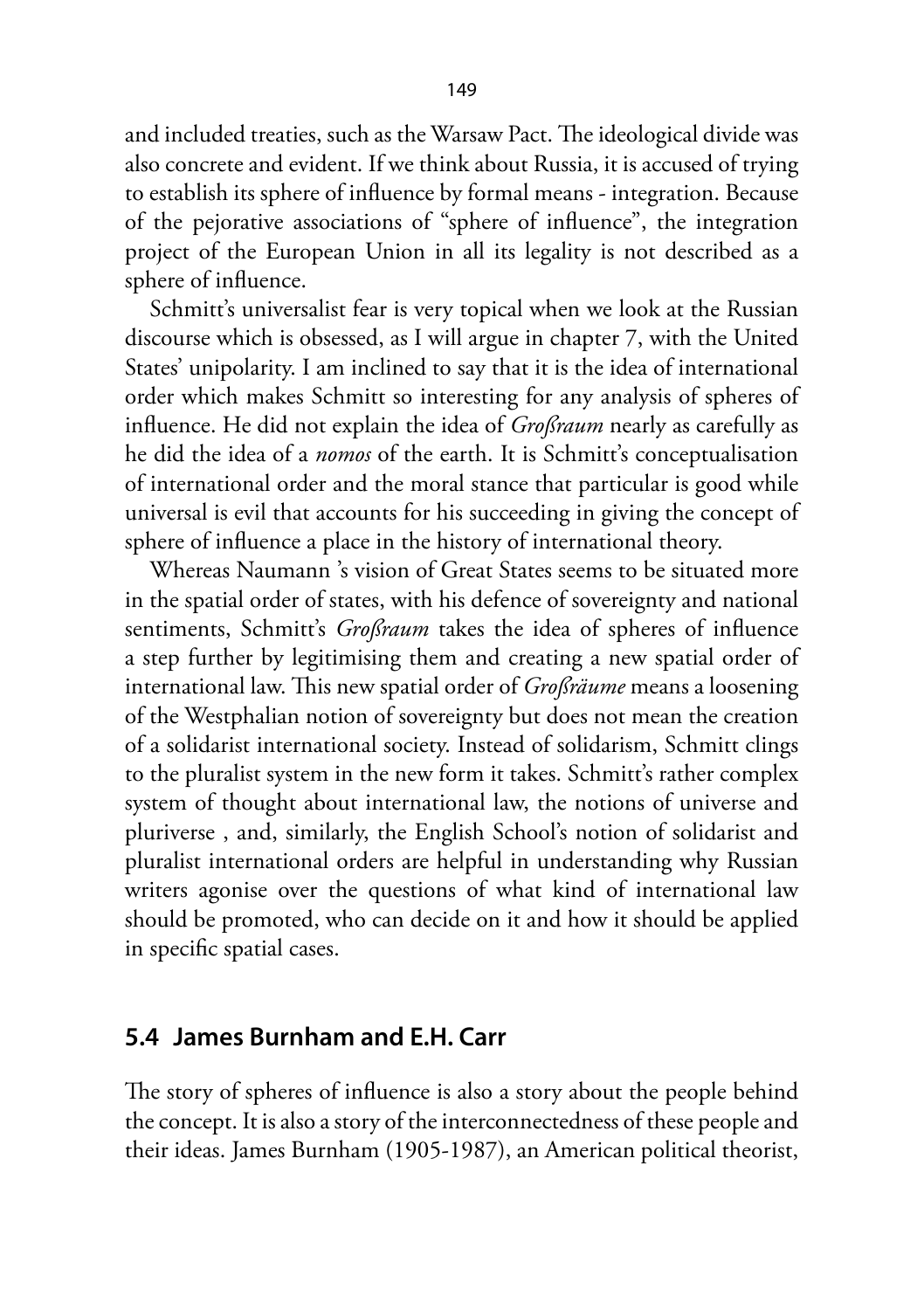was an inspiration to George Orwell, whose work I will introduce later. E.H. Carr (1892–1982), the well-known British historian, journalist, diplomat and theorist on International Relations, had a connection to the English School. The English School was born out of the emergence of IR as an academic discipline in Britain. In that process, Carr's *The Twenty Years' Crisis* had a great impact on the development of international theory. Carr not only refuted universalism with his "utopian realism" but he also broadened the study of IR from its narrow focus on law and organisation. (Dunne 1998, xii.) Dunne (1998, 13) even begins the story of the English School by first introducing Carr's *The Twenty Years' Crisis*, which Dunne describes as the dissident work of the English School. Carr was not a member of the British Committee, and not everyone is willing to identify him with the English School (see Linklater and Suganami 2006, 15.) In fact, Bull (1969, 638) himself criticised Carr for not dealing with international society: the common values, interests, rules and institutions of states. For Dunne, Carr's relationship to the School is a semi-detached one; what keeps Carr a distance away from the School is his belief in the intrusion of power into all spheres of ethics and politics. At the same time, Bull and Vincent attach great importance to his work. (Dunne 1998, 36.)

Naumann's Central Europe was cited by both Carr and Schmitt (Luoma-aho 2007, 45). The world-vision of Schmitt, Carr and Burnham rested on the same basic idea of a transformation of the system of states<sup>27</sup>. In fact, Luoma-aho (2007, 36) identifies Schmitt's writings as an academic landmark that anticipated the emergence of theoretical writings during the 1940s on post-war international order. In this sense, the English School's work on international order can be seen as a continuation of what Schmitt initiated. These links in thinking do not necessarily signify a linear line of development, but rather form a path that can be followed and that makes sense for the present understanding of spheres of influence. Indeed, this interconnectedness is one additional criterion for choosing these sources. I have already dealt with Schmitt but what is common to Carr and Burnham is that, unlike Schmitt, they are not generally associated with ideas on spheres of influence. Carr is

<sup>27</sup> Luoma-aho (2007) deals with the common ideas of all three in his article "Geopolitics and *Gross*politics. From Carl Schmitt to EH Carr and James Burnham".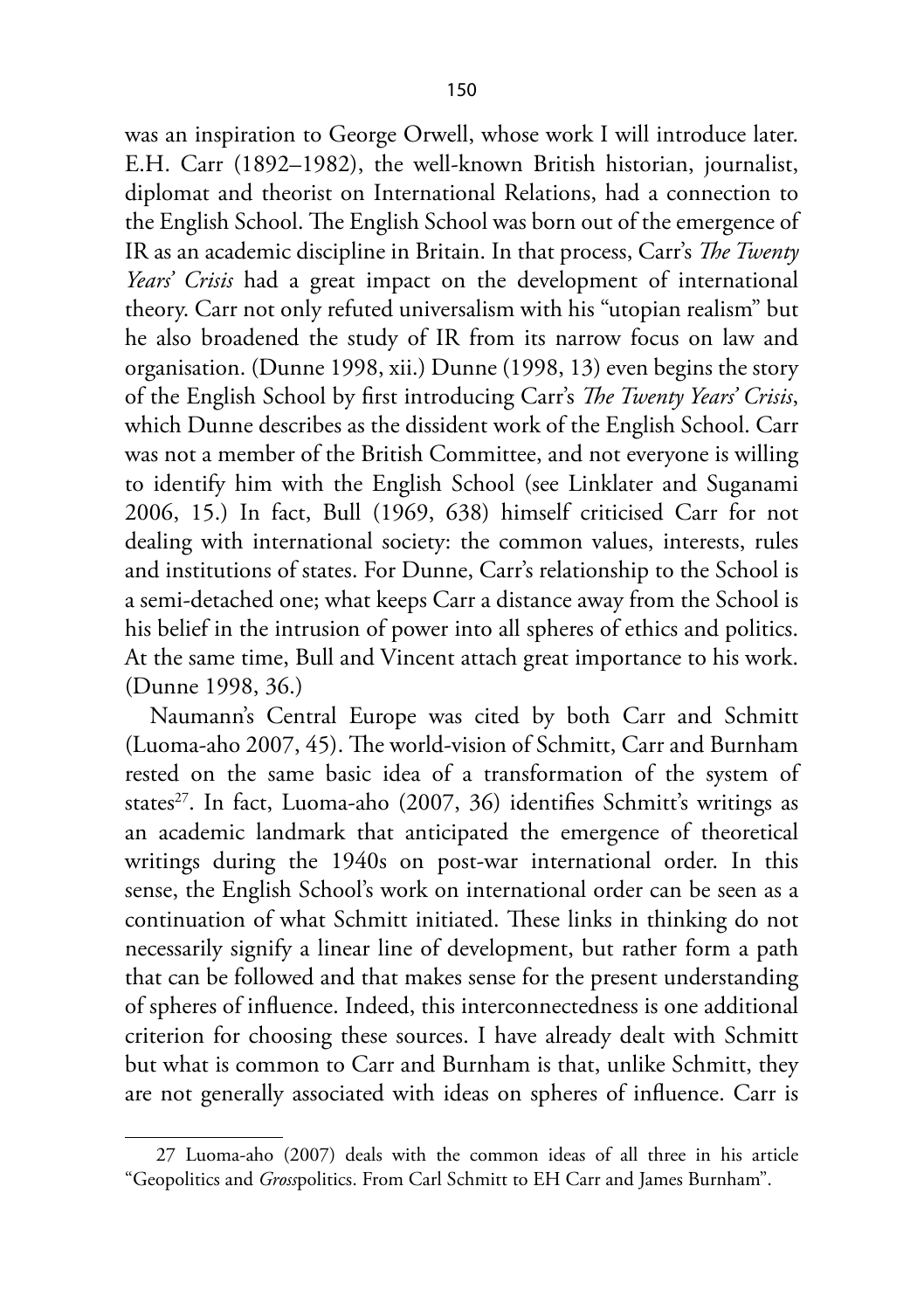known for his critique of idealism and Burnham is relatively unknown.<sup>28</sup> We are talking about buried knowledge. In the case of Carr, in particular, the knowledge on sphere of influence has been buried under his other significant ideas rather than buried with the man itself. The conclusion I drew concerning the English School was the same: the general disinterest in sphere of influence as a concept has led to the dismissal of the School as a relevant source for theorising spheres of influence.

#### 5.4.1 Nationalism versus Internationalism

Schmitt's *Nomos of the Earth*, envisioning a new international order, was published in 1950. Carr's *The Twenty Years Crisis* was published in 1939, reftecling on the result of the First World War, and *Nationalism and After* in 1945, outlining visions for international order after the Second World War. Both Schmitt and Carr expressed the currents of the time and each scholar's vision of international order resembles the other's. In *Nationalism and After* (1965) Carr even uses the term *Großraum*29. Luoma-aho (2007, 44) suggests that Carr's conception of the political is adopted from Schmitt, even though Carr does not refer to Schmitt directly. The idea was nevertheless the same: politics took place between states in the context of violence. In a very Schmittian vein, Carr also promoted the pluriverse of states. (Ibid.) As Carr (1965, 49) saw it, within a national community the concentration of authority in a single organ would result in totalitarianism and the same applies to the international system, which is why a multiplicity of authority is required. In essence, Carr relied on the same idea of the duality of pluriverse and universe as Schmitt did – or, as Carr termed them, nationalism and internationalism – and the need to find a middle ground between them.

Just like Schmitt and the English School, Carr recalls the history of international order: a state-system emerging from medieval Christendom. Carr divides the modern history of international relations into three distinct periods with different conceptions of nation. The first period

<sup>28</sup> See Roger Kimball's (2002) excellent introduction to the thought of James Burnham.

<sup>29</sup> The word Großraum was not Schmitt's invention but he conceptualised it for his own theoretical purposes (Luoma-aho 2007, 39).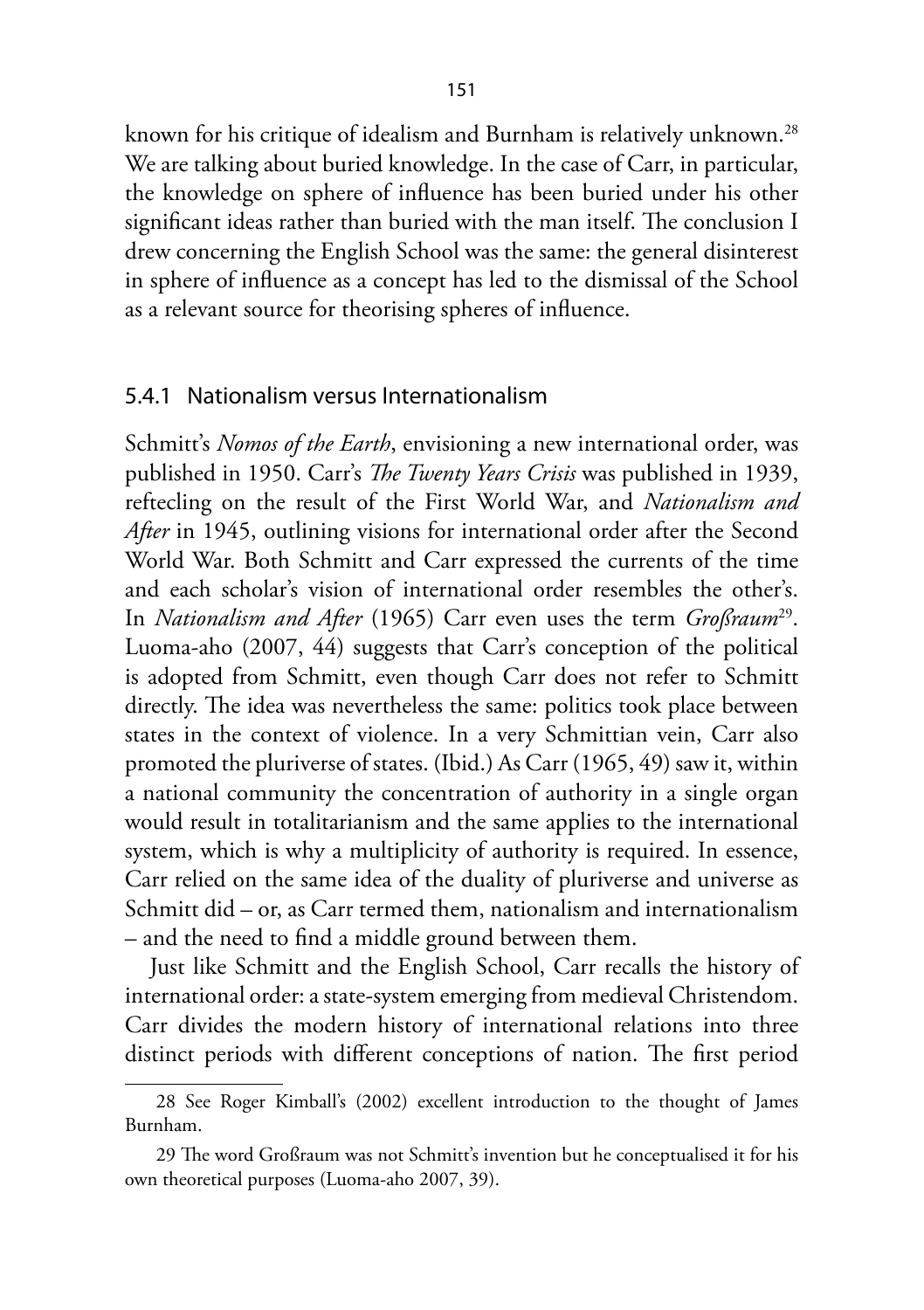started with the dissolution of the medieval order and ended with the Congress of Vienna. During that period, international relations were between princes and kings, and a nation was identified with the person of the sovereign. (Carr 1965, 1–6.) The second period began with the Napoleonic Wars and ended in 1914. For Carr, this was a period which was successful in balancing between internationalism and nationalism. The asserting of claims to statehood by nations lived side by side with the creation of a single world economy, whereby the period was a compromise between politics and economy. Carr's own nationalism caused him to admire the English supremacy in the world economy, which explains his enthusiasm for the post-Vienna order. But British supremacy ended in the First World War and the nineteenth-century economic system was ruined. (Ibid.,  $6-17$ .) The third period followed with "catastrophic growth of nationalism and the bankruptcy of internationalism" (ibid., 17). Nationalism became catastrophic because of a new environment which included the increase in the number of nations (ibid., 18). Carr writes, "Down to that time the influence of nationalism had been to diminish the number of sovereign and independent political units in Europe". The conditions of the period, the military and economic developments, favoured the concentration of power, but instead dispersal of authority was taking place all over the globe. (Ibid.,  $24$ .) The change compared to the previous order was that independence and statehood were assigned no more by might (by virtue of power) but by right (ibid., 40–41). Carr did not view the equality of nations as proclaimed in the Charter of United Nations as being possible in the way that equality of individuals is. States are simply too disparate in size. (Ibid., 42–43.) Like Schmitt, Carr did not advocate a "supreme world directorate" that would follow the bankruptcy of nationalism or requests for the emancipation of the individual to equal a "sentimental empty universalism". According to Carr, the world was not united enough for a universal authority. (Ibid., 44.)

These are the observations Carr made about the history of the system of states. What is noteworthy for discussing spheres of influence is the dualism of nationalism and internationalism and Carr's interest in the location of power in international relations. What Carr would have liked to have seen was a power structure that we could call great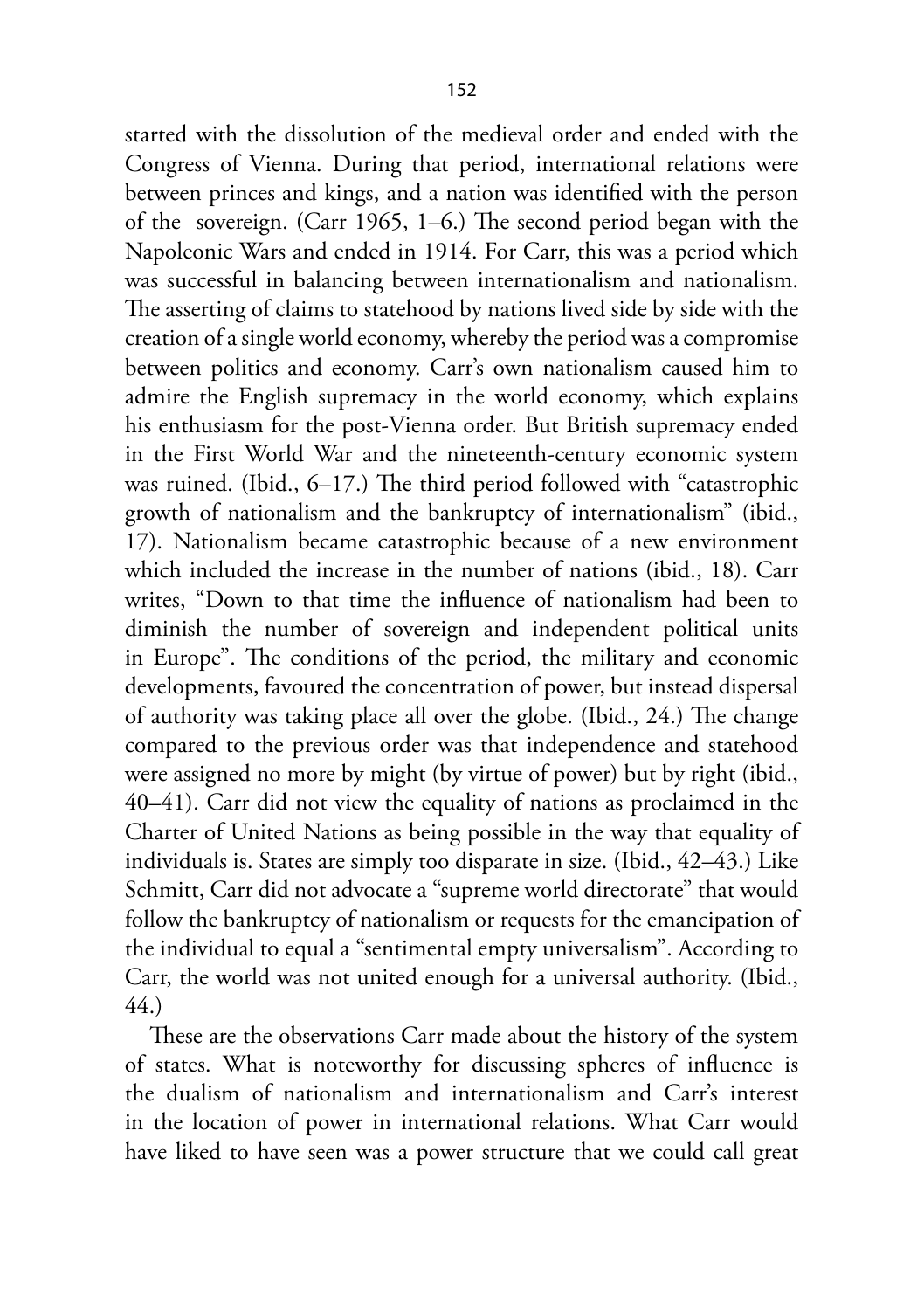power management. Carr (1965, 34–37) made a prediction concerning the possible fourth period after the Second World War. Even though nationalism was still strong, the main forces of the world – the United Kingdom, the United States and the Soviet Union – were not built on nationalism in the old sense. According to Carr the world might well have been facing the end of "the ideology of the small nation as the ultimate political and economic unit". (Ibid.) What Carr thought that he saw was a "clearly marked trend towards integration and the formation of even larger political and economic units", which started in the latter part of the nineteenth century. Quoting Naumann, Carr refers to the concentration of sovereignty. (Carr 2001, 211.) In *The Twenty Years' Crisis* (2001), Carr repeats the remark he made in *Nationalism and After*   $(1965)$ : it was a dangerous fiasco when nationalism and disintegration were resumed in 1918; instead of political and economic disintegration, the post-war order would have required larger units. Making a reference to Naumann's Mid-Europe Carr (2001, 212) notes that the process of concentration continued:

The United States strengthened their hold over the American *continents. Great Britain created a 'sterling bloc' and laid the foundations of a closed economic system. Germany reconstituted Mittel-Europa and pressed forward into the Balkans. Soviet Russia developed its vast territories into a compact unit of industrial and agricultural production. Japan attempted the creation of a new unit of 'Eastern Asia' under Japanese domination. Such was the trend towards the concentration of political and economic power in the hands of six or seven highly organised units, round which lesser satellite units revolved without any appreciable independent motion of their own.*

Thus Carr saw a change in the post-war order. There was no return to the pre-1914 world, nor would sovereignty remain static. For Carr, political power was territorially based but even this was not permanent. Territorial power had not always been centred on sovereign states and it was uncertain whether it would be in the future either. For Carr any other form of organising international relations than territorial units seemed revolutionary and thus it was more likely that territorial units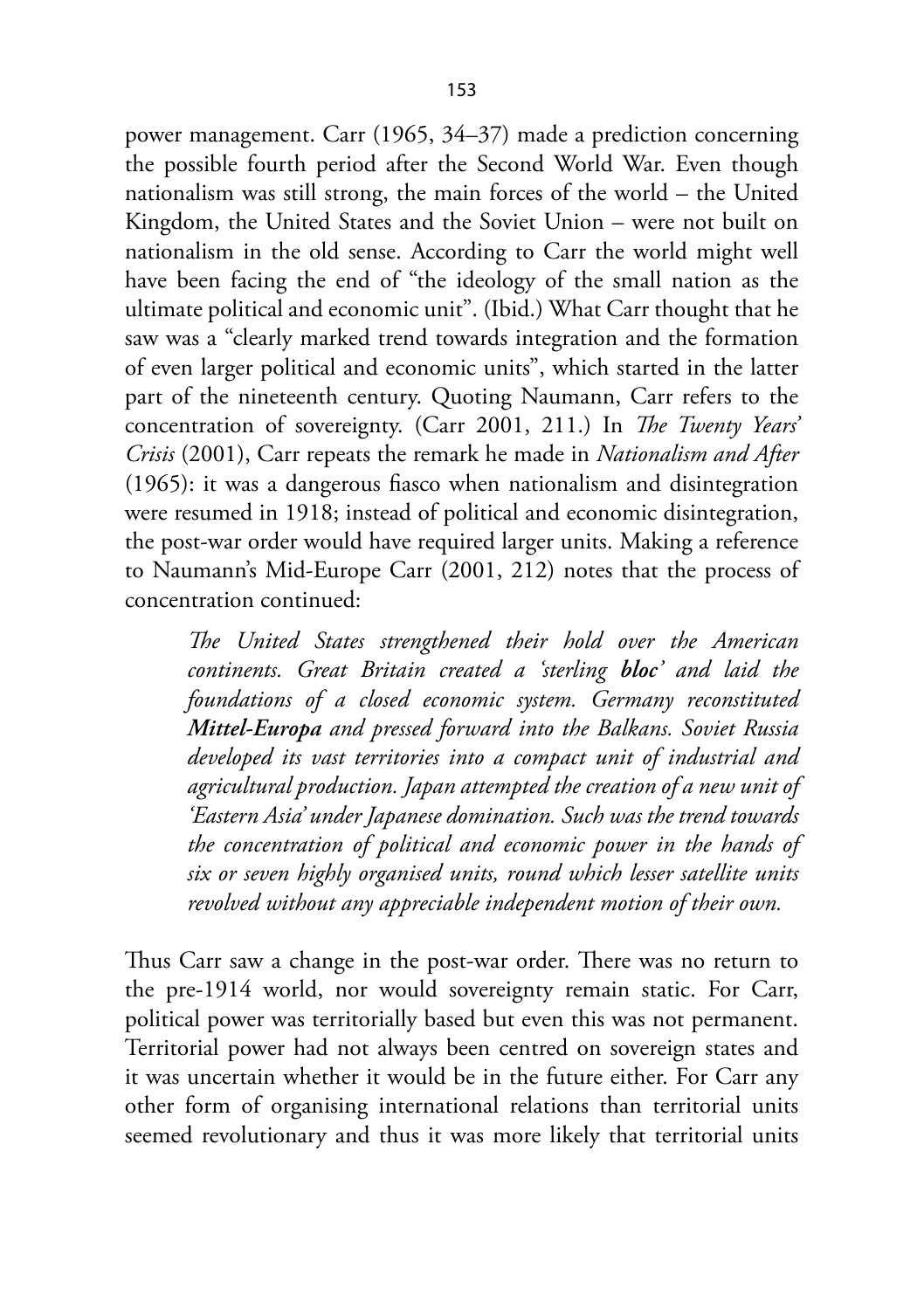would change form instead. (Carr 2001, 210–211). Carr's focal question was, "Will the nation survive as the unit of power?" (Ibid., 209).

Carr predicts that in the future sovereignty will be more blurred and indistinct than at present. Sovereignty had marked the distinctiveness of the authority claimed by the state after the medieval system. But "when distinctions began to be made between political, legal and economic sovereignty or between internal and external sovereignty, it was clear that the label had ceased to perform its proper function as a distinguishing mark for a single category of phenomena". (Ibid., 212.) Thus, Carr questions the whole idea of state sovereignty as the organising principle of international order, since its original meaning did not fit the conditions at the time. For Carr we had already lost sovereignty as a principle, and in the reality of international affairs sovereignty was also becoming obsolete. Based on Carr's observation, basing the idea of sphere of influence on assumptions about sovereignty is problematic if sovereignty no longer adequately describes the "present conditions", or if it ever did. If there never was sovereignty other than in principle, then "violations of sovereignty" poorly describe what spheres of influence are about.

Carr states that in the future units of power will likely not take much account of formal sovereignty. He does not see why there should not be units consisting of formally sovereign states as long as the effective authority is exercised from a single centre. Nevertheless, these units would not be recognised by international law. (Carr 2001, 213.) What Carr means is the *informal* concentration of power, not a system of *Großräume* that would replace the system of states in the eyes of international law. Moreover, Carr suggests that international order cannot be based on naked power alone. There needs to be consent, whether it be forced or not, on the order. At the minimum, the order needs to be viewed as better than any alternative. The ones creating conditions for the consent required are of course the ascendant powers. (Ibid., 216–217.) To sum up, for Carr the concentration of power is informal and does not require a change of international law, but does necessitate consent among the great powers.

 Even though for Carr (1965, 52) the future order would not be built on international law, he uses Schmitt's terminology: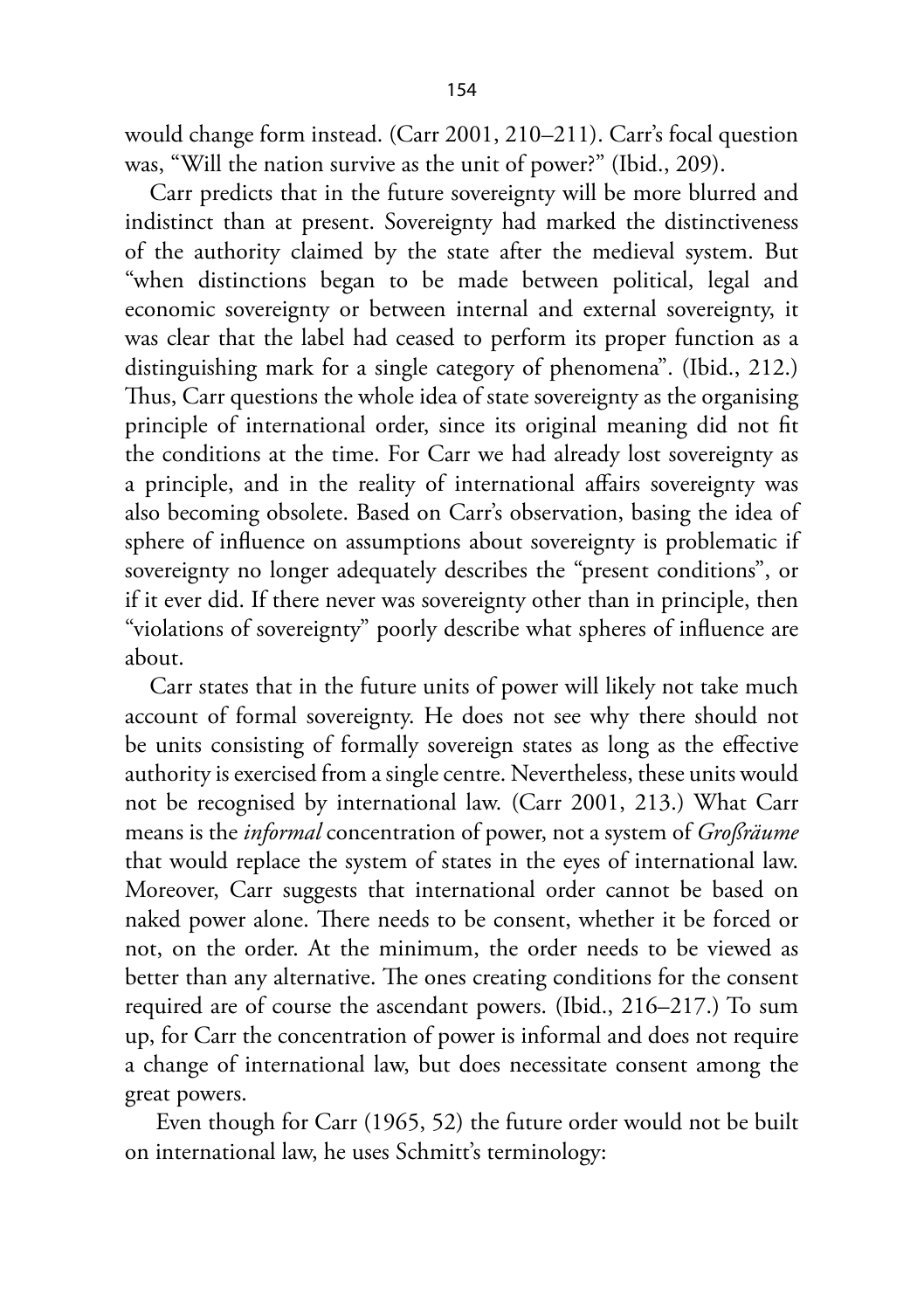*If these predictions are realized, the world will have to accommodate itself to the emergence of a few great multinational units in which power will be mainly concentrated. Culturally, these units may best be called civilizations: there are distinctively British, American, Russian and Chinese civilizations, none of which stops short at national boundaries in the old sense. Economically the term Großraum invented by German geo-politicians seems the most appropriate. The Soviet Union is pre-eminently a Großraum; the American continents are the potential Großraum of the United States, though the term is less convenient as applied to the British Commonwealth of Nations or the sterling area which are oceanic rather than continental agglomerations.*

Compared to Schmitt's analysis, there had to be a British and not a German *Großraum* between the two other great powers (Carr 1965, 53). Carr did not want Britain to end up as subordinate to the United States or the Soviet Union but to lead a Western European *Großraum* (ibid., 71, 73). Moreover, Carr makes it clear he does not promote "a division of the world into a small number of multinational units exercising effective control over vast territories and practising in competition and conflict with one another new imperialism which would be simply the old nationalism writ large and would almost certainly pave the way for more titanic and devastating wars". Carr admires the nineteenth-century order of only few great powers and wishes that would be the model for the future. (Ibid., 53.) According to Carr, the eighteenth- and nineteenth-century order allowed great powers exclusively to decide on matters of war and peace, with small states agreeing to this practice. In turn, small nations could opt for neutrality and remain outside of wars. In Carr's view, the option of total neutrality was no longer available. Collective security did not work either, as small states could not make any contribution to it. These factors caused Carr to doubt the viability of small nations as independent entities. (Ibid. 54–55.)

In Carr's view, the only way for a small nation to maintain independence and contribute to international security was "by willingly merging some of its attributes into the common pool". This would also solve the problem caused by the principle of national self-determination,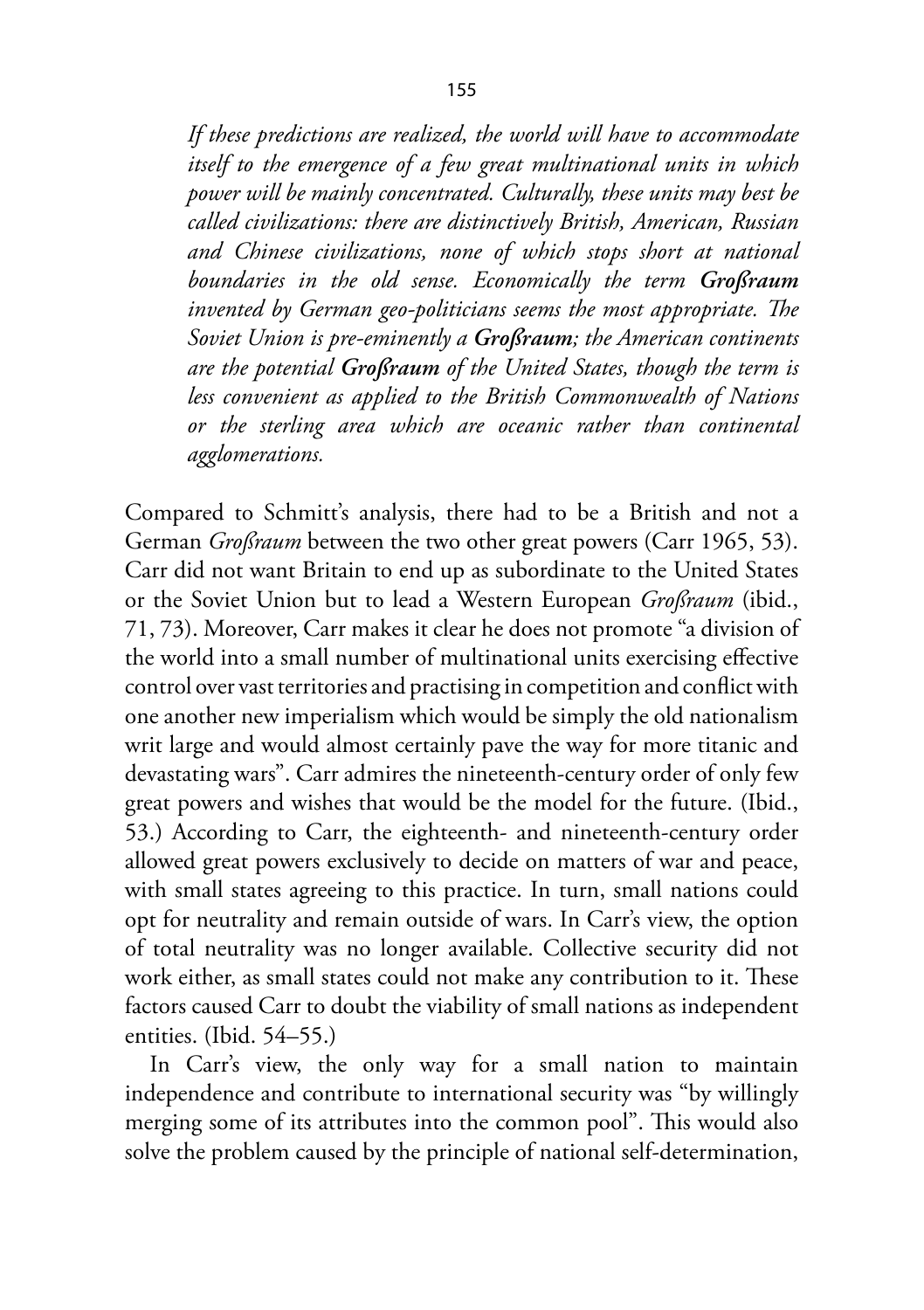a product of the nineteenth century that has caused impracticably small units of power. (Carr 1965, 56.) Carr considers it natural for human beings to form groups of varying size and purpose. The multi-national units of power would not have to kill national feeling and culture; instead they could offer overlapping and interlocking loyalties. (Ibid., 59.) The new political units should not be based on national exclusiveness but on shared ideals and aspirations, just as Naumann envisioned. Carr wanted to avoid the multi-national units manifesting nationalism at a larger scale. The concentration of power should advance tolerance of the national and not the opposite. (Ibid., 66.) Carr is constructing an image of two different ways to concentrate power: One represents a nationalisticimperialistic project ending up in more wars and the other advances tolerance and shared values. Carr does not explain the difference between the two types of influence well enough, but conclusions can nevertheless be drawn. First, nationalism is the core issue. It has the potential to ruin the beautiful idea of *Großräume*, just like it ruined the system of states. Second, Carr expresses the idea that there is a good *Großraum* and a bad *Großraum*, meaning that a sphere of influence has the potential to benefit all the members of international society, not least because of the order it produces.

Carr had a vision of a union of the great and the small which would not mean the formation of empires but a union of states with at least some level of independence. Interestingly, at the same time Carr (1965, 58– 60) proposed a world security organisation, supported by the three great powers for the management of some collective forces and strategic bases. Carr was not very consistent or clear in his vision of this organisation and its relation to the system of *Großräume*. The logic of trying to solve the dilemma of war and nationalism by organising the system of states into a system of *Großräume* is noteworthy for contesting the concept of sphere of influence with its present pejorative connotations. Even though Carr's solution sounds like a triumph of the inequality of states, he is not as "realist" as it may first seem. Matters of justice are not alien to Carr. He declared, quite radically, that the primary function of international order is not to maintain the status quo or rights of nations, but to improve the life conditions of ordinary people (ibid., 61). Carr does not seems to take the state at face value, but rather places individuals before it.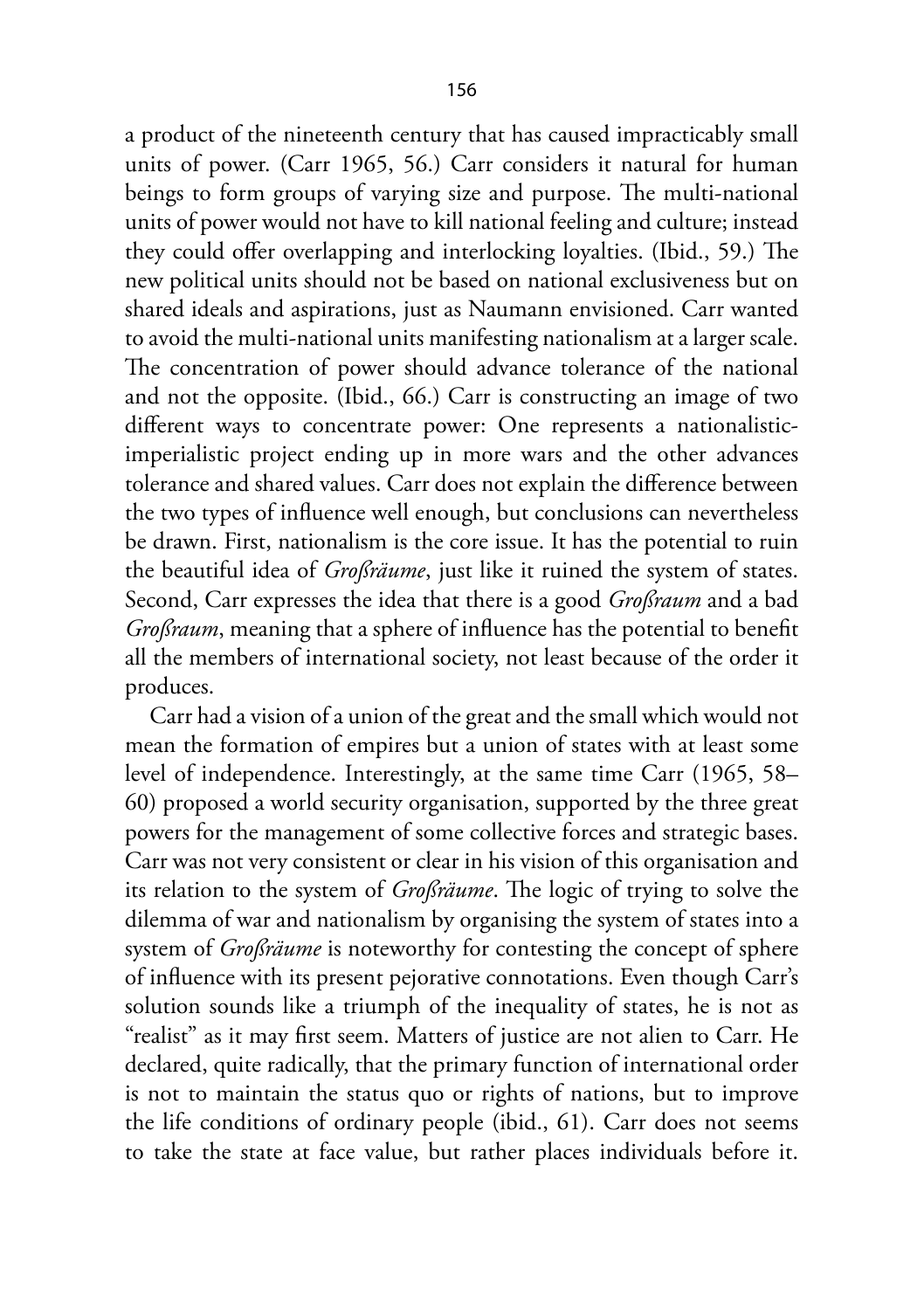Even if a sphere of influence on a theoretical level is mainly concerned with relations among states, the pejorative associations of the concept, especially the images of the Cold War, nevertheless encompass the human factor. Then the question becomes, How does a sphere of influence affect the people inhabiting the territories influenced? I believe that this is the one question that should be put more squarely at the focus when discussing spheres of influence.

Carr could also make us consider whether his emphasis on social justice over nationalism could be applied to the logic of spheres of influence. Is a sphere of influence in fact a progressive idea (like it is for Carr) instead of a regressive one? Could it not be seen as progressive and at times justified if we place the human being front and centre instead of clinging to the principle of state sovereignty and the nation-state? After all, protecting people is the cause that promoters of humanitarian intervention would appeal to in order to justify violations of sovereignty, the use of force and violence in general. Carr (1965, 69) insists that small or mediumsized nation-states lack the resources to provide well-being for their people. He puts forward proposals on common action, conventions, a General Staff and trade agreements as the measures needed to create the British *Großraum* – proposals which bring to mind the present practice of integration and not forceful domination (ibid., 72). Are the peoples of the small states better off if they can let go of their state's sovereignty and accept a merger into bigger entities? Or is Carr just as utopian as the those whom he accuses of being so, dreaming of prosperous and humanistic spheres of influence?

Carr's concern was war and peaceful change as he tried to make sense of a world free of the problems caused by nationalism and internationalism alike. He offers the solution of larger units to war-causing nationalism and its counterpart, utopian internationalism. The solution cannot be a fantasy for Carr; it needs to be based on the realities of life. And in reality regionalism was more practical than universalism: "The history of League of Nations, beginning with the insertion in the Covenant of the original Monroe Doctrine reservation, bears witness to the persistence of attempts to escape from a theoretical and ineffective universalism into a practical and workable regionalism" (Carr 1965, 45). Internationalism for Carr meant universal dominion. He thought that world peace, based on the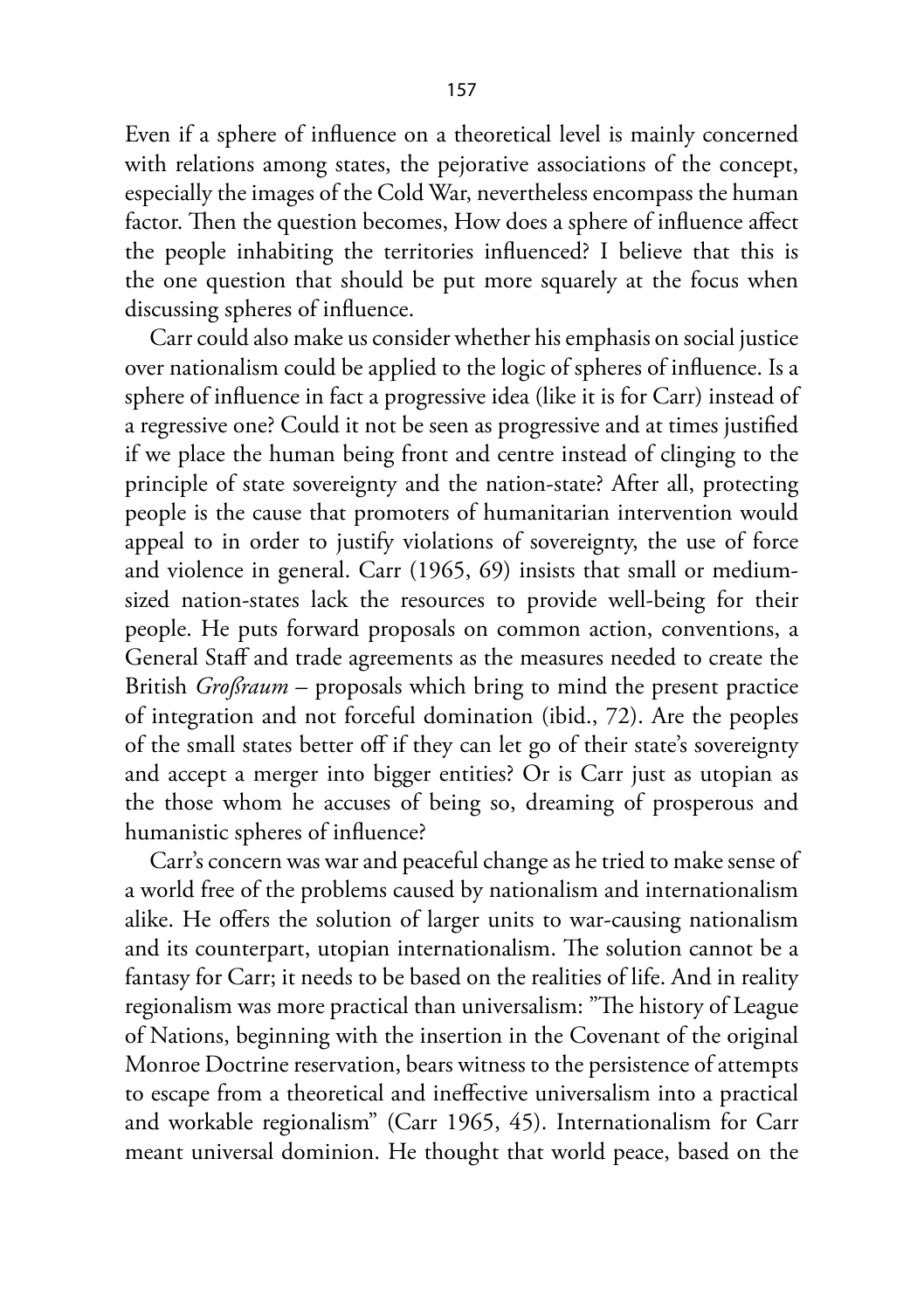"harmony of interests" that internationalism proclaimed, was certainly desirable but its problem was that it could be used to mask hegemonic political interests. Carr notes, "[P]leas for international solidarity and world union come from those dominant nations which may hope to exercise control over a unified world". Moreover, those states which desire a position in the dominant group usually invoke nationalism against the internationalism of the dominant powers. The core problem of utopianism was that in the end, in a concrete political situation, selfish national interest would win out over any sense of common good. (Carr 2001, 78-81). This is why, in his view, the emerging order that was challenging the system of nation-states had to be based on pluralism. This meant a compromise "between the past confusion of a vast number of nations, great and small, jostling one another on a footing of formal independence and equality, and the well-knit world authority which may or may not be attainable in the future" (Carr 1965, 52).

Carr insists that power is and will be the determining factor in world affairs. Thus, "[t]he new international order can be built only on a unit of power sufficiently coherent and sufficiently strong to maintain its ascendancy without being itself compelled to take sides in the rivalries of lesser units. Whatever moral issues may be involved, there is an issue of power which cannot be expressed in terms of morality." (Carr 2001, 216.) Carr is a realist, sceptical about utopian dreams, which is why his stand is so strong. The realist paradigm has obviously left its mark also on the present understanding of spheres of influence. This is why the possibilities of the concept have not been explored outside the realist worldview of power politics. Carr is important for the concept of sphere of influence for situating it in the framework of problems with nationalism and internationalism, and especially by bringing forth how spheres of influence could solve the problems of nationalism. Carr's sphere of influence cannot be built on nationalism and he argues that larger political units can improve the living conditions of citizens. What is more, Carr pointed out the blurring of sovereignty and the difficulty of discussing sovereignty which was never truly realised. Again, if we relax the idea of sovereignty, spheres of influence are not always and necessarily a violation of sovereign rights; that is, a sphere of influence does not inevitably deserve a pejorative interpretation.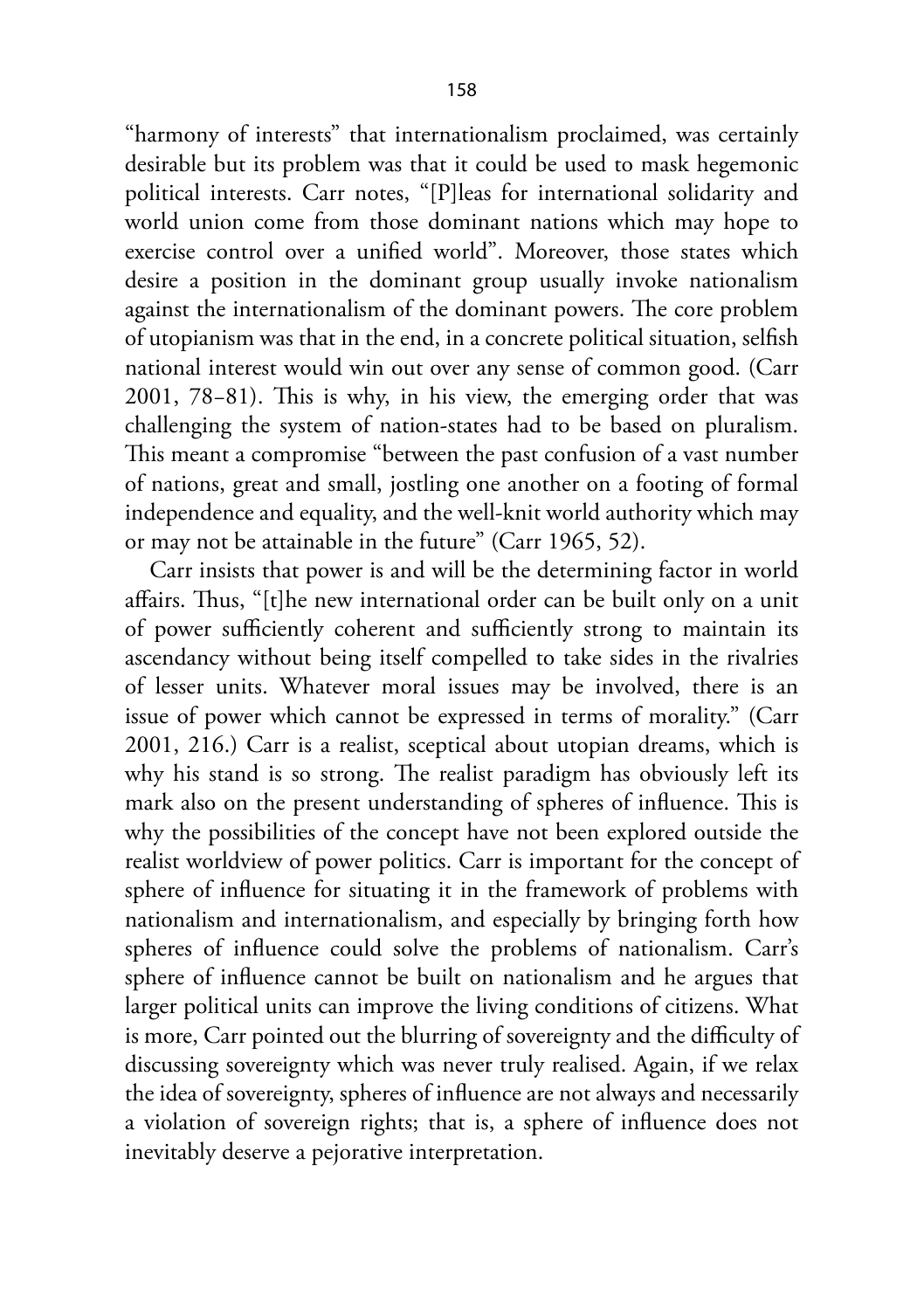#### 5.4.2 The Inevitability of Power Politics

Burnham considered that a new form of world organisation was emerging that challenged the system of nation-state at the centre. For Burnham, this meant the end of the system of states as the contemporaries knew it. Mika Luoma-aho (2007, 49) describes how Burnham was losing his faith in the old international system: "Though the world political was not one but many, it had become, in an age of world-wide movements and atomic weapons, simply too dangerous a place for a balance of power. This is pluriversalism with a vengeance." Burnham can be described as an influential person in formulating American foreign policy. His books were widely read; he served as an intelligence officer for the government; and he was one of the founding editors of the eminent journal *The National Review* (Luoma-aho 2007, 51). According to Roger Kimball (2002), Burnham was a fervent critic of communism but also of totalitarianism at large. For Burnham, communism was an expansionist ideology, ultimately aimed at world domination.

Two of Burnham's books are of interest to the history of spheres of influence: *The Managerial Revolution: What is Happening in the World* from 1941 and *Struggle for the World* from 1947. In *The Managerial Revolution*, Burnham (1941, 172) explains how under the political system of capitalism the world has consisted of a large number of large nations, with each nation claiming sovereignty for itself. In his view, this system was nevertheless being radically altered by the emergence of the managerial society. "One after another of the sovereign capitalist nations are being either wiped out altogether or stripped of the attributes of sovereignty". (Ibid.) For Burnham the existence of a large number of sovereign nations was incompatible with contemporary social and economic needs (ibid., 173). What Burnham meant is that the development of the global economy did not support the system of sovereign states in the form in which it had been constructed in the past. This political system was already dead, Burnham declares. Burnham envisions a single world state as the possible replacement for the system of states, which has reached its final days. In the utopia of a world state, conflicts could be eliminated and production could be organised in the most effective way. Finally, Burnham does not believe that a world state is possible, because of all the practical problems in establishing it and the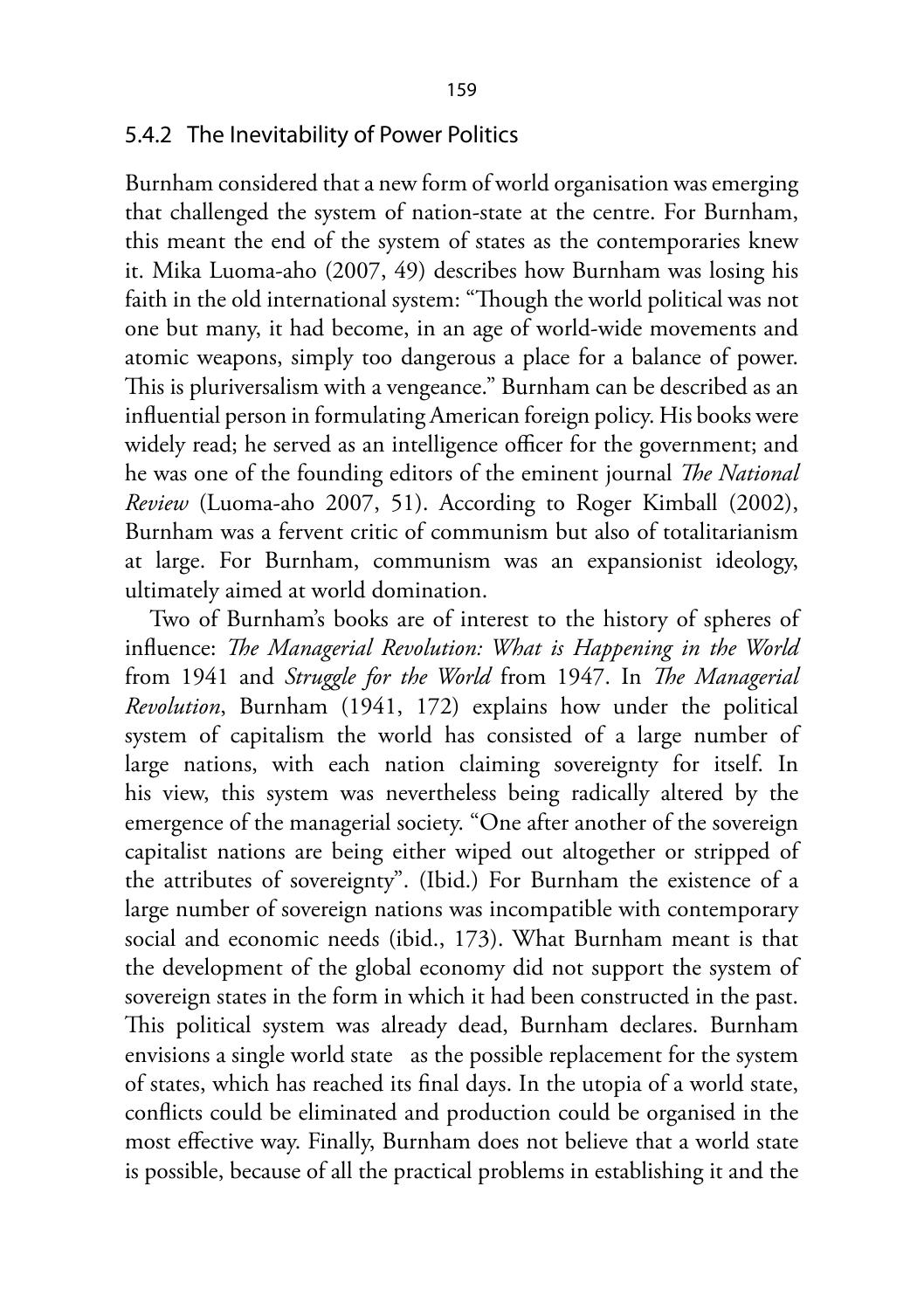inevitable disintegrative forces which would emerge. For Burnham there is no unity of humankind upon which a world state could be built which is why it remains a utopia. (Ibid., 173−175).

Instead of the emergence of a world state Burnham envisions that "a comparatively small number of great nations, or 'super-states', will divide the world among them". For Burnham, unlike Schmitt and others, sovereignty will be reserved only for the super-states. Burnham writes, "Some of the many nations which are eliminated in *fact* may be preserved in *form*; they may be kept as administrative subdivisions, but they will be stripped of sovereignty". (Ibid., 175.) Backward people may try to win independence but, lacking in technological resources for modern warfare, they will ultimately gravitate towards one of the great camps. (Ibid., 180−181.). He ( 1941, 181) goes on to observe,

*Everywhere men will have to line up with one or the other of the super-states of tomorrow. Th ere will not be room for smaller sovereign nations; nor will the less advanced peoples be able to stand up against*  the might of the metropolitan areas. Of course, polite fictions of *independence may be preserved for propaganda purposes; but it is the reality and not the name of sovereignty about which we are talking.*

For Burnham, in *The Managerial Revolution*, the super-state is a sphere of influence close to a federation. In the definitions of a sphere of influence by Keal (1983, 15) and Kaufman (1976, 11), spheres of influence entail a violation of the sovereignty of the influenced state, but not its complete denial. Nor does Bull (2002) make any reference to the absolute abandoning of sovereignty when discussing spheres of influence in various parts of *The Anarchical Society*. Naumann (1917) was careful about dismissing the sovereignty of the states of Mid-Europe. Schmitt (2003, 252) distinguishes external sovereignty, which remains intact, and the material content of sovereignty, which is affected by the controlling power. Carr does not claim that sovereignty is totally lost either. The fate of sovereignty is certainly the cornerstone in discussing the change of the state-system and spheres of influence. In the present use of the concept as well, sphere of influence means less the absorption of and more an attempt to dominate other states. Whether a sphere of influence entails a violation of sovereignty or its complete loss, sovereignty is a central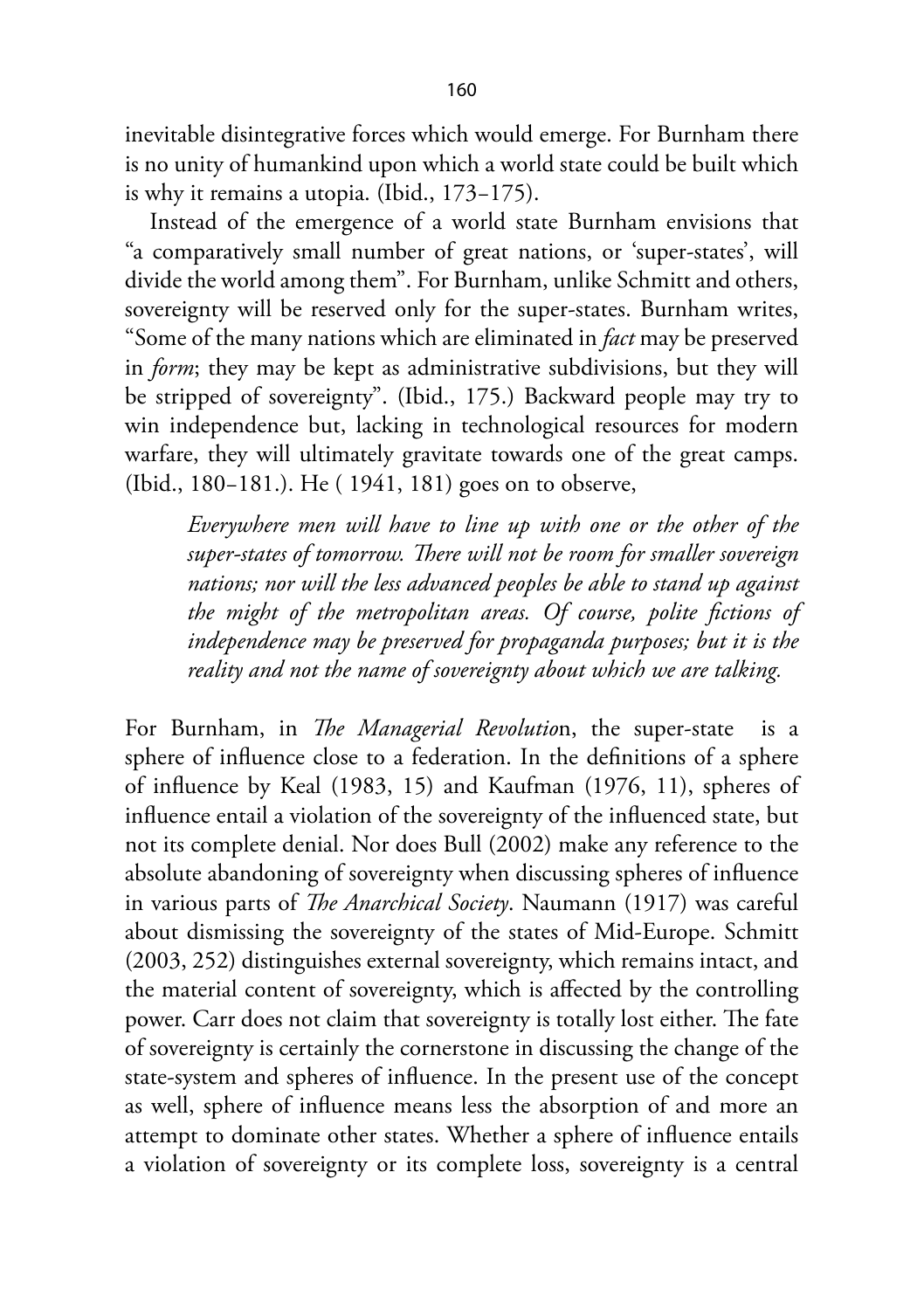question to the concept of sphere of influence. David Armstrong (1999, 559) writes that despite the changes in international relations over the last 50 years this central fact remains: "A sovereign state cannot formally be subject to any external jurisdiction except by its own consent" and international law remains the law of states. Thus, for a sphere of influence to have any legitimacy in the present it needs to be a voluntary union of states, a union where there is no longer a violation of sovereignty. Likewise, in a forceful unification, which leaves no room to speculate about the sovereignty of the subjects, the new territorial unit is no longer a sphere of influence in its historical sense. On balance, if we dismiss concerns over the loss of sovereignty when considering spheres of influence of, we lose that which has for a long time defined the concept.

Burnham (1941, 176) was certain that the new system would be implemented through war, which is an interesting remark considering that other writers (not least Lippmann, whose work is analysed in the next chapter) did not consider war the way forward. Quite the contrary, in the context of ongoing war, the purpose was to find a solution for organising the world after the major wars, and certainly not by means of a new war. Burnham was an American with national concerns: "Such political predictions as I have herein outlined are very much resented in the United States. Our official doctrine still continues in the Wilsonian tradition: international law and morality; rights of small nations; nonrecognition of territories acquired by force" (ibid., 182). Indeed, there was an opposing discourse regarding power politics in the United States, one that I will discuss in the next chapter, which Burnham was reacting to. For Burnham (1941, 262−263) expansionist foreign policy was a necessity for survival, not a matter of choice. For the United States this meant "modified hemispheric defence", drawing a ring around all of northern America and northern South America. Burnham was no doubt overtly expansionist in his thoughts, giving no consideration to the justice of the small. The United States needed to "make a bid for maximum world power as against the super-states to be based on the other two central areas". (Ibid.) In this sense, Burnham's imperialist approach to unification differs from the softer models of the rest of the proponents of spheres of influence.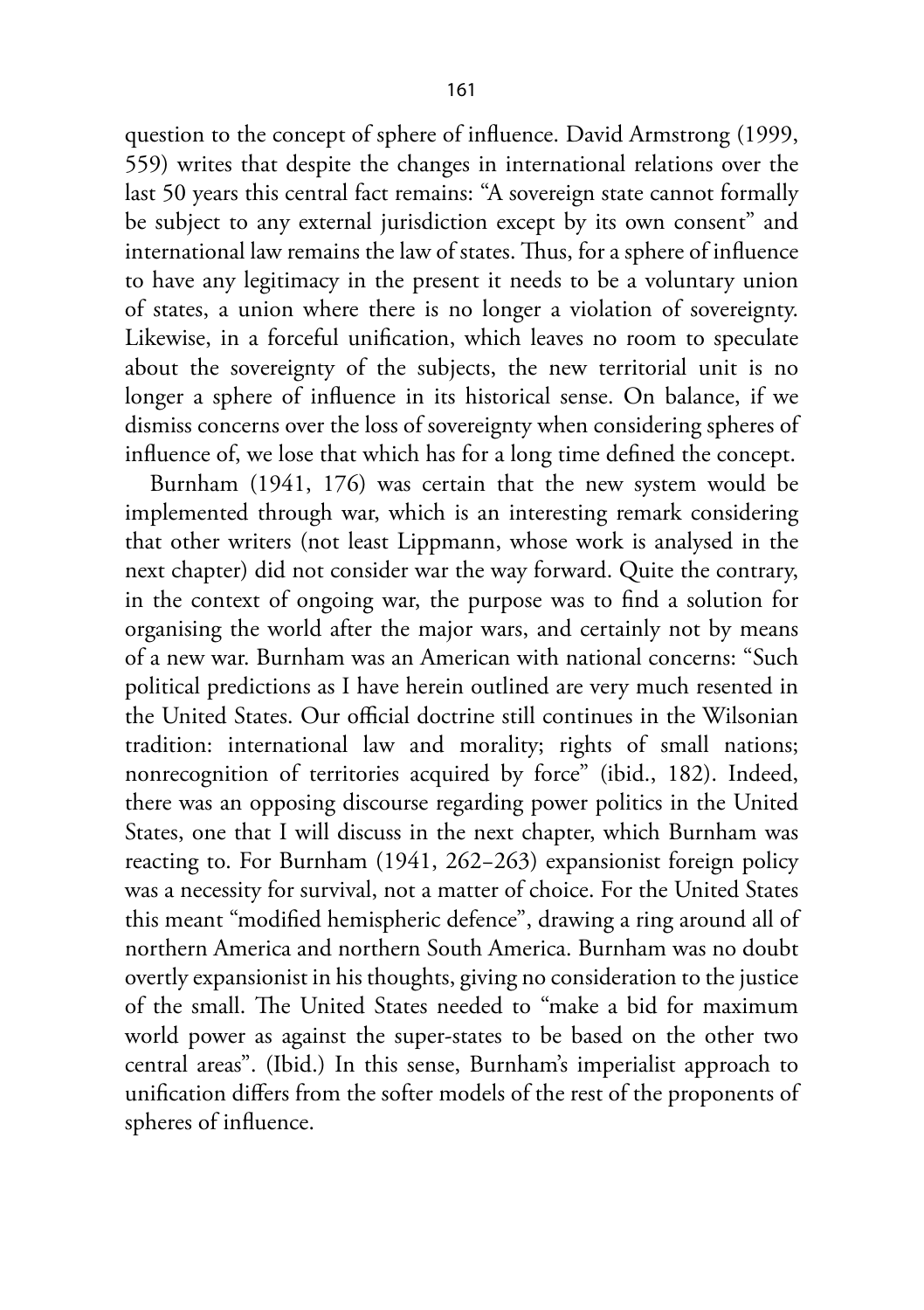As the title *The Struggle for the World* (1947) suggests, after *the Managerial Revolution* Burnham focused specifically on the challenge of the Soviet Union trying to take over the world. Burnham begins the book by declaring "The Third World War began in April 1944". For Burnham (1947, 11) this was not a hangover from the Second World War but a phase in its own right, even though no grand battle had yet broken out. As we know today, no third world war ever broke out and the name "Cold War" came to signify the post-war era. The United States was intimately involved in world affairs around the globe, which for Burnham was an irreversible development. But Burnham was dissatisfied with the "immaturity" of the United States in world affairs and wanted to offer advice in creating a more successful policy to counter the Soviet threat. Burnham, like other theorists of the time, struggled to make sense of not only the new role of the state he himself represented, but also the changing international order. Burnham (1947, 23) ponders the meaning of the concept "one world" again in *The Struggle for the World*: "The world is one because all men share a common humanity, whether that humanity is interpreted in naturalistic, metaphysical or religious terms. What bearing, then, does the oneness of the world, so understood, have upon the cold historical problems of world politics in our time?" Burnham answers that it has almost no bearing at all since although connected by certain technology and economic production, "[p]olitically, and, most deeply of all, culturally, the world is many". Men have always been divided fighting and killing each other. (Ibid.) Burnham's harsh realism is based on his view of politics as unavoidably connected with power. This means that peace cannot be the objective of a nation if it wishes to survive. Politics is, in the end, about the will to fight and defend the interests and institutions which the nation is founded upon. (Ibid., 147−148.) Even if at an abstract level men might be one humanity, in concrete situations they are driven by diverging interests and clashing objectives (ibid., 24). Thus, in terms of world politics, Burnham saw division as inevitable, making him a *pluralist* in the Schmittian sense.

Burnham's approach to universalism is dual. On the one hand, he is suspicious of the claim that a world government, even when exercising supreme world sovereignty, could put an end to war. Like Schmitt, Burnham noted that civil wars and rebellion would emerge within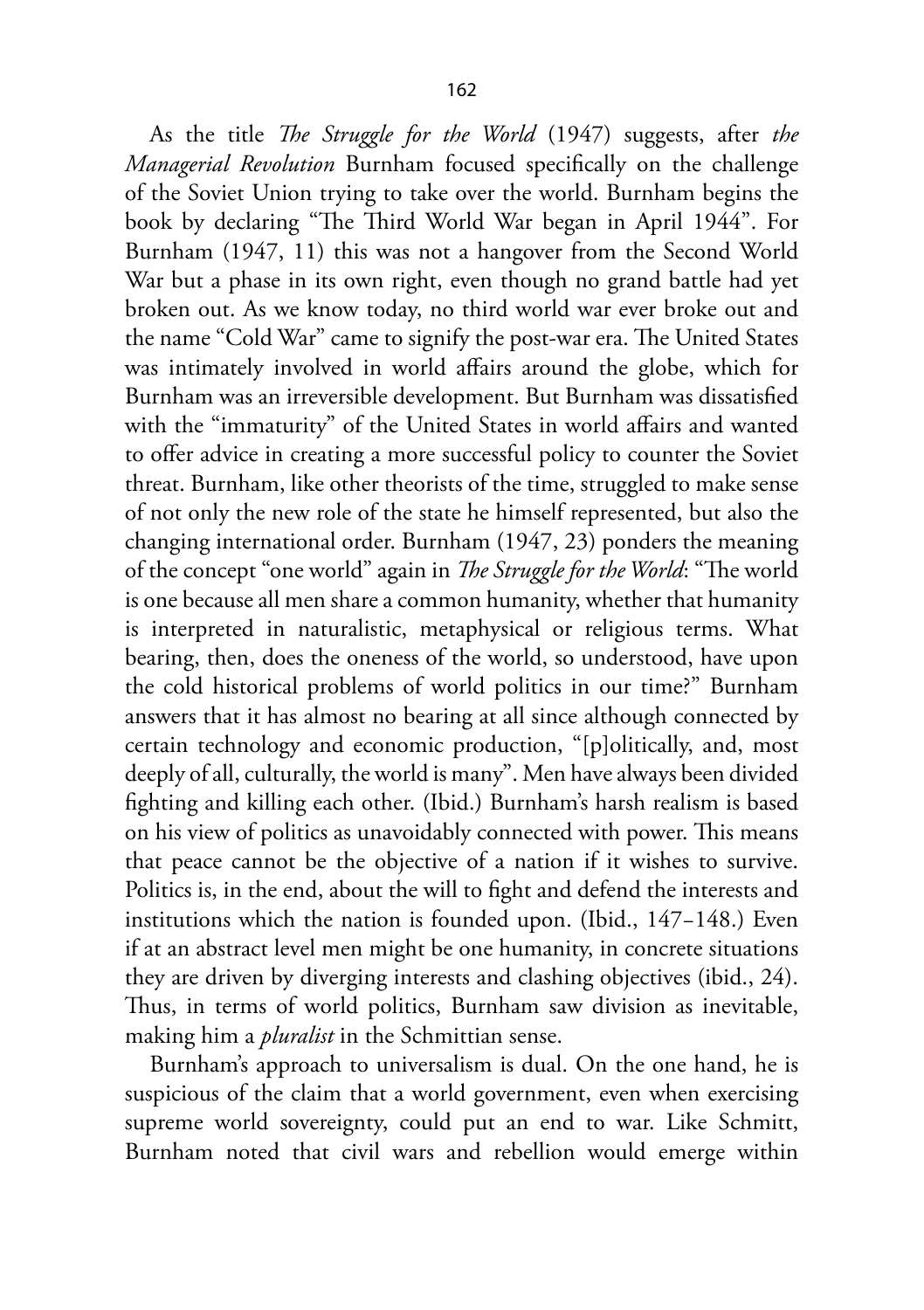a united world. On the other hand, Burnham was so overtly worried about the annihilating power of nuclear weapons that he began to think a world government made sense as an organ with a monopoly over atomic weapons. Burnham became more intrigued than Schmitt by the idea of universalism, turning his back on his initially pluralist approach: "However, if there was, or came to be a World Government, it would in fact provide the most rational structure within which to meet the problems of modern world policy, economy and technology. And it would give the complete answer to the greatest of all immediate issues: the issue of control of atomic weapons." (Burnham 1947, 49.) Burnham did not believe, based on the historical experiences, that a world government could be created voluntarily; it had to be effected by conquest instead (ibid., 52). Shifting his attention to the idea of a world empire, established by force, Burnham notes that what Arnold Toynbee called 'Universal Empires' have indeed appeared in history. For Burnham, the battle for a universal empire was being fought between the two superstates of the United States and the Soviet Union. (Ibid., 55−57)

Burnham insists, in line with Schmitt, Naumann and Carr, that the reality of international order is that the time of a world consisting of a large number of independent and sovereign nations is over. "Smaller nations are no longer seriously independent factors in world politics", Burnham writes. The United Nations is the last nail in the coffin, as seen in the inequality of small and big states regarding seats and veto rules in the Security Council. (Ibid., 58.) Burnham (1947, 155) explains further:

*We cannot make all nations equal by calling them equal, or writing their equality into the provisions of the Charter. They simply are not* equal, and that settles the question. The so-called 'revolts of small *nations' at various international gatherings during the past few years*  are deceptions. The net effect is never anything but an expression of the *alignments of small nations in relation to the great powers. All the fuss over the veto power in the United Nations is energy wasted. Whatever the Charter said, the Soviet Union and the United States would always have a de facto veto power, because either of them is alone immeasurably stronger than the United Nations. What an absurdity to think for a moment that Ecuador is equal to the United States, or Sweden equal to the Soviet Union! And what a preposterous absurdity*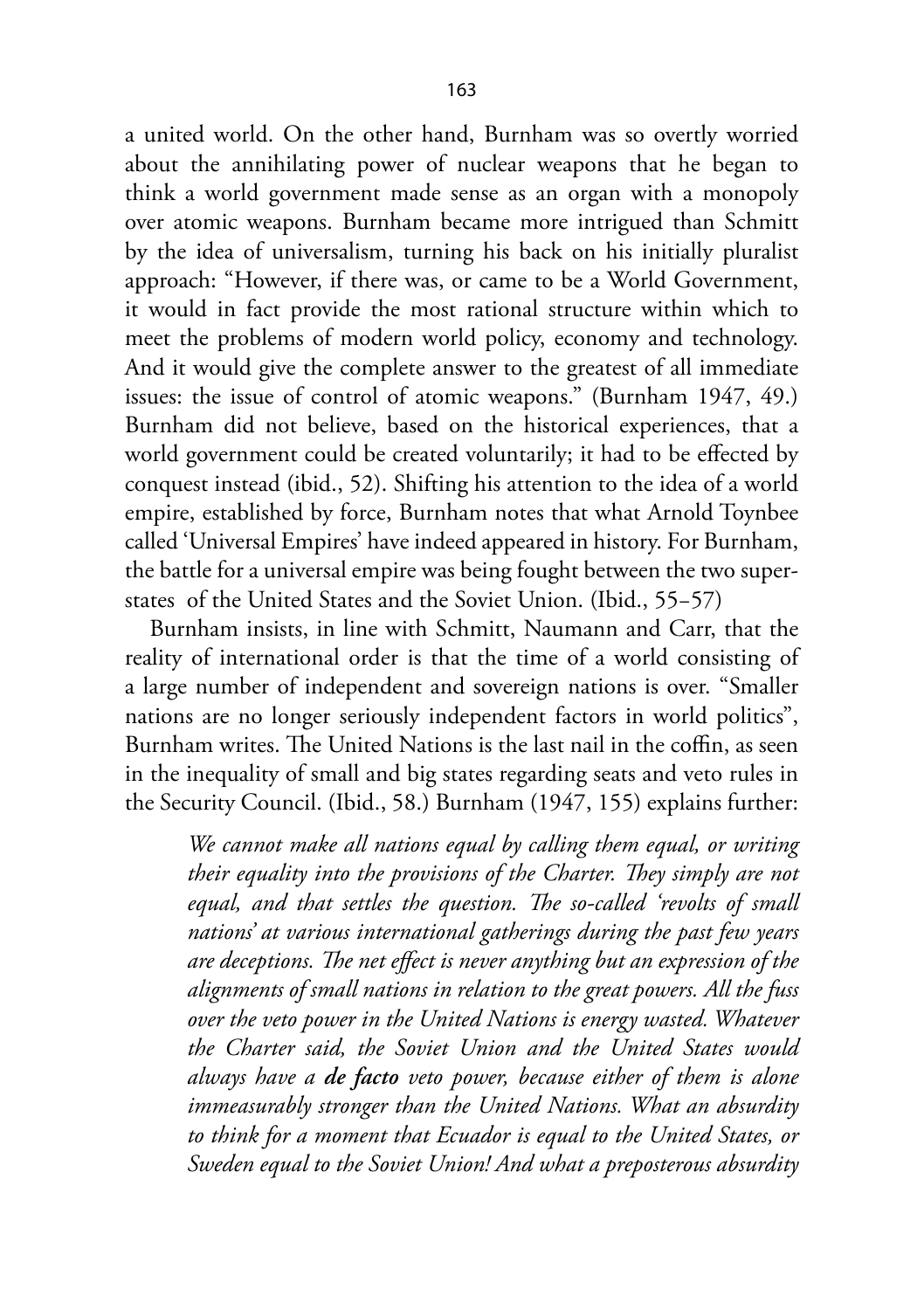*to imagine that the crisis of world politics could ever be solved with the help of such juridical nonsense!*

For Burnham, justice is proportionate – a justice which takes into consideration the capacities and needs of persons and groups according to Bull's (2002, 77) definition. In Burnham's case it is capacity that matters. Just like Bull (2002, 21), he does not even see why states should have equal justice for all states. William T.R. Fox also writes how the analogy between equality of men and states should not be carried too far. States cannot be equal in the same sense. Moreover, for Fox equality does not guarantee a more "democratic" order if a state like Uruguay can obstruct effective action by an international organisation as easily as a state like the United States can. (Fox 1944, 144−148.)

Burnham argues that any attempt to formulate international law that would establish plurality will not work since it is against the reality that dictates world politics, that is, power politics. Burnham refers to his own conclusion in *The Managerial Revolution* that it is not a world state that would emerge but competing super-states. This was before the introduction of atomic weapons and the fact that only two super-states emerged from the ashes of the Second World War, making balancing trickier than it would be in a system of three or four super-states. The atomic bomb, most importantly, made Burnham inclined to put his faith in a world state. (Burnham 1947, 58.) "Who controls the atom, controls the world", Burnham (1947, 59) declared. It is clear that Burnham was also conscious of the fact that if there were an attempt at world domination, it would have to be the United States that would make that attempt because "the ultimate goal of communist, and therefore of Soviet, policy is the conquest of the world" (ibid., 97). The Soviet Union was attempting to control the Eurasian continent – the Heartland in Mackinder's language – and attempting to weaken all nations not under Soviet control (ibid., 103).

Burnham drew a picture of circles of influence, "concentric rings around an inner circle", over which the Soviet Union would attempt to establish control. Burnham's rings illustrate the global domination pattern with circles of *absorption* (the Baltic States, East Poland, Mongolia, etc.), *domination* (Finland, Germany, the Balkans, the Middle East,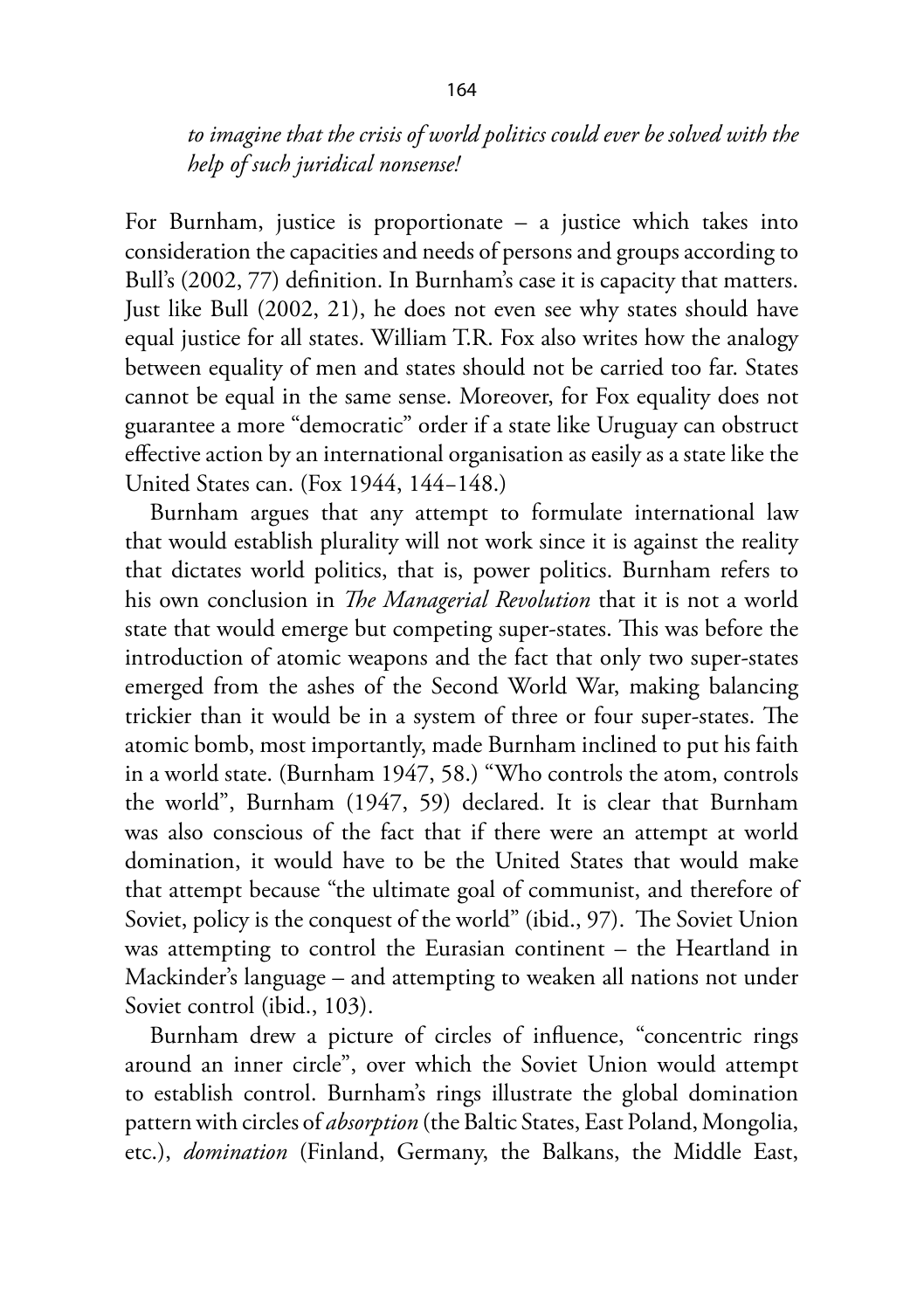etc.), *orienting influence* (Latin America, France, Central and Southern China, etc.) and finally *infiltration and demoralisation* (the United States and England). The Soviet sphere of influence would ultimately be the entire world with more influence closer to the core. (Burnham 1947, 104−105.) Burnham insisted the Soviet strategy was to draw the states of the circles closer inwards so that those within domination would be absorbed and those on the edge of domination would be drawn into the sphere of domination (ibid., 106−107). Within the circle of orienting influence, the aim would be to promote pro-Soviet foreign policy or at least minimise anti-Soviet policy either through pressure or through concessions and conciliation (ibid., 109). Yet, Burnham did not see the Soviet Union as really able to take over the world, so long as the United States remained the rival centre of power (ibid., 111). Burnham's drawing represents an attempt to demonstrate the magnitude of the Soviet plans which the United States needed to resist in order to hold on to and spread its own influence.

Burnham's drawing is Schmitt's greatest fear becoming a reality: the two imperialistic powers lacking a third balancing force and thus beginning to struggle for the world. The new World Empire would be a state, world-dominating politically if not world-wide in scope literally. Burnham writes that he does not advocate totalitarianism but intervening only when necessary to maintain the integrity of the Empire. Although it could be loose in other fields, the Empire had to have an absolute monopoly over atomic weapons. A more voluntary union of states in the form of a world government could emerge out of the World Empire. (Burnham 1947, 60−62.) Within the Empire, sovereignty would evidently be restricted. Burnham is trying to convince the reader that this restriction does not have to mean loss of concrete liberties and may even mean their considerable development. (Ibid., 119−220.) Instead of tyranny, the United States would rule by conciliation and concession, accepting others as partners (ibid. 222). For Burnham, in the world system, the choice is always between a balance of diverse powers and a monopoly of power (ibid., 217). A system that would be based on the universalism of the United States would not be based on a balance of power. Nevertheless, a balance of power would remain the method of preventing "any totalitarian crystallization of power" at other levels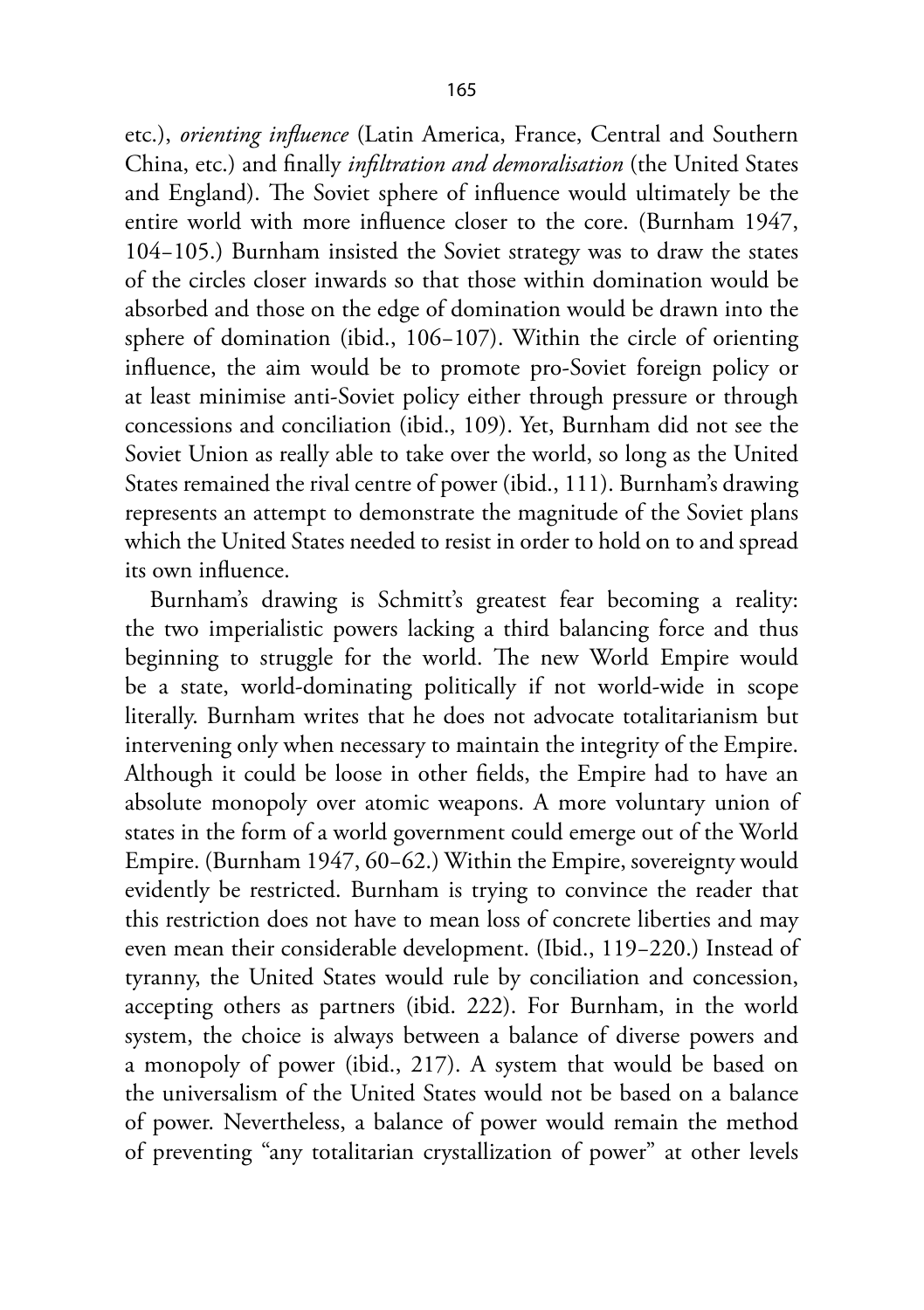of social power, except the military, which would be controlled by the United States. Powers within the federation would continue to interact. (Ibid., 222.) Thus, where Burnham differs from other theorists is that as he witnessed the weakening possibilities for three or more super-states, he began to believe that there could be a single super-state, one sovereign state with a sphere of influence encompassing the entire globe. But here Burnham was willing to accord some rights to other states and the absolute monopoly over the Bomb was the only thing he insisted upon firmly.

According to Burnham (1947, 184−186), in order to resist the Soviet attempts to become the sole empire, the United States adhered to the ideas that peace was not an object of foreign policy and that equality of nations and the non-intervention principle needed to be discarded in taking on political leadership of the world. In advocating a World Empire, Burnham's political outlook for the United States certainly takes steps far from the idea of great power management through spheres of influence. Somehow Burnham wants to believe in spheres of influence, but fears the Soviet Union and the Atomic Bomb too much to believe that the bipolar or any multipolar system could endure. Adhering to spheres of influence would be the defensive strategy, but Burnham (1947, 187–188) takes the view that the ultimate goal is an offensive policy. A defensive policy would not be enough, because it would not solve the problem of the communist aim of world conquest. The world needed an alternative, a non-communist world federation, which only the United States could force into being. (Ibid.) This should take place by the United States maintaining its imperial relation towards the Americas. Burnham insisted that a union, not an alliance, had to be formed between the United States and Great Britain, along with its dominions. In this union, Britain would initially have been the junior partner due to the imbalance in material might. Under the union a European Federation had to be built. Burnham claimed that as Europe was too weak to form its own centre of power between the United States and the Soviet Union its only option was to merge with one or the other. (Ibid., 195−199). In Asia, states would be kept in line with the United States policy with the incentive of material benefits and resisting communist infiltration (ibid., 202). Burnham (1947, 226−227) writes: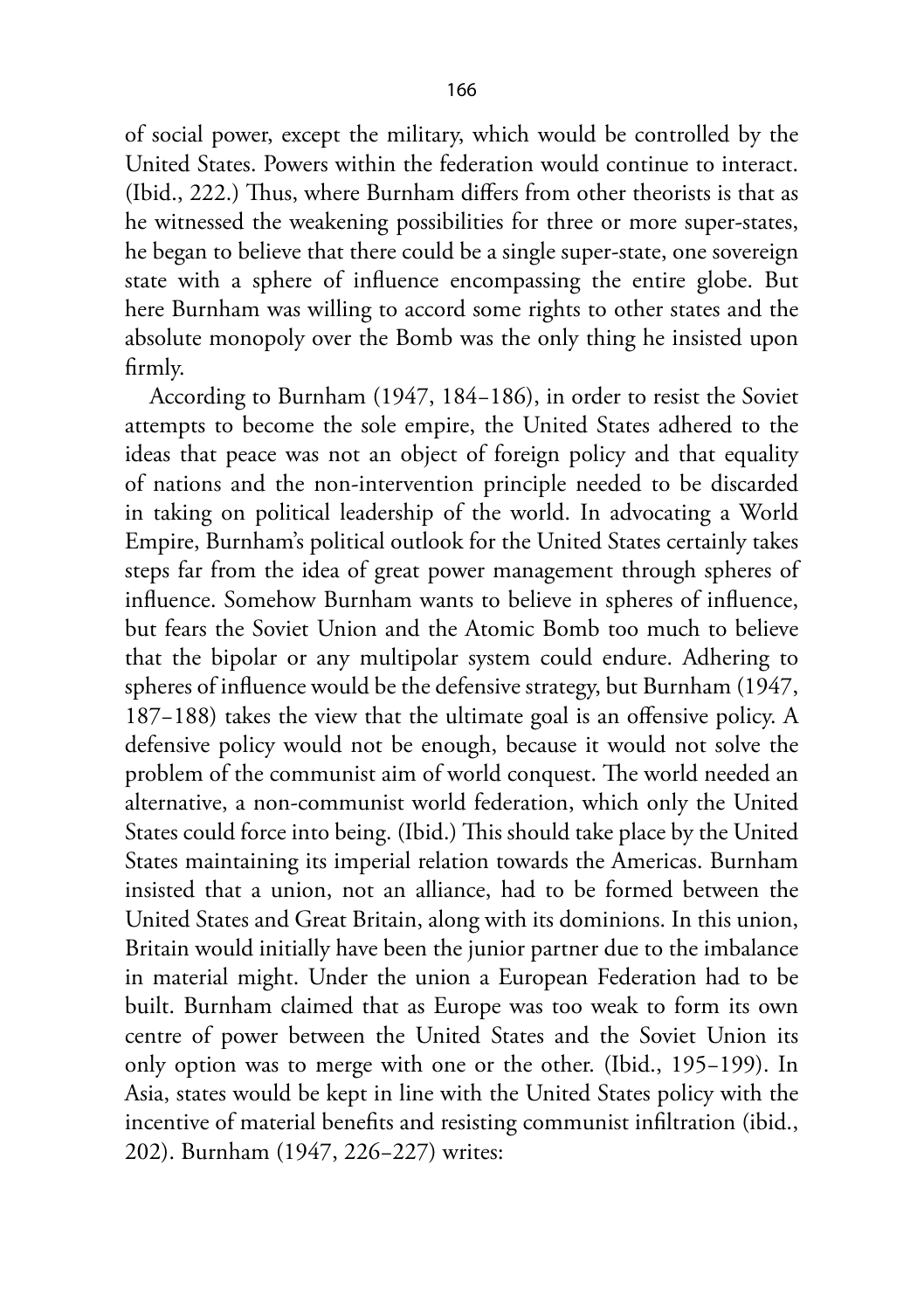*It will be useful to give a name to the supreme policy which I have formulated. It is neither 'imperial' nor 'American' in any sense that would be ordinarily communicated by these words. The partial leadership which it allots to the United States follows not from any nationalist bias but from the nature and possibilities of exiting world power relationships. Because this policy is the only answer to the communist plan for a universal totalitarianism, because it is the only chance for preserving the measure of liberty that is possible for us in our Time of Troubles, and because it proposes the sole route now open towards a free world society, I shall henceforth refer to it as the policy of democratic world order.*

Burnham was a prophet of sorts for the post-war foreign policy of the United States (see also Luoma-aho 2007, 53), making his writings all the more relevant for analysing the present understandings of spheres of influence. The attempt to establish a *democratic world order* by the United States is much feared in Russia and closely related to Russian ideas on spheres of influence, as the forthcoming analysis will demonstrate. A *democratic world order* represents an aggressive world-dominating sphere of influence which Russia is trying to prevent from materialising.

Burnham does not use the concept of sphere of influence, nor would one find many other American scholars theorising on the "United States' sphere of influence". For American scholars and intellectuals, spheres of influence represent a self-serving foreign policy practice which they fiercely oppose; that is, the concept is a pejorative one. Much effort has been put into inventing names such as a democratic world order or Good Neighbor Policy in order to create an image of something other than the traditional (imperialistic) sphere-of-influence policy. Although Burnham at first advocated the idea of super-states, he became convinced that in the age of atomic weapons and the Soviet threat, a world empire ruled by the United States was the only way to maintain some level of liberty within the international system. Instead of accepting a great power order that would be based on a balance of power through the establishment of spheres of influence, Burnham placed his trust in no other state than his own for the management of world affairs. Next, I will introduce the Good Neighbor Policy, another phrase denoting international influence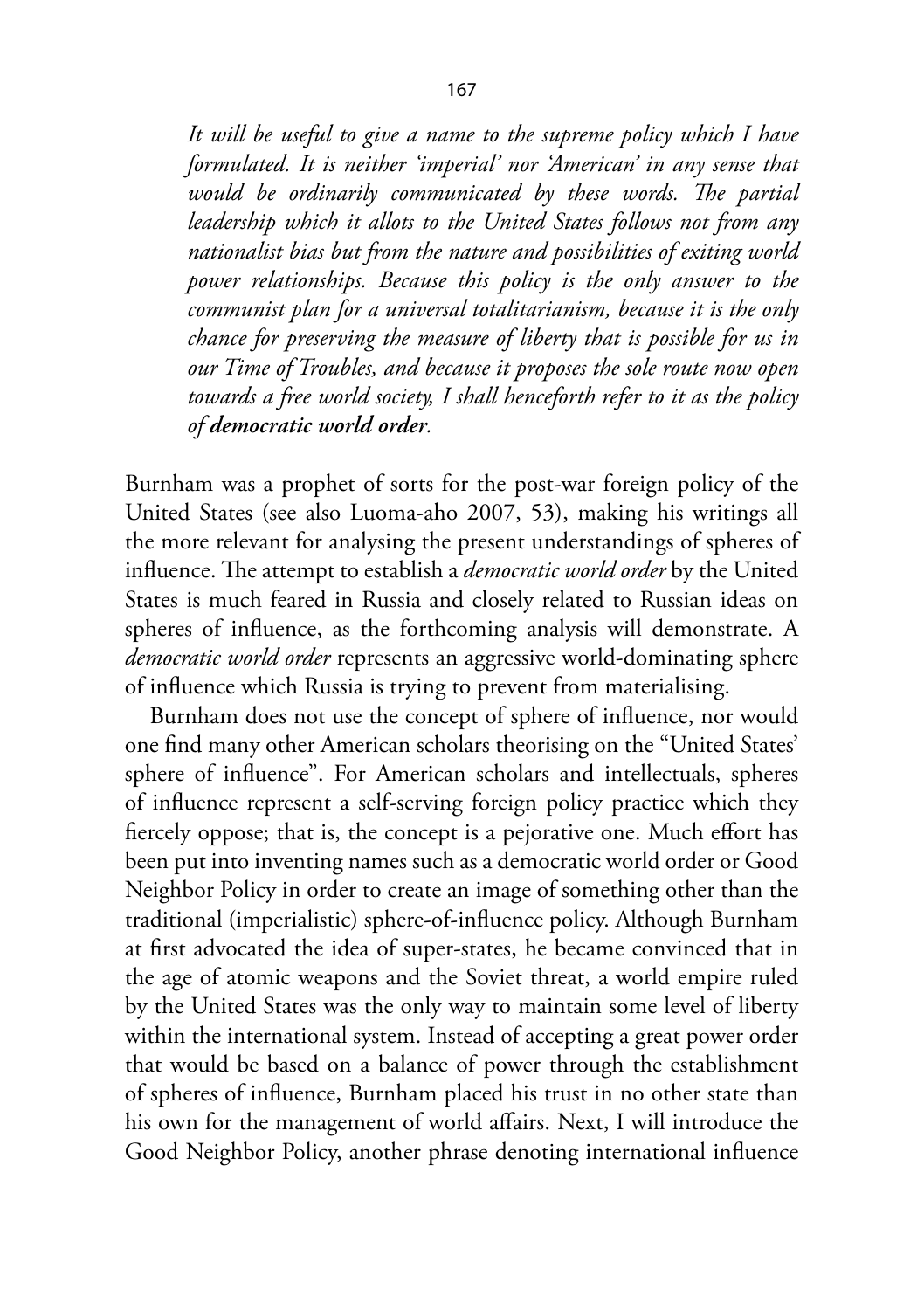that attempted to draw attention away from the concepts of balance of power and sphere of influence.

# **5.5 Walter Lippmann and the Good Neighbor Policy**

Schmitt and Naumann proposed a new global political order for rescuing Germany from being absorbed by other great states and for the sake of pluralism. Schmitt and Naumann had their American counterparts who were interested in regional arrangements and developing a scheme for great power relations and relations among the big and the small. Burnham's vision of a democratic world order, as he called it, was founded upon the American universalism that Schmitt was afraid of. What Burnham criticised was taking a soft approach towards world order that would allow the Soviet Union to continue its attempt at world domination. It was the communist threat that justified the United States' role as the ruler of the world empire. But there was also a vision, very different from that of Burnham's and one that Burnham could not endorse, called the "Good Neighbor Policy", which was supported by President F. Roosevelt and Lippmann. Roosevelt's and Lippmann's basic concern was the question of what kind of influence would be the right one for the new regionalism.

In a meeting with Winston Churchill in 1941, Franklin Roosevelt put forward a proposal whereby the United States and Great Britain would together police world affairs until an international organisation could be formed. This police force was later expanded to include Russia and China. Roosevelt's post-war plan included proposals that great powers would act as guarantors of peace, that colonial empires would be disbanded and that other states would be disarmed. (Kimball 1991, 85.) Aleksandr Fursenko and Timothy Naftali (1998, 9) write that Franklin Roosevelt rejected the policy of Theodore Roosevelt from 1904 which asserted that the United States could intervene in the domestic affairs of the countries of Western Hemisphere. The new policy from 1933 onward would be that of nonintervention with the name "Good Neighbor Policy". Lippmann took the concept of Good Neighbor Policy and formulated the idea of the United States having a sphere of responsibility within the Western Hemisphere.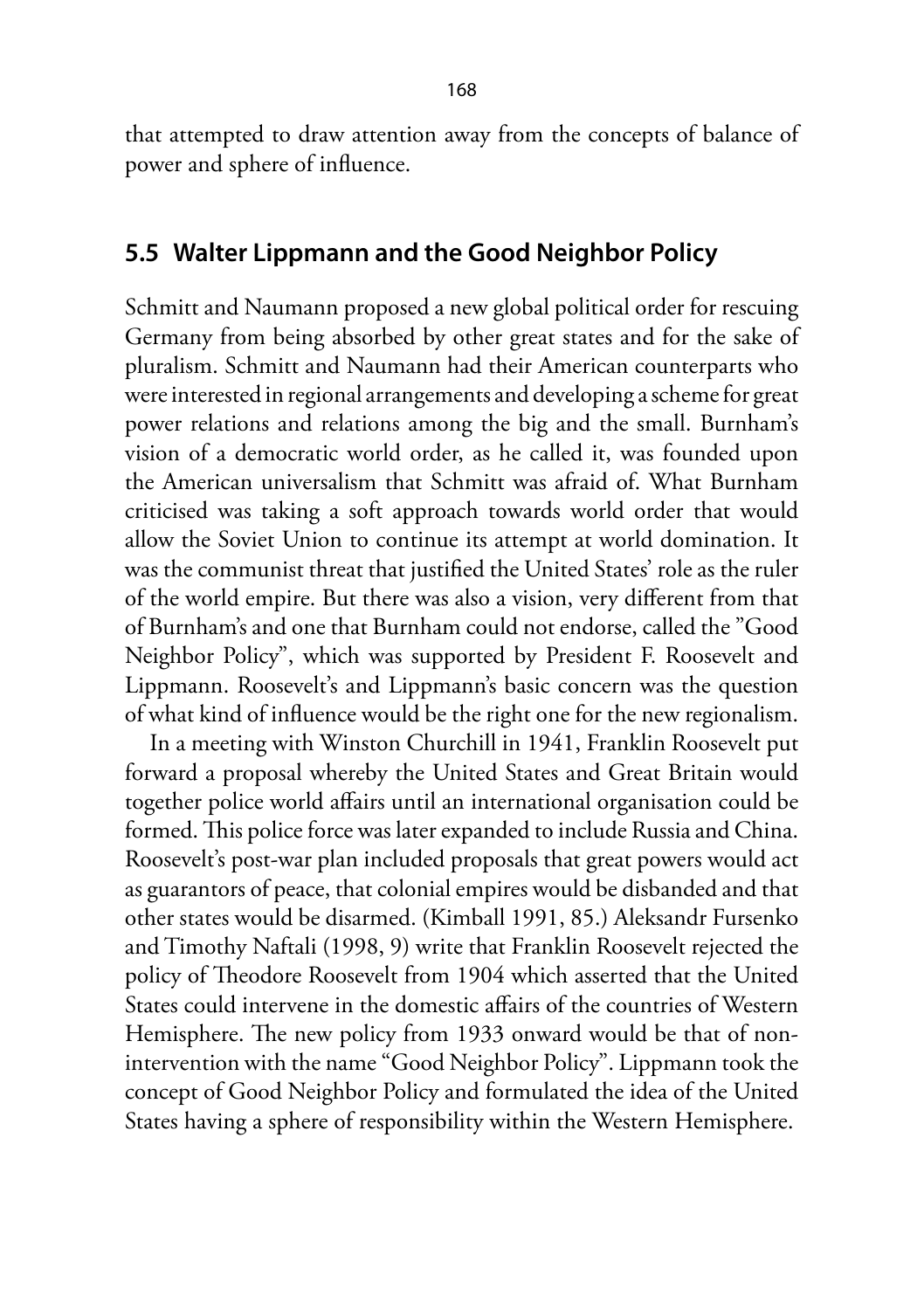Although we are concerned with "subjugated knowledges", Lippmann's significance for the history of the concept of sphere of influence is evident when we embark on connecting Lippmann with spheres of influence. I found my way to his work through the English School and Keal. Lippmann (1889-1974) was a journalist and writer and worked as an advisor to Woodrow Wilson. He received the Pulitzer Prize in 1958 and 1962 for his newspaper column "Today and Tomorrow." One curious fact about Lippmann is that Soviet Premier Nikita Khrushchev was an eager reader of his columns. Fursenko and Naftali (2006, 487) write that Khrushchev appreciated Lippmann's realism and his insight into international relations. During the Cuban Missile Crisis, on 26 or 27 October 1962, Khrushchev was given the column Lippmann wrote in The New York Herald Tribune on 25 October. Lippmann proposed in the column that the superpowers should dismantle both the Soviet base in Cuba and the US base in Turkey. This idea possibly influenced Khrushchev (1962d) and prompted him to propose in a letter in 27 October the removal of missiles in Turkey. Fursenko and Naftali (2006, 488) even put forward the question whether President Kennedy might have delivered his message through Lippmann, since he knew Khrushchev's enthusiasm for reading Lippmann's columns.

The reason why I consider this connection to Khrushchev significant is that, first of all, it indicates that political analysts such as Lippmann can be influential in transmitting ideas to the political level. It was not only Schmitt, Naumann and Lippmann, firmly rooted in politics, who wanted to influence the foreign policies of their respective countries; the British Committee had a similar interest as well, with its agenda of being involved in the development of international affairs. Second, the fact that Khrushchev read Lippmann's columns means that the ideas travel across borders, and even the Iron Curtain. Likewise, we can see when reading Russian discourses (chapter 7) how painstakingly international theory has been studied in Russia. Russian discourses on spheres of influence are passionate cries, but cries founded upon theorising on the society of states. It is no secret that IR in Russia has developed from Western research and concepts (Tsygankov & Tsygankov 2004, 8) but, interestingly, Russian analysts have also been able to move from the Cold War mindset into envisioning a future on the basis of international theory.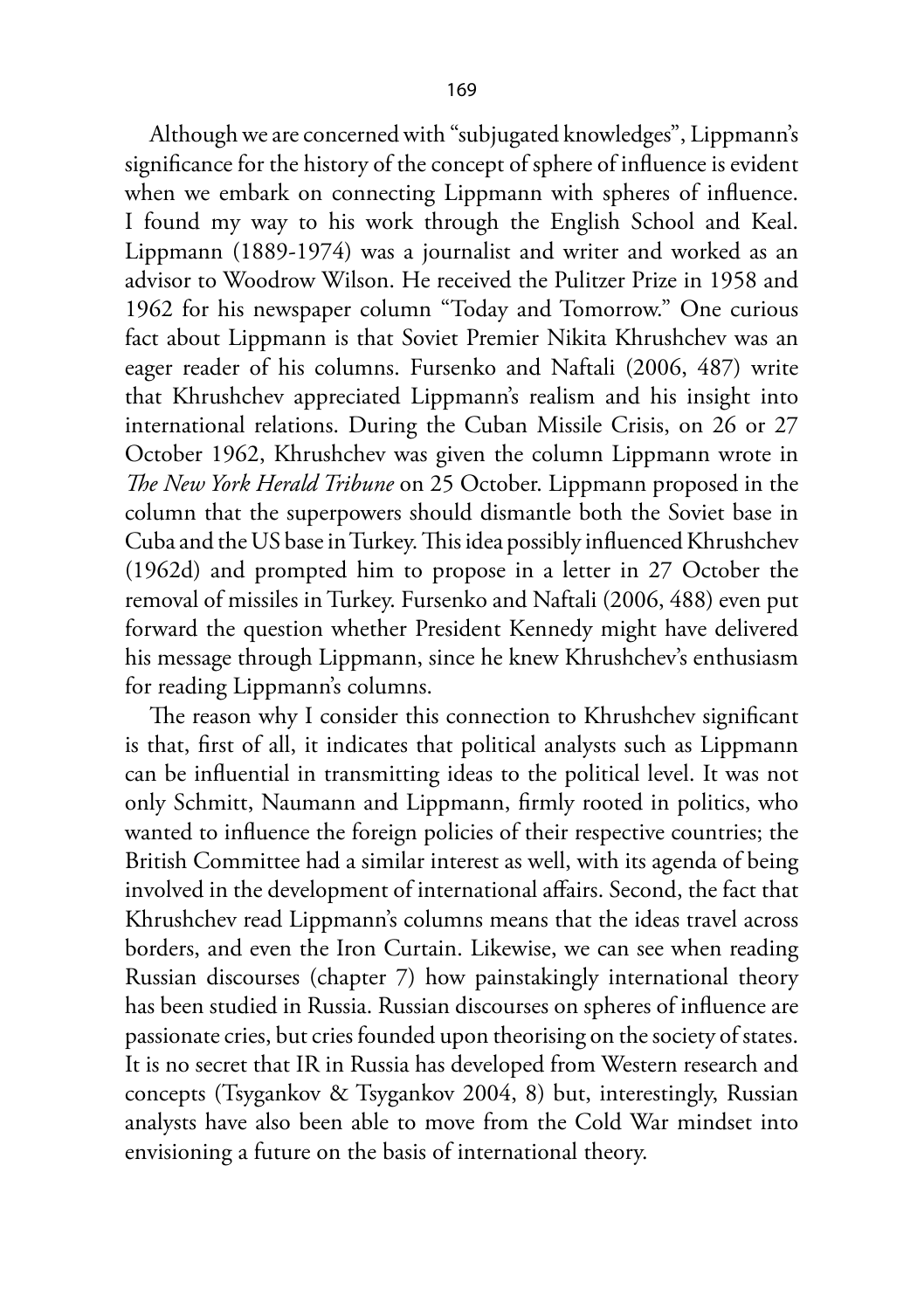For Lippmann, like his contemporaries, the world wars formed the context for thinking about international order. Lippmann (1945, 131) felt that a new world order could emerge from the ruins of the war, and with it a long peace. Lippmann pondered the war events in Europe in *Some Notes on War and Peace* in 1940. He lamented the balance-ofpower system in Europe and the lack of an authority to bind together the European nations (ibid., 38−44). Lippmann saw Europe as an entity in itself which would not flourish as a diversity of nation-states, but as a union, which required a centre of order: "If this is correct, then the great question of the war is whether there will be established a new and durable center of civilized union and authority, capable of repulsing attack, large enough and strong enough to exhaust the aggressors, and able in the end to admit and absorb into its unity the civilized peoples of the western world" (ibid., 45−46).

In Europe, small states had put their independence in the hands of the system of the balance of power, whereas in the New World relations among the great and the small were founded upon the Good Neighbour Policy (Lippmann 1945, 81). Relying on a balance of power was the mistake Europe had made. Instead, in the New World, a more successful policy had been developed. Lippmann thought that this model, successfully implemented in the Western Hemisphere, could form the basis of a new international order. A clearly spelled-out policy was needed that would tie nations together into unions of "good neighbors". Bull called the idea of good neighbours represented by Roosevelt and Lippmann "spheres of responsibility". Bull (2002, 215−216) writes that what Lippmann spelled out in *U.S. War Aims* (1945) was an idea that the post-war international order should be based on a division of three or four spheres of responsibility where each great power or combination of them would secure peace. Lippmann (1945, 87−88) in fact proposed that the world order would be "composed of the great regional constellations of states which are the homelands, not of one nation alone but of the historic civilized communities". Lippmann argued that international order could no longer be established on the basis of collective agreements among individual national states; rather these had to be concluded among groups of national states (ibid., 64−65).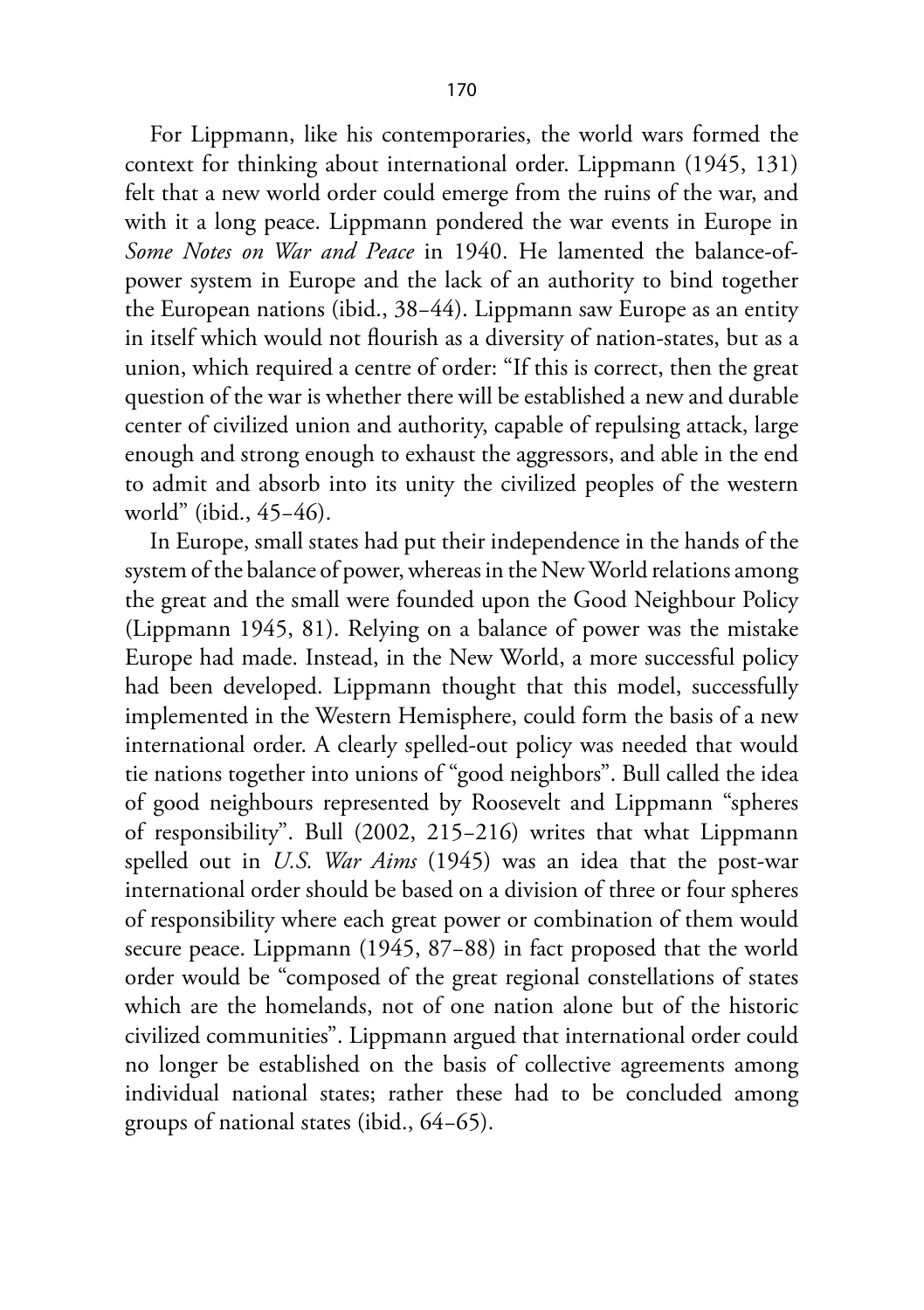For Lippmann (1945, 65), this organisation of the world meant the strategical systems of the Atlantic Community (the United States, Western Europe and Latin America), the Russian Orbit, China and later some constellation(s) in the Hindu and Moslem worlds. Lippmann was also prepared to counter voices against United States' dominance over Europe from people who would rather have seen a European federation. But Lippmann did not see Europe as a single geographic and strategic entity that could form a political union. The main reason for this was that Germany would inevitably be its nucleus. (Ibid., 124−127.) Lippmann argued that war as it was known at the time was being fought precisely to prevent this from taking place. For Lippmann, European unification could be implemented only by preventing German domination, and this could be done within the framework of the Atlantic Community. (Ibid., 127−128.)

Fundamentally, Lippmann was as nationalistic in his visions for international order as any other theorist presented here (see Lippmann 1945; 53-57, 208-210). The purpose of introducing the Good Neighbor Policy was primarily to secure the Western Hemisphere as a distinct region free from interference from the outside. Referring to the Monroe Doctrine, Lippmann (1945, 49) declared, "Within the region of the world which fronts upon the Atlantic and Pacific Oceans, the United States is the enemy of all conquerors and the partisan of national freedom". Lippmann called out for a common foreign policy since "[a] house divided against itself cannot stand" (ibid., 73). For Lippmann, the Good Neighbor Policy was a substitute for an empire (ibid., 85). The common foreign policy Lippmann called for did not mean political federation or a formal treaty of alliance, but rather a network of agreements and understandings. Lippmann explained, "The Atlantic nations remain separate sovereign states but they form a living community". (Ibid., 77.) According to Lippmann, the Atlantic Community would follow the spirit of the Atlantic Charter<sup>30</sup> (ibid., 79). The regional systems should be based on the Good Neighbor Policy of non-aggression, co-operation and good will and not on a policy of neutrality that depended on balancing between great powers (ibid., 82−83). Lippmann (1945, 83−84) made

<sup>30</sup> Keal (1983, 65−66) writes how the allies (United States, Britain and the Soviet Union) concluded a joint declaration of the Atlantic Charter for a post-war order that asserted principles which conflicted with ideas on spheres of influence.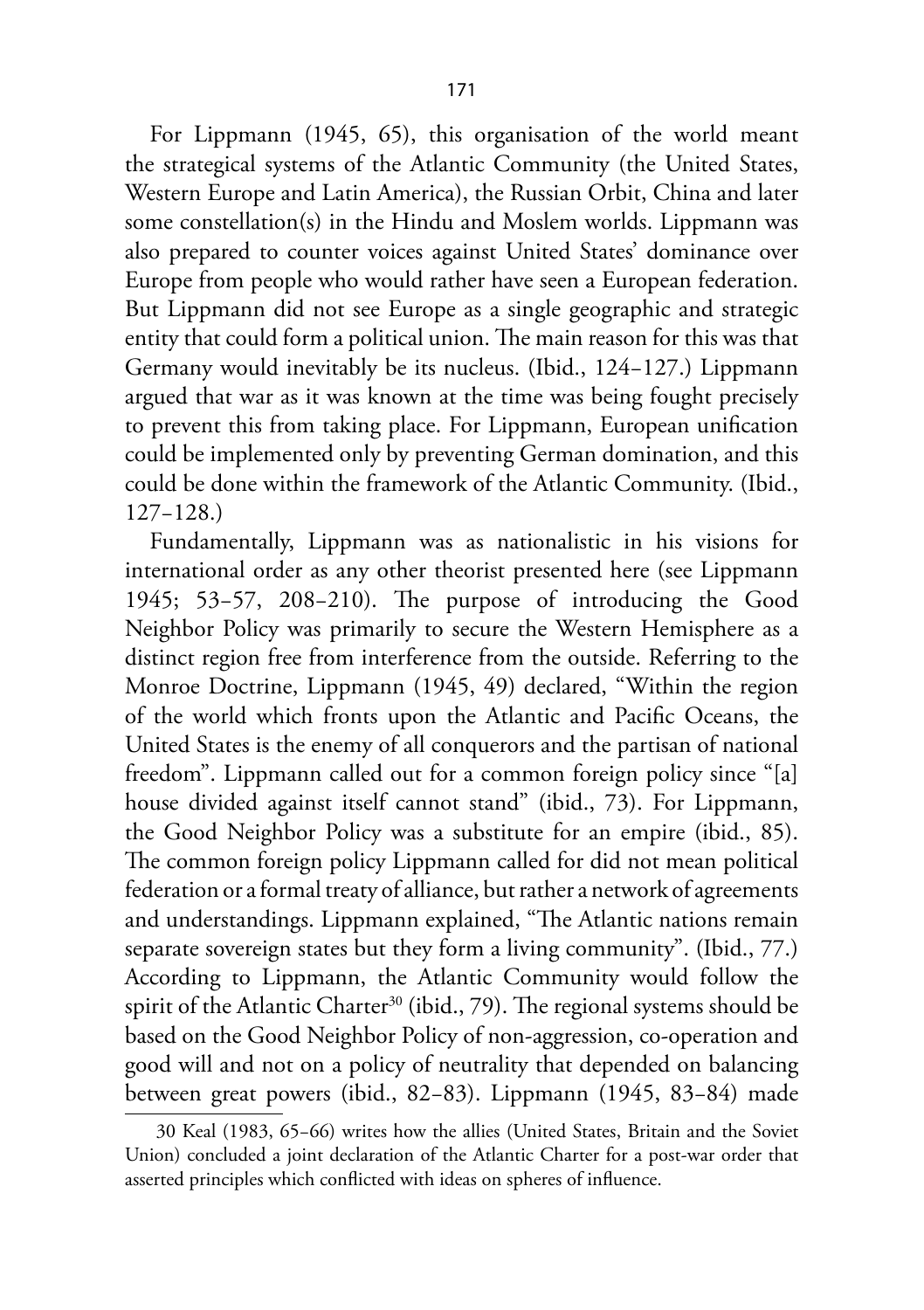sure his proposal would be appreciated also by the small states, portraying the Good Neighbour Policy as a two-way game:

*The Good Neighbor relationship is one in which small states and a great one in the same area of strategic security become allies in peace and in war. The great state provides protection – which the technology* of modern war being what it is – no small state can provide itself. The *small state reciprocates: it provides strategic facilities needed for the common defence, and it uses its own sovereign powers to protect its great neighbor against infi ltration, intrigue, and espionage. Insofar as the small state makes this critical contribution to the security of the neighbourhood, its independence is of vital interest to its great neighbor. (Emphasis added.)* 

A great power provides protection for its small neighbours as compensation for the contribution they make to ensuring the security of the region. The independence of the neighbour is "of vital interest" to the great power and that will guarantee the protection of the neighbour states. As this protection comes with a price, Lippmann emphasised that small states can only assure their rights by general acceptance of the duties of the Good Neighbor Policy. Lippmann writes, "We must not, as many do, identify the rights of small nations with their right to have an 'independent' foreign policy, that is to say one which manipulates the balance of power among great states." For him small states were too small compared to big states to pursue anything other than the Good Neighbor Policy. (Lippmann 1945, 84.) There was simply an ever-growing disparity between the greatest states and others (ibid., 137−138). For Lippmann the relationship between the great and the small did not involve injustice; rather, it was a win-win relationship in which the great offered protection for the price of commitment by the small to certain duties. Moreover, the small states were not innocent actors, but like any other states can play the games of power politics when given the chance. This was the most just system Lippmann could envision for the smooth working of the international order and the prevention of war. It is fair to say we have now strongly established the idea of reciprocity within a sphere of influence, which began with the suzerain and has ended with Lippmann's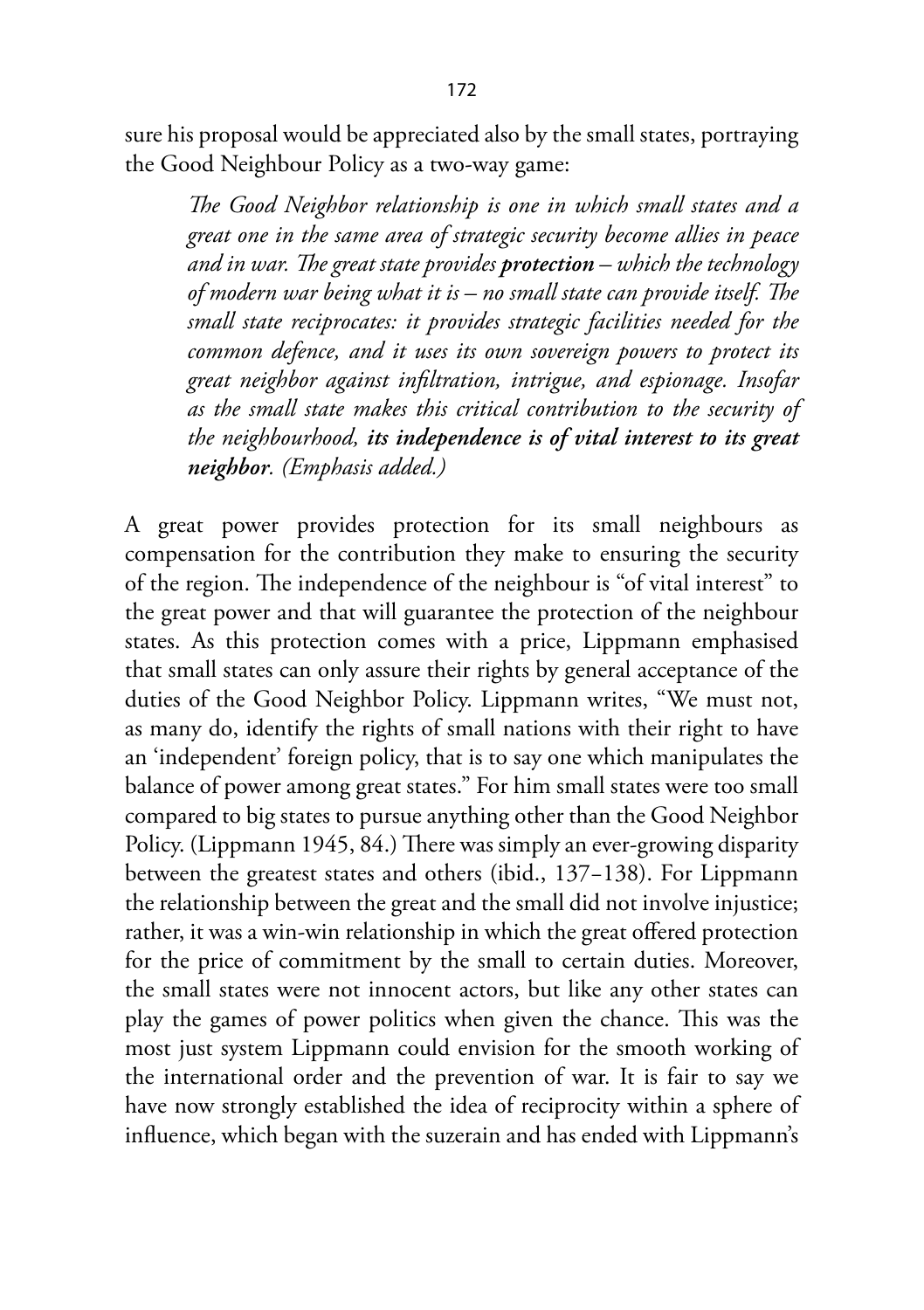vision. Because Lippmann's views embody subjugated knowledge of spheres of influence, they deserve detailed analysis.

Like Schmitt, Naumann and Carr, Lippmann dismisses the idea of a universal society in the form of a world government charged with policing humankind. As Americans had successfully implemented regional policies through the Monroe Doctrine, the Pan-American Union and the Good Neighbor Policy, Lippmann (1945, 190) asked why they should promote a universalist doctrine. First of all, no state would give away its legislative and executive power to such a world government (ibid., 183). Moreover, any comprehensive world organisation can only reinforce national measures of security, not replace them (ibid., 160). According to Lippmann, diplomatic relations dealing with security and prevention of war should be left to national states, acting within regional groups (ibid., 167). Here, he holds on to plurality in world politics as much as Schmitt does.

Lippmann did not believe that separate states could form a world organisation but he did think that if single sovereign states combined in their neighbourhoods, and neighbourhoods combined into larger communities, then these constellations could participate in a universal society. Lippmann's thinking here is along the lines of Carr's, arguing for the incapabilities of the nation-state in guaranteeing peace. If we compare this thinking to Schmitt's and Naumann's, we see that the German scholars did not call the capabilities of the state itself into question unlike Lippmann (and Carr) did; quite the contrary, they felt that the international order had taken a turn in an irreversible direction. For Naumann and Schmitt this new world order was one where no small states, or states at all, could survive. If we look into the present, which is still a conflict-ridden age, the same challenges of nationalism and disparity of power remain in international relations. Europe has indeed found a way to unity (although it has not eliminated nationalistic sentiments), but for most parts of the world Naumann's dream remains unattained. I believe his ideas are valid for the present and they offer an interesting perspective on spheres of influence, not least because of Lippmann's emphasis on peace.

In Lippmann's (1945, 138) view, the world order that was forming around regional actors was crucial for world peace. He notes, "The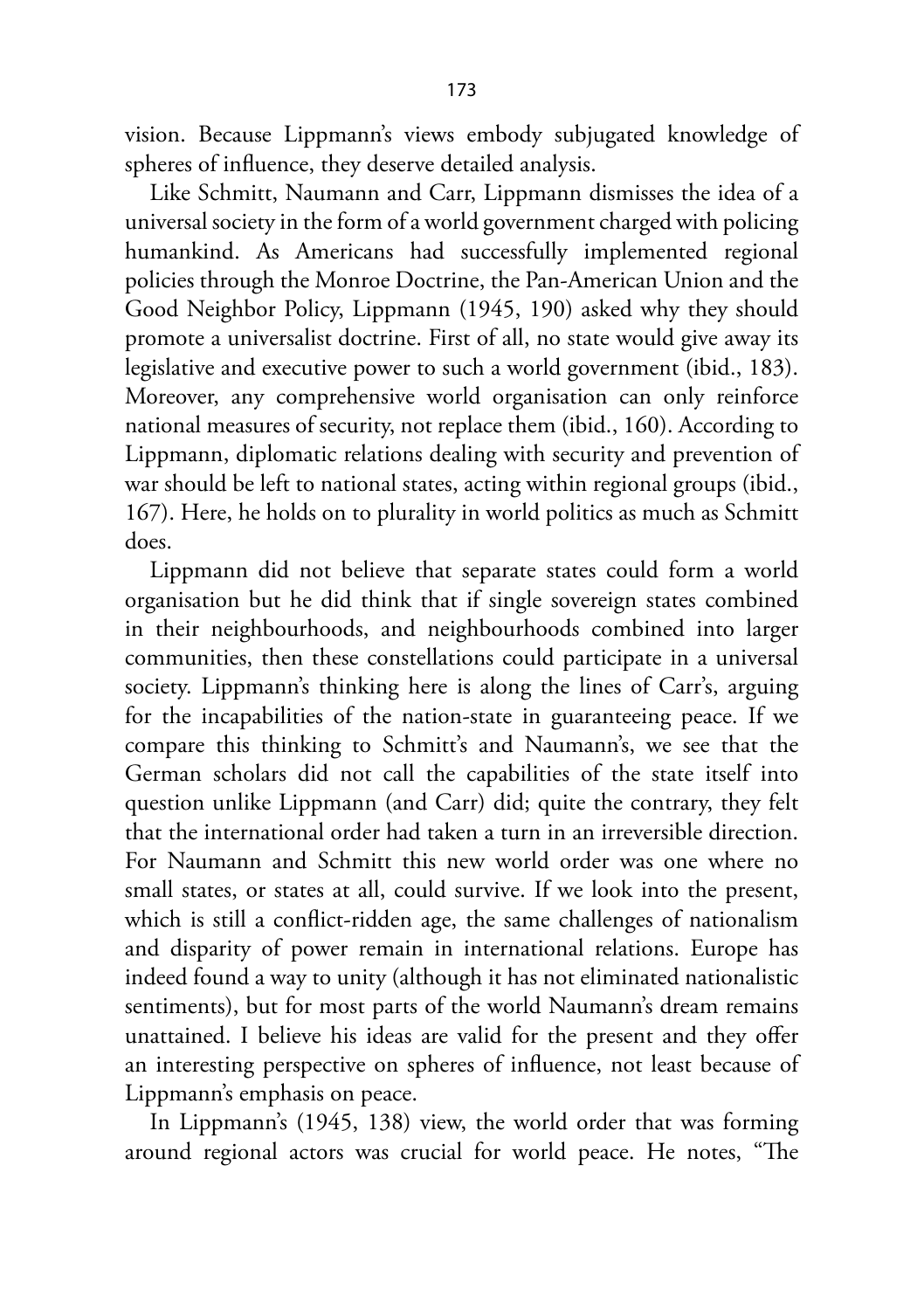regional grouping of states in combined strategical systems is, therefore, indispensable to the general security of great and small nations alike, and to the stabilization of the relations among states." Peace would be determined on the basis of great powers' willingness to rest within their "orbits":

*Under the regional principle I am advocating, it would be held to be an over act of aggression for any state to reach out beyond its own strategical orbit for an alliance with a state in another orbit. Within the same strategical neighbourhood alliances are good: neighbours must and should combine for their common security. But alliances are bad if they disrupt the solidarity of a neighbourhood; they are entangling and interventionist if they bring an alien power into the midst of a neighborhood. (Ibid., 136−137.)*

The problem remains, as Keal (1983, 211) notes, that spheres of influence are not stable. If they are not stable, there is not much prospect for peace. Lippmann, unlike Burnham, would allow spheres of influence for all the great powers, which would then act in a concert. Just like Burnham, Lippmann was nevertheless concerned about whether Russia was willing to keep within its orbit and whether any concert with Russia would guarantee peace. Lippmann still believed that a concert would be the foundation of a new order. (Lippmann 1945, 91.) And "concert" meant first and foremost the relationship between the United States and the Soviet Union (ibid., 132). For Lippmann, a direct war between the two was as impossible as a war between an elephant and a whale – if only the two countries refrained from reaching out for allies within the orbit of the other. Moreover, neither should try to incorporate Japan or Germany within its orbit. (Ibid., 134–135.) Furthermore, Lippmann considered it possible to solve the emerging ideological disparity between Western democracy and Russian totalitarianism by meeting the Russians as allies and proposing to them that they commit themselves to democratic freedom (ibid., 150–151). To put the matter in Cold War terms, both superpowers would have their own spheres of influence which would lead to stability and avoid major war. For Lippmann this meant stabilisation of relations among states, both great and small (ibid., 138).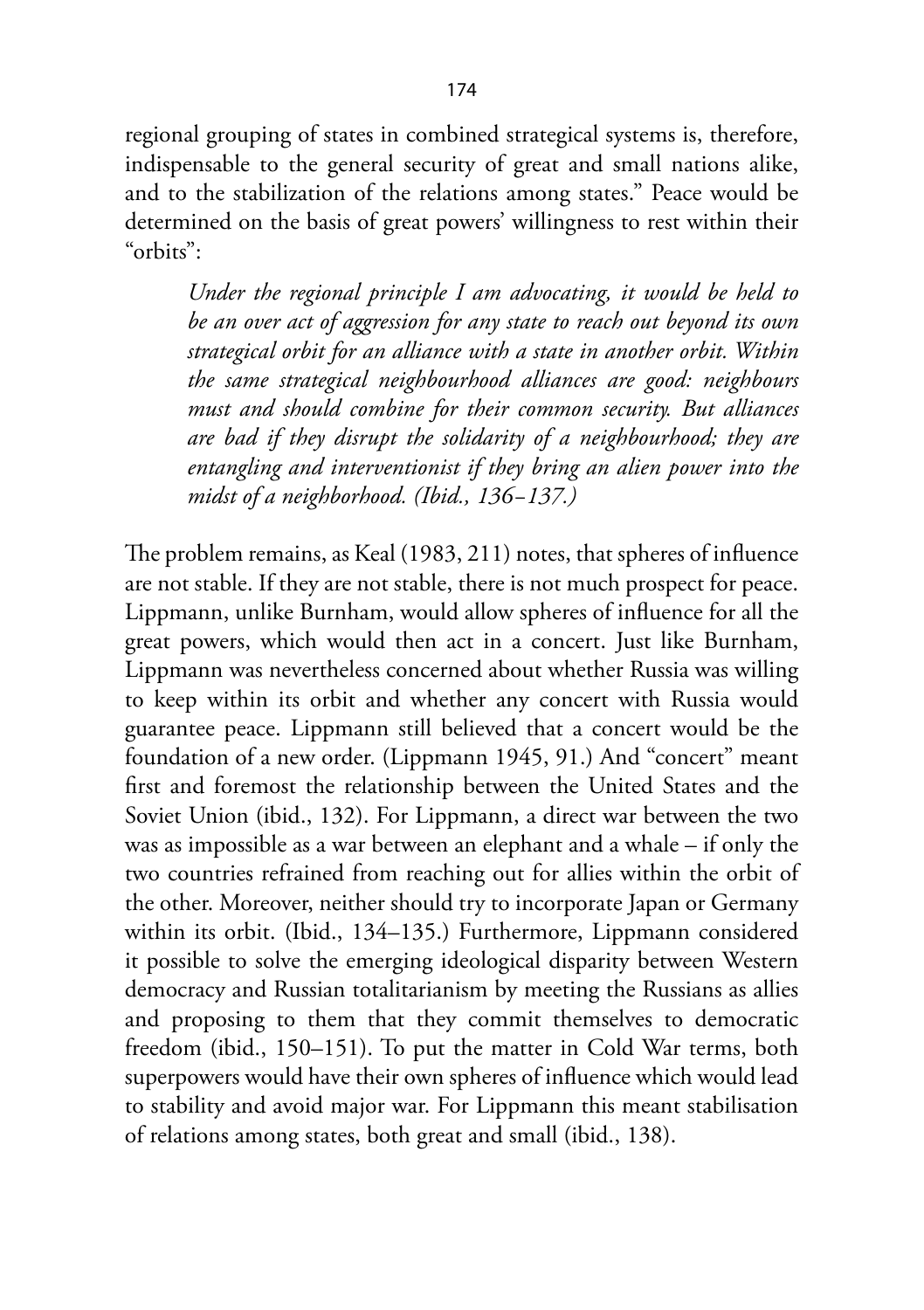It was not only Lippmann's concern for peace in general and the rights of small nations in particular that makes him an advocate of the idea of

sphere of responsibility. For Bull (2002, 215), the difference between a negative sphere of influence and a positive sphere of influence (or responsibility) is that the negative influence takes the form of expansion while the positive is agreed upon and somehow accepted by the small states. Lippmann tries to make the case that his Good Neighbor Policy is something more acceptable, responsible and based on collaboration than what is traditionally understood in the case of spheres of influence. Lippmann (1945, 87) writes, "Objections present themselves at once to the views expounded in this book: they are that the world will be divided up into spheres of influence each dominated by a great power, that within these spheres the smaller and the weaker states will come under the influence of the great power, and that the huge constellations of states may become rivals and enemies." Lippmann explained that the regional groupings had already been formed and that that development should not be prevented. Any hope for stabilising international relations rested on the perfection of these regional groupings. (Ibid., 187–188). Disputes, when they emerge, should be settled within the neighbourhood in question without the interference of any outside actors. Lippmann feared a chain reaction of other regional issues being drawn into a purely regional dispute if several great powers became involved. Failed attempts at global settlement of regional disputes could result in global war. Licence given to universal intervention means it would be used. (Ibid., 188–189.) The Good Neighbor Policy was the remedy to shifting alliances caused by power politics. Lippmann's regionalism tried to prevent these shifting alliances so that each state would recognise that it belonged to only one larger strategic zone of security. (Ibid., 190.) This would not guarantee that no wars would emerge between the regions, but stabilising the alliances would remove the most provoking forms of interference and intervention, which are a cause of great wars (ibid., 191). Here one sees Lippmann the pluralist talking: "In this view of things the horrid antithesis of nationalism and internationalism subsides" (Ibid., 193).

Going back to Roosevelt's original idea of good neighbours, Kimball (1991) explains how there was confusion within the United States about the two approaches to coercion (sphere of influence) and leadership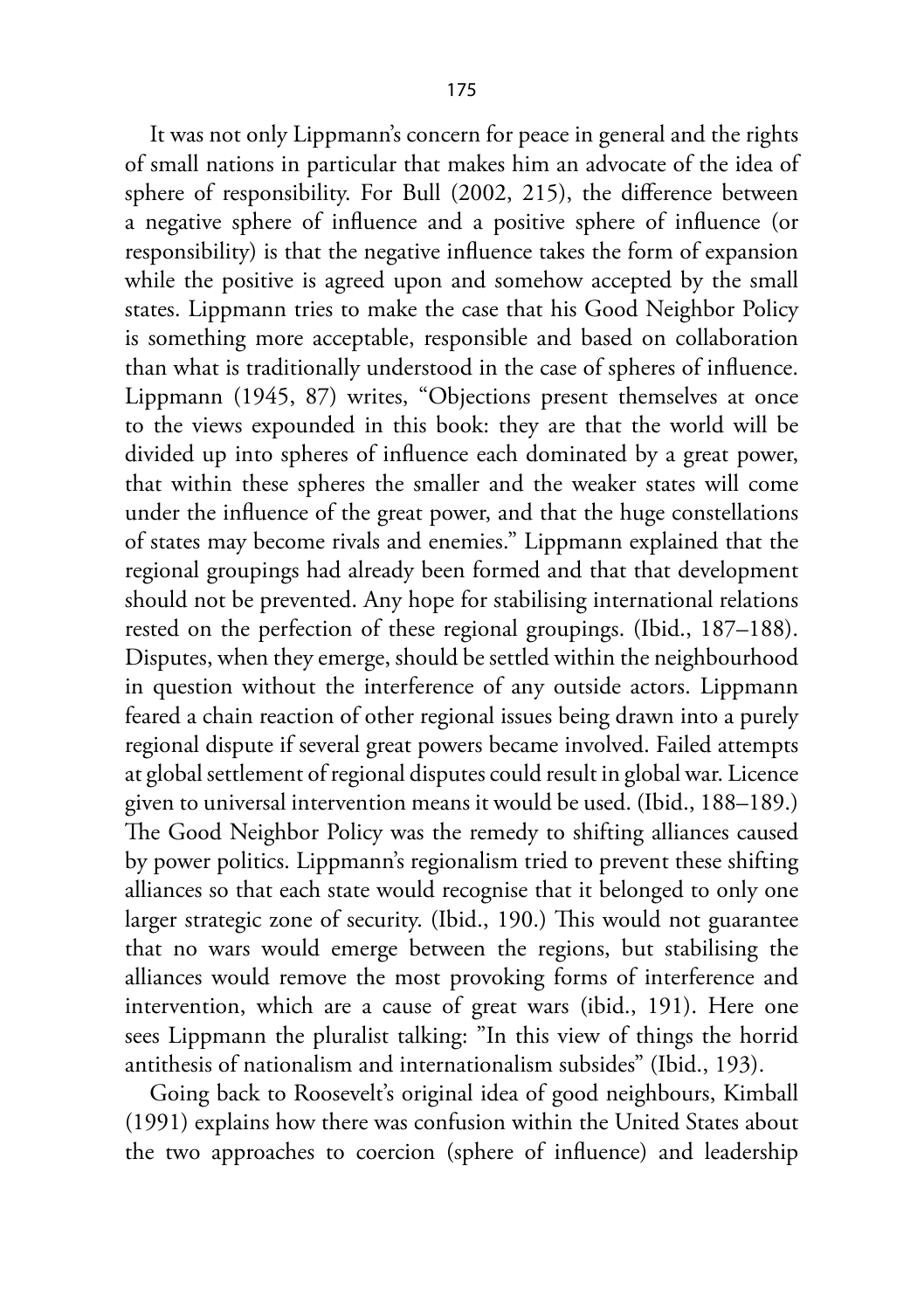(Good Neighbor Policy). Kimball writes that "[i]n the immediate, practical sense, the Monroe Doctrine in the era of World War II was a sphere of influence conception that gave the United States self-assigned special "responsibilities" in the Western Hemisphere". Kimball sees the Good Neighbor Policy, in the end, as having been a reformulation of the Monroe Doctrine based on hegemony and not an equal partnership. (Kimball 1991, 123.) In the Good Neighbor Policy there remained a dilemma of how to exert influence without the use of power (ibid., 125). Kimball asks, "But how are the regional 'policemen' to avoid the Orwellian temptation, even necessity of creating a sphere of influence in their region? How is such a region different from a Pax Britannica, a Russian Empire, or a Monroe Doctrine?" (ibid., 96). For Carr (2001, 215), the Good Neighbor Policy was by no means separated from power: "The 'good neighbour' policy of the United States in Latin America is not the antithesis, but the continuation of 'Yankee imperialism'; for it is only the strongest who can both maintain their supremacy and remain 'good neighbours". Keal (1983, 24) also identified the problem of who would "police the policemen" in proposal put forward by President Roosevelt after World War Two for an international order of four policemen. Wight (1995, 42−43) as well warned of the double standards of great powers, which would justify their actions as enforcing peace and security while at the same time monopolising the right to create international conflict. For Burnham, the Good Neighbor Policy was simply a propagandist name and by no means a policy that would guarantee the sovereignty of a great power's neighbours. Burnham (1941, 263) strongly argued that the Good Neighbor Policy meant "the *de fact*o elimination of independent sovereignty in all nations and colonies of the area except the United States, and thus the creation of a single interrelated territory so far as *de facto* political sovereignty goes".

A critical look at Lippmann's vision of the great regional constellations shows that it clearly has less aggression embedded in it than Burnham's world-view, but it cannot be seen as a serious alternative to the proposals put forward by Naumann, Schmitt or Carr. There is an emphasis on protecting the small states and maintaining world peace, but that is not unique to Lippmann's proposal. Rather, the Good Neighbor Policy is an attempt to justify, in more acceptable words than *Großraum* or superstate, the emerging order of great power management. Yet, Lippmann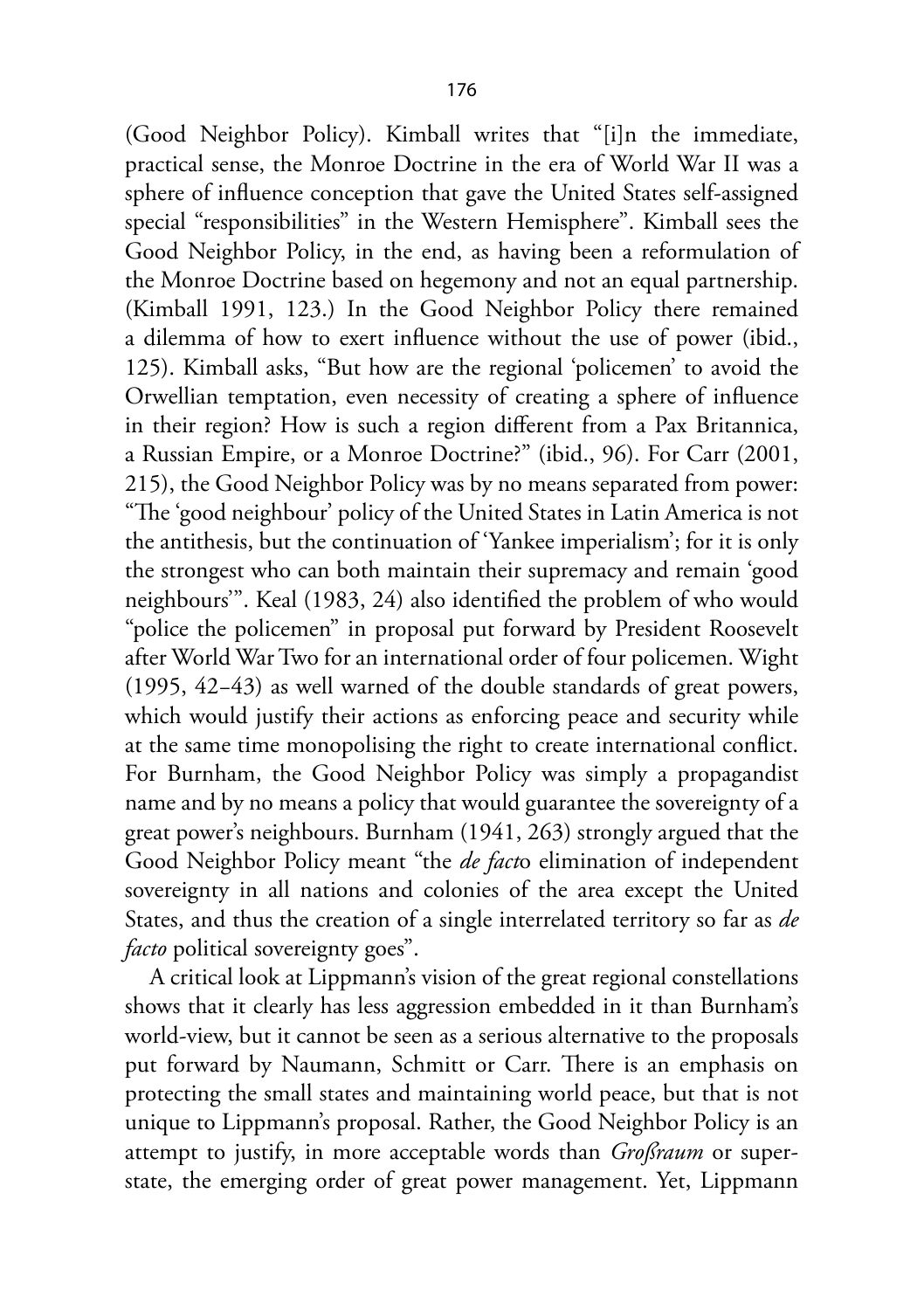was more optimistic and specific in describing the relationship between the great powers as one which would be based on collaboration and acceptance of the limits of influence. He was not as afraid of the Soviet power as Burnham was but rather believed that democracy, which Russia should also be persuaded to embrace, could be the prevailing ideology in international relations.

# **5.6 George Orwell and the Totalitarian Super-states**

George Orwell<sup>31</sup> (1903-1950), was a well-known English novelist<sup>32</sup>. In addition to novels such as *Animal Farm* and *Nineteen Eighty-Four*, he left behind a body of diary entries, essays and newspaper journalism. Orwell died at the age of 46 of tuberculosis, leaving us to wonder what all he could have written during the years of the Cold War if he had not passed away. Even though Orwell did not live to witness the emergence of the international system that he himself foresaw, his input into the history of spheres of influence is significant.

It comes as no surprise to anyone who has read Orwell's works that his novels were politically motivated. Orwell himself was passionate about political developments to such an extent that he volunteered to fight in the Spanish Civil War in 1937. Paul Anderson (2006, 28) describes Orwell's political orientation as an engagement with the "dissident anti-Stalinist revolutionary socialist left that was obsessed with the degeneration of the Bolshevik revolution". Furthermore, Anderson (2006, 32) writes that Orwell wanted to see democratic socialism as the prevailing form of political organisation and saw this threatened by Stalin's carving out a sphere of influence. It was the future of the state, post-war Europe, democracy and the common people that Orwell passionately debated. He could not avoid the topic, for spheres of influence loomed on both sides of his home country.

Orwell (2009, 8–10.) in his own words, wanted to make political writing into an art. Orwell wrote from his sense of justice, mixing propaganda with prose style. Orwell fused political purpose with artistic purpose in a powerful way, making his voice far more widely heard

<sup>31</sup> Orwell's real name was Eric Arthur Blair.

<sup>32</sup> See Newsinger (1999) on Orwell's life and political thought.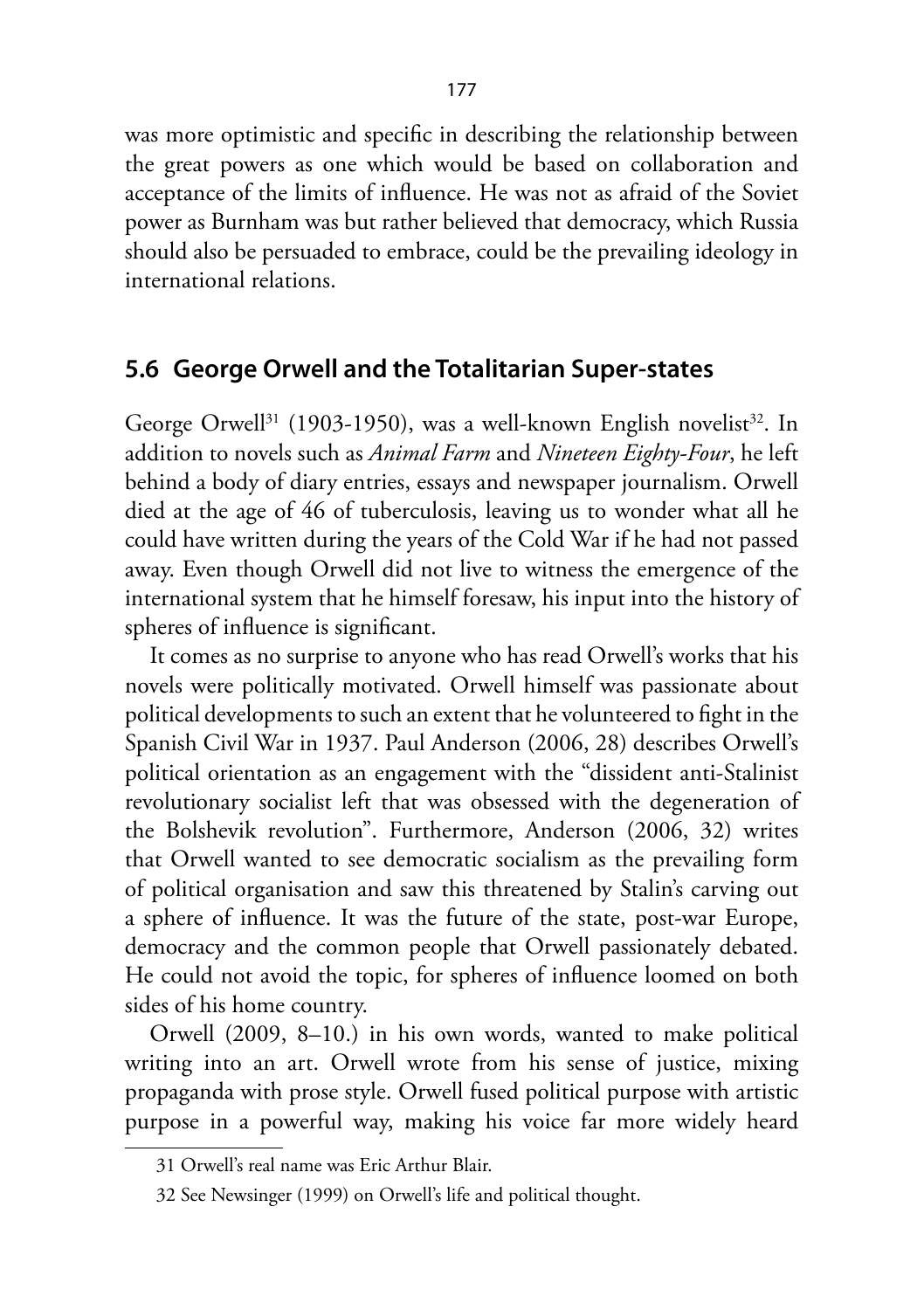178

among people than any political scientist or commentator. Even though Orwell's work is not focused on spheres of influence, the powerful images of the super-states in *Nineteen Eighty-Four* must have made an impression on readers, thus contributing to our understanding of the concept. Two years after making these statements on his purpose in writing, in 1948, Orwell finished *Nineteen Eighty-Four* (2000). In this piece of fiction we find the antithesis to the spheres of influence which would save political plurality, prevent war and create a new functioning international order. This was the totalitarian sphere of influence, which Burnham saw as a possibility if the democratic world order failed to develop. It is Orwell who describes a world based on spheres of influence in its most oppressing and cruel form<sup>33</sup>. Orwell focuses on the totalitarian system that Winston Smith witnessed in London. In the novel, one can also see and, perhaps even more, *sense* the international system that is the context for Mr Smith's experiences. Orwell's fictional world consists of three super-states – Oceania, Eurasia and Eastasia – which are constantly at war with each other. One is always allied with the other, with the third party being the enemy. Russia, which has absorbed Europe, forms Eurasia, and United States, which has absorbed the British Empire, forms Oceania. Eastasia consist of China, Japan and fluctuating parts of Manchuria, Mongolia and Tibet. Orwell (2000, 859) calls these super-states separate universes where "almost any perversion of thought can safely be practised". The borders are not stable but "the balance of power always remains roughly even, and the territory which forms the heartland of each super-state always remains inviolate". Fighting occurs in some distant disputed areas and there is never any attempt to invade enemy territory. (Ibid., 854– 855.) It sounds like the super-state system promotes stability and, in fact, some sort of peace for the masses.

For Naumann the acceptance of citizens and their loyalty to the great state was crucial and likewise Lippmann envisioned international influence as responsible foreign policy, not something that would lead to totalitarianism. What makes Orwell's fiction the antithesis of, say, Lippmann's sphere of responsibility is the crucial difference of motive. Where Lippmann's sphere of influence is designed to prevent war, Orwell's fictional world-system is in place to maintain war. In *Nineteen* 

<sup>33</sup> See "Chapter III: War is Peace" in *Nineteen Eighty-Four* (2000), where Orwell explores the system of super-states.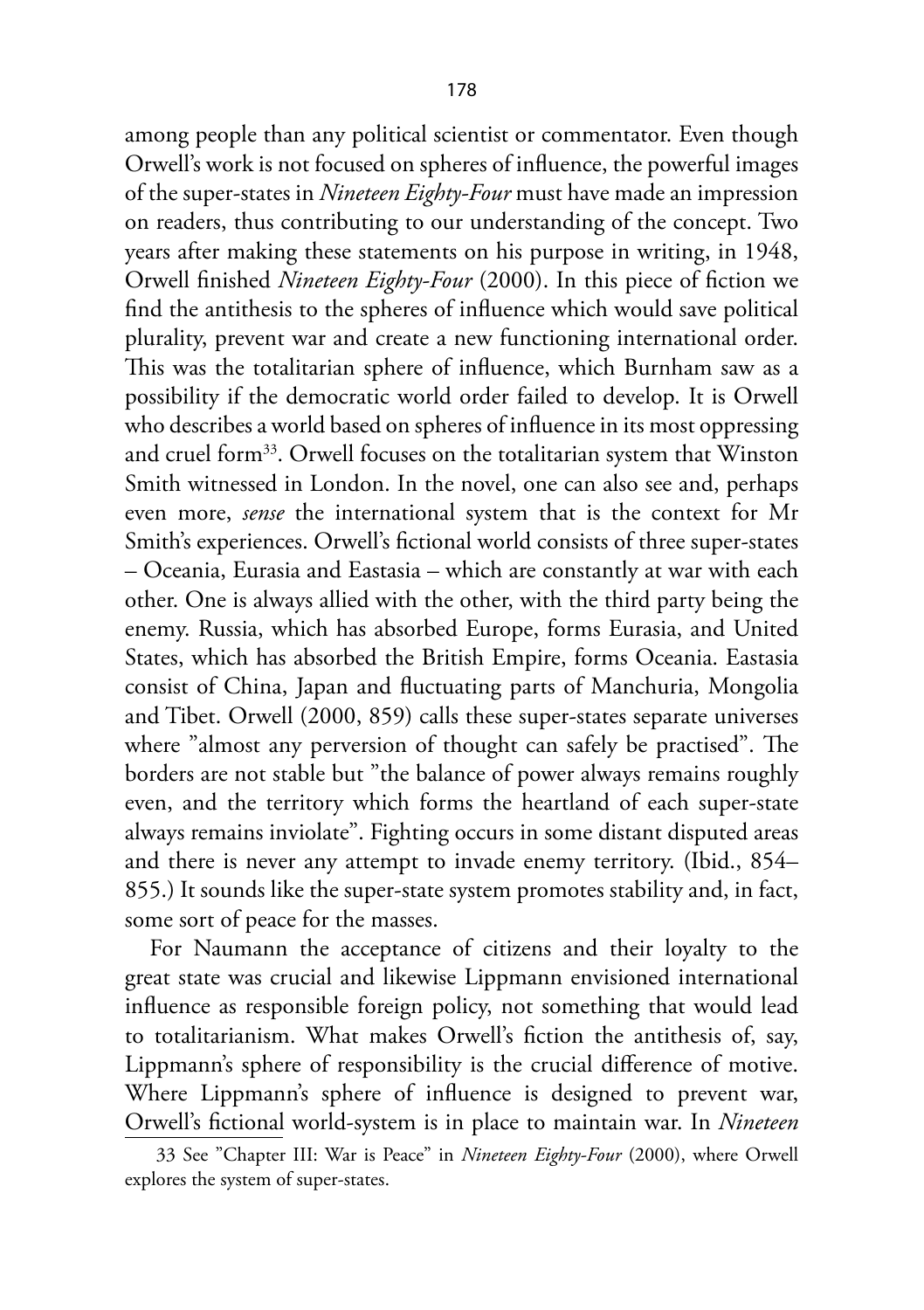*Eighty-Four*, war is the means to control people by fear and hatred, and thus it is needed for the sake of the order. Peace is not desired in a system which is based on total control of the people. Particularly illustrative of this mindset is the motto of "the Party" of Oceania: "War is Peace". Wars are not meant to be won but instead they maintain a balance of power and prevent conquest by any world empire. In fact, war between the super-states is peace in much the same sense as the peace which the nonprosaic visionaries hoped super-states would create:

*War, however, is no longer the desperate, annihilating struggle it was in the early decades of the twentieth century. It is a warfare of limited aims between combatants who are unable to destroy one another, have no material cause for fighting and are not divided by any genuine ideological diff erence. (Orwell 2000, 854.)*

This world is actually not so different from Schmitt's and the others' international order, except for the emphasis on the perverse effects of totalitarianism. The existence of super-states, even in a constant state of war, limits conflicts and maintains international order.

The relevance of Orwell's novel lies in the gloomy image of spheres of influence it conveys. I have argued that we need to transform this pejorative orientation into a normative debate and for this reason I have sought to bring forth arguments *for* spheres of influence. But we also need arguments *against* spheres of influence and Orwell provides one: a sphere of influence with injustice, repression and violence. Orwell's construction of a system of super-states works as a warning story of great power order gone badly awry.

Less well-known than *Nineteen Eighty-Four* are Orwell's columns. During the period 1943–1947, Orwell wrote a weekly column to the *Tribune* (with a gap of 21 months while he worked as a war correspondent to the *Observer*) (Anderson 2006, 2). These columns included Orwell's insights into the logic of spheres influence. Orwell's inspiration for portraying the world of super-states came from Burnham's *The Managerial Revolution* (see Newsinger 1999, 106–107). Orwell (1946) summarises in an essay on Burnham's thinking the essence of *The Managerial Revolution*: "The new 'managerial' societies will not consist of a patchwork of small, independent states, but of great super-states grouped round the main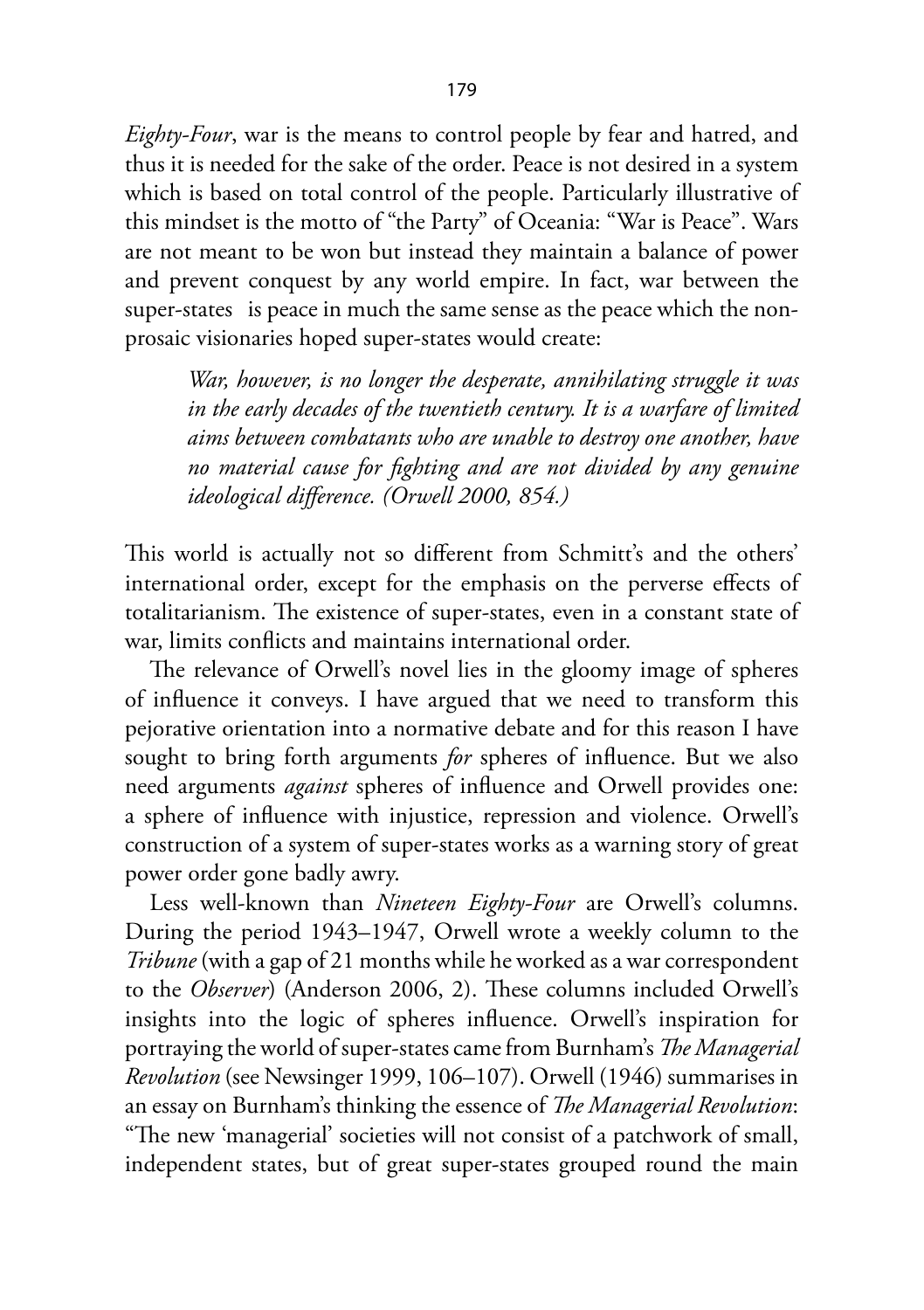industrial centres in Europe, Asia, and America. These super-states will fight among themselves for possession of the remaining unclaimed portions of the earth, but will probably be unable to conquer one another completely".

Even though Orwell in many ways refutes Burnham's predictions on the new world order, he endorsed the prediction on the weakening of the small and the increasing power of the great. The threat of "the totalitarian super-states world order" was not fictional, but very concrete for Orwell. Orwell wrote in *The Tribune* on 2 February and 19 October 1945 that the world was indeed splitting up into two or three superstates, or great empires, just as Burnham predicted. In "As I Please 7", written in 1944, Orwell argued, again referring to Burnham that Britain was decadent and bound to be rapidly conquered by Germany. After the conquest of Britain would come the attack on the USSR and Russia's 'military weakness' would cause her to 'fall apart to east and west'. Orwell writes, "You are then left with three great super-states, Germany, Japan and the USA, which divide the world between them, make ceaseless war upon one another, and keep the working class in permanent subjection". (Orwell 2006a, 85.)

In his columns Orwell describes international order in the same manner as in his novel, saying that states will be at permanent war with each other but the war will not be very intensive or bloody. He sees these super-states as cut off from each other, self-sufficient and in no need of trading with each other. They are ruled by a self-elected oligarchy. (Orwell 2006b, 240; 2006c, 249.) Orwell writes, "If these two or three super-states do establish themselves, not only will each of them be too big to be conquered, but they will be under no necessity to trade with one another, and in a position to prevent all contact between their nationals. Already, for a dozen years or so, large areas of the earth have been cut off from one another, although technically at peace." (Orwell 2006b, 240.)

Orwell foresaw what was to come after the war: the Iron Curtain. Two super-states embraced the world order of preventing interconnectedness as much as possible. Interestingly, this was not the prospect that other visionaries of spheres of influence or great power management portrayed. Quite the opposite: at the core of spheres of influence lay the ideal of great powers managing international relations in concert. The super-states were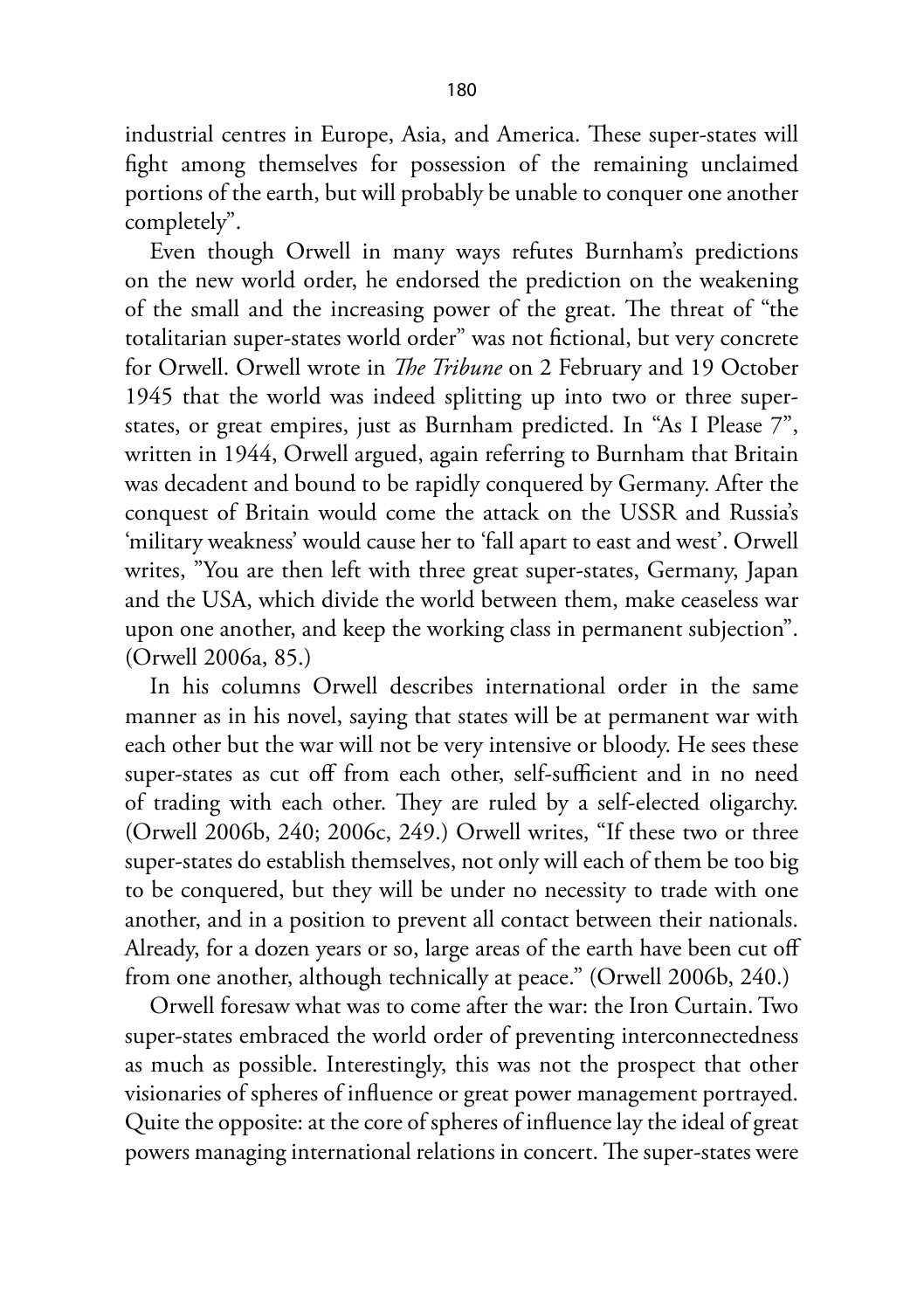indeed expected to keep away from each other's spheres of influence but not to isolate themselves economically or culturally. *International society* would prevail in a system of spheres of influence as much as in a system of nation-states. According to Orwell's prophecy, something fundamental would happen to international society; it was as if it would split in two and lose its global character. There would only remain two suzerain powers. If we think about international order, this kind of development would be an even more drastic new *nomos* than that which Schmitt described. The scary truth which lies within Orwell's fantasy is that the world witnessed the emergence of two separate, antagonistic super-states, of which one exhibited totalitarian features after the Second World War and has not yet fully recovered from it.

Although Orwell sides with Burnham in predicting the division of world into super-states, he criticises "that school of thought" for its contempt for the common person and ignorance of the strength of democracy – its power of criticism (Orwell, 2006a, 85). For Orwell, the sphere of influence of a super-state presupposed a totalitarian system. He does not see super-states as capable of offering respect for the common person, or of upholding truth, and thus upholding democracy. Orwell is explicit about the impossibility of incorporating international influence of the super-state with democratic government. Super-states simply cannot be democratically governed, and thus they cannot pursue any good. This view is what still persists. Perhaps this is one of the reasons, coupled with our bad memories of the Cold War, why we are so afraid of spheres of influence in the present. Orwell himself believed in the possibility of the all-mighty super-states and their totalitarian nature. Orwell's account is an image of Cold War spheres of influence as comprised of super-states or great empires which are totalitarian by nature, possess the atom bomb, are self-contained and are maintaining "peace that is not peace" (Orwell 2006c, 249).

### **5.7 The Shared Concern**

According to Luoma-aho (2007, 52), "Schmitt was quite possibly the first theorist of international law and international relations to articulate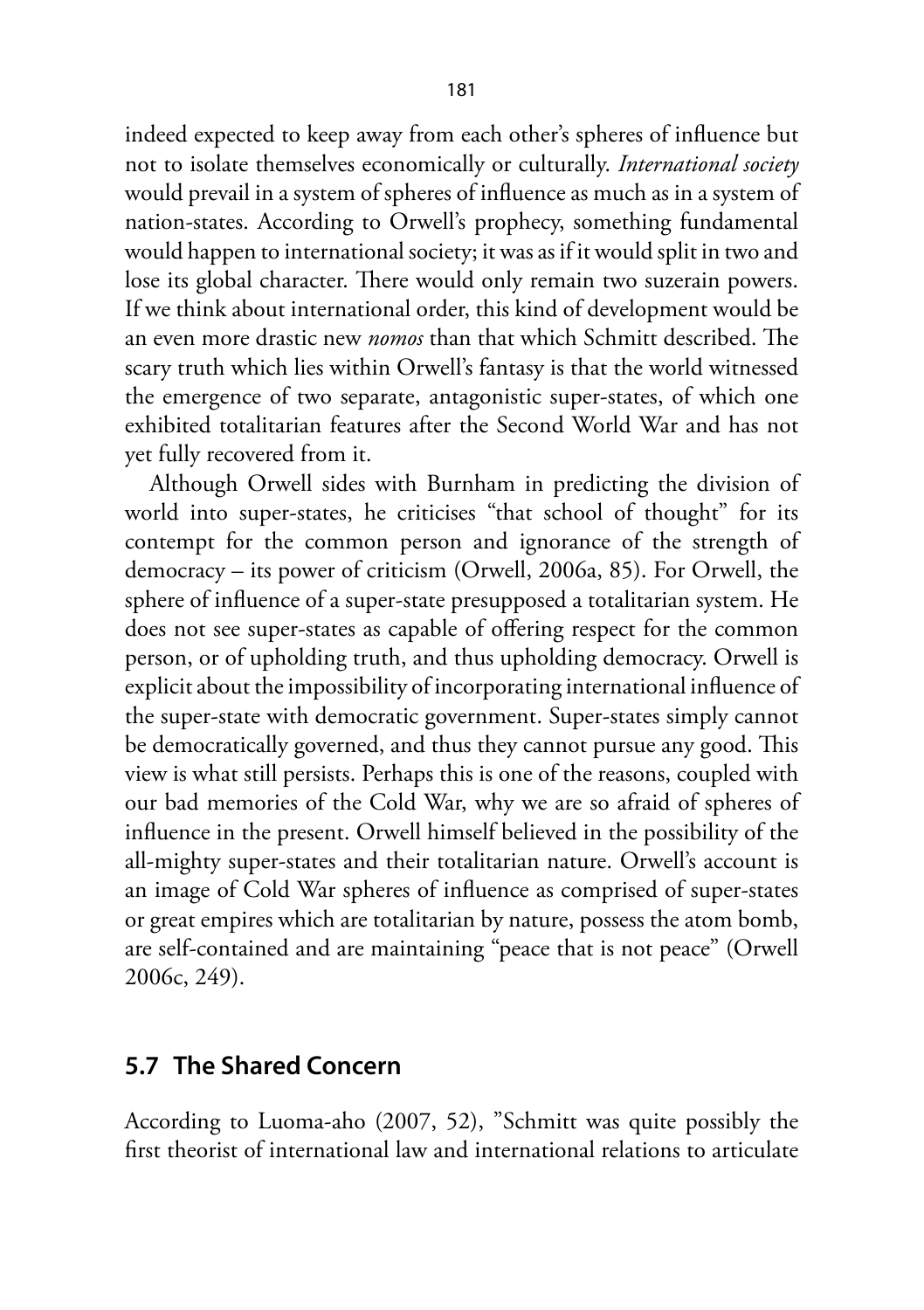what exactly happened when President Monroe gave his seventh annual address to the United States Congress, and what had really begun almost a decade before in the Congress of Vienna: the dismantling of the Peace of Westphalia". Perhaps Schmitt was the first, but he certainly was not the only one. The common concern for the majority of these thinkers was the need to solve the problem of nationalism as the cause of major wars. If this was not an openly stated goal, the idea of breaking national boundaries – willingly or by force – and connecting peoples was. Only Burnham's realist account was motivated by power politics to the extent that he ultimately favoured universalism and was ready to see it achieved even if it meant war.

All the theorists presented here were interested in international order, not only the fate of their own state. Essentially all shared Schmitt's concern for universalism, even Burnham – until the point when he became more afraid of the atomic weapon. Lippmann and Carr put more emphasis on prevention of major wars than their German counterparts, but Schmitt and Naumann both sought a peaceful world. For Lippmann and Naumann alike non-forceful unification was a necessity, whereas Burnham accepted war as the means to achieving a world consisting of super-states. Schmitt was more occupied with the concept of *nomos*, and was not specific regarding the details of the actual unification. Carr's concern was also war and order: he declared the end of small states and dreamt of a British *Großraum*. Some were more concerned with matters of peace than others, but all attempted to paint a picture of some sort of super-states which would be the actors in the future international order. The predictions, or fears, came true in the form of the super-states of United States and the Soviet Union, although not in the way the scholars had perhaps hoped. In fact, Schmitt's and Naumann's fear was actualised: Germany lost the war and its position as a great power. Carr's England did not succeed in becoming a pole of power either. Burnham's World Empire did not materialise until the 1990s and even then it was not the sole guardian of the atomic weapon.

The theorists of the period of the world wars all relied on the idea of a balance of power. On the one hand, the balancing system is seen as the core problem and, on the other, as the ultimate solution. Schmitt based his ideal world on the idea of a balance of power: balance meant pluralism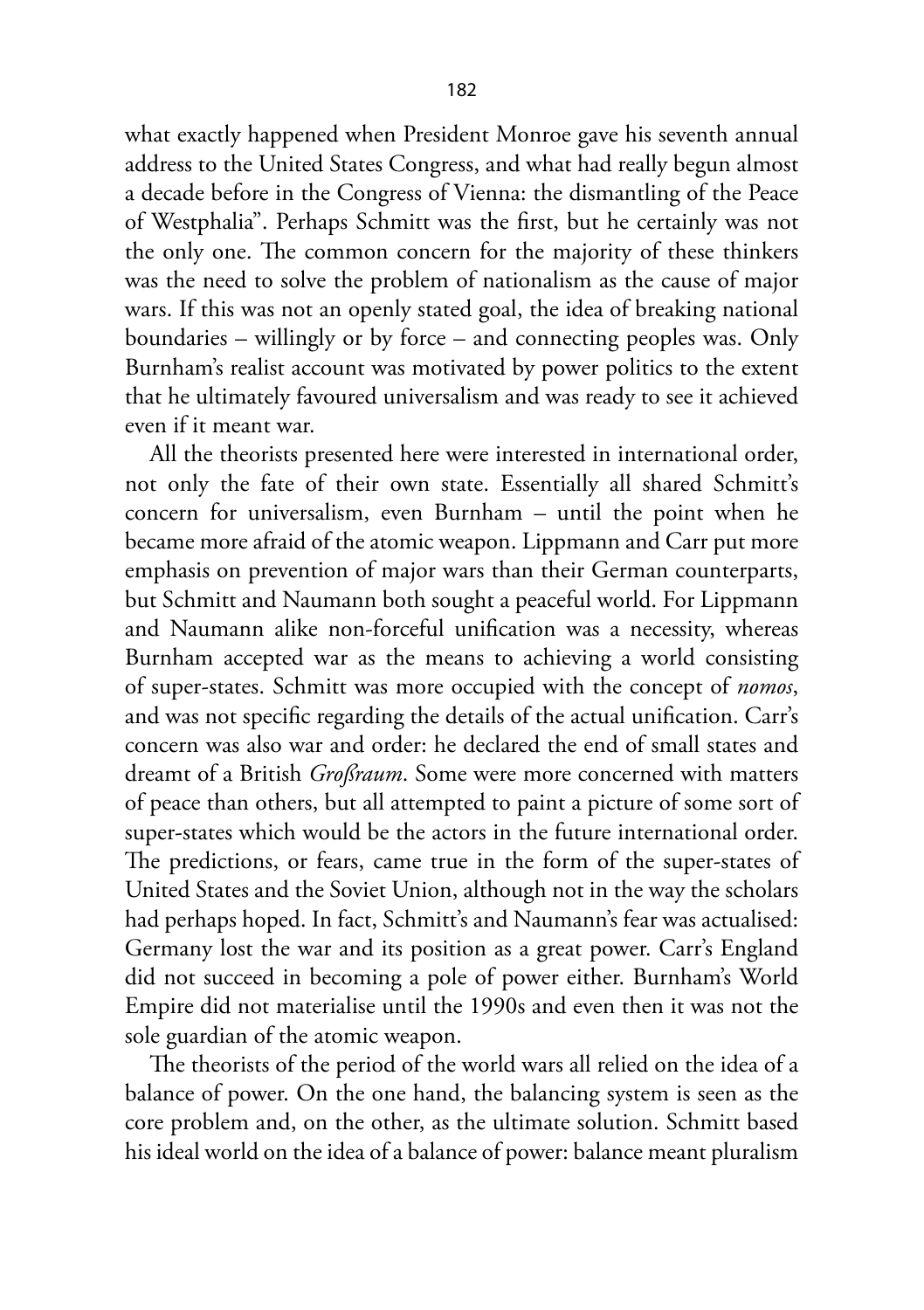and "no balance" universalism. For Schmitt, the necessity of spheres of influence as the basis of the new system of balance lay in the fact that the system was becoming that of two balancers with universalist ambitions. Either of them could gain too much power, turning the world into a single empire unless a third force was found. Initiated by the Monroe Doctrine, the development was towards *Großräume*, or balance through spheres of influence. There could be no balance of power within the past system of states. Carr found balance in regionalism, which he situated between the bankruptcy of nationalism and empty internationalism. Burnham was in principle in favour of a balance of power. He, too, was afraid of universalism, although it was only the universalism of the Soviet Union that he warned against. Burnham claimed that instead of trying to form a system based on a balance of power that relied on several spheres of influence, it would be safer for all nations, for the sake of their "freedom", to opt for United States' universalism. A balance of power needed to be sacrificed if the nations of the world wanted to preserve even some amount of freedom.

Roosevelt and Lippmann were concerned that small states could abuse balance-of-power politics. In a sense, they saw a balance of power as working just like Butterfield (1966, 142–145) described when he argued that it gave room to manoeuvre for small states. Lippmann set the idea of balance of power against that of a Good Neighbour Policy. The former resulted in war, while the latter in order. For Lippmann, a balance of power, as it let the small states "run around free", was the source of disorder and war; by putting small states on a leash with the Good Neighbour Policy, war could be avoided. Thus for Lippmann the argument goes that the system of "responsible spheres of influence" was an alternative to a balance of power. In the end, Lippmann is simply proposing a balanceof-power system based on his idea of good neighbours and not a system that lacks a mechanism for maintaining a balance of power.

In Orwell's fantasy-world of *Nineteen Eighty-Four*, a constant state of war enforced by a totalitarian government was a means to achieve a balance of power among the super-states. Orwell's warning is powerful in all its extremity, because it is based on the perspective of an individual. It lacks the nationalistic perspective of wanting to make one's own state the model super-state. It is a story of how *my* super-state, along with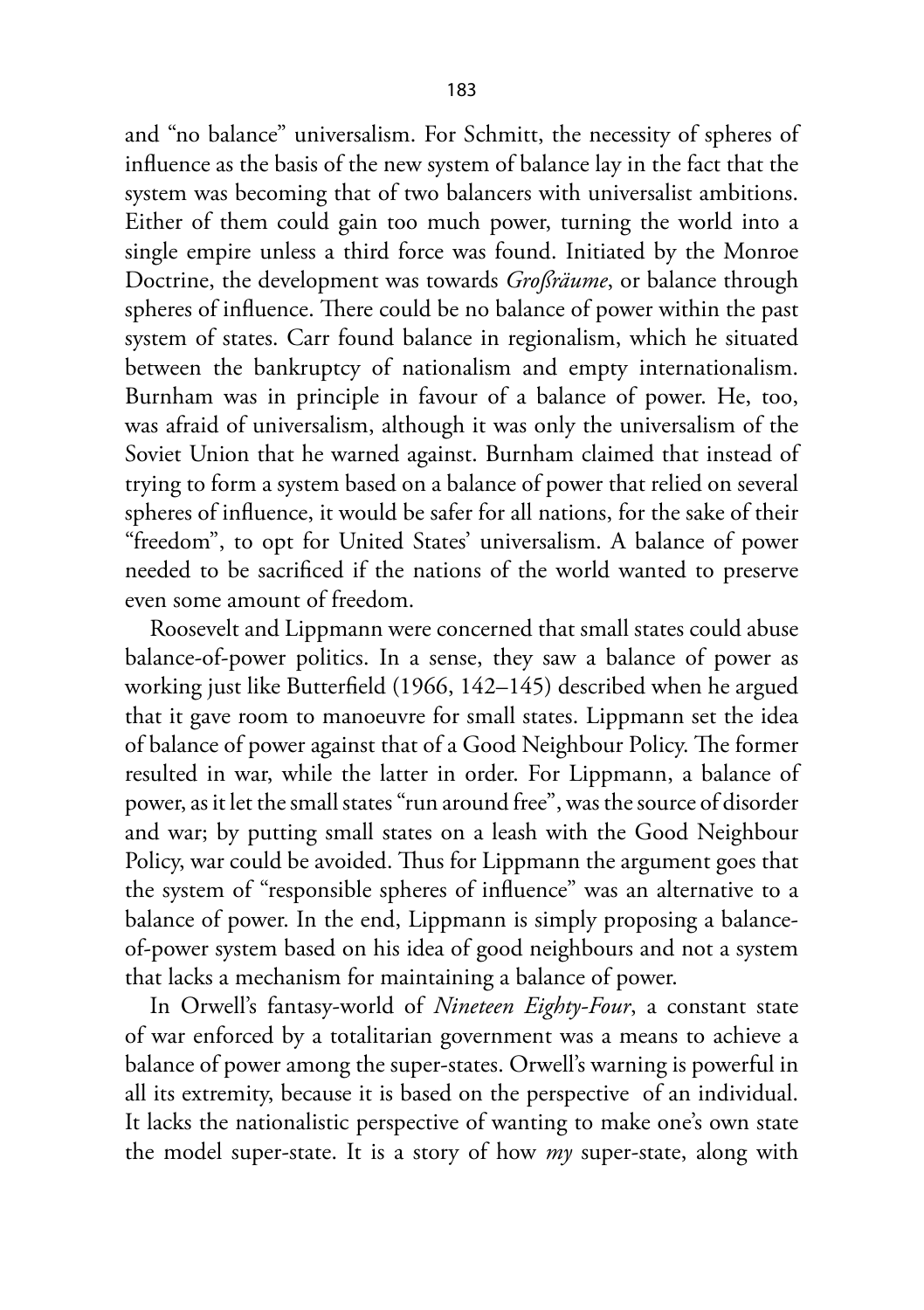others, is corrupt and rotten. The system is rotten from the inside and the international order is based on the perverse equating of war with peace. Orwell lacks a general perspective on sovereignty, the role of small states, the development of international order, and so on. Yet, by the same token, he is not confined to the map metaphor, but focuses instead on the nature of the influencing state. The significance of *Nineteen Eighty-Four* derives from the fact that its popularity is something quite different when compared to any theory of international politics. *Nineteen Eighty-Four*  was made into a movie and references to Orwell's imaginary world in popular culture are frequent (see Wikipedia on George Orwell). Even if extreme totalitarianism is the prominent theme of *Nineteen Eighty-Four*, the super-state system is the context for the emergence of "doublethink" and "Big Brother". Thus, Orwell's writings, and especially his prose, may have a greater influence on people (including state leaders and academics) than the less well-known theorisations on sphere of influence, which is the reason I saw the need to explore Orwell's ideas. Clearly, Orwell's sphere of influence represents cruelty and injustice at their utmost, complying with and reinforcing the pejorative associations of the concept today.

Another common line of thought – sometimes overt, sometimes more hidden – is that the *normality* or *necessity* of power is what justifies spheres of influence. It is not an abnormality that an inequality of power emerges if it is seen as a part of the social life and functioning of international relations. In fact, spheres of influence prevent tyranny and the disappearance of the political – pluralism – from the international arena by dividing power according to the principle of balance of power in a new form. The nation-states in Europe failed to achieve a balance of power among themselves against each other; war eventually prevailed. Nationalism urged states to take up arms. Thus, something bigger than the nation-state was needed as the seat of power, although such bigger entities also ran the risk of ending up either as world tyrannies or engaged in major wars with each other. But as the nation-state system was in crisis, and the world was already moving in the direction of a world empire or world government, spheres of influence, super-states or *Großräume* offered a solution in between the two other options. Power seemed to be the basis of all the international systems in sight since humanity was too divided for a solidarist society to emerge on its own. Even Lippmann,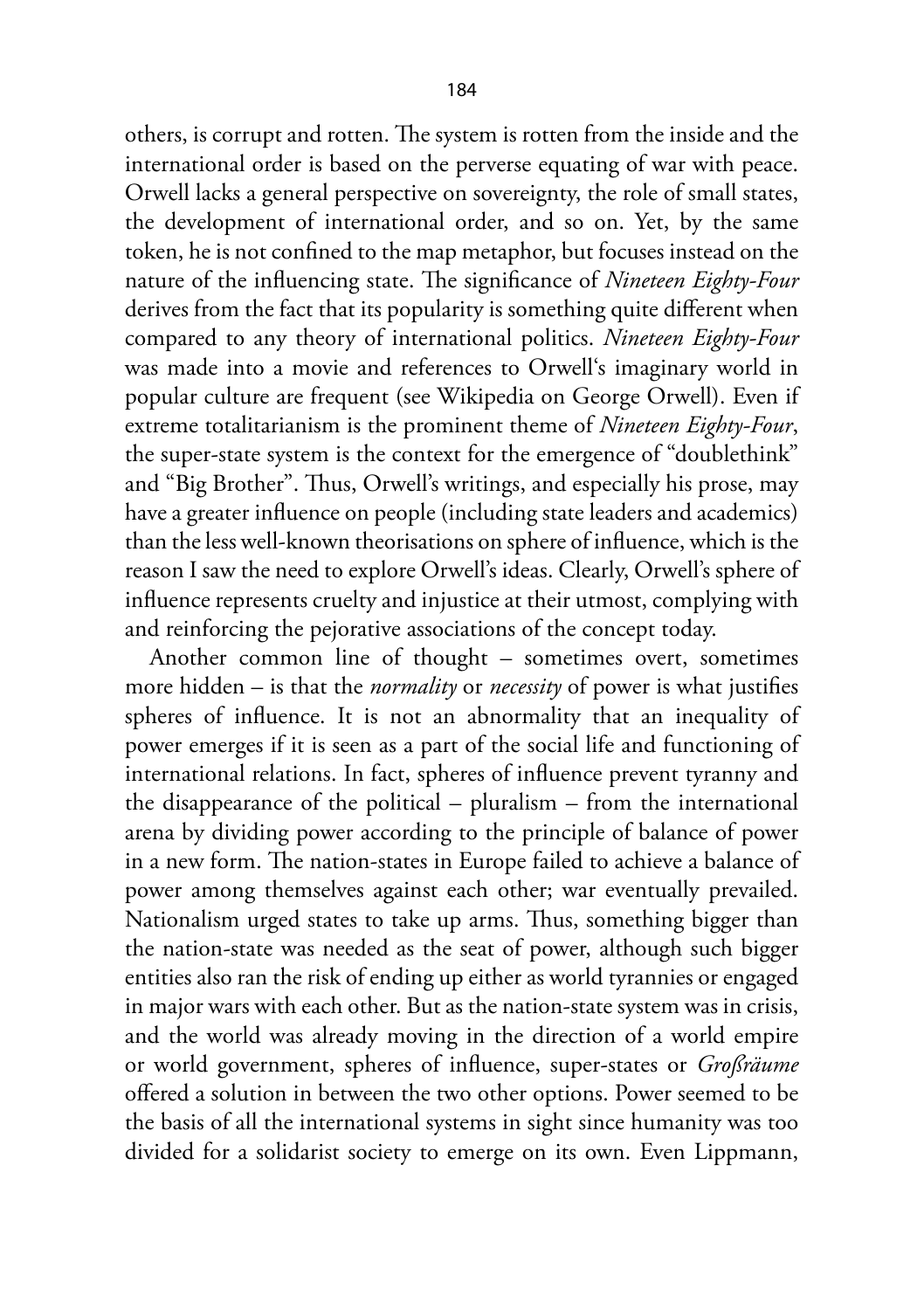who wanted to cut power out of the equation, could not fully escape the fact that even in the Good Neighbor Policy sovereignty would not be the same for all.

Burnham's and Lippmann's approaches conflict with regard to their approaches to responsibility and power politics. According to Wight (1995, 29), in common usage "power politics" does not mean merely the relations between independent powers. It is a translation of the German *Machtpolitik*, which means "the politics of force". It denotes "the conduct of international relations by force or the threat of force, without consideration of right or justice". (Ibid.) Burnham saw power politics as an unyielding element of international relations, emphasising offensive over defensive foreign policy, whereas Lippmann, at least rhetorically, saw great powers as *great responsibles*. Whether Burnham liked it or not, the idea of responsibility was very much used (or abused) by the United States in defending its foreign policies, and whether Lippmann liked it or not, the United States also failed to abandon power politics altogether.

The world wars offer important insights as regards the justice and injustice of spheres of influence. In general, for the theorists presented here, justice was not a top priority and inequality of power was a fact of political life. Justice in the super-state was not a choice as such; it was more a question of convincing the influenced states that they needed to unite under the power of the centre in order to survive. Thus, justice was instrumental, and not a value. Bull and Keal discussed the justice of spheres of influence in the context of the system of states, not challenging the premises of that system, whereas Naumann, Schmitt, Carr, Burnham, Lippmann and Orwell proceeded from the view that there could be no system of states based on sovereign equality anymore. Even so, the rights of influenced states were a concern, because super-states could not be built by force. Thus, Naumann, Carr and Lippmann expressed sympathy for influenced states and wrote of the importance of small states' acceptance of being dominated.

But, as small states still existed, as the system was only on the verge of destruction, the proponents of a new system needed to justify the systematic injustice that would emerge with it. For Naumann, Schmitt and Carr, unification was a necessity. Schmitt's focus was on the universalist threat and Carr's on the problems of both nationalism and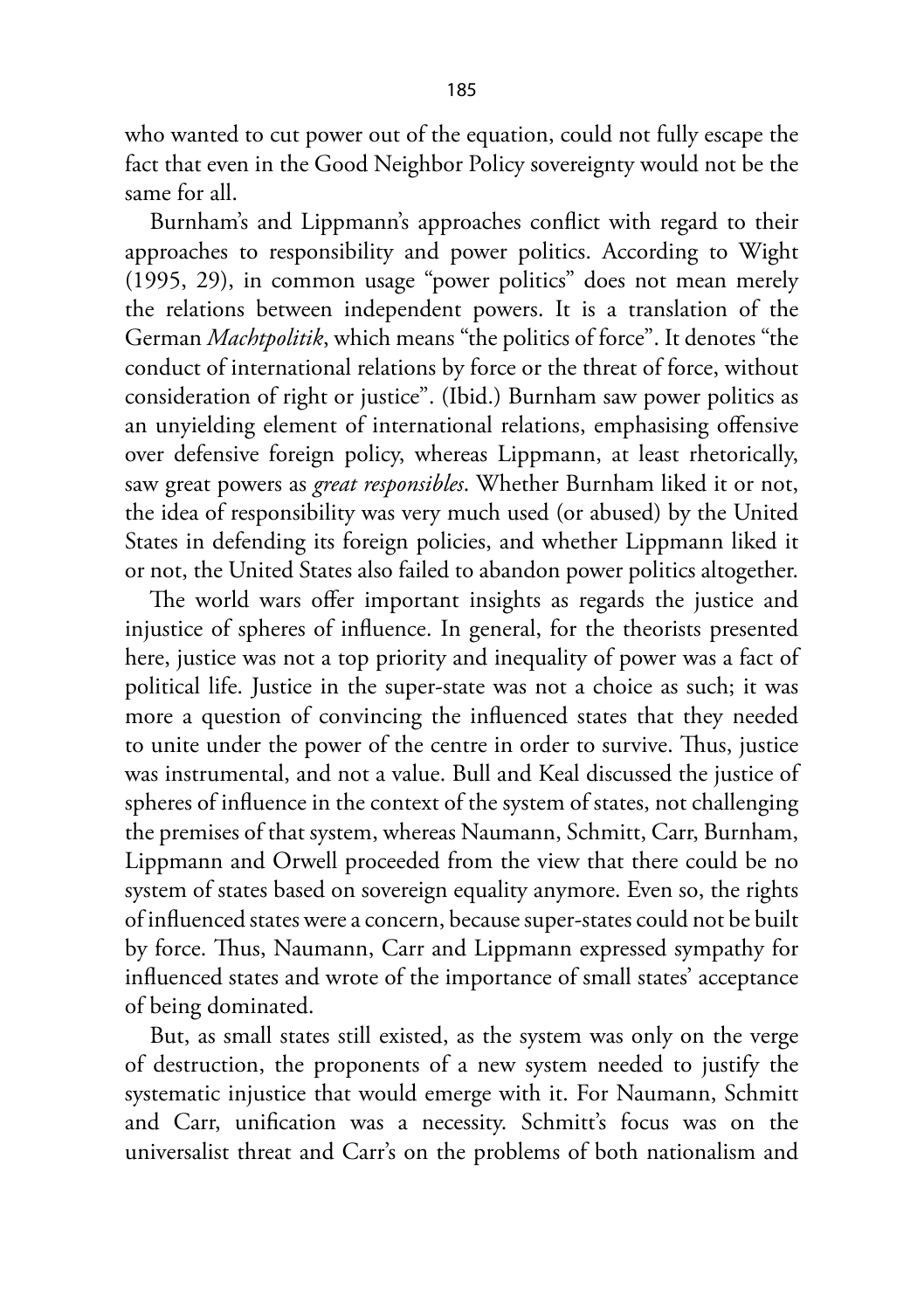internationalism. Naumann, like Schmitt, was worried about the future of the German state, and Carr was concerned about the future of Britain. For Burnham, it was the communist threat of world domination that justified American hegemony. For Lippmann, it was the good-natured approach that made spheres of influence look like they would benefit all parties involved. Orwell, by contrast, could not find justification for the super-states which came with totalitarianism, and resulted in "brain death" for the human beings who were subjects of the system. Burnham and Lippmann had no need to discuss the matter at all, since for them the United States was a democracy. For Burnham, even as the world hegemon, the United States would still be democratic; and for Lippmann, nondemocratic states simply needed to be converted. Orwell was concerned for the fate of the common people inhabiting the super-states. Naumann and Carr alike expressed sympathy for the people. Naumann insisted on voluntary unification and saw Mid-Europe as a brotherhood of nations. Carr, with all his realism, thought that the foundation of international order lay in improving the living-condition of people. I think that when it comes to the normative dimension of spheres of influence, it is precisely the human perspective that we are lacking. I will return to this topic in the concluding chapter.

One could argue that it is not necessarily spheres of influence that the selected theorists are talking about, but if we look at Schmitt's account, he does bring up the concept. The idea of a sphere of influence was available knowledge and all of the thinkers discussed here must have been aware of it. Envisioning super-states with a strong emphasis on power politics evokes the pejorative associations of spheres of influence rather than a more acceptable form of influence or integration. Naumann's Mid-Europe comes closest to the concepts of regionalism and integration, but is unique in imagining a new international order, that is, a system-level change which restructures the world political map. Perhaps this was not the original colonialist idea of a sphere of influence, but if a sphere of influence can be traced all the way back to the suzerain system, there we find spheres of influence determining global power relations and territorial borders.

Although Burnham writes of super-states, his circles of influence are nothing but the map metaphor that often describes spheres of influence.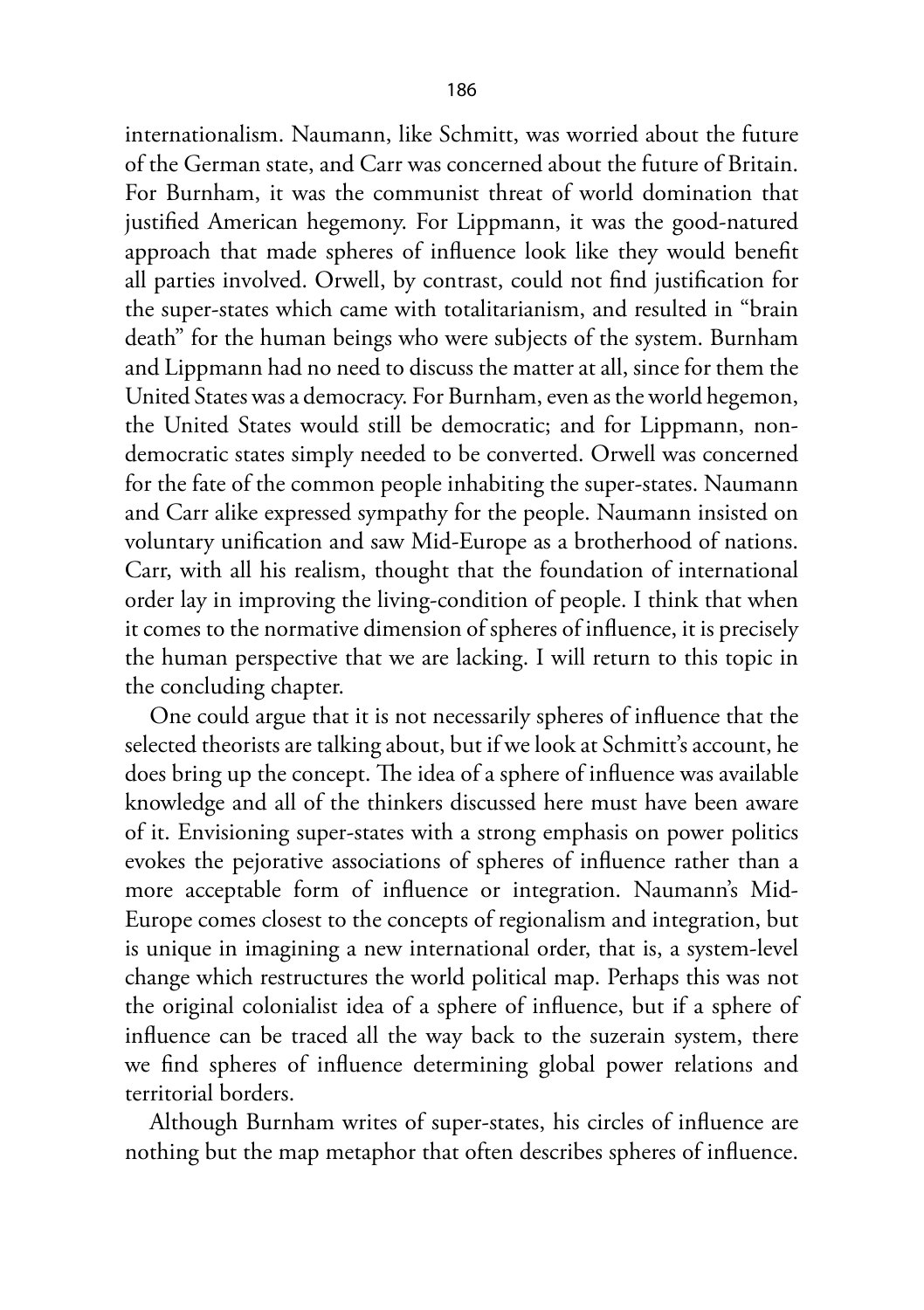Although Lippmann envisions a Good Neighbor Policy, his outright resistance to spheres of influence is evidence of conscious consideration on his part of the meaning of the concept. The reasons why sphere of influence is not a concept used by these theorists are manifold. One explanation can be its association with colonial practices and the need to find new terminology. Lippmann's case is clear: he wants to defend influence with a term which has no negative overtones, and this can very well be the reason why Schmitt and others avoid the concept as well. But this does not mean that they were not writing about spheres of influence. I argue that the grand designs during the period of the world wars, based as they were on the connection that is built between influence, international order and justice, strongly relate to the idea of sphere of influence. Geostrategy does not reach these far corners of ambit of the concept; and Empire lite, regionalism and integration do not have the history and centrality that the concept has within the vocabulary of the discipline. I am opening up the criteria – or the terms of discourse, as Connolly would put it – for an appraisal which can incorporate the normative dimension and questions of order into what at present remains an uncontested concept; what I envision is a sphere of influence conceived as situated between nation and humanity.

For a history of spheres of influence, the period of the world wars offers an untapped pool of ideas. Whereas the Cold War practices, such as those seen in the Cuban Missile Crisis, are presently connected with the concept of sphere of influence, the discussion on the concentration of sovereignty and the possible benefits and drawbacks of creating super-states are not. Schmitt's ideas are perhaps the best known, but no serious thought is given to his or others' visions on spheres of influence. At present, the international system is in a state of confusion about the principle of state sovereignty, unification of states, inequality and balance of power, giving all the more reason to look into the past, where confusion and uncertainty resulted in theories on spheres of influence.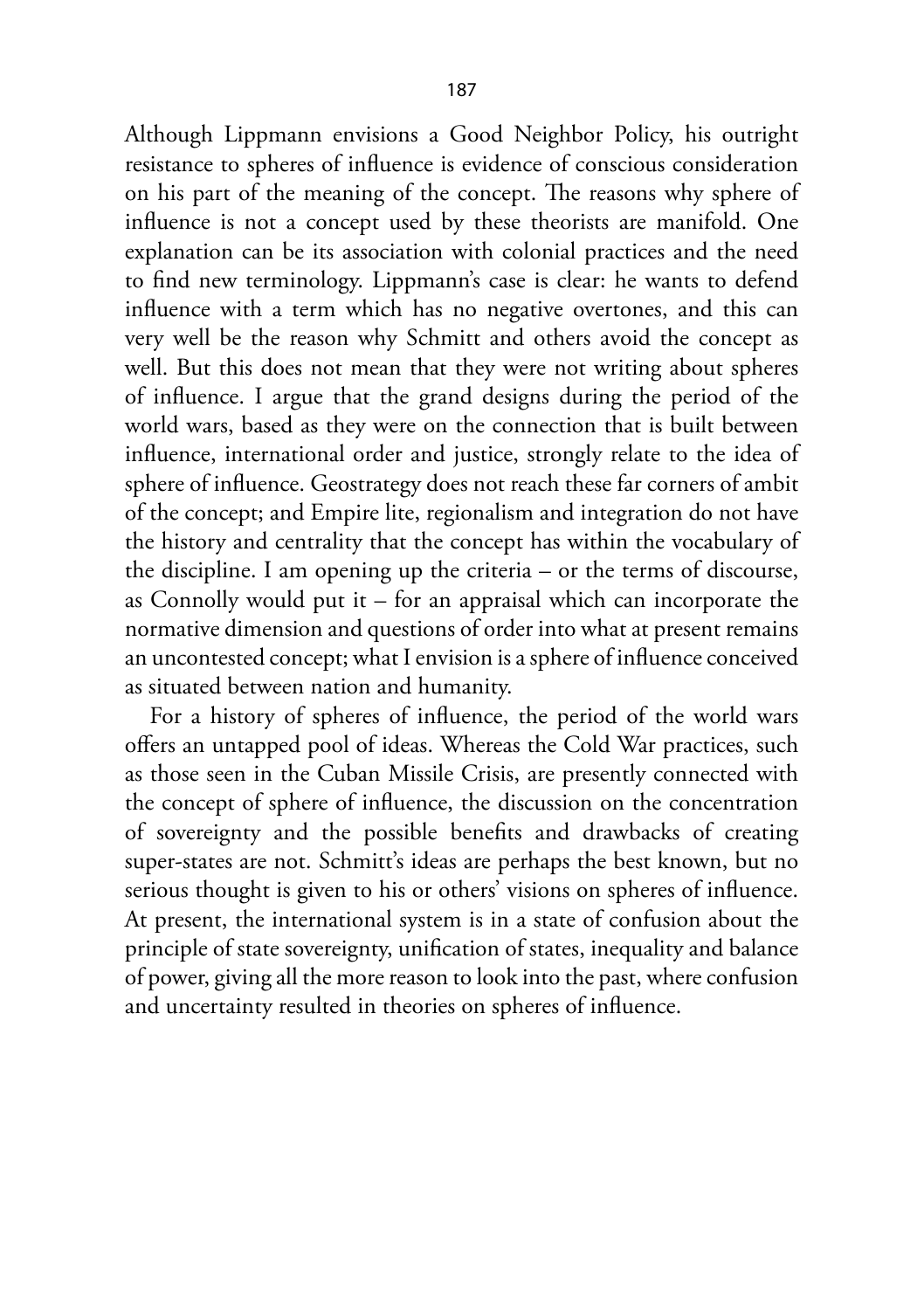# **6 The Burden of the Cold War**

There is one episode in history which dominates the present understanding of spheres of influence in IR, Russian foreign policy research, the media and everyday language. Whereas colonial influence or the Concert of Europe is sometimes remembered, and the theories on super-states and *Großräume* prompted by the events the of world war era go virtually unacknowledged, the Cold War is seen as the true era of spheres of influence. We remember the division, the superpowers and their blocs, the ideological battle, and the Cuban Missile Crisis; and we remember how Russia lost its sphere of influence and the United States could freely pursue its universalist ambitions. The purpose of this chapter is not to tell the story of Cold War spheres of influence in its entirety or even comprehensively. I wish to raise questions on the interpretations of spheres of influence in the Cold War, to awaken an interest in examining how the Cold War can illuminate the concept of sphere of influence and to further problematise the present uses of the concept by bringing to light subjugated knowledge from the era. There is a temporal overlap with other episodes (in particular the English School), but the chapter examines the Cold War setting and superpower relations in more detail. The purpose of this chapter is twofold:

1) To gain insights into the Cold War theorisation on sphere of influence. I will focus on the work of Keal, Kaufman and Vincent (as well as Bull, but to a lesser extent), which represents the analytical discourse of the time. One could read any Cold War texts and discover something of the history of spheres of influence there, but because my concern is in conceptualising the phenomenon, I found it more useful to look into sources which explicitly theorise spheres of influence. Keal and Kaufman offer perspectives on order and justice, which satisfies the need to problematise that which is evident in the present, that is, the current pejorative associations of the concept.

2) In order to reflect on actual Cold War practices, instead of just the few theoretical sources, I choose to take a closer look at the Cuban Missile Crisis as an example. Again Keal and Kaufman provide much of the material, because of their theoretical focus, but I have taken an interest in the speeches of state leaders and these will be explored as well.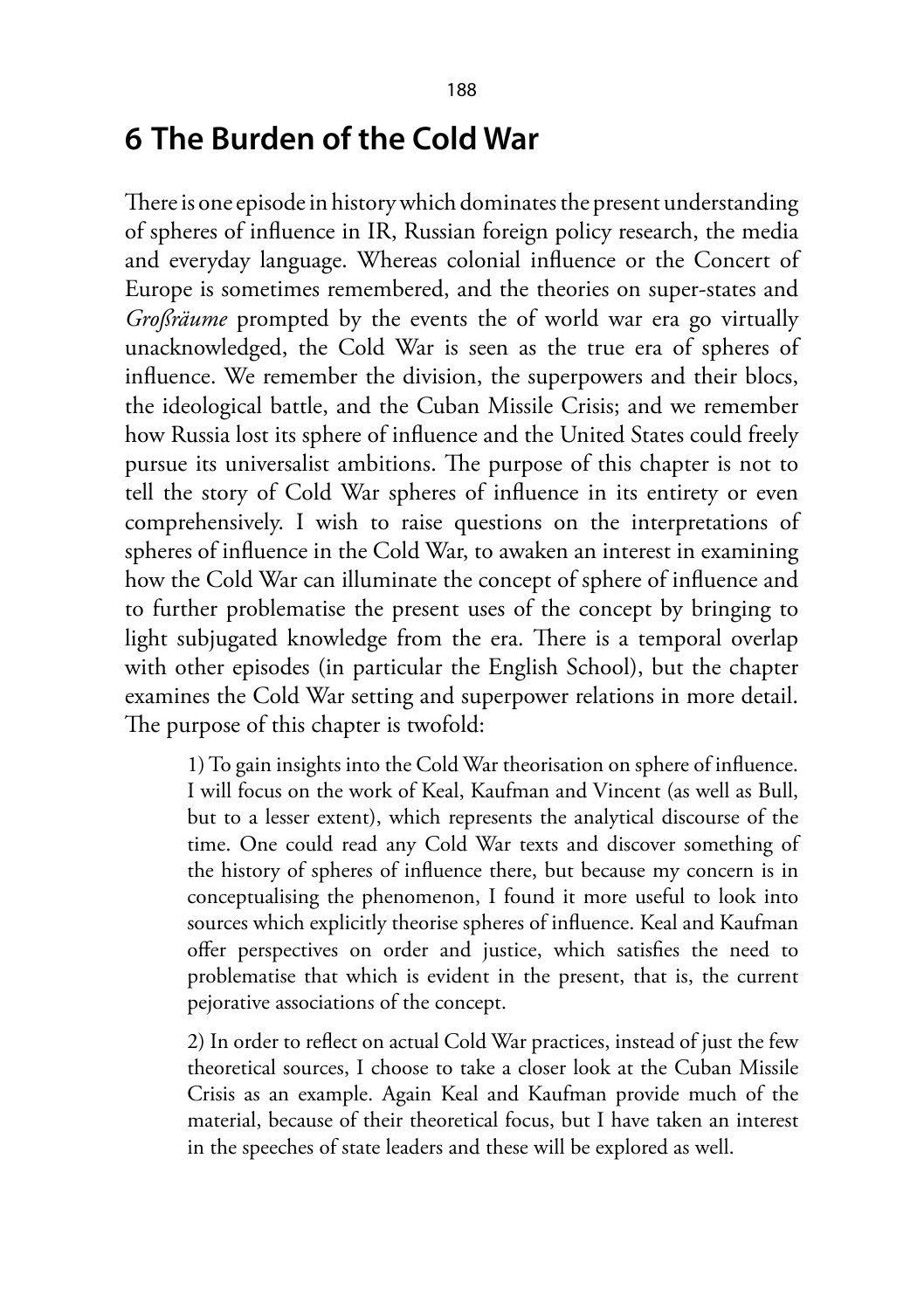In its simplicity, the Cold War understanding of a sphere of influence is that of a foreign policy *practice* of controlling smaller states for the sake of position, prestige and balance of power. It is influence for the sake of influence: any increase in the quality and quantity of influence is that much influence taken away from the rival power. Spheres of influence were interpreted through "imperialist geopolitics" and a realist worldview. Spheres of influence meant not only an ideological divide but also military superiority or inferiority and resources for prosperity. Looking more closely at the Cold War reveals that fundamentally, despite the cold, realist power calculations, spheres of influence were an aspect of international order: the threat of universalism should balancing fail, great power management, questions of sovereignty and intervention, tacit understandings, stability of possessions, and even consideration of justice. We lack theoretical studies on Cold War spheres of influence which would take an interest in the idea of sphere of influence, just like we lack interest in the relationship between spheres of influence and international institutions in the present. The Cold War made spheres of influence visible; the world became the battlefield of spheres of influence with the result that the Cold War manifestations of influence ended up overshadowing the earlier history of spheres of influence. Hence, the concept of sphere of influence came to be understood in the meaning ascribed to it during the Cold War.

Then what is wrong associating the concept of sphere of influence with the Cold War? First, it is problematic to use the concept without contesting it, as I have argued throughout the study. Second, it is problematic to rely on an understanding of spheres of influence that is based on the history of the Cold War, without first contesting the interpretations of this history. What do we really know about the Cold War spheres of influence with our lack of knowledge and interest in the conceptualisations of the phenomenon? Third, the problem of exporting Cold War images into the present, like that one would face in exporting "world war images", is that the world is being transformed all the time. States change; their relations change; new states appear; and some old states disappear. Even if the institutions of the society of states stand rather firm, they, too, are under pressure whenever a new order emerges. Thus we should constantly renew our knowledge of what constitutes a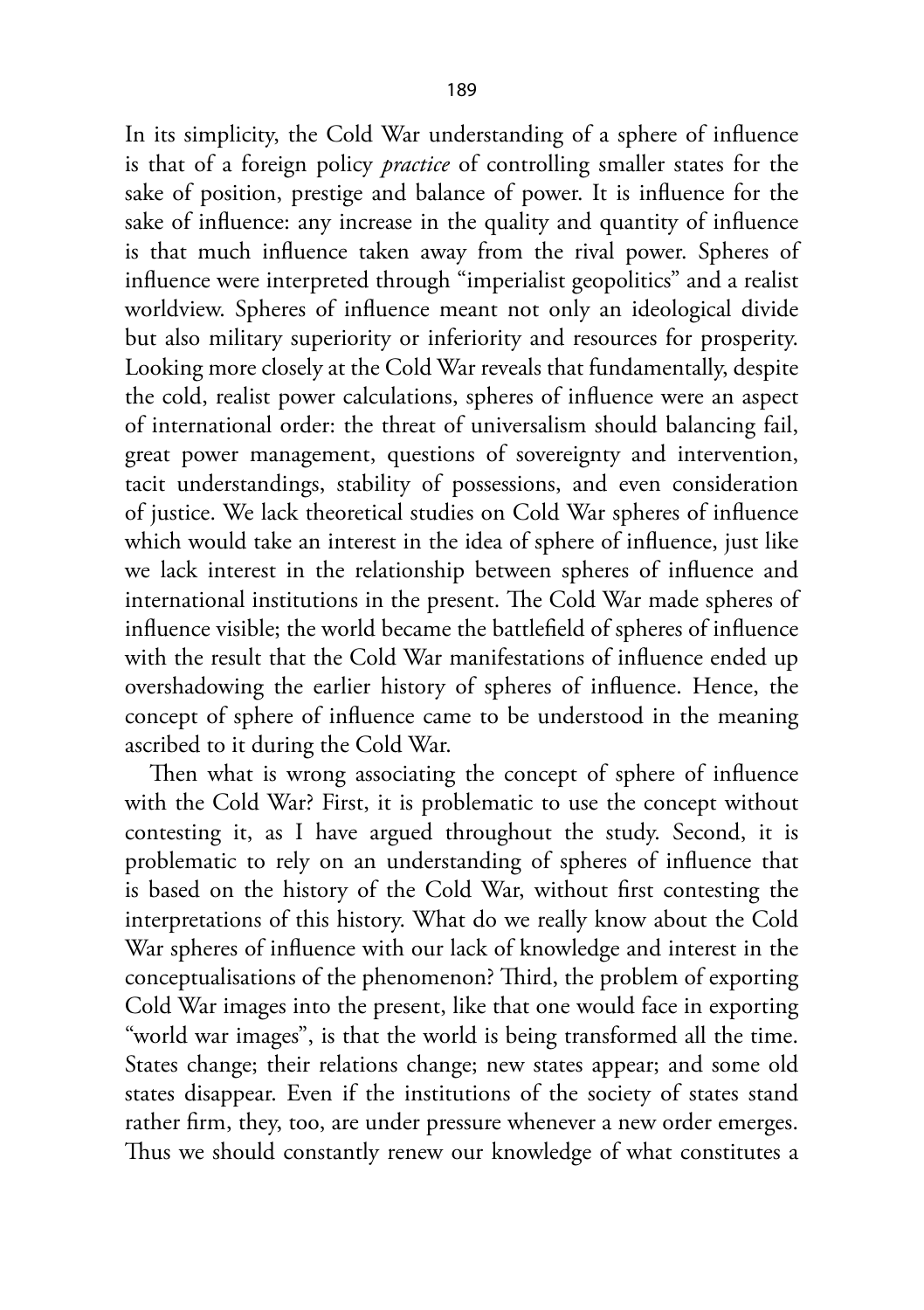sphere of influence, as long as people continue to use the concept and it captures something essential about territorial influence. We are better equipped to do this when we study our history, in this case the history of the Cold War, the most powerful history of spheres of influence in our minds. Thus, the Cold War is full of potential. Because of the superpower practices of influence and because of the theory of Cold War spheres of influence (although minimal in number), we can bring the Cold War itself under the looking glass.

## **6.1 Theoretical Framework of the Cold War**

The Cold War era offers as yet unexplored theoretical insights for conceptualising and contextualising spheres of influence. For one thing, the English School literature is situated in the Cold War context: Vincent's (1974) book on interventions offers a perspective on the era which I will explore here. I also refer to Bull several times. However, Keal's book *Unspoken Rules and Superpower Dominance,* from 1983, and Kaufman's *The Superpowers and their Spheres of Influence: The United States and the Soviet Union in Eastern Europe and Latin America*, from 1976, deal specifically with the spheres of influence of the two superpowers. I have already presented Keal's and Kaufman's definitions of sphere of influence (chapter 1.1), as well as many other of their ideas, and here I will go into the consolidation and the formality of Cold War spheres of influence. The work of Keal and Kaufman is again important subjugated knowledge, because their theorisations are unknown and their insights can help us conceptualise the Cold War spheres of influence in particular.

## 6.1.1 Consolidating Spheres of Influence

Keal describes the post-war mentality when spheres of influence crept into international practices. Keal (1983, 65) explains how the Atlantic Charter, which was approved in 1941 by the allies: the United States, Britain and the Soviet Union, was a joint declaration of a post-war order. It asserted principles which conflicted with ideas on spheres of influence, denying a right to aggrandisement or territorial changes against the wishes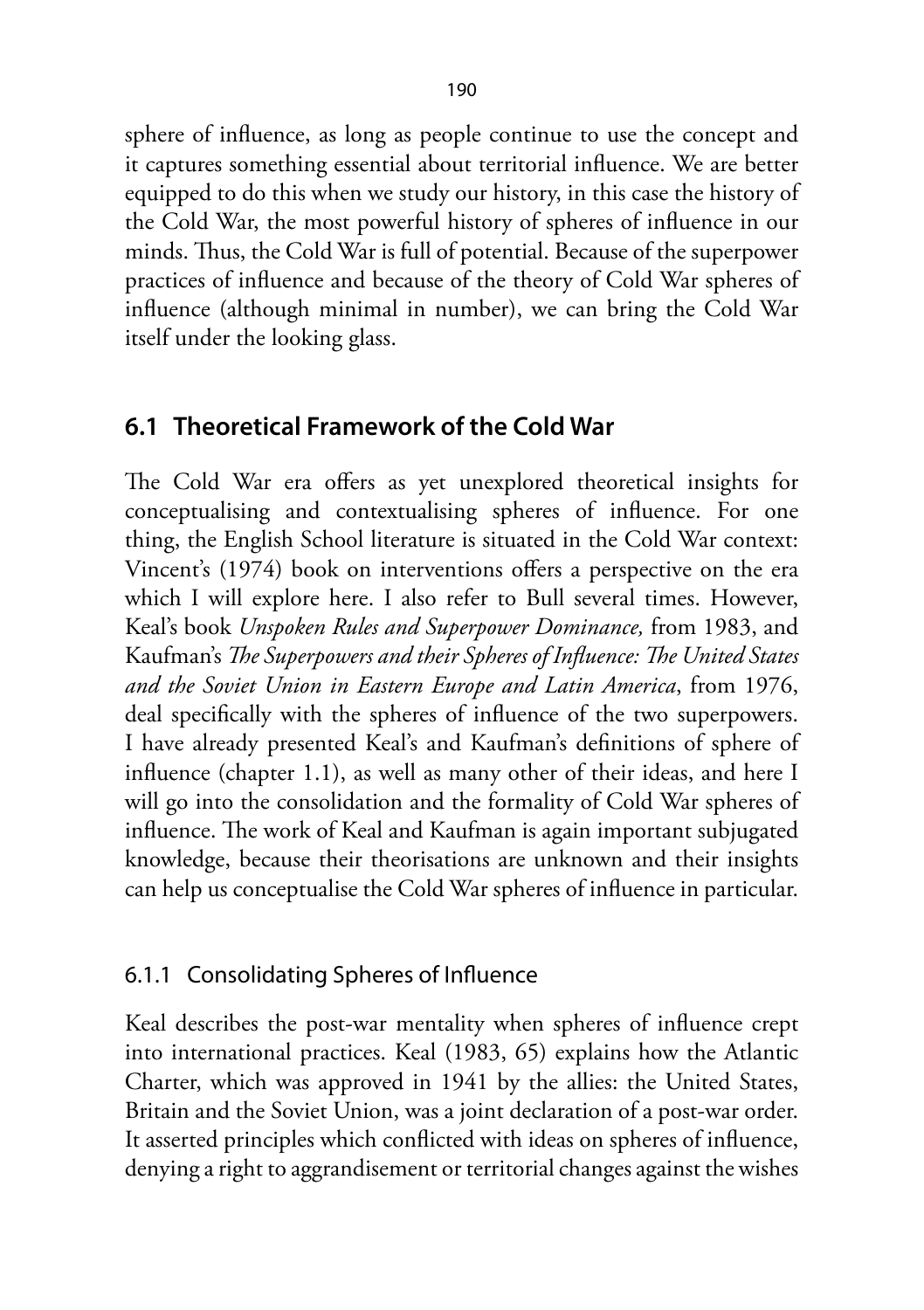of the people concerned and giving sovereign rights and self-government to those who had been deprived of them (ibid., 66). Contrary to the spirit of these initial wishes, spheres of influence nevertheless became a legacy of the war (ibid). Keal explains exactly how spheres of influences were formed after the war. First, they were determined by occupation of specific regions. Where the Soviets were present, the Western powers stayed away and vice versa. The Soviet Union stayed out of the affairs of Italy and Greece, and the United States and Britain out of Romania, Bulgaria and Hungary (Keal 1983, 84–86). This is how spheres of influence worked as the "exclusion of other powers", to cite Keal's definition.

The interesting question is how exactly spheres of influence were consolidated during the Cold War. When we read Keal's analysis of the Soviet Union consolidating its sphere of influence, it is not hard to guess where the pejorative associations of the concept come from. Keal points out that in 1939 the Soviet Union and Germany signed a non-aggression pact with a secret protocol dividing Eastern Europe into spheres of influence. That was the beginning of the Soviet establishment of spheres of influence, Keal (1983, 80) notes. For Keal, Stalin's hegemony over Central East Europe was "not compatible with the principles of the Atlantic Charter and was bound to bring the United States and the Soviet Union into conflict" (Ibid., 83–84). The focal concerns here are the Molotov-Ribbentrop Pact with the Nazis and Stalin's hegemony, both very unpleasant memories for Europeans. What makes these memories important is that these are the very same memories that haunt Russia. I will show in chapter 7 how Russian analysts try to explain away this very same legacy (the Molotov-Ribbentrop Pact and Stalin's policies) of the country's sphere of influence.

Keal writes that the United States opposed a Soviet sphere of influence in Eastern Europe but through its actions and inactions in fact allowed it (Keal 1983, 93; also Davis 1974, 170). In fear of its rival's further expansion, the United States did not want to recognise the Soviet sphere of influence but it did nothing in practice to oppose it (Keal 1983; 94, 96). But as the Soviet influence became more and more overt towards the end of 1945, the United States started to act according to the principle of balance of power (ibid, 97–98). On 12 March 1947, President Truman asked Congress for aid to Greece and Turkey to resist Soviet pressure.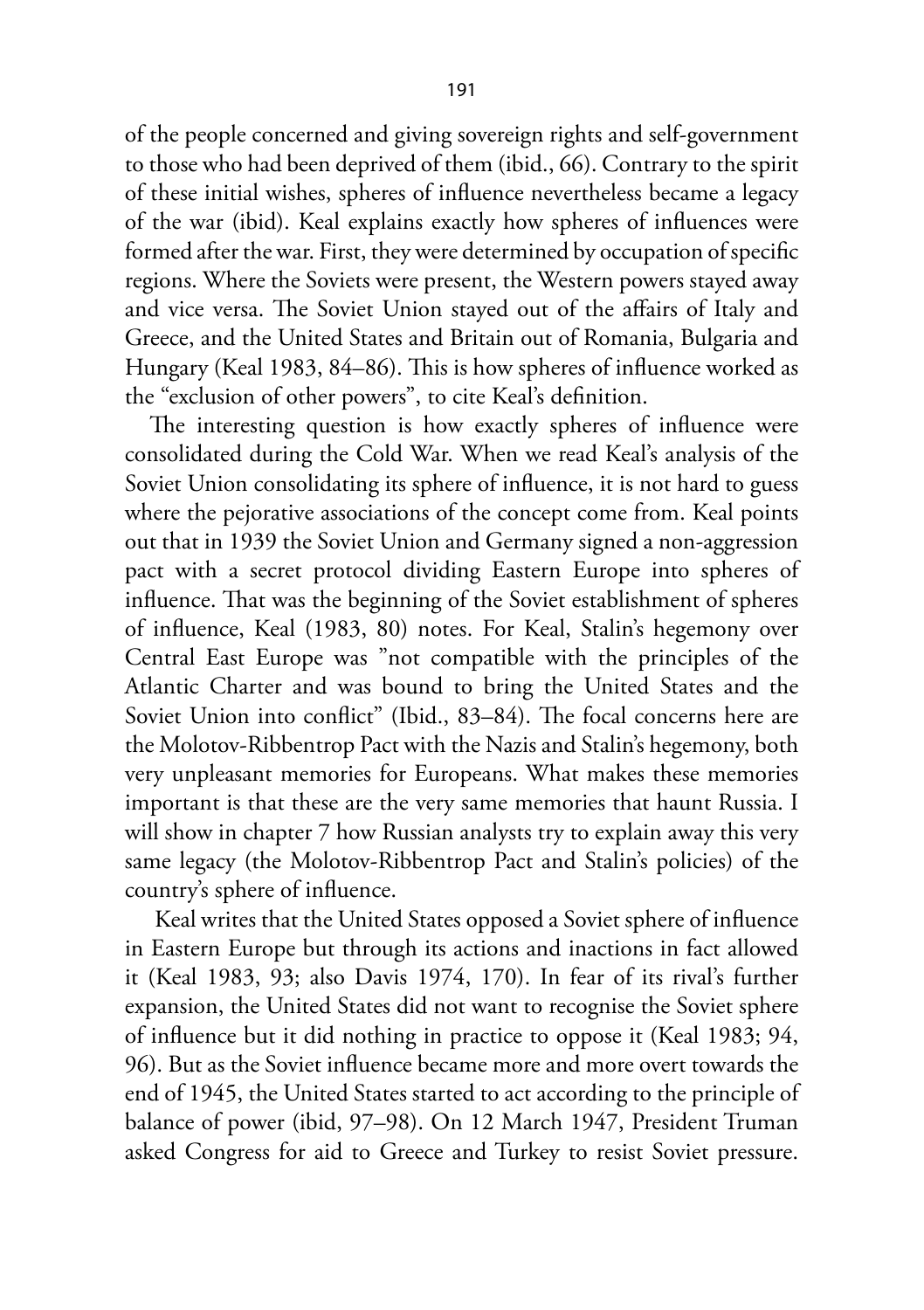This became known as the Truman Doctrine (see also Vincent 1974, 188–193). Keal (1983, 99) writes:

*Most of the states in eastern Europe already had a communist government and 'way of life' and the region had been privately*  acknowledged by United States officials as a Soviet sphere of influence. In effect the speech drew a line between these states and those where Soviet influence was not established. It was a formal declaration that *the United States would resist any extension of the Soviet sphere of infl uence beyond its existing limits. As such it marked a resignation on America's part that eastern Europe was a Soviet sphere of infl uence.*

Other steps taking the United States closer to consolidating its respective sphere of influence was the recommendation for a collective defence in Northern America and Western Europe, strengthening regional order in Latin America and treating Soviet influence in Eastern Europe as irreversible (Keal 1983, 101–102). Behind the Marshall Aid Plan (1947) was an idea that economic support to Western Europe would diminish the conditions for Communism to spread, in other words, it was an attempt to prevent Soviet influence spreading westwards (ibid, 101-102). This was, of course, against Soviet interests. Keal (1983, 107) observes, "The Marshall Plan provoked the Soviet Union to further consolidation and the extent of Soviet influence was made clear by Poland, Czechoslovakia and Finland, all of which would have preferred to have participated in the plan, declining to do so". In addition to preventing Czechoslovakia and Poland from joining, the Soviet Union consolidated its sphere of influence through a pro-communist coup in Czechoslovakia in February 1948 (ibid., 104–105). Keal is explaining the practice of how the superpowers took control of the territories of the globe, dividing them, excluding each other, at times challenging one another and at others accepting one another's influence, and accepting this as the post-war international order. The idea of inaction as an acknowledgement of a sphere of influence is interesting and I have already referred to it earlier in the context of intervention. This means that Cold War spheres of influences were established as a mixture of extending influence, finding the territorial limits of that influence, and abstaining from interference, intervention and other involvement.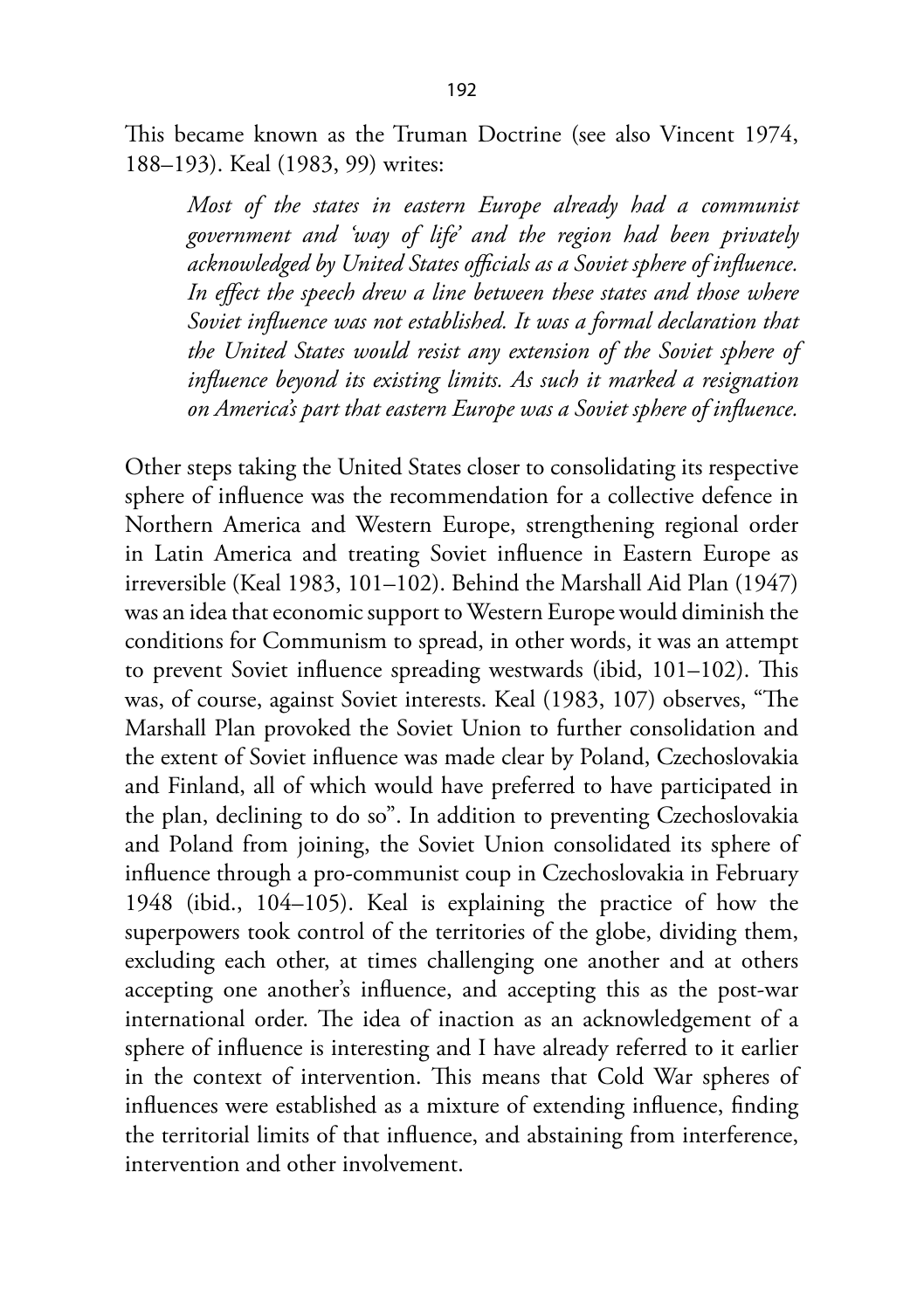For Keal and Kaufman, the Cold War represents a consolidation of spheres of influence, making them a *normal* practice of international relations. Kaufman (1976, 195) describes the "decisive presence" of the Soviet Union in Eastern Europe and the United States in Latin America as a normal state of affairs. He (1976, 28) observes, "All the countries located in the two spheres of influence have suffered from penetration by the superpowers to varying degrees. In some cases, the intervention has been permanent with annexation being the final solution." In the same vein, Keal (1983, 104) states, "Thus, the lines were drawn: what had been going on since before the end of the war was now explicit and open". The openness and normality of the two spheres of influence is the reason why we associate spheres of influence with the Cold War. To invoke the term "sphere of influence" in the present is to evoke not the *Großraum*, Mid-Europe, super-state, Good Neighbor Policy or the Great Responsibles, but the ideological hegemonic ambitions of the Soviet Union and, to a much lesser extent, the United States.

#### 6.1.2 Interventionist Policies

When we look at Keal's, Kaufman's and Vincent's accounts of Cold War superpower relations, we find not only spheres of influence but also intervention, the Monroe Doctrine, universalism and the Good Neighbor Policy. In fact, this is the legacy of the post-war international order and theorisations which offered visions of a new world order. All the way from Naumann to Keal and the English School, from 1915 towards the end of the Cold War the same themes surround the idea of sphere of influence. Thus, the clarity that related notions bring to the concept of sphere of influence are not only the legacy of the period of the world wars, but also of the Cold War.

When Keal explains how spheres of influence became the normal state of affairs, in the case of the United States he refers to the Good Neighbor Policy and the Monroe Doctrine. According to Keal (1983, 67), the United States' vision of post-war order was that of universalism: World affairs would not be governed by spheres of influence and a balance of power but by international cooperation and organisation. Keal explains that Roosevelt was opposed to colonialism and power politics,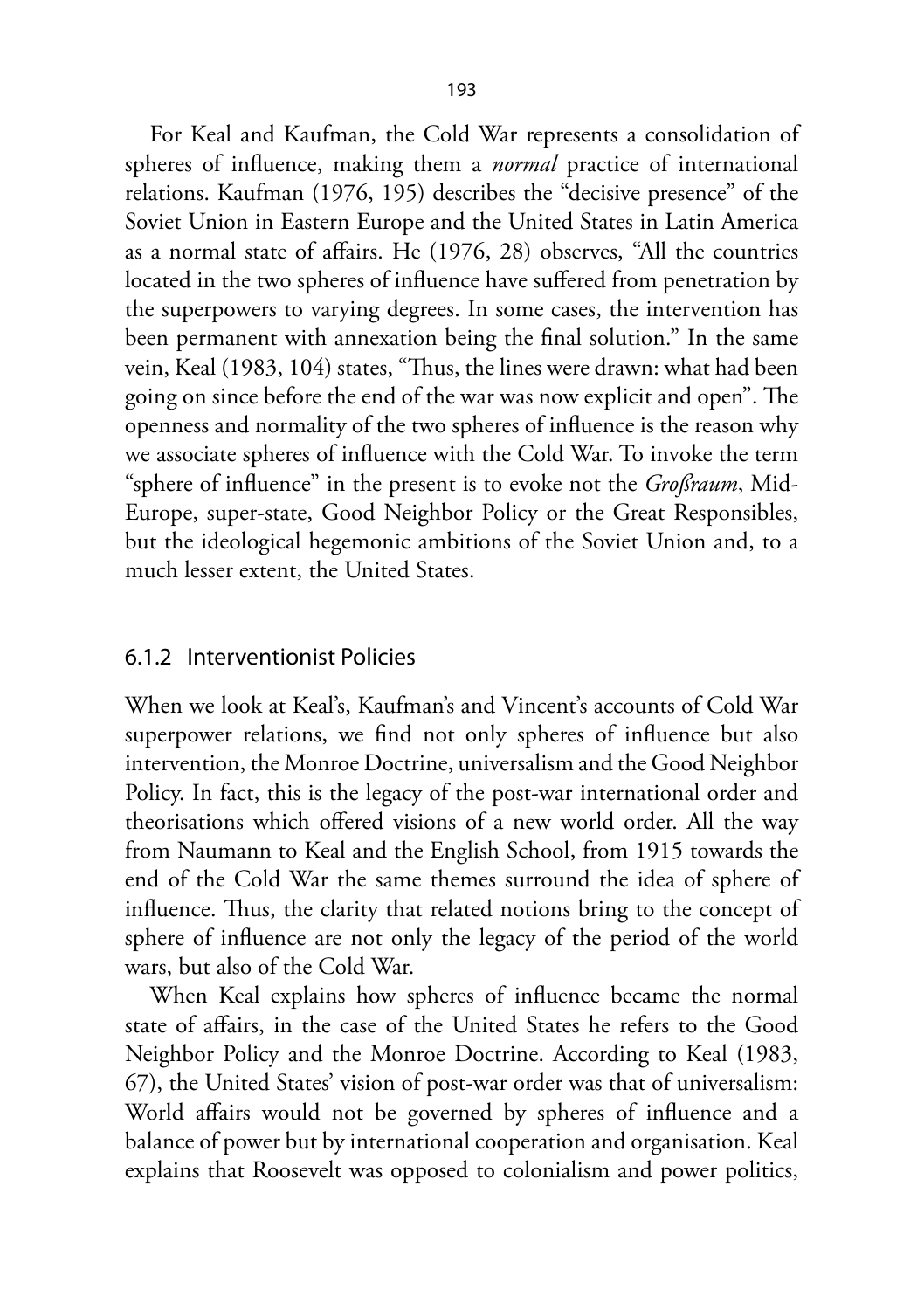and supported the self-determination of peoples (ibid). He thought that the security of the United States depended on the security of the entire international society. This was at least the declared policy; the motivations were not as unselfish (ibid). Keal observes, "In short, it was thought that the interests of peace would best be served by a universal system based on an integrated world economy and on the United Nations rather than by the traditional state crafts of spheres of influence and balance of power" (ibid., 69).

According to Keal (1983, 69), the United States also argued that spheres of influence belonged to power politics which was not the way to a lasting peace.<sup>34</sup> To quote Keal  $(1983, 70)$ , "In place of power politics there would be collective security under the control of a universal organization". According to Keal, Roosevelt saw great power "policemen" acting as good neighbours (rather than "influencing powers") in the interests of world community with the explicit approval of other great powers (ibid., 71). Thus, officially, the United States opposed spheres of influence and promoted universal order, even though there were some dissident officials who favoured spheres of influence (ibid.). Kaufman (1976, 181), too, examined the Good Neighbour Policy, and remarked how the Monroe Doctrine became more acceptable in Latin America due to Roosevelt's approach:

*It is important to note that the greatest progress towards the acceptance of the Monroe Doctrine on a continental basis was made during F.D. Roosevelt's 'good neighbour' policy, committing Washington to refrain from military intervention in the Southern Republics. During the years 1933-65 no direct military intervention took place in the region.*

Even though Kaufman writes that the United States refrained from military intervention, Keal's insight is that, in the end, Roosevelt's vision of world order was not too different from one with spheres of influence and great powers that were responsible for world order. The role of

<sup>34</sup> Lynn Davis (1974; 141, 143) wrote that throughout the war the United States was against spheres of influence, the tradition that had caused the outbreak of the war in the first place. For the United States in order to achieve peace, a collective security organisation needed to be formed. Davis notes that the American officials never saw the Monroe Doctrine or United States' relations to Latin American states as analogous to Soviet or British influence in Europe, which they so feared.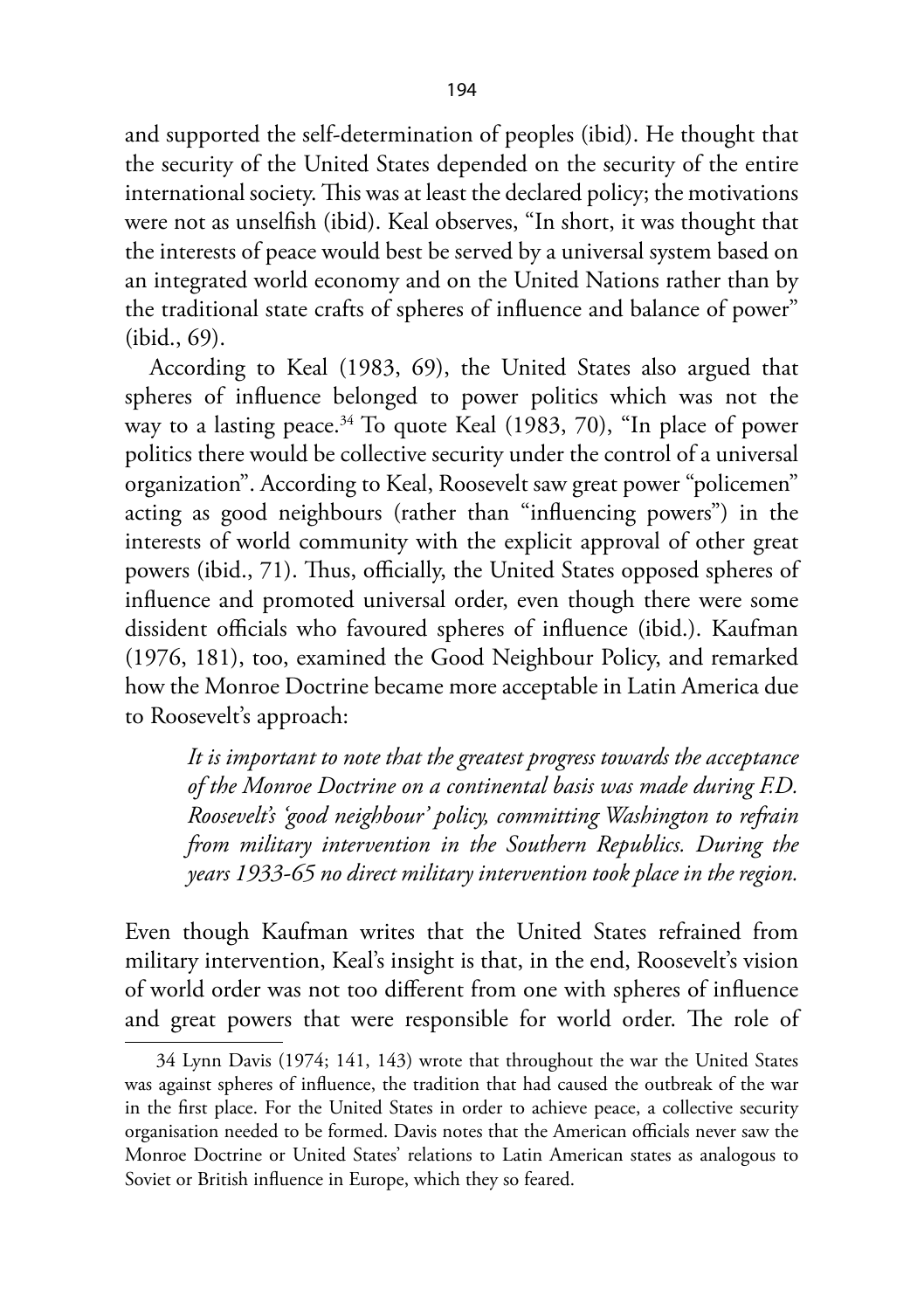weaker states in this system of collective security was very much like the one within a sphere of influence (Keal 1983, 70). What Keal implies is that a sphere of influence can have different names but in the end it involves the same conduct. In other words, if a foreign policy practice falls within the definition of a sphere of influence, then regardless of the name given to it, it is still a sphere-of-influence policy. The terms used to describe a particular form of conduct may then signify a difference between accepted and disapproved of policy. Thus, for Roosevelt the term "policemen" signified an acceptable policy, whereas "spheres of influence" were disapproved of. What we are broaching here is the question of how to make influence acceptable. The Good Neighbor Policy is not necessarily a policy designed to thwart spheres of influence, but one establishing a sphere of influence by disapproving of intervention, thus "selling" the position of being influenced more easily.

Vincent confirms the same story and we have heard this story before: The Monroe Doctrine was a discursive tool and an instrument for defending both non-interventionist and interventionist foreign policy. But this time Vincent also touches upon the legitimacy of influence implemented by invoking the non-intervention principle. According to Vincent, the American approach to Latin America until 1918 was interventionist but at the Inter-American Conference in Buenos Aires in 1936 a protocol of non-intervention was signed. Vincent (1974, 113) writes:

*What was remarkable was that the United States should bind herself by treaty to the observation of an apparently absolute rule of nonintervention, allowing none of the exceptions with which she had increasingly indulged herself. By signing and ratifying such a protocol,*  it seemed that the United States had finally succumbed to the Latin *American doctrine of nonintervention.*

Before 1936 the United States had resisted the Latin American call for the adoption of the principle of non-intervention in their mutual relations, but here "Franklin Roosevelt's Good Neighbour policy had extended to the international legal relations of the American States" (Vincent 1974, 115). This was influence without intervention, making influence more acceptable, and in Vincent's estimation transposing non-intervention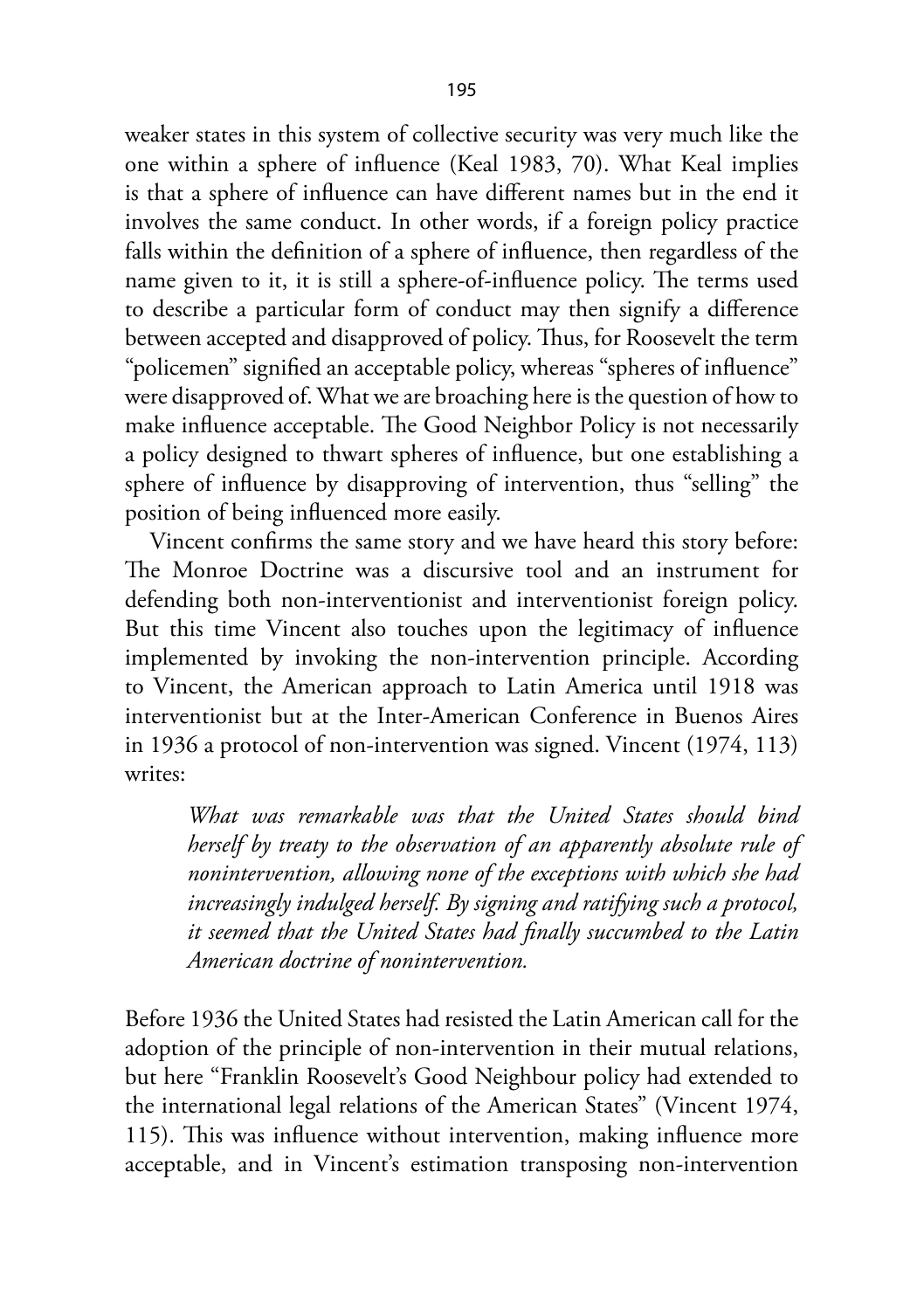from a principle to a term in a treaty was quite remarkable (ibid, 193). But this tendency of American foreign policy was short-lived. Vincent (ibid) explains how already before the Second World War hemispheric solidarity was becoming the foundation of relations between the United States and Latin America. Especially after Communism entered the hemisphere, the Monroe Doctrine became accepted as the hemispheric principle (ibid). Where the original Monroe Doctrine opposed the old European order extending to the Western Hemisphere, the Cold War transformed the Doctrine into one opposing Communism, at the same time broadening the idea of extrahemispheric intervention and counterintervention against it (ibid., 208). Vincent (1974, 193) also interprets the Truman Doctrine as an extension of the Monroe Doctrine (the exclusion of the old European order) into a worldwide doctrine of counterintervention. This meant the extension of influence from the regional to the global level. Here Vincent is pointing to the transformation of the United States' policy from non-intervention to a sphere-of-influence policy firmly founded upon interventionism. Vincent thus establishes the connection between Cold War spheres of influence and the policy of intervention.

If we look more closely at the United States' interventionist policy, we find a new doctrine which explains what sphere of influence means. Both Keal (1983, 141–143) and Kaufman (1976, 29–30) mention the Johnson Doctrine as one instance of the United States establishing its sphere of influence in Latin America. The United States intervened in the Dominican Republic in 1965 after internal power struggles in that country which the United States saw as a threat to the inter-American system and peace in the hemisphere. President Johnson claimed there were outside agents, that is, communists, trying to seize control and that prompted the United States to announce its position, which became known as the Johnson Doctrine. The United States first argued that the intervention was conducted in order to protect Americans living in the Dominican Republic, but the justification was soon extended to include responsibility for law and order in the country, preventing the spread of international communism and, finally, protection of the hemisphere. The Johnson Doctrine limited the freedom of the Dominican Republic in conducting a revolution and choosing its form of government. (Keal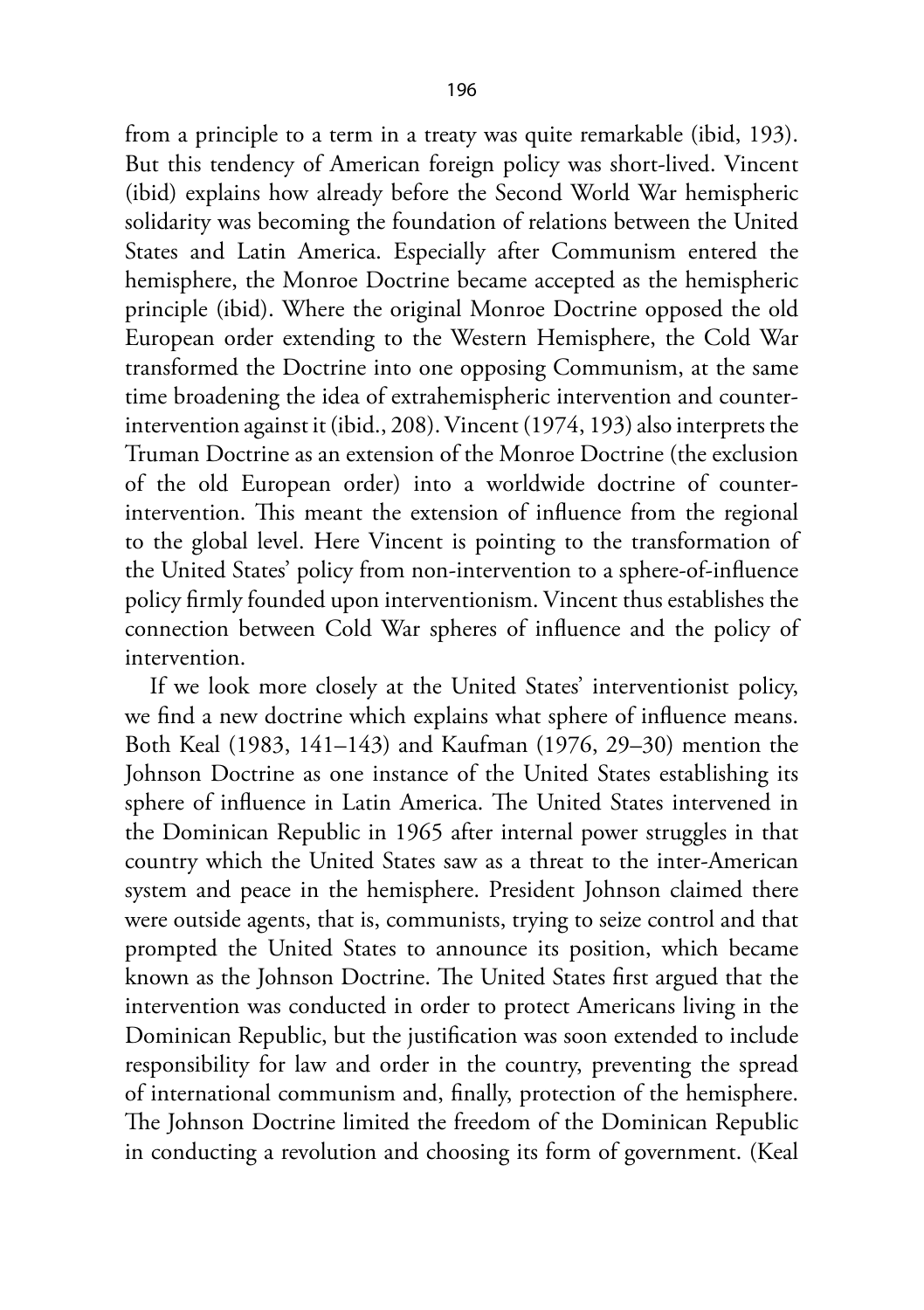1983, 141–142; also Vincent 1974, 201–214.) But if intervention became characteristic of the United States' influence, both regionally and globally, how could it be justified? We can try to answer that question from the Soviet perspective.

The case for justifying intervention is found from Windsor's (1984, 54–55) notion of structural intervention. Reading from Vincent (1974, 146–147), the Soviet Union's internationalism was a form of structural intervention in which the nation-state was downplayed to the extent where intervention was considered an internal conflict. Vincent observes that after the Russian Revolution there was no room for the norm of non-intervention, because Russia had substituted class for nation and imperialist war for civil war (ibid.). Reading from Vincent and put in the language of the Cold War, this meant that Russia had formed its sphere of influence, a realm where intervention was normal and acceptable. The establishment of the Communist International (Comintern) in March 1919, and its strengthening in 1920 made respect for national selfdetermination all the more insignificant for Soviet Russia (bid., 152-154). Conversely, in Soviet relations with Asia national freedom was declared as a means to counteract imperialist oppression (ibid.). Vincent (1974, 155) writes, "It is possible to establish this dualism as a theme of Soviet foreign policy between the two wars containing a revolutionary motif which led to interference with the affairs of other states and a motif of accommodation which proclaimed noninterference at the formal diplomatic level." Here we see the unease over the principle of nonintervention which Russia has yet to overcome: simultaneous upholding and violating of the principle of non-intervention. I will explore this in more detail in chapter 7. According to Vincent (1974, 184–185) nonintervention as a legal principle was defended by the Soviet Union but it was superseded by interests derived from socialist internationalism. Moreover, adherence to the principle of non-intervention did not prevent the Soviet Union offering support for national liberation movements due to the Soviet idea of sovereignty, which recognised the right to selfdetermination of each nation irrespective of its statehood or lack of it (ibid.).

For Vincent, it was the Brezhnev Doctrine justifying Soviet invasion in Czechoslovakia, as outlined by S. Kovalev in a *Pravda* article in September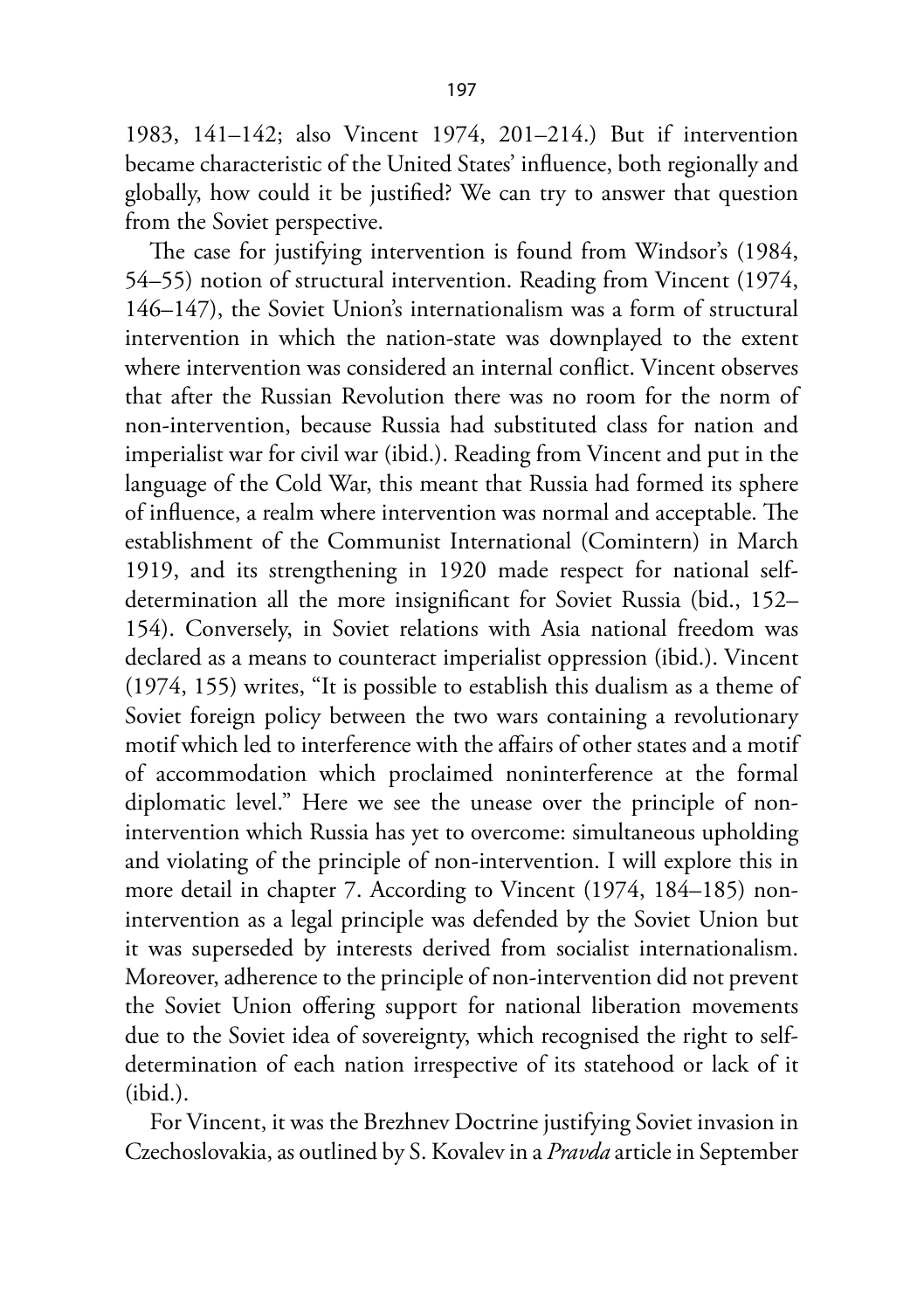26, 196835, which established the policy of structural intervention. Vincent (1974, 177–178) describes the Soviet Union's discursive strategy of turning the matter of sovereignty upside down: by interfering in Czechoslovakia the Soviet Union in fact claimed to uphold the country's sovereignty against internal and external counterrevolution, and had by no means violated it. The Soviet Union's actions were thus protective and defensive (ibid.).

Thus far we have established the narrative of consolidating spheres of influence. The United States turned its back on non-intervention and the Soviet Union had established its interventionist sphere of influence policy already in the Molotov-Ribbentrop Pact. If adherence to the nonintervention principle of the United States made the Monroe Doctrine and sphere of influence more acceptable, what happened when nonintervention was abandoned? The answer on the part of the Soviet Union was to establish intervention as the state of affairs - structural and permanent intervention, which, as the argument went, was no longer intervention. For the United States, legalising influence through treaties offered a means to consolidate intervention as a part of its sphere-ofinfluence policy. But we can go even further in discussing the normative aspect of acceptance.

### 6.1.3 De Facto or de Jure Influence?

Keal devoted pages to explaining how spheres of influence were agreed upon. His conclusion was that the interventions (in Hungary, Czechoslovakia, the Dominican Republic and Cuba) during the Cold War, and the inaction of the rival superpower against these interventions, testify to the tacit understanding of spheres of influence (Keal 1983, 154). Tacit understanding "stems from perceived common interests and it is achieved through unilateral acts or the conspicuous absence of certain acts together with the response or lack of response to those acts" (ibid., 151). Keal (1983, 114) further explains that post-war spheres of influence were unilaterally consolidated but that at the same time they required implicit, by no means open, acquiescence from the other party.

<sup>35</sup> Brezhnev restated the "doctrine" in a speech at the Fifth Congress of the Polish United Workers' Party on November 13, 1968.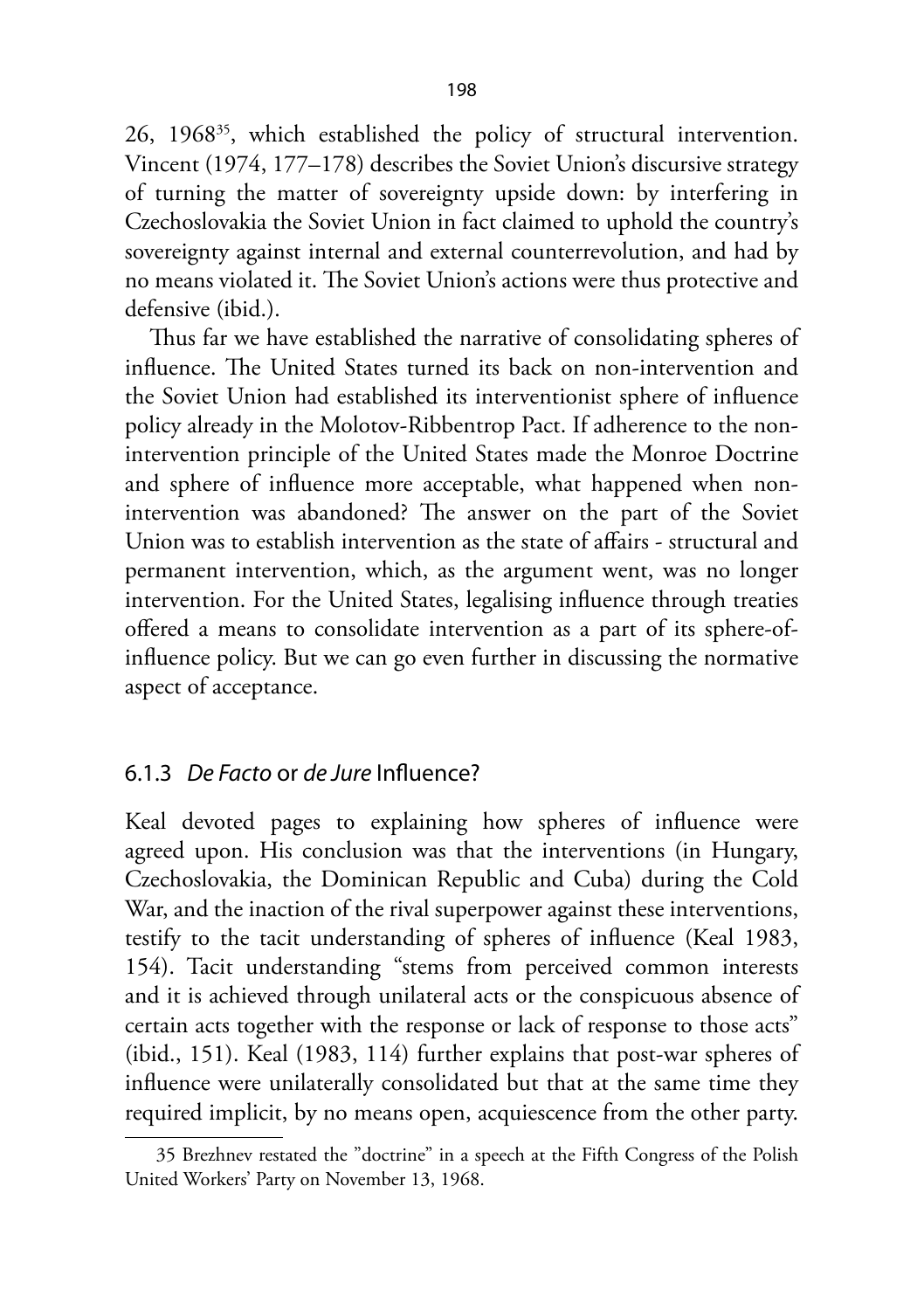For Bull (2002, 216) as well, spheres-of-influence understandings were not formal or drafted in a treaty but based on reciprocal declarations of policy or "behaviour of the parties which is *as if* in conformity with a rule, even though that rule is not agreed, not enunciated nor even fully understood". In addition, Bull (2002, 217) claims there was no "free hand" given to the other superpower, but rather the United States and the Soviet Union had an interest in and maintained contact with the other's sphere of influence. According to Bull, as the agreements were tacit, their alteration did not take place through negotiation but through competition and struggle (Ibid., 218).

Kaufman points out how there is *de facto* recognition of the superiority of one's rival in the respective sphere of influence; condemnation is only verbal. He notes how world peace was more important than the goal of liberating the oppressed countries from their ideological opponent, referring to what Keal wrote extensively on regarding the "conflict limiting effect of spheres of influence". Kaufman also indicates that there was an understanding if not a mutual agreement on spheres of influence. Kaufman (1976, 21–24) calls this legitimacy by omission, tacit acceptance or indirect compliance with superpowers' right to protect their spheres of influence. He describes the "decisive presence" of the Soviet Union in Eastern Europe and the United States in Latin America as a normal state of affairs (ibid., 195). *De facto* influence and tacitness are not, however, the whole story. I have already pointed to the ideas of the normality of spheres of influence, structural intervention, acceptance, and treaties on non-intervention, all of which indicate the prospect of formalising and legitimising spheres of influence.

When writing about colonialism, I introduced Kaufman's idea of *de facto* and *de jure* spheres of influence, of which Kaufman wanted to call the former a sphere of direct influence. Kaufman's (1976, 10-11) aim was to argue that a sphere of influence was a product of the Cold War and was characterised by informality and geographical proximity.<sup>36</sup> This was also one reason why I have distinguished colonialism from a sphere-of-influence policy. Kaufman went on to put forward the idea of separating *de jure* and *de facto* also in the Cold War period. Thus, there

<sup>36</sup> Although Kaufman (1976, 181) makes the remark that in the case of the United States its sphere of influence has a longer history, he nevertheless writes that spheres of influence developed specifically after the Second World War (ibid., 11).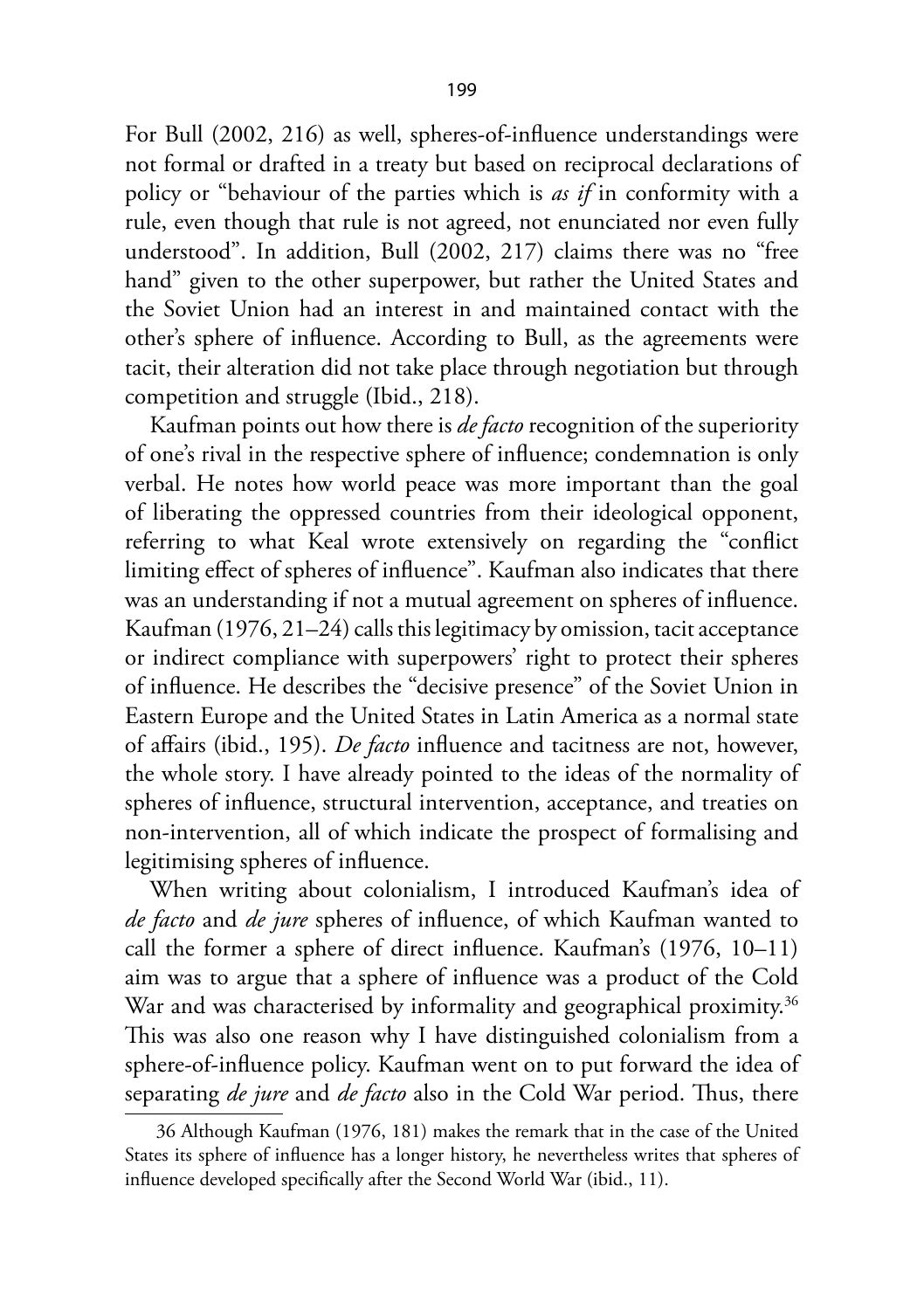was also influence which is more formally agreed upon. Tacit agreement was no longer the only possibility. Keal makes the interesting remark that the Soviet Union had *de facto predominance* in Eastern Europe while the United States managed to create predominance by a *juridical framework*  in Latin America. Keal (1983, 114) writes, "The nature of the influence it exerted was not of the same kind as the Soviet Union exerted in eastern Europe, and the United States was able to establish its predominance, to some extent, through a formal institutional framework." Another difference, according to Keal, was that the United States had a presence in Europe that would have enabled it to challenge the Soviet Union's influence but the Soviet Union had no means to oppose the United States' actions in Latin America (ibid.). Kaufman's (1976, 179) views on the Monroe Doctrine follow a similar reasoning:

In addition to the unilateral declaration, the de facto fulfilment and *the de jure universal acceptance of the doctrine, the US also sought the legitimisation of the principle through its acceptance by the countries of Latin America. In spite of intensive criticism of the unilateral use of the doctrine, and the amendments and additional clauses, the Fourth Pan-American Conference meeting in Buenos Aires, in 1910, recognised the doctrine as 'a factor of international peace in the continent'.*

Kaufman's argument is that *de jure* influence is more legitimate, more acceptable from the point of view of the influenced states. Like Kaufman and Vincent, Keal (1983, 107) argues that the United States invoked the Monroe Doctrine and made it acceptable as a hemispheric principle of continental solidarity in Latin America. The Inter-American Conferences of Foreign Ministers in Havana in 1940, in Rio de Janeiro in 1942, and later Inter-American Conferences made declarations in keeping with the Monroe Doctrine's spirit of keeping non-American powers out of the continent (ibid., 108). Moreover, Article 52 of the United Nations Charter encourages regional arrangements for settling disputes (ibid., 109). In 1947, the Inter-American Treaty of Reciprocal Assistance was signed, which placed responsibility for the defence of the region upon all members of the inter-American system; and in 1948, the Organization of American States (henceforth OAS) was formed (ibid.) (See also Vincent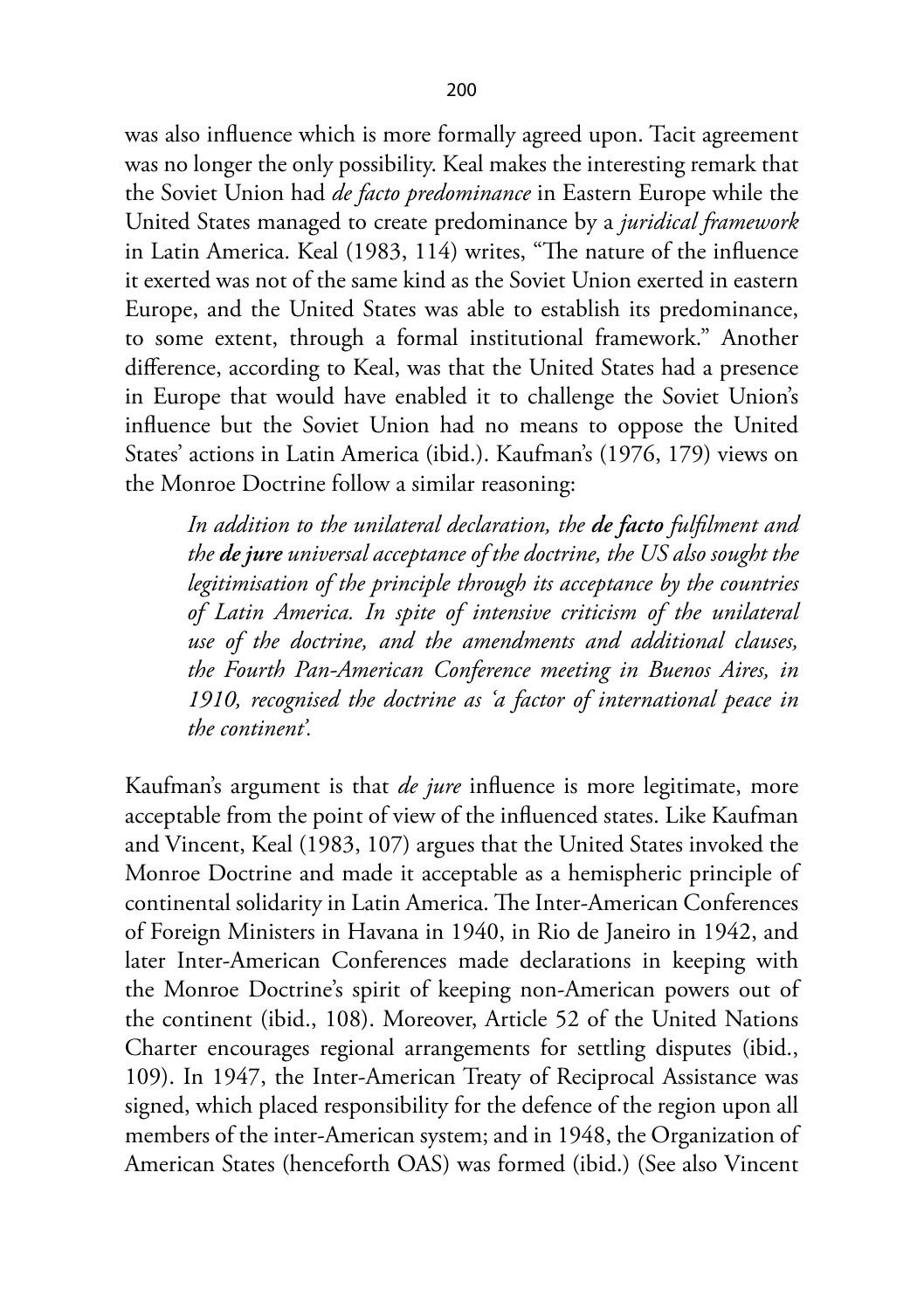1974, 195-196.) The Soviet Union had its juridical framework of the Warsaw Pact after 1955, which was also an organisation for protection against outside attack. Perhaps Keal does not take the Pact into consideration, since it came at a later period, when spheres of influence were already established.

Kaufman explores the differences between the United States' and the Soviet Union's influence. According to Kaufman (1976, 34), inequality is manifested in different terms for the two superpowers: The Soviet Union dominates its satellites in the political field and the United States in the economic, social and educational sectors (ibid., 36). Moreover, there are fewer limitations on political and ideological freedom in Latin America than in Eastern Europe. Many Latin American countries enjoy freedom of the press, freedom of speech, and political pluralism (ibid.). The Soviet Union allowed diplomatic or other relations with capitalist countries, whereas the United States did not allow diplomatic relations with communist states (ibid., 38–39). The Soviet Union, nevertheless, had tighter political control overall (ibid.).

All in all, the *de jure* side of Cold War spheres of influence implied a certain acceptance of the influence, not only by the other influencing power but also by the influenced states. It even implied a legal framework, a treaty or an organisation. Regardless of this acceptance, Keal and Kaufman still speak of spheres of influence, which means that for them a sphere of influence *de jure* is not by definition different from a sphere of influence which is imposed against the will of the influenced states. In present usage, a sphere of influence is always involuntary. The reason is discursive: How could we otherwise speak of a sphere of influence in a pejorative manner if it were not a tool of oppressive power politics? Reading Keal and Kaufman, a general image is beginning to emerge of Soviet influence being strongly negative and the United States' influence being more legitimate. Legitimacy is a very important perspective when analysing spheres of influence because *de jure* influence allows us to relax the exclusively pejorative understanding of the concept to include in it the notion of a sphere of influence which is not implemented against the will of the influenced and by force. This discussion of *de facto* and *de jure* influence has not lost its relevance and could contribute to a discussion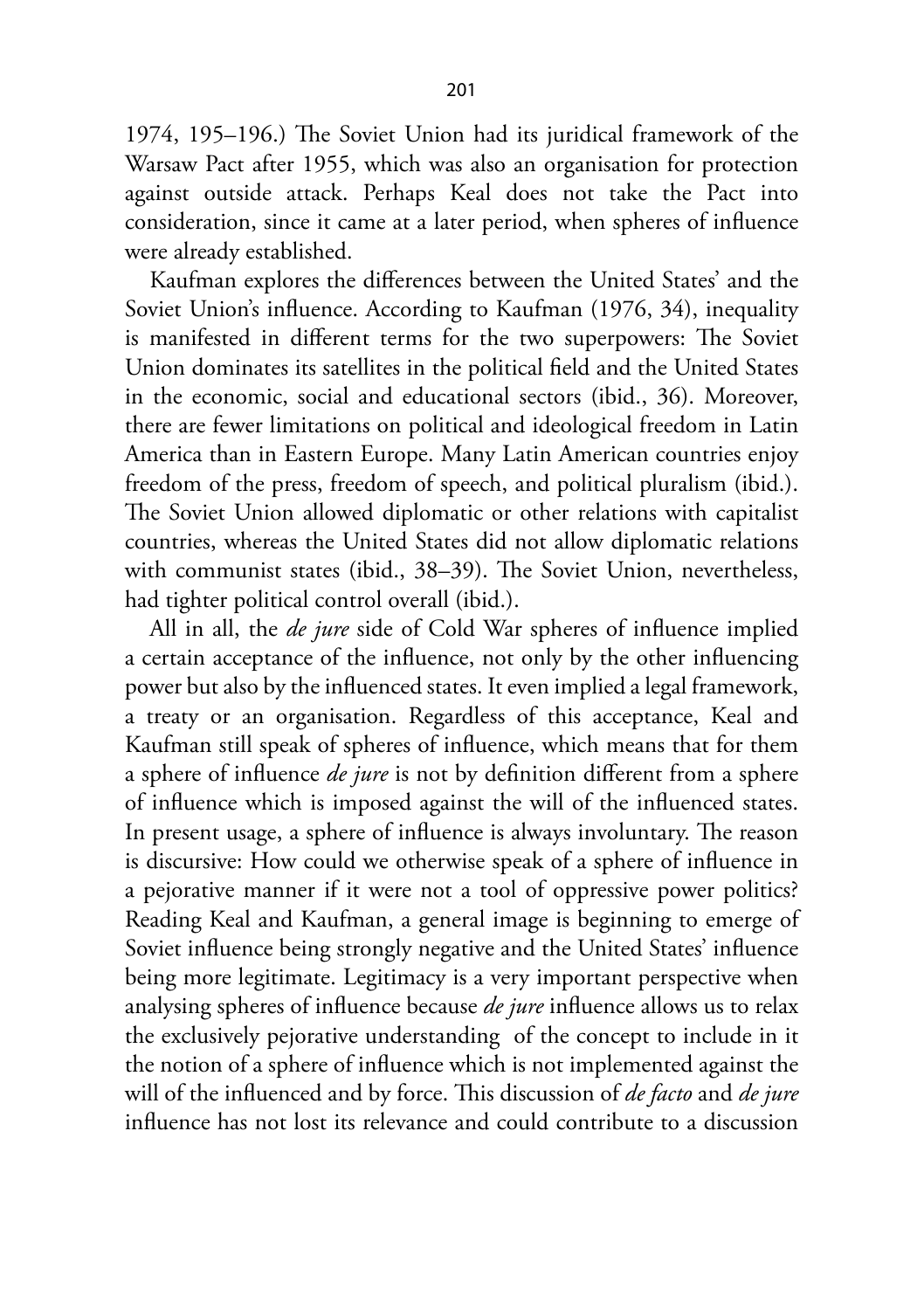of the means of influence (of Russia, the United States, European Union, China and other great powers) in the post-Cold War era.

What we can also conclude from the Cold War consolidation of spheres of influence by intervention, legal mechanisms and softer approaches is that the attempts to understand spheres of influence during the Cold War relied extensively on foreign policy doctrines. By evoking the different sphere-of-influence doctrines - the "Monroe", "Truman", "Johnson", and "Brezhnev" Doctrines – Keal, Kaufman and Vincent were able to make sense of spheres of influence by relating them to significant historical signposts and the people behind them. These doctrines are not the truth about spheres of influence, but they are the milestones we need to remember in order to remember what a sphere of influence meant. We need to remember them also because of their influence in the present. Evoking the Brezhnev Doctrine to criticise Russian foreign policy is a powerful discursive tool because of the associations with Cold War spheres of influence and interventionism it embodies. The policy and context behind the Brezhnev Doctrine, when approached analytically instead of emotionally, can be seen as incorporating historical knowledge that can be used for the conceptualisation of sphere of influence, for example, in explicating the idea of justification and structural intervention.

#### 6.1.4 Subjugated Knowledges and Legacies

Both Keal and Kaufman acknowledge the good and the bad sides of spheres of influence. For Keal (1983, 156), tacit understandings were based on the common interest of avoiding a nuclear war. This function of limiting conflicts is related to the relationship between spheres of influence and international order that Keal wrote about extensively (ibid., 157). Kaufman observes that spheres of influence have decreased intraregional conflicts. Where Keal is concerned over conflicts between the superpowers and a nuclear war, Kaufman (1976, 196) writes that tight control has diminished conflicts among the members of a subsystem. When there have been conflicts, they have arisen as a consequence of an attempted emancipation from a controlling superpower (ibid.). The Cold War order rested on a balance of power, but Bull (2002, 109–111) thought that it did not rest on "general collaboration or concert among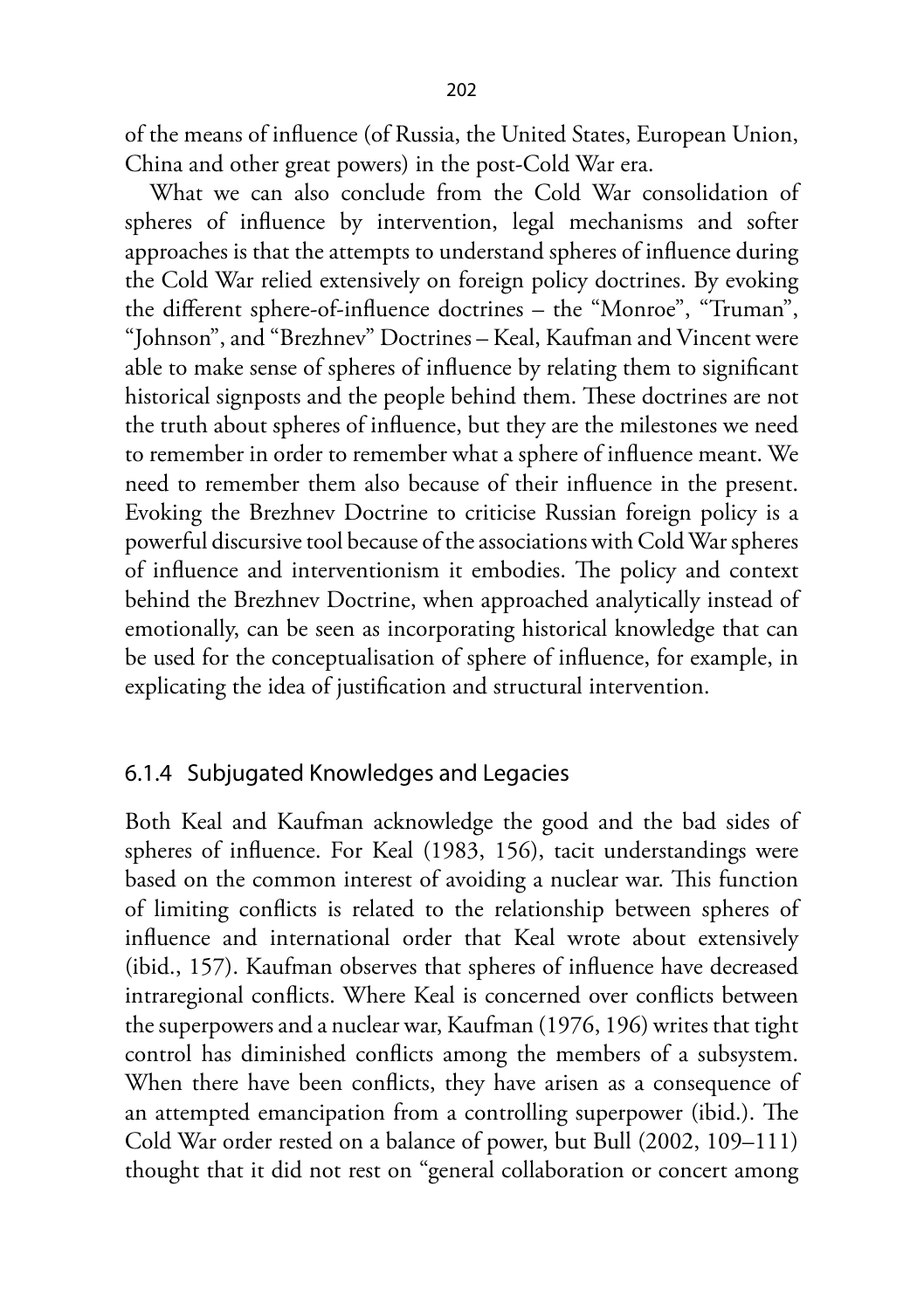the great powers concerned". The Cold War balance was not the same as the nineteenth-century European balance-of-power system, which was based on rough equality of the five members, a common culture and a common objective of balance (ibid.). Keal and Kaufman, the latter less directly, indicated that a tacit understanding of spheres of influence, and thus also a balance of power, among the two superpowers existed that was based on the avoidance of a nuclear war.

The order the Cold War maintained was not something we can be particularly proud of. Even if we were to agree that some wars were avoided or some stability was maintained by Cold War spheres of influence, we could not justify the practice in the present. The power of the Cold War image is that it is a true example, from a very near past, of how spheres of influence divided people and how an ideological divide, military competition and antagonism almost led to a nuclear war. Accordingly, it is fair to say that we should remember the Cold War spheres of influence. We certainly do not want to repeat those mistakes. If we have forgotten the order-producing mechanisms in spheres of influence, the reason is straightforward: it was not a particularly good order. It was not even a particularly successful pluralist order, because "the pluralism of two" did not really represent freedom, even though it did prevent the emergence of a world empire.

Clearly, the Cold War spheres of influence represented injustice. This is where I make my own normative statement; Keal and Kaufman were of the same opinion. Keal (1983, 212) recognised that spheres of influence were inherently unjust. Kaufman was perhaps even more concerned for the sufferings of the influenced states. Kaufman (1976, 11) describes a sphere of influence as a 'prison' condition for the countries of the controlled region. Even Cuba, which Kaufman describes as a deviant case, an exception to the inescapable prisoner status, suffered from the limitations imposed by a superpower (ibid., 197–198). The Soviet Union could not "free" Cuba from the United States' sphere of influence (ibid). In Kaufman's view, the aim for a superpower in its sphere of influence is to keep the controlled countries in a position of dependency (ibid., 31). He writes that superpowers undermine and try to replace governments that have failed to maintain the values of the bloc (ibid., 82). "Satellite states" also renounce their interests in their external affairs for the benefit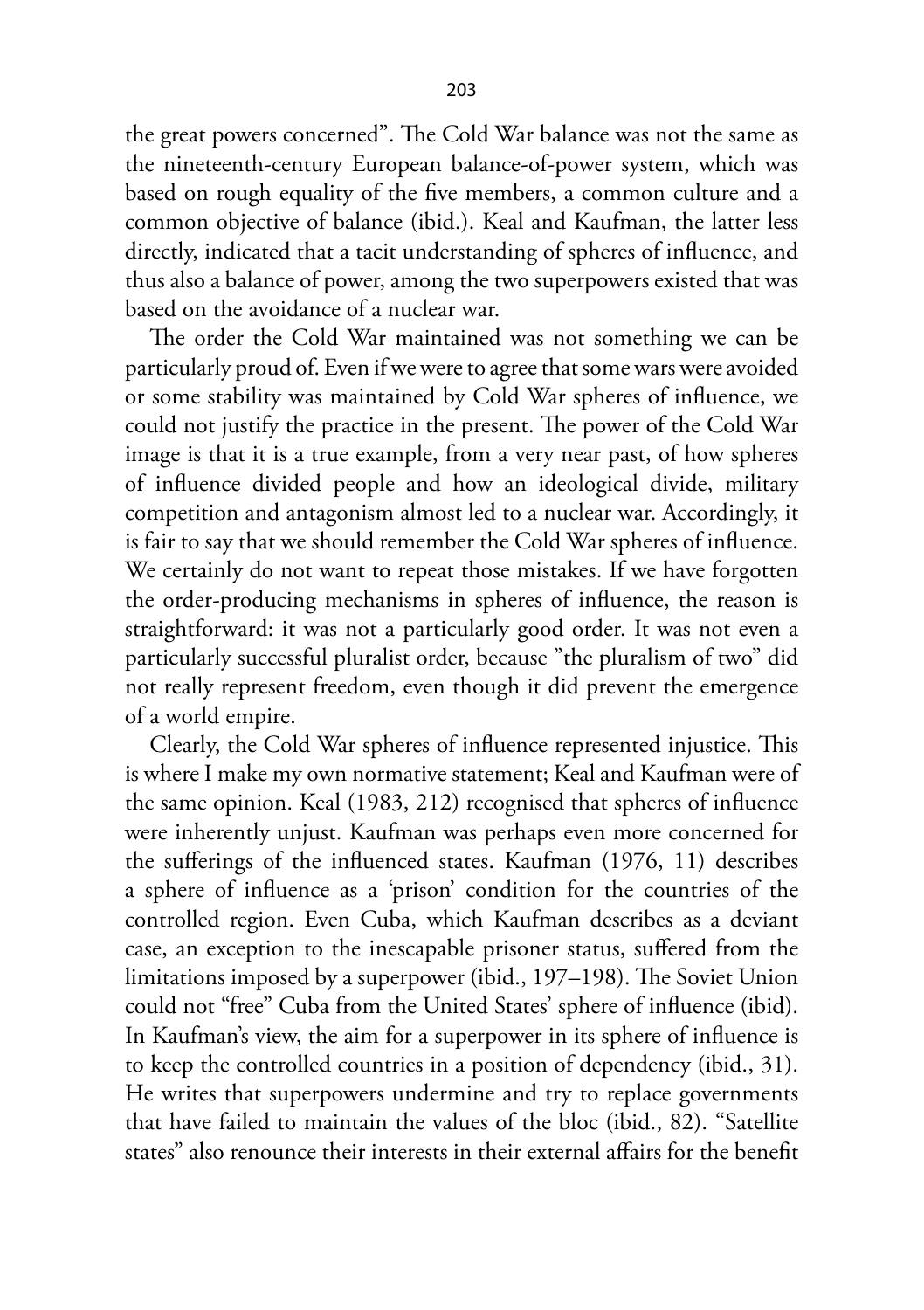of the superpower (ibid., 83). Kaufman also declares that the people of the dominated regions feel that their misfortunes are caused by the exploitative relationship to the superpower (ibid., 83–84). Today, in the discourses on spheres of influence, the prisoners of political and economic influence are the post-Soviet states; thus, the notion of imprisonment is one association that the concept of sphere of influence has carried along with it over the years.

Going back to subjugated knowledges, in addition to (the illusion of) stability and order, there is the question of formalness and legitimacy of infl uence – expressed in the distinction between *de facto* and *de jure*  influence – as the subjugated knowledge of the Cold War. It is hidden because presently only *de facto* influence is seen as influence constituting a sphere of influence. Nevertheless, Russia makes an exception. In the present discourses, if Russia's influence is *de jure* it means a sphere of influence of the (self-serving) suzerain or imperialist power, not a legitimate form of influence – even if an influenced state accepts its position. In the case of Russia, attempts to establish influence via a treaty or an organisation are deemed instances of a sphere-of-influence policy. At the same time, in the present discourse no legal means of bringing states together, except when applied by Russia, deserves to be referred to as a sphere of influence. In general, there is no room to discuss spheres of influence as being legitimate. Keal and Kaufman discuss the legitimacy of influence with reference to its formality, but the present age does not separate influence as much by its level of formality as it does by classifying the states that exert their influence. This is why it does not make much difference how Russia exerts its influence, the fact that it does so is adequate for the condemnation of that influence.

Thus, it is not only that *de jure* and *de facto* influence can be distinguished but there is also a question about the legitimacy of influence when it is related to a specific state. Keal and Kaufman try to suggest that a sphere of influence can be something different for different actors. The United States and the Soviet Union did not have the same type of legitimacy for their influence; yet, Kaufman and Keal used the concept of sphere of influence for both. Because they both had a definition in mind (exclusion of the other power, violation of sovereignty and mostly tacit agreement) they could refer to both the Soviet Union's and the United States' conduct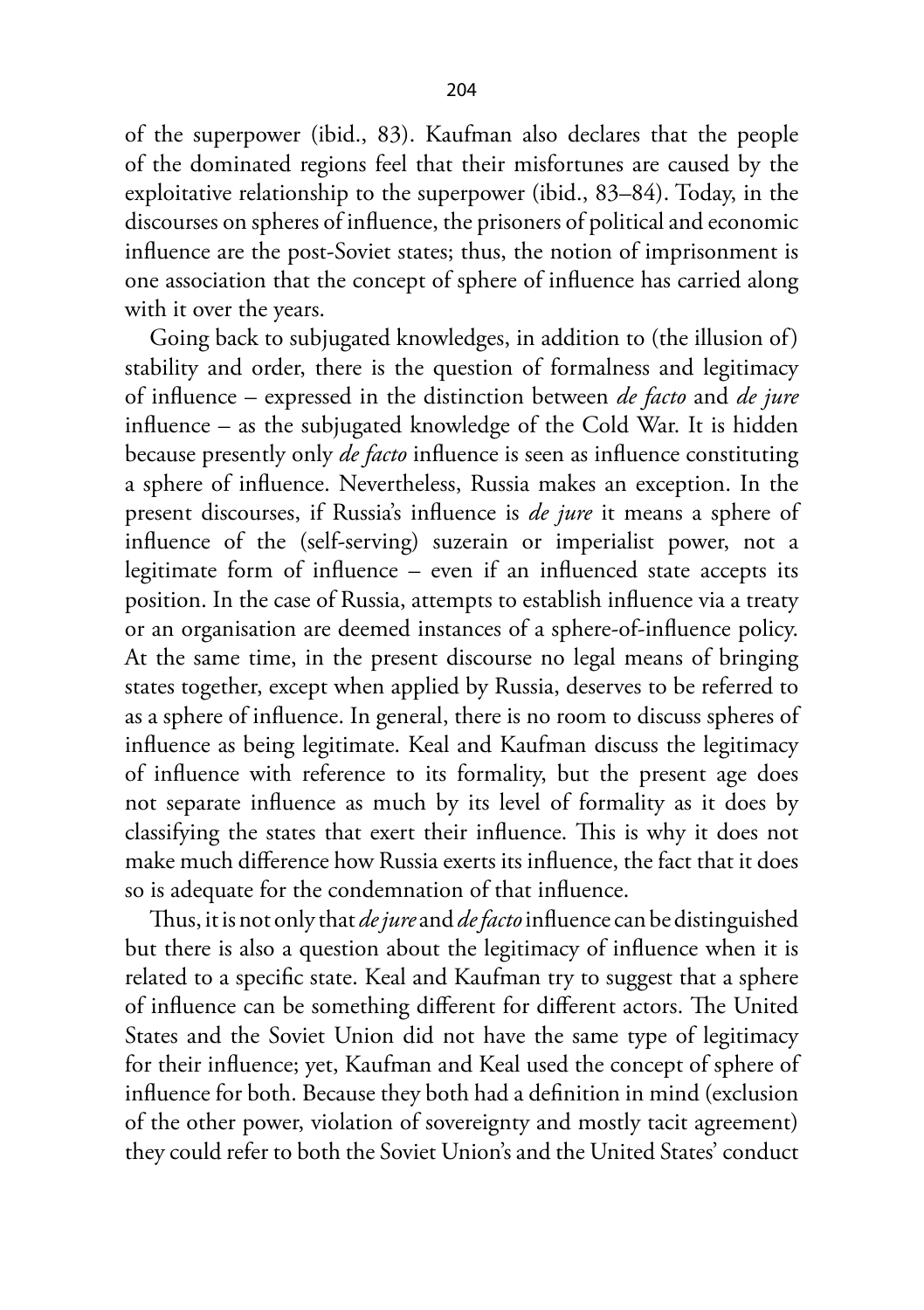using the same term name regardless of the differences. At the same time, the United States' influence emerges as more acceptable, because it is founded upon treaties; it is more "*de jure*".

Acceptable or not, for Kaufman and Keal, it is not the name of the state which determines whether its policy may be deemed one of establishing a sphere of influence; it is the policy itself, which is defined in relation to the prevailing international order. Thus, in this case, "sphere of influence" is not a pejorative expression and there is no need for Keal and Kaufman to describe the United States' influence in some other terms (such as the Good Neighbor Policy). My ultimate point here is that that Russia, like any other state, is a member of international society and exerts its influence within the context of the world which its decision-makers see around them. Even though Russia is the successor of the Soviet Union, and even if we conclude that the Soviet Union engaged in an unjust practice in maintaining a sphere of influence, this is not a case for guilt by association. Indeed, it was Mikhail Gorbachev, the last head of state of the Soviet Union, who ended the "festival" of spheres of influence by abandoning the Brezhnev Doctrine and who demanded disarmament, the withdrawal of the country's military presence in Eastern Europe and strengthening of global institutions like the United Nations. Gorbachev's approach meant a clear break with previous policies. I believe we need a fresh look at Russia's policy of influence, a perspective that does not cling to the country's Cold War image. This means discussing the legitimacy and the nature of spheres of influence in general and in the case of Russia in particular.

## **6.2 The Cuban Missile Crisis**

We are still missing some elements from the Cold War story: the collision of and competition for spheres of influence, and the nuclear factor. These elements I want to discuss by exploring the Cuban Missile Crisis in 1962. This is not the only collision of the superpowers. We could very well discuss the Vietnam War (1955–75), the Berlin Blockade (1948–49), the Soviet war in Afghanistan (1979–89) or some other battle over spheres of influence. But the Cuban Missile Crisis represents "crossing the line",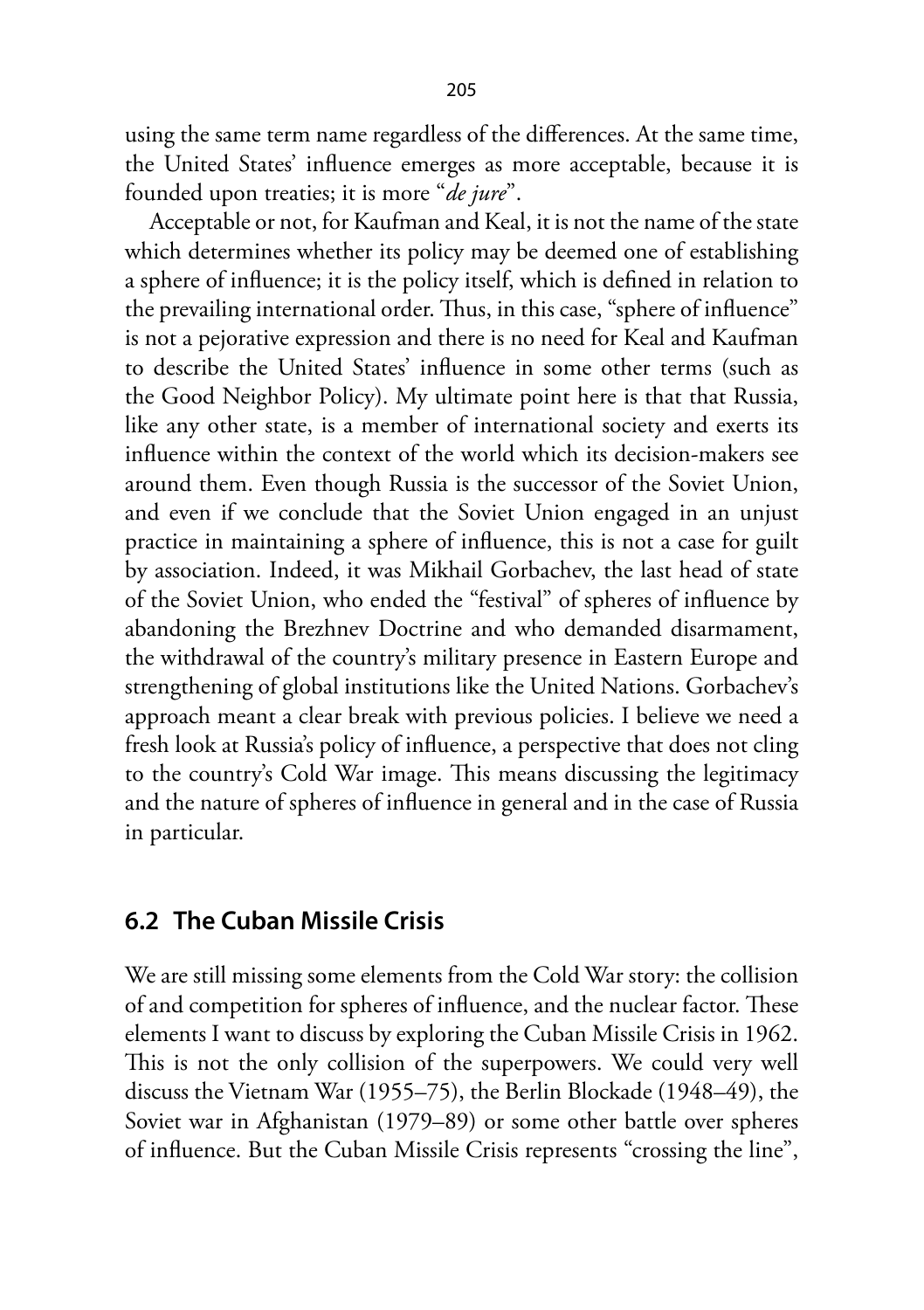embarking on influence in the territory of the other superpower, and thus challenging the stability of international order as established by spheres of influence. More importantly, the missile crisis centres around nuclear weapons and encourages an examination of the meaning of the nuclear factor where spheres of influence are concerned.

The number of sources which I draw on here is rather limited because my aim is not to explain the Cuban crisis in its entirety. The sources represent a set of examples through which we can raise questions about Cold War spheres of influence, and I am not attempting to discover everything there is to know about the event that took place in 1962. When it comes to discussing the concept of sphere of influence and Cuba, Paul Keal is really the only available source. There is a need to take the concept of sphere of influence up a theoretical level and explore the crisis from this perspective. When it comes to finding out what happened in the missile crisis, I rely on Aleksandr Fursenko's and Timothy Naftali's "*One Hell of a Gamble": Khrushchev, Castro and Kennedy, 1958-1964* (1998) and *Khrushchev's Cold War: The Inside Story of an American Adversary* (2006). For example, Graham Allison's and Philip Zelikov's *Essence of Decision*  (1999) does not add anything significant to Fursenko's and Naftali's account. A few other works are used as supplementary sources. In *One Hell of a Gamble*, Fursenko and Naftali share the story of the Cuban Missile Crisis using the archives with secret documents which have been opened since the collapse of the Soviet Union. In order to demonstrate the political discourse that Keal and Fursenko and Naftali refer to, I will present some speeches by President J.F. Kennedy and General Secretary Nikita Khrushchev. Again Keal's and Fursenko and Naftali's books function as a primary source as much as Kennedy and Khrushchev in the quest for the Cold War meanings of spheres of influence.

The Cold War was a time of constant threat of a nuclear war. This gave a special meaning to the balance of power and great power management. The possession of nuclear weapons by the United States and the Soviet Union created a unique concentration of power where maintaining the status quo became a matter of life and death for all of humanity. The basic line of thought is that the world came close to a nuclear war because of the collision of spheres of influence. On a theoretical level, we are dealing with the ideas of stability of possessions and limiting conflicts.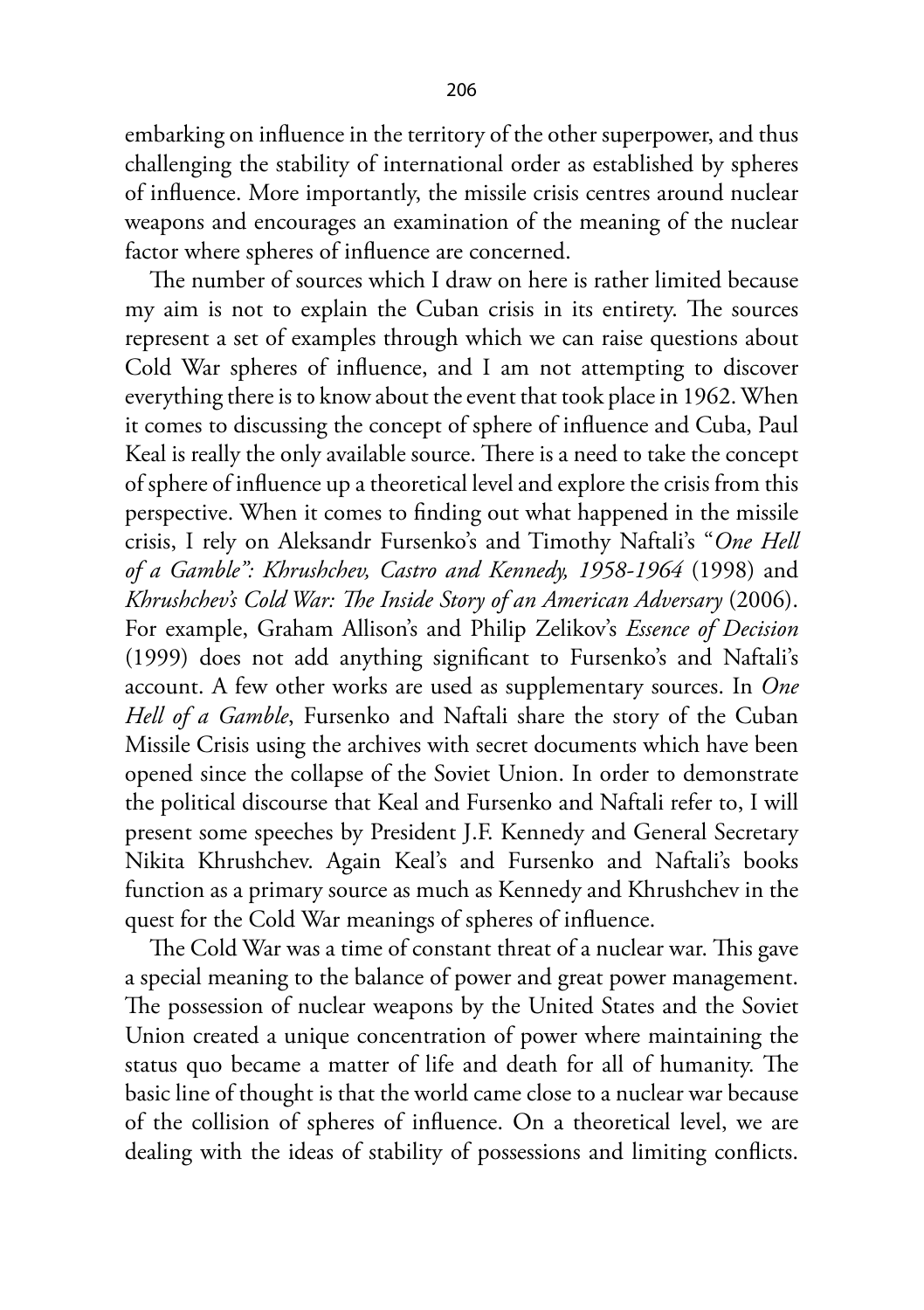Burnham changed his mind on universalism as he became increasingly afraid of the atomic bomb. He thought that competition between great powers was too dangerous given their nuclear capabilities. Even though in the present we sometimes forget that the Bomb still exists – not only as a symbol (a material representation) of power, but also as an actual weapon of mass destruction – the fact is that nuclear deterrence makes struggles for spheres of influence extremely dangerous. This is one thing we should have learned from the Cuban Missile Crisis, but unfortunately there is as little discussion on the meaning of nuclear weapons for spheres of influence as there is conceptual discussion on spheres of influence in the first place.

In January 1959, Fidel Castro, along with his brother Raúl, Ernesto "Che" Guevara and others from the July 26 movement, overthrew the Cuban dictator Fulgencio Batista. This was the beginning of a socialist Cuba which would seek the company of the Soviet Union. Castro considered the Americans imperialists and was irritated by the naval base in Guántanamo on Cuban soil, which reminded him of Theodore Roosevelt's "big stick" diplomacy. (See Fursenko & Naftali 1998, 5–7.) According to Fursenko and Naftali (1998, 9), since 1933 the foreign policy of the United States had been founded upon the principle of nonintervention and since 1948, with the founding of the OAS, Roosevelt's Good Neighbour Policy had been the basis of inter-American relations. But Fidel Castro was well aware that the time of Roosevelt's Good Neighbor Policy was over. The United States once again opted for an interventionist foreign policy by participating in the overthrow of the regime of Guatemala's Jacobo Arbenz's in 1954. In 1954, the OAS signed the Caracas Resolution, which included a commitment by the members for joint action in case of any communist infiltration (ibid.). This was the background to Cuba's resistance to American influence.

According to Fursenko and Naftali (1998, 55), when Castro took over Cuba, neither the United States nor the Soviet Union knew what course he intended to pursue. The Soviet Union was cautious in supporting Cuba, because it was uncertain of the country's ambitions. In Cuba, the communists were not in complete control of the government (ibid.). Guevara and Castro's brother Raúl were members of the communist party but Castro was not a Marxist; he was a "Fidelista" (ibid.). In the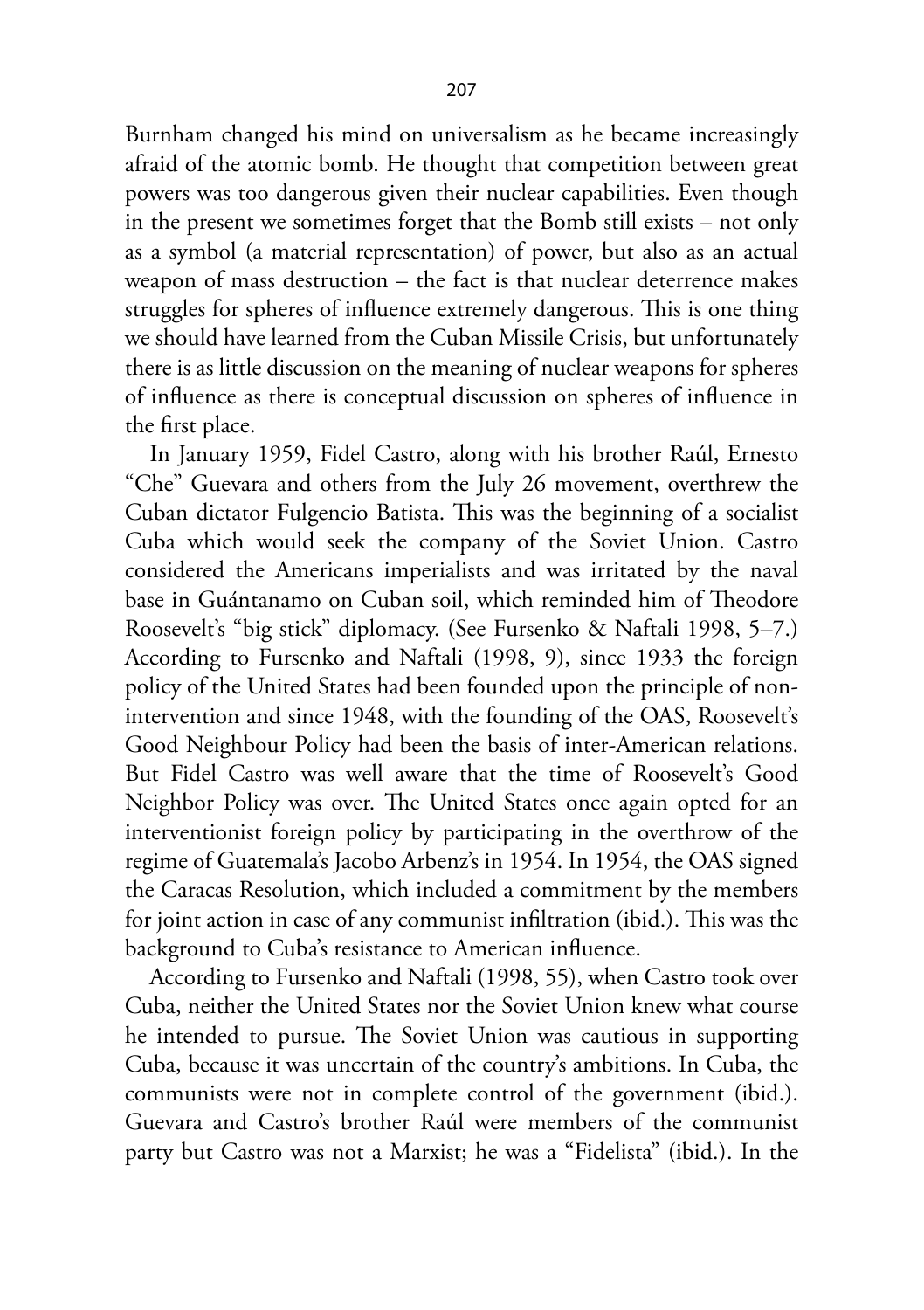end, Castro made his choice and pledged his allegiance to communist ideology; and finally, the situation in 1960 was that Cuba was sliding into the socialist camp and the United States "seemed prepared to accept this violation of its sphere of influence" (ibid.).

After January 1961, Cuba and the United States had no diplomatic relations and very little mutual trade (Fursenko and Naftali 1998, 83). The Kennedy administration could not just sit and watch Cuba turn into a communist Soviet outpost thus a plan was developed for a military invasion using Cuban exiles in order to overthrow Castro, which was implemented in April 15. One curious aspect of the plan and its execution was that, according to Naftali and Fursenko, Kennedy was concerned about the worsening of the international reputation of the United States and for this reason wanted to avoid offering air support. The United States did not want to be seen by the world as an interventionist aggressor. Due to this cautiousness, the operation, known as "the Bay of Pigs Invasion", completely failed. (Ibid., 77–100.) What can be concluded is that international institutions worked to limit states' actions even during the Cold War: sovereignty and the non-intervention principle had not lost all meaning. The United States and the Soviet Union could not act as they pleased, especially because they had to consider each other's reactions. The Soviet Union was cautious in supporting Cuba, for the sake of good relations with its opponent, and the United States feared for its reputation in the case of full-blown military intervention. If we compare the time of the missile crisis and the world today, some things have not changed. The ideological orientation of another state, be it close by or far away, is still a concern, even to the extent that a superpower is ready to intervene. Even the argument has not changed: intervention is resorted to for the sake of the people. It is still a means to put an end to dictatorship or tyranny, or to protect human rights. Intervention is now resorted to also by Russia, not only the United States and its allies, as exemplified in the August 2008 conflict in Georgia. Cuba was a manifestation of this same paradigm – intervention to save a people from an oppressive ideology, albeit in a very different international order.

For the United States, a communist outpost in the Caribbean was not acceptable; the reason was not only the Soviet threat, but also the legacy of the Monroe Doctrine. Keal (1983, 113) explains, "After Guatemala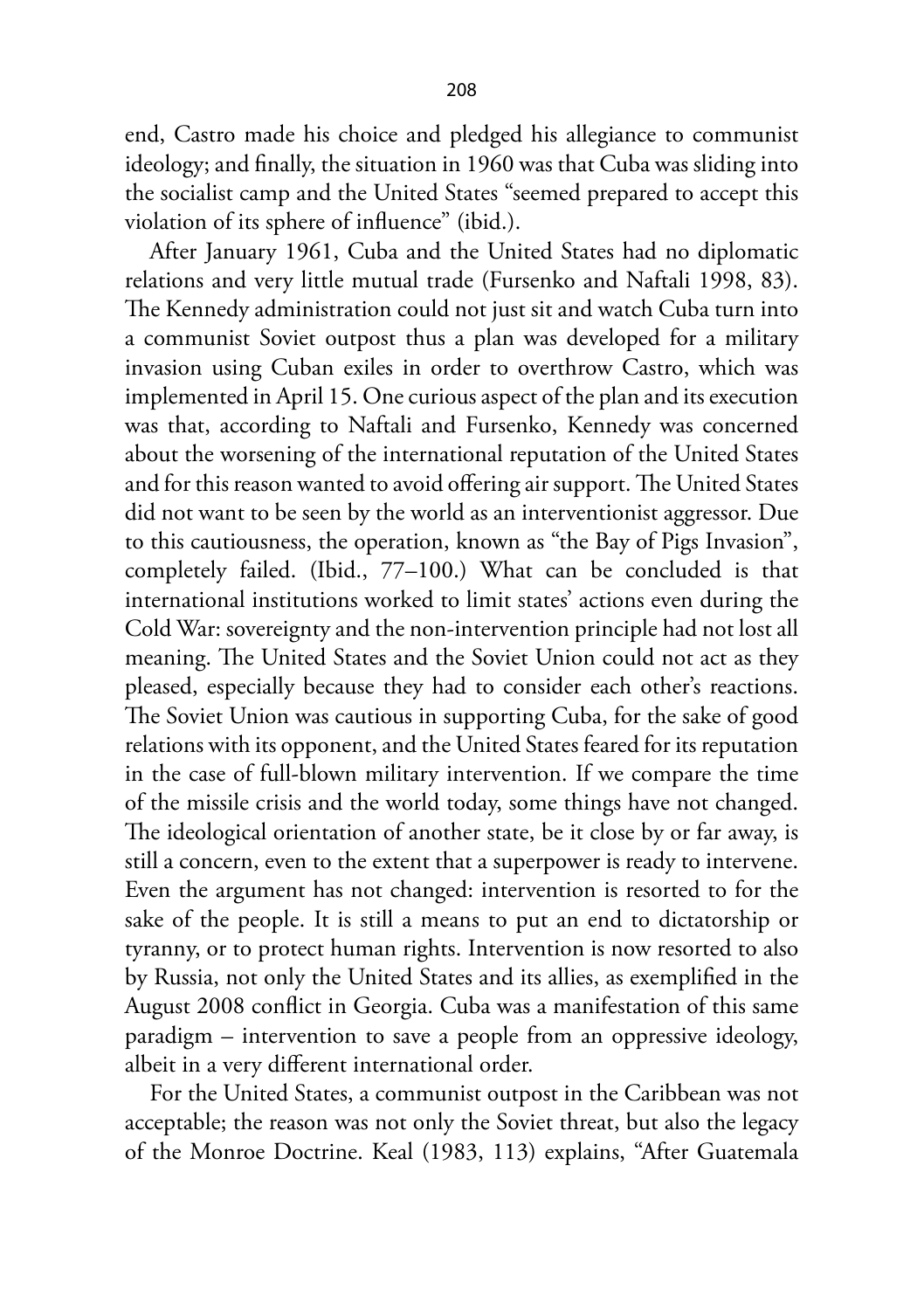it was Castro's government in Cuba that became the focus of United States anxiety about the infiltration of international communism into the hemisphere. By the time Kennedy became President, the United States regarded Cuba as a Soviet satellite and as a transgression of the Monroe Doctrine that could not be tolerated." (ibid.). The point Keal is making is that considerations of the peace and security of the United States overrode any of the independence of Latin American countries to decide on their internal matters. The threat was of course that those states would also fall under Soviet influence. The Cuban association with the Soviet Union was a threat to the balance of power in the region (ibid., 132). Moreover, Keal (1983, 113–114) writes, the United States had the right to determine what the threats to peace in the hemisphere were and what was considered an acceptable form of government in each of the American states. If we link this to the more general context of international order, the United States would seem to be following the principles laid down as early as in the 1815 Congress of Vienna about great powers' rights to decide on matters of international security. In this perspective, we are not addressing something peculiar to spheres of influence or to the Cold War superpower rivalry but merely an old tradition of great power management. The idea of a sphere of influence needs to be understood as something that emerged with great powers and lives with great powers. Sphere of influence is a concept situated between the universe and the pluriverse and which is intimately connected to the principles of sovereignty and non-intervention. On the theoretical level, any conceptualisation of a sphere of influence must rely on the notion of international society, and as a practical policy the pursuit of spheres of influence always emerges as a part of international order. A sphere of influence belonged to the framework of international society, both as an idea and a foreign policy tool, even during the Cold War.

For the United States, the dilemma was to justify intervention and make it look like something other than a sphere-of-influence policy, which had such a negative ring to it for Americans. On 20 April 1961, President John F. Kennedy gave an address before the American Society of Newspaper Editors explaining the United States' "Bay of Pigs" invasion in Cuba. Kennedy (1961) explained how intervention was against the American tradition and international obligations, but at the same time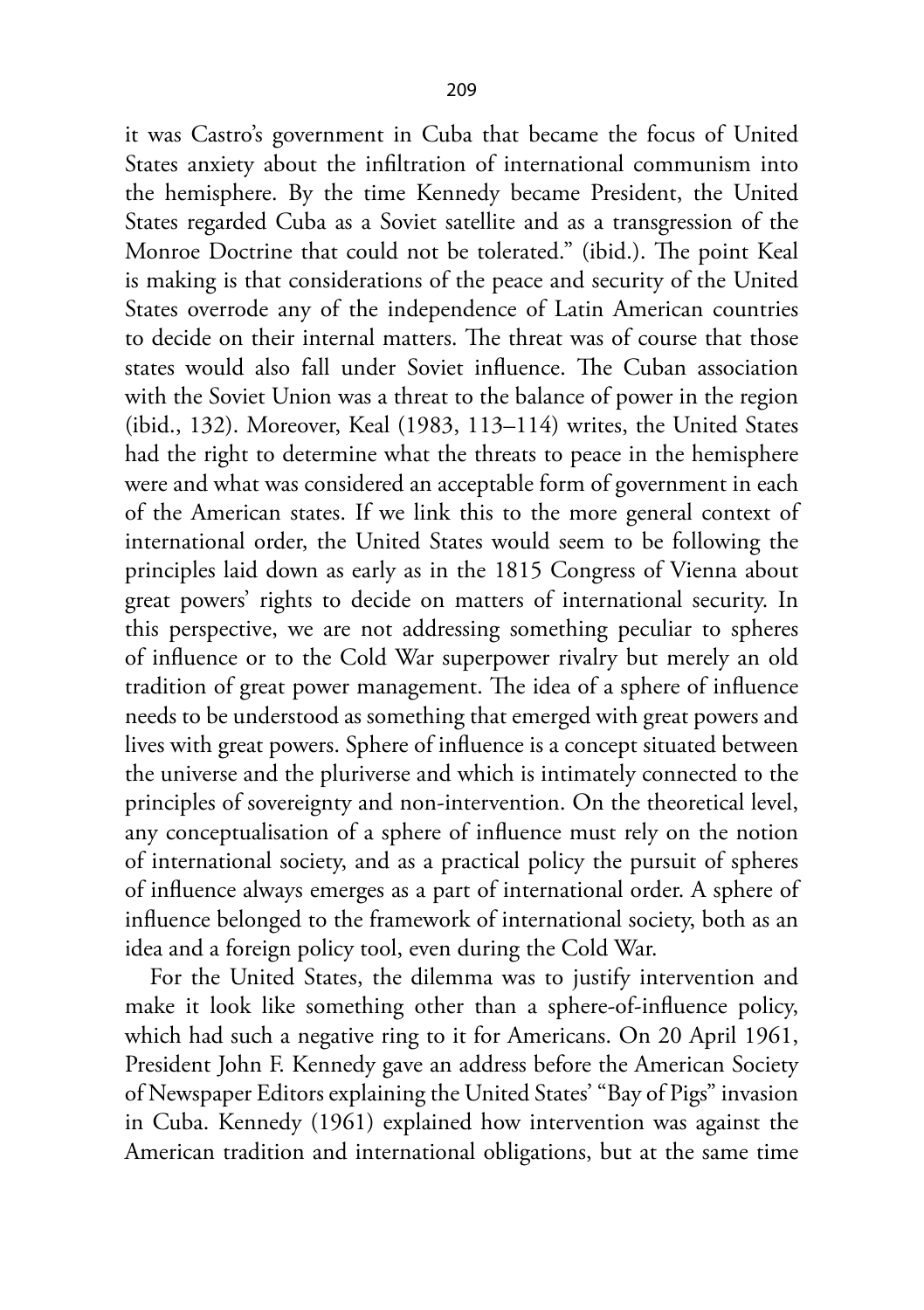stated: "Should it ever appear that the inter-American doctrine of noninterference merely conceals or excuses a policy of nonaction - if the nations of this Hemisphere should fail to meet their commitments against outside Communist penetration - then I want it clearly understood that this Government will not hesitate in meeting its primary obligations which are to the security of our Nation!". Thus, exactly as Keal explained, if it was a question of the country's security, the United States' considered that it had the right to act, even abroad. Moreover, inaction could be even worse than intervention if it led to accepting communist penetration. This is the logic whereby a small state's sovereign rights can be violated for the sake of the greater good. Because of international order – the extreme division of the world into two camps – inequality had become the foundation of international relations. It was the right of a great power to decide what was acceptable in its "neighbourhood" and what was not – and for the United States communism was not.

Kennedy (1961) made it clear that there was no room for the Soviet Union to deplore the United States' actions in light of its own actions on the "bloody streets of Budapest". Kennedy (ibid.) observed, "It is not the first time that Communist tanks have rolled over gallant men and women fighting to redeem the independence of their homeland. Nor is it by any means the final episode in the eternal struggle of liberty against tyranny, anywhere on the face of the globe, including Cuba itself.". Kennedy explained at length how serious a threat communism was to the freedom of nations. Soviet tyranny was threatening to spread to other nations of the Western Hemisphere unless it was stopped. Kennedy wrote how this spreading threat of Communism turned support and help for the people into a reign of terror where discontent was repressed and selfdetermination disappeared (ibid.). When reading these justifications for taking action, the idea of the inherent injustice of a sphere of influence becomes blurred. It becomes a matter of perspective: justice in whose opinion? In a concrete political situation, justice is not abstract; it is defined by those involved. The Cold War struggles for freedom against tyranny are perfect examples of spheres of influence representing either an alleged deprivation or declared bestowal of freedom.

According to Fursenko and Naftali (1998, 12), the day Khrushchev decided to send Warsaw Pact weapons to Cuba, in late September 1959,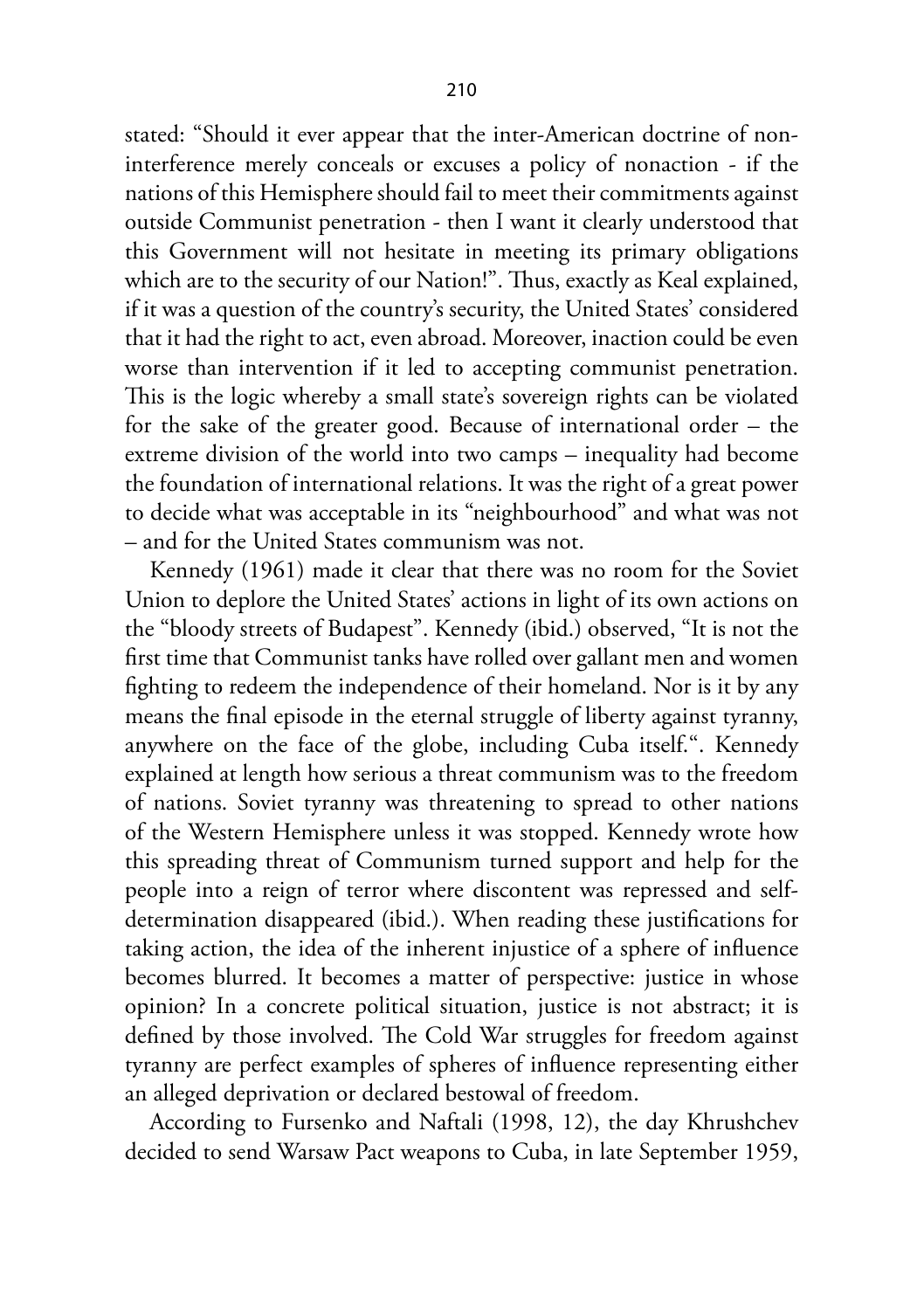was the day when Khrushchev decided to take the risk of a military clash with the United States by pursuing interests in Latin America. Fursenko and Naftali explain, in the logic of spheres of influence, that "[f]or the most part, Stalin had left Latin America to the United States. It was America's backyard, too far away for a man who had never traveled outside his own sphere of influence in Eastern Europe. But under Khrushchev the Soviet Union looked for allies among the young nationalist leaders of what became known as the Third World." (ibid.).

Ultimately, the Soviet support extended beyond conventional weapons. Fearing that the Cubans could side with China, and receiving a report indicating that the CIA was recommending preventive war against the Soviet Union, Khrushchev, for the first time, on 9 July 1960, spoke of extending the nuclear umbrella over Cuba (ibid., 50–52.) Fursenko and Naftali (1998, 171) write:

*The Soviet Union had never stationed ballistic missiles outside of its borders. But Khrushchev had broken rules before. Stalin had never*  seriously considered making inroads to Latin America. The idea of *a missile gambit, which began in Khrushchev's mind as a work of inspiration, even whimsy, stayed with him.*

Fursenko and Naftali (1998, 180) quote Khrushchev's statement at a meeting of the Defence Council where he insisted that nuclear missiles would not only protect Cuba but would equalise the balance of power. The missiles would eliminate the strategic imbalance, the military inferiority (ibid., 187). Fursenko and Naftali (1998, 183) write, "But a concern for Cuban security alone cannot explain why the Soviets took the risk of sending their most expensive and dangerous weapons seven thousand miles to an island republic". Other reasons motivated Khrushchev: Kennedy's decision to resume nuclear testing in April 1962, the lack of progress in the negotiations over Berlin and the American activity in Southeast Asia all posed a challenge to the Soviet Union (ibid.). The Soviets wanted to do more than just save Castro; their reasons for crossing the line were the balance of power, the nuclear balance and projecting power into the Western Hemisphere (ibid., 180–188).<sup>37</sup>

<sup>37</sup> Fursenko and Naftali (2006; 469, 471) write that the missiles were placed in Cuba as a political threat, a restraint on the United States regarding Cuba, with no aim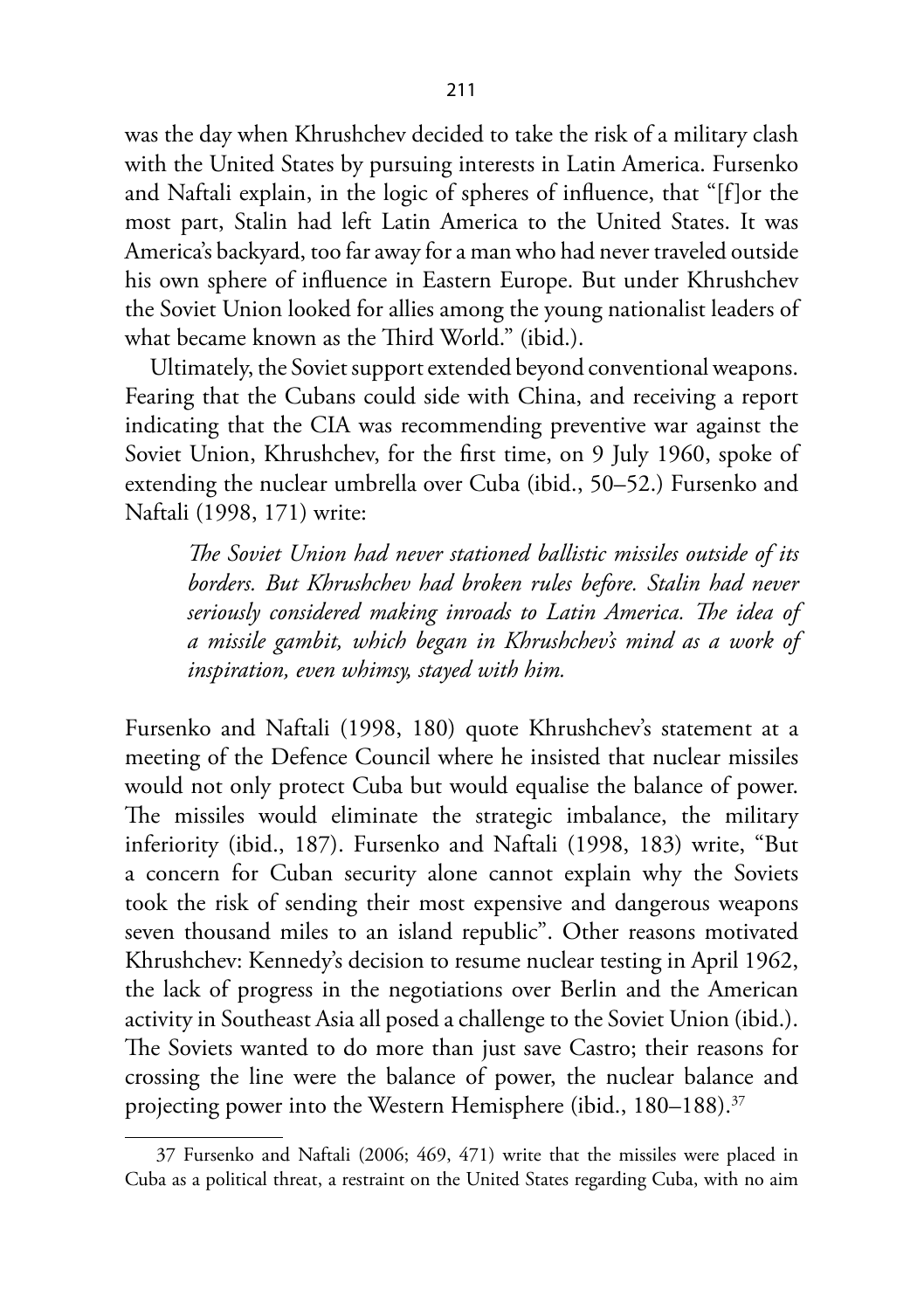When the Soviet Union finally reached out of its comfort zone, and approached the borders of its competitor, the move was not motivated only (if at all) by its interest in Cuba as such. Khrushchev did not involve Castro in the negotiations with Kennedy at any point (Fursenko and Naftali 2006, 490; Holbraad 1979, 69). In the terminology of postcolonial research, this was a case of marginalising Cuba (and later also marginalising the Cuban interpretation of the history of the crisis) (see Laffey & Weldes 2008). If the Soviet Union was uncertain about supporting Cuba in the first place, it was even more uncertain about providing military support lest something that was a minor relationship turn into a conflict between the superpowers (Fursenko & Naftali 1998, 23). The Soviet foreign policy bureaucrats were against fulfilling the request made by Cuba to provide them with Polish weapons. Fursenko and Naftali claim that it was Khrushchev who saw the revolution in Cuba as being too important to deny it assistance (ibid., 24). Khrushchev also believed that for the United States general détente was an important enough reason to ignore Cuba in order to maintain good relations with the Soviet Union (ibid., 44-45). What comes to light here is the significance of international society, even during the Cold War. Institutions and rules were at work, and both the United States and the Soviet Union restricted their actions because of them. And because of the restrictions created by the desire to act as a member of this society sphere-of-influence policies reflected not only national interests but also interests of maintaining peace and order in general.

Keal concludes that the threat to the security and ideology of the hemisphere came not from Cuba's internal developments but from Soviet intrusion. He (1983, 153–154) explains:

*Although Cuba no longer had government under United States infl uence, it was strategically located within a region that was a United States sphere of influence. What was important was not that it had a communist government having links with the Soviet Union, but rather the extent of what the United States would allow the Soviet*  Union to do in and from Cuba. The Soviet Union was not to take *advantage of Cuba either to improve its nuclear and strategic balance* 

of unleashing a war. Taubman (2005, 535) also asserts that the missiles were meant to frighten and not to be fired.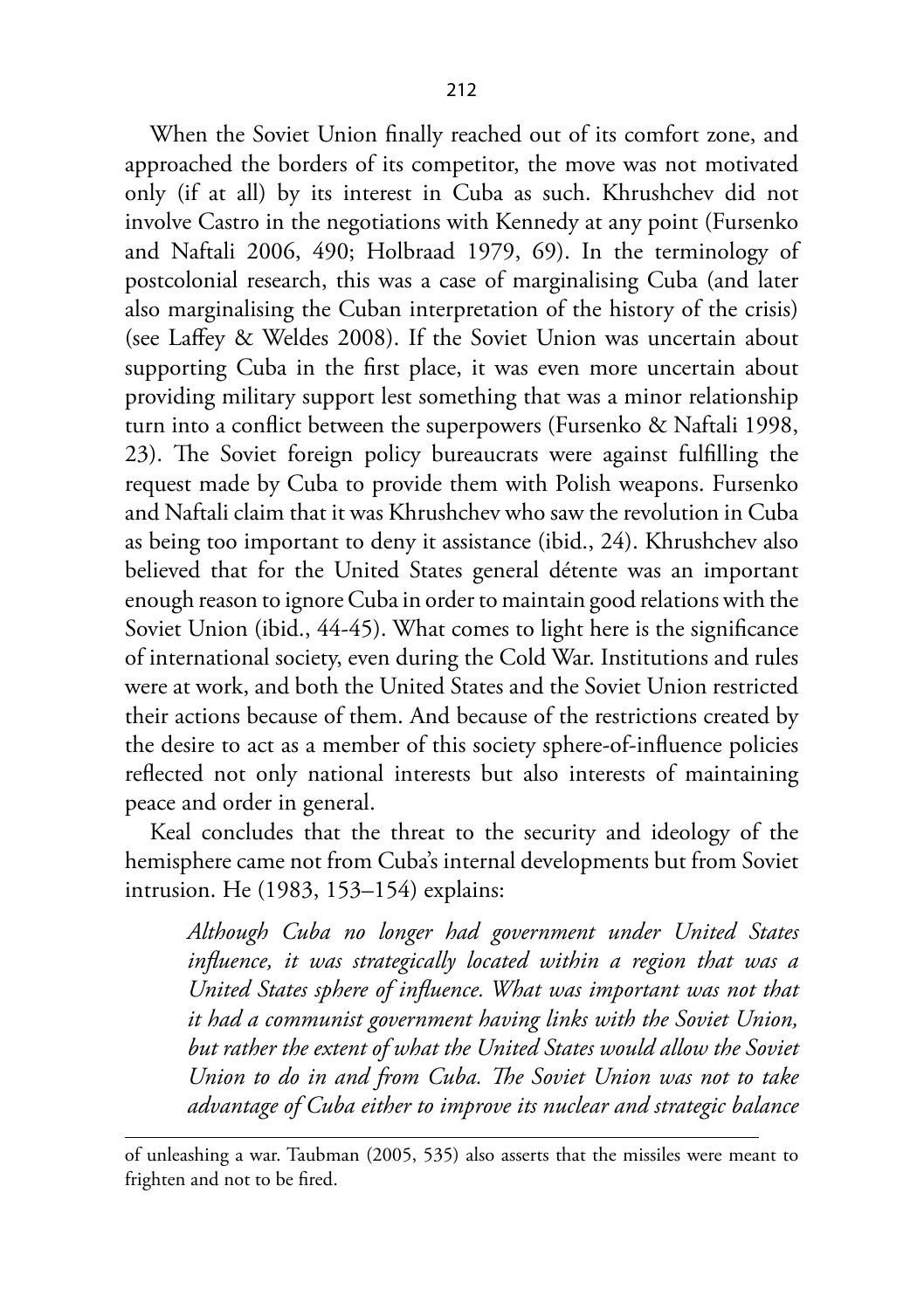*with the United States or as a base from which to promote more socialist revolutions in Latin America.* 

According to Keal (1983, 1234) the conflict involved *a dispute* between two influencing powers over the limits of spheres of influence. The interventions in Czechoslovakia and Hungary, by contrast, were a matter of the influencing power acting against the influenced (ibid.). Two observations follow: 1) We really have a collision here, exactly that which should challenge Keal's idea about spheres of influence producing order and stability, and an event which was, nevertheless, limited by the existence of international society. 2) If we look at the history of spheres of influence, the great power competition for survival is always there. If sovereignty is fluid, intervention a contested idea and justice a matter of interpretation, then great power rivalry is the one thing we can establish with reasonable certainty as a defining feature of spheres of influence when we look at the history constructed to date. Noteworthy for the present pejorative understanding of spheres of influence is that if there needs to be another great power against which a sphere of influence is constructed, this can hardly be a purely imaginary adversary. If Russia is trying to establish a sphere of influence, against whom is it being created? Where is the other great power with a sphere of influence? And why would Russia see the United States, the EU, China or some other entity as the other influencing power? Or is it just Russian paranoia after all?

What followed the Soviet support for Cuba and the United States' "Bay of Pigs" invasion was the missile crisis. The Soviet Union delivered 36 R12 missiles to Cuba by the end of September 1962, and the first shipment of nuclear warheads reached the island on 4October. On 15 October, the United States' U2 flights spotted some of the missiles. (Fursenko & Naftali 1998, 216–222). President Kennedy was reluctant to answer the Soviet threat with military action; he wanted to try diplomatic means. But the problem was that the more time the diplomatic solution took, the less likely military success became. If the Soviet Union was able to make the missiles operational, the United States would embark on a suicidal mission trying to destroy them. (Ibid., 226.) The tension was great and "spheres of influence" were bringing the world to the brink of war – instead of contributing to peace and stability. Despite the initial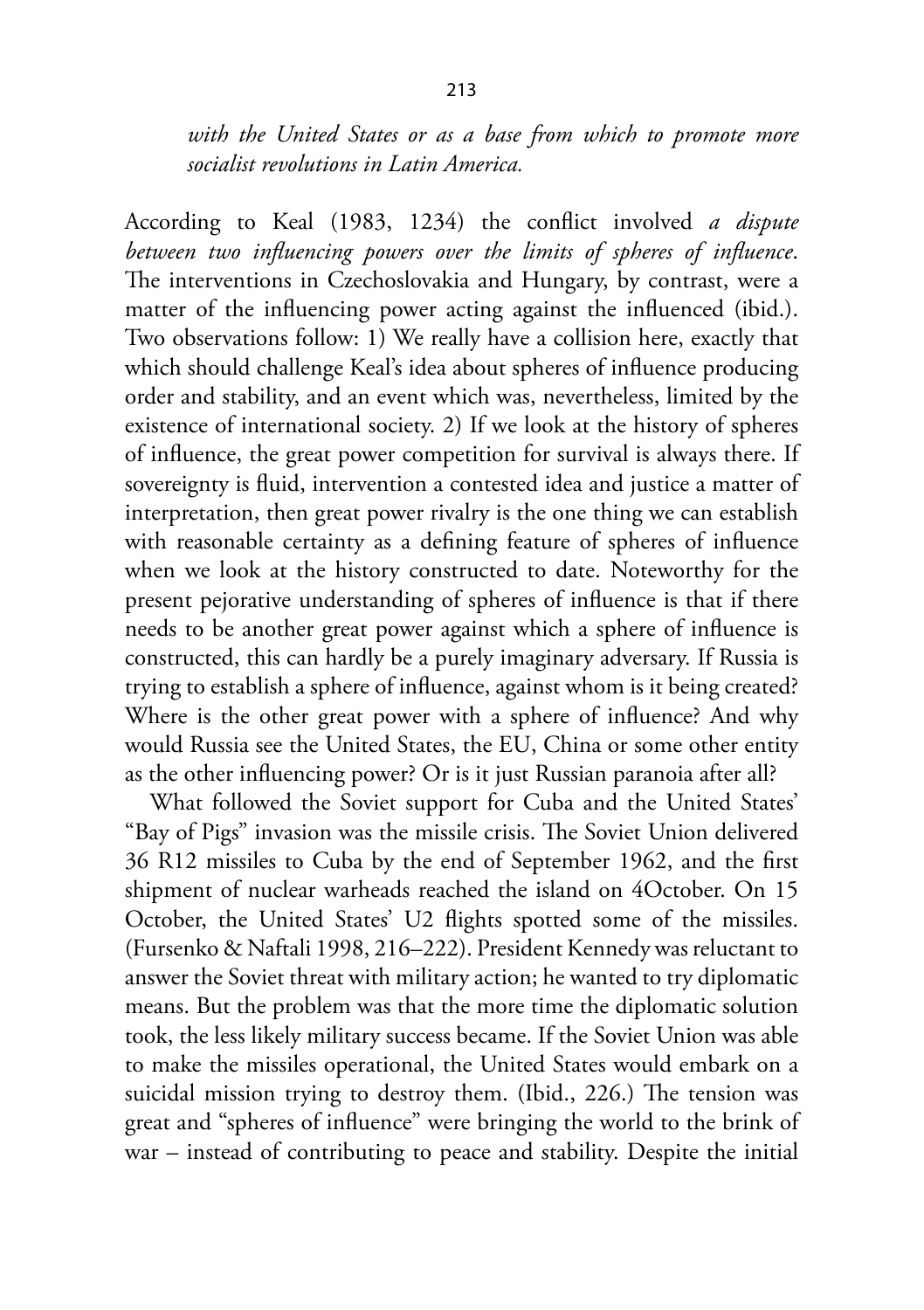constraints by international society, this was "stability of possessions" failing in the most tragic sense. Avoiding a military solution as the first option, the United States answered with a naval "quarantine" preventing additional offensive weapons reaching Cuba (see Fursenko and Naftali 1998, 235).

President Kennedy (1962) gave a speech on 22 October on the crisis. In the speech he stated that the purpose of the missile bases had to be to provide a nuclear strike capability against the Western Hemisphere. Kennedy (1962) referred to international agreements by stating that:

*Th is urgent transformation of Cuba into an important strategic base-* by the presence of these large, long range, and clearly offensive weapons *of sudden mass destruction--constitutes an explicit threat to the peace*  and security of all the Americas, in flagrant and deliberate defiance of *the Rio Pact of 1947, the traditions of this Nation and hemisphere, the joint resolution of the 87th Congress, the Charter of the United Nations, and my own public warnings to the Soviets on September 4*  and 13. [...] The United Nations Charter allows for regional security *arrangements--and the nations of this hemisphere decided long ago against the military presence of outside powers. Our other allies around the world have also been alerted.* 

For Kennedy, United States interests in Cuba were legitimate and the country's sphere of influence could be justified on the basis of international law. In fact, Kennedy's assertion of regional arrangements is like Schmitt's idea of spheres (*Großräume*) of international law. Kennedy was not saying that there were tacit agreements about spheres of influence. He was saying that the Western Hemisphere constituted a legitimate *Großraum* which was under attack. There is also a voice similar to Naumann's in Kennedy's claim for a regional international law. Kennedy insisted that Cuba was well known for its special and historical relationship to the United States and the entire Western Hemisphere. In the light of the legality of the United States' sphere of influence, and the special relationship of the Cuban and American peoples, the Soviet Union had pulled a stunt constituting a "deliberately provocative and unjustified change in the status quo" (Kennedy 1962). In addition, Kennedy (1962) accused the Soviet Union of attempts at world domination and assured that the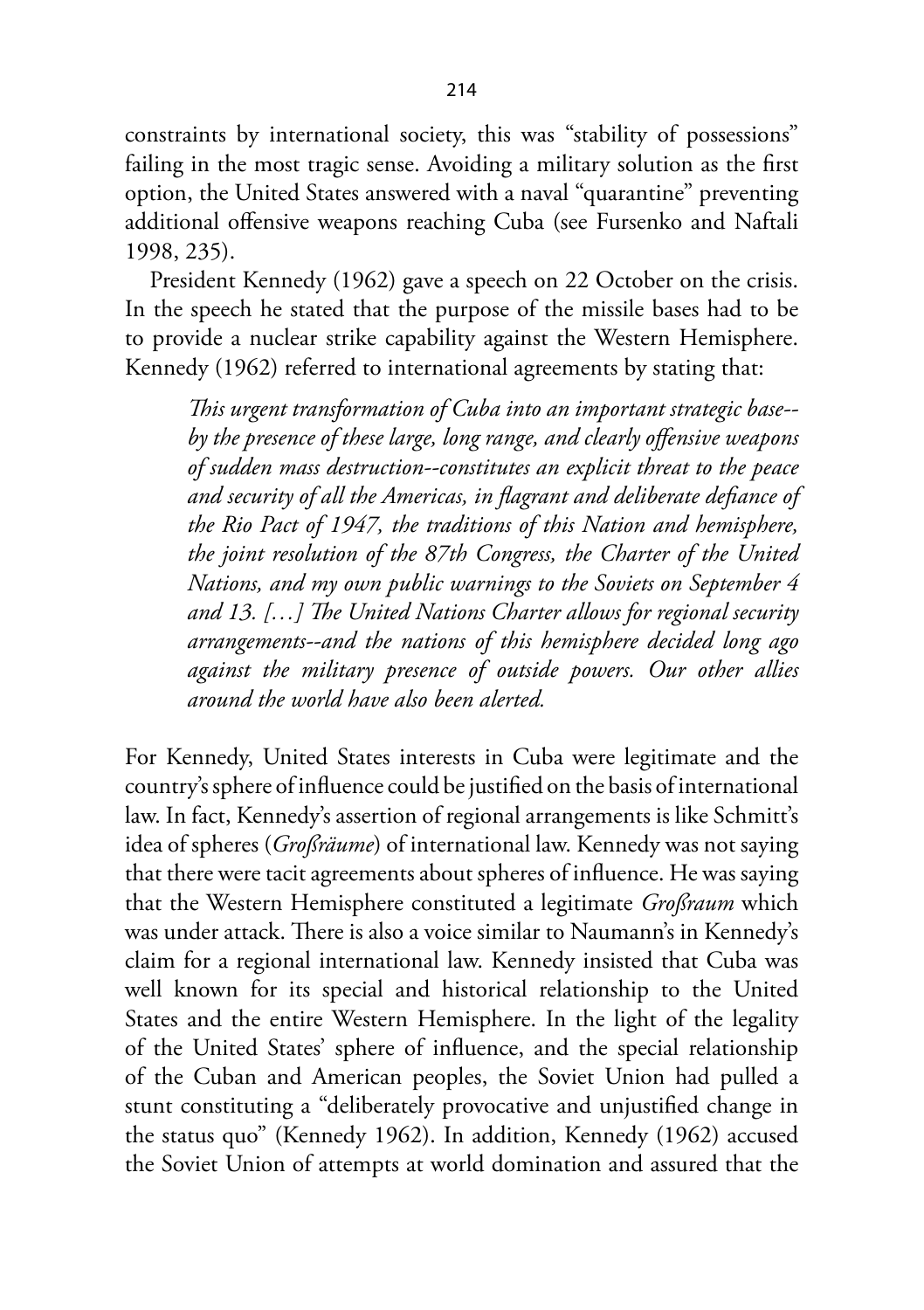Unites States was ready to take action if the safety and freedom of peoples the United States was committed to were threatened.

In letters to President Kennedy 23 and 24 October, 1962, Khrushchev (1962a, 1962b), just like Kennedy, invoked international law:

*I must say frankly, that the measures indicated in your statement constitute a serious threat to peace and to the security of nations. The United States has openly taken the path of grossly violating the United Nations Charter, the path of violating international norms of freedom of navigation on the high seas, the path of aggressive actions both against Cuba and against the Soviet Union.38*

*You wish to compel us to renounce the rights that every sovereign state enjoys, you are trying to legislate in questions of international law, and you are violating the universally accepted norms of that law.*

Both superpowers claimed to be on a mission to protect freedom and peace; that is, they were on the side of the law. Bull (2002, 211) writes that in fact both the Soviet Union and the United States have mainly appealed to peace and security, and not ideology, doctrinal rectitude or human justice, in justifying their interventions. This, for Bull, meant that they valued international order over norms of justice (ibid., 212). I agree that international order and peace were the main concerns for the two great powers after the conflict unfolded in full, but, also the language of justification was strong and even showed a humanitarian dimension. Again, I draw the conclusion that justification mattered because of concerns for international society. Khrushchev (1962c) wrote to Kennedy on the 26th offering to remove the missiles if the United States would promise not to invade Cuba. He also wrote that the Soviet military aid to Cuba was solely for "reasons of humanitarianism", to support its revolution against outside attack, and not as a means to interfere in Cuba's internal affairs. It is hard to imagine how humanitarian reasons were at the heart of Soviet foreign policy here, but it is easy to understand that positions were defended with appeals to such a noble cause.

Khrushchev proposed to Kennedy on 26 October that if the United States would end the naval blockade and refrain from invasion in Cuba

<sup>38</sup> A slightly different transcription of the letter is found on the United States State Department web page (see Khrushchev 1962b for the source).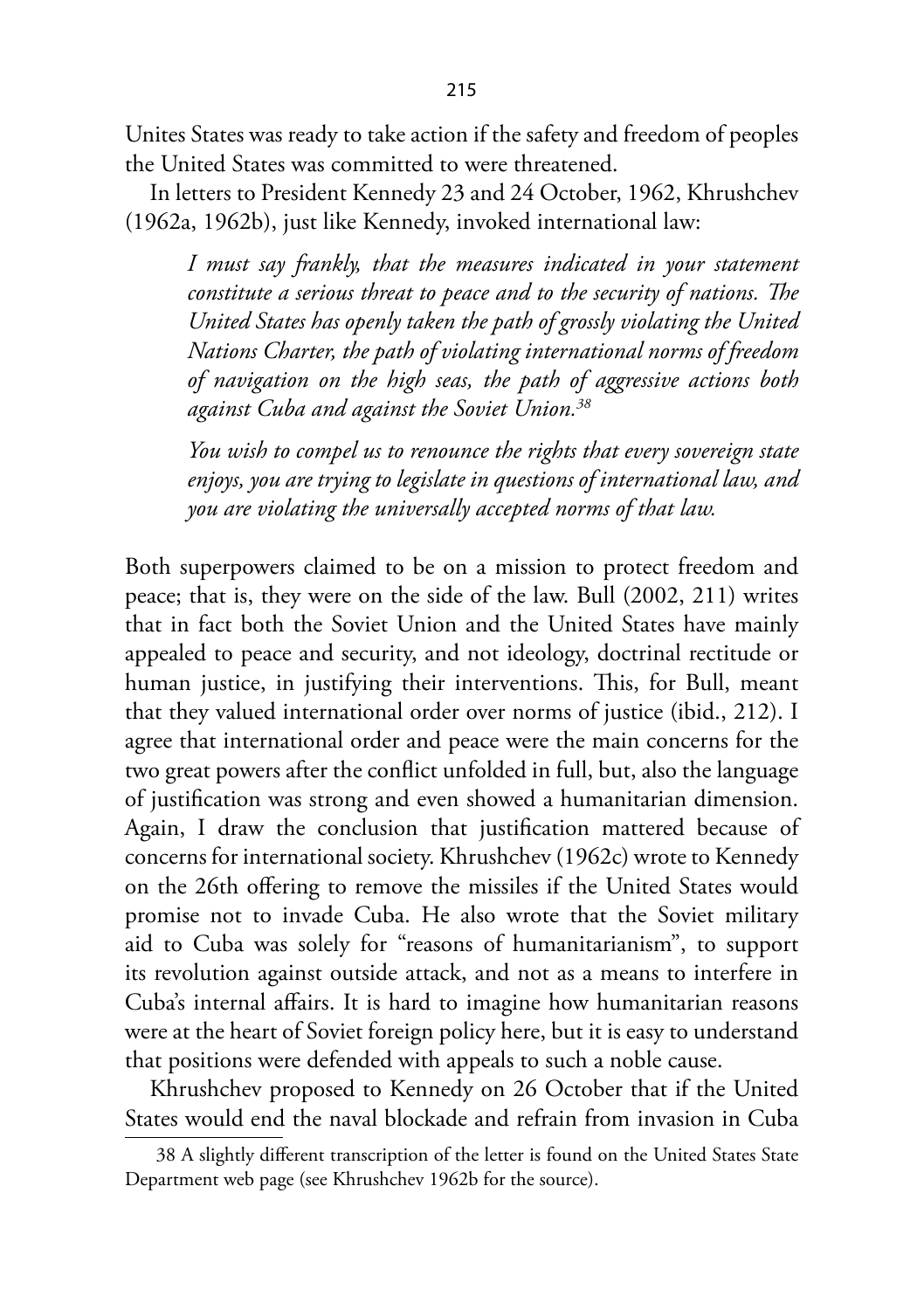the Soviet Union would destroy its armaments in Cuba (Keal 1983, 137– 138). The next day (27 October) Khrushchev (1962d) wrote again to Kennedy, before receiving any reply to this previous letter, and presented additional demands for the settlement of the crisis. The letter stated that the United States had surrounded the Soviet Union with missiles located in Britain, Italy and Turkey and claimed that this was an unfair situation. Khrushchev proposed that the Soviet Union would remove its missiles from Cuba if the United States would remove its missiles from Turkey. Moreover, Khrushchev (ibid.) wrote to Kennedy:

*We, in making this pledge, in order to give satisfaction and hope of the peoples of Cuba and Turkey and to strengthen their confi dences in their security, will make a statement within the framework of the Security Council to the effect that the Soviet Government gives a solemn promise to respect the inviolability of the borders and sovereignty of Turkey, not*  to interfere in its internal affairs, not to invade Turkey, not to make *available our territory as a bridgehead for such an invasion, and that it would also restrain those who contemplate committing aggression against Turkey, either from the territory of the Soviet Union or from the territory of Turkey's other neighboring states. (Khrushchev 1962d.)*

Khrushchev demanded that the United States make a similar commitment regarding Cuba. On the part of the Soviet Union, Khrushchev's statement was a promise not to include Turkey in the Soviet sphere of influence, "sphere of influence" as we understand it today: not to violate its borders or sovereignty, not to interfere in its internal affairs or invade the country. The United States accepted the offer to refrain from invading Cuba but the agreement on the Jupiter missiles in Turkey would be concluded later under a secret protocol (Fursenko & Naftali 1998, 278–287).

Ultimately, the United States got its way, without a military invasion. Khrushchev did not want a war and eventually the Soviet Union returned the missiles to where they came from (see Fursenko and Naftali 1998, 277). To quote Fursenko and Naftali (1998, 260), "He could not go to war in the Caribbean with any hope of prevailing. He had tried to achieve some measure of parity with the United States to defend Soviet interests in that region; but clearly he had failed." Keal (1983, 141) writes that by withdrawing the Soviet Union accepted that Cuba was in the sphere of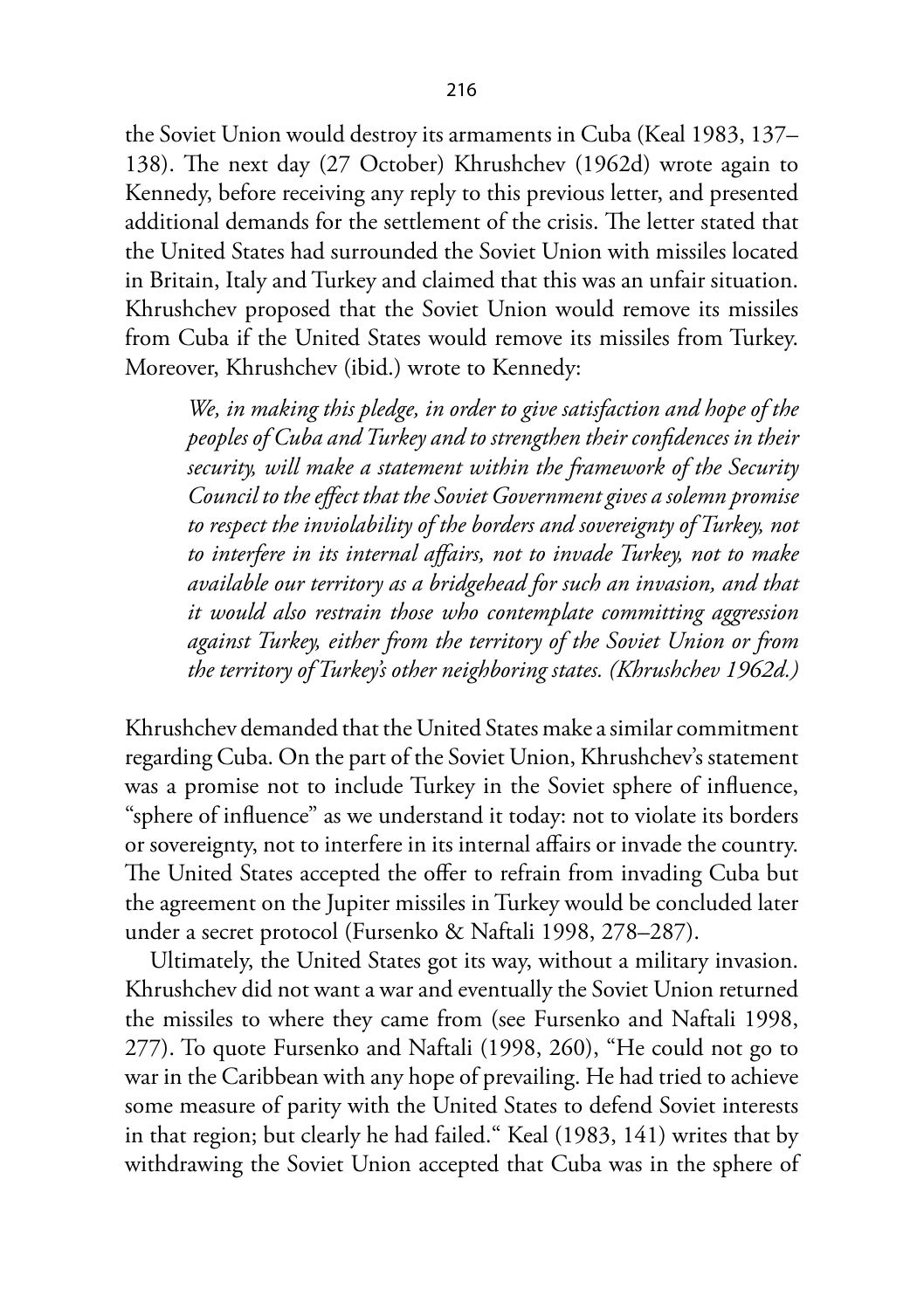influence of the United States. The crisis was settled on 28 October with the promise from the Soviet Union to withdraw the missiles, but there were still difficult negations ahead on how to implement the agreement (Fursenko & Naftali 2006, 493; Taubman 2005, 577). Nevertheless, I will end my account of the incident here and look at the contribution of the missile crisis to our present understanding of spheres of influence.

# **6.3 A Re-Reading of the Cold War**

The Cuban Missile Crisis is an ample example of how the struggle for spheres of influence encompassed ideology, "contamination", fighting tyranny or imperialism, and defending the freedom of the people. Sphere of influence is not an idea which belongs exclusively to the Cold War, but there definitely are traits which make Cold War spheres of influence special. At the same time, the concept of sphere of influence relates to ideas on international order, that is, to international theory expounded by the English School, especially because that theory was born in the midst of the Cold War itself. Keal saw the missile crisis not as a matter of Cuba's conversion to Communism as such but as the expansion of the Soviet sphere of influence. International order was also at stake, and war between the superpowers was the risk worth taking in a conflict over Cuba.

Even though the spheres of influence in the Cold War were based on tacit agreements, Kennedy argued for the legality of an American *Großraum*. Khrushchev did not spare words in appealing to international law. This, coupled with hesitation about turning a minor matter into a superpower conflict, and the need to justify influence prompts me to state that concerns for international order affected the decisions on questions of influence. It was Bull's international society at work. The missile crisis was also an example of the dangers of spheres of influence; it almost ended in a nuclear war. Because of the instability of spheres of influence and the balance of power, a struggle between two influencing powers took place and spheres of influence failed to provide for stability of the powers' possessions. Yet, spheres of influence, although almost leading to nuclear war, did not, in the end, fail to provide for international order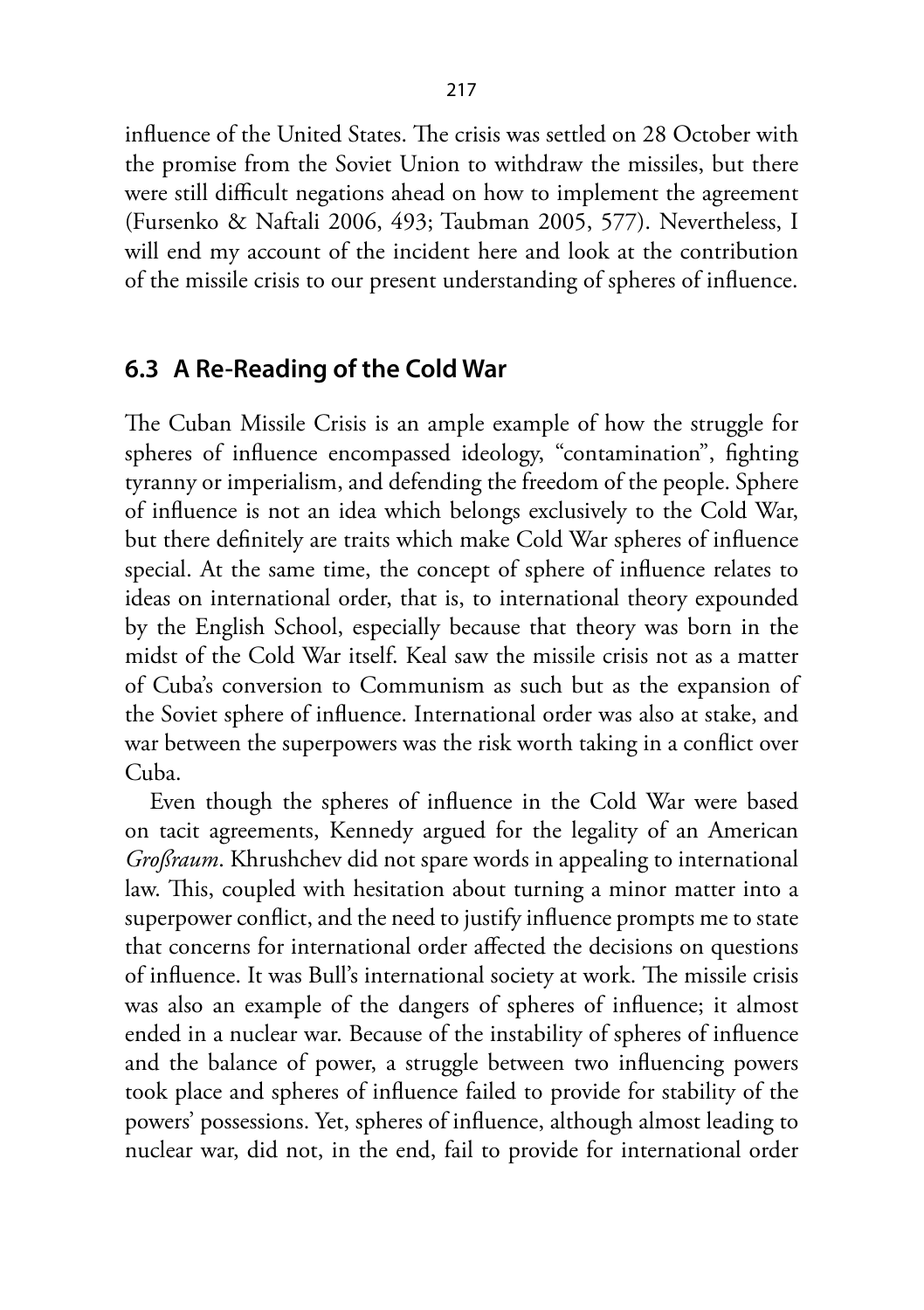during the Cold War. The Third World War never materialised and spheres of influence maintained the bipolar order. In fact, what I am able to read from the Cuban Missile Crisis is that somehow the nuclear threat overrode the powers' considerations regarding their spheres of influence. Reading from Keal, and Fursenko and Naftali, international order – and maintaining it by nuclear parity – was a major motive for both parties. The Soviet Union gave up; it could not achieve nuclear parity and it could not extend its military influence to the Caribbean. The Soviet Union was ready to back off, because, in the end, luckily, peace was more important.

The role of small powers comes into the limelight in the Cuban Missile Crisis. In the case of Cuba, sovereignty was defended and violated at the same time. Intervention was resorted to. Yet the small power was no victim. Although Cuba was ignored in the negotiations, marginalised as an object of superpower rivalry, it was able to choose its side in the beginning and play "the big game". Castro wanted to join the Soviet bloc; he wanted the Bomb. The people were less enthusiastic, but of course it was not for them to decide. Moreover, if Cuba agreed to the Soviet influence, was the relationship anymore that of being part of the Soviet Union's sphere of influence, or was it an alliance? This is the general question of where we draw the line between a sphere of influence, an alliance, integration, and so on, when it comes to the consent of the influenced state

The role of small powers includes influencing balances of power. The Cold War balance of power is generally viewed as something Wight (1966a, 152) calls a "simple balance", that is, "selective concentration upon the greatest Powers". But Wight argues there has never actually been, in Western international society, a simple balance. There have always been lesser powers around or between the dominant powers (ibid.). A simple balance is only possible in an international system of established, stable *Großräume*. As long as small states exist as independent powers, no matter how small they are, as the Cuban case testifies, balance is achieved by controlling the moves of the small powers. This destroys the dream of perfectly working great power management and it destroys the idea of perfect hierarchy. The Cuban Missile Crisis proves that not even the Cold War was built upon a simple balance; even "tacit agreements on spheres of influence" could not create a simple balance. Maybe this is the reason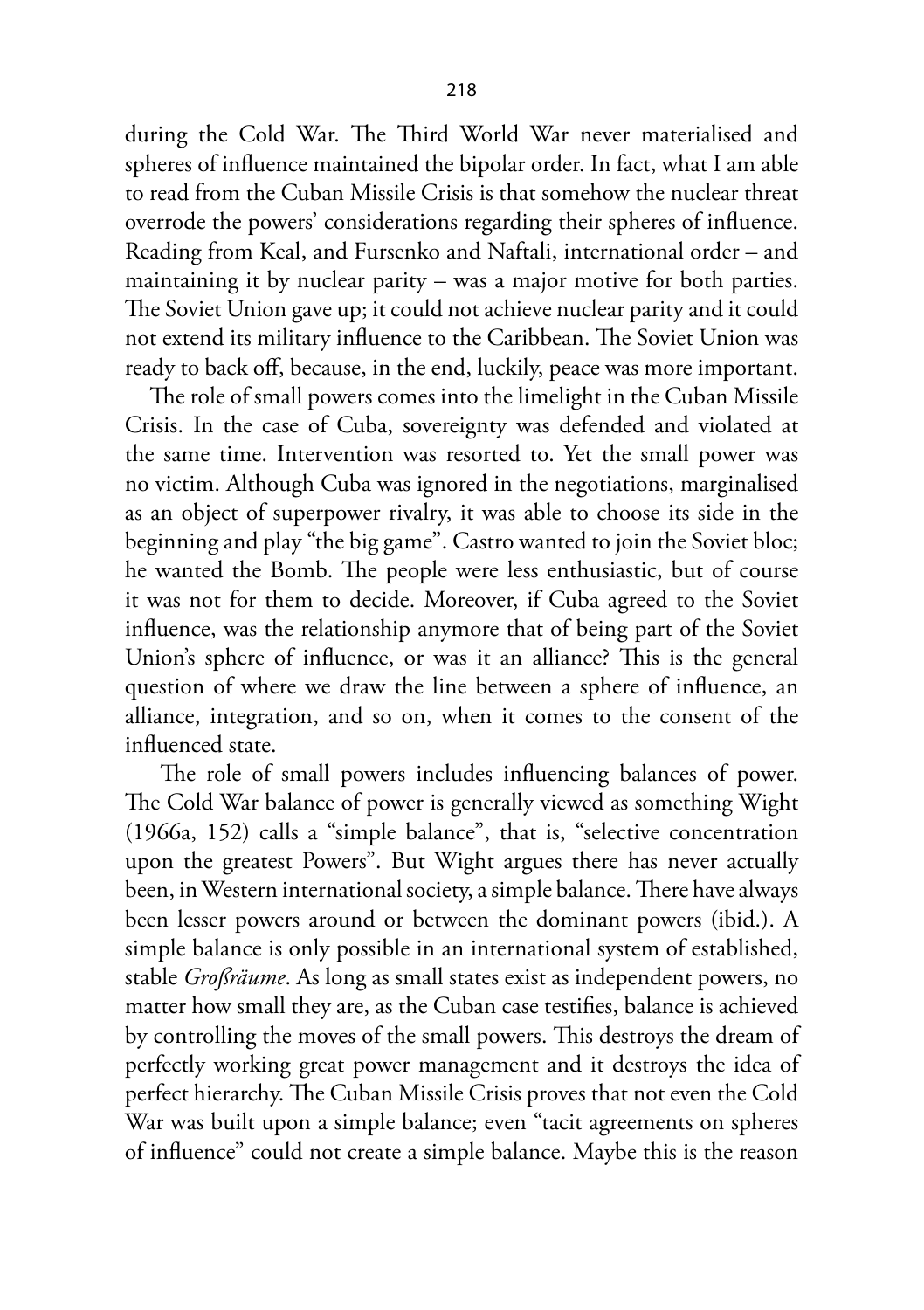why Burnham did not believe in great powers anymore, but put his trust in the Universal Empire. Maybe this is why Lippmann did not trust the balance of power, but believed that there must be a way to divide the world along lines of responsibility, willingly and in good spirit.

If we re-read the Cold War, one inevitable question is whether spheres of influence provided for international order in the case of the Cuban Missile Crisis. Did the tacit agreement on spheres of influence cause the crisis or prevent its escalation, or both? This is a discussion on the conflict- and war-preventing mechanism of spheres of influence, a discussion completely absent from IR today. In the present understanding of the concept, sphere of influence is the source of conflicts, not a check on violence and war. I have yet to encounter a statement from a non-Russian affirming that Russia's sphere of influence contributes to stability and helps to limit conflicts. In this light, the Cuban missile crisis is an example of how *due to* the struggle for spheres of influence and the balance of power the superpowers came close to starting a nuclear war. Because of spheres of influence, the United States took great pains to plan a military invasion and overthrow Castro. Because of spheres of influence, Khrushchev delivered nuclear armaments for the first time outside Soviet soil. One could even put the blame on spheres of influence for Cuba's turn towards Communism and the loss of many lives in Castro's purges. It all makes sense: spheres of influence can lead to this. In any human endeavour, power has the potential to lead to death and destruction. But power has another side too, and the historical discourses on spheres of influence reveal that they may be vehicles for exercising "responsibility" or using power for the sake of order.

If we turn the matter the other way around, we could say that respect for spheres of influence eventually prevented the escalation of the conflict. Keal (1983, 205) writes that the role of spheres of influence as a means to limit violence became obvious in the case of Cuba. Spheres of influence created a restraint on great powers interfering in each other's spheres of influence. In fact, respect for those spheres of influence prevented a nuclear war (ibid). This claim can be refuted, of course, and I would say that it was rather the fear of a nuclear war that prevented a nuclear war. But what Keal means is that considering the antagonistic system, the existence of the fatal bomb, and the tension in international relations, the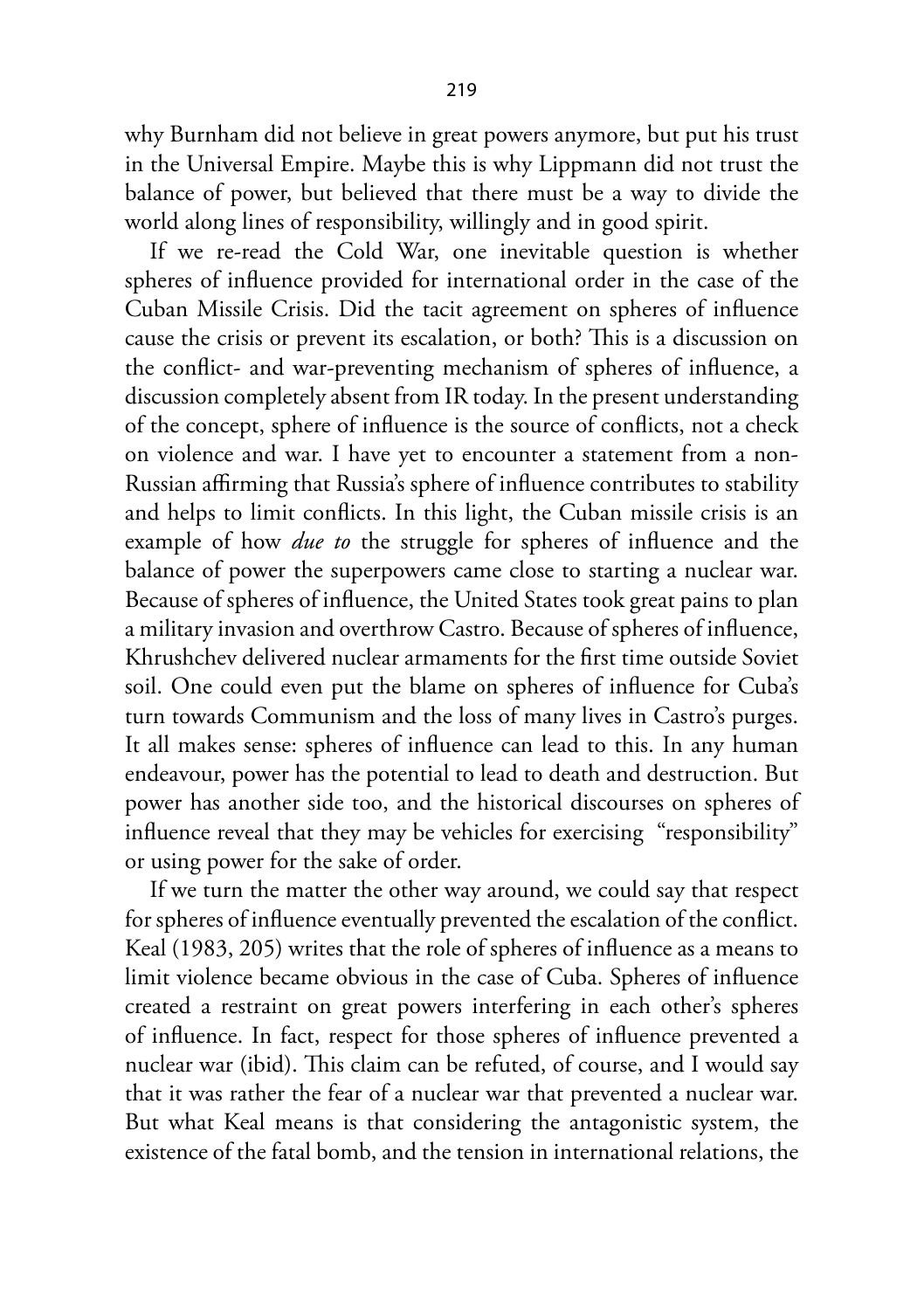spheres of influence created some rules whereby the superpowers knew their limits. Spheres of influence created order in chaos and helped to prevent a major war. Stalin had respected the rules drawn, and Khrushchev tried to cross the line, but eventually the system held together. What is more, spheres of influence helped to maintain the pluralist system against a single sovereign, although, as I argued before, this particular pluralist system was not a strong one in defending freedom. Cold War pluralism did not give states the possibility to do things their way. Keal (1983, 199–200) also argues that not only did the system of spheres of influence maintain peace between the superpowers but hierarchical relationships maintained order within the blocs and the spheres of influence removed the influenced areas from external challenges. In addition, the influencing state managed relations among the influenced, preventing conflict inside the bloc (ibid).

All this is not to idealise the Cold War or to say that Cold War spheres of influence were not that bad after all. I was only 8 years old when the Berlin Wall fell, and I could not possibly understand how people lived and felt during those years. Superpower politics affected millions of people, and Orwell foresaw that spheres of influence entail totalitarianism, violence, war, suppression and manipulation of people. But this should not mean that the concept of sphere of influence has no history, that it is fixed within its Cold War uses. If a sphere of influence expresses a relationship between the influencing and the influenced; and if it affects international order and its rules and institutions; then it is necessary to take a historically and theoretically broader view on spheres of influence than the Cold War alone can offer.

The Cold War, including the Cuban Missile Crisis, constitutes much of our understanding of spheres of influence. Just like the Monroe Doctrine it is a beacon signalling spheres of influence at work: it is a memory which makes sphere of influence understandable. The Cuban Missile Crisis is a manifestation of, a concrete reference to what a sphere of influence is and, more specifically, what spheres of influence meant for the relations among the influencing powers. The usefulness of the Cold War memory is that it reminds us of the dangers of antagonism and division in the society of states in the age of nuclear weapons. We forget this too easily. But the question remains whether in the end the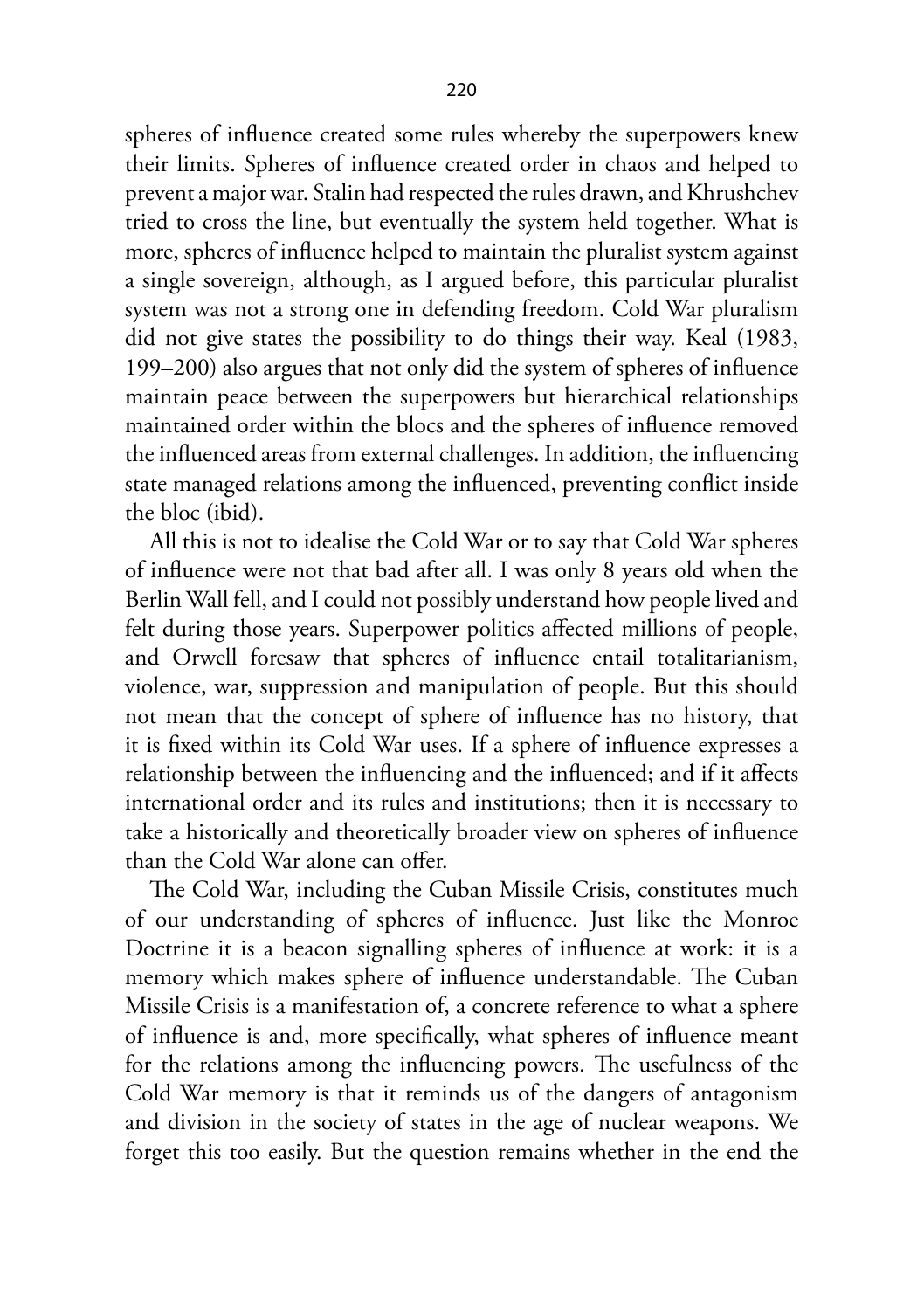issue in the Cuban Missile Crisis was spheres of influence rather than nuclear parity. Were spheres of influence reduced to a balance of power in a manner that prevents us talking anymore about a struggle for spheres of influence? Did the nuclear factor alter the sphere-of-influence logic in a fundamental manner? Was the fear of mutual suicide so overwhelming that it overruled considerations of spheres of influence and made even Khrushchev accept defeat and humiliation by retreating from Cuba? According to Lippmann (1963), nuclear deterrence does not prevent a nuclear war. I agree with Lippmann in that as long as there are nuclear weapons, the possibility of a nuclear war *really* exists. Lippmann (1963) commented on the missile crisis as follows:

*Had the missiles been put in place, they would have changed seriously*  the balance of nuclear power in the world. The United States deployed *its whole military power, nuclear and conventional, against such an alteration of the status quo. It would do the same, and for the same kind of reason, if the Soviet Union moved its military force against Berlin or against any other point which is critically important to the maintenance of the status quo in the balance of strategic power.*

How much could little Cuba weigh on the scale where the other weight was nuclear war? If Kennedy and Khrushchev understood that nuclear war would become a reality if the missiles were kept in Cuba, they could not have cared for any trivial matters relating to spheres of influence. Khrushchev gave up the dream of nuclear parity; he gave up a balance of power, all for the sake of avoiding war. What drove the Soviet premier to give up the confrontational sphere-of-influence logic must have been the fear of destroying the entire planet, or at least the human race. It is even uncertain whether Khrushchev was after a communist bridgehead in the Caribbean or if he was planning all along to advance military parity, or even superiority. Even if the conflict began as a competition over spheres of influence, it ended up in a negotiation on nuclear weapons. Even American missiles in Turkey entered the bargain. What was agreed on Cuba, where it all began, was not much: a promise from the United States not to intervene. The United States was left with communist Cuba and with Castro. The Soviet Union was left with humiliation. What the nuclear age brought as an extra for the logic of spheres of influence was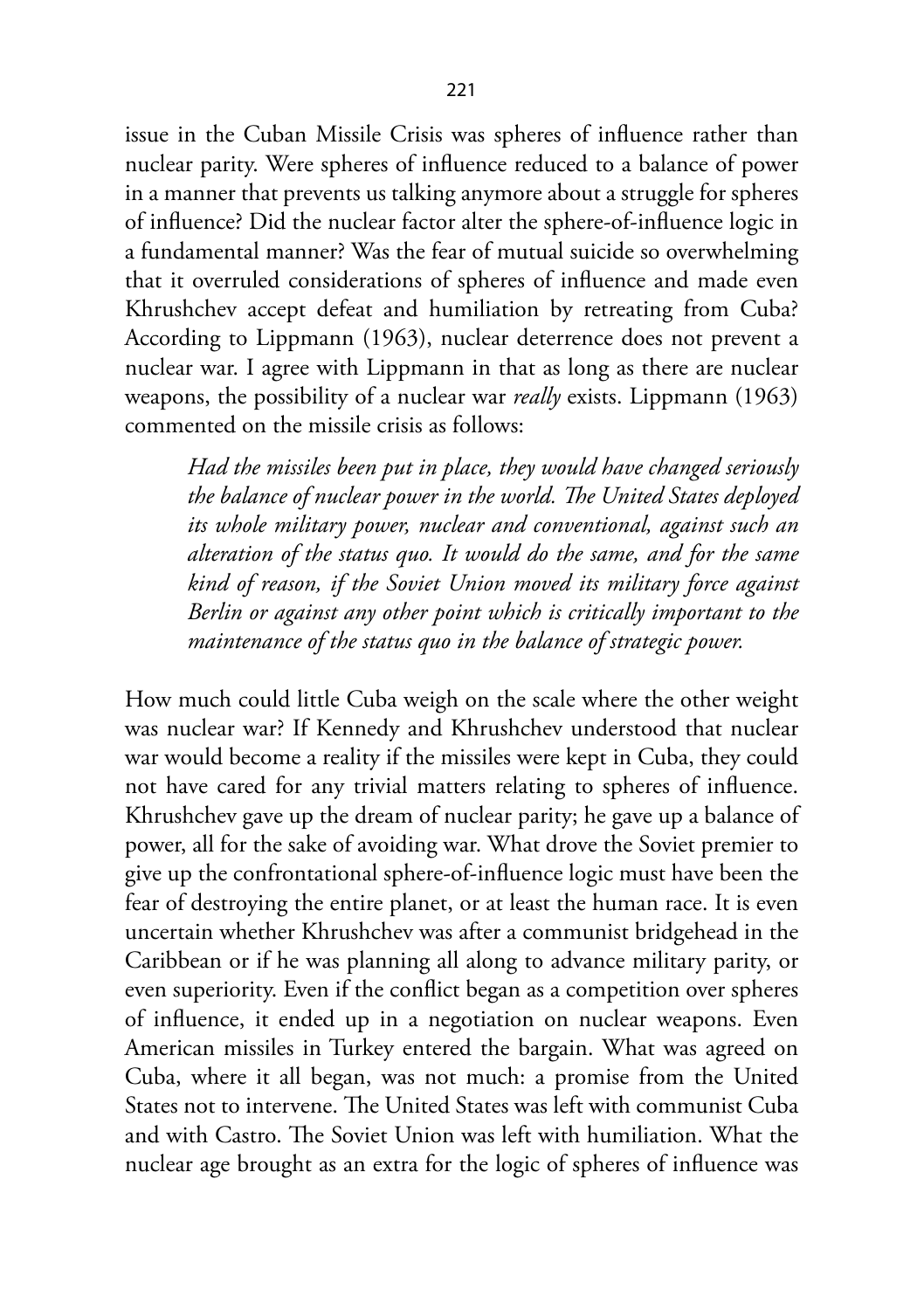that, in addition to, or even instead of, fear of the spread of an alien ideology, spread of power of the Other, or losing the balance of power, great powers now had to take into consideration the dangerous military scenario that their game of influence could be opposed with the nuclear weapon. The missile crisis thus illustrates that even during the Cuban Missile Crisis there was no overt manifestation of spheres of influence, not even if we rely on the definitions of Keal and Kaufman, and agree on the meaning of the concept.

I began this research by being critical of the transmission of Cold War thinking on spheres of influence into the present. I was also critical of how the Cold War forms a unitary yet uninformative picture of spheres of influence and dominates the image of Russia's sphere-of-influence policy. Later I came to realise that that problem was not so much conceiving of spheres of influence in Cold War terms but the fact that even Cold War spheres of influence have not been studied. And how could they have been, when spheres of influence had not been theorised? With the knowledge we have today, with archives more and more open, the idea of spheres of influence, the assumed practice of spheres of influence during the Cold War, could very well be a fruitful source for theorising spheres of influence. I believe the Cold War offers more than a burden of pejorative associations on the concept of sphere of influence: it contributes to a theoretical tradition in that it is a part of the history of spheres of influence, the most explicit and familiar phase, but not the only one in that history. Even if rooted in pejorative associations, the Cold War knowledge offers material for the normative discussion we need and lack. Failing to read the Cold War policy of spheres of influence means we will not be able to take a critical view of the contemporary manifestations of spheres of influence.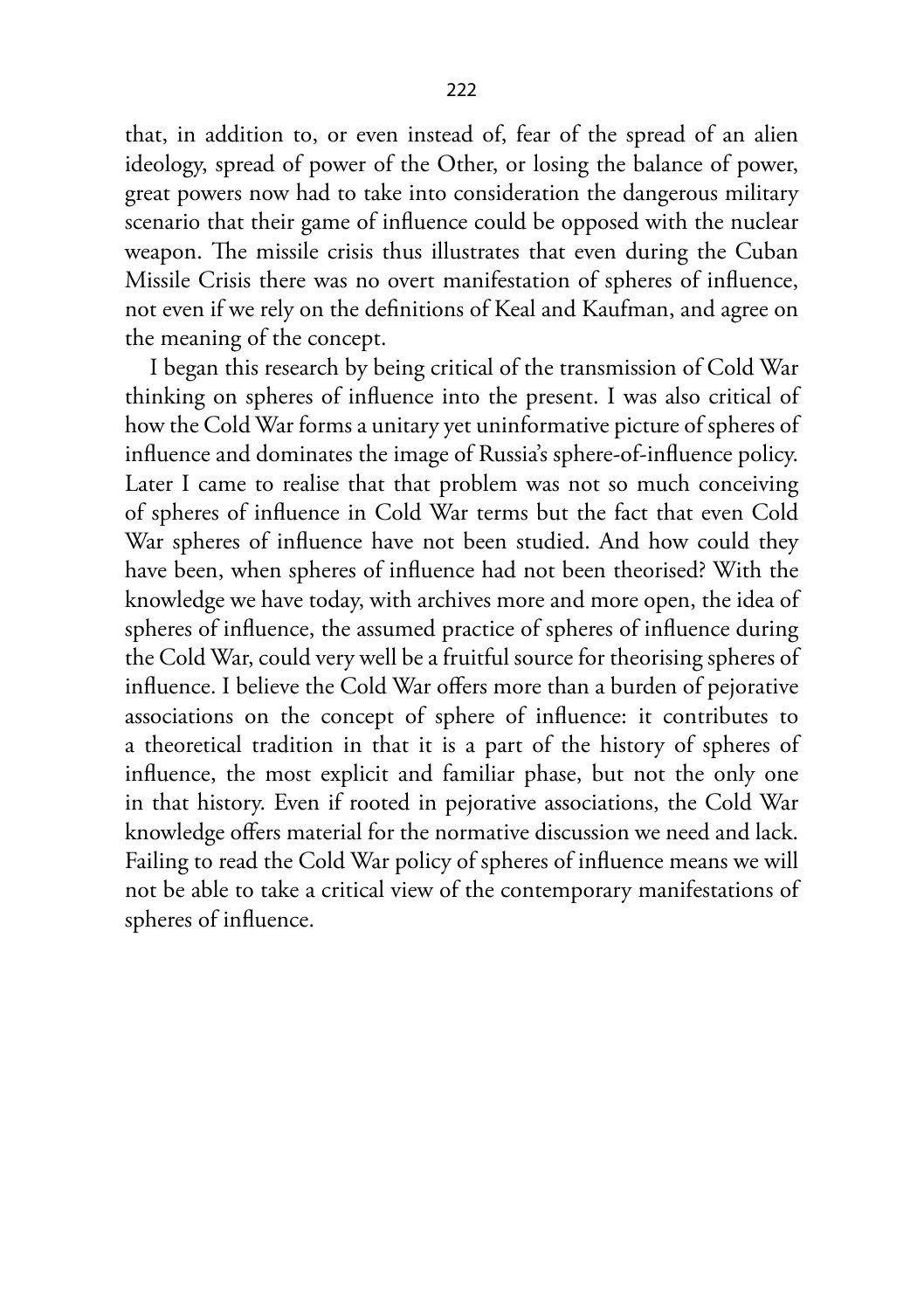# **7 Russia, Order, Law and Infl uence**

The purpose of this chapter is to examine how the Russian political and academic elite write about spheres of influence, international order and justice. What makes the Russian discourses of utmost importance is that in the present spheres of influence are located, mapped, in the "Russian neighbourhood", that is, the post-Soviet space. In order to shake the foundations of the pejorative understanding of the concept, I had to ascertain whether there really was an idea of sphere of influence alive in the current Russian thinking and what conception of international order the Russian analysts want to present to the outside world. Like the previous chapters, this chapter represents an episode that draws on examples,. My purpose here is to problematise the present understanding of "Russia's sphere of influence" by introducing Russian ideas on influence and international order. What we will discover is that the Russians also use the term "sphere of influence" in a pejorative sense and they find it difficult to articulate that, at the end of the day, influence is what Russia seeks.

# **7.1 The Sources of Russian Discourses**

The following reading of spheres of influence operates on the same two perspectives of international order and justification of influence as the previous chapters. The term "sphere of influence" is mentioned infrequently in the sources, but the idea of influence beyond the country's borders is firmly rooted in Russian thought. The focus of Russian ideas on spheres of influence is twofold, representing: 1) a defence against the accusations that Russia has pursued and continues to pursue an illintentioned sphere-of-influence policy and 2) an offensive against the sphere-of-influence policies of others. Accordingly, I needed to find texts that were directed to international audiences and that represent a forum for articulating the defensive and offensive approaches. The material is in English and naturally some meaning may have been lost when the texts were translated. On the other hand, the intention of the authors is not my focus as much as the visions that can be discovered in the material,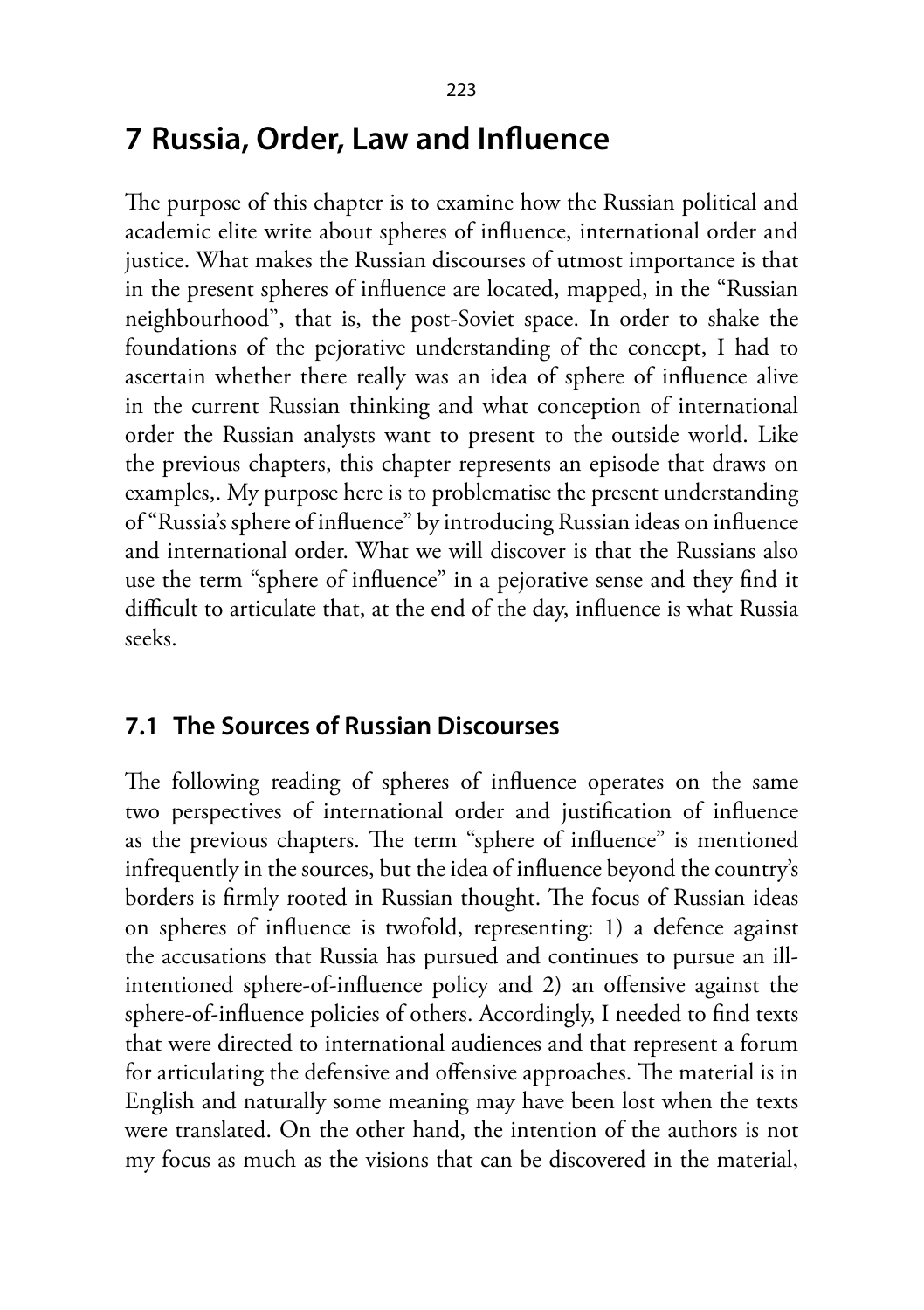in other words, the effects of the discourses. Identifying the speech acts that convey ideas on spheres of influence is the methodological basis of the analysis, even though I do not adhere to discourse analysis as such.

I also wanted to find sources which would operate on the same level of language as the other parts of the history of the concept of sphere of influence, that is, writings which would express not only political interests but also theoretical thinking. These two criteria were well met by two journals representing the Russian voices of academia, think-tanks and politicians alike: *International Affairs: A Russian Journal of World Politics*, *Diplomacy & International Relations* and *Russia in Global Affairs*<sup>39</sup>. I chose to use the issues from 2006 until 2010, which provide enough material for finding "present" Russian ideas at the time of writing this book. The articles represent rather coherent visions, indicating that the journals set the boundaries for the views expressed by excluding the most radical ideas, but also that the passing of years from 2006 to 2010 has not made a great difference. A majority of the contributors are in high government, ministry or academic positions<sup>40</sup>. I have not chosen the texts by author, only by topic. If some authors are quoted more frequently than others, such as Foreign Minister Sergei Lavrov, it is not because of their position but because of the amount of relevant published material written by them. My interest is not in personalities of the authors, but in the views that are expressed by them as representatives of the Russian political and academic elite. In the end, the number of Russian discussants rose to 66 persons, and in order to keep the scope of the material manageable, I reduced the sources to those which both quantitatively and qualitatively offered most for the analysis. When I generalise, I write "Russian writers", "analysts" or just "Russians". When I write "Russians" or "Russian" it does not refer to Russian people in general but only to the sources used in the analysis. The "Russian" ideas which emerge from the material,

39 *Russia in Global Affairs* is co-founded by the Council on Foreign and Defense Policy, the Russian Union of Industrialists and Entrepreneurs, and the newspaper *Izvestia*. It has both Russian and English versions online. *International Affairs: A Russian Journal of World Politics, Diplomacy & International Relations* is the English translation of the Russian-language journal *Mezhdunarodnaia zhizn*, published by the Ministry of Foreign Affairs of the Russian Federation (MFA). The contributors are diplomats and independent analysts, and the articles often include roundtable discussions.

40 I have mentioned the affiliation of the authors in the footnotes as they were reported by the journal at the time of publication.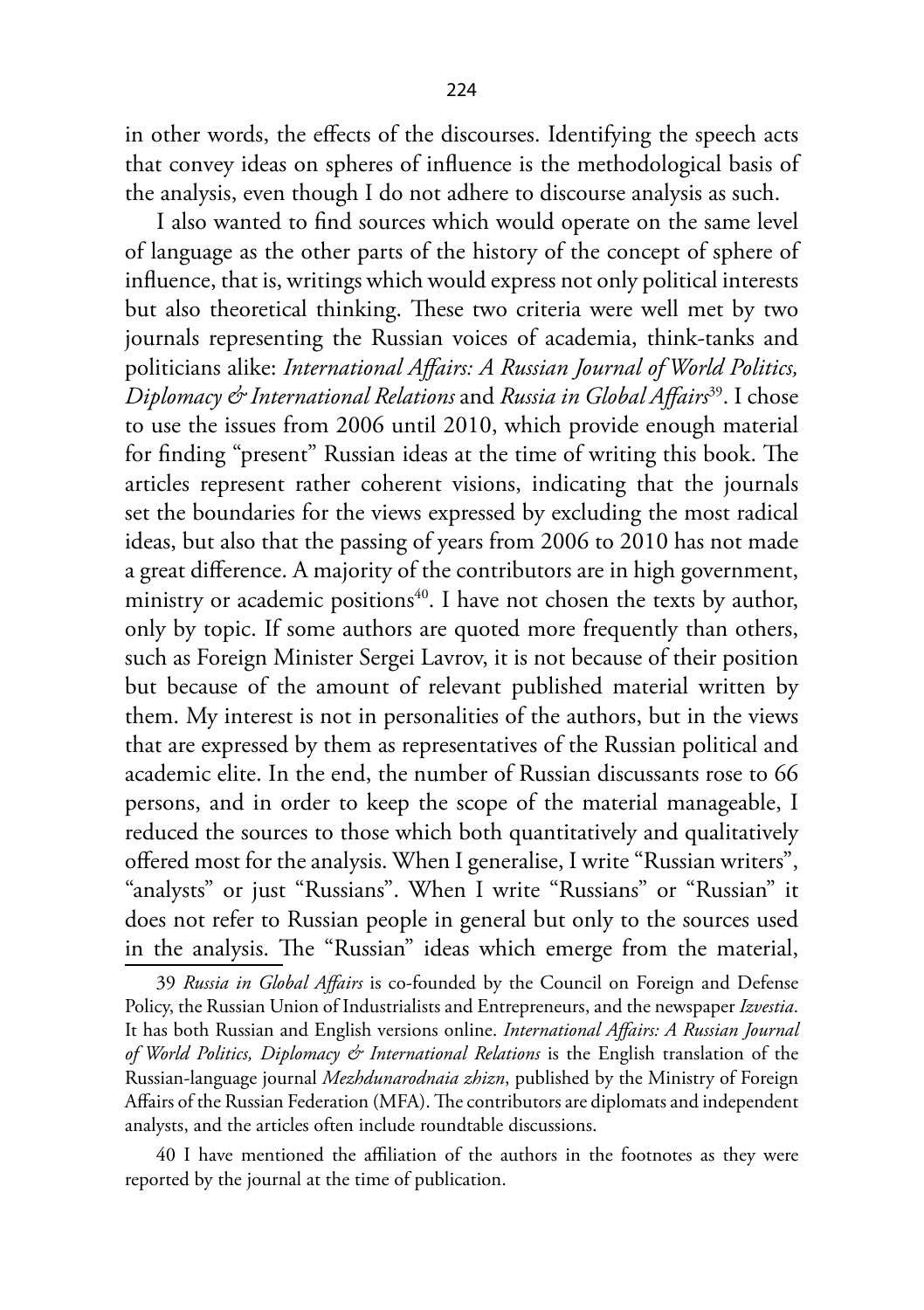thus, represent the opinions of the Russian analysts chosen, but at the same time they become the visions of sphere of influence presented to the outside world.

The timeframe, the period from 2006 to 2010, encompasses a vast body of material dealing with enough political events to offer a varied source of ideas on sphere of influence. I call this period "the present", although by the time this manuscript is published many significant political events will have taken place in the world, and even the year 2010 will be long past. My idea of the present should not be taken literally but rather as a synonym for "topical", or "relevant for the twenty-first century" and, what is more, relevant for a history that should be written from that point onward. All in all, the discourses that cover five years of international events are quite harmonious in content and the only clear change that occurs with the passing of time is that the closer we get to the year 2010, the less talk about spheres of influence there is. The language becomes more sterile. Moreover, there is less discussion of controversial matters. The tone softens, and rather than expressing opinions the authors relate what they see as facts. I do not think this means a moderation of opinions but merely that the style of writing has become more academic and scientific and less political in these particular journals.

The years 2006–2010 witnessed then-President Vladimir Putin's (Prime Minister from May 2008 to May 2012) famous Munich speech (2007), the election of new presidents in Russia (2008) and the United States (2009), Kosovo's declaration of independence (2008), a war in South Ossetia (2008), the financial crisis (since 2008) and a "reset" in U.S.-Russian relations (2010); all of these events affected the topics addressed in the journals. The Munich speech was interpreted in Russia as a cry for monumental change in international society, but in the West it was seen as an aggressive geopolitical manifesto declaring a new Cold War. The next attempt to promote the Russian idea of international order was the proposal for a new security architecture for Europe, put forward in June 2008 in a speech in Berlin by then-President Dmitri Medvedev. The proposed treaty was published more than a year later, on 29 November 2009, on the Kremlin's website (Kremlin.ru Archive). The intervention in Yugoslavia (1999), the recognition of Kosovo's independence by many Western states and the conflict in Georgia (2008) created an impetus for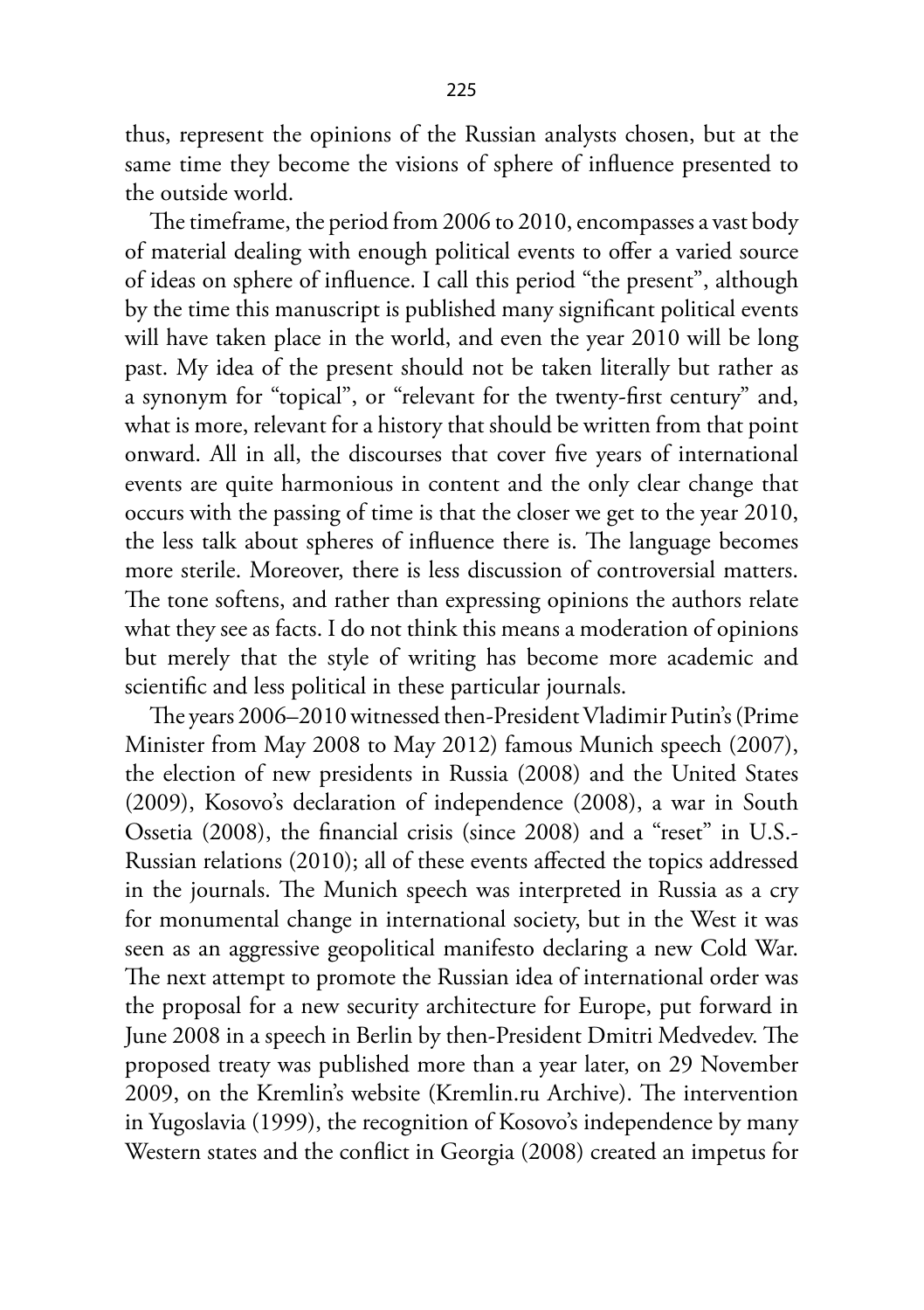Russian analysts to discuss matters of intervention, international law and justice related to ideas on territorial influence. The financial crisis and, to a lesser extent, the "reset" of U.S.-Russian relations caused spheres of influence to fade into the background, and instead of promoting *ideas*, the journals provided more in the way of descriptive information. In addition to reacting to major events, the Russian writers addressed what they call *falsification of history*. In the case of the discourses on spheres of influence, history is indeed a source to draw images from (for Russians, just like for anyone), but Russians have accused their neighbour states of politically motivated interpretations of the history of world wars and the Cold War.

What is peculiar to the Russian discourse is that the writers cannot argue for their vision of international order without trampling on the very principles they wish to promote. This applies to sovereignty, international law, justice, non-intervention, and ultimately questions of influence. For the Russian authors, sovereign equality and great power management are not contradictory notions; intervention and non-intervention are upheld when it suits Russia's interests and sense of justice; universe and pluriverse, solidarist and pluralist international society go hand in hand according to Russia's needs; justice in principle and justice in practice do not need to match; and spheres of influence are sometimes good and at other times bad. This indecisiveness or contradictoriness can cause confusion in Russia's relations to its partners in the West. It could also explain why many think that there is a stark contrast between Russian foreign policy discourses and actions. This is not to say that Western foreign policies are coherent and understandable to all, least of all to Russians. In fact, one of the most prominent Russian discourses is to accuse the United States of double standards in foreign policy, that is, defending international law and violating it whenever it suits American interests.

As regards the use of the emotionally and pejoratively loaded term "sphere of influence", its use in shaming the other is not necessarily helpful in improving mutual relations. I believe that there is something to learn from analysing Russian visions of spheres of influence, especially if we depart from a broader set of tools of analysis by including ideas on order, great powers, sovereignty and intervention. At the minimum, it becomes clear that at the level of discourses no idea of Russia's sphere of influence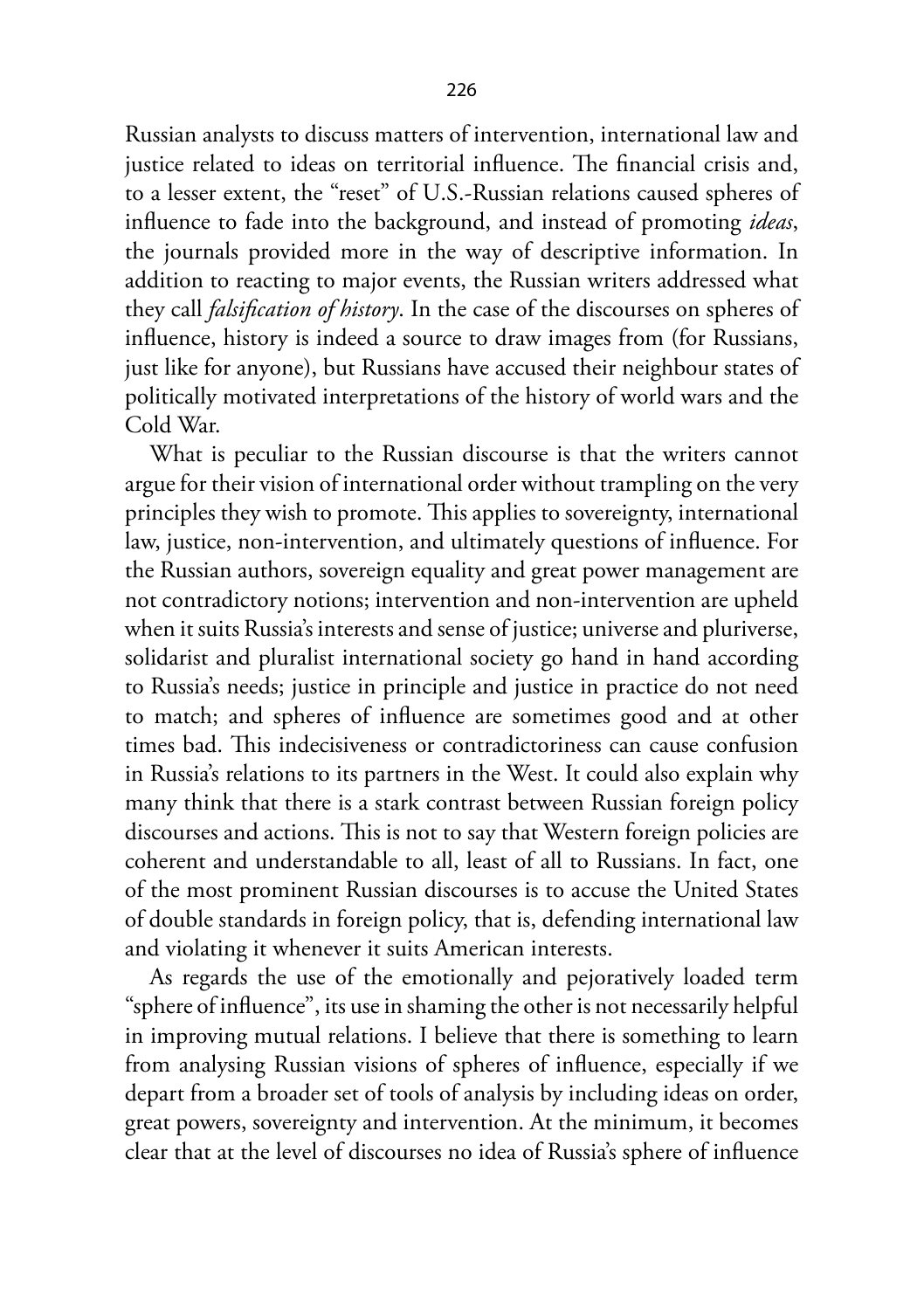is articulated. There is no shared understanding of "Russia's sphere of influence" to be detected. The Russian idea of influence, as I read it from the material, resembles "regional solidarism" or a Good Neighbor Policy, as I will later argue, but it is not articulate aloud. Instead of a Russian vision of a sphere of influence, we find discourses justifying the country's own efforts to exert influence and refuting others' policies of doing the same. I believe the lack of coherence in articulating a Russian vision of influence and international order is reflected in Russian foreign policy. Even if it is not possible to draw direct conclusions on Russian foreign policy from the following analysis of discourses, it should be remembered that language is inextricably linked with and thus has an impact on the conduct of world affairs.

My intention is not to defend any actions by Russia or the Soviet Union. It is a sensitive issue to begin opening up paths of unorthodox reasoning about Russia's influence. As a Finn who has learned the history of her country, I know how this subject stirs national sentiments. History has a strong grip on us, which makes it all the more important to look it in the eye. I have not allowed my own understanding of the rights and wrongs of the past to affect my analysis of Russian discourses and I hope the reader can follow my purpose in explicating the Russian argumentation, which is not to justify Russia's foreign policy choices, but to cultivate some understanding of them.

# **7.2 International Society and Research on Russia**

In the following analysis I proceed mostly with the English School conception of international society and its institutions. For this reason it is relevant to take a look at how the English School's ideas have been utilised before in the analysis of Russian discourses and state behaviour. Of course, the concept of sphere of influence is absent, because the English School notions of sphere of influence have not been analysed before, let alone used to examine Russian foreign policy or discourses. Nevertheless, there is an interest in studying Russia in terms of international society and I will introduce some of the salient works here. Alexander Astrov has edited a book which deals with the Russian-Georgian conflict in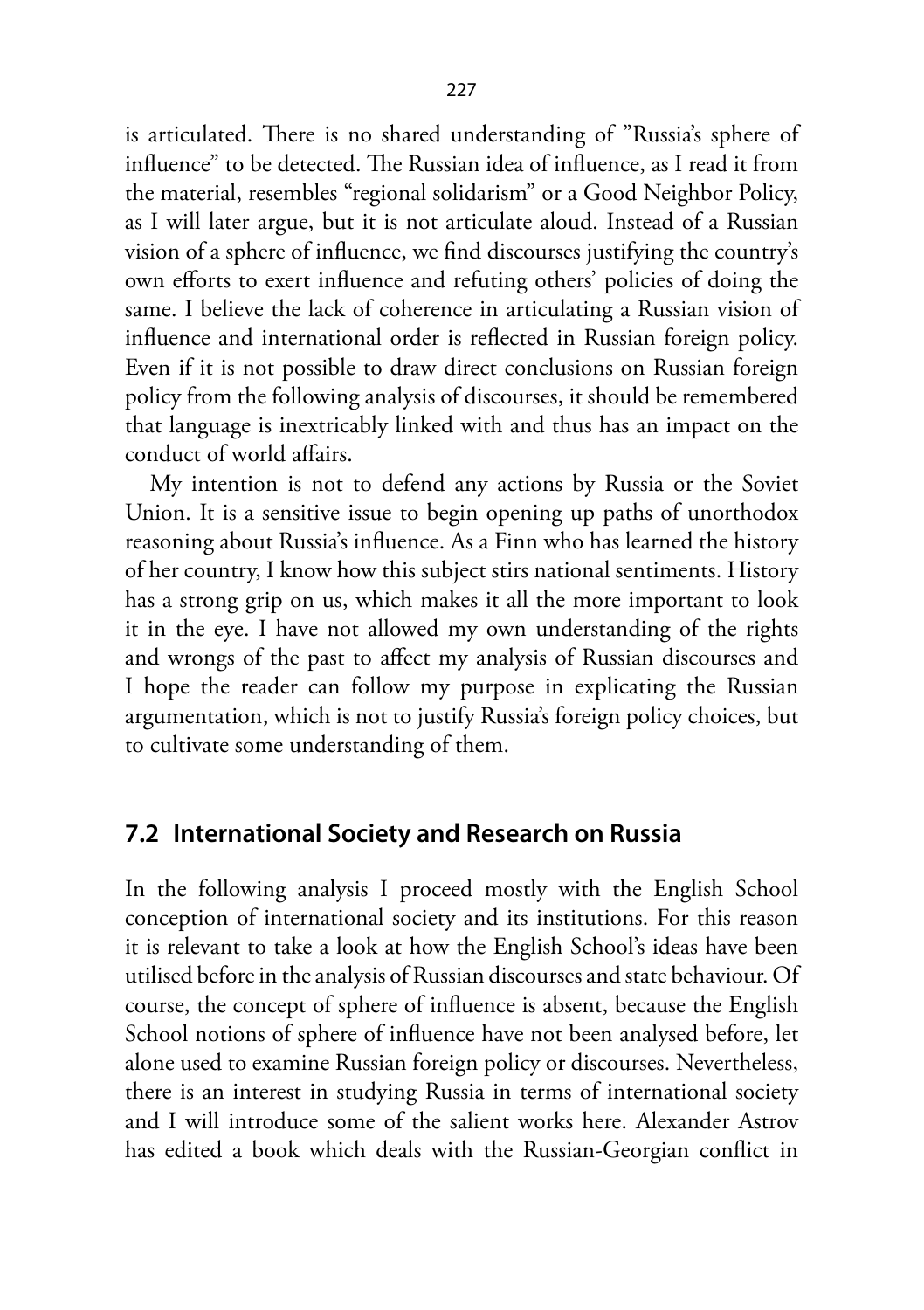2008 from the perspective of the English School theory, namely, its idea of great power management. This is the most interesting research on Russia I have read, because it comes so close to opening paths for a discussion sphere of influence. The book in its entirety is an example of the lack of interest in spheres of influence, which is especially curious when we have a multitude of articles dealing with the conflict in South Ossetia. Even Astrov (2011b, 17) makes a clear statement about a sphere of influence being a manifestation of great power management. He laments the fact that great power management is the least theorised topic within the English School when it is actually "one of the defining practises of international society" (ibid., 2). Astrov even sees Russia as blatantly asserting its sphere of influence yet fails to extend the theoretical discussion to encompass spheres of influence (ibid., 3). The elements are all there: the idea of great power management, the English School, and even Carl Schmitt (Astrov 2011b and Prozorov 2011), but spheres of influence remain hidden. Sergei Prozorov (2011, 33) raises an important issue: the paradox of Russian claims to hegemony and the affirmation of the territorial integrity of the post-Soviet states prior to August 2008. The same paradoxes in argumentation about international order, along with spheres of influence, will be explored in my analysis of Russian discourses. Irina Papkova (2011, 56) has read about spheres of influence in Bull's work but she uses the concept as something evident and descriptive rather than theoretical. While Papkova argues that Bull's *The Anarchical Society* provides tools for understanding Russian-American relations in the context of the Georgian conflict, she does not count a sphere-ofinfluence policy among those tools (ibid., 58). Pami Aalto (2011) takes up the role of small states in great power management, also neglected in the English School literature. Elsewhere Aalto (2007) discusses Russia's convergence with European and EU international society and what he sees as pluralist and solidarist tendencies in Russia's view of international society. But also Aalto leaves questions of spheres of influence aside.

Other examples exist where the work of the English School is meritoriously utilised to explain Russian foreign policy, but without mention of the concept of sphere of influence. Neumann takes a historical approach to analysing Russia's relationship to international society and argues that Russia has chose to remain in the outer tier of international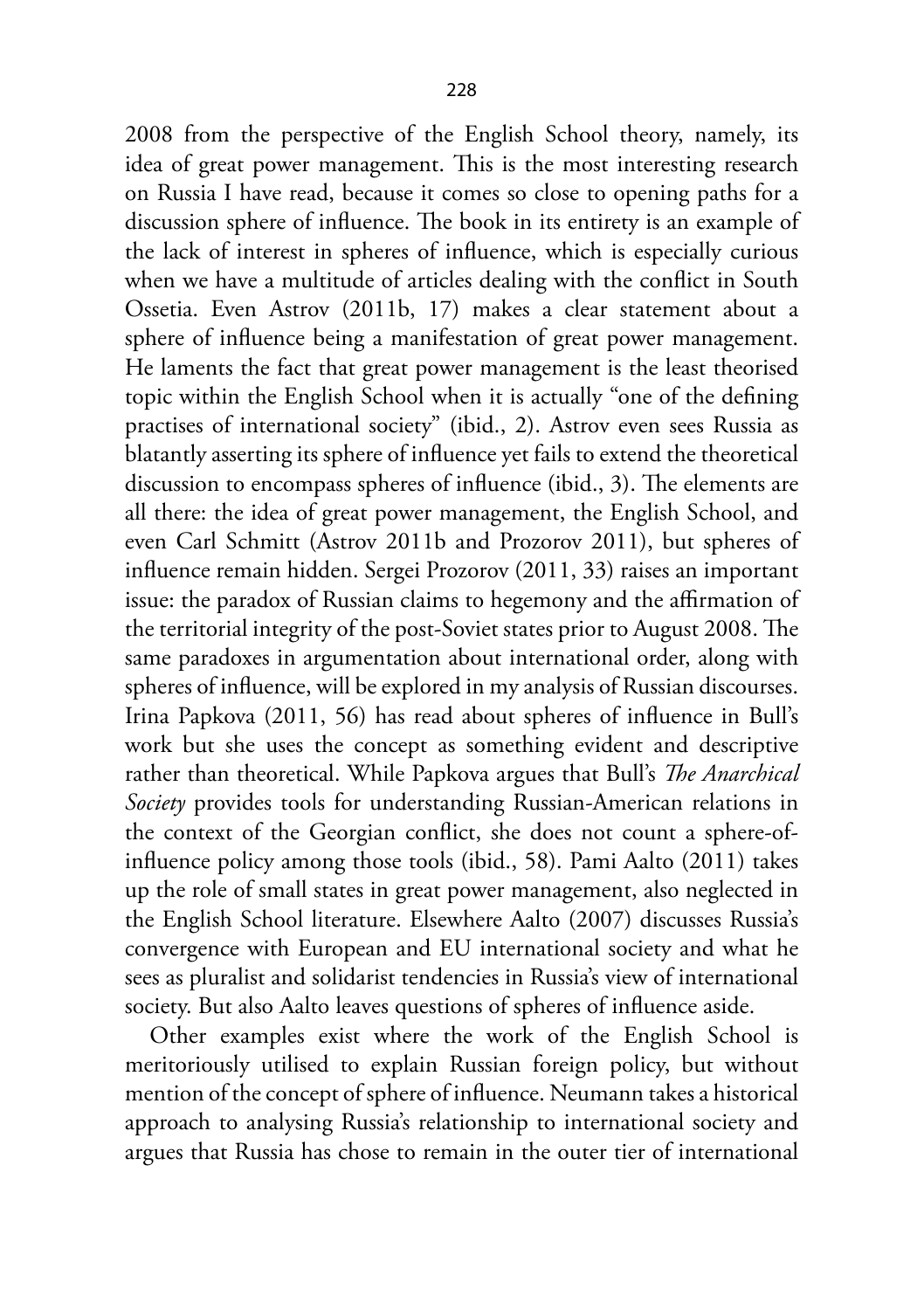society because of its memories of emerging from a suzerain system (Neumann 2011, 483–484). Neumann does not accept Watson's view on the expansion of international society according to which the European order spreads from the centre to the periphery without any residue. This is why Neumann writes about entry into international society as a relational process. (Ibid., 469–470.) Neumann's conclusions bear resemblance to mine. He emphasises memories which inform present actions consciously or unconsciously. The memory which informed Russia's entry into international society was its belonging to a suzerain system dominated by Mongol policy, emerging as its self-proclaimed successor and resisting becoming part of a new suzerain system, the Holy Roman Empire. (Ibid., 463–464) This analysis has interesting bearing on the present study. Neumann writes about expectations of certain behaviour in encounters with other people (ibid., 470–471, 484). If the Russians are still influenced by their memory of suzerainty, this means that their behaviour does not always match the expectations of those states which are in the centre of international society. If Russia's memory of suzerainty explains its role in international society, this can mean that sphere of influence has a longer history, one extending all the way back to the suzerain systems. Perhaps it is sphere of influence as the successor idea of suzerainty which causes Russia to remain in the outer tier of international society. On the other hand, Russia is now perhaps the strongest and loudest proponent of international society, and sees other states as slipping away from the order which international institutions are designed to maintain. Thus, Russia sees itself as being in the centre of this order even if Neumann argues that Russia is anywhere but in the centre.

Neumann (2011, 484) notes, "The question of in what degree Russia's contemporary standing within international society is still marked by the differing narrative sociabilities that marked Russia's entry into it, must await further investigation". I hope to offer some perspectives on this matter by pointing at the Russian interpretations of history: the refusal to accept a view of Russia as an imperialist aggressor, the need to remind the world of Russia's role as a historically rightful member of the great power club responsible for international order, Russia's visions of (spheres of) influence and of its relations to its neighbouring states, Russian ideas on hegemony and cosmopolitan values and its insistence on honouring the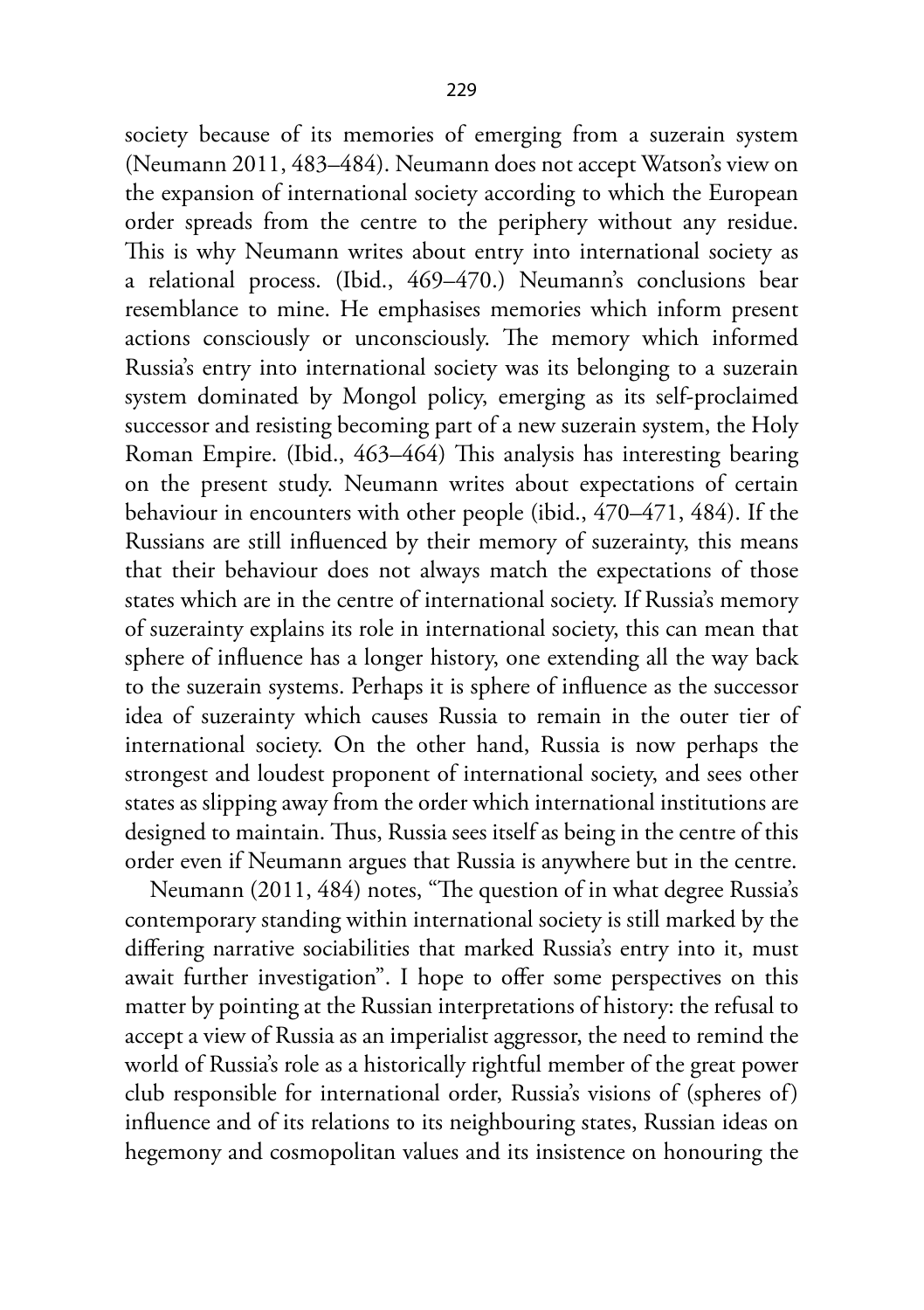institutions and rules of international society. All these discourses address Russia's standing within the international society and prove the country's continuing resistance to accepting rules of international society as dictated by Western states. In my analysis, Russian authors are producing an image of Russia not as a state which entered international society, but as one which, although operating from the outskirts of that society, is the only remaining defender of it. This defence is not particularly convincing, because Russia has difficulties, like other great powers, in obeying rules in practice and even discursively supporting all the rules they uphold. Why this difficulty? – Possibly because of the country's memory of suzerainty, reflected today in its conception of what a sphere of influence is.

The discussion on Russia, Europe or the EU, and international society is also taken up by Richard Sakwa (2011). He asserts that Russia does not want to destroy the existing international order but rather is calling for a central role in this order and equal application of moral declarations by other powers. Russia promotes a thin international society (great power order) but is not ready for a thick version. As Sakwa puts it, Russia is not ready for "English School solidarism". (Sakwa 2011, 199.) Russia has taken the role of norm-enforcer, demanding that the leading powers abide by the rules of international society (ibid., 202). Thus, as Sakwa notes, "There remains a powerful normative current in Russia's engagement with international society" (ibid., 203). Sakwa continues that Russia's concern is to ensure that cultural differences are incorporated in the normative arena of international society. In other words, norms need to be mediated by Russia's own history and culture. (Ibid., 205.) My analysis will prove these insights correct; but I will, in addition, explore in more detail the Russian discourses that express Russia leaning towards thin and thick international society alike. I discuss the problem of the universal and particular in Russia's approach to the normative, that is, the universality of law and the particularity of values. I will furthermore illustrate how the Russian thinking on international society obscures the idea of "Russia's sphere of influence" with a focus on defending sovereignty and great power management over the threat of universalism.

S. Neil MacFarlane (2003) discusses the Russian view of justice and order in an analysis which offers some important insights. First, the Russian view of justice is egoistic rather than solidarist. This means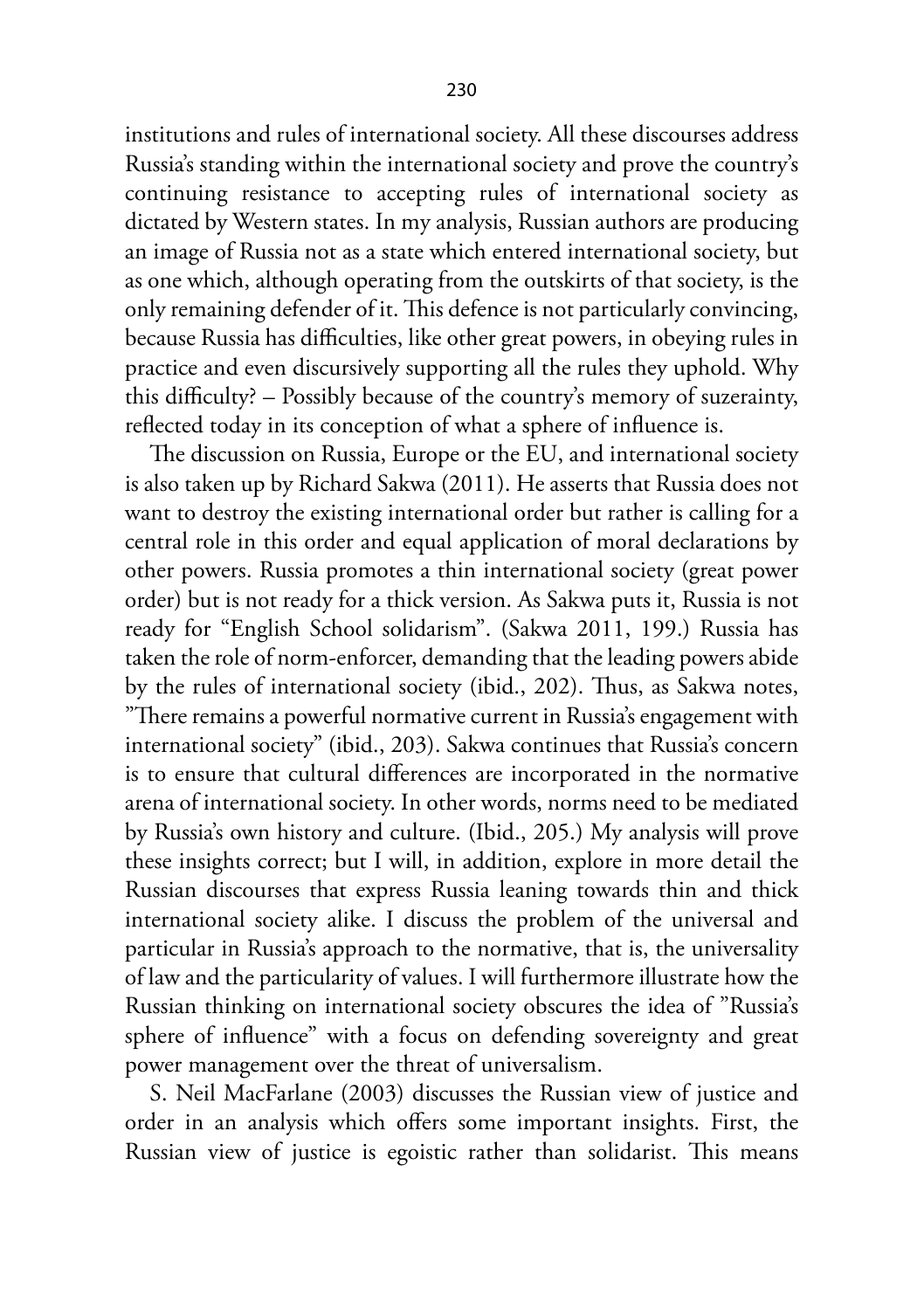that justice is *justice for Russia* in light of Russia's sense of exclusion and unequal treatment. This egoistic approach to justice does not mean that institutions do not matter to Russia. Quite the contrary, participation in these institutions offers recognition, status and a means to restrain other powers. (MacFarlane 2003, 178–179.) MacFarlane explores how Russia has applied this egoistic interpretation of justice historically: both the Soviet and post-Soviet periods represent an assertion of rights of the sovereign great power and disrespect for neighbouring, weaker states' sovereignty (ibid., 188–201). MacFarlane implies that within the UN, a platform with a strong solidarist agenda, the Soviet Union/Russia has promoted its sovereign rights and great power interest rather than justice (ibid., 190). I read this as the ability to promote pluralist interests within a solidarist forum, picking the best of both pluralism and solidarism and blurring the boundary between the two. I will later argue, bringing international society into the centre of the idea of sphere of influence, that the Russian balancing between pluralism and solidarism is not only the central issue for Russian views on international order but the central issue for Russian views on spheres of influence as well.

I begin the chapter by first introducing Russian visions of order and institutions: chaos in world politics, great power management, balance of power, intervention in Kosovo and South Ossetia, and, finally, the proposal for a European Security Treaty. Next I introduce visions of influence: "historical politics", justification and depolitisation of influence, the United States' universalist threat, and the Russian *Großraum*, between the pluriverse and the universe. Finally, I sum up the discourses and offer an explanation for the peculiarities I find in Russian thinking.

### **7.3 Order and Institutions**

#### 7.3.1 Chaos and International Law

Many Russian analysts see international order heading towards a *chaos*. Sergei Karaganov, Timofei Bordachev, Eduard Kuzmin and Foreign Minister Sergei Lavrov (since  $2004$ )<sup>41</sup> are the ones who most explicitly

<sup>41</sup> Karaganov is Dean of the Faculty of World Economics and International Affairs of the State University–Higher School of Economics, Chairman of the Presidium of the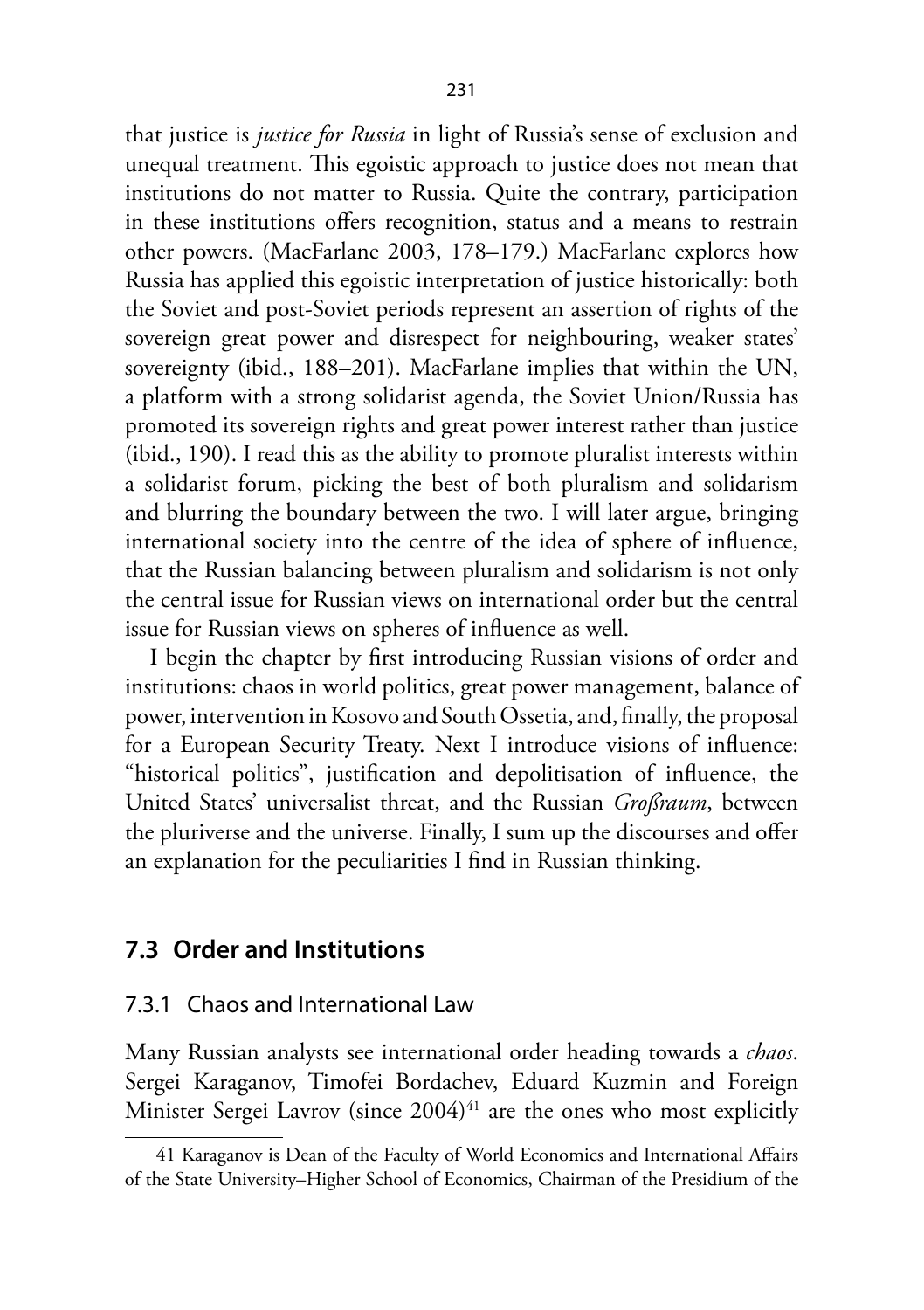warn about the emerging chaos. For these analysts, chaos in world politics is a result of a Western failure to consolidate the old international institutions after the Cold War and to integrate Russia into international society as a fully fledged member. The West caused instability and tension, and ultimately ruined the global covenant.

According to Karaganov (2008), the West won the Cold War but failed to build a peaceful world. Finally, "[t]he system of governance over international relations and security, established over the previous 50 years, was gradually disintegrating" (ibid). The view of the West operating against the lofty international order, missing the chance to build a fair and democratic international order, is the context for Russia's need to insist on the role of international institutions in opposing those who disrespect them. But as if it were not enough for the West, intoxicated by a sense of victory, to undermine global security structures with claims of world hegemony, it has also made direct attempts to contain Russia (Lavrov 2007b). Containment is a Cold War metaphor for building dividing lines, isolating, ignoring and slandering Russia. According to Karaganov, in the "spirit" of containment, Russia is seen as a neoimperialist power "stigmatised for expansionism" (Karaganov 2007). This is where the need to defend Russia's foreign policy springs from: the view of old divisions lives on. In this antagonistic world around Russia, the United States and NATO serve as the embodiments of the universalist project and disrespect for the most fundamental rules of the society of states – sovereignty and non-intervention. Bordachev (2010b) applies Carr' ideas to explain how after the Cold War the Western countries took Carr's maxim "Politics are in one sense always power politics" literally. The "the right of the stronger" was applied when NATO used force against Yugoslavia in 1999 and in Iraq in 2003; but military means are no longer efficient in pursuing political objectives and the irrational use of force has exterminated the order based on a monopoly of power of the status quo powers (ibid).

Council on Foreign and Defense Policy (SVOP) and Chairman of the Editorial Board of Russia in Global Affairs. Bordachev is the Deputy-Dean of the School of International Affairs and World Economy and the Director of Studies in the Council on Foreign and Defense Policy. Kuzmin is Ambassador Extraordinary and Plenipotentiary and professor at the International Law Department of the Moscow State Academy of Law.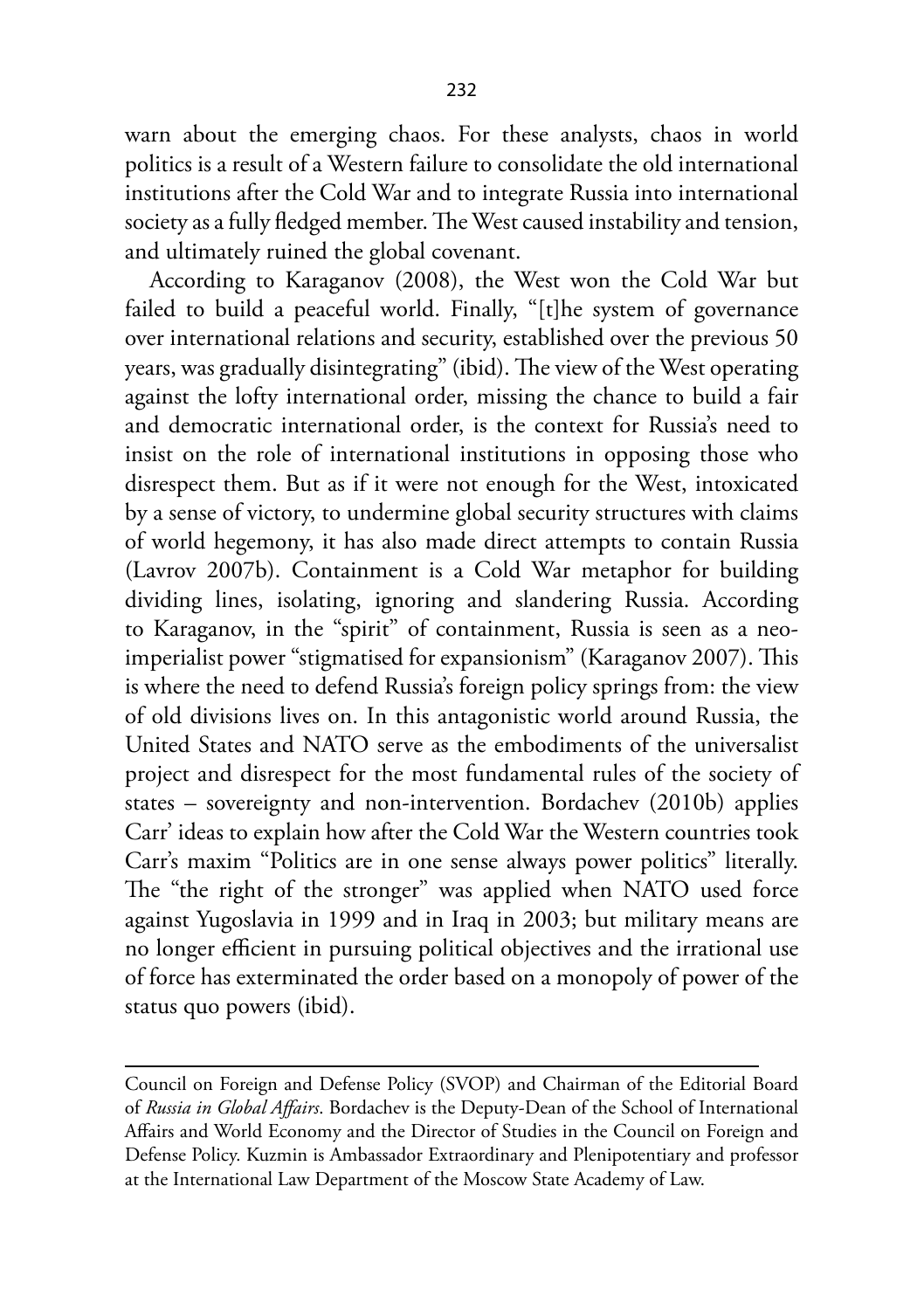The world is not a threatening place for Russia only because of NATO expansion or even the United States' universalism. Bordachev's concern for great power order fading away by itself, dissolving in the fundamental irrationality of the use of force, indicates a new challenge to international order. It is the erosion of international institutions which worries the Russians in particular. This erosion is not only the result of Western negligence or the universalist approach of the United States, but something that potentially comes with the pluriverse, or multipolar order, which the Russians hold so dear. Bordachev and Lukyanov (2008) write:

*A number of participants in international relations view a multipolar world as a blessing, as they link many evils of the past few years to attempts by a single power to establish global domination. However, they ignore the fact that multipolarity arising amid a dilapidation of global institutions does not mean a reverting to stable multilateral formats. There are grounds to expect an escalating confrontation of* "everyone against everyone" and the cropping up of fly-by-night *alliances for solutions to specific problems.* 

This is chaos, a multipolar order where international institutions are not functioning. The problem is governability in a multipolar world. The chaos theme was voiced most clearly in a report by the Council on Foreign and Defense Policy (SVOP) published in 2007 (SVOP 2007). Lavrov reacted to the report, writing "I cannot agree with the opinion that a real alternative to a 'unipolar world' is 'chaotization' of international relations due to a 'vacuum' of governability and security" (Lavrov 2007a). According to Lavrov, multipolarity does not automatically increase the likelihood of confrontation, because "things have always been this way, and there is nothing fatal about it" (ibid). What Lavrov offers as a global covenant is informal leadership amongst the world's leading states in addition to the authority of international institutions (UN) (ibid). Lavrov means that great power management, agreed on some tacit basis, is needed. Thus the solution to the emergence of new power centres is the formation of a concert among them, so that instead of confronting one another they would rule together.

Not everyone is as optimistic as Lavrov about the functioning of a multipolar order. Bordachev (2010a) explains how the balance of power,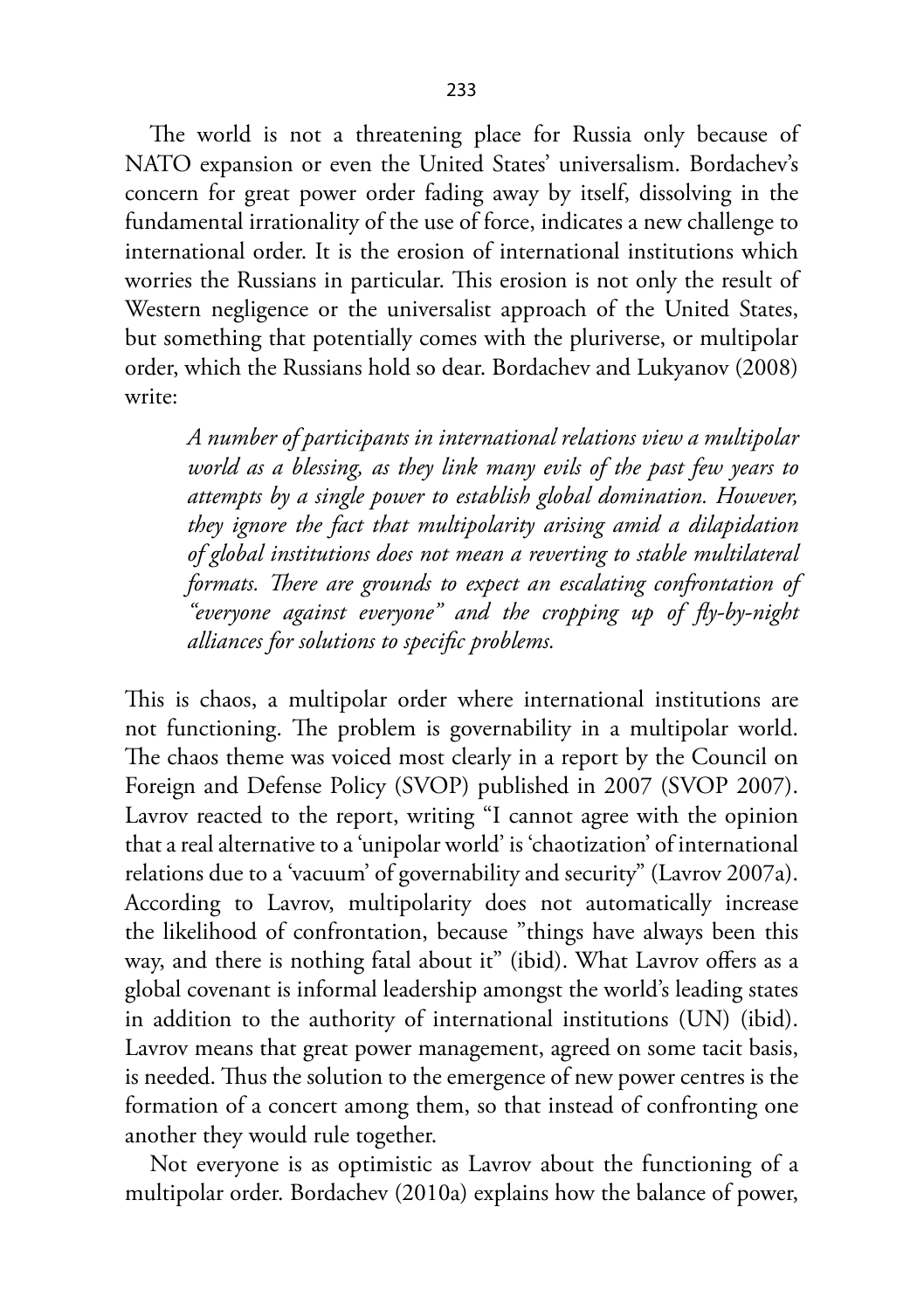which has prevented hegemony and which was behind the establishment of international institutions, is now being replaced by chaos. For Bordachev (2010b), chaos means that the system of coordinates – the world order which is manifested in unipolar, bipolar or multipolar form – is eroding. The balance of power is eroding as an institution, because the fear of mutual destruction is no longer effective in managing relations between states. This was a bond that kept the international system together. The international system is losing its power to lay down rules for individual states and security interdependencies are weakening. States, even small ones, are beginning to behave more independently, Bordachev insists. (Ibid.) Kuzmin is another author who takes the view that the present lack of balance results in chaos: "The absence of such 'balance', or a sort of a 'checks and balances' system in world affairs is a strong temptation for dominant states to use international instability for selfish ends, which inevitably ends up in arbitrariness and anarchy, disregard for conventional norms and principles of international law" (Kuzmin 2007, 79). International Law, in addition to great power management, is the sword used in the battle against chaos: "Russia tends to build up its impact on the global processes for the sake of a fair and democratic world order based on collective decisionmaking at the global and regional levels, the rule of international law, and equal and partner relationships with all states." (Kuzmin 2010, 160).

The ideal global governance system is fair, equal and democratic, but most importantly it is built on respect for international law. Respect for international law means respect for sovereignty and the non-intervention principle and, in practice, also restrictions on the use of force. The Russian writers absolutely oppose the use of force. Lavrov (2009, 3) does not even approve of economic sanctions and other means of pressure against "difficult" states. Lavrov also writes that the conflict prevention and resolution methods inherited from the Cold War are ineffective. Lavrov puts his hope in strengthening the norms of international law and adherence to them. Ultimately, "[t]he choice in favor of law-based methods of international cooperation should subsequently bring about a situation where any forceful action – be it the use of force or threat of force – will be ruled out completely" (Lavrov 2010b, 2–3). Lavrov is proud of his country, which in his view is advancing in this direction (ibid., 5). For Lavrov, Russia is not looking into the past; Russia is not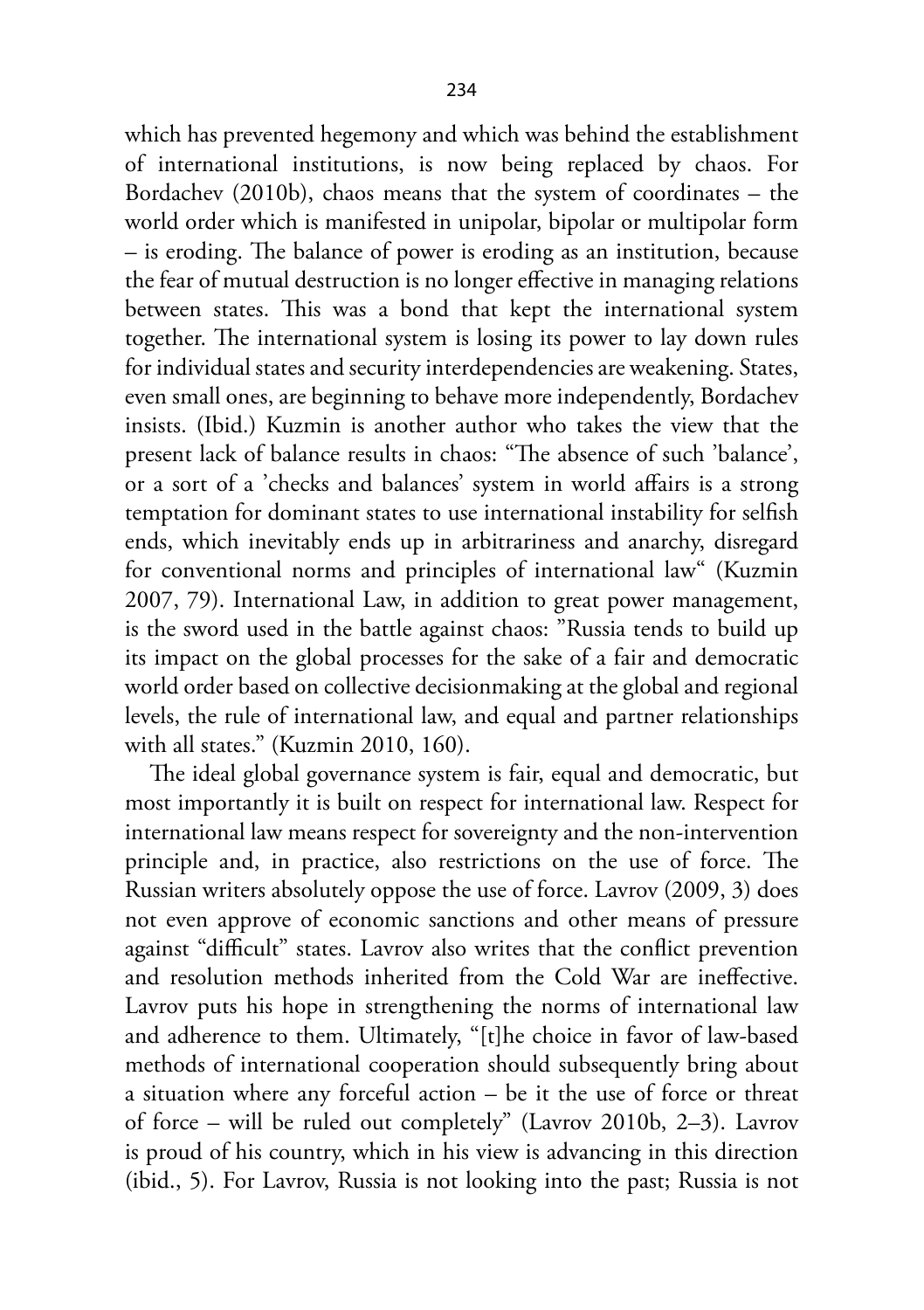a country succumbing to use of force and geopolitical games. This is a strong message against spheres of influence and their forceful imposition.

Judging by Russia's behaviour, for example in the case of the intervention in South Ossetia, admiration for international law appears like mere rhetoric. Indeed, there is no conflict for Russians when it comes to Russia's foreign policy and obeying of international law. In fact, as Russia promotes its national interests and aspires to be or become a great power, it needs international law. International law serves Russia's interests and identity as a great power. Invoking international law is a means to defend the multipolar order and refute the power ambitions of any state trying to take over the world. In this capacity, it is a weapon against disorder. For Russia, international law includes hierarchy; after all, both hierarchy and international law are inscribed in the United Nations' structures. International law is something that works as a regulative system among the great and for the protection of the small.

The cry for order is an assertion of the system of states as the ultimate goal of international order, a position faithful to the tenets of the English School. It is also an ode to the balance of power – the old and respected method of maintaining international order. In the view of the Russian authors there is no other way. The system of states is so deeply ingrained in Russian thought that even Karaganov (2010b) declares that "[t]he role of nation states and regional blocs is reviving – to the detriment of the agencies and institutions of multi-party supranational governance". Thus, even though the Russians warn about the dangers of (American) universalism, they do not envision it as ever fully materialising. As chaos gives room for violation of sovereignty by the strongest, it constitutes a threat to international society as such. Chaos means a lack of stable and predictable relations among states. There is no power and no group of powers to lay down the rules and see that they are abided by. It is an anarchical system which lacks the element of great power order. Succumbing to chaos would mean not only that Russia would not be one of the guardians of international order, but that there would be no security structure, no global governance at all. It would be the end of polarity. When we continue with the analysis of Russian discourses, it becomes evident that chaos is not an abstract threat that just emerges out of nowhere. The source of the threat is specific: the United States and its unilateral use of force around the world. Some writers think that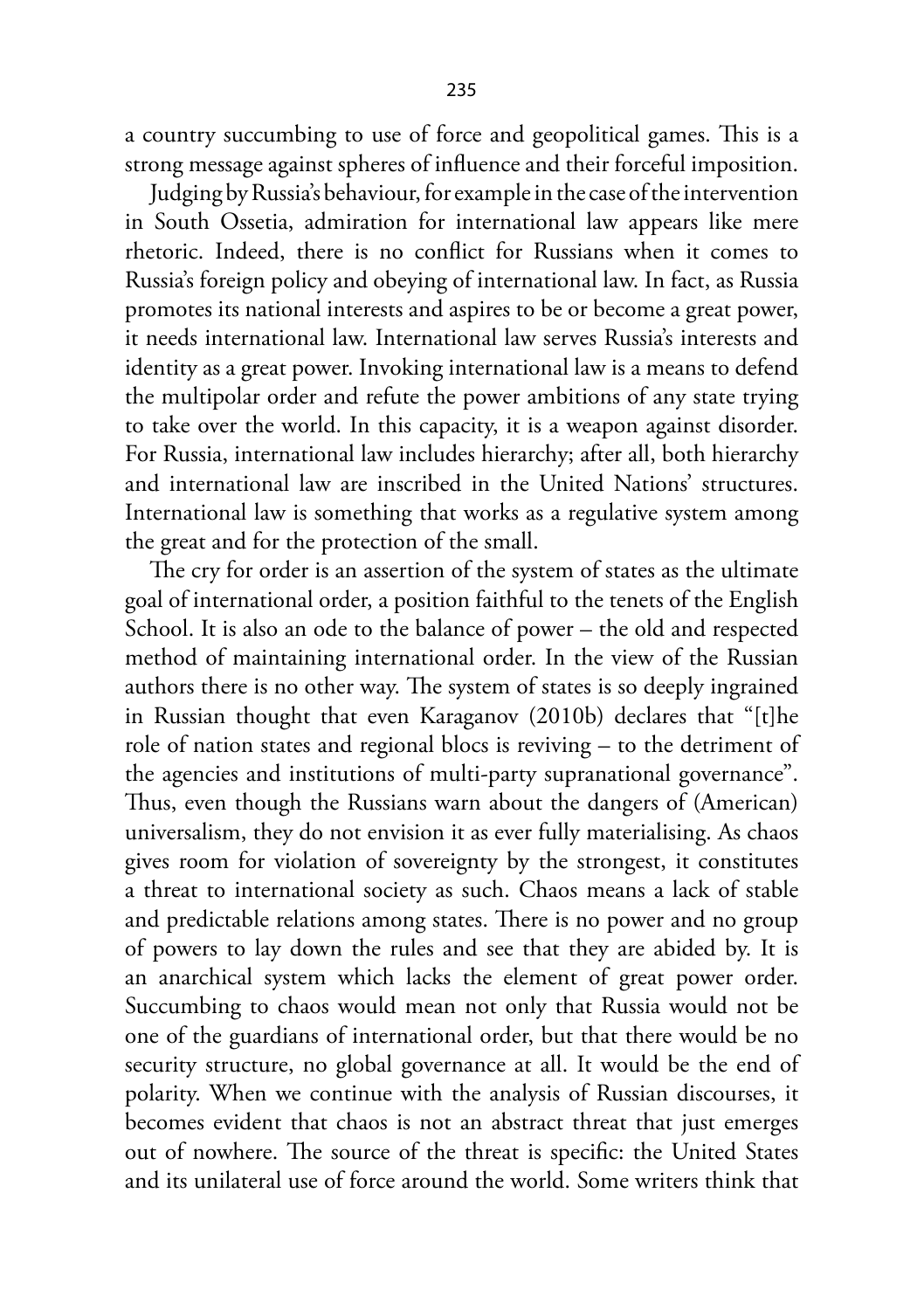the United States universalist project has failed, some see it as still more or less functioning; but everyone agrees that there is no attempt by the Western states to rebuild the international order - to rebuild a system of states governed by great powers. The trend towards remilitarisation, containment policy, unilateralism; and disrespect for sovereignty and non-intervention principles are the reasons why the multipolar dream is not becoming a reality and why chaos threatens to prevail instead.

This is how the Russian writers see the world. The Russian worldview, imbued with the power of history, results in a fervent defence of international institutions, criticism of those powers which disrespect the good old international order, and idealisation of Russia's foreign policy as lawful and just. In the midst of these discourses we find ideas on spheres of influence.

#### 7.3.2 The Great Responsibles and Cooperative Balance

*We need multilateral diplomacy for a more equitable, democratic system of relations. Th e same framework should involve mechanisms of collective leadership by leading states, those states that have a special responsibility for the situation in the world. And such leadership must*  be a truly representative in geographic terms and in terms of different *civilizations. Th is is the foundation of the modern democratic architecture of international relations. (Medvedev 2008, 5; emphasis added.)* 

The Russian solution to the erosion of global governance is great power management – not just any management, but *responsible* management. The discussants on great power management include Medvedev, Lavrov, Putin, Alexander Orlov, Yevgeni Primakov, Sergei Lavrov, Modest Kolerov<sup>42</sup>, and Segei Karaganov<sup>43</sup>.

<sup>42</sup> ECFR report from 2009 describes Kolerov: "Modest Kolerov is Chair of the Free Russia Union of Nongovernment Organizations. Originally a journalist, he was in charge of the Kremlin's unofficial "neighbourhood policy" from 2005 to 2007, and has helped set up many Russophile NGOs in neighbouring states." (Krastev et al. 2009).

<sup>43</sup> Orlov is the Director of the Institute of International Studies, MGIMO. Primakov is former Foreign Minister (1996–1998) and Prime Minister (1998–1999), Member of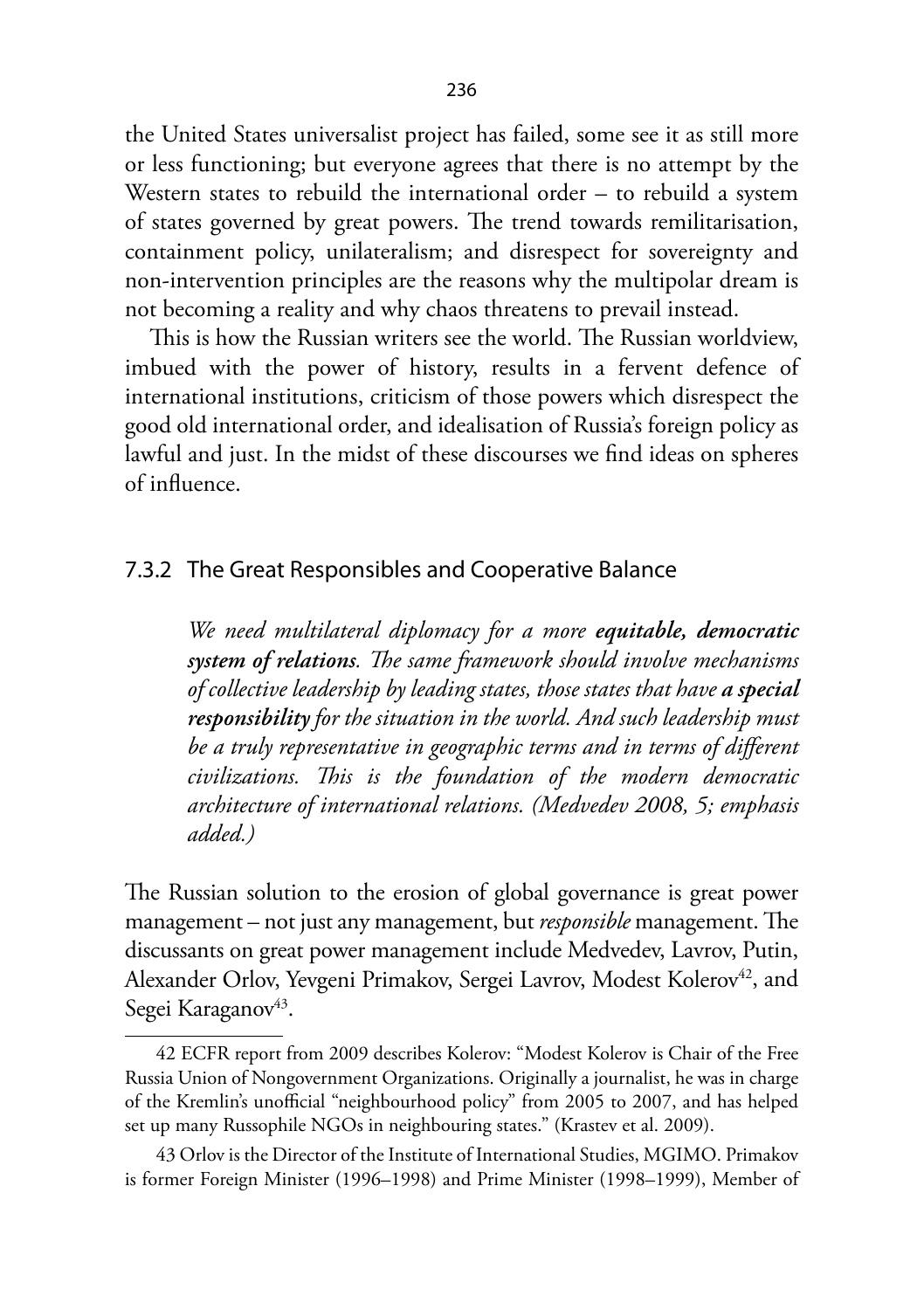Great power management is at the heart of the Russian vision of international order: it is what saves the world from chaos. Great powers and influence belong together which makes the discourse on the special role of great powers in maintaining peace and order an important one for understanding visions of influence. Since the existence of great powers also signifies inequality, it can only with difficulty incorporate the Russian enthusiasm for equality and sovereignty. Adding the element of responsibility becomes a means to relieve great power management of the structural injustice it entails. But the Russian analysts are not particularly convincing in their accommodation of equality and great power management. First of all, insistence on sovereignty does not seem compatible with the great power order. The reason is not only that great powers limit the independence of the smaller members of the society of states, but that they also need to restrain themselves (see Watson 1997). Would Russia be willing to set limits on its own power? The answer is "yes" if one looks only at the Russian discourse on international law. Russia should abide by it like any other state, and this would limit its freedom of action. The answer is "no" if one looks at the violation of the non-intervention rule by Russia in August 2008. However, there is no discussion on how Russia should restrain itself, only of how other great powers should obey international law.

A second difficulty comes with the democracy and equality of great power management which Medvedev is calling for<sup>44</sup>. In the above quotation from Medvedev, the inherent contradiction between equal and unequal is clear. "Democratic", "equitable" and "truly representative" represent relations among the leading states, not among all states. Moreover, for Russian analysts the UN Security Council is the highest international decision-making authority, imparting a very hierarchical image to the Russian notion of equality and democracy. The Russian ideas on hierarchy can be read as if the leadership of "the Great" is needed to provide for at least some form of democracy. Or, as Bull (2002,

the Russian Academy of Sciences, President of the Chamber of Commerce and Industry of the Russian Federation, and a member of the Editorial Board of *Russia in Global*  Affairs. Kolerov is the head of the President's Department for Inter-Regional and Cultural Ties with Foreign Countries.

<sup>44</sup> See also statements made together with China on the fair and democratic world order (Treaty of Good-Neighbourliness 2001, Joint Statement 2005).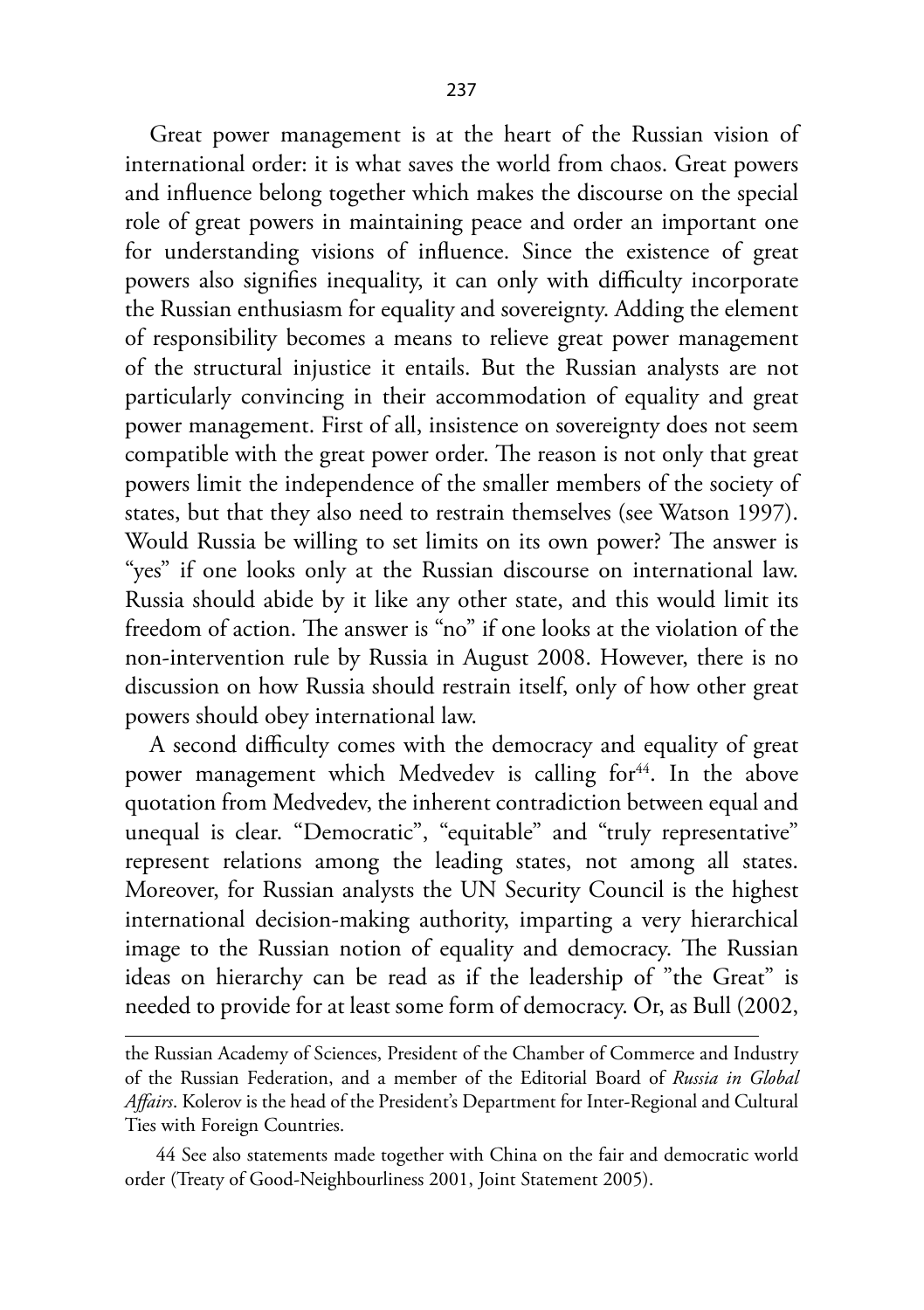199–200) observed, if all were equal in power, it would be hard to see how international conflicts could ever be settled. Or, quoting Jackson (2000, 291), "War between the great powers is the biggest humanitarian threat of all". However, democracy is a concept that hardly describes the representativeness of great power order. In fact, it is curious that Russians would want to use the concept of democracy in the first place, considering their dislike for the imposition of democracy on other states, including their own. As a form of government, democracy describes the great power management order poorly when the dominant states are not elected by vote. Great powers establish themselves by power, be it soft or hard, but necessarily by power, size and prestige. The underlying idea of great power order is that states are not equal in size and power, and thus not equal players in global decision-making structures. Although the domestic analogy is hardly the best to describe the anarchical system of international relations, or the global covenant, I would like to evoke an image of the biggest, strongest and richest individuals claiming the right to be the great responsibles. In addition, they could be in that position also by virtue of their glorious past or their fight against injustice (in their own opinion). One could hardly call this democracy or equality. Democracy only applies to the relations among the great powers, not to international society in general.

If we continue to ponder the question of equality, we are afforded some insights in Orlov's (2010) explanation of the development of the decision-making structure of the UN. In his view, when the UN was being established, the United States wanted to grant more powers to the General Assembly, the plan being to use its supporters in Latin America to vote as the US ordered. "Nevertheless, in the distant year 1945, it was only thanks to the USSR's firm position that an optimal balance of powers between the Security Council and the UN General Assembly was found. As a result, the only correct and therefore durable and longterm system of cooperation evolved between the main UN agencies, as enshrined in the UN Charter." (Orlov 2010, 133). There are interesting arguments here: The first is that regarding the potential of the General Assembly, manipulated by the United States, to turn from a democratic body into a tool for the United States. Thus, initially, because of bloc discipline it would have been very dangerous to establish true democracy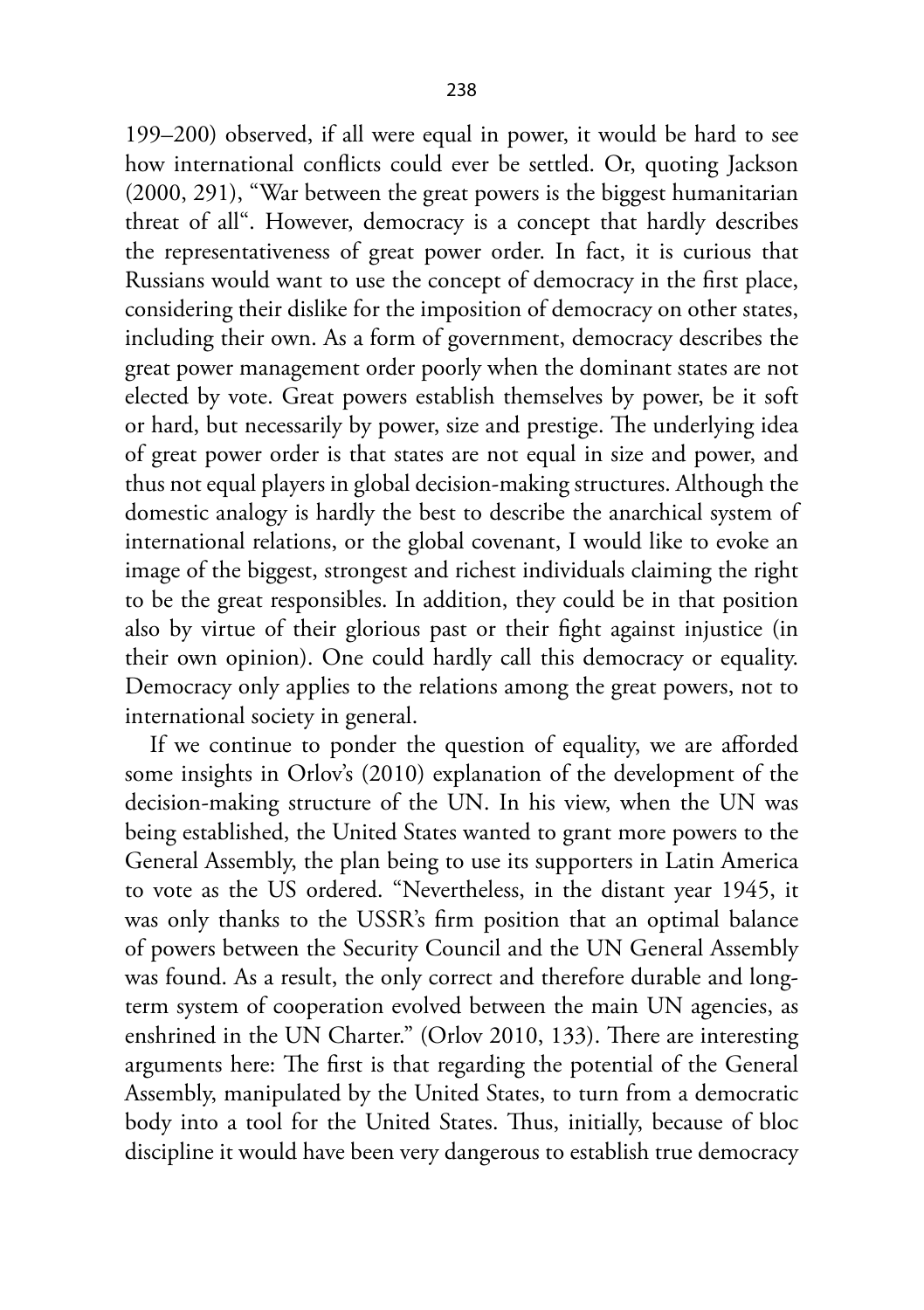in the form having the General Assembly be the decision-making body of the UN. Luckily, the Soviet Union saved the day, and insisted on the power that was ultimately given to the Security Council. Here we see democracy becoming more complicated since the political fact is that, at the end of the day, states differ in size and power. In this light, for Orlov, the General Assembly turns into a power tool and signifies less democracy than a system that includes the Security Council, where great powers have votes of equal significance. This "not so equal and democratic system" is constructed, without a sign of unease, as the marvellous product of the great power order. For Orlov, the Security Council represents an effective instrument for the maintenance of international peace and security, and this was backed up during the Cold War by the "huge moral and political authority" of the leading states (ibid., 134).

Orlov (2010, 136) tries to defend the inequality within the UN by claiming that there is no alternative system in sight. Order is the primary goal and if it comes at the price of some inequality, then so be it. Orlov (2010, 136) emphasises the "responsibility role" of the great powers, if only they take this privilege seriously by following international law:

*It is another matter that permanent members of the Security Council themselves, in their actions, should give no cause for new attacks on their unique, hard-won prerogatives, secured by the generation of victors in World War II and that to date remain a precious instrument in their hands for the maintenance of peace and security. The permanent members of the Security Council that other countries look to for guidance are called upon to serve as a model of behavior on the international arena, faithfully and painstakingly following the UN Charter and other norms and principles of international law. And*  they definitely must exclude actions involving the use of military force *or the use of other forms of coercion without approval from the UN Security Council.*

I find it interesting that the Russians can incorporate inequality and equality with so little effort, because it tells us something about the Russian image of international institutions in general and spheres of influence in particular. I argue that the awkwardness which plagues the idea of sphere of influence results from two simultaneous and contradictory lines of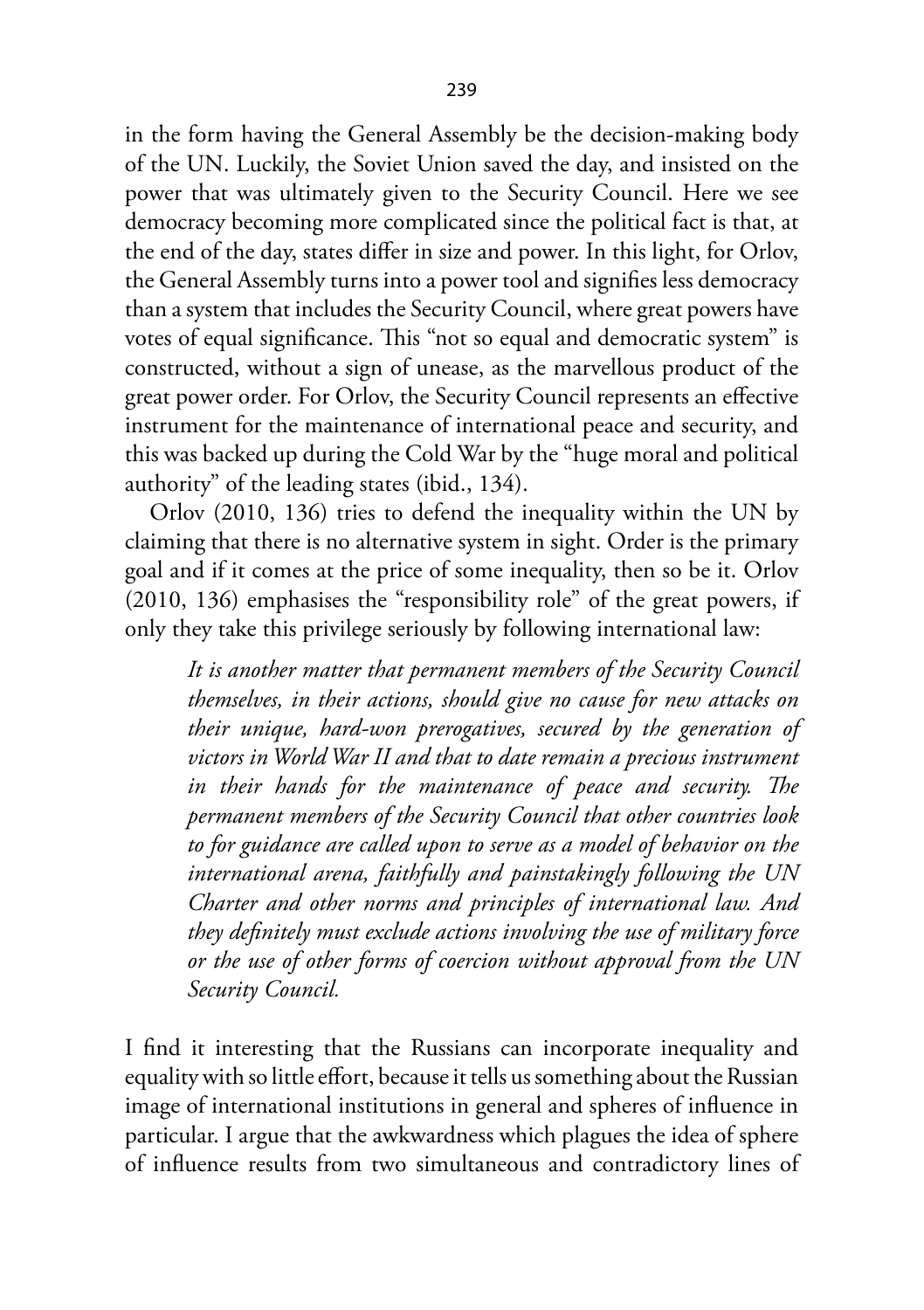reasoning: On the one hand, Russian analysts insist on equality; on the other, their vision of the world ultimately draws on the inequality which was legitimised in Vienna 1815 and institutionalised in the UN Security Council. In other words, they perceive the society of states in traditional Westphalian terms but end up supporting the great power system and, without noticing it, the inequality in entails.

If we take a closer look into what great power management means for the Russian analysts, we find discourses on 1) balance of power and 2) bloc politics. Primakov (2006) argues that the Russian idea of multipolarity does not mean "coalition-type military and political alliances between different world poles" but a departure from confrontation and competition and a move towards interdependence. For Lavrov (2006), the concert of great powers and a balance of power are two opposite things:

*Th ese changes have resulted in the development of conditions for the formation of a global "orchestra" of the leading powers. This orchestra would be able to consolidate the collective principles in global politics and put an end to the practice of creating various kinds of balances of forces in the world. I am sure that collective leadership of this kind would be welcomed by an overwhelming majority of states.* 

The Russian writers favour a balance of power as a source of stability and prevention of hegemony. But there are two types of balance: *competitive* and *cooperative*. Little calls the two types of balance "associational" and "adversarial". Adversarial balance means the manipulation of the distribution of power by the great powers in their own favour in an anarchical international order (Little 2007, 11–12). In associational balance, the metaphor of scales applies, but the image of balancing is closely associated with the other institutions of Bull's international society: diplomacy, great power management and international law (but not war). It is a balance of power in international society which is closer to the solidarist end of Buzan's spectrum.

Even if we see (cooperative) balance of power belonging to a thick international society of coexistence through shared rules, such a (competitive) balance entails power politics, conflicts, war and the pluralist order as well. Competitive balance would be the one where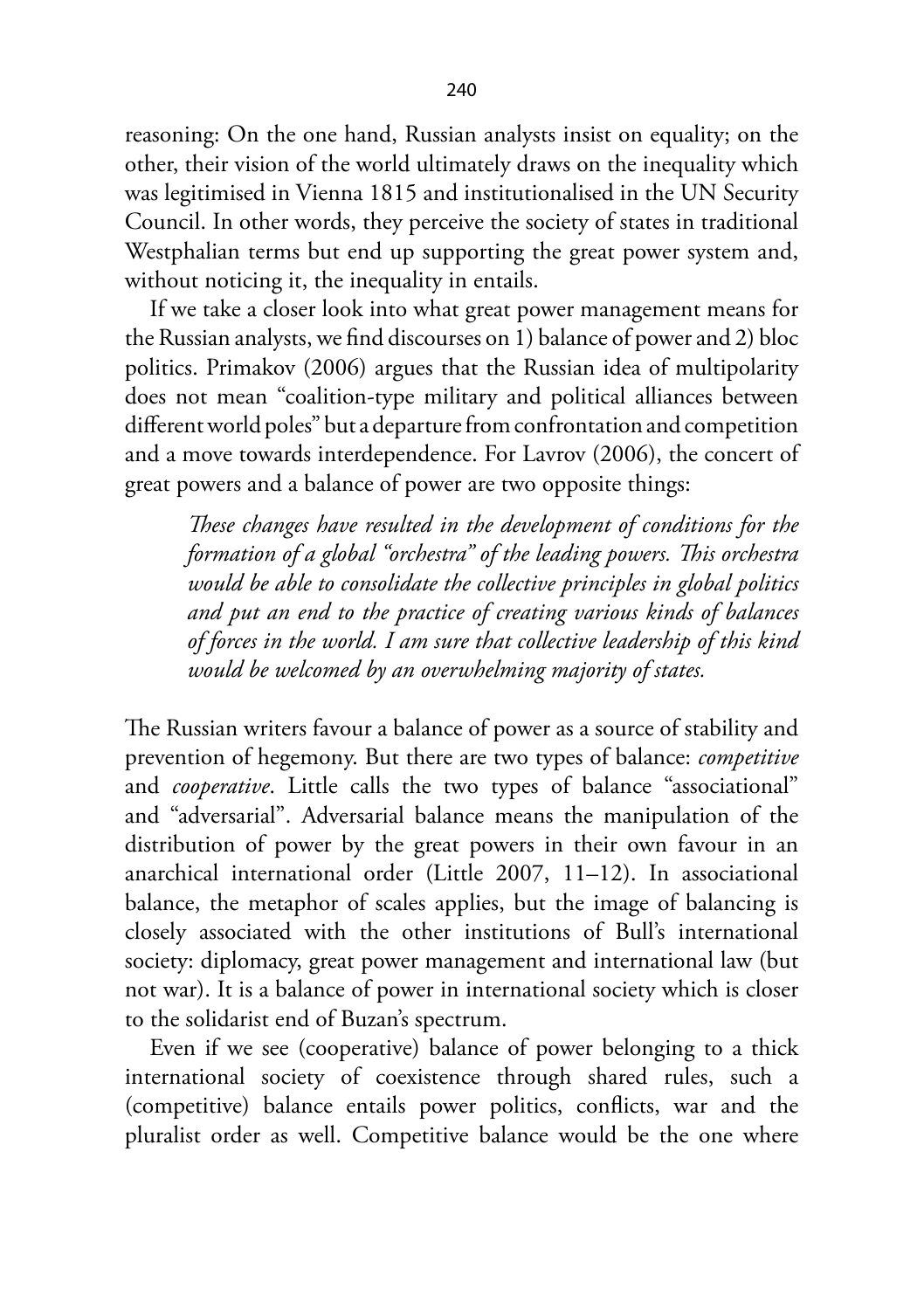241 spheres of influence are a method of balancing<sup>45</sup>. When Lavrov speaks

of "balance of forces" he means competitive balance – balance in a pejorative sense. Lavrov's "concert" is also an idea of balance, but one that promotes cooperation. At the level of language, just as "responsibility" sounds better than "influence", "orchestra" sounds better than "balance". With the idea of concert Lavrov wants to add the element of "society" to the "system", that is, the balance of power which appeared after 1815, the concert of great powers. The great responsibles are not meant to fight for power and position; they are meant to cooperate and rule together. The element of balance is there, however, because imbalance would mean that the great powers were not equal or, what is worse, one of them would be superior. Thus, the Russian analysts cannot do without the idea of balance even in a system of responsible great powers; and if they cannot be rid of balance, they cannot dispose of the negative images of balance and its implications for small states. A balance of power is a method of equality only for the great. Moreover, imagining a cooperative balance does not take away its conflictual aspect. When a balance of power "vindicates", that is, empowers, small powers to play the balancing game, great powers might enter into conflict over influence. In fact, this is what the Russians call "the Great Game". Lippmann (1945, 82–83) warned of the dangers of the neutrality of states because it enabled balancing between the great. The Good Neighbor Policy solved the problem of balancing, for under it the small states would choose their sides and stay put. Even if, in an ideal world, states could achieve a balance of power harmoniously, ruling the world together in a great power club without disagreements and conflicts, this type of cooperative balancing is not expressed explicitly by the Russian analysts. Distinguishing working in concert, or cooperative balance, from conflictual balance, would make it possible to argue for a more acceptable form of balance of power, and the influence which possibly comes with it. Not many would read the Russian idea of a balance of power as a cooperative model; rather, they would see it as a conflictual notion imbued with a lust for influence.

The controversy does not end with the problems of equality, democracy and balance, but extends to the division between leaders and followers.

<sup>45</sup> Hans J. Morgethau (1993, 197) argues that alliances are historically the most important manifestations of balance of power.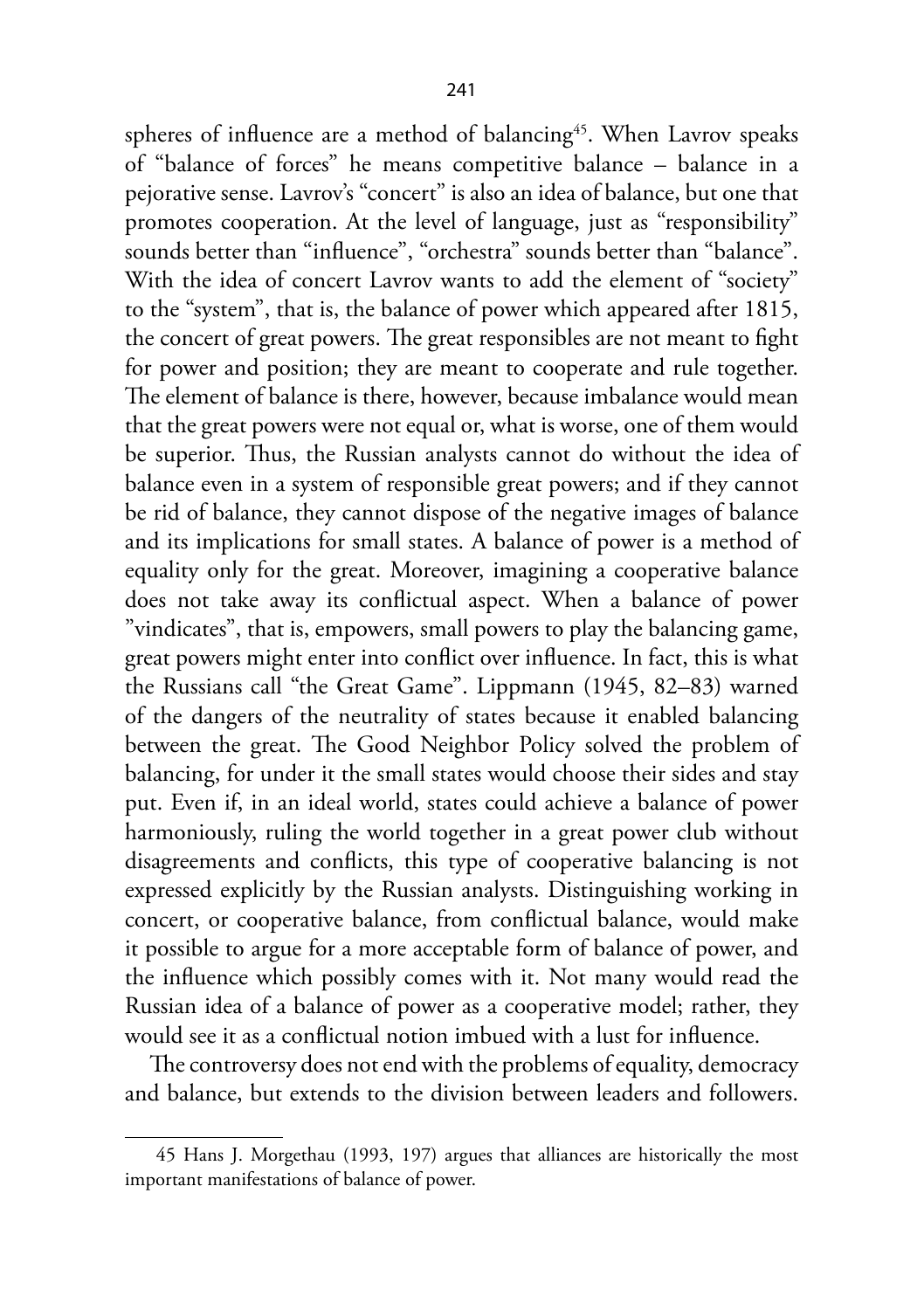While the analysts promote a special role for leading states, they are disillusioned with bloc politics. Medvedev (2008, 2–3) writes:

*I am convinced that with the end of Cold War the underlying reasons for most of bloc politics and bloc discipline simply disappeared. We simply do not need to return to that paternalistic system whereby*  some states decide for all the others. The behavior of states in the *international arena is now much more varied and independent.* 

Even though Medvedev is convinced that bloc politics have come to an end, many see them as still continuing (Furman 2006, Karaganov 2010a, Dvorkin 2007, Kortunov 2010, 53). Kolerov (2006) also dislikes bloc politics to the extent that he encourages Georgia to build its sovereignty on the basis of national sentiment instead of alignment with either Russia or the United States. As lofty as the renouncement of bloc politics is, it is not in line with the idea of great power management. The roles of leaders and followers come with the idea of grouping. Naturally, some states choose to follow one leader, while others choose another. The followerstates will gravitate towards the leader which appears most appealing to them. But this is not the system Russia wants, perhaps out of recognition of the fact that its followers are not that numerous. The Russian writers are against military blocs such as NATO, but on the other hand Russia is involved in and highly praises other sorts of groupings (CIS, BRIC, SCO, CSTO<sup>46</sup>), which, they claim, are not against anyone and do not aim for world leadership.

This is bloc politics in the pejorative sense of the term. How would the Russians solve the problem of inevitable groupings within a great power order? There is as little real discussion on the topic of "equality for all vs. equality among the great" as there is on the problem of the quite inevitable grouping of states in the face of a leadership system. But reading between the lines, I would suggest that the Russian idea of bloc politics is a Cold War memory of gross violations of sovereignty, forced alliances and an ideological divide. But Russians are not against integration. In 2011 then-Prime Minister Putin suggested a "Eurasian Union" as the future

<sup>46</sup> Commonwealth of Independent States (CIS); Brazil Russia, India, China (BRIC); Shanghai Cooperation Organisation (SCO), Collective Security Treaty Organisation (CSTO)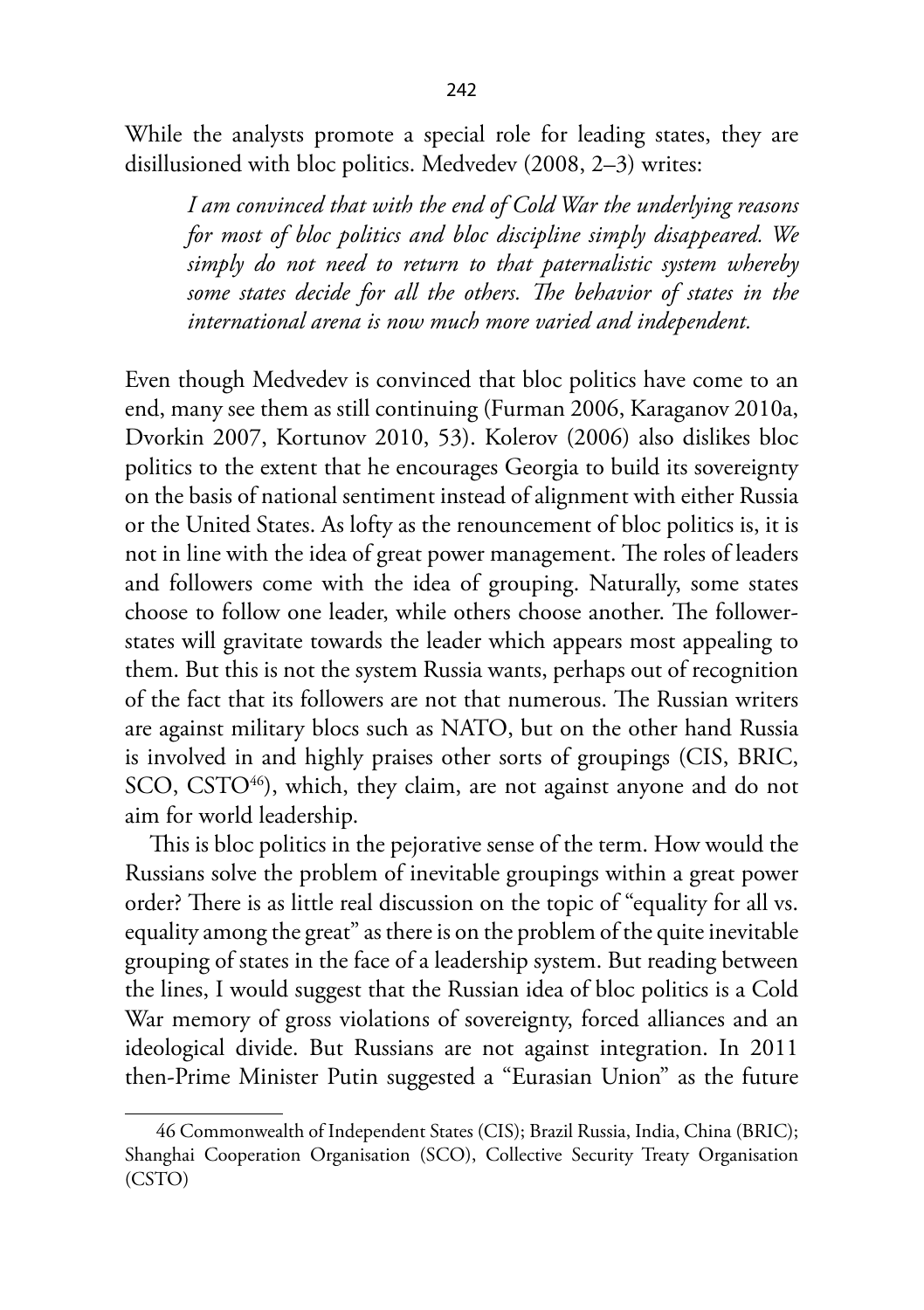integration project for the post-Soviet space. If this is not bloc politics then what is it? If "bloc politics" is a pejorative term, hailing from the Cold War period together with "sphere of influence", then integration could very well be the idea of a regional solidarist order. Integration represents a less forcible and more subtle way to enter the solidarist order, or at least the middle of the spectrum, such that sovereignty remains the foundation of international order. Within integration there is no need to discuss violation of sovereignty because it is voluntary. Putin (2011) writes, "A state must only join on its sovereign decision based on its longterm national interests". Then great power management would allow for integration where there is at least formal sovereignty and where external sovereignty would remain strong (as it is in the European Union). It begins to sound like the possibility in Buzan's spectrum: sovereignty as a social contract. Another reason for accepting integration, in addition to its being voluntary, is that it connects whereas bloc politics divide. To quote Putin (2011) again, "[w]e do not intend to cut ourselves off, nor do we plan to stand in opposition to anyone". In Putin's vision, integration projects would overlap somewhat, or at least cooperate intensively with one another, which would provide some solution to the problem of divisions that comes with concentration of power.

Karaganov is not quite so optimistic about the prospect of the great responsibles, the reason being that the facts of international political life entail the elements of division and confrontation. In the following quote from Karaganov (2007) one can see the chaos discourse casting a shadow of doubt on the idea of great responsibles:

*The very idea of establishing a community of powerful and responsible states that could lead the struggle against new threats to world order is quite reasonable. But in the new epoch of an all-against-all competition, such an idea is not only highly unlikely, but also simply harmful, as it may sow the seeds of a new ideological divide and systemic confrontation.*

Karaganov recognises the danger that a leadership system has of developing into confrontation and divisions, but does not put the blame so much on the inherent interconnectedness of styles of leadership and bloc politics as on the "new epoch of all-against-all competition". Curiously, one year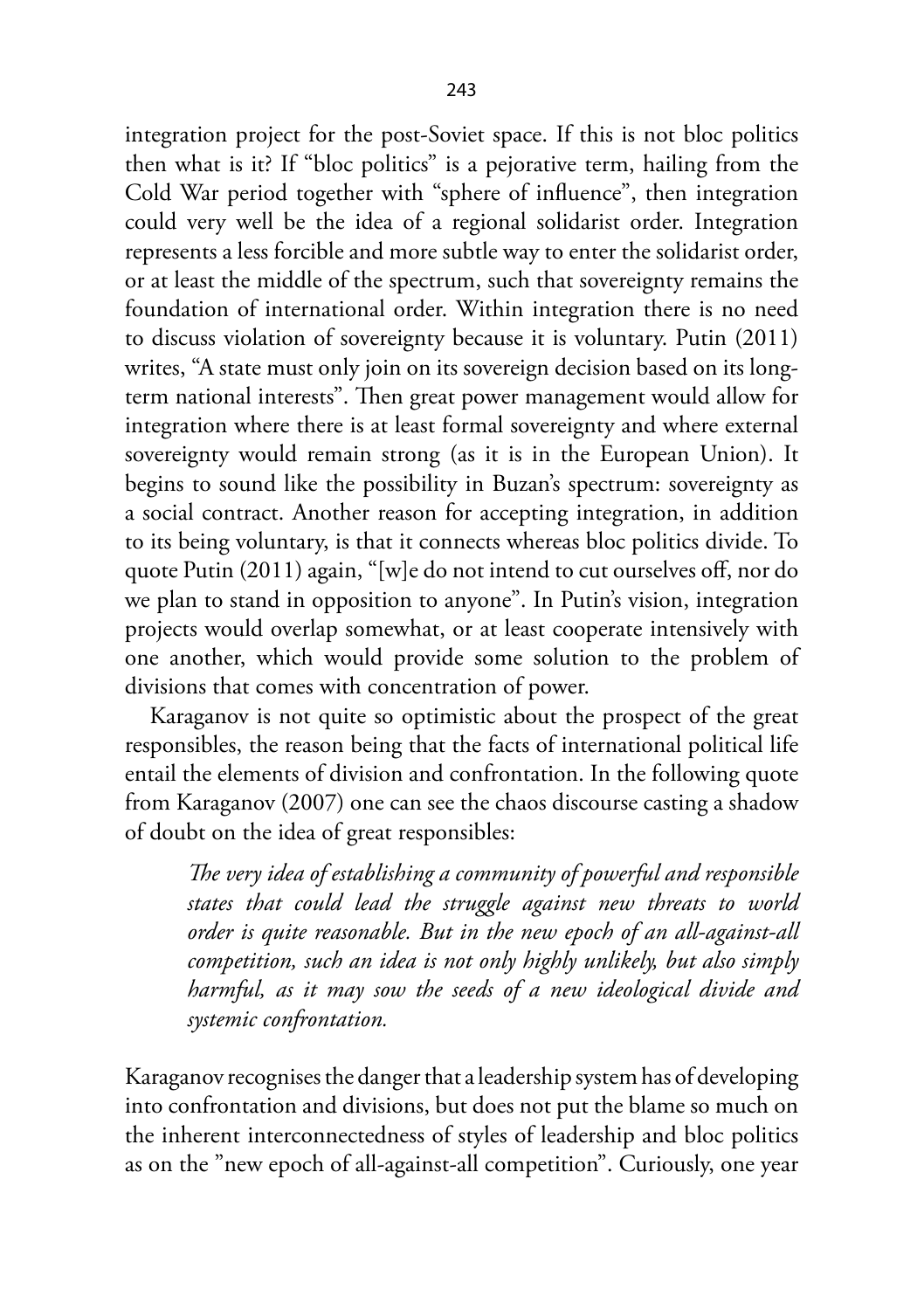later, in 2008, Karaganov appears to have acquired some confidence in the community of the powerful and responsible after all when he explains the Russian proposal for a European Security system that would consist of "14 to 20 of the most powerful responsible and states capable of assuming responsibility for global governance". Karaganov (2008) now proposes joint elaboration and coordination of policies instead of attempts to establish hegemony by one or an all-against-all struggle. The discursive strategy of Russian analysts is to organise the idea of great responsibles as a dichotomy of the "Concert of the Great" versus competitive balancing or some chaotic, uncontrollable anarchy. Later, I will show how the great responsibles are also fighting a battle against the single sovereign or the world empire. For the Russians, if one really wants to make a case for this type of global covenant, there can be no discussion of a relationship of equality between the great and the less great, or the possibility of divisions into (hostile) groups.

# 7.3.3 Intervention in Kosovo and South Ossetia

Those conducting intervention will definitely describe it as *humanitarian. Th ose opposed to it will call it aggression. (Valeyev 2009, 93.)*

For Keal (1983, 182) and Wight (1995, 194), intervention is an instrument used in a sphere-of-influence policy. The role of the Monroe Doctrine in the history of the concept of sphere of influence also testifies to the intimate relationship between spheres of influence and intervention. Indeed, Vincent discussed the Monroe Doctrine as a doctrine of nonintervention which turned into an interventionist policy. The Russian discourse on intervention revolves around two topics: Kosovo and South Ossetia. Criticising the intervention in Kosovo is a means to criticise the United States and NATO for disrespecting international law. Defending the Russian intervention in the territory of Georgia is necessary not only because of the Kosovo case, but also because of the accusations against Russia regarding the illegitimacy of its intervention in Georgia and its sphere-of-influence motives. Professor Alexander Buzgalin and researcher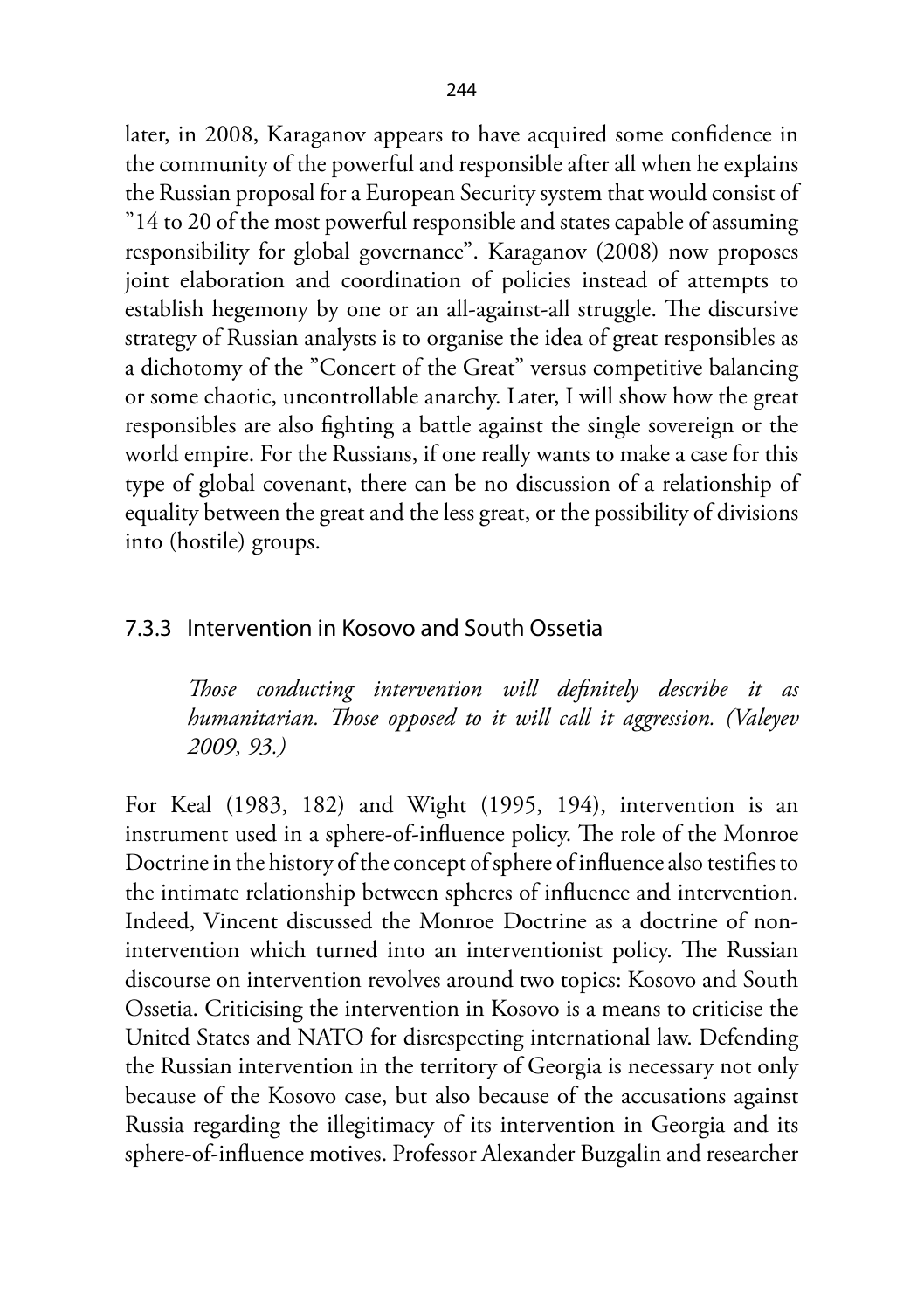Andrei Kolganov (2008) write about the reaction of the international mass media and world community to Russia's intervention: "The recent outbreak of violence in the Caucasus has given rise to a version of these developments in which a huge and aggressive authoritarian Russia, loaded with nuclear bombs and missiles, attacked a small, defenceless and democratic Georgia." Russia faced harsh criticism of and very little understanding for its intervention. The discussions on Kosovo and South Ossetia probably prompted the most discussion and sparked the most contributions. Here I will bring up only the most relevant arguments related to sphere of influence; curiously, the opinions of the academic elite are well represented here. In addition to Buzgalin and Kolganov, Professor Yevgeni Lyakhov, Associate Professor Aleksei Moiseev, Professor Vladimir Kotlyar and Professor Stanislav Chernichenko offer their views on intervention.

Russian analysts imagine international law as something perfected by great power management. They do not recognise Bull's (2002, 132) claim that conformity to international law is not separate from its violation. This is why they cannot relax even for a moment in their concern for formal justice: equal application of rules. If they did, it would be possible to justify not only intervention in some cases, but also the inequality which comes with influence, spheres of influence. Upholding the nonintervention principle means recognising the existence and legitimacy of others' sovereignty (Vincent 1974, 30–31). This is what the Russians maintain adamantly, and this is why they cannot justify their intervention, even as 'humanitarian'.

For Russia, defending the intervention in South Ossetia is a matter of explicating the complex relationship between the principles of sovereignty and non-intervention. Given their aversion for invoking humanitarian reasons for an intervention, the analysts find it difficult to defend the incident in South Ossetia. Moreover justifications put forward in case of South Ossetia are intertwined with statements condemning the intervention in and independence of Kosovo. The problem with intervention is that it has pejorative overtones for the Russians. Kosovo in particular signifies a reprehensible sphere-of-influence logic for the Russian experts. Lyakhov (2010, 195) writes, "Today, the recognition or non-recognition of a state is to a very considerable degree linked to the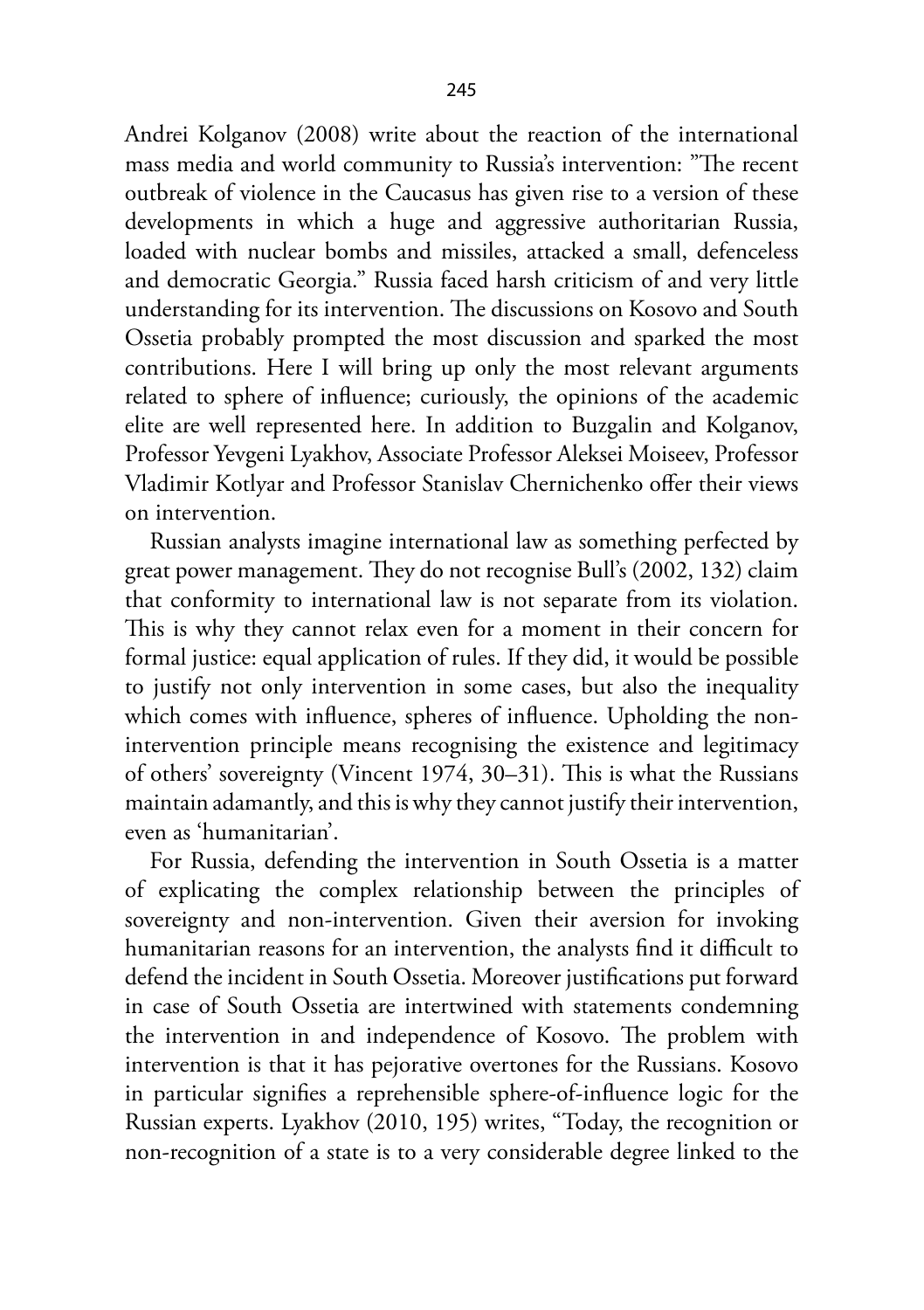division of the world into blocs, and has become a method of involving it into a bloc's sphere of influence, and this applies both to Kosovo and other unrecognized states". The case of Kosovo represents a violation of international law, sovereignty, the non-intervention principle, and territorial integrity; and it represents brutal use of force. Intervention in Kosovo was a violation of the pluralist international order that Russia wants to defend (see Moiseev 2008, 139). Moiseev (2008, 140) writes, "In the logic of Kosovo's partners, in the context of international law, force leads to the abandonment of the principle of legal equality of big and small States and the establishment of an order where some are recognized to have more rights than others, which, therefore, results in the breach of the principle of sovereign equality of States". For Russians, the intervention in Kosovo is an example of the inequality of the great and the small, yet they have endorsed this very same inequality in the form of great power management and undermining sovereignty by their own intervention in the territory of Georgia.

In the case of Kosovo, Russia chose to defend international law through non-action: not interfering in Kosovo and not recognising Kosovo's declaration of independence. But then Russia conducted its own military intervention in South Ossetia in August 2008 and with it a dilemma of justification emerged. The universality of international law means the universality of the non-intervention principle and sovereignty. Russians, who so much opposed the armed intervention in Yugoslavia, had to explain how the intervention in South Ossetia was justified. They had to struggle with the dilemma of upholding the principle of non-intervention and finding legal grounds for their country's own intervention. They had to refute any claims that they were motivated by considerations of power politics, that is, ambitions related to the establishment of a sphere of influence.

Then how do the Russian analysts justify the intervention? First of all, they *do not* argue that its purpose was to ensure a balance of power, because that would mean a balance in the pejorative sense – a competitive balance – and Russians only believe in a cooperative balance. "Balance of power" is most often understood as referring to the competitive form, making it a negative term in Russians' eyes, not one that can easily be used to justify a foreign policy. Since maintaining a balance of power in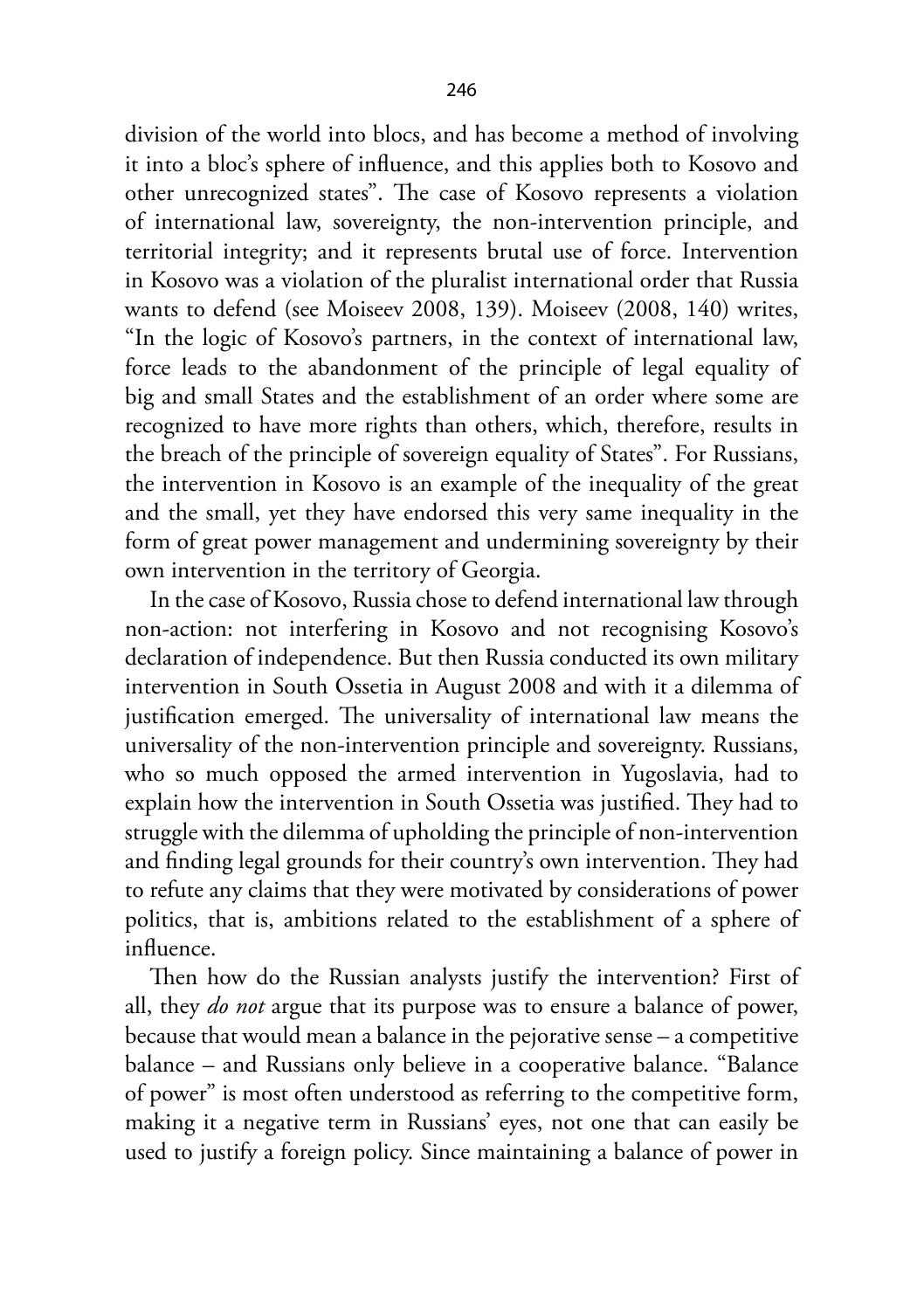the region was not a justification, Russians found ways to defend their intervention based on international law. The usual argument is that it was self-defence in keeping with Article 51of the UN Charter, which allows members of the United Nations to resort to self-defence in the case of an armed attack against them. Georgia's attack on Russian peacekeepers was interpreted as such an armed attack against Russia. Another tempting argument is to embrace putative humanitarian reasons. Indeed, the intervention in South Ossetia forced the Russians to discuss the meaning of the term "humanitarian intervention" and the possibilities to use it as an argument of justification (see, for example Roundtable discussion 2009). Humanitarian intervention does not really qualify as a justification for the Russian analysts, because there is too much suspicion regarding the term. Humanitarian intervention is problematic not only because of its complicated relationship to international law but also because it is seen as an excuse for furthering geopolitical goals. For Professor Vladimir Kotlyar, Yugoslavia is one such example, and he ultimately argues that the Russian military acted on the basis of the right to self-defence in South Ossetia and did not conduct a humanitarian intervention (Kotlyar 2009, 87). Professor Stanislav Chernichenko (2009, 85) takes the view that Russians should not speak about humanitarian intervention at all not be used at all, because it "is an attempt to lend a certain measure of legitimacy to a term that has a purely negative connotation". Instead, Kotlyar (2009, 87) sees "humanitarian intervention" not as a term with a negative connotation, but as one which attempts to "lend support on the emotional level to unlawful intervention". In addition to the term "humanitarian intervention" being associated with the alleged geopolitical motives of Western interventions, the problem for Russia is that accepting humanitarian intervention in principle means accepting the interventions of all other states. And that would not do for the Russians who insist on compliance with the principles of nonintervention and respect for sovereignty.

Most of the discussants defend Russia's intervention in South-Ossetia, but there is one exception. Buzgalin and Kolganov (2008) criticise Russia, although they blame the United States for initiating the war. In their view, Russia is not wholly innocent and they suggest that by protecting the South Ossetians Russia could "finally satisfy some people's nostalgia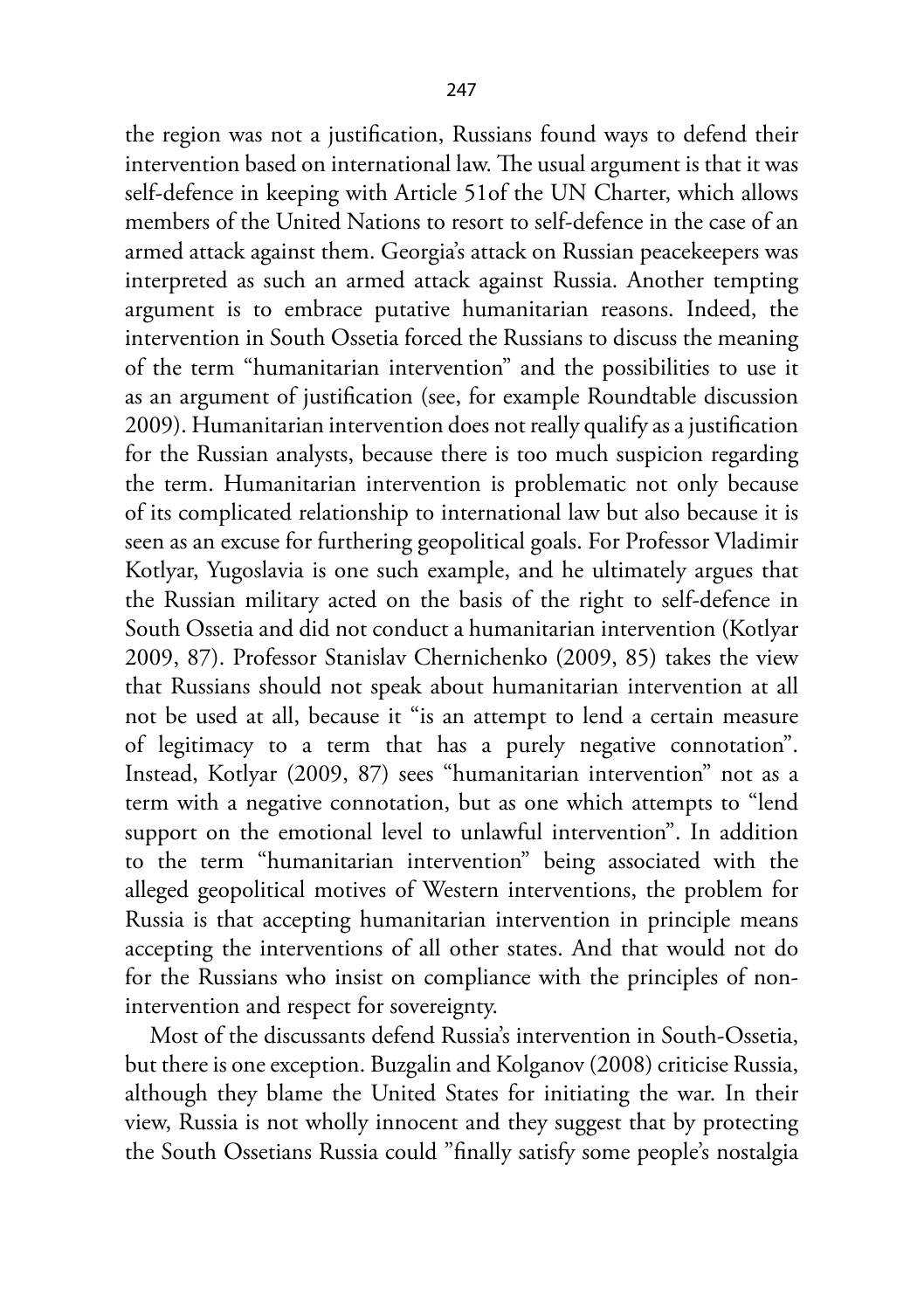for the Soviet Union". Buzgalin and Kolganov continue: "The Russian authorities, who had long wanted to portray themselves as at least having some kind of empire and who had planned to do that precisely in the Caucasus region, could not but take advantage of the situation." Buzgalin and Kolganov defend the rights of nations to enter into alliances voluntarily without pressure, and strongly condemn imperial ambitions by any state. The Russian people have accepted the imperial geopolitics of their state in the past and in the present, leading to a situation where the world does not believe in Russia's good will. (Buzgalin & Kolganov 2008.) The credibility of Russia as a responsible great power suffered a blow with the intervention, as Buzgalin and Kolganov (2008) write:

*To begin with, the inconsistency of the Russian authorities – who sometimes oppose the sovereignty of "small peoples" and sometimes advocate it, depending on tactical considerations – has backfi red, and very painfully, on themselves and, indirectly, on all Russians. This happened at the precise time that the Russian authorities did something really useful; that is, when they defended thousands of people in South*  **Ossetia.** The world does not believe the Russian government, and this *is bad. But still worse, it does not believe Russian citizens, many of whom personally helped the South Ossetians and some of them even gave their lives for that cause.*

Even though it is "unique", this statement is significant in opposing the dominant discourse and in exposing Russia's own double standards and inconsistency in defending the rights of the small.

Even if we believe the majority of Russian writers, and find justification for the intervention in Georgian territory, we would still be left with the fact that intervention is always a violation of the sovereign rights of the state intervened in. If intervention were considered legitimate by all the parties involved, it would no longer be intervention. Any form of intervention, humanitarian or other, involves the broader question of the value of international order and the right to sovereignty. This is the core problem of the anarchical international order: the goal of maintaining that order as a system of states is uneasy with the goal of protection of human rights and humanitarian intervention. For Buzan (2004a, 48–49) this uneasiness can be resolved by agreeing on sovereignty as a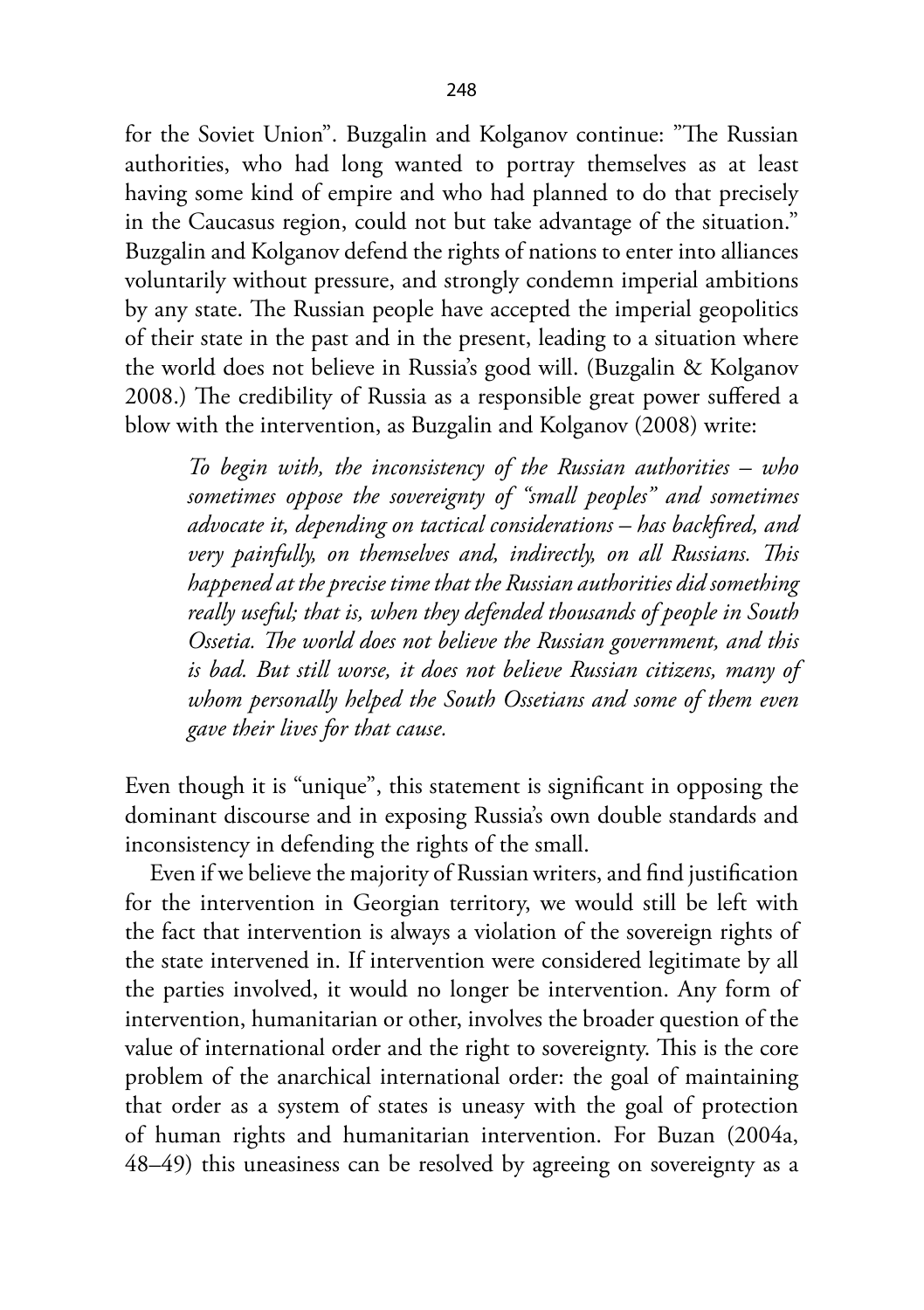social contract instead of an essential condition, thus tolerating a level of solidarism within the system of states; but the Russian approach to international society is less flexible. Bull's (2002) solution would be to say that some level of violation is needed for upholding international law, and in such a situation even a balance of power is a justified reason for intervention. But this is not a possibility for the Russians either, because it would mean an open statement about the injustice of international society and again allow the United States to continue its interventionist policies.

Intervention is also intertwined with great power management, and this is something Russians fail to notice. Bull (1984a, 184) states that great inequalities of power make interventions possible. Intervention is embedded not only in the notion of sphere of influence but in great power management as well. Russia proved this in August 2008 by taking unilateral military action against another state. Intervention then becomes a privilege or even a responsibility of the great powers, and small states' rights are violated. Since intervention has pejorative associations for Russians, they should address how their idea of great power management solves the problem of rebel-states or violations of human rights, both of which might require intervention. Even an intervention sanctioned by the Security Council is an intervention. If the Russians connected great power management with spheres of influence, they could argue that spheres of influence provide for stability of possessions and thus reduce the need for interventions. But as I will later show, Russians do not take this step towards endorsing spheres of influence.

### 7.3.4 The European Security Treaty

I have now discussed Russian ideas on great power management, the balance of power, and the rules of sovereignty and non-intervention. Before introducing the discourses on influence, I want to examine the proposal for a European Security Treaty put forward by President Medvedev in June 2008. The historical point of reference for the proposal is the Helsinki Conferences of 1975. The Security Treaty and the Helsinki Final Act both articulate a conception of international order which does not tolerate spheres of influence. The Helsinki Act is evoked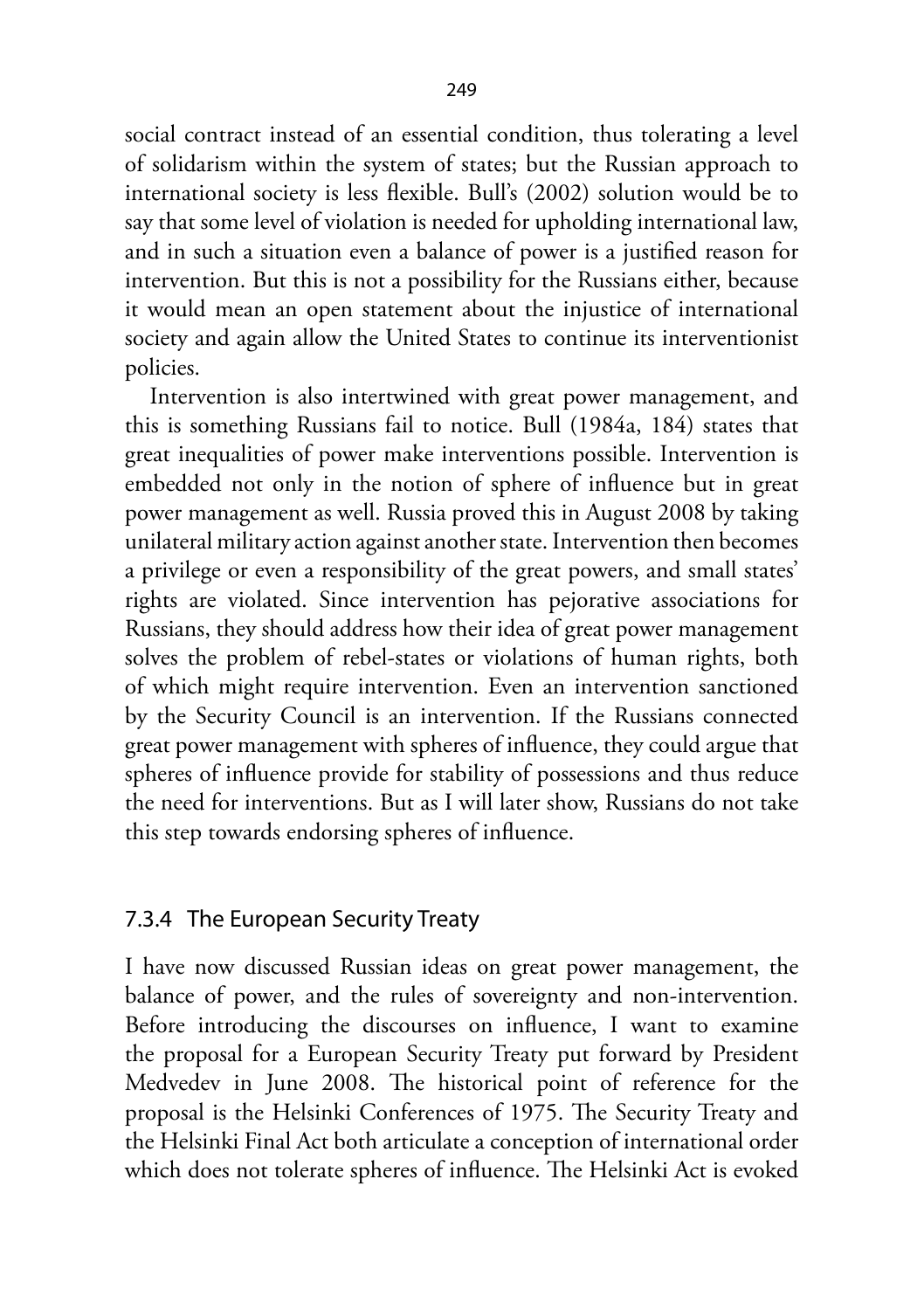because for the Russian analysts it attests to Russia's role as a great power that participated in the creation of the international order. This the order which the analysts so admire and which they see as nearly demolished by the Western states. The Treaty represents a reintroduction of the Helsinki principles and is an affirmation of undivided security instead of spheres of influence. The main discussants on the Security Treaty are Medvedev, Lavrov, Sergei Kortunov, Igor Panarin and Andrei Zagorsky<sup>47</sup>.

The Helsinki Final Act is a document in which sovereignty and nonintervention are affirmed as the organising principles of the society of states. According to Ambassador Mikhail Maiorov (2008, 102), it represents international law which has been undermined by the Western countries ever since the Soviet Union disintegrated. In Kortunov's (2010, 54) view, NATO's attack on Yugoslavia in 1999 and the United States' involvement in the fighting in Iraq and Afghanistan destroyed the world order based on international law; and the use of force came to prevail over reason and humanism (see also Alekseev 2008, 134). In addition to the importance attached to the Helsinki Act, the Russians consider the agreement of the Yalta Conference (1945) as an affirmation of post-war international institutions and moreover as a reminder of the country's great power status. Like the Helsinki Act, the Yalta Agreement was to serve as the model for a new *nomos* in Europe, one not founded upon use of force. Panarin (2010, 218–219) describes the connection as follows:

*Yalta and its spirit need to be rebooted within the framework of*  the Treaty on European Security. The balance of powers should be *enforced and, as our president correctly proposes, the obligations of the European countries and the U.S. on non-application of force must*  be legally enforced. This is precisely why the Yalta Conference and the *spirit of its agreements can be instrumental in creating a new system of European security."* 

According to Kortunov (2010, 54), the principles of the proposed treaty are "respect for sovereignty and territorial integrity of all its members,

<sup>47</sup> Kortunov is the head of World Politics Chair at the Department of World Economy and World Politics, State University-Higher School of Economics. Panarin is a professor at the Diplomatic Academy of the Ministry of Foreign Affairs, and Zagorsky is a leading research associate at the Institute of International Studies, Moscow State Institute (University) of International Relations (henceforth MGIMO).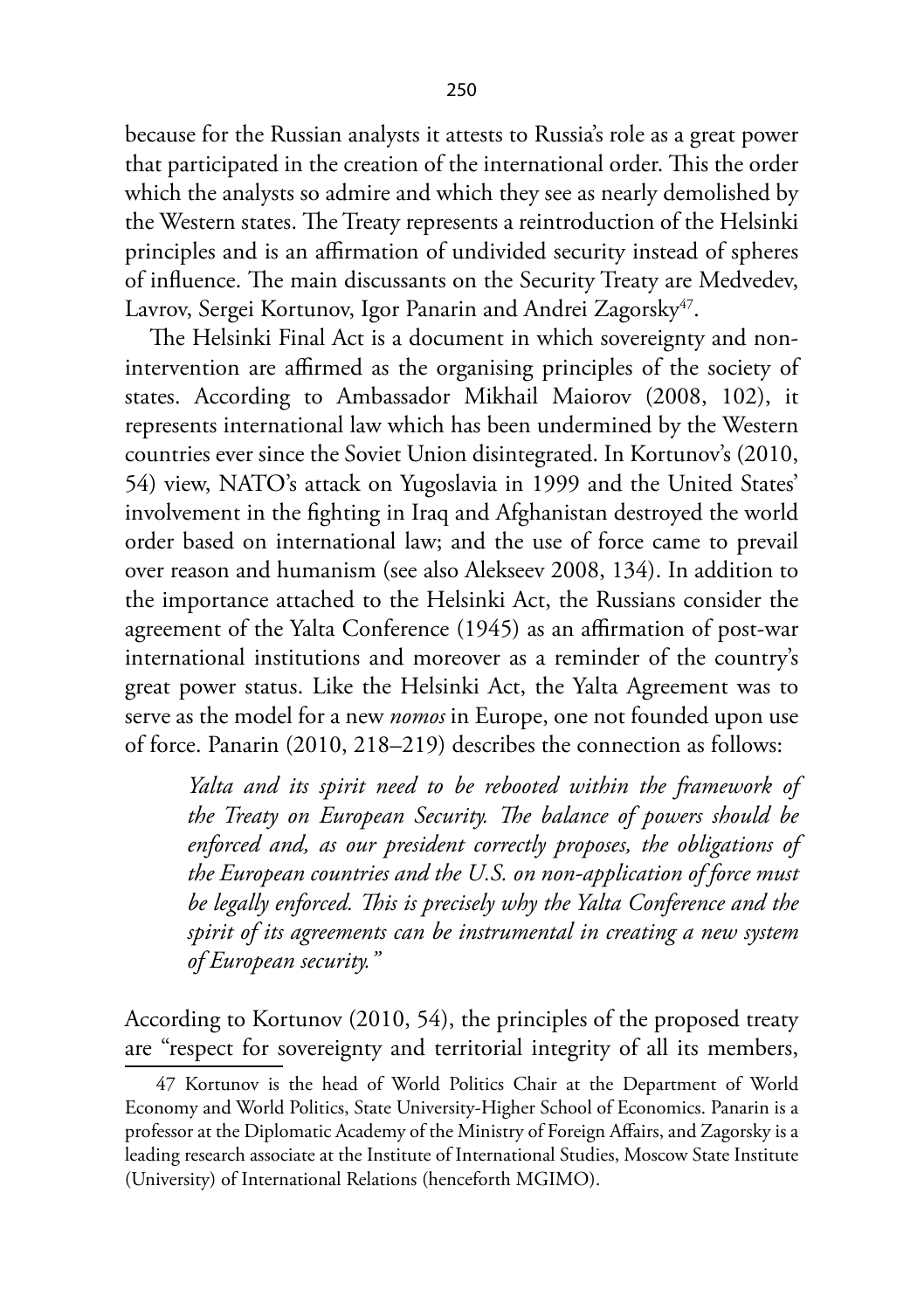non-interference in the domestic affairs and, as a matter of course, the principle of undivided security which means that none would be allowed to ensure its security at the expense of others". The Security Treaty represents the international law of a new *nomos* – but it is not new at all. The Treaty is founded upon the idea of the sanctity of the post-war system of states. Any new international order would rely on the traditional institutions of international society but without the elements of confrontation, militarisation and nationalism. In essence, the Treaty would be an affirmation of the Helsinki Act. It would re-establish order based on international law, restrict the use of force and end the division of Europe. The use of force is the core question for the Russian analysts because it ultimately involves setting limits on interventions.

The Russian writers are on the defensive when it comes to explaining the Security Treaty, because the proposal was greeted with suspicion abroad. Lavrov (2010a) writes that the Treaty is not meant to destroy NATO or weaken the European Union, unlike some claim. After the Cold War, to Russia's disappointment, European security remained divided and the OSCE did not take on the challenge of creating a common European security architecture. Lavrov (2010a) states, "This opportunity was missed, however, as the choice was made in favor of the policy of NATO enlargement, which in practice meant not only the preservation of the lines dividing Europe into zones with different levels of security, but also the movement of these lines to the East". The Russian view is that security is defined and force used, not according to any agreed rules, but in a contradictory manner. For Lavrov (2010a) this is expressed in taking opposite approaches to the intervention in Kosovo and South Ossetia. But then Lavrov (2010a) really goes to the core of the matter when he writes:

The European Security Treaty initiative is aimed at building a truly *open and democratic system of region-wide collective security and cooperation, which would ensure the unity of the Euro-Atlantic area – from Vancouver to Vladivostok – and would help overcome the inertia of bloc approaches. It is strange to hear people say that our initiative is an attempt to return to the 19th-century policies of "spheres of*  influence." On the contrary, the Treaty offers a real opportunity to *rebuild Euro-Atlantic politics on a collective basis and will help redeem*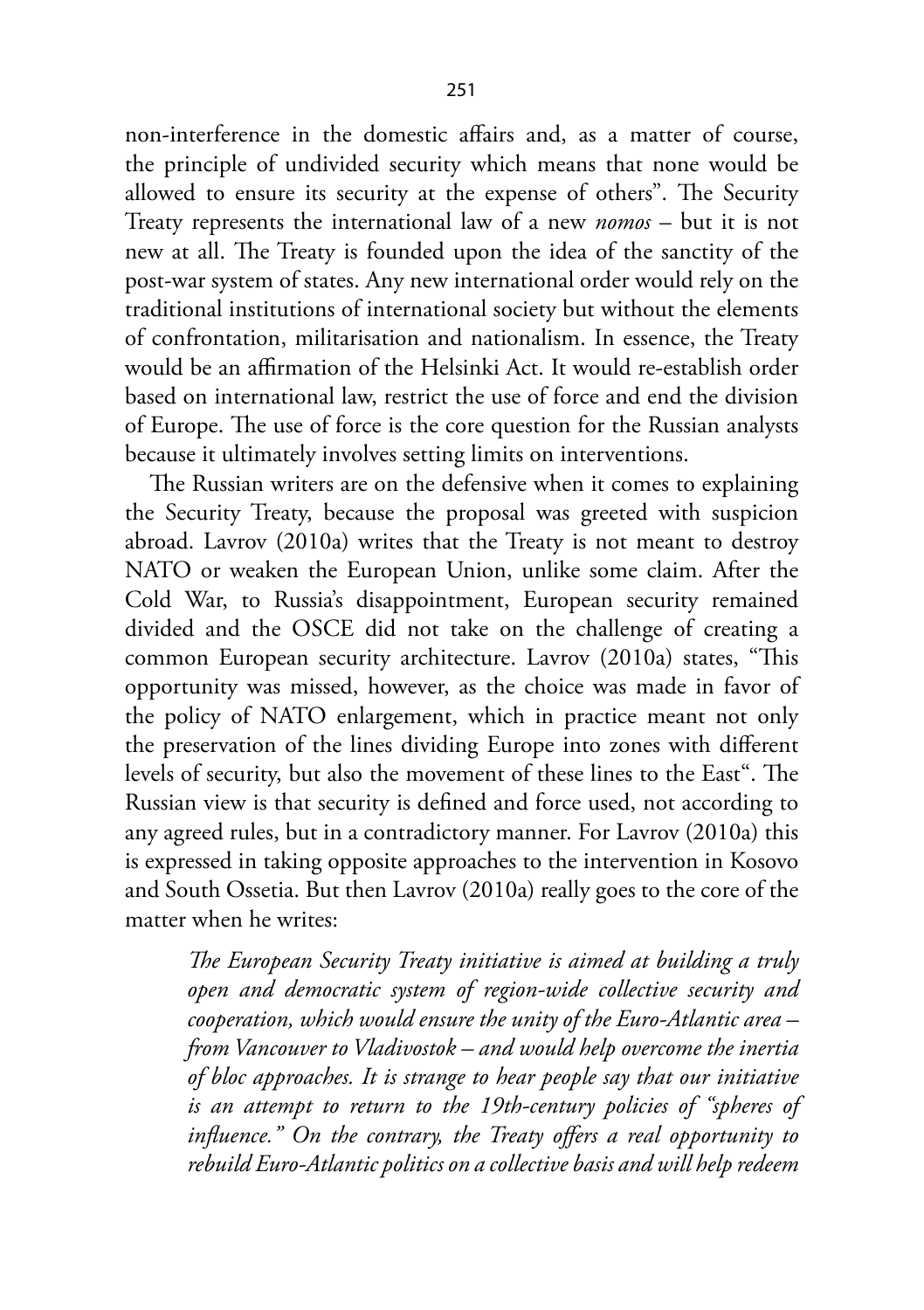*the time lost after the end of the Cold War. It provides a universal answer to all imaginable and unimaginable security defi ciencies in the region. So far, no one has undertaken to convince us that this is not so.*

For Lavrov the focus of the Treaty is not spheres of influence. On the contrary, its purpose is to finally end the old divisions. Lavrov is trying to eliminate the image of a pejorative sphere-of-influence policy from being associated with the Security Treaty.

Even though the Treaty establishes regional democracy, that is, it incorporates Russia as a full-fledged partner, it has universal meaning for Lavrov. The old international institutions are universal; they are the best model of international society. Perhaps Lavrov is thinking that establishing great power order by re-affirming the weakened principles of international law in Europe would translate into a universal model. Medvedev (2008, 4) writes that the legacy of the essential principles of interstate relations, embodied in the Helsinki Accord and treaties between the Soviet Union and NATO, should be examined. According to Medvedev, "If these principles retain their universal importance, we have to honestly examine why they have ceased to be universally applied" (ibid.). The Russian idea of universal is very Euro-centric, which comes from the importance attached to the role of Europe in creating the rules and institutions of international society – that is the Helsinki and Yalta Conferences. While constantly emphasising the rising importance of such states as Brazil, India, and China, Russian writers completely ignore their role in great power management. I wonder if the purpose of the Security Treaty is to create regional international law or if the Russian analysts wish that "universal" (international law) could still be defined by the Euro-Atlantic great powers.

If Lavrov denies that the Security Treaty is designed to create a great power order based on spheres of influence, Zagorsky (2009,111) asks:

*Do we want to create "zones of responsibility" in the Russia-U.S.-EU "triangle"? Do we want to create a mechanism that would make it possible, on the one hand, to avoid the worsening of relations in the*  "triangle" in the event of conflict situations arising in a particular *"zone of responsibility," and on the other, to harmonize our positions on*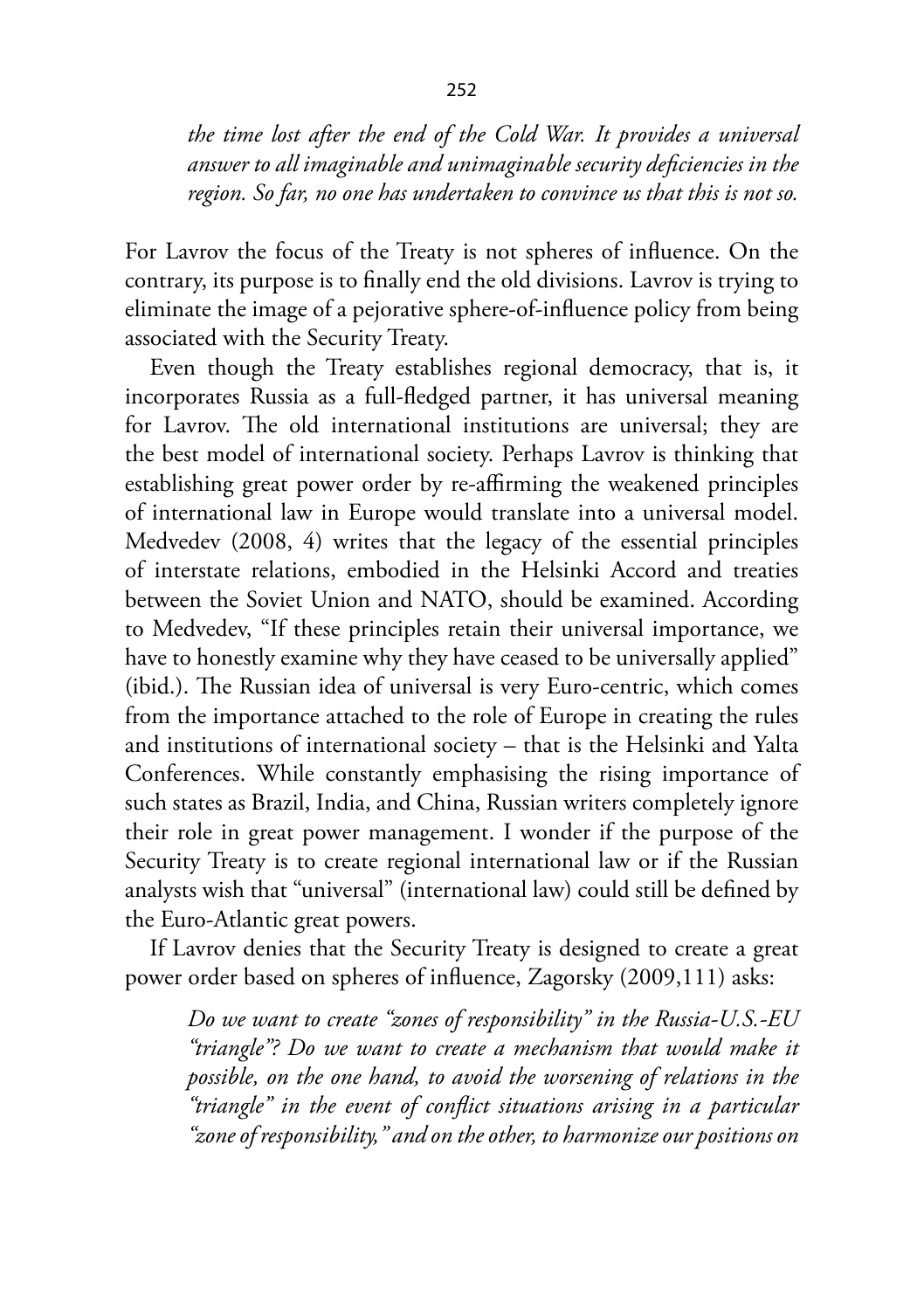## *those issues that do not fall into any particular "zone of responsibility"? Do we mean something like a "new Yalta"?*

The Security Treaty has the same fundamental problem as the vision of the great responsibles: implementing great power management, with its inevitable forming of groups or coalitions. Because of this, it is quite understandable that outside Russia the Treaty raises suspicions of a sphere-of-influence mentality. Again, we witness the Russians' confusion about their preferred international order. The noble idea is a great power concert but one which is not based on dividing lines. But if the international system is hierarchical, based on several different centres of power – the Russian view, where does this leave the lesser powers? If we look at the world today, alignments of some sort are evident. Since its independence, Finland has been struggling to balance between East and West, wanting to join the European family and keeping its distance from Russia. The same applies to many post-Soviet states, which have aspired to membership in not only the European Union but also NATO. Thus, states tend to lean towards centres of power and cooperate more with some than others, sometimes more institutionally and at other times on an ad-hoc basis. No treaty made by the great powers will force other states to change their loyalties, which are often influenced by national identity and historical experiences. The idea of sphere of responsibility to which Zagorsky refers attempts to solve the dilemma posed by the pejorative associations of the notion of sphere of influence. It is an idea different from sphere of influence; it is something more benevolent, but at the same time it is dangerously close to the idea of sphere of influence. Proposing spheres of responsibility would be too close to accepting, in principle, the fact that sovereignty is not the same for all. This is why Zagorski enquires but does not answer.

The Security Treaty is backed up by a declaration of the importance of Russia as an independent centre of power (Kortunov 2010, 55; Lavrov 2008). In this respect, the new treaty brings to mind an old security architecture, one which was developed in 1815. There is no security treaty, no security architecture, without the system of great powers, without a hierarchical international order. Thus, what the Treaty expresses in terms of spheres of influence is the sanctity of old international institutions,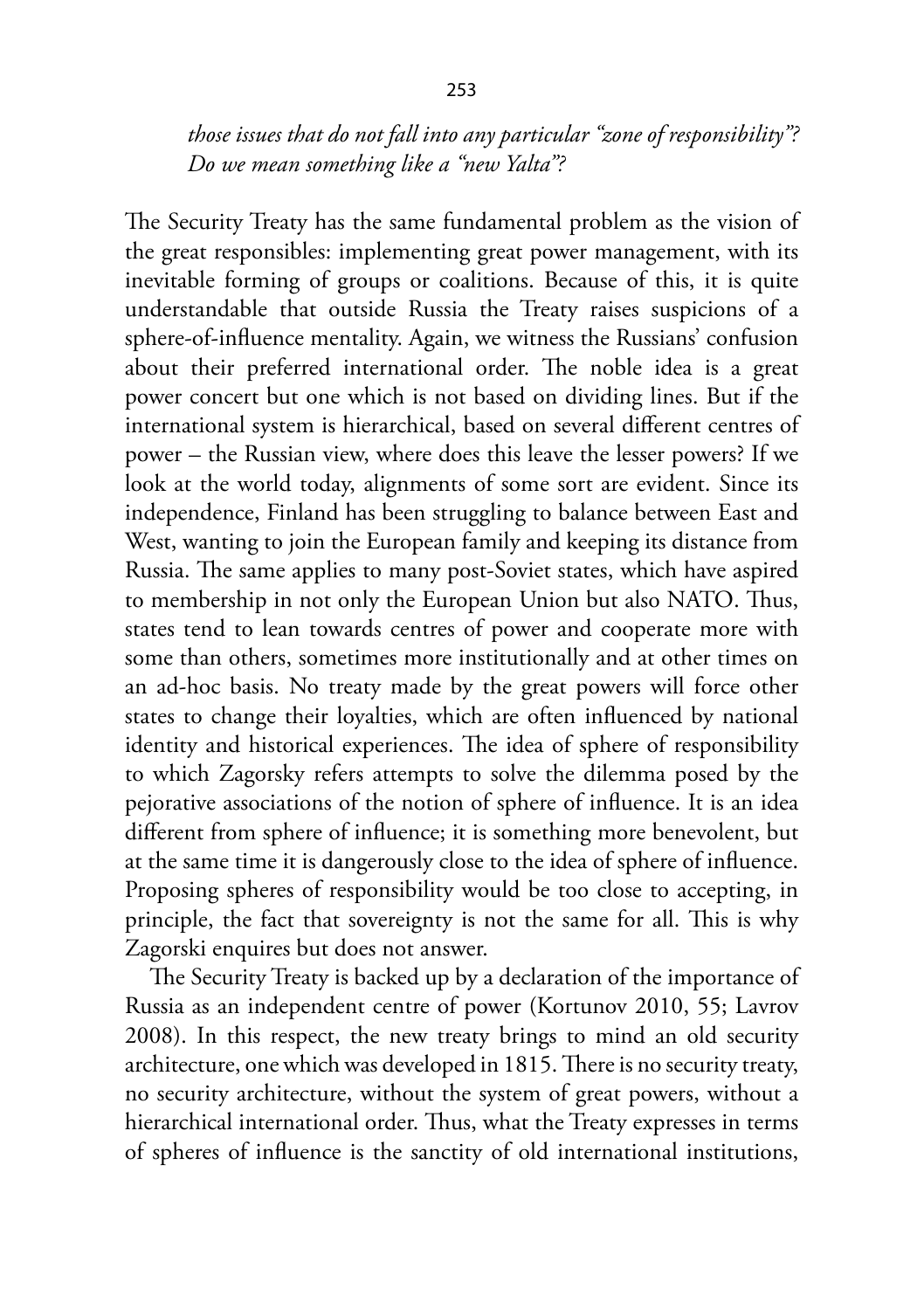especially the idea of great power management. Sovereignty and nonintervention are among the lofty principles of the society of states, but they fall by the wayside under a great power order. The attempt to establish a common security space in Europe is admirable as such, but the discourse on equality, democracy, and fairness does not fully fit in with the Russian idea of international order. There is such a fine line between the idea of spheres of influence and spheres of responsibility that unless the distinctions between the two types of spheres are fully discussed, it is impossible to expect anyone to understand what kind of great power order the Russians seek.

## **7.4 Just and Unjust Influence**

Thus far the Russian discourses on order and law have been presented as expressing the dilemma of upholding sovereignty and great power management simultaneously. "Balance of power" has a pejorative ring for the Russian analysts when it suggests the conflictual side of balancing, but as a cooperative model it is something to strive for. The Russians experts have a distaste for bloc politics but integration is valued. They do not discuss how to avoid blocs when dividing lines emerge in a great power order. The authors feel the need to defend Russian intervention, because it conflicts with their unwavering support for the nonintervention principle and because they seek to distance themselves to a certain extent from sphere-of-influence policies. Finally, the drafting of the European Security Treaty indicates that Russians value Westphalian institutions above all, and these institutions do not incorporate spheres of influence. In the sections to follow, we get even closer to the Russian vision of international order, which consists of 1) sphere of influence as a pejorative concept; 2) support for "responsible influence" and regional integration; and 3) the universalist threat of the United States, which conditions all other discourses. First, Russia's past policies of influence are purified of their pejorative associations. Next, the present Russian influence is depoliticised and portrayed as *normal*. And because the element of territorial influence of a great power never left the Russian imagination, a *Großraum* emerges, albeit a hidden and secret one. I use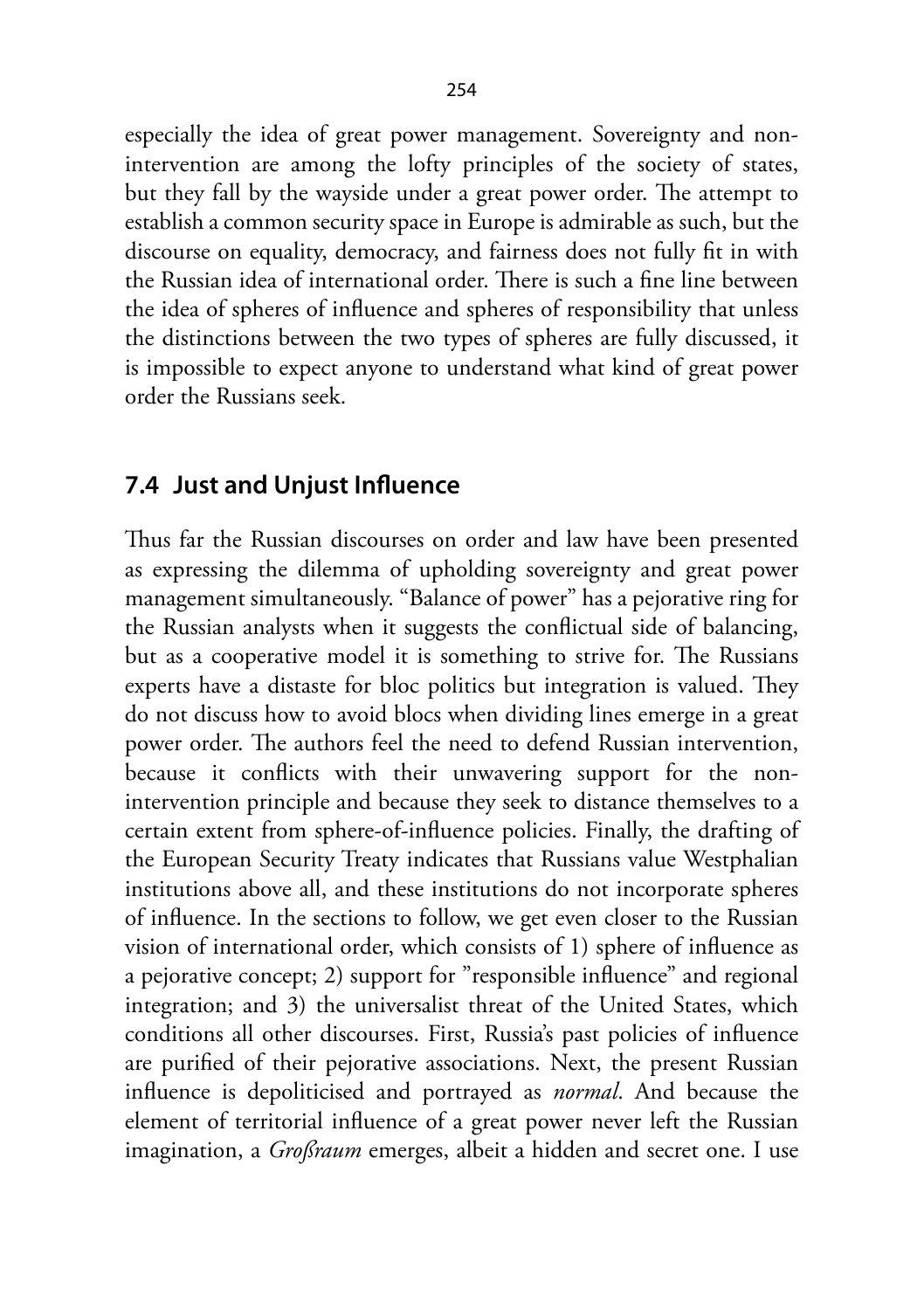the pluralist-solidarist divide to situate the Russian vision of influence between the two extremes. A sphere-of-influence policy is shown to signify United States interventionism and the export of democracy, whereas Russia's influence is deemed to be only natural.

#### 7.4.1 Falsification of History and the Small Powers

*Historical politics is highly pragmatic, one may even say cynical. It exploits the ambiguous pages of history to deal with the burning issues of domestic and foreign policies. (Dyukov 2010, 165.)*

The need to justify Russia's influence extends quite far back into history. Of course, Russians do not want to be associated with the oppressing state which was playing sphere-of-influence games at the expense of others; rather, people should remember how Russia saved Europe from the Nazis and defeated Napoleon. Other states should remember that Russia is one of those states which established international order after both Napoleon and Hitler fell (see Fomenko 2010, 146.) Russian analysts defend the Yalta Conference, because for many it represents the upholding of traditional institutions of international society and Russia's role as a great power deciding on those institutions. Mikhail Narinsky (2010, 211), who is the Head of the Chair of MGIMO, argues that contrary to the popular view in the Western world, the focus in Yalta was not on the victors dividing Europe into spheres of influence: "If all the documents of the Yalta Conference are carefully read and the discussions held in Yalta analyzed, it becomes obvious that nothing was said there about dividing Europe up into spheres of influence. The Declaration on Liberated Europe in fact declared noble, democratic principles that would allow the people to create democratic institutions of their own choice, hold free and unfettered elections, and so on." This is an attempt to cleanse Russian history of the negative image associated with spheres of influence. Contrary to Narinsky's view, Professor Aleksandr Dugin, well known for his strong geopolitical views, argues that Yalta established zones of influence, but even so he admires Yalta for bringing about a functioning international order (Dugin 2010, 212–215).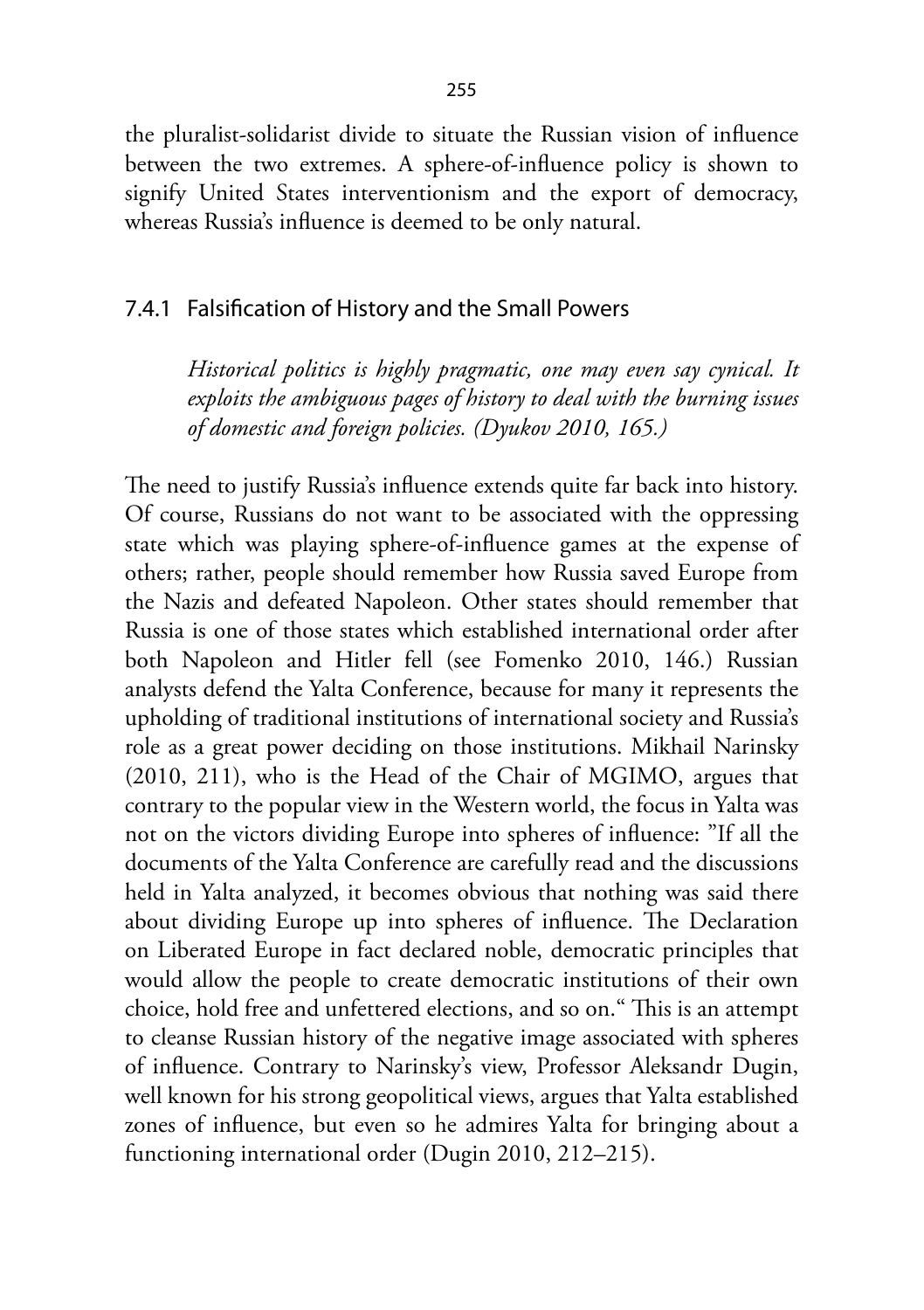But even more than it alludes to admiration of Yalta, the term "historical politics" refers to the role of small powers as interpreters of history to Russia's detriment and as playing power-games in the present. In 2010, *International Affairs* featured several articles on the Second World War and historical politics, and if intervention caused academic discussants to participate, historical politics attracted more governmental representation (such as Ambassadors Maiorov and Stegniy). According to Russian authors, their state has become a victim of "falsification of history", whose purpose is to portray Russia as an inherently aggressive and expansionist power, as part of the identity project of some newly independent states (Stegniy 2008, 2). This matter became so serious that in May 2009 Medvedev issued a decree establishing the "Commission of the Russian Federation to Counter Attempts to Falsify History to the Detriment of Russia's Interests" (Dyukov 2010, 173). From the Russian perspective, the falsification of history is anti-Russian propaganda and aimed at dividing Russia from Europe and damaging the country's international image (Yakovenko 2010, 225; Maiorov 2008, 102–103). What is more, Maiorov (2008, 97) explains, the falsification of history is meant to discredit the post-war order and blame Russia for all the tragedies of the past century.

Historical memories are important. In this case the historical memory is one involving sphere-of-influence politics; something Russia does not want to be associated with. The analysts do not want Russia to be remembered for its totalitarian past but rather for its fight against totalitarianism and expansionism in Europe. This positive image will wither away if a reading of history prevails where Russia is accused of playing imperialist or sphere-of-influence games during the period when it supposedly defended freedom in Europe. Discourses on historical politics represent a Russian outcry against drawing parallels between the Soviet policy of establishing a sphere of influence and Russia today. There is an attempt to purify the image of Russia's history where spheres of influence and the pejorative interpretations of the concept are concerned. The reason why discourses on spheres of influence in a pejorative sense are important to Russian analysts is that there is a concern that historical images of the "evil Soviet oppressor" are being used in the present to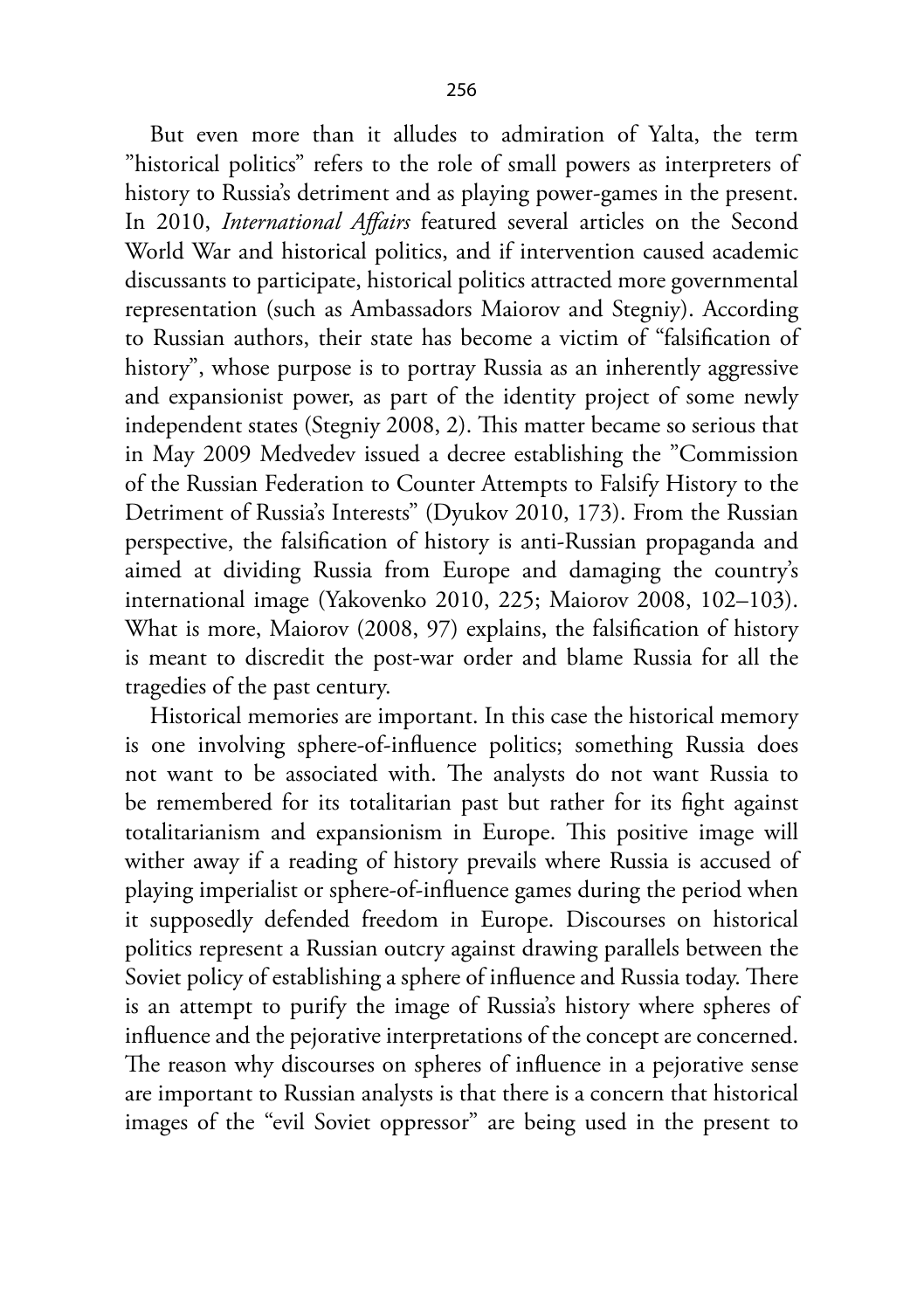isolate Russia from Europe by portraying it as a country which only wishes to extend its influence over others.

Russian analysts implicitly warn of the power of the small to disturb the stability and balance of forces maintained by the great powers. Karaganov  $(2010a)$  writes, "The tiny neighboring states like Georgia or the Baltic countries would be pointing to "huge Russian supremacy" over them and demanding counter-measures. As a result, the already observed trend of European politics towards re-militarization will receive a powerful boost." Karaganov is arguing that the disproportionate power of the small is causing re-militarisation in Europe. Militarisation here means NATO enlargement, the (already abandoned) plan of building a missile defence system in Poland and the Czech Republic, failure of the Conventional Forces in Europe Treaty (CFET), from which Russia withdrew, and United States military campaigns, to mention a few. In the same vein, Eduard Solovyev (2010) from the Russian Academy of Sciences expresses how the post-Soviet states are using geopolitical competition to their own advantage. These states balance between their nation-building project, which is based on a clear friend (US) - enemy (Russia) demarcation, their fear of "balkanization" by the United States, and a neighbour (Russia) which does not care so much about their democracy (or lack thereof) while it can offer them military assistance (Solovyev 2010, 99–100). Thus, from the Russian perspective, the post-Soviet states are not only victims, and they have interests in cooperating with both "influencing powers".

The potential of the small states to disturb the relations among the great is the reason why a hierarchy of power is needed. Or this would be the argument if it were voiced explicitly. Russia wants the Westphalian order, where great powers have a status preventing the reckless behaviour of small states. The falsification of history is one means for the small states to play the great against each other by containing Russia, excluding it from Europe, and invoking fear of it. I have argued that the class of small powers is important for theorising sphere of influence, because it is only by addressing small powers that we can see their role in the game of spheres of influence. The Russian fear of the falsification of history testifies to this.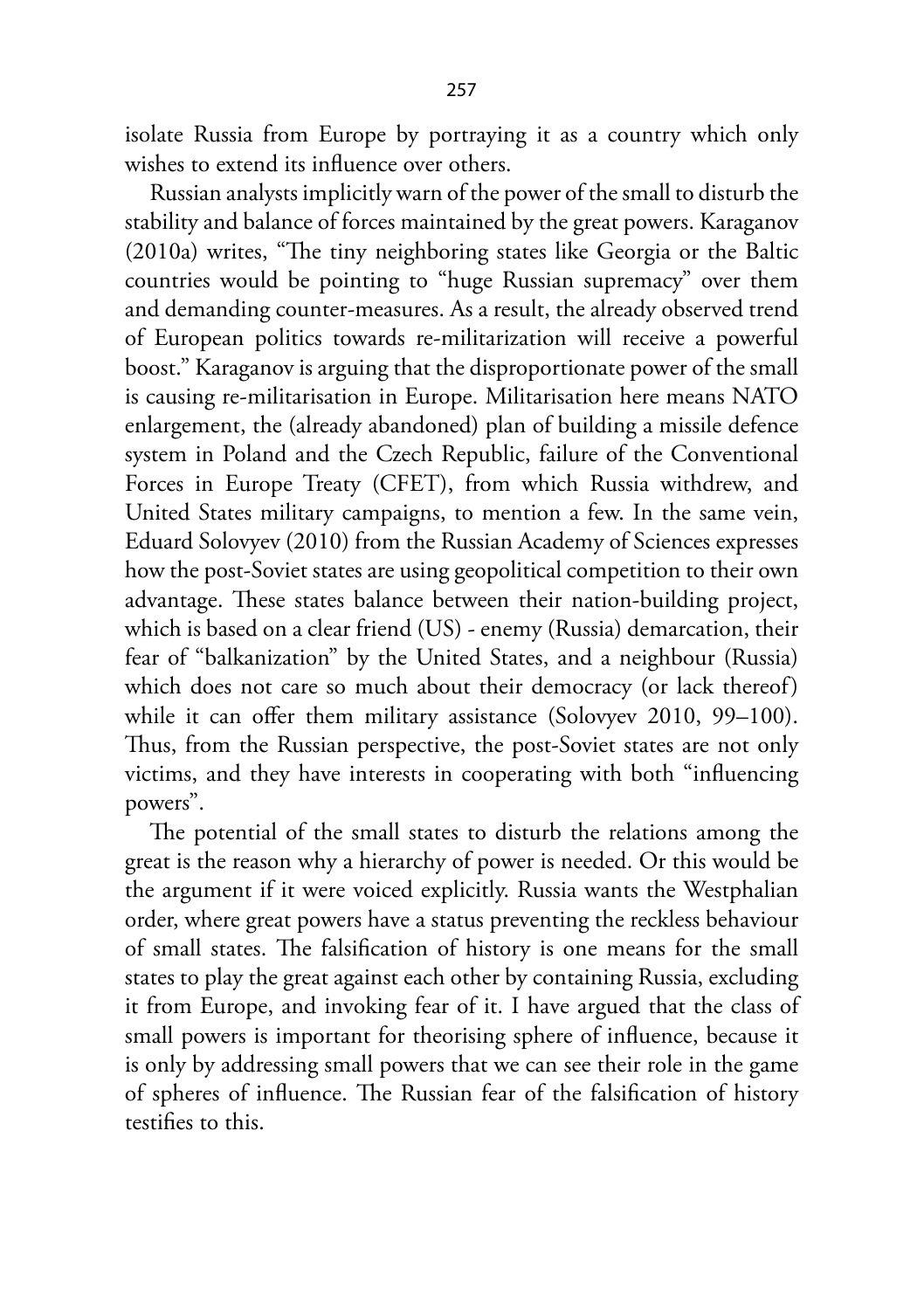The reason why I want to bring Russian historical politics to light is to demonstrate the power of historical interpretation. As much as the Russians wish the Cold War was a thing of the past, they cannot help finding the world dragging the legacy of old spheres of influence with it. Dmitry Furman<sup>48</sup> (2006) asserts, "The Russia-West struggle in the CIS is a struggle between two irreconcilable systems, as was the struggle between the worlds of Capitalism and Communism". For Karaganov (2010a), the Cold War is still on, Europe is still split, and this legacy almost caused a replay of the Cold War in autumn 2008. Russians fear the re-emergence of Cold War bloc politics, especially "containment", and feel that some states are trying to slander Russia by malicious accusations and history politics. Russia has not yet found its way to the West: it has remained outside European integration and NATO, and its cooperation with the United States has not been very productive. In this light, to think that spheres of influence do not matter anymore, or that the Cold War is a thing of the past, is to close one's eyes to the fact that history has no end. We carry history with us. Some histories we want to remember and some we would prefer to forget. In the case of Russia, the history of spheres of influence *is* the present of spheres of influence. Both Russian and Western analysts hold on to images of spheres of influence in the Cold War context, importing the meaning of the concept and shaming one another with it while viewing their own states as being free of the past.

## 7.4.2 It Is Only Natural

*Every country has a natural desire to see friendly regimes in neighboring countries (Lukin 2008).*

Meddling in the internal affairs of another state, for example, by trying to influence elections, would be interpreted as a sphere-of-influence policy in the present – at least if it were Russia perpetrating such an act. Even Russians are suspicious of such interference, whatever the motives. Furman offers a new perspective on the matter that even Paul Keal missed.

<sup>48</sup> Furman is leading researcher at the Institute of Europe, Russian Academy of Sciences.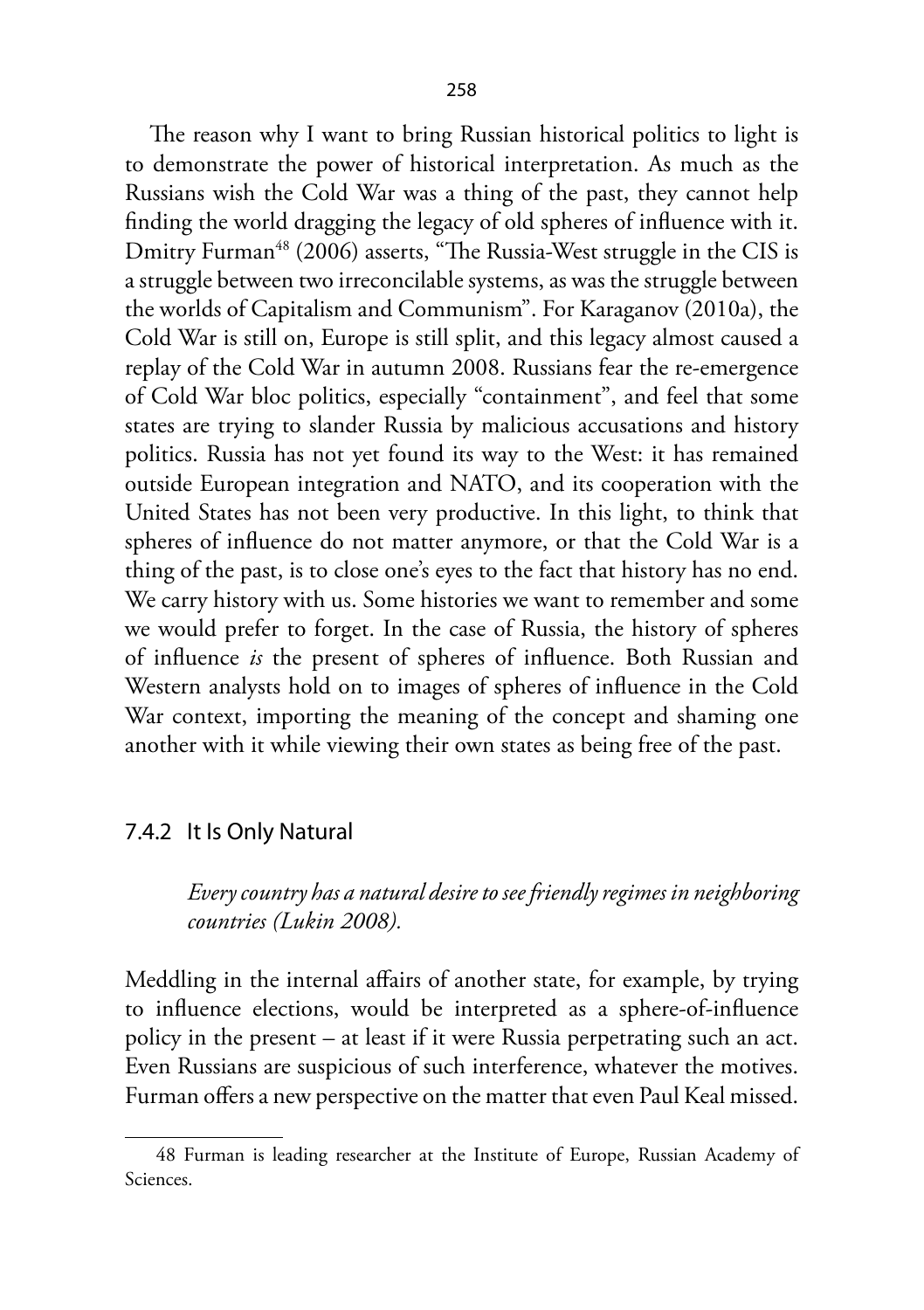Although Furman does not mention the concept of sphere of influence, he still writes about influencing the nature of regimes in neighbouring states. For Furman (2006) this is a matter of survival, because all states want to be surrounded by regimes which are similar to their own. For Russia, being surrounded by managed democracies protects the managed democracy of Russia itself. Furman is not shy about admitting that Russia was "gathering the lands together" after the collapse of the Soviet Union. He laments the fact that because there can be no open goal of promoting managed democracy, there can be no well-thought-out strategy for promoting that goal either. (Ibid.). I will come back to this lack of an open "sphere-of-influence strategy" later.

There is an important lesson in Furman's thinking: the interest in influencing regimes is not a Russian sin. The reason why we view it as a sin is that we think Russia is imposing the wrong type of regime. It is easy to judge the influence of a country which is not built on pure Western democracy and respect for human rights. The influence of a country which is not the *same* but the *other* simply cannot be supported. The West, instead, promotes democracy, which we view as the best model of government. As the West represents that which is good and pure, its influence is not only accepted but preferred. But what Furman points out is that, in the end, we are still talking about influence which serves our national interests and stability, from *our* perspective. The question then is who gets to judge what influence is right and what is wrong. In this sense, influence is not anything peculiar or extraordinary; it is part of international politics for better or for worse. But a sphere of influence is peculiar, because of its unspoken negative function.

Russian discussions on influence take up its pejorative aspects as much as the Western ones do. The Russian writers face the same dilemma of distinguishing good and bad influence as analysts in the West. Russian influence needs to be justified as acceptable, pragmatic and beneficial, while the influence of the United States, and sometimes Europe, is just the opposite. It is not difficult to detect a general Russian discourse which attempts to justify Russian influence, but what is lacking in that discourse is discussion of how the country's influence relates to the idea of a sphere of influence. Despite the large variety of Russian analysts, a single discourse can be detected and those who criticise Russia's influence or refer to it as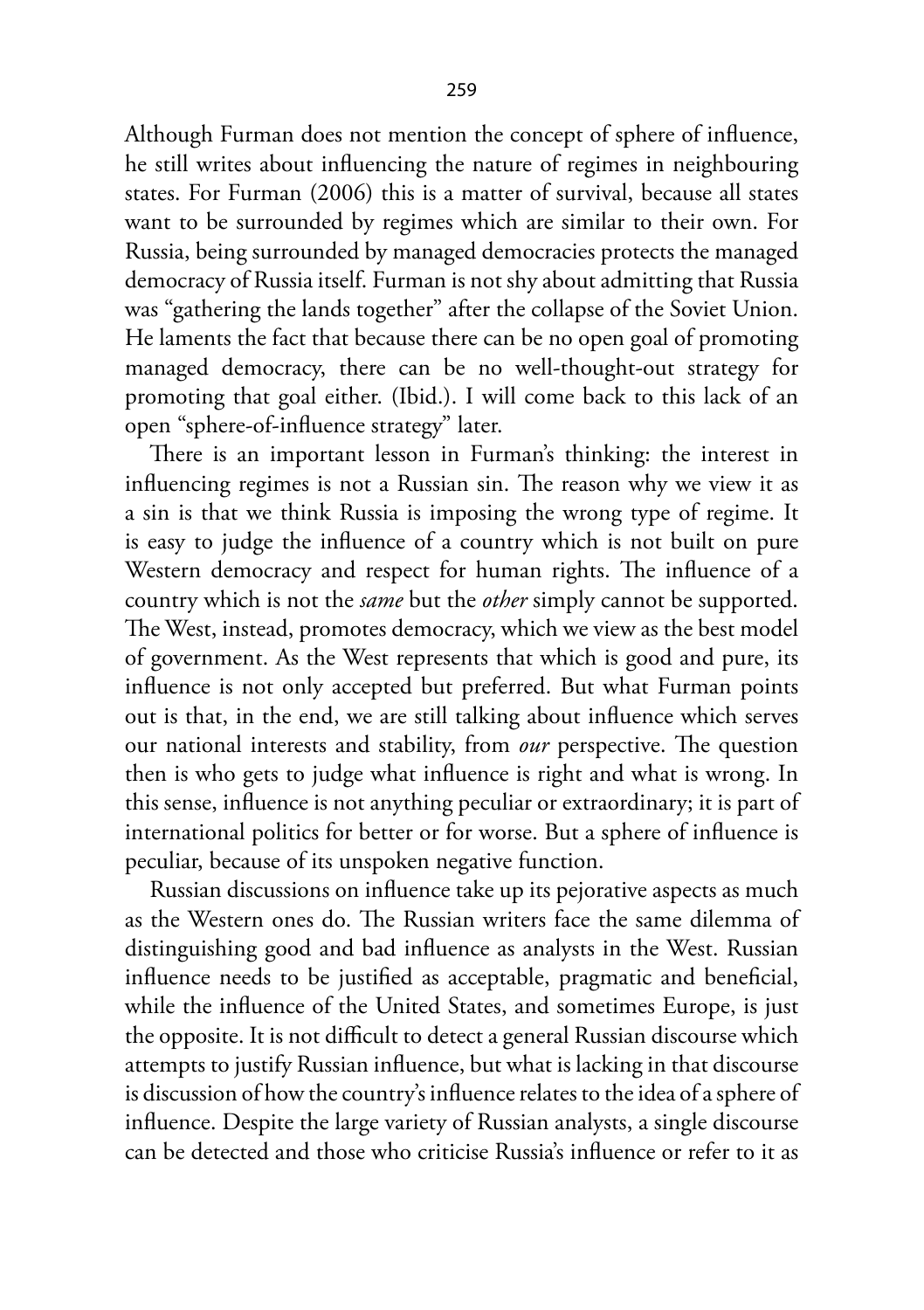a sphere-of-influence policy are few<sup>49</sup>. The Russian analysts who express ideas on Russia's influence are many, and here I have collected thoughts from Lavrov, Karaganov, Solovyev and Putin, among others<sup>50</sup>.

Reading from the Russian discourses, sphere of influence as a concept is used in a pejorative sense, whereas influence (without the sphere) is free from disapproval (see Roundtable discussion 2010, 107-108). Influence, unless it is defined specifically as military or ideological, is something abstract. It has the potential to be neutral or even good, whereas "sphere" implies a bad, or at least suspicious form of influence. Thus one finds "influence" used much more often than "sphere of influence", especially when it comes to describing Russia's influence. For example, Viktor Kremeniuk (2008, 47), Deputy Director of the Russian Academy of Sciences, writes about "Russia's influence" while the United States has a "sphere of influence". Solovyev is concerned about the lack of soft power as a means of influence. For Solovyev (2010), soft power constitutes acceptable influence, and he openly promotes Russian influence in the post-Soviet space via soft means, which include economic cooperation, promoting Russian language and culture, and diplomacy geared to "winning the struggle for the 'hearts and minds' of the once brotherly nations". Using soft power means that Russia's influence will not be interpreted as some form of "imperial revenge". (Solovyev 2010.)

Lavrov (2009, 14) writes that there can be no return to the former "spheres of influence" and continues:

*Yet this does not give anyone the right to deny, let alone undermine, the natural mutual gravitation of nations toward each other generated by historical and other objective factors and based on mutual interests.* 

49 Lukyanov and Bordachev (2008) use the term "zone of influence" with reference to Russia and "zone of responsibility" for NATO although NATO's influence-policy is strongly criticised. For Professor Lev Klepatsky (2008, 140–141) both Russia and the EU have a sphere of influence. Yevgeni Satanovsky (2008, 6) also makes reference to Russia's sphere of influence. These are not discussed or explained, but rather just "thrown in" as within contemporary Western literature.

50 Others include Konstantin Kosachev, chairman of the State Duma International Affairs Committee; Ambassador Ramazan Abdulatipov; assistant professor Andrei Suzdaltsev from the State University-Higher School of Economics; Sergey Chernychev, who is an associate professor at the International Trade Department of the Russian Academy of Foreign Trade; and the Director of the Department for Economic Cooperation with the CIS at the Russian Ministry for Economic Development.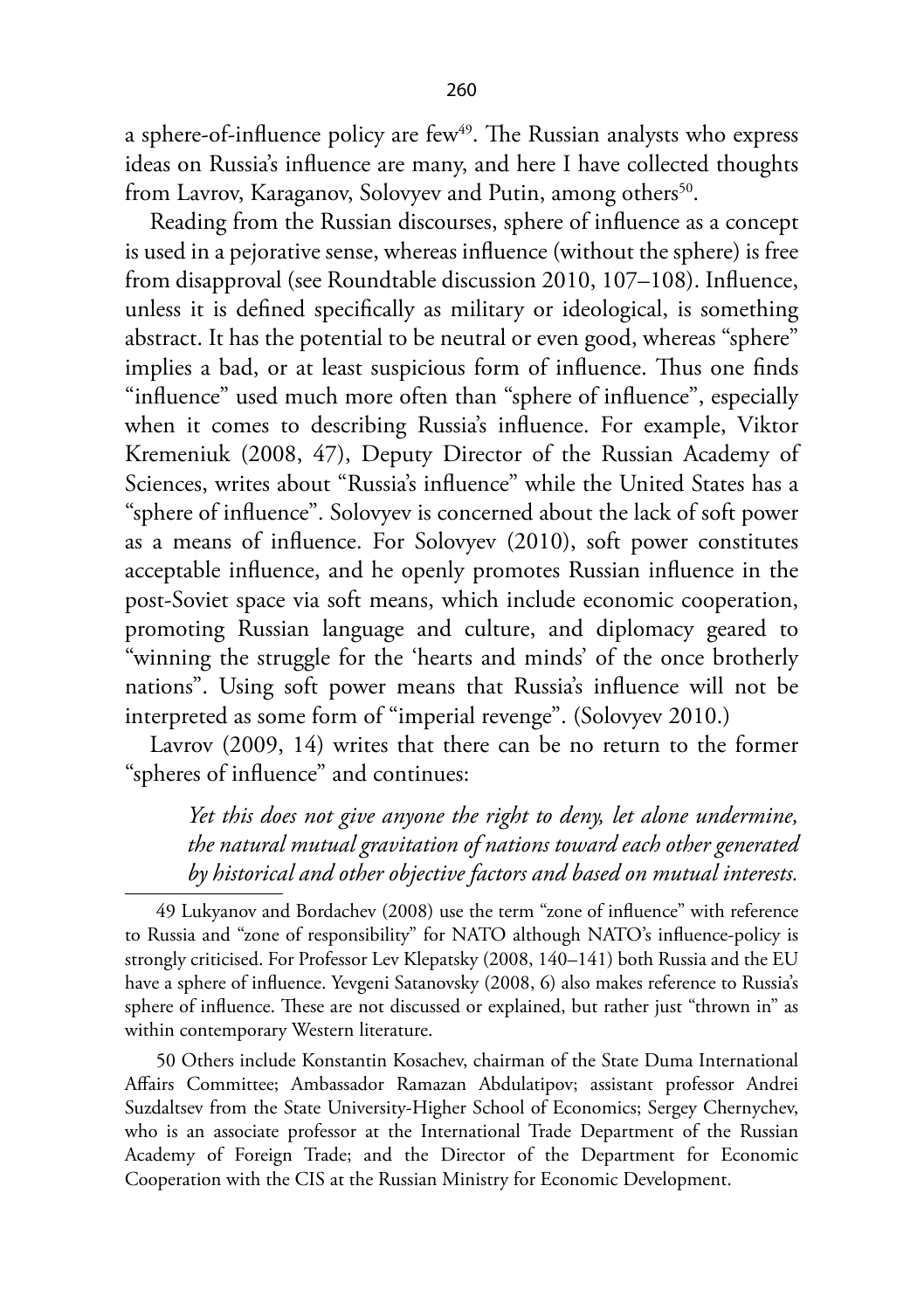*Speaking of our closest neighbors, Russia wants them to be friendly,*  stable, and dynamically developing states. This approach is consistent *with the plans of these states and cannot contradict anyone's interests.*

Thus, even though the Cold War spheres of influence are not celebrated, the gravitation of nations towards others and an interest in a peaceful neighbourhood is only natural and should not offend anyone's interests. There is an assumption within IR that great power and influence go hand in hand. This is also the conclusion the English School came to. Discourses on great powers are inseparable from discourses on influence for this very reason. Where one finds a great power, one finds influence. If this connection appears evident, it is altogether a different matter to say that great powers necessarily have or aspire to establish "spheres of influence". The reason for this is that adding "sphere" is a statement in its own right: influence loses its innocence and becomes enveloped in pejorative associations. What then is the difference between exerting influence and establishing a sphere of influence? A sphere of influence in its present use implies territorial control which can even lead to annexation. "Sphere" is the geopolitical element of influence; and this is the legacy that geostrategy and geopolitics have left us with. I believe that use of the term "influence" without "sphere" is an attempt to eliminate the geopolitical elements from international influence. Separation of influence from sphere of influence also implies an attempt to cleanse "influence" of its pejorative associations. It is part of "neutralising speech" in which influence is natural, normal and nothing to cause alarmism (see below). Influence is a normal part of international relations, but spheres of influence involve geostrategy, a great game or an ideological struggle.

Just as a distinction emerges between influence with or without a sphere, one appears between influence and interests. Russian writers favour the word "interest", and it works to neutralise the meaning of influence just like leaving "sphere" out of "sphere of influence" does. Interests are also defended against bloc politics or the universalist threat (Lavrov 2007a). Several variations can be found: Russia's strategic/ privileged/ special/ vital and legitimate interests (see Bordachev 2008; Minaev 2010; Markenodov 2007; Markenodov 2008; Nikolaev 2009,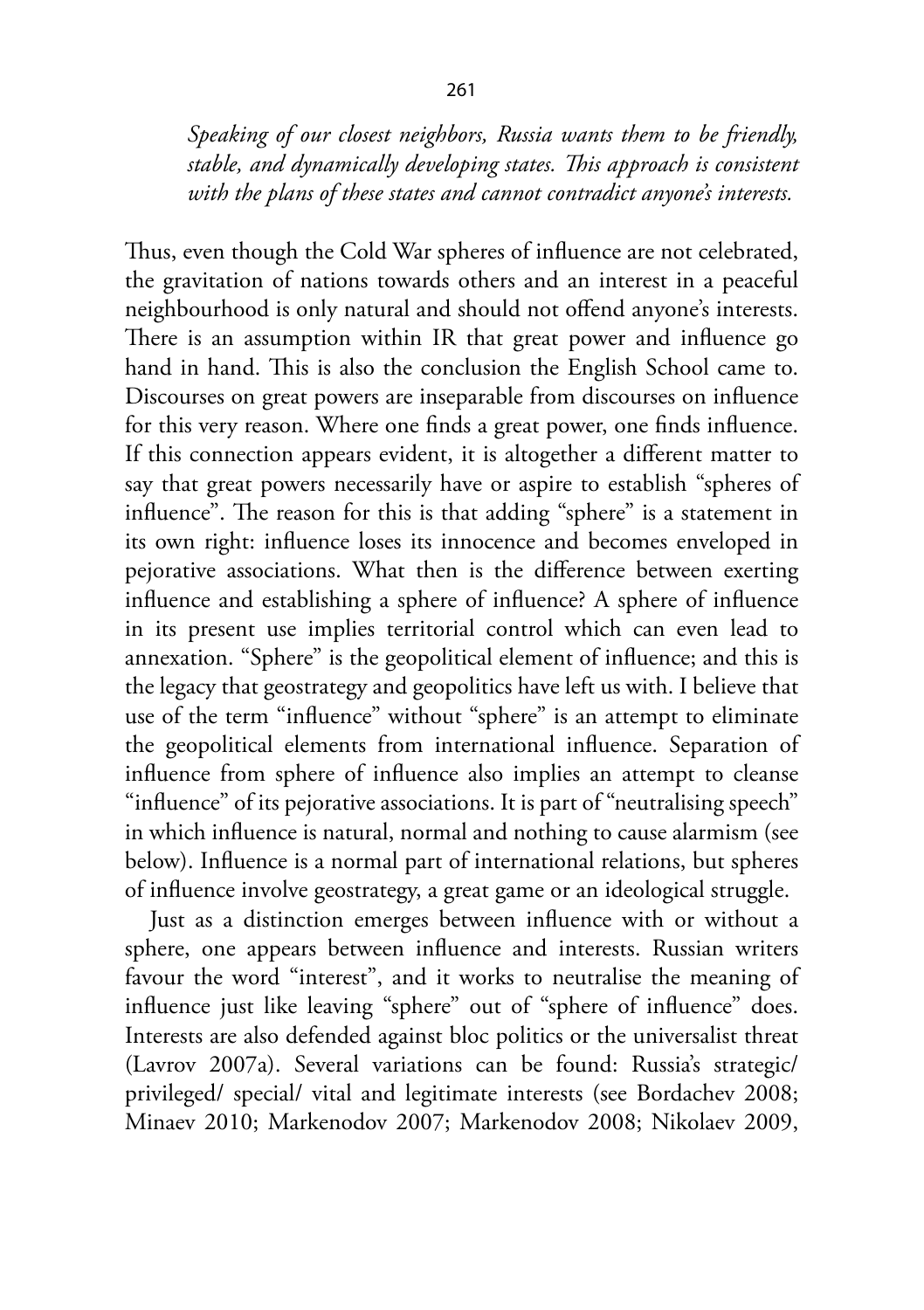27). Karaganov (2010b) posits an opposition between Russia's *security interests* and the United States' influence or domination:

*The real irritant of Russian-U.S. relations is America's unwillingness to acknowledge Russia's right to a zone of its own security interests. It nearly resulted in direct confrontation in August 2008, when Georgia attacked South Ossetia and Russian peacekeepers, and Moscow gave a tough response, aiming at the logic of NATO's endless expansion. This occurred amidst the constant expansion of the U.S. zone of not so much security interests as of infl uence – if not domination – in the*  military-political field, the most sensitive to Russia.

Kosachev (2007) argues that Russia has no sphere of influence: No one is now compelled to join new structures and the economic dependence card is not played in order to consolidate what might be construed as a sphere of influence. Russia has not even insisted that the rights of its Russian-speaking minorities in post-Soviet states be ensured – a subject where the West's democratic concern always stops (ibid). Abdulatipov  $(2008, 157)$  continues depoliticising Russia's influence by arguing that Russia is not playing any games in Central Asia or seeking a monopoly in the region. He writes that Russia "works taking into account its own interests and the interests of its strategic partners" (ibid.). He concludes, saying "I should also stress that, despite some opinions, we do not treat our partners in Central Asia as 'younger brothers'" (ibid.). Thus, instead of influence Russia has interests, and instead of "younger brothers" it has strategic partners. The Russian analysts do not deny that Russia has interests in the post-Soviet space, but they perceive a need to explain the motives for pursuing those interests and make explicit the soft power means of their influence. In Putin's (2006, 4) words the aim is to develop a "common humanitarian space". Putin (ibid.) explains the purity of Russia's motives: "Our responses are therefore based on the genuine aspirations of the peoples living in the CIS, and these aspirations are for cooperation and good-neighborly relations on an equal basis and for integration that brings greater practical benefits and impact". Underlying the "normality discourse" is the need to justify Russian foreign policy. Lavrov (2008) insists on the normality of Russian's foreign policy and wishes that this could be understood abroad: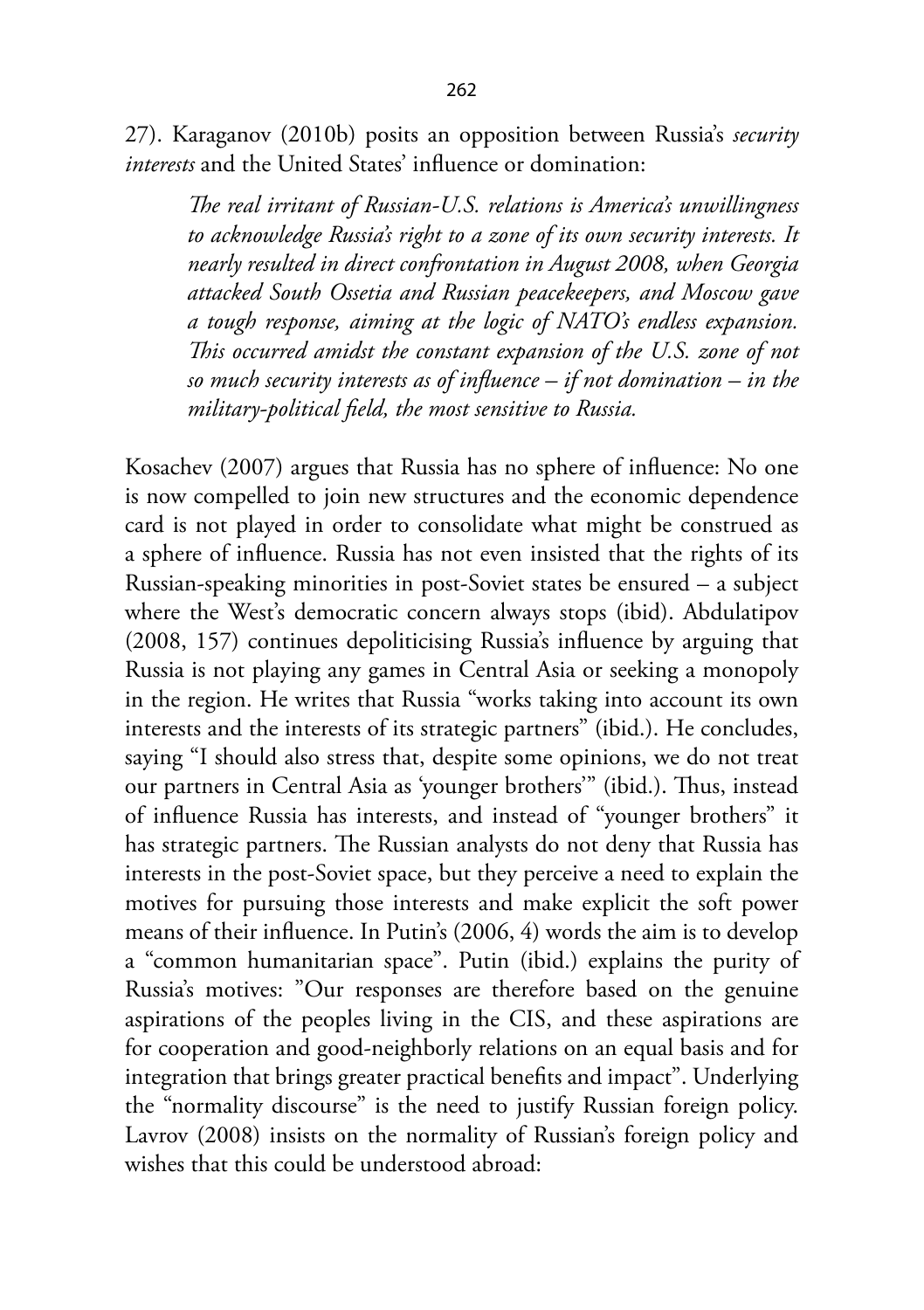*Unfortunately, the Cold War experience has distorted the consciousness of several generations of people, above all political elites, making them think that any global policy must be ideologized. And now, when Russia is guided in international aff airs by understandable, pragmatic interests, void of any ideological motives whatsoever, not everyone is able to adequately take it. Some people say we have some "grievances," "hidden agendas," "neo-imperial aspirations" and all that stuff .* 

The argument is geared not so much to proving that Russia's influence is *good*, but that it is *normal*. Whenever the analysts explain Russia's relations to the post-Soviet states in response to what is a hail of accusations from the West, they defend Russia's policy as something logical, rightful and a normal way to handle inter-state relations. One such "normal" type of influence is leadership. For Suzdaltsev (2010), leadership is mandatory in any integration process and in the post-Soviet space Russia is the only state which can shoulder this responsibility. Chernyshev (2010) continues on the same theme, insisting that instead of imperial ambitions Russia wants leadership, and the members of the CIS are beginning to see that. The post-Soviet space is logically a foreign policy priority for Russia, since the economies are closely interlinked and problems are common to the region (ibid). According to Lavrov (2007a), Russia is building non-politicised relations in the CIS space with the aim of stabilising the region. For Lavrov, non-political in this context means that Russia is not playing any power games in its economic relations with its neighbours.

All this begins to sound like the Good Neighbor Policy, but with the exception that there is no talk of wider geopolitical significance, not to mention explicit statements that some forms of spheres of responsibility are preferred. For Lippmann, the Good Neighbor Policy was a matter of international order and bringing peace on earth. It was a model of organising the system of states into regional units. But this idea has already made its debut, especially in Europe; Russians do not have to "invent it". Instead, they are on the defensive, trying to argue how they are in fact pursuing a Good Neighbor Policy of their own. The Russian analysts try to dissociate the country's foreign policy from negative influence, and the notion of interest serves this purpose. In fact, by denouncing the United States' foreign policy and, albeit less often, the EU's as well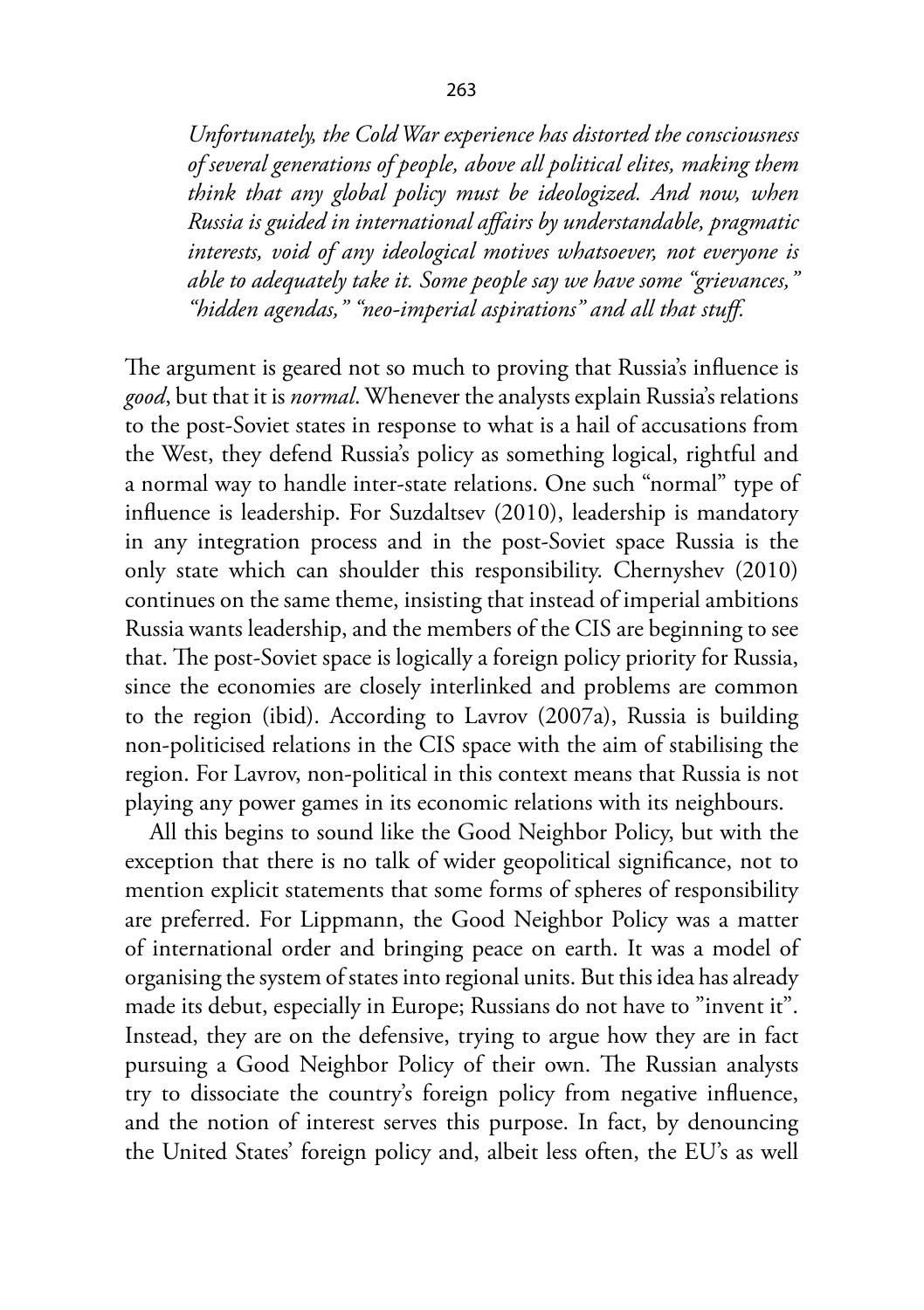while portraying Russia as the only defender of international law, Russia emerges as the only power with pragmatic and depoliticised motives. This is not a sphere-of-influence policy any more than the Good Neighbor Policy was for Lippmann. At this point it is useful to remember the concern that arose in the case of the Good Neighbor Policy: Is replacing one word with another an indication of a change of policy, or merely a way to justify a long-standing tendency? Is the emphasis on interest, pragmatism and normality mere rhetoric?

What we can learn from reading Russian discourses on the country's influence and relations with its neighbour states is that deep down the idea of sphere of influence is alive and well. One cannot escape the logic by sidestepping the term and concept. The notion of sphere of influence comes to the fore, for example, in the dispute over the motives of Russia's new pricing policy for gas for some post-Soviet states (mainly Ukraine and Belarus). While the Western world accuses Russia of "sphereof-influence politics" the Russians say they are promoting equality, sovereignty, fairness and normal relations – everything but consolidating a sphere of influence (see Arbatov 2007, Karaganov 2006, Lavrov 2007a, 2007b; Medvedev 2008; Putin 2006, 2007b). The Russian perspective is that those who accuse Russia of geopolitical games are themselves guilty of upsetting the stability of the region with their grand strategies (see Medvedev 2008, Putin 2006). It is not difficult to notice that although Russian writers do not invoke the concept of sphere of influence in this context, we can recognise the discursive game of accusations. The idea of sphere of influence has considerable power in pointing out the (geo) political (that is, selfish and unjust) motives behind the Other's actions.

Balance of power is a topic avoided when justifying Russia's influence in the post-Soviet space. Because balance of power is an idea of concert for the Russian analysts, it cannot be evoked to justify a policy of influence; otherwise it would become to signify competition. The Russian analysts cannot argue that Russia wants to be involved in the post-Soviet space in order to achieve a balance of power with the United States, because this indicates the competitive balance which has a negative connotation and it comes too close to the idea of establishing spheres of influence. The geopolitical aspect of influence has been eliminated from the discourses: there is no geostrategy to follow or a "Great Game" taking place on Russia's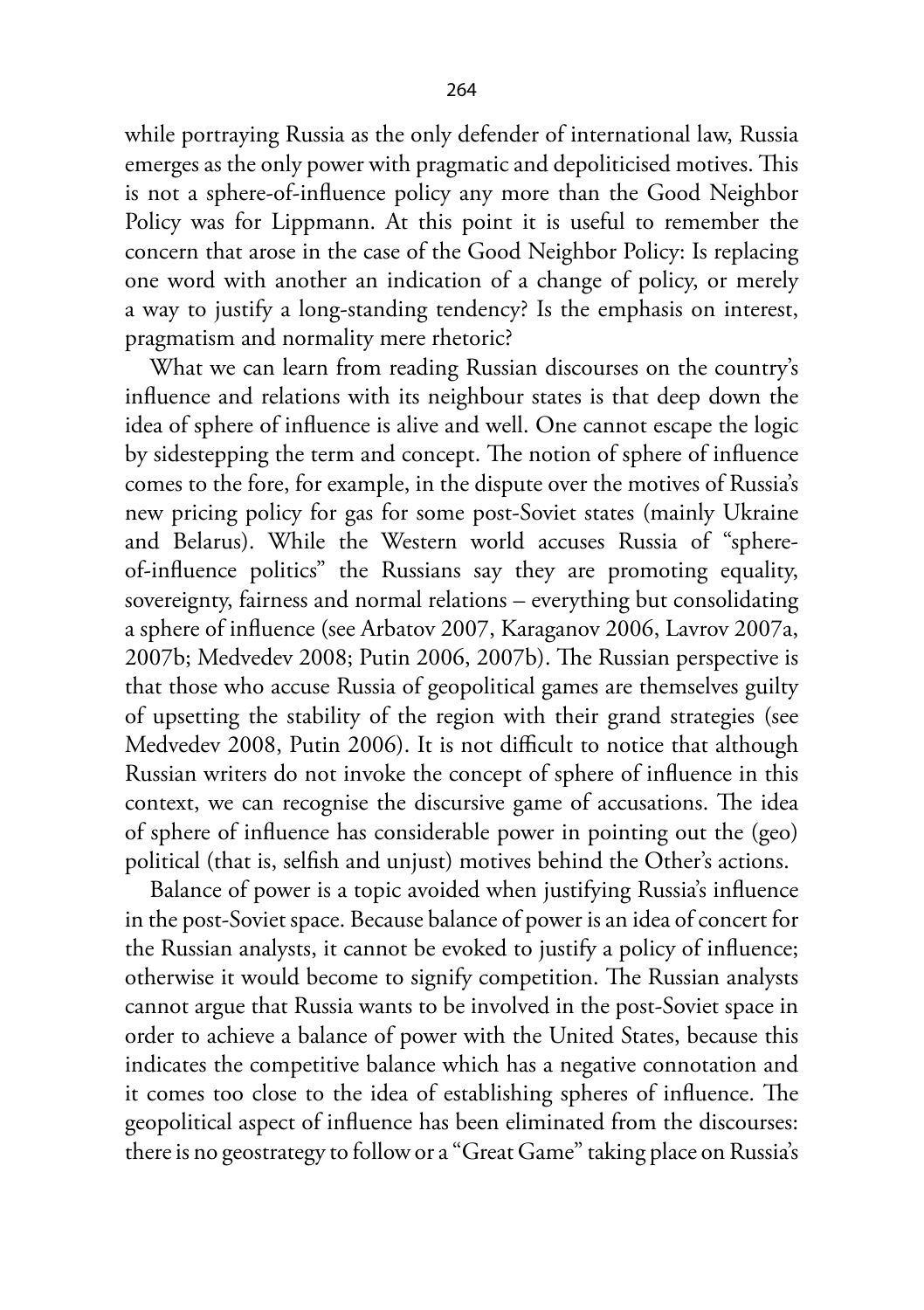part. Influence has not been eliminated, however, and the argument that Russia's foreign policy constitutes "normal relations" justifies the right to pursue one's interests. Balance of power will come to shine as salvation against the universalist threat but, just like for Lippmann, that balance has no value when it comes to justifying influence beyond state borders.

It is not peculiar for Russia to want unity with the post-Soviet states in the hope of achieving integration, economic cooperation and protection for Russian minorities. This is what any country would wish for territories that once belonged to it. When I say that the authors do not promote "spheres of influence", this is not to say that Russia wants to relinquish its influence in the region. If the post-Soviet space were insignificant to Russia, the writers would not steadfastly resist NATO enlargement or United States' influence. The concept of sphere of influence indicates hard power and the Great Game, a relic from the Cold War which for the Russians better describes the democratisation and world police actions of the United States.

#### 7.4.3 Influence of the Single Sovereign

*Unipolarity, quite simply, is an encroachment on God's prerogatives (Lavrov 2007b).*

If the Russian writers have not read Schmitt, they are definitely embracing his spirit. Schmitt (2003, 296) wrote, "[T]he Western Hemisphere had found itself facing an enormous alternative between a plurality of *Großräumen* and a global claim to world power, pluralism and monism, polypoly and monopoly". Vladimir Pechatnov (2006), from MGIMO, writes, "Today, when the United States is going through a new period of 'imperial temptation' – this time as the 'only superpower' – it is faced with the same dilemma: find a modus vivendi with other emerging power houses, sharing with them its rights and responsibilities, or strive to preserve its global hegemony at any cost". The United States' interventions, export of democracy and export of universal values represent for the Russian analysts that which is "the new sphere-of-influence policy". It is an extension to Cold War spheres of influence. When the Soviet Union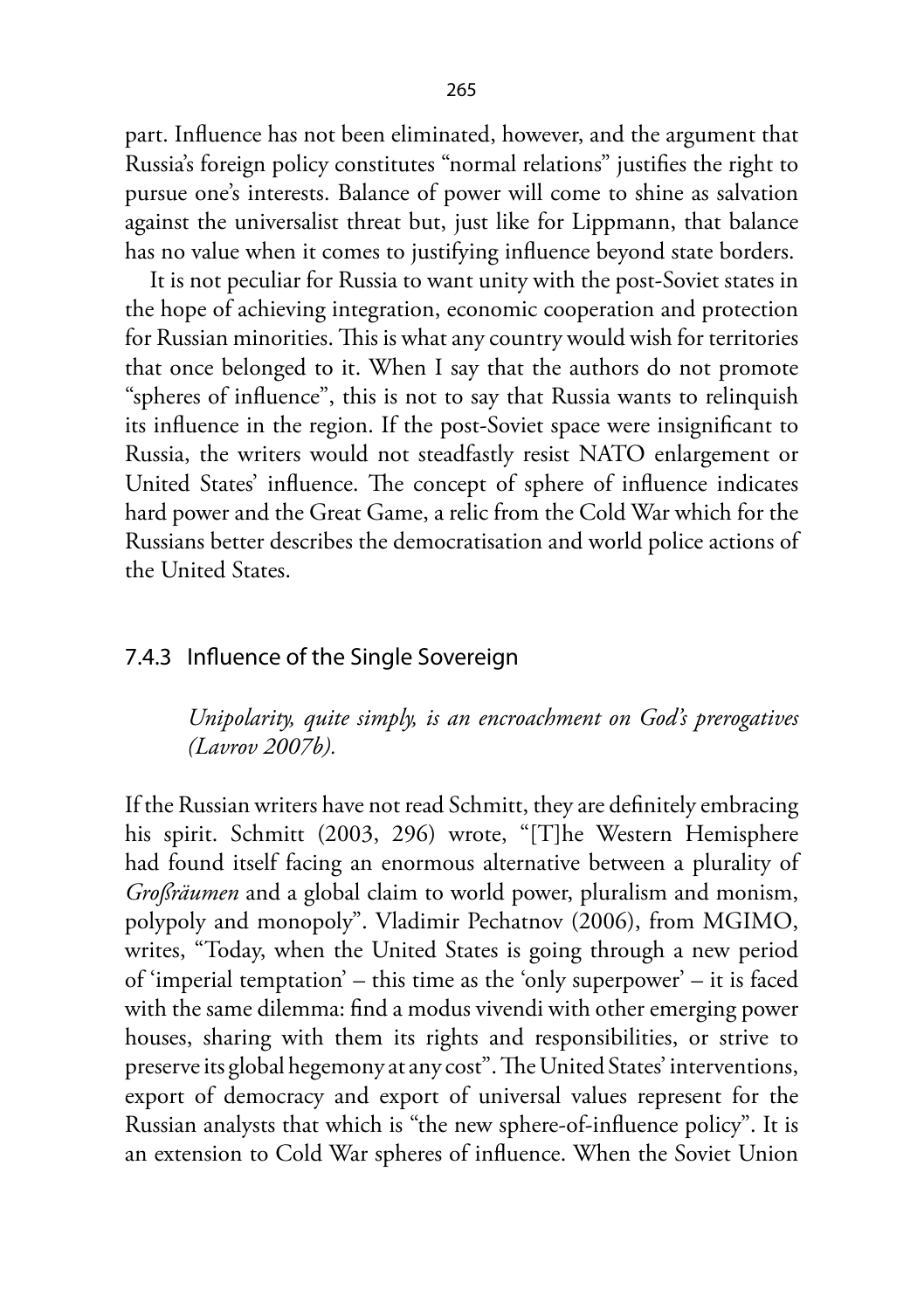collapsed, the United States continued where it had left off: spreading its own ideology around the world.

 Between the two journals the quantity of material on the United States' "export of democracy" and interventionism is overwhelming and deals with cases varying from Kosovo to the Middle East and the post-Soviet space. Governmental representatives such as Putin, Lavrov and Kosachev are pouring energy into discussing United States' hegemony<sup>51</sup>. Again, it is no news to discover the Russian resistance to unipolarity, or criticism of the United States' foreign policy. The argument goes that exporting democracy around the world is undemocratic to begin with and represents interference in the internal affairs of another state (for example, Chernichenko 2009, 149; Kosachev 2007). I argue that we need to connect the Russian concern for unipolarity with the concept of sphere of influence, especially if we wishes to claim that sphere-ofinfluence policy is an integral part of Russian foreign policy.

Russia has a long tradition of being high up in the hierarchy of states, where it had an interest in influencing and the capacity to influence the institutions of the system. The Russian concern for the international system is very much dependent on political reality, that is, the role and power of the United States. If Russian influence is portrayed as normal and just, then the influence exerted by the United States is presented as its antithesis. It is the influence of the single sovereign. This is reflected in President Putin' s (2007b, 56) Munich Speech in 2007:

*However, what is a unipolar world? However one might embellish this term, at the end of the day it refers to one type of situation, namely one center of authority, one center of force, one center of decision-making. It is world in which there is one master, one sovereign. And at the end of the day this is pernicious not only for all those within this system, but also for the sovereign itself because it destroys itself from within.*

The political reality for Russia is the threat of the one master who destroys sovereignty from within. We can interpret this resistance of hegemony as the defence of the pluriverse over the universe. Even when many of the

<sup>51</sup> Also Orlov, Yekaterina Kuznetsova, an *International Affairs* observer, and Valdimir Batyuk, the Head of the Center for Regional Aspects of the U.S. Military Policy at the Russian Academy of Sciences, are concerned about universalism as global democratisation.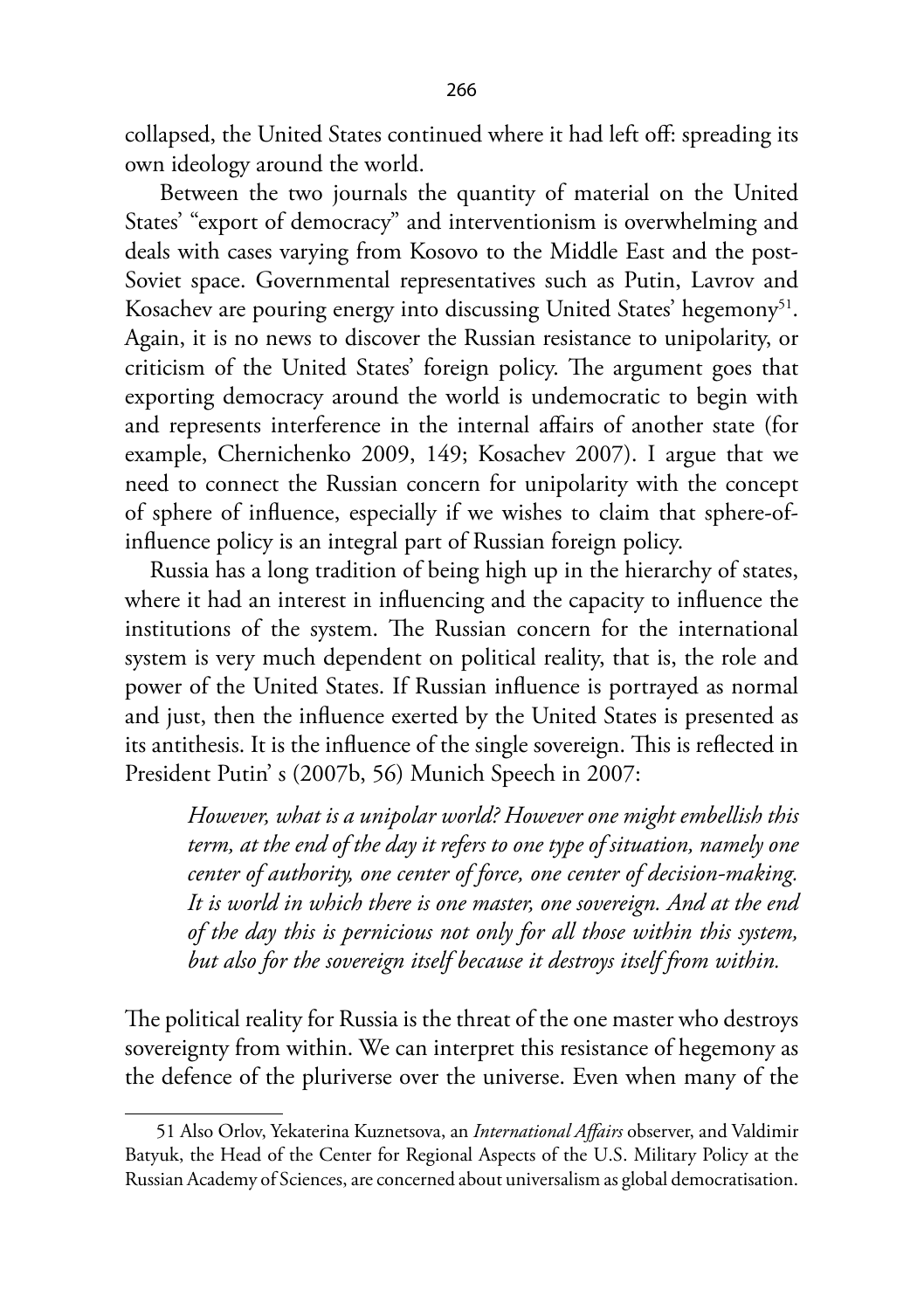analysts believe that the time of unipolarity is over, or it never even fully materialised, Lavrov's harsh words express the seriousness with which Russian writers approach the topic. They are talking about a state playing God. This god is not particularly benevolent or fair, and the idea itself of a god-state presages the end of history, the end of everything particular and different, the end of sovereign states.

For Orlov, the universe is a reality: the world is a product of total domination by one superpower, the sovereign. Orlov evokes the memory of "gunboat diplomacy", which was used against those who were slow to grasp American values (Orlov 2008, 67; also Satanovsky 2008, 7). The descriptions of the United States are harsh and melodramatic. For Oleg Ziborov (2007 15), from the Ministry of Foreign Affairs, the United States is a *tyrannosaurus re*x which intimidates and destroys its enemies. For Leonid Ivashov<sup>52</sup> (2007) and Igor Maksimychev<sup>53</sup> (2007, 58–59), the United States is an evil empire: one either becomes its servant or faces destruction. Referring to the US plans for an anti-missile system in Eastern Europe, Maksimychev (2007, 59) writes: "The United States is setting up an absolute anti-air defense system to rule out the slightest possibility of retribution. This will make it the master of the world."

For Lavrov (2008), who argues for the "pluriverse of cultural and civilisational diversity," the ultimate threat is universal interventionism and a transition toward the construction of a global empire:

*As regards the content of the new stage in humankind's development,*  there are two basic approaches to it among countries. The first one *holds that the world must gradually become a Greater West through the adoption of Western values. It is a kind of "the end of history."*  The other approach – advocated by Russia – holds that competition is *becoming truly global and acquiring a civilizational dimension; that is, the subject of competition now includes values and development models.*

Kuznetsova (2006, 68) writes in the same spirit:

<sup>52</sup> Ivashov is the President of the Academy of Geopolitical Problems.

<sup>53</sup> Maksimychev is a Chief Research Fellow at the Institute of Europe, RAS.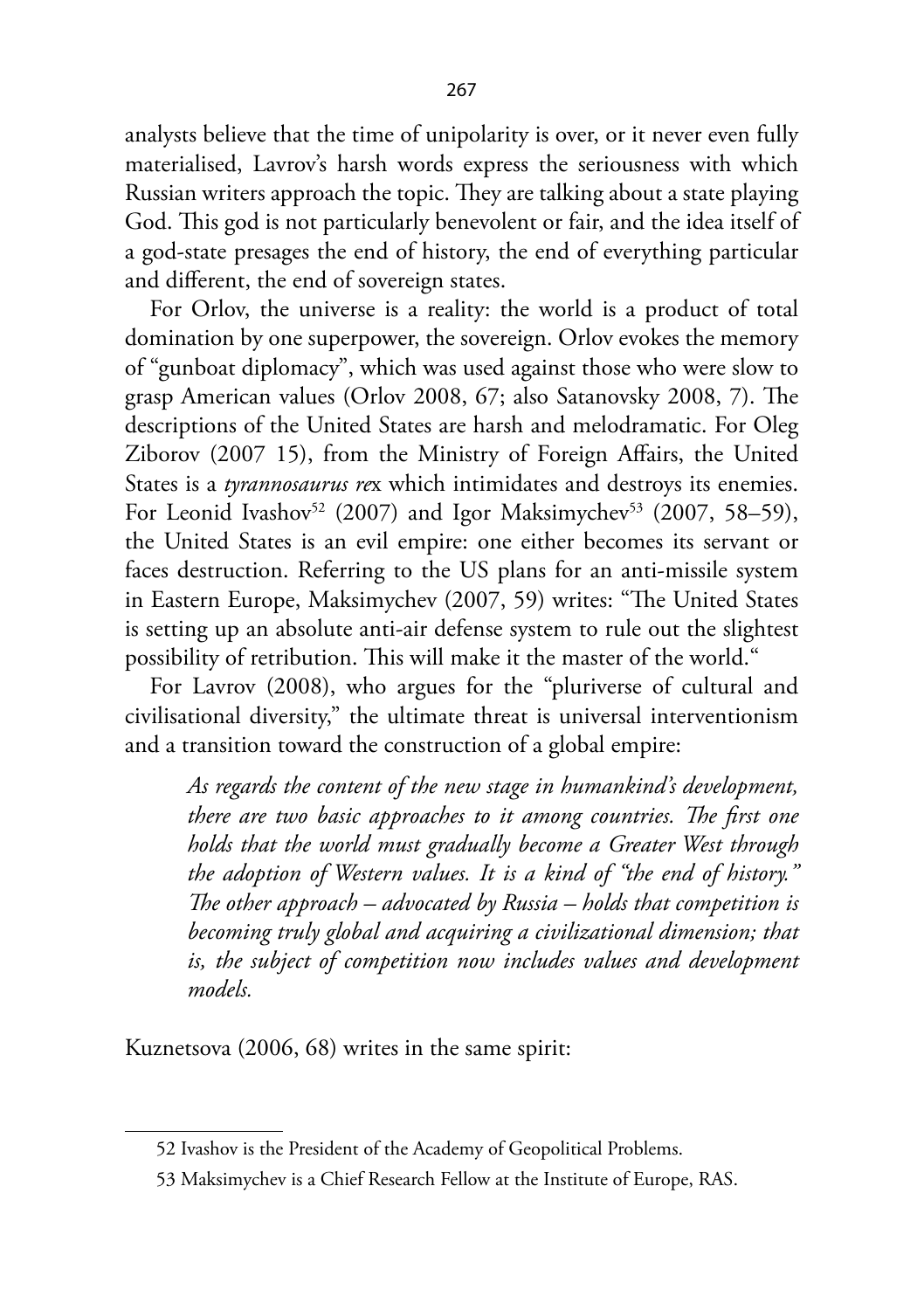*Universalist projects are fraught with danger, especially if proposed by a strong state. Force, as a rule, cancels out all other arguments not based on force. At the same time, any universalist project has a limit to its own universality because there are no values for the sake of which people would agree to give up their individuality. Humanity, alas, is not disposed to embrace universal values. At the same time, the presence of force gives rise to the temptation to use it for imposing or establishing "universal" values all over the world.*

For Kuznetsova, universalism means two things: universal values and their imposition by use of force, which are both totally unacceptable. Together, these two form the universalist threat, in which people lose their individuality. This resistance to universal rules for humanity is tantamount to saying "no" to the solidarist international society.

There is an obsession with the United States which affects Russian ideas about the international system. All the efforts to defend international law, equality, sovereignty and non-intervention, and great power management and to resist the idea of universalism are conditioned by the threat of the United States. The dilemma in the case of international law is that when Russia defends *universal* international law it defends its right to be one of those who define that law and who force that law upon rebels. If Russia is not empowered to decide on the application of universal international law, that is, when it is not accepted among the Great Responsibles, it cannot support it. For Russian analysts, international law is universal when it is not being imposed and interpreted by a single sovereign. But when a single sovereign begins dictating the law, it turns into universalism. This is when "universal" becomes negative; it comes to signify imposing values by force. This makes the idea of equality in international relations to mean equality between the United States and Russia. Sovereignty and non-intervention alike are principles which are, ultimately, defended fiercely as a response to the power of the United States.

When it comes to universalism, the core question, obscured by the anxiety over the United States, is values. Values are often presented by the Russian analysts in a negative light, implying an ideology or something forced upon others. Universal values, in more concrete terms, represent the import of democracy and Western models of development. "Law" is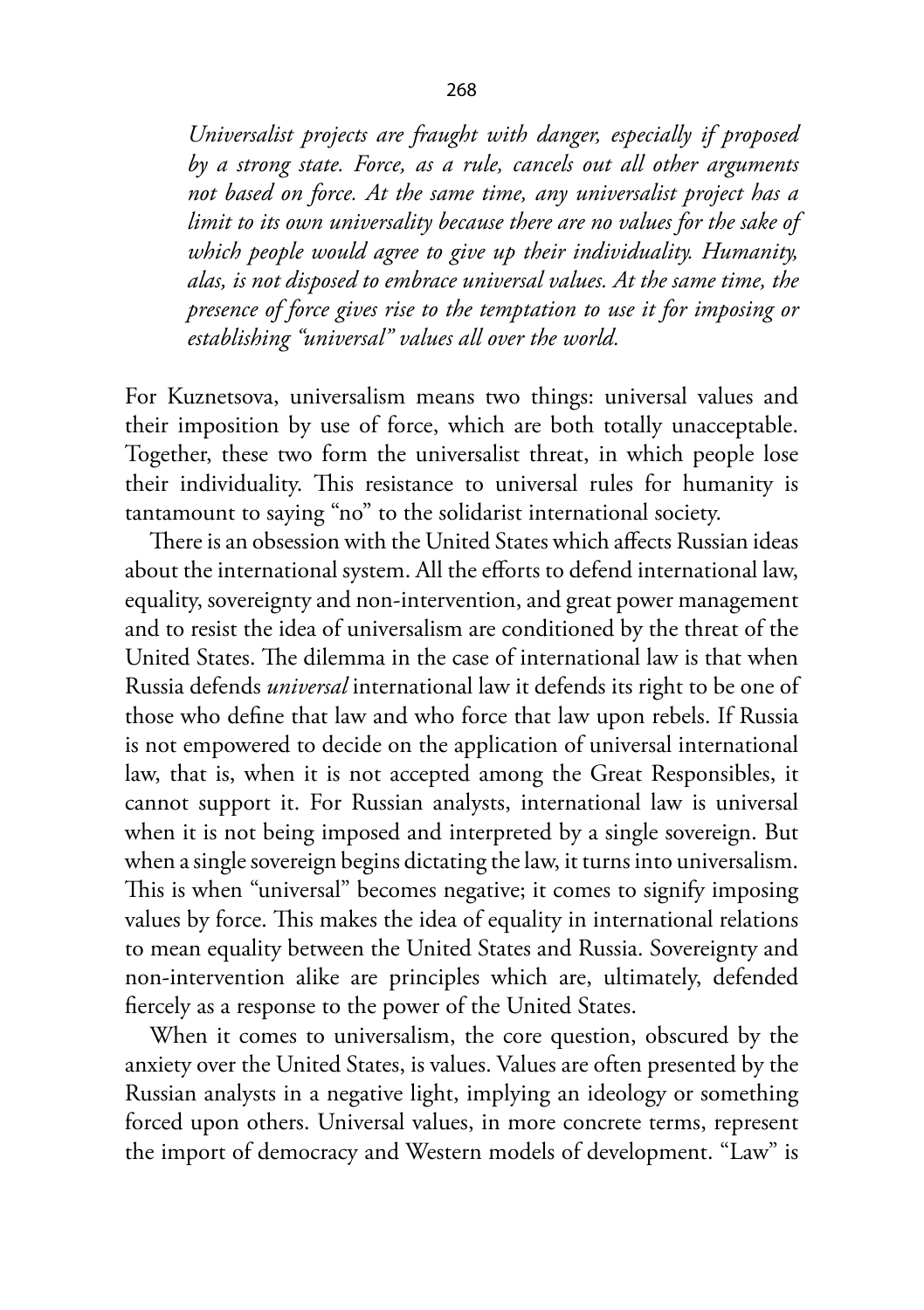the opposite of values, the opposite of ideology. Law is universal but values are particular. Law also means freedom in the sense that international law (as respect for sovereignty and non-intervention) guarantees the right to choose one's own values. The separation of values and law is a bit artificial, because laws must have some values behind them; otherwise laws would be hard to formulate. Sovereignty and non-intervention are in fact values that express that which is preferred, right and, ultimately, also universal. The dichotomy of law and values again springs from the political reality which the Russian analysts face with the United States' superiority and global activeness. Values are interpreted as the weapon of the single sovereign, not as the foundation of laws. In an approach that pits values against law, "universal international law" is expressed as a fortress against the United States' tyranny of values. But the universalist threat of the United States is not just some abstract idea of a *tyrannosaurus rex* constructing a global empire. For Putin (2008, 13–14) it means a very concrete dismissal of sovereignty:

*Today's world is not becoming any simpler. On the contrary, it is becoming ever more complicated and tougher. We have seen how the lofty slogans of freedom and an open society are sometimes used to destroy the sovereignty of a country or an entire region.*

From the Russian perspective, the United States' universalism is a continuation of the Cold War policy of ideological influence. Vladimir Batyuk (2010, 96) explains, "We have witnessed an amazing metamorphosis: the Russian Federation has become a conservative country, a zealot of a stable and immutable international law while the United States can be described as "the main revolutionary force of our time" to use a Soviet formula." He continues, "This is signally important: for the last few years, Moscow and Washington were gradually being sucked into an ideological confrontation similar to that of the Cold War period. While in the past it was our country which hoisted the flag of the 'world revolution', after 1991 the United States is marching under the slogan of global democratization American style." (Ibid.) Kosachev (2007) explains why Russia does not go along with "democratisation American style":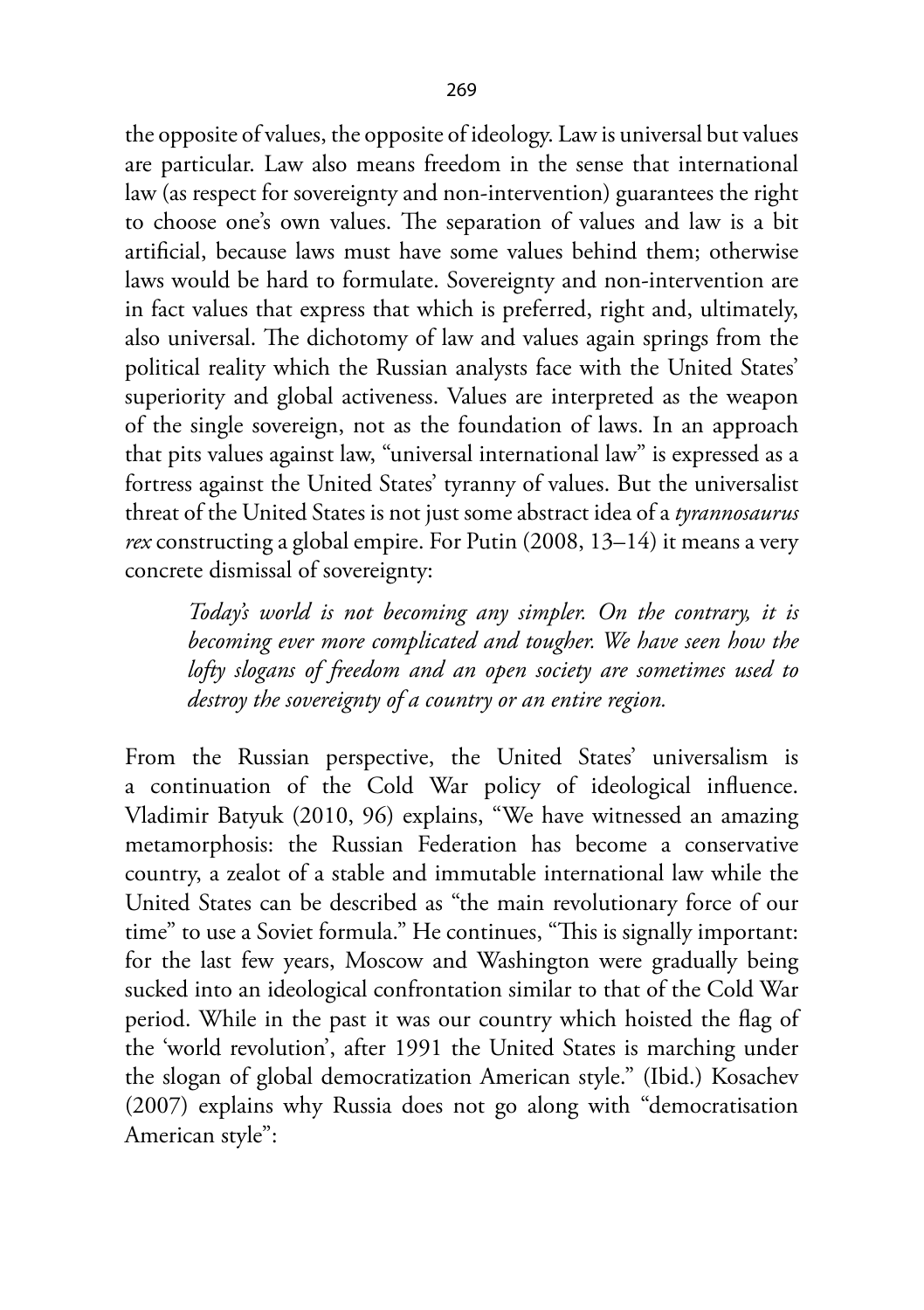*Moscow's refusal to participate in the collective harassment of the "last dictators," and in other passionate "crusades for freedom," is explained not by the absence of democratic views. Rather, Russia is guided by sober realism and its own bitter experience of imposing the "only true teaching" on others.*

It has already become clear that Russian experts portray the foreign policy of Russia as the opposite of that pursued by the United States. The argument goes as follows: the United States is stuck in the Cold War; Russia is the country which respects international law, promotes fairness and equality, puts its faith in the UN and has proposed a Euro-Atlantic security structure based on common security. Moreover, Russia does not resort to the use of force and is aware of the responsibility that comes with an active role in international affairs (Lavrov 2008, 2). But how does all this relate to spheres of influence? First of all, reading from the Russian analysts, if there is a sphere-of-influence policy it is the American export of democracy and forceful imposition of Western values. The reference to Cold War-style influence is a reference to spheres of influence. Second, the capacity and willingness of the Russian analysts to articulate Russianstyle influence is conditioned by their perceptions of the United States. The universalist threat is spelled out clearly but the response to it is not the *Großraum*, because, just like for Burnham, the world is simply too dangerous a place to propose that influence per se is acceptable. Instead, the Russian analysts invoke the supremacy of the principle of sovereignty. Next, I discuss the Russian vision of international order in the pluralistsolidarist logic conditioned by the unipolar threat.

#### 7.4.4 The Middle Way

Buzan (2004a, 46–47) suggested that pluralism and solidarism should not be seen as the two extremes of positive law (state-centric) and natural law (rights of individuals, cosmopolitan values and shared moral norms) but together as a spectrum where international society is thinner at the pluralist than at the solidarist end. The pluralist end has more difficulties with collective enforcement of rules, and the solidarist end is more interventionist. For Buzan (2004a, 49), in a spectrum of pluralism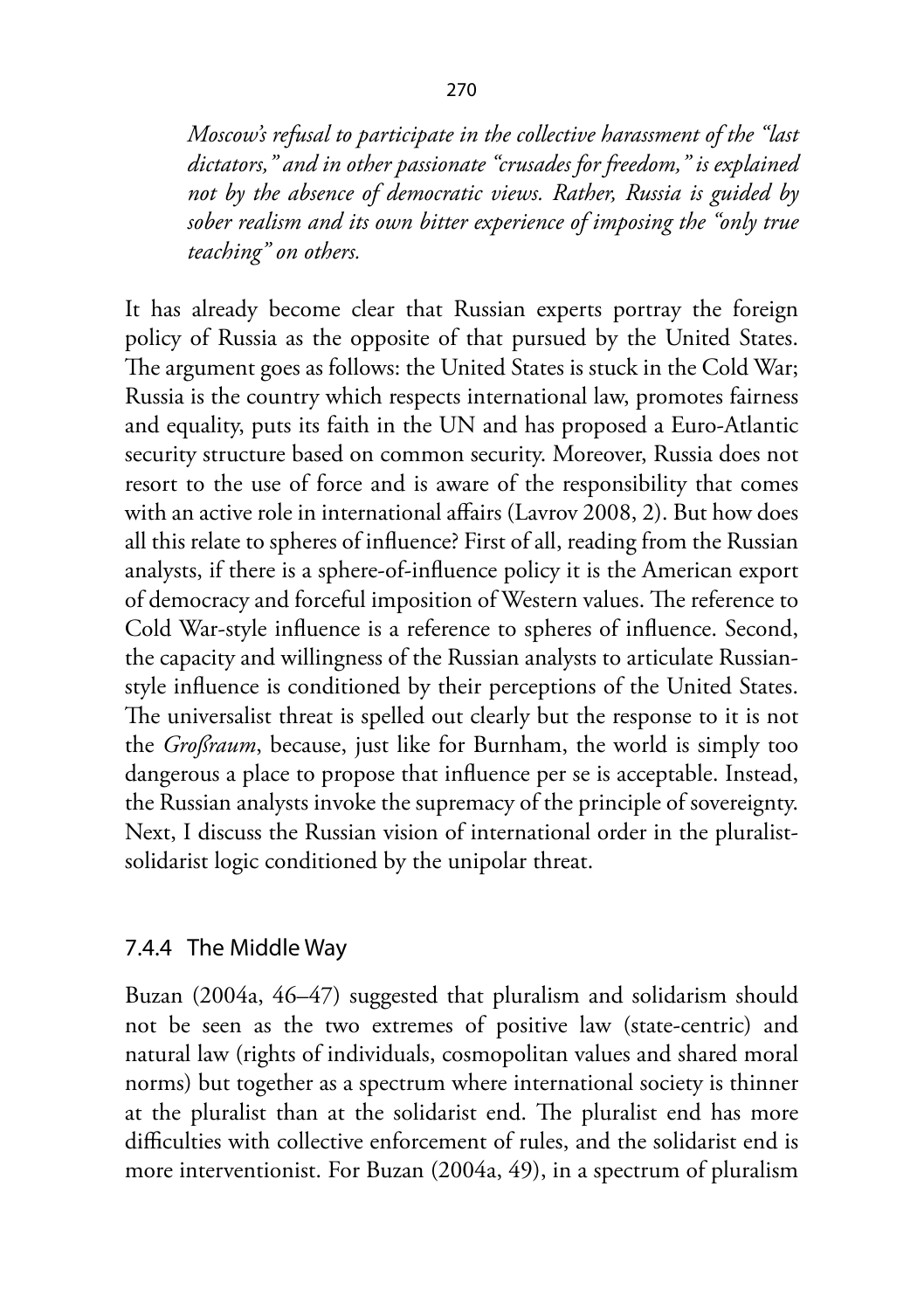and solidarism there are "ends" but these are not opposing positions, but rather represent degrees of difference. We can include a sphere of influence, *Großraum* or Good Neighbor Policy between the two ends of the spectrum whereby a sphere of influence can be seen as incorporating both pluralist and solidarist ideas. Thus, it situates between the two ends. In this way the pluralist-solidarist divide offers a framework for theorising on Russian visions of spheres of influence within the international society.

Russian experts do not uphold either of the two extremes of pluriverse or universe. From the Russian perspective, the extreme pluriversalist approach of a system of states with minimal elements of a society is not preferred. Instead of a system, the Russians want a society of states, which implies enforcement of international law and limitations on hegemonic tendencies. On the other end of the spectrum lies the universe of a single sovereign, which is tantamount to a cosmopolitan world society. Solidarism, in the form of common values and humanitarian interventions, is the platform on which the single sovereign operates. Between the two ends of the spectrum is the system of *Großräume*/ super-states/Good Neighbor Policy. But because Russian analysts do not openly promote this middle way, their ideal system is sooner situated somewhere between a system of *Großräume* and the pluriverse. The characteristic feature of this system is that it is not quite a system of spheres of influence, because of the unease Russians feel about the idea of withering sovereignty and explicit inequality. What makes it a regional solidarist order is that even with the pluralist agenda the Russian analysts see opportunities for historical, cultural, political and economic unity within the post-Soviet region. In the form of integration, this solidarist order could materialise, but the analysts are not really making a strong case for integration either.

However, the authors accept Russia's territorial influence and try to convince others of its normality. There is no sign of the country wanting to relinquish its influence in the post-Soviet states. The dream lurking behind the Russian discourses is a *Großraum* in the style of the Good Neighbor Policy, even if the Russians are afraid to say so. The leaders of Russia see their country as a peacemaker in the region, mediating, bringing stability, fighting drug trafficking, and so on, but this still does not translate into an explicit vision of a Good Neighbor Policy.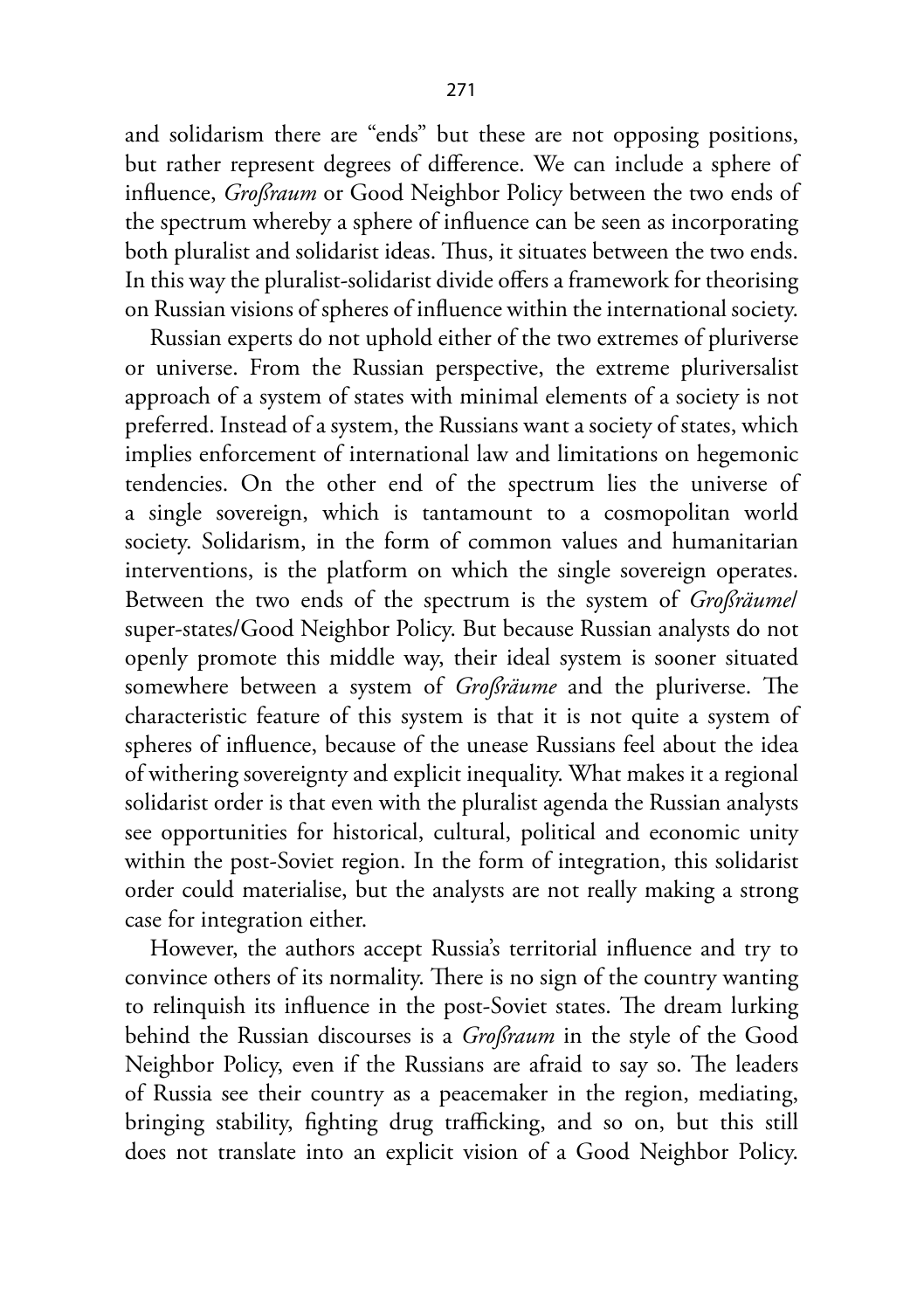The reason why the Russians cannot verbalise their idea of a sphere of influence is that it represents systematic injustice (see Bull 2002, 89) and is too close to the idea of bloc politics. Russia has chosen to uphold international law, which does not allow spheres of influence, because of the preoccupation with the United States, its universalist threat and interventionist policies. Even though the Russian analysts would take advantage of all the normative aspects of sphere of influence (like contributing to order and peace), the injustice that inheres in spheres of influence cannot be articulated aloud, for this question would have to be answered if the Russians began speaking in favour of establishing a sphere of influence. Another reason for depoliticising influence is that there is a great deal of resistance against Russia's foreign policy. Arguments legitimising spheres of influence, or whatever the name one chooses for territorial influence, are of little use if the influenced states do not accept their position. Naumann paid great attention to this, and that is why he wanted to make sure that above all influence would be acceptable for the influenced states. Moreover, with the erratic progress with regard to democracy and human rights in Russia, there is also a danger of any Good Neighbor Policy coming closer to the Orwellian version of a superstate than that of responsibility. This is what the Western analysts in fact propose when they use the concept of sphere of influence as a pejorative notion to describe Russian foreign policy.

If the Russian authors fear the extreme form of solidarism – the single sovereign – and do not openly promote spheres of influence, their vision of international order is not quite the pluriverse of equal nation-states either. This is because great powers are seen as the "great responsibles". In Watson's (2007, 20) pendulum, great power status makes the pendulum swing towards hegemony (a hegemon is able to "lay down the law" on behalf of others where their relations are concerned, but leaves them domestically independent.) If we imagine pluralism and solidarism as a spectrum with a thinner and a thicker international society at each end, the Russian vision falls on the thinner side. There is a longing for an international society bound together by universal international law. Even though Russia has not been eager to go along with collective enforcement and interventions, it did support the United States after the terrorist attacks in 2001. Yet, besides the country's rallying for international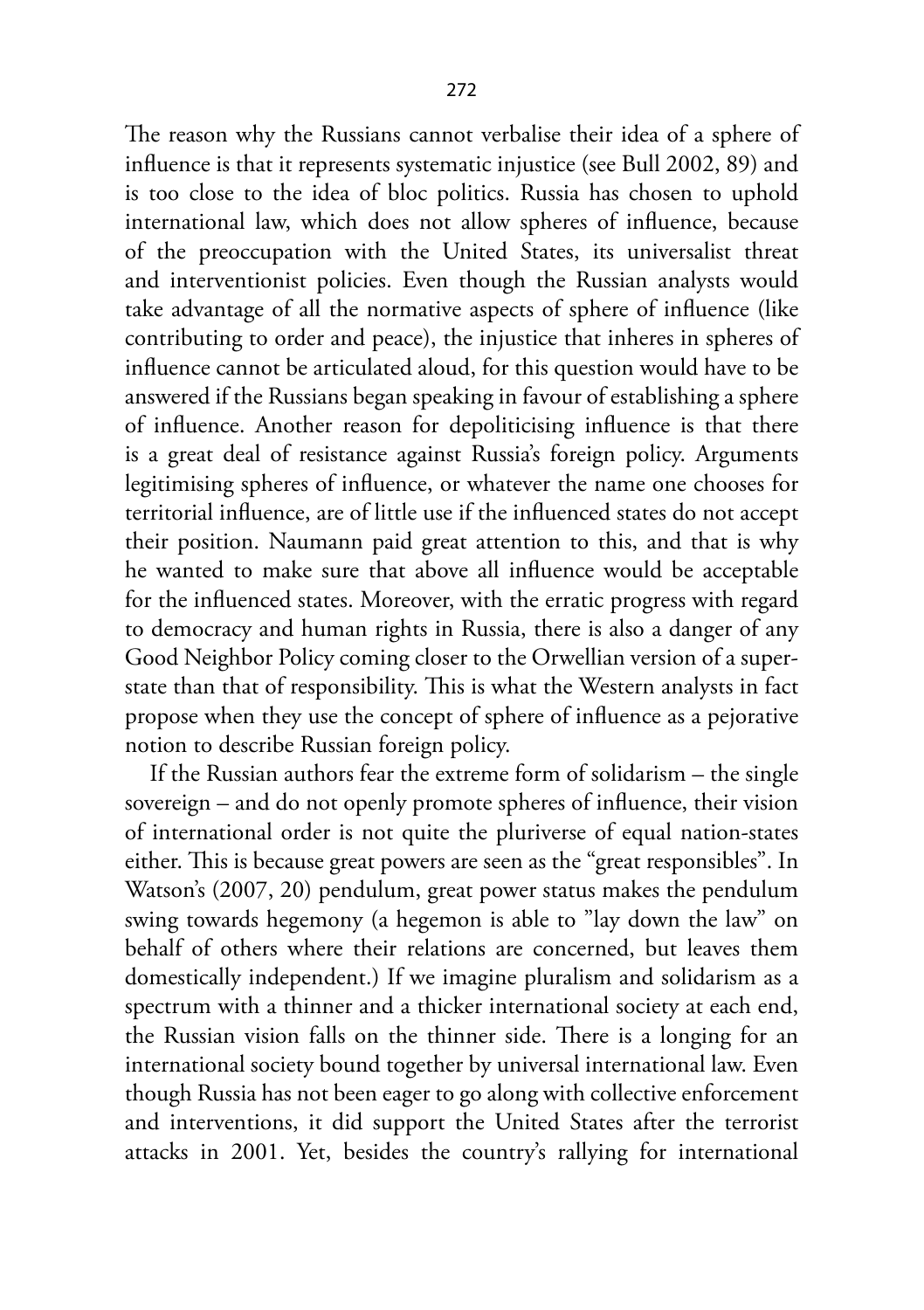law, there is not much solidarism to brag about in the Russian vision of international society, especially when common values are so strongly criticised. What makes the Russian discourse take yet another step toward pluralism is the fact that the Russian "quasi-pluriverse" is founded wholly on the principle of sovereignty. Lukyanov and Bordachev (2008) argue that not even globalisation will ever wipe out sovereignty completely, and Gennady Gatilov (2009, 54) from the Ministry of Foreign Affairs writes, "Despite the allegations about 'the erosion of state sovereignty' in global politics, nation-states should preserve and even strengthen their position as basic elements that make up the complex mosaic of international life". In addition, Buzan (2004a, 47) makes an observation that goes directly to the core of the Russian thinking: "Pluralism stresses the instrumental side of international society as a functional counterweight to the threat of excessive disorder, whether that order comes from the absence of states (a Hobbesian anarchy), or from excesses of conflict between states, whether driven by simple concerns about survival, or by rival universalist ideological visions". The "chaos discourse" centres precisely around the functionality of pluralism.

The principle of sovereignty poses a dilemma that haunts the Russian analysts: Even though many Russian analysts uphold the principle of sovereignty as the guiding light in the darkness of international politics, the realities of the changing world force them to incorporate solidarist ideas to their thinking. A good example is Kuzmin (2010, 158), who begins with the argument that states should relinquish some of their sovereign rights to the world community in order to tackle global concerns, such as environmental and economic problems. Moreover, Kuzmin (ibid.) writes: "The consistently intensified universal nature of social processes and the ever increasing impact (or even pressure) of universal problems on international relations have brought us to the limits beyond which the world order should be transformed into an integral structure based on shared values and common interests." But then Kuzmin goes on to make a declaration at the end of his article which wipes away these traits of universalism. In fact, he (2010, 159) sees universalism, in the form of a world government, as completely impossible:

The present inefficiency of global governance and its inadequacy are too *obvious to be denied. The Western development model (and American*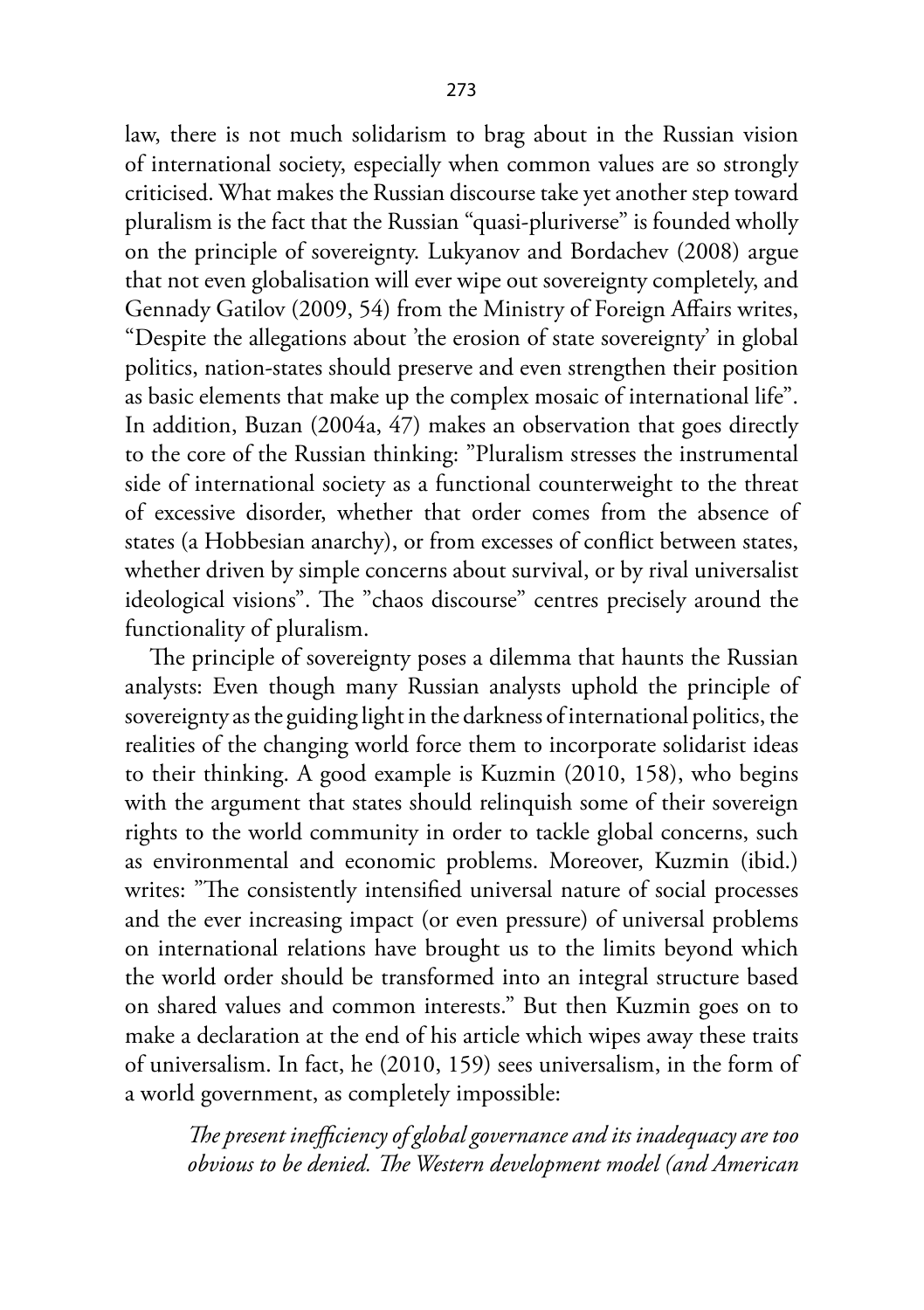unipolarity as its part) imposed on the world looks like a flagrant *violation of the unifying nature of the United Nations Organization as devised by the "founding fathers." We should move away from the highly ideological international relations of the Cold War era and avoid ideas of the world government as noble and romantic on the surface but far-fetched and essentially Utopian. Instead it is advisable to strive for a self-regulating world order based on tolerance and pluralism without betraying the tested principles of sovereign equality of all states, mutual benefi t and international law. In the West, too, the ideas of world government are doubted as unpractical and unviable* 

Thus, Kuzmin is first looking in the solidarist direction by proposing some unravelling of sovereignty and shared values. But when solidarism manifests itself as a world government or Western superiority, Kuzmin turns his back on it and begins to argue for a pluralist international society. What makes solidarism so unpleasant for the Russian experts is not necessarily that it requires a loosening of sovereignty and the principle of non-intervention, but rather that in a solidarist society (ruled by a world government or single sovereign), there is no great power concert which could agree on the limitations to sovereignty. The Yalta and Helsinki Conferences were examples of great power management, even though they affirmed a pluralist rather than a solidarist international society. At present, according to Russians, we are witnessing violations of international law and hegemonic tendencies, which is not a basis upon which solidarism can be founded.

*(M. Virally, C.W. Jenks, R. Falke and others).*

Another problem with solidarism is that it should allow doing it "my way". Lavrov (2009, 10) resists universalism by stating that conditions are ripening for the coexistence of various models of social-economic and social development and value systems. In fact, Lavrov (2007b) admires the Westphalian system for placing value differences beyond the scope of interstate relations. In other words, value differences should not come to define relations among states, as happened during the Cold War. It gets all the more complicated when Russians demand the right to choose their path of development, pursue national interests (regardless of others) and resist the imposition of democracy on other states. This approach is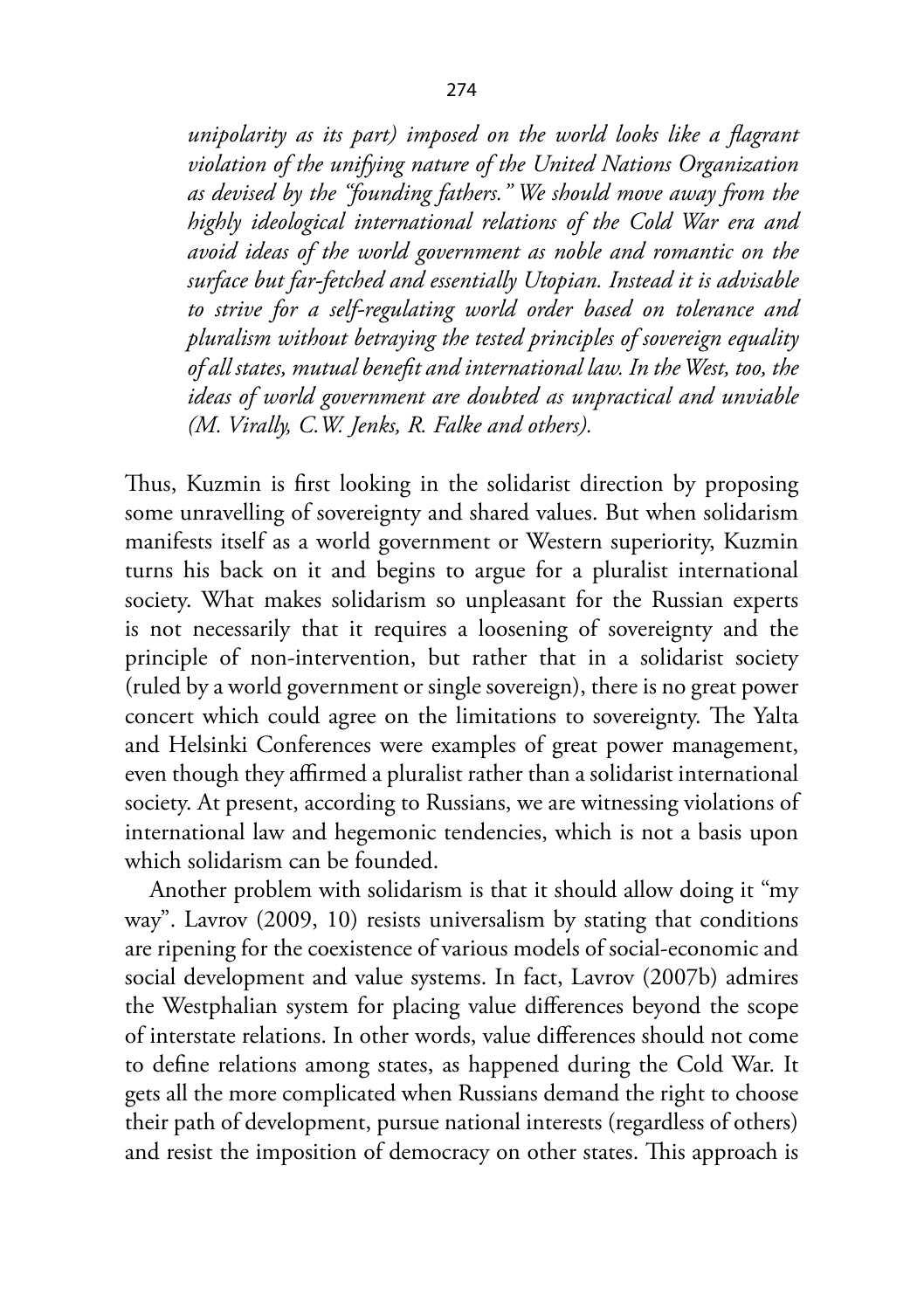hardly possible in the light of the system of shared values which Kuzmin calls for. For the Russian analysts, a solidarist international society does not mean universal values which lead to accepting humanitarian intervention. It does not mean the end of states and sovereignty. But some solidarist underpinnings can be found, given how much energy the authors invest in defending "society" in the international system. The importance of common rules and institutions for Russians, even if those institutions derive from the pluralist system, is pivotal to the vision of one world that is fair and even democratic.

The controversy related to the institutions of international society boils down to the political reality in which theory becomes fused with the world that Russia is surrounded by. It comes down to the perceived role of the United States. In theory, universal values are good, and international law is good. But when universal norms, such as democracy, are imposed by United States, they become bad. They destroy plurality. Intervention is justified when Russia so decides but it is a selfish plot when it is orchestrated by the United States. This dilemma of the universal and the particular reminds me of Burnham's dilemma: longing in principle for a pluralist order but due to the political facts (the Atomic Bomb and the Soviet threat) leaning in the end towards the dream of a World Empire of the United States in order to secure at least some form of democracy and plurality. I am also inclined to argue that if only the Russians were not so obsessed with the universalist threat and the defence of sovereignty, they could openly propose great power management with spheres of responsibility as the suitable international order. But since the Russian experts cannot let go of their discourses on sovereignty and international law, they cannot make a case for an international order of *Großräume* which would uphold tolerance and plurality against the negative sides of the solidarist order, and at the same time admit that such a system would run a high risk of violating the rights of the influenced.

## **7.5 Conclusion: Perfectly Ruled, Perfectly Free**

The most compelling concern for the Russian analysts is the erosion of international society. This erosion is taking place for two reasons: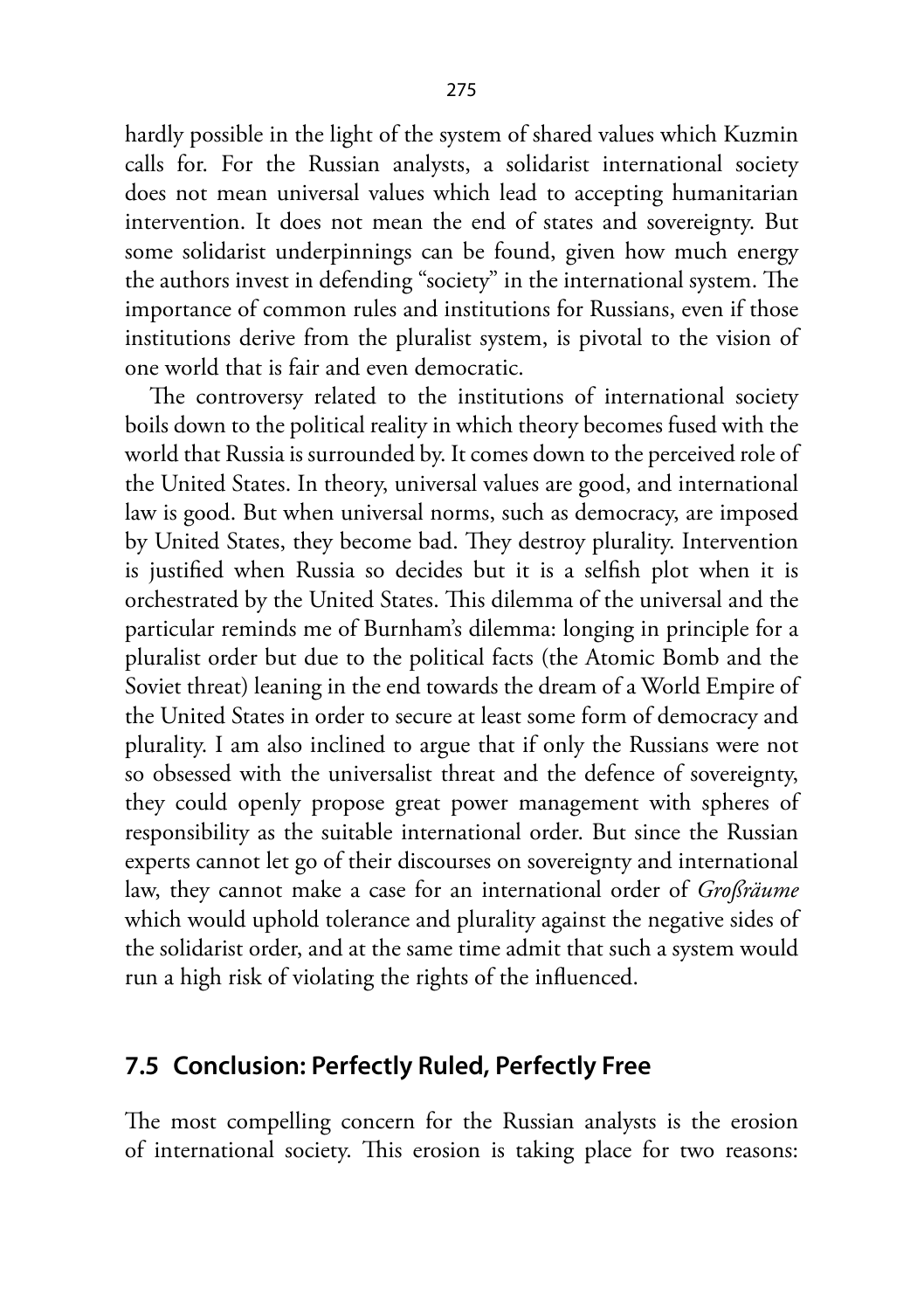First, because the chaos of multipolarity and the reckless use of force have emerged due to the lack of concert among the great. Second, because the United States is attempting to establish a world order with a single sovereign, which, if it materialised, would mean the end of universal international law and justice, and imposition of a single value-system. The Russian solution is the re-establishment of the old international institutions: international law, great power management, and the (cooperative) balance of power; and the rules of coexistence: sovereignty and non-intervention. But there is such uncertainty in the post-Cold War order and in Russia's place in it that the authors end up undecided, unable to formulate an idea of international order which could incorporate both the superiority of sovereignty and the necessity of great power management. I argue that the contradictory views of order stem from issues related to the *source of normative decisions*.

According to Carr, personification of the state made possible the creation of international law on the basis of natural law. He even claims that it is impossible to discuss international relations without the fiction of a state as a person with rights and obligations. (Carr 2011, 136–137). We can also explain international society as theorised by the English School as an imagined society of state-persons. Thus we can use the domestic analogy to explain the normative dimension of the Russian view of international order and spheres of influence. I have already hinted at this by speculating on the impossibility of democracy in great power management (chapter 7.3.2). If we think about states as individuals, we can use the ideas of Arthur Allen Leff (1935-1981) on the United States Constitution and the morality of individuals. In fact, Allen Leff (1979, 1229) expresses perceptively what the Russian discourse on the society of states really means:

*I want to believe – and so do you – in a complete, transcendent,*  and immanent set of propositions about right and wrong, find able *rules that authoritatively and unambiguously direct us how to live righteously. I also want to believe – and so do you – in no such thing, but rather that we are wholly free, not only to choose for ourselves what we ought to do, but to decide for ourselves, individually and as a species, what we ought to be. What we want, Heaven help us, is*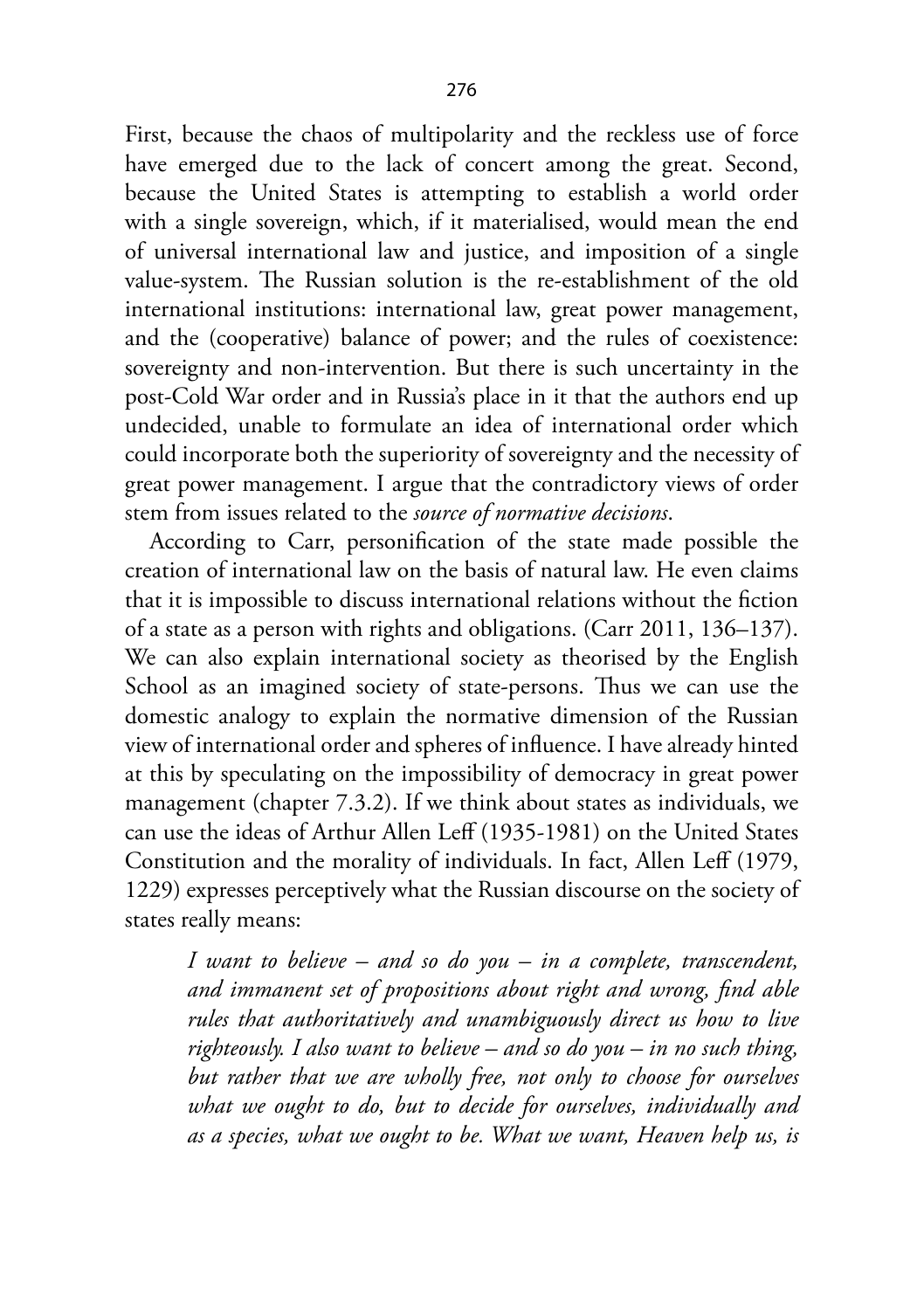*simultaneously to be perfectly ruled and perfectly free, that is, at the same time to discover the right and the good and to create it.*

The Russian analysts presented in this research want the world of states to be both perfectly ruled and perfectly free. This means that international relations are to be strictly based on international law, which must be applied equally to all the members of the society of states. At the same time, perfect freedom gives Russia the right to decide on the normative and pass judgement on others. Where there is law, there is also a lawmaker. Law does not come from nowhere. Russian analysts not only claim the historical role of their state as a law-maker (by the right of the victor) but also claim to possess the ultimate truth about that law. There is no room for others' normative assertions, a position that renders Russian multipolarity hypocrisy. For the Russians, great powers are the source of law but Russia is the one country that correctly interprets this law. At the same time, the analysts do not want the world to have the single sovereign, or in Allen Leff's (1979, 1240) terms "the unjudged judge, the unruled legislator"; it is an arbitrary idea. Prozorov (2011) argues that Russia is not a norm-maker but rather a norm-keeper, meaning that it accepts the Western norms of international relations (most importantly sovereignty, non-intervention and territorial integrity) and attempted to defend them – until the war in Georgia, where Russia took the liberty to go against the norm of non-intervention it so strongly upheld. Here we can see the wish to be perfectly ruled and perfectly free in conflict, going against the norm that Russia so fervently defends. But I argue that Russian analysts see Russia not only as a norm-keeper but also as a normmaker: in Vienna in 1815, Yalta in 1945, Helsinki in 1975 and in its role as a permanent member of the UN Security Council. What is more, the Russians see their country in a third capacity as a norm "interpreter". A Norm interpreter is an actor who passes judgement on others' behaviour based on its understanding of right and wrong, lawful and unlawful.

"Perfectly ruled and free" also has bearing on spheres of influence. For Russian analysts, wanting to be perfectly ruled means speaking out forthrightly for sovereignty and non-intervention; but wanting to be perfectly free means that Russia should have the right to act in keeping with its own morality. If we look at the Russian idea of the role of small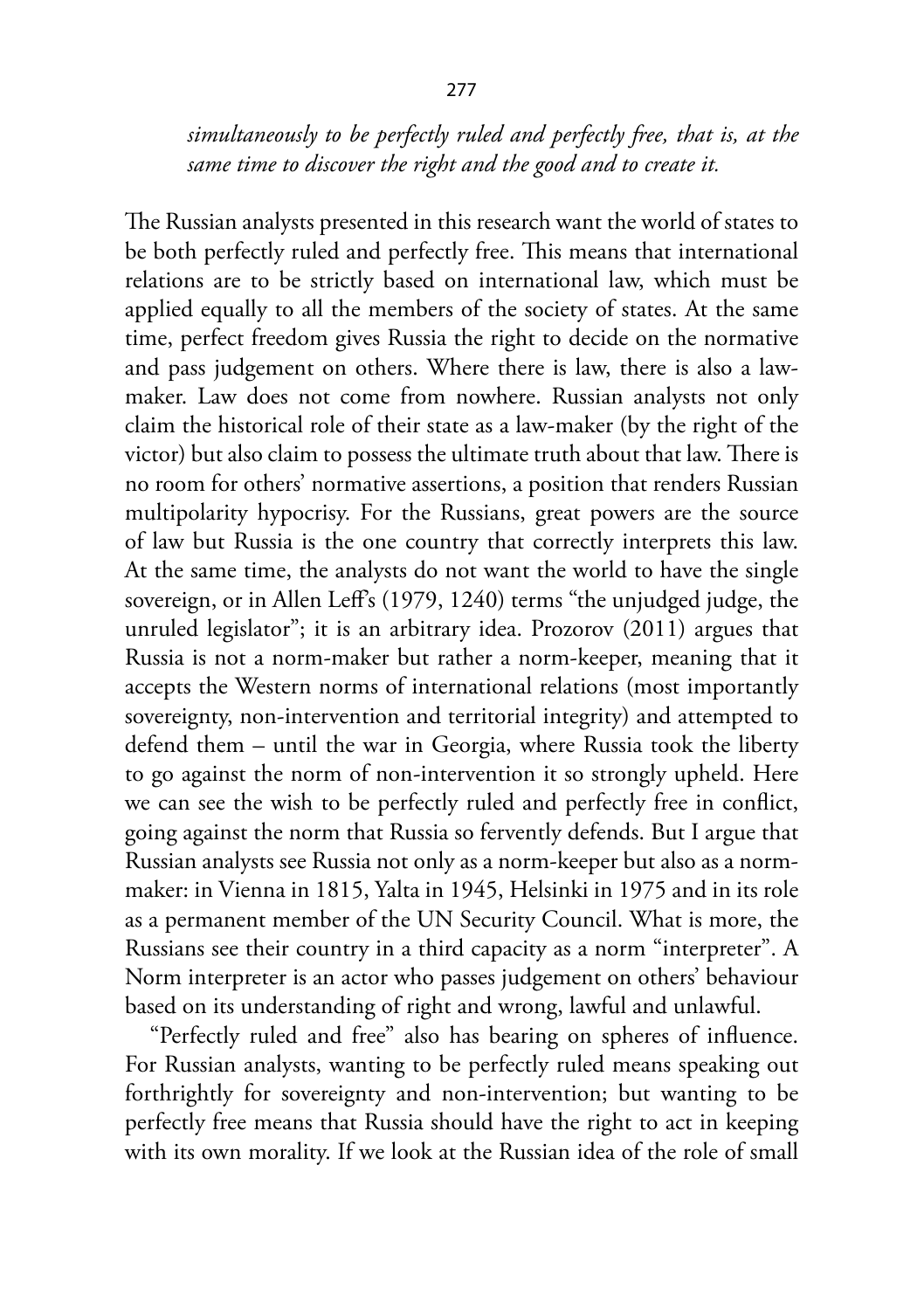states as being simultaneously free and ruled, the analysts are defending the rights of the small to equal sovereignty yet without wanting to empower them to influence world affairs or relations among the great powers. Spheres of influence are located within this dichotomy: a sphere of influence is unjust because small states deserve to be free, but great power rule is justified because small states need to be controlled when they cause disharmony. Influence and interests are just as long as they can be depoliticised. The need to be perfectly ruled by the principles of sovereignty and non-intervention also leads to the inability to propose a Good Neighbor Policy or *Großraum*, that is, a hierarchical great power order with spheres of influence.

As I have argued, the concept of sphere of influence has pejorative associations, attached to the nature of the United States' policies of influence, for the Russian analysts whom I have discussed. While the American style of influence deserves to be called a sphere-of-influence policy, Russian influence is seen as free from selfish political motivations. Ideas on sovereignty explain the pejorative notions in the Russian idea of sphere of influence. Sovereignty is holy, and so is the non-intervention principle – in principle. But the Russian experts avoid discussing the relationship between actual power and sovereignty. The logic is that Russia should be a great power because it has been great historically, is presently and can be in the future. It is stronger than some other states and always has been. Russia is a historical great power and victor of the last major war. It did not even lose the Cold War, because it triumphed over totalitarianism and ended the division of Europe. Accordingly, it should have a rightful place among the great powers. With this argumentation, how could sovereignty possibly be the same for all the members of the system of states? If there is a class of great powers, it automatically follows that other classes are lower and this in turn has practical implications. It is already a practical implication to decide on something in the Security Council, for example, on an intervention that relates to a state not empowered to take part in the decision. The uncompromising defence of Westphalian sovereignty is simply not compatible with the insistence on the role of great powers. The two are not incompatible as such: a hierarchy of power is as old as sovereignty itself. Carr was perhaps right in stating that sovereignty was dead as soon as it was invented. It has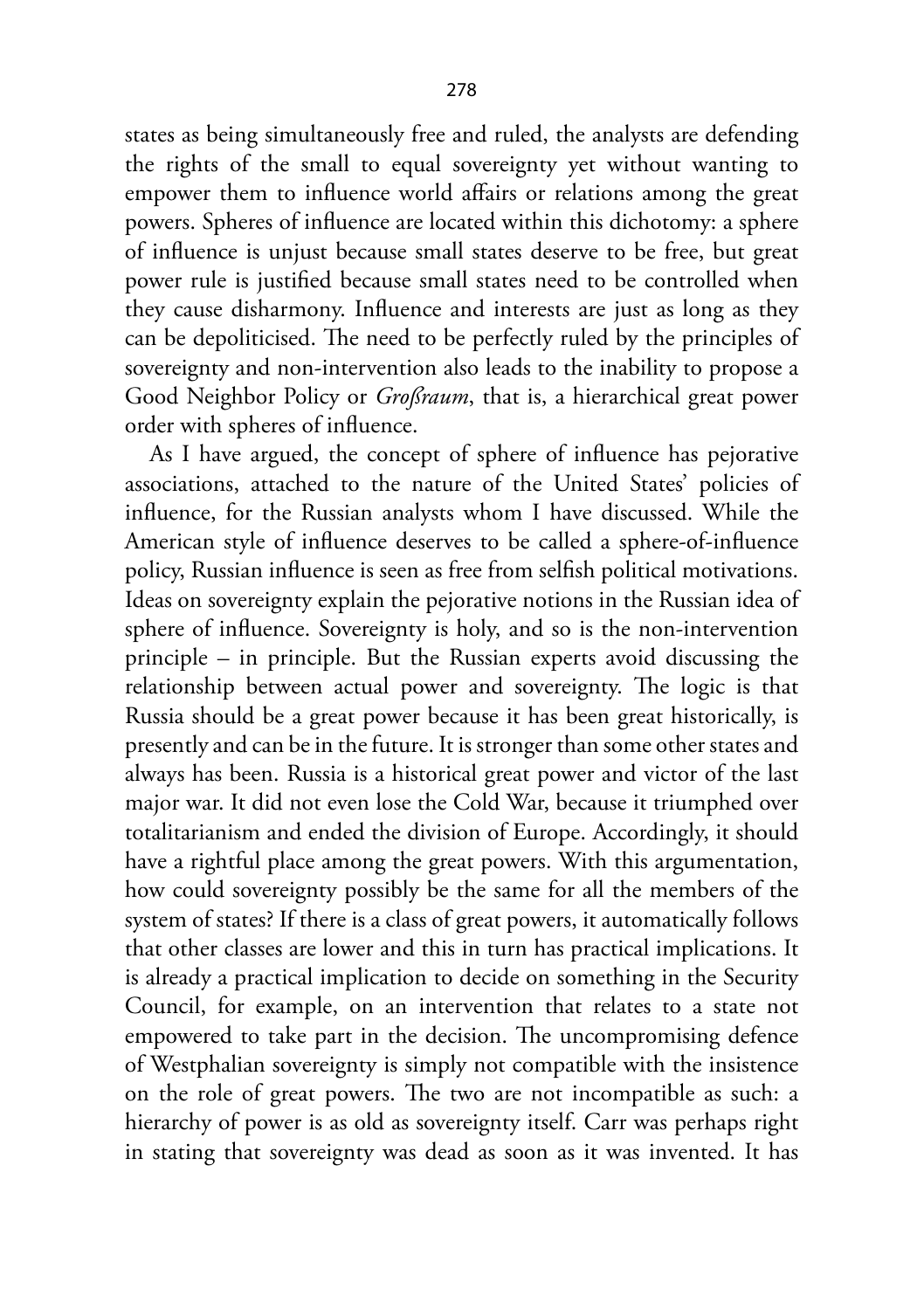so many "buts" to incorporate that it becomes by definition something which cannot be absolute. But the Russian writers do not explain how great power management necessitates a measure of inequality. Instead, they vociferously advocate equality, which only comes to mean equality between great powers. When the Russians claim great powers should be the great responsibles, they are saying that sovereignty is not the same for all. It is not a revolutionary discovery to find that there is a tension between the admiration of sovereignty, on the one hand, and hierarchy, on the other; but the insight here is that this can explain the difficulties in articulating the Good Neighbor Policy.

The Russian view of international order is somewhere between the pluralist society of states, deeply rooted in sovereignty, and the *Großraum*, deeply rooted in great power management. For the Russians, international order should remain the same as it has been since the Congress of Vienna. Great power management is important because it contributes to order in the anarchical system. For Russia, a concert of great powers is the best available – no, the only available – option to avoid chaos. For the Russians, if the great powers are numerous and representative enough, this constitutes a fair, just and democratic international order. If great power order is a dream come true for the Russian writers, then why not argue at the same time for the Good Neighbor Policy, or outright spheres of influence, which would settle the problem of geopolitical games and changing affinities? The Good Neighbor Policy could be defended as protection of the small: it could be a win-win situation. Or it could be argued that great powers  $-$  the great responsibles  $-$  mediate conflicts, limit conflicts and stabilise international relations. It would only mean letting go of, or loosening, pluralist ethics and establishing small powers as second-class citizens in the international system – not only in practice but also in principle. I have argued that what at least partly explains the Russian authors' the difficulty of formulating a coherent idea of international order – and a vision of influence – is that the political reality obstructs theoretical thinking. The idea of national interests overrides broader considerations of international order. This is not a unique situation as such: all states struggle to accommodate national interests with the interests of the society of states. What is unique in the case of Russia is how the fear of universalism culminates in a feeling of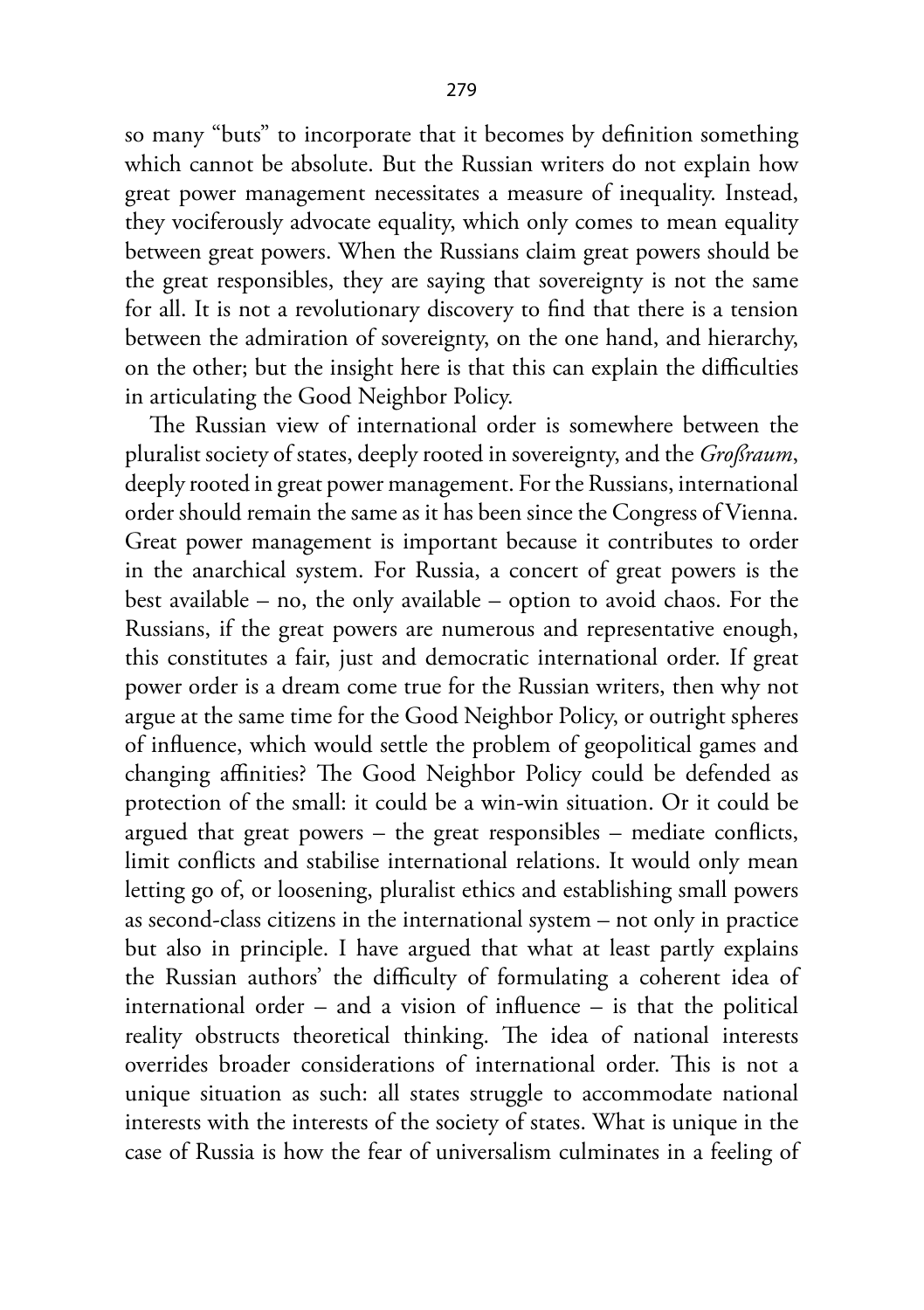inferiority compared to the United States in such a way that the authors formulate the idea of international order on that basis.

I believe that with the support of the pluralist-solidarist debate we can understand the Russian view of the world better. What is crucial is to theorise the middle range of the spectrum, because that is where the Russian idea of territorial influence can be found. For me the middle of the spectrum looks like an unarticulated idea of Good Neighbor Policy or a *Großraum*, depending on how much consideration is given to defending the rights of the influenced (Good Neighbor Policy) and concerns for pluralism against the universalist thereat (*Großraum*). The Russian analysts are at odds with the *nomos* of the earth because it is changing in the wrong direction – into a dissolution not of sovereignty but of great power management. Thinking back to those theorists who witnessed the withering of their beloved sovereignty, they could not uphold it anymore, but they had to invent new ideas to save at least something of the greatness of the old world. The Russian proposal for a new *nomos* is the European Security Treaty, even though it does not extend beyond the Euro-Atlantic space. But this is not enough for Russia's Western partners, who interpret Russia's agenda in negative terms. It is not only the Western analysts and decision makers who should open their eyes to the idea of sphere of influence; Russians, too, could benefit from spelling out international order not in terms of the duality of the pluriverse and the universe, but in terms of the regional solidarism which lies in the middle.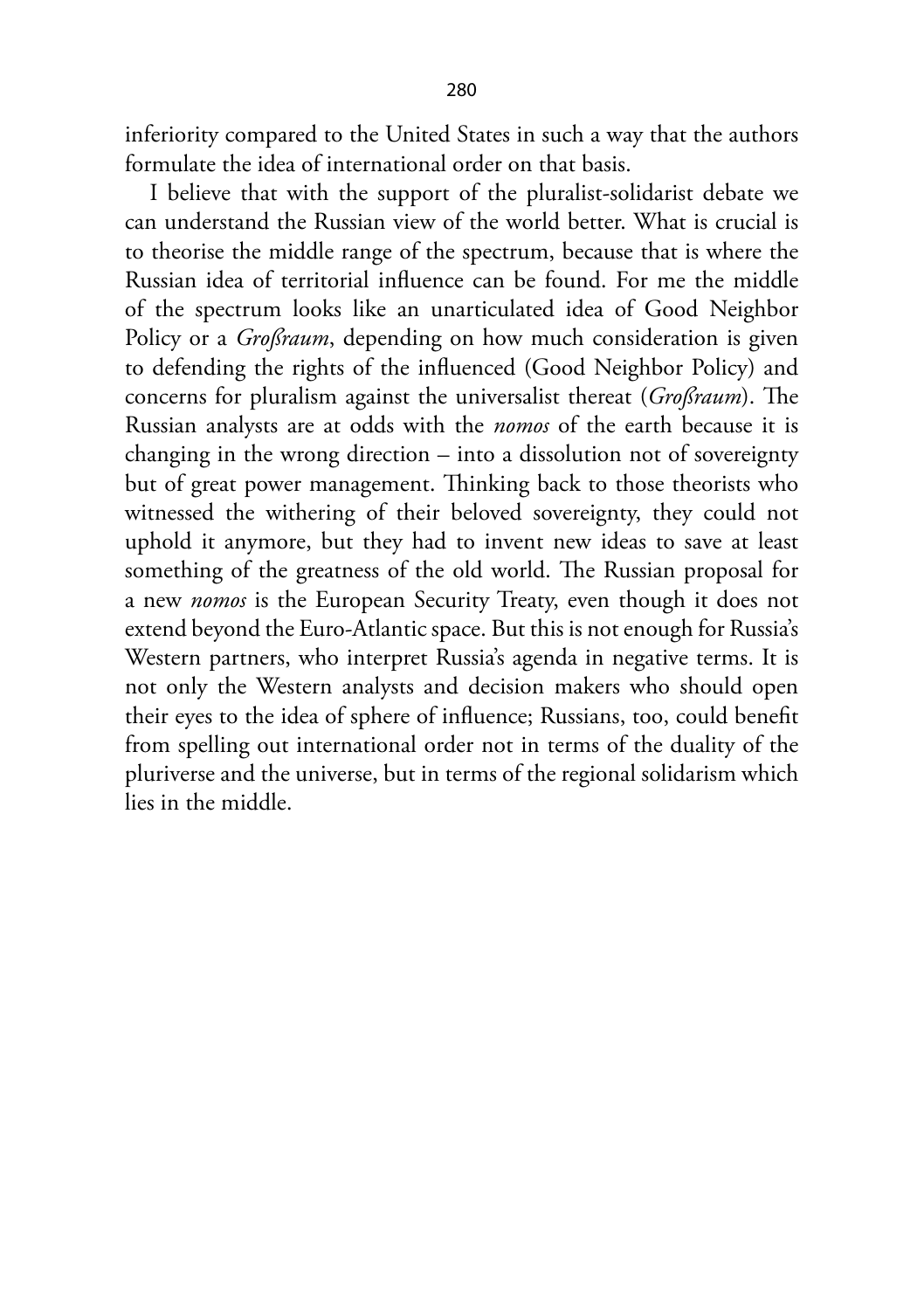# **8 Conclusions**

## **8.1 Framing Sphere of Influence**

I have argued that sphere of influence is an important concept in international relations because of its continuous use in political language. Yet, it has not sparked theoretical discussion since the Cold War. Sphere of influence has become a concept to use when judging the foreign policy of Russia, a concept in which one finds inscribed the map metaphor of territorial influence spilling over state borders. The historical meaning of the concept of sphere of influence is drawn from the memory of the Cold War, which imbues the concept with pejorative associations. There is a silent agreement on this pejorative pall, which means that IR has settled the normative question without even beginning to discuss it. Because sphere of influence is used in a pejorative rather than an analytical sense, I have run into difficulties in trying to find relevant theoretical conceptualisations to support my own study of "Russia's sphere of influence". As I could not find conceptualisations and debates on the phenomenon, I had to initiate some myself. I have tried to challenge a notion of sphere of influence which is taken as self-evident by contesting and conceptualising the concept though historical sources. I began from problematising the pejorative uses of the concept, and concluded with studying Russian discourses on influence. In my search for the origins and meanings of the concept of sphere of influence, I have identified the dimensions of order and justice as the framework for the inquiry.

The relationship between spheres of influence, order and justice explains where the pejorative associations of the concept have originated. A sphere of influence either contributes to international order or it does not, but no conceptualisation of it can not avoid questions of international order. This means that if we wish to use the tem "sphere of influence" we should not only reflect on what actions constitute a sphere-of-influence policy, but also address the nature of the international system: a sphere of influence, when viewed historically, defends plurality against solidarist or universalist tendencies. When spheres of influence do not involve an open regional solidarist agenda; as they did for Naumann, Schmitt, Carr and Lippmann; they relate to international order by tacit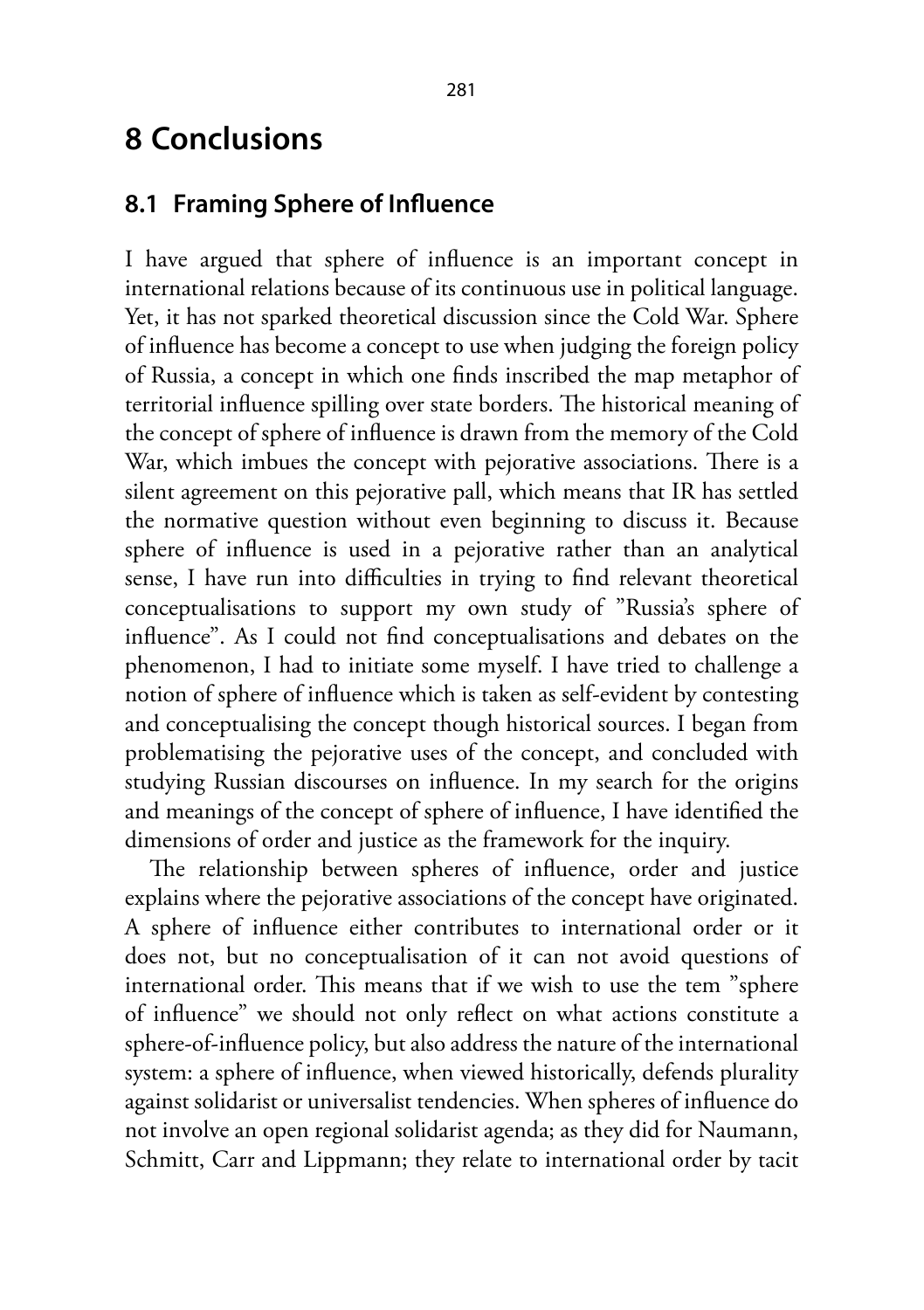understandings, stability of posessions, limiting conflicts, sovereignty, great power management and non-intervention/intervention. Even if a sphere of influence is not necessarily confined to a particular region it most often expresses a regional solution to the demise of the system of states and to the dangers of a world state. Thus, to the initial "Do spheres of influence contribute to order?", a second question can be added: "What kind of order do spheres of influence contribute to?"

Justice, the second element that is relevant for our present understanding of spheres of influence, refers here to justice between states. When an analysis of spheres of influence addresses interstate justice, the context is the sovereign equality of states and in particular relations between the great and the small. When it is claimed that a sphere of influence can contribute to international order, or that political unification is a necessity, the argument is that the order-producing effect of a sphere of influence takes priority over the rights of the influenced states. Spheres of influence have not been seen as having bearing on human justice because there is practically no discussion on the relationship between spheres of influence and the individuals living within them. Indeed, the interconnectedness of intervention and spheres of influence is discussed in terms of the violations against the states that are the objects of intervention, not the human beings affected by it. The focus on sovereignty strengthens the link between spheres of influence and international order as a system of states. On the other hand, the history of spheres of influence also points to a system where sovereign states did not yet exist, the suzerain system, but even more to an international order where the state ceases to function as the principal international actor. This in turn directs our focus to the middle of the pluralist-solidarist spectrum of international society, where spheres of influence could be called regional solidarist projects, *Großräume* or super-states.

The table below summarises the visions on spheres of influence, order, justice and the nature of the system in the selected historical and conceptual episodes. The entries reflect the answers to the following questions:

1) Do spheres of influence contribute to international *order* among the society of states?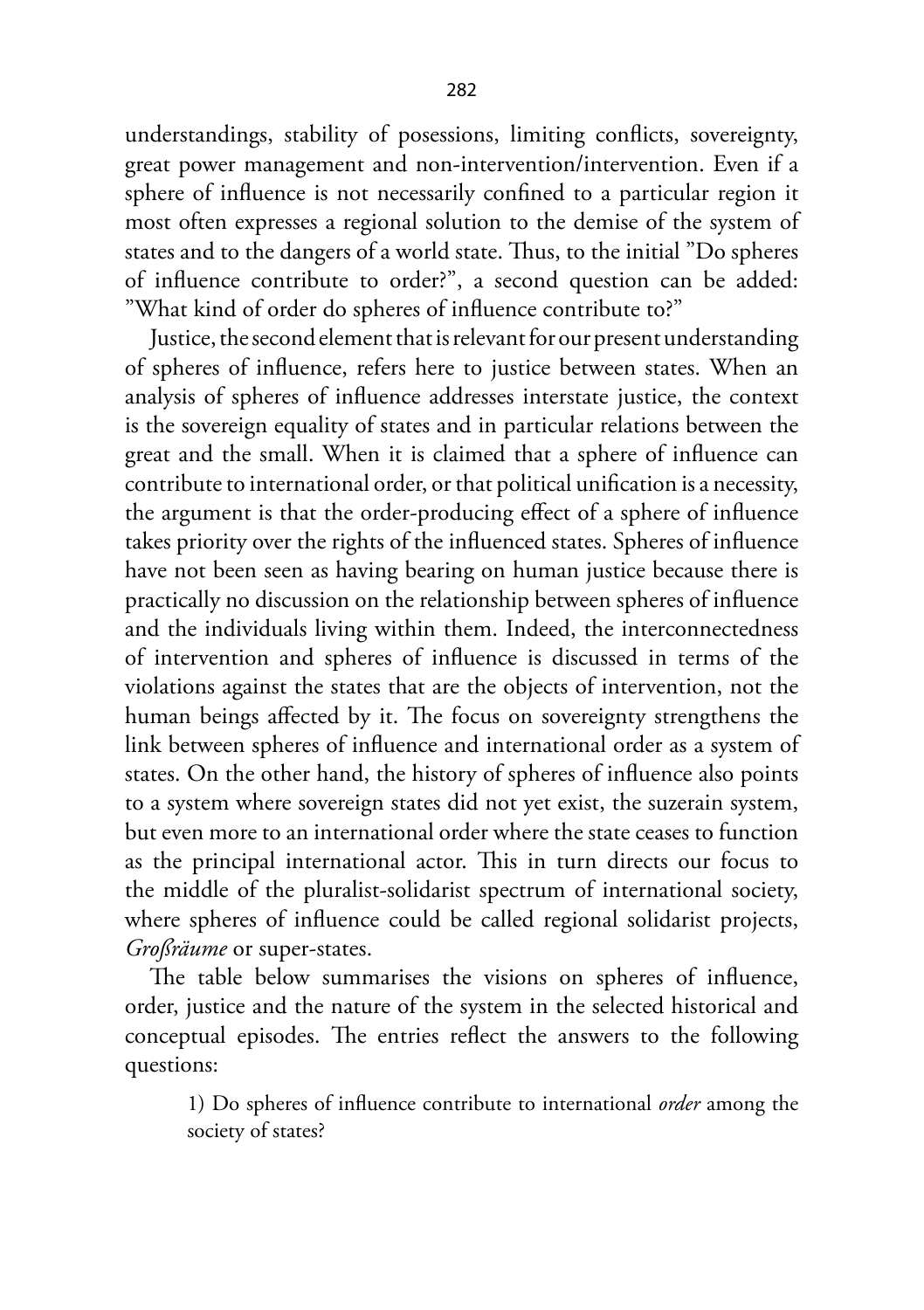2) Do spheres of influence violate interstate *justice*, that is, do they necessarily violate state sovereignty?

3) Do spheres of influence operate within the limits of the *system* of states?

| Table 1. Relationship between spheres of influence, order, justice, and |  |  |  |
|-------------------------------------------------------------------------|--|--|--|
| the system.                                                             |  |  |  |

|         | Present<br>studies           | The English<br>School                                       | Theories<br>bridging<br>nation and<br>humanity | Cold War                                                    | Russian<br>discourses        |
|---------|------------------------------|-------------------------------------------------------------|------------------------------------------------|-------------------------------------------------------------|------------------------------|
| Order   | Does not<br>promote<br>order | Promotes<br>order or<br>instability                         | Promotes<br>order                              | Promotes<br>order or<br>instability                         | Does not<br>promote<br>order |
| Justice | Violation of<br>sovereignty  | Violation of<br>sovereignty                                 | Justice for<br>the small                       | Violation of<br>sovereignty                                 | Violation of<br>sovereignty  |
| System  | System of<br>states          | Regional<br>solidarism<br>within the<br>system of<br>states | New nomos                                      | Regional<br>solidarism<br>within the<br>system of<br>states | System of<br>states          |

I have chosen the elements of order, justice and system as the theoretical anchors for the reassessment of the concept of sphere of influence. They represent elements which bind spheres of influence to international theory and the pejorative uses of the concept. Order connects justice and the system, for it expresses the potential of spheres of influence to resolve or worsen problems within the society of states. Arguments that spheres of influence can contribute to order and represent regional solidarism act as justifications for the violation of sovereignty which spheres of influence tend to result in. When it comes to international order, at present a sphere of influence is not envisioned either as just or as contributing to international order; rather, it is considered a Cold War relic that represents power games of the system of states. But when we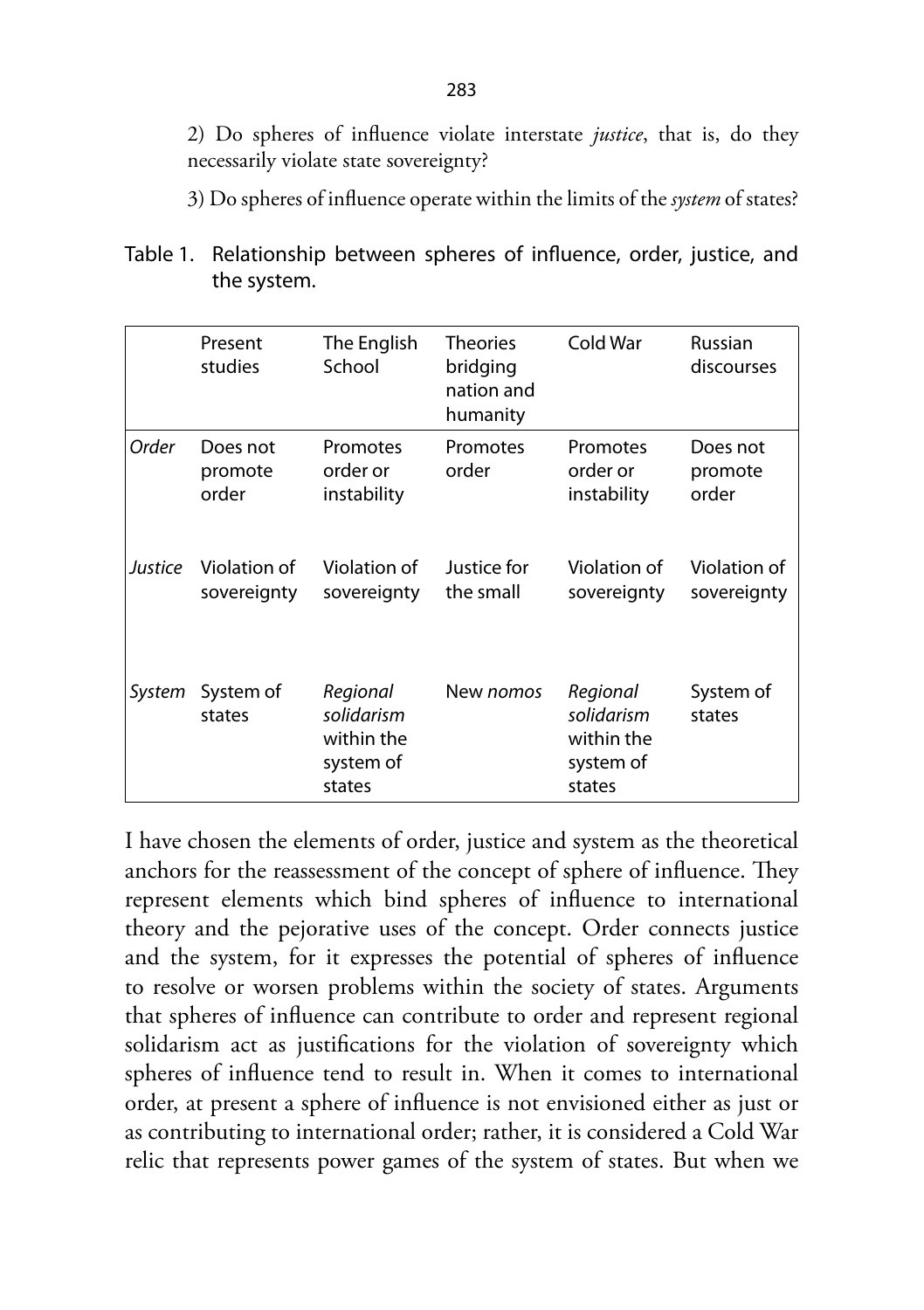look into the past, a sphere of influence is conceived of as an arrangement which can promote international order, and even one that can create a new order to replace the system of equal sovereign states. When it comes to justice, it seems that violations of sovereignty are part and parcel of spheres of influence, and only the theorists reflecting on the world wars tried to defend and support sovereignty as much as was possible within the new *nomos*. Looking at the above table, these theorists can be seen as promoting the most radical view of spheres of influence. If we ignore Burnham and Orwell, we get the least pejorative visions of spheres of influence. Next, I present the three factors of order, justice and system in more detail.

#### 8.1.1 International Order

Within the English School, Bull and Keal discussed the contribution spheres of influence could to make to international order. In *The Anarchical Society* (2002) Bull establishes his idea on great power management which is maintained by a balance of power. The spheres of influence of the United States and the Soviet Union are a part of that balancing game and contribute to international order (Bull 2002, 199–204). Keal makes an even stronger case for spheres of influence with a potential to promote stability of possessions and containment of conflicts, and thereby the potential to contribute to international order. The problem with order for Keal (1983, 211) is its instability. If spheres of influence contribute to the stability of international order, it is only very temporary, and as long as spheres of influence are composed essentally of relations among the influencing powers, competition between them entails the prospect for conflict over spheres of influence.

The present understanding of spheres of influence from a pejorative perspective means that there is no discussion on their possible contribution to order. Great power management, humanitarian intervention and the principle of a "responsibility to protect" are examples of ideas of international influence without pejorative senses; in other words, they can be both defended and opposed. Thus, other forms of influence, ones more justified, can be seen as contributing to international order. We lack studies which would examine the order-producing mechanism of spheres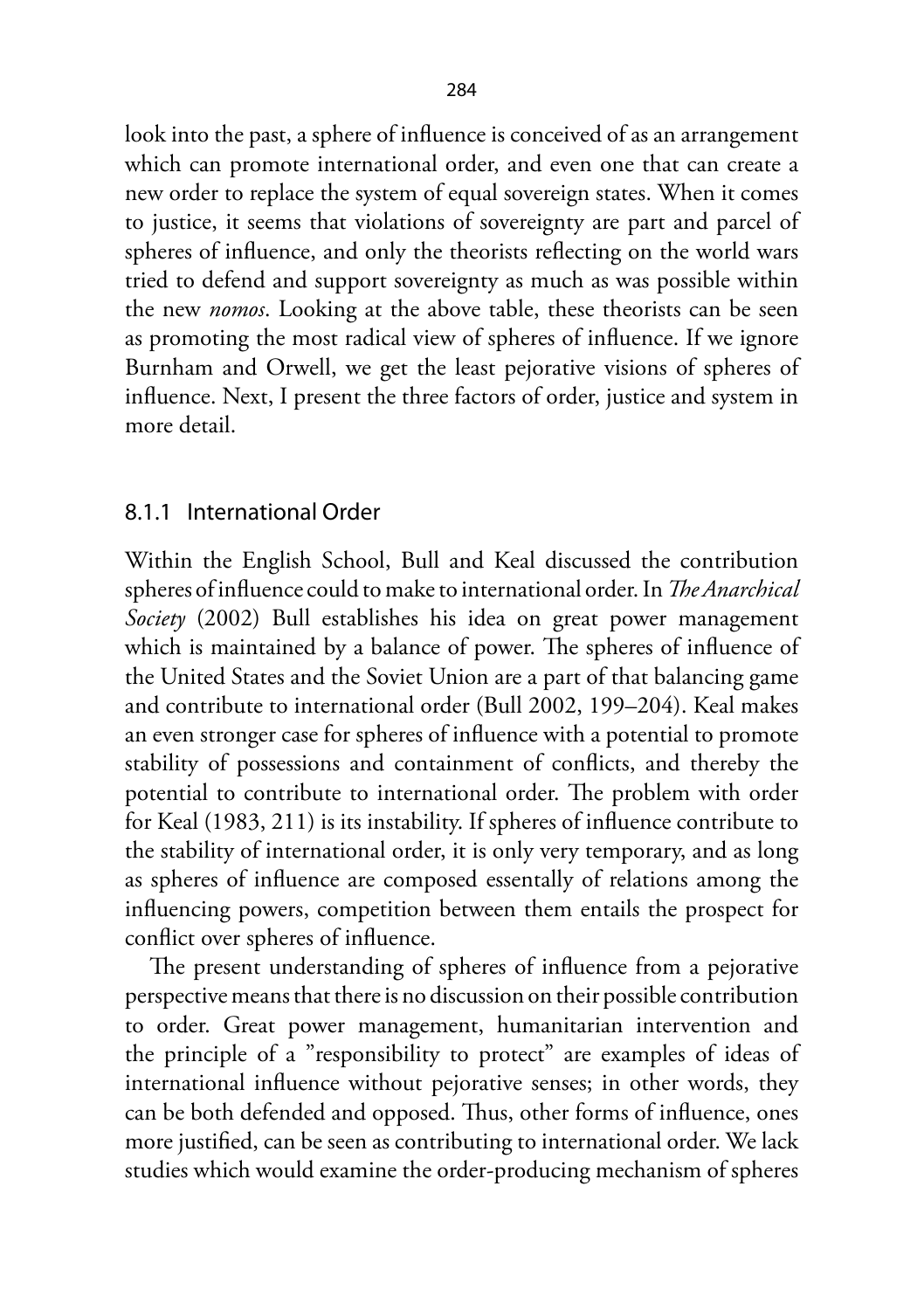of influence during the Cold War. The same applies to Russian discourses: spheres of influence are most often discussed in pejorative terms and refer to dis-order rather than order. Russian influence, on the other hand, is order-producing. The Russian discourses on international order resonate with the dilemma of the particular and the universal captured by the historical conceptualisations and visions of spheres of influence. Russian writers defend the state and object to universalising tendencies and hegemony, but because they admire great power management and speak in favour of regional influence as something natural, they end up in the middle of the spectrum – as if secretly envisioning a Good Neighbor Policy or a *Großraum*.

 If we look at Keal's and Kaufmann's accounts, Cold War spheres of influence are seen as contributing to some kind of order, but the Cuban Missile Crisis and its interpretations demonstrate that this order is rather problematic. Keal recognised that instability was a weakness of the order produced by spheres of influence. Spheres of influence were part of the international order that prevented a third world war and maintained bipolarity, but it is altogether another thing to argue that that order was a good one. It was an order which could also have led to a nuclear war. It was an order which was based on hatred, fear, division and competition. For the theorists situated in the context of the two world wars, spheres of influence were the salvation of plurality and thus they embodied the promotion of order. Only Orwell imagined the system of super-states as a rather frightening order. Burnham concluded that nuclear weapons made it necessary to abandon the otherwise functioning idea of superstates, sacrifice plurality and embrace the hegemony of the United States. Instead, Naumann, Schmitt, Carr and Lippmann all envisioned how a sphere of influence, or whatever they liked to call it, would become the middle way of international political organisation, contributing to a new *nomos*.

## 8.1.2 Justice in Spheres of Influence

Within the English School, we find discussion not only on the inherent injustice of spheres of influence but also on intervention and great power management. In the English School conception a sphere-of-influence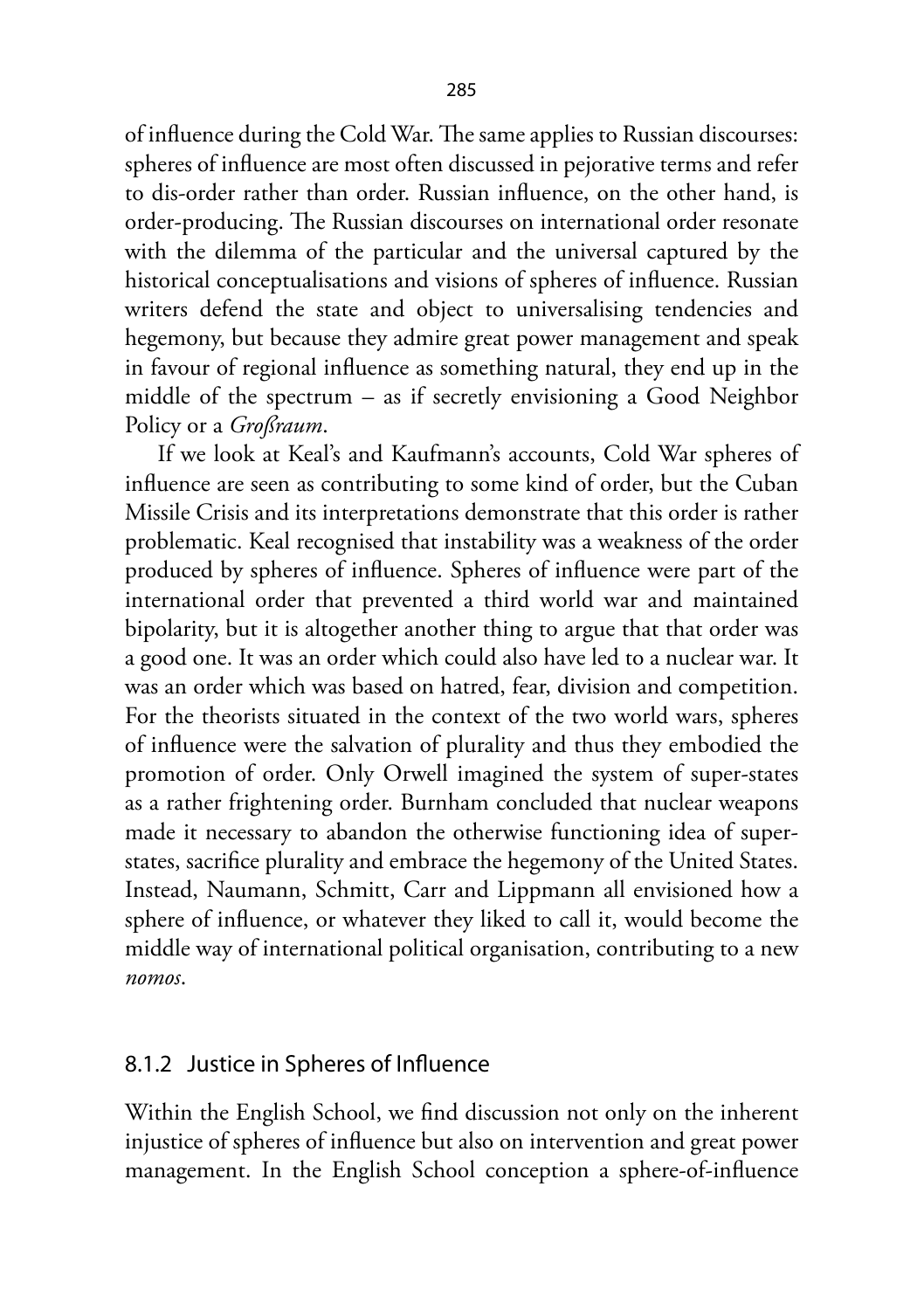policy clearly entailed a violation of sovereignty. Nevertheless, even though a sphere of influence is unjust for the influenced state, it can promote order and thus is not completely condemned by Bull and Keal. Moreover, the English School affinity for great power management and discussing the occasional justification of intervention indicates that some sympathy is found for spheres of influence. Still, the only way to justify a sphere of influence is to argue that it contributes to international order, as Keal does. This means that spheres of influence bring regional order but, more importantly, that management of them becomes an ordering principle in the relations of the influencing powers. The inherent injustice of spheres of influence becomes manifest if influence is exerted without the consent of the states subjected to that influence, and this problem of injustice troubled Keal.

Injustice also troubled Naumann and Lippmann, who both tried to elaborate a sphere of influence policy which would turn injustice into a mutually beneficial relationship of protection. They also began their reasoning with the system-level consideration of how to manage international relations in an age of conflict and war, that is, how to create a viable international order. Spheres of influence, Schmitt's and Carr's *Großräume*, Burnham's super-states (later the single super-state), Naumann's Mid-Europe and Lippmann's Good Neighbor Policy were the answers. Creating units larger than nation-states was in fact a necessity, since the time of sovereignty was clearly over. Spheres of influence would create rules and boundaries regarding international influence, establish a new balance of power, and reduce the number of international actors, making the management of international relations simpler in the process. Justice is the issue where the theories relating to the period of the world wars diverge most from those in all the other episodes, because it is the only area where we can find an attempt to overcome the inevitable injustice of influence. Three justifications are presented: the benefits for the influenced (Lippmann and Naumann), pluralism against universalism (Schmitt, Carr, Lippmann, Burnham) and, ultimately, world peace. It was only within the context of the world wars that spheres of influence emerged as regional constellations of the willing. If there was unwillingness, those resisting needed to be converted for the sake of preventing another great war.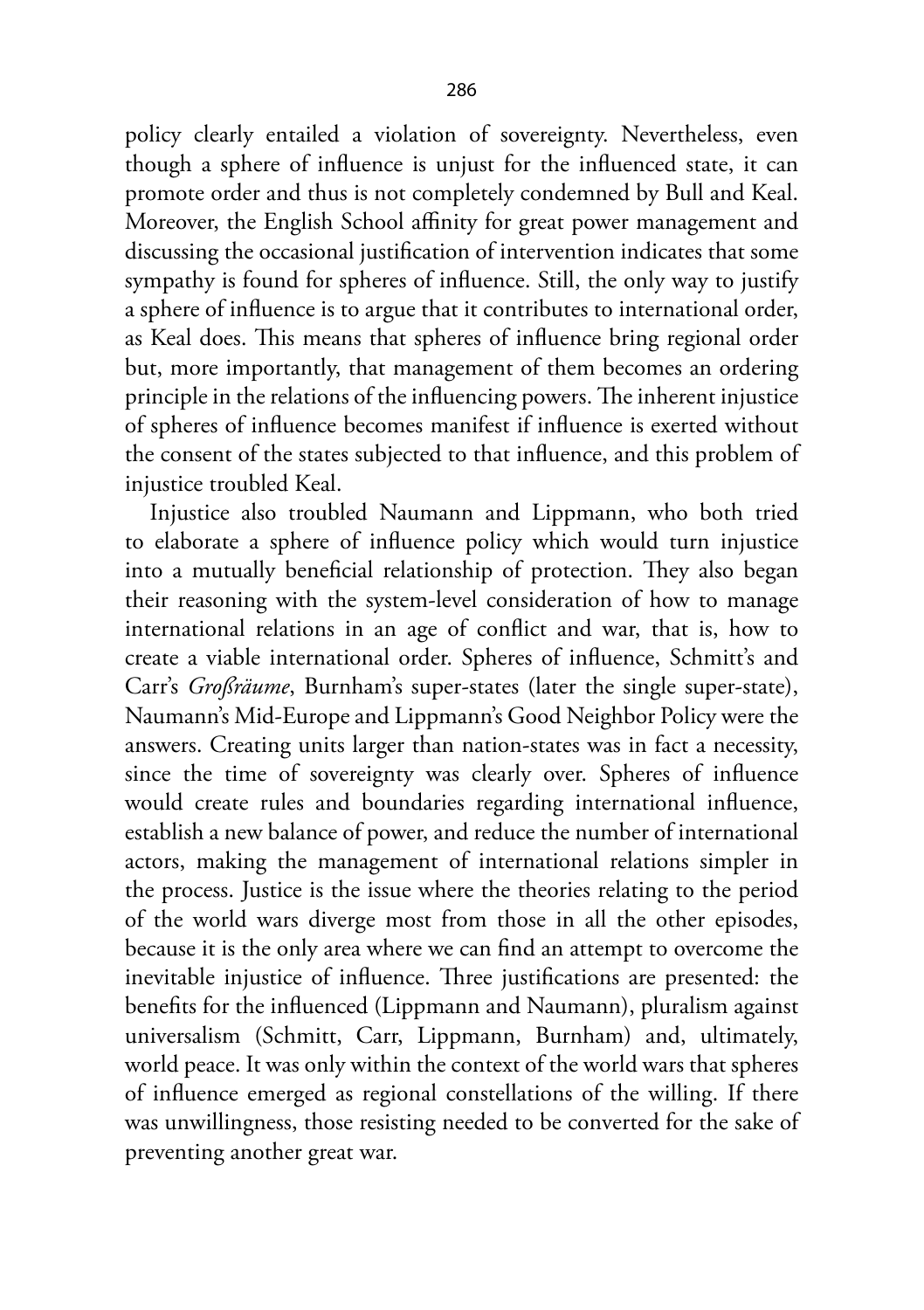The Cold War spheres of influence are deemed unjust by Kaufman and Keal, but these scholars also draw attention to the legitimacy of the spheres of influence at that time as more formal arrangements of influence, which is an important point. To read from the Cold War episode, spheres of influence can be built in a manner in which the influenced state accepts its position and is even ready to commit this acceptance to paper. Formality, nevertheless, does not make a sphere of influence necessarily just if the influenced state is forced into a union with the influencing state. But legitimising influence through such an agreement could be viewed as justified as part of the process of *normalising* spheres of influence as a *de facto* practice of the time. The questions arises: What does legitimacy do for the idea of a sphere of influence and does the establishment of a sphere of influence then turn into integration? The Cold War period offers an interesting possibility to study how much justice a sphere of influence can actually incorporate. Was there consideration of justice or were the small states simply relegated to the role of puppets of the superpowers? Keal (1983, 212) and Kaufman (1976, 11) were of the opinion that there was not much, if any, room for justice.

In the present pejorative understanding of the concept, spheres of influence are evidently unjust but this they are for Russian scholars as well. Taking "sphere" out of the expression "sphere of influence" tends to mitigate some of the pejorative connotations. Influence as such is not pejorative, only "a sphere of influence". This is why the EU's influence can be just for Western observers and Russian influence for Russian writers. The Russian idea comprises a strong defence of sovereignty while celebrating the great power order, making the defence of justice reflect the age-old dilemma of equality in principle and inequality in practice<sup>54</sup>. The Russian elite of the twenty-first century believe in the same great power management as the theorists situated in the world wars' period and the English School, but are afraid to discuss the injustice that their vision of international order entails. Many Russian writers believe in a balance of power, although, like Lippmann, some see it also as a problem. The Concert of Europe proved to some that a balance of power can contribute to peace and order. Yet, the Russian authors, like their Western counterparts, do not seek justification for spheres of influence

<sup>54</sup> This is not to say that Russia is the only country to face this dilemma; it concerns all the states which promote great power management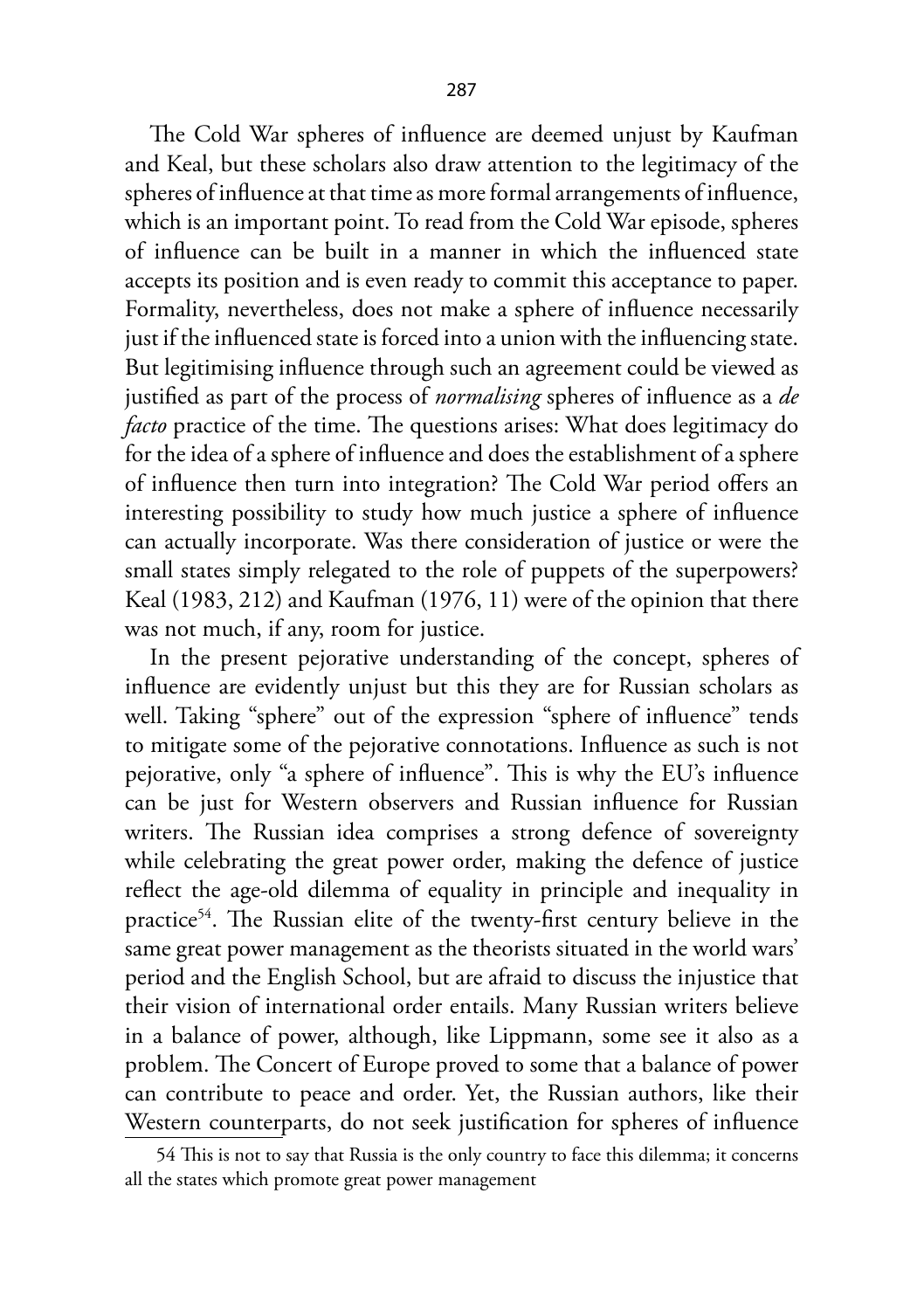since there are as few examples of successful spheres of influence periods in history as there are defenders of the policy. The colonial period, the Cold War, and post-Cold War "Russian sphere of influence" all look to us like the embodiment of injustice in international relations.

#### 8.1.3 System of States or a New Nomos?

Finally we get to the relationship between spheres of influence and the nature of international order as a system of states. The world-war-era theorists again make an exception by positing spheres of influence as an aspect of a new *nomos*. Yet, even if there is an explicit idea of new order and its constituent regional units, it still hangs on to the idea of sovereignty. This is not because sovereignty as such would be upheld as it was before – the theorists did, in fact, declare the end of sovereignty – but because of the need to explain that regional solidarism would still enable its units to hold on to the power to decide over their internal affairs. In order to sell the idea to those affected, sovereignty was promoted as the means to avoid an image of (Burnham's and Orwell's) super-state. With the question of sovereignty as the focal point, Schmitt and others positioned their visions of spheres of influence between nation and humanity. Just as I believe that the English School conceptions of spheres of influence should be placed in the middle of the pendulum of international society, so, too, should *Großräume*, the Good Neighbor Policy and the superstates, but with the recognition that the international society is composed not of sovereign states but of regional constellations. The state has run its course and something new is taking its place. Because this kind of "regional solidarism" is constructed as a force against the state and the world state, it constructs an idea of a new *nomos*. The explicitness of the argument for a new *nomos* is important, because that argument becomes the justification for spheres of influence. A sphere of influence becomes a necessity; it becomes a means to achieve peace.

In the contemporary literature, a sphere of influence is seen as a foreign policy tool strictly confined to the policies of states and not an entity, a regional constellation in its own right. A sphere of influence is not an instance of integration or regionalism; it is not a progressive, but a regressive and conservative idea of influence. For the English School,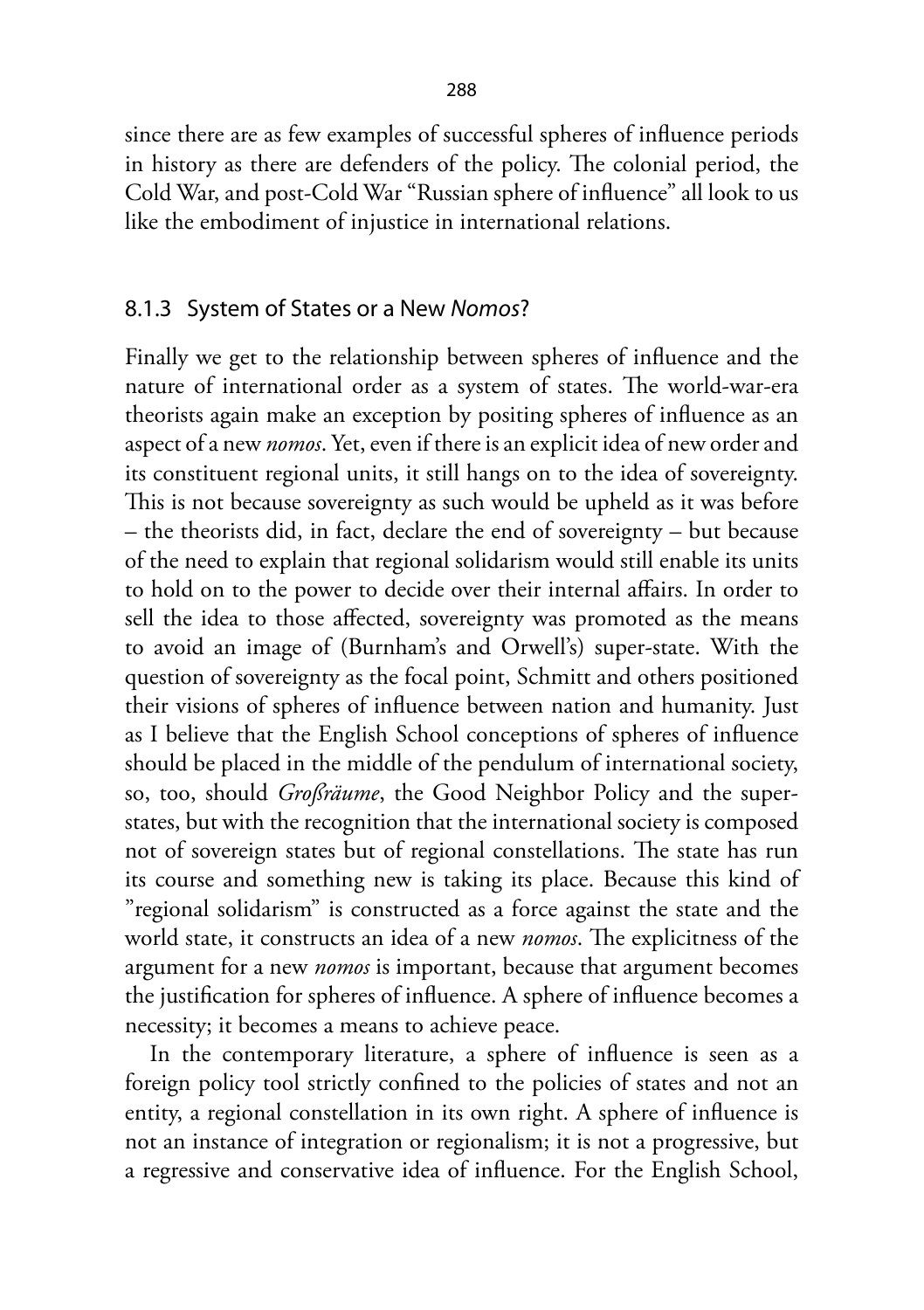spheres of influence are part of the society of states. Even though spheres of influence are not the centre of attention, they clearly emerge in the context of international institutions. Spheres of influence are fixed within the system of states and can be found within the debate on pluralist and solidarist societies. Jackson's concept of regional solidarism becomes an apt description of what a sphere of influence looks like from the English School perspective. Likewise, in Keal's and Kaufmann's analysis of the Cold War, spheres of influence represent regional solidarism which emerges as a bipolar order within a system of states. Thus, they do not discuss the demise of the state itself, unlike Schmitt and others. The Russian perspective is the most state-centred, making discussions on spheres of influence firmly rooted in the Russian desire to preserve the society of states.

In addition to debating spheres of influence from the normative perspective, looking at their inherent injustice and justifications, theorising international order adds substance to the concept of sphere of influence. The two episodes I have detailed in this thesis, English School theory and "between nation and humanity", reveal that spheres of influence can be located in a debate on the nature of international order. This means that spheres of influence can be the answer to the weaknesses of the other two options for an international order: the system of states and the world state. This less pejorative view of spheres of influence is implied in the theorisation on Mid-Europe, *Großraum* and Good Neighbor Policy. I wanted to take the idea even further, by identifying spheres of influence as falling in the middle of the pluralist-solidarist spectrum. The reason why the idea of a sphere of influence sits so well within the pluralistsolidarist/universalist debate is that it contributes to the criticism of the world state and world society of individuals. If we want to situate the concept of sphere of influence both theoretically and historically within the discipline of IR, it is exactly here that it can be found. This is where I step out of the genealogical caution in defining, seeking the correct origin and setting the limits of the object of inquiry, because I argue that the present pejorative associations of the concept of sphere of influence can be traced to the dichotomy of pluralism and solidarism. These traces have gone unnoticed until this research. This makes sphere of influence, not necessarily "an old-style concept", conservative or even pejorative, but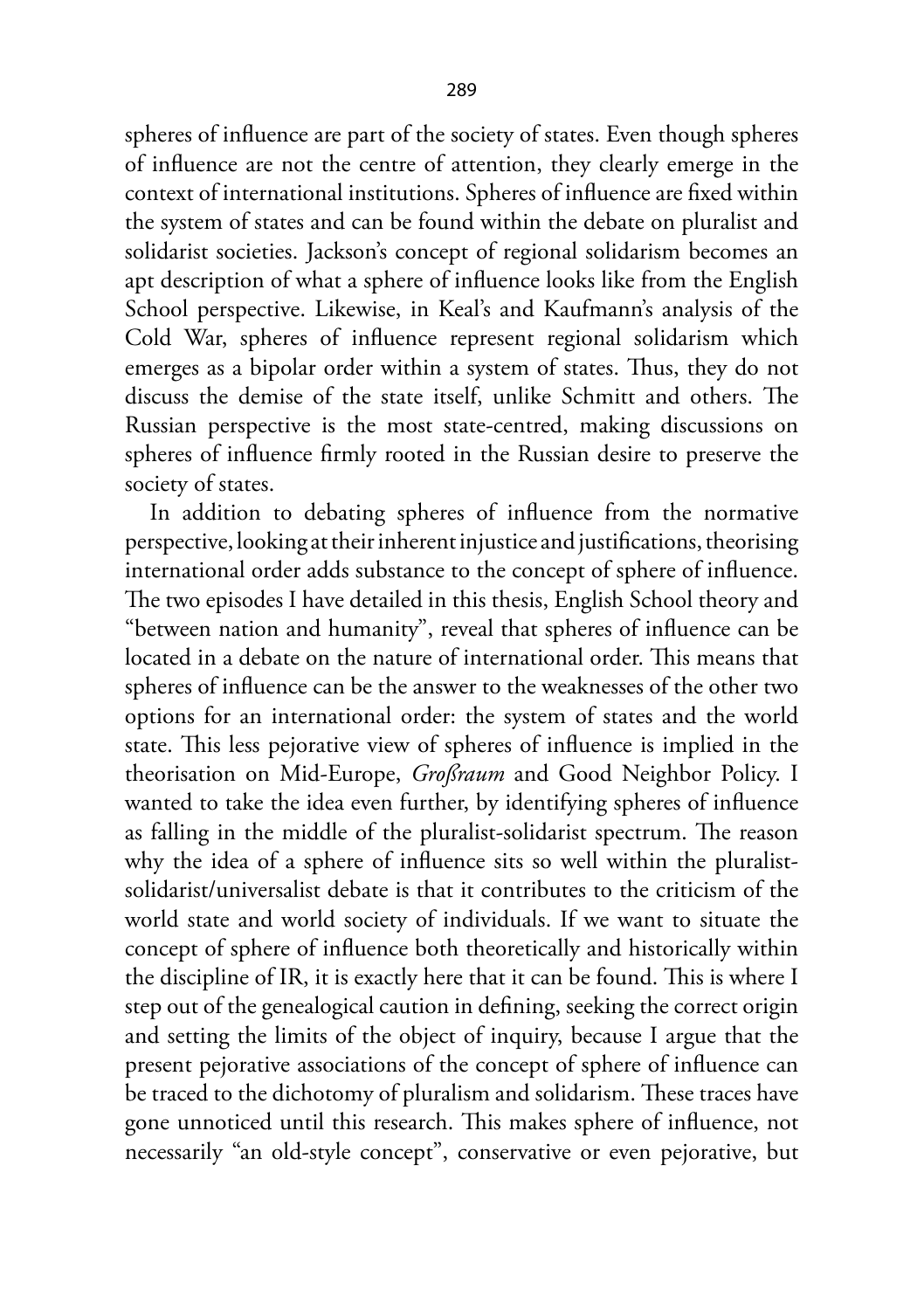a progressive idea in the attempt to imagine a new pluralist order after the system of states. The concept combines that which is seen as good and valuable in pluralism and solidarism alike. To be sure, spheres of influence might not solve the tension between pluralism and solidarism; they might well represent an unimaginable international order, but they can still address the contemporary challenges of international order. Stepping out of the fixed meaning of sphere of influence does not mean the acceptance of unjust practices; it means reflecting on a sphere of influence as an idea which encompasses theorisation on international order and justice among states.

## **8.2 Future Research Agenda**

In this research, the concept of sphere of influence has been reviewed and revised based on its normative history in international theory, but this should be considered only a beginning. The study, which has drawn upon examples of history and contemporary challenges, is not meant to uncover everything there is to know about spheres of influence. I have opened up paths towards the English School, ideas on regional constellations, the Cold War and contemporary studies, and the current thinking in Russia. Next I will express my thoughts on the concept of sphere of influence in international theory and put forward those questions which I feel merit further investigation.

The English School is clearly a source in which the topic of spheres of influence was not sufficiently explored. I wonder whether, had the English School theorists taken spheres of influence seriously, we might now have students interested in studying spheres of influence. If the English School had paid attention to Schmitt, Naumann, Lippmann and Carr (or some others) as theorists of spheres of influence, that is, if they had been interested in the history of sphere of influence, there could now be studies on spheres of influence, just like there are on every other topic the English School ever took up. Keal's (1983) book on spheres of influence is an interesting case, because it has not been noticed within the discipline and especially not within the English School. Keal is the missing link between the English School and spheres of influence. His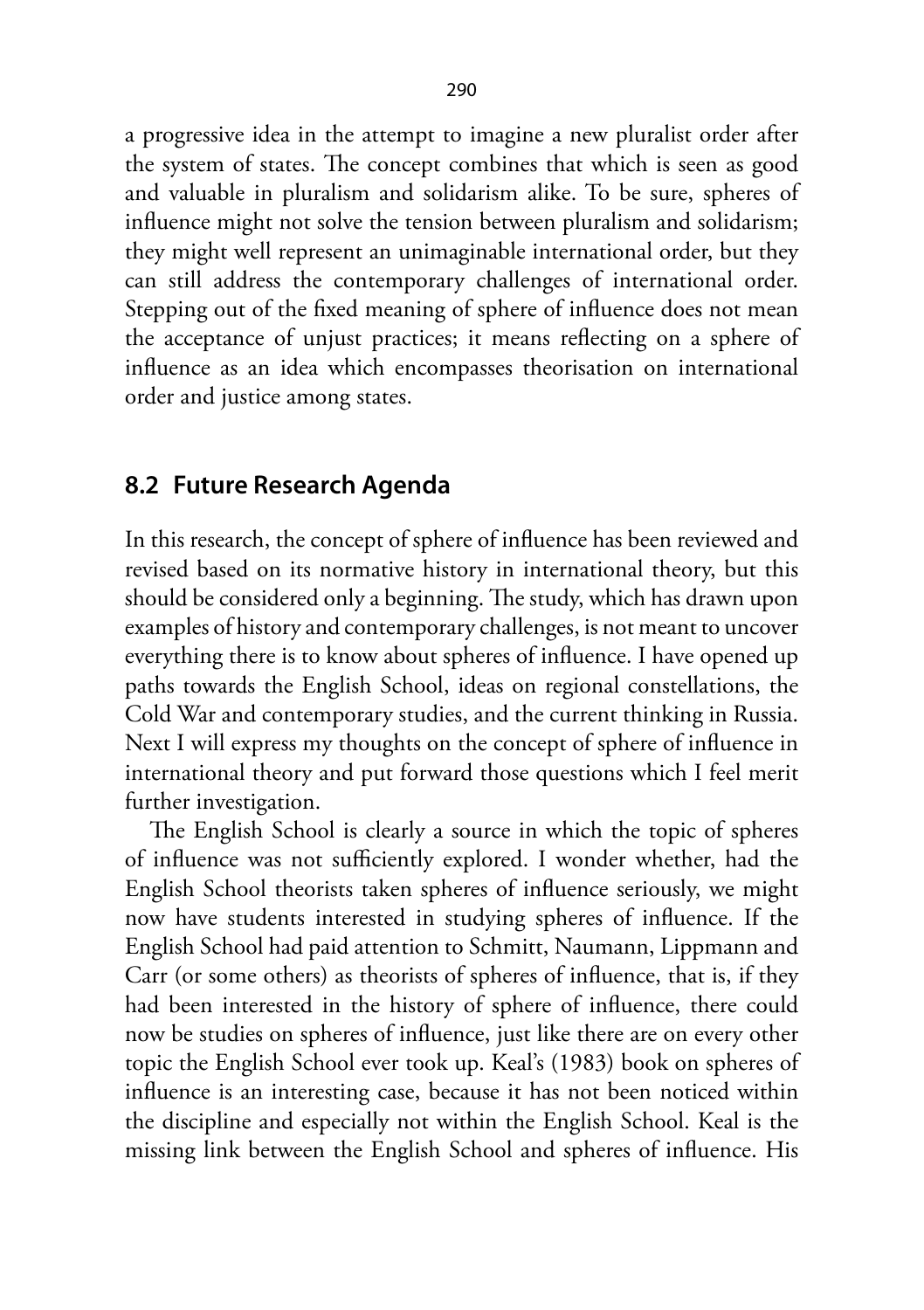study draws on English School concepts and he comes close to writing a conceptual history of spheres of influence. Keal writes about colonialism, the Monroe Doctrine and the Good Neighbor Policy, for example, connecting spheres of influence to other episodes of history than only the Cold War. However, even Keal's account is not enough: First, it is focused on tacit understandings in international order and not on the history of the concept of sphere of influence; second, it needs updating in the post-Cold War situation; third, it neither pays attention to the uses of the concept in political parlance nor situates the concept within IR theory. In a word, the English School missed sphere of influence: the concept and phenomenon were never framed within the institutions of international society. However, the subject of spheres of influence is not wholly lacking in the English School theory if one looks carefully enough. If the English School overlooked its opportunity to scrutinise spheres of influence, we have overlooked the English School's omission in neglecting spheres of influence.

The need to theorise the concept of sphere of influence becomes evident when discussing the relationship between spheres of influence and sovereignty, because violations of sovereignty take central stage when attempting to define the concept. Sovereignty is also important for the present understanding of spheres of influence, because when seen violated, it reinforces the pejorative associations of the particular conception of influence involved. Suzerain or imperialist influence are the pejorative manifestations of a violation of sovereignty. But considerations of sovereignty are also important for conceptualising sphere of influence, because sovereignty is such a central concept of IR; by affecting sovereignty, sphere of influence becomes a central concept as well. Since modernity, sovereignty and the international have been seen as interdependent (see Bartelson 1995, 189-190). There can be no sovereignty without the international system and no international system without sovereignty. Thus the state has taken centre stage in international political theory. A sphere of influence breaks this canon by foreshadowing an international system that is not formed out of sovereign states but some sort of "great-states". Could spheres of influence really become the basis of a new international order, a new international law? Or does sovereignty nevertheless persist within a sphere of influence to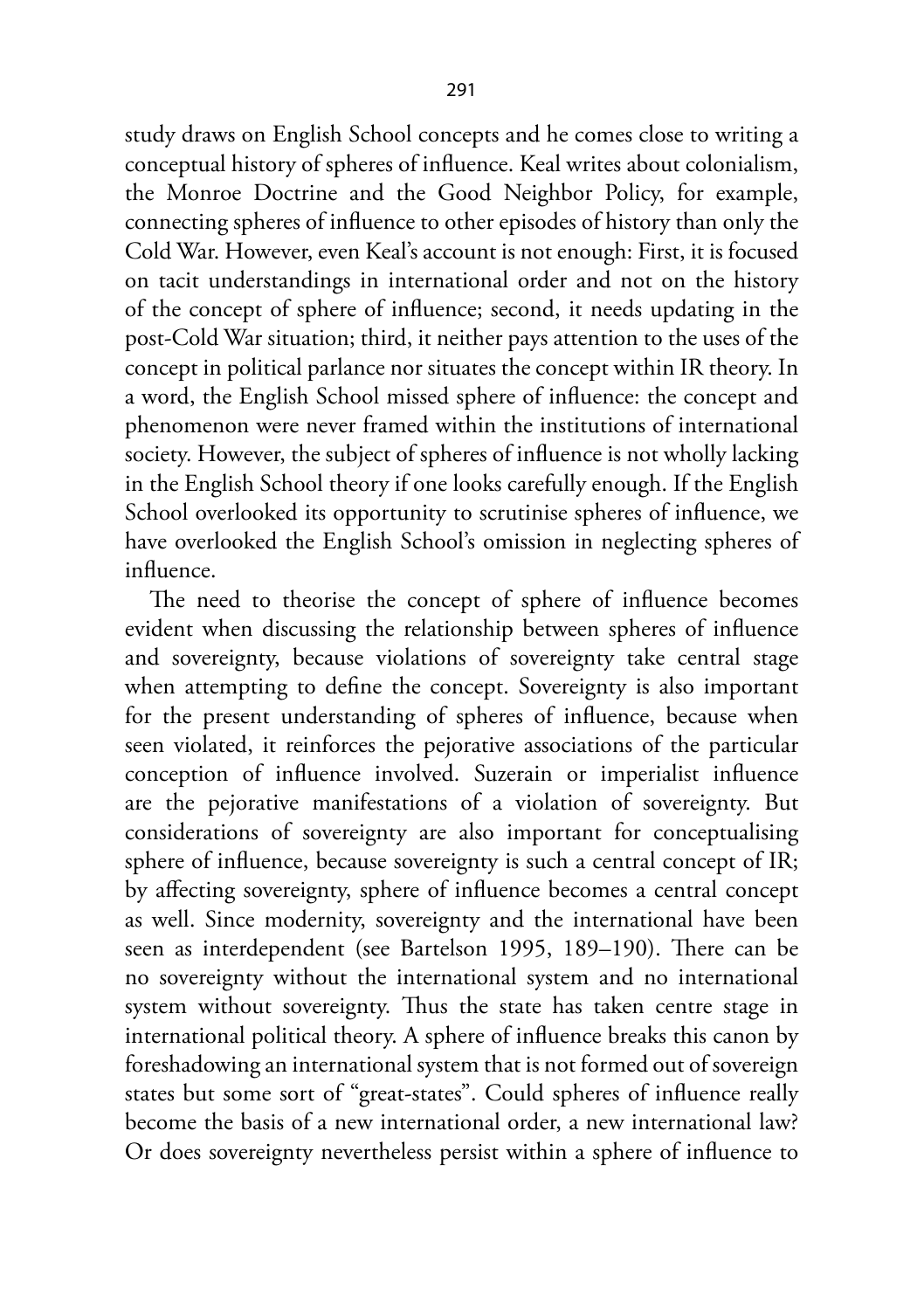an extent where it could accommodate the inequality which a sphere of influence entails? Does a sphere of influence only take away the content of sovereignty and leave it formally intact, as Schmitt envisioned? One could turn the attention away from sovereignty by focusing on the consent of the influenced. So, rather than discussing whether a sphere of influence violates sovereignty, we could discuss whether the consent of the influenced determines the appropriate term: Where the influenced state resists its position, this qualifies as a sphere of influence; where the influenced state happily agrees to its position of being influenced, the relationship is one of alliance or integration. Here, the pejorative connotations follow the concept of sphere of influence, but the notion of influence would assume different levels of legitimacy.

Watson sees international society as a concert of hegemonial powers where peripheral states are becoming increasingly willing to accept the donors' terms for the aid they need. State independence is becoming limited and nation-states everywhere may come to exercise less than total sovereignty. (Watson 2007, 65–66.) This trend toward collective hegemony began back with the Concert of Europe in the form of not so much a right as an obligation to intervene in other states. Watson asserts that after the collapse of the Soviet Union a concert has formed again. (Ibid., 66–67.) But this new concert is less concerned with maintaining the system of separate states than it is with peace and prosperity (Ibid., 79). Watson (ibid., 82) identifies ideas which belong to the hegemony-suzerainty area of the pendulum (see chapter 3.2), for example, management of the international system, the privileges and responsibilities of great powers and rich nations, the Concert of Europe, intervention, standards of civilization, human rights and women's rights, donor and recipient states, strings being attached to aid, derogations of sovereignty, and limits to independence. This is actually quite illustrative of the picture that emerges out of the history of sphere of influence, from the Congress of Vienna all the way to the war in South Ossetia. We see a movement towards a solidarist international society, but one which retains the special role of great powers and their influence over other states. We see sovereignty and non-intervention fading, giving room to the solidarist claims to human rights, but we see neither equality of states nor a world government emerging. We see the same pendulum gravitating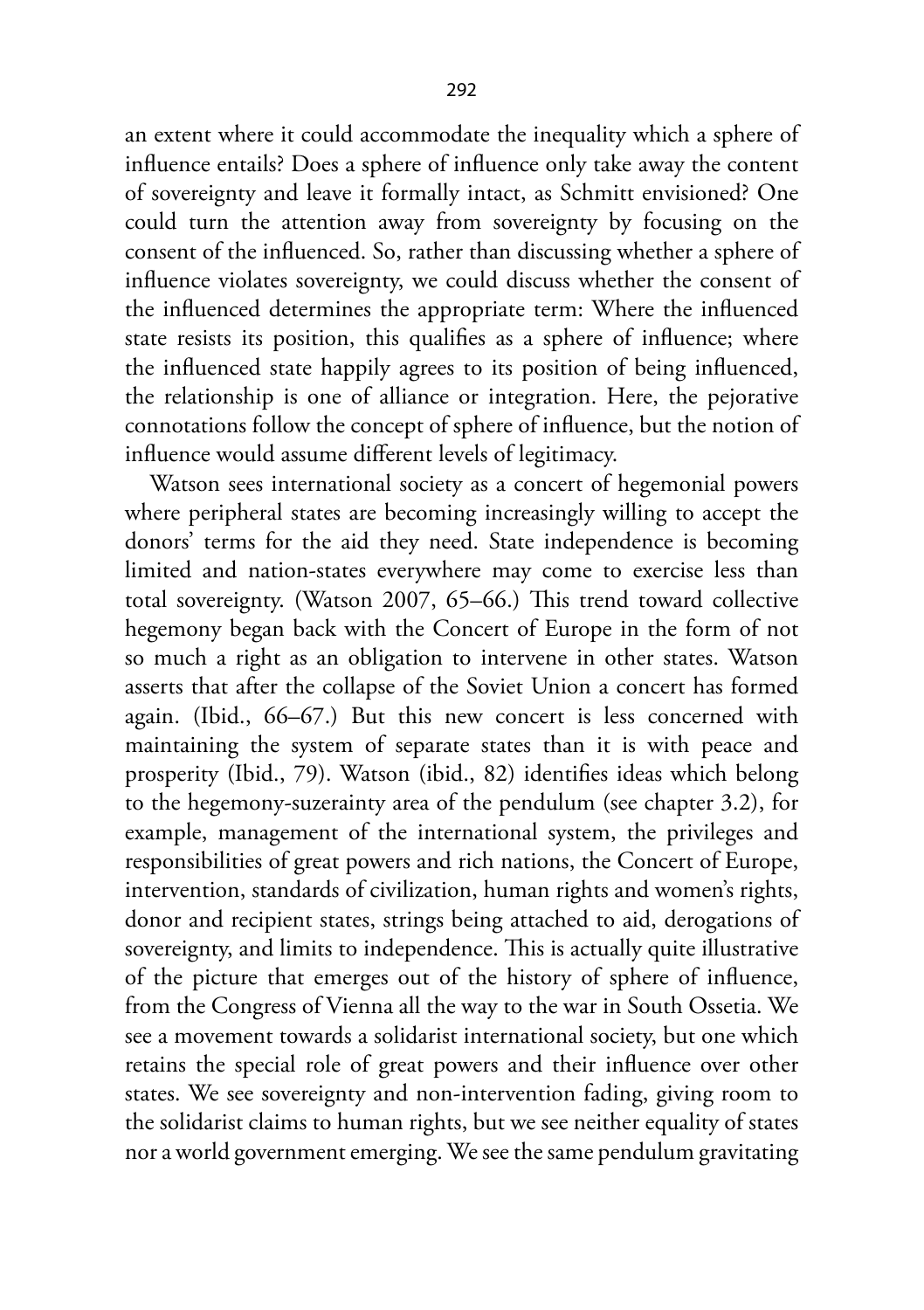towards great power management, just as it has been for the past two centuries. If we believe Watson and his pendulum theory we need to start taking the idea of sphere of influence more seriously, for it suggests that a sphere of influence is a fact of contemporary world politics, not merely a metaphor, a discourse or a pejorative term used as a means of shaming nations. IR is guilty of not theorising sphere of influence in the context of international order and justice, and hopefully the present research is a step towards correcting this state of affairs.

An analysis of the Cold War theorisations on spheres of influence and the Cuban Missile Crisis proves that there is still much to learn when it comes to understanding the phenomenon of spheres of influence. There is also much potential to theorise on spheres of influence with reference to the unique setting of the Cold War, as the research and open archives that are available today offer better opportunities to study spheres of influence in that era. For example, we can ask if the Cuban Missile Crisis is an example of spheres of influence contributing to international order or rather to disorder: Was the crisis caused by competition over spheres of influence (causing disorder), or was it caused by a struggle for nuclear parity or some other form of conflict in which respect for spheres of influence prevented the escalation of the crisis (maintaining order)? The Cold War image of spheres of influence becomes more complex when that episode is examined. One question is the relationship between institutionalisation and legitimisation of influence. Keal and Kaufman deemed the Cold War spheres of influence unjust but they recognised different forms of influence, with *de jure* influence representing an act of legitimisation. The Cold War idea of sphere of influence was not pervaded by pejorative connotations to the extent it is today, which made it possible to see a sphere of influence as a formal arrangement that an influenced state can accept. In addition to questions of order and legitimacy, there is room to speculate on how much bipolarity depended on the division of spheres of influence and how much on the nuclear parity. Moreover, one could study if Cold War spheres of influence maintained order inside the blocs and restrained or prevented conflicts. Answering these questions would require empirical studies geared to conceptualising spheres of influence in the Cold War context.

Cold War history is important also for understanding our present discourses on Russia. When arguing that Russia is trying to establish a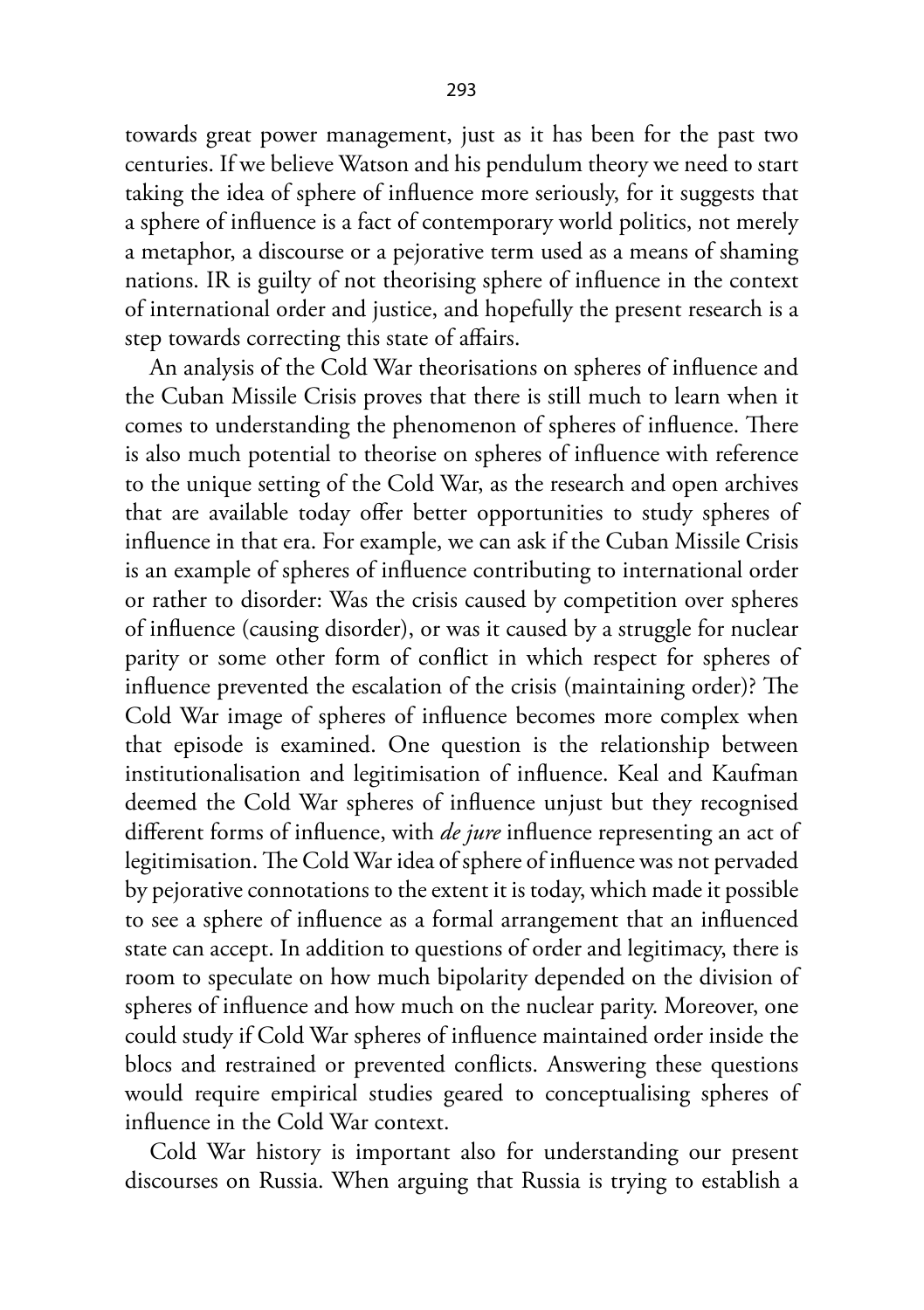sphere of influence, Cold War style, it should be noted that at least at the level of speeches there is clearly a dislike among the Russians of Cold War spheres of influence. The Russian analysts presented in this research are not particularly sympathetic to the idea of sphere of influence even though they do embrace great power management. Can we still claim that sphere of influence is the concept that explains how the Russians see the drama of great power politics unfolding? And if so, what kind of sphere of influence is involved – one following the spirit of Schmitt's *Großraum*, Lippmann's Good Neighbor Policy, a new Soviet Union, or perhaps the super-state that Orwell was so afraid of? Rather than making claims about Russia's sphere of influence, it would be more interesting to ask *what kind of* sphere of influence the country has and how it is being justified.

The dilemma in the Russian discourses is how to defend hegemony and freedom at the same time. If we look at the Good Neighbor Policy or the idea of Mid-Europe, for example, both contain hegemony *with freedom*. It is not denied that one state is more powerful than the other, but influence is accompanied by mutual benefit and assistance. The present Russian discourses on international order do not reveal any attempt to formulate an idea which could encompass both the special rights and needs of the great powers and the right to equal sovereignty and freedom for the influenced states at the same time. The Russians have no concept, theory or argument which would explain how the principle of nonintervention can tolerate Russia's intervention, but not those of other states. As I have suggested, it would be useful for Russians to develop a vision of international order which would not be shy about articulating the Good Neighbor Policy which Russia appears to be pursuing. It would mean connecting the idea of great power management to the idealisation of sovereignty and proving that the two are not incompatible. The next step would be to connect the compatibility of great power management and sovereignty with the dream of a cooperative balance of power and to explain what the solution is to bloc politics, which a balance of power often leads to. Then, finally, what would be required is selfreflection on how the fear of the United States affects Russian discourses on international order and influence. I would really like to see Russian scholars and politicians elaborate on these questions.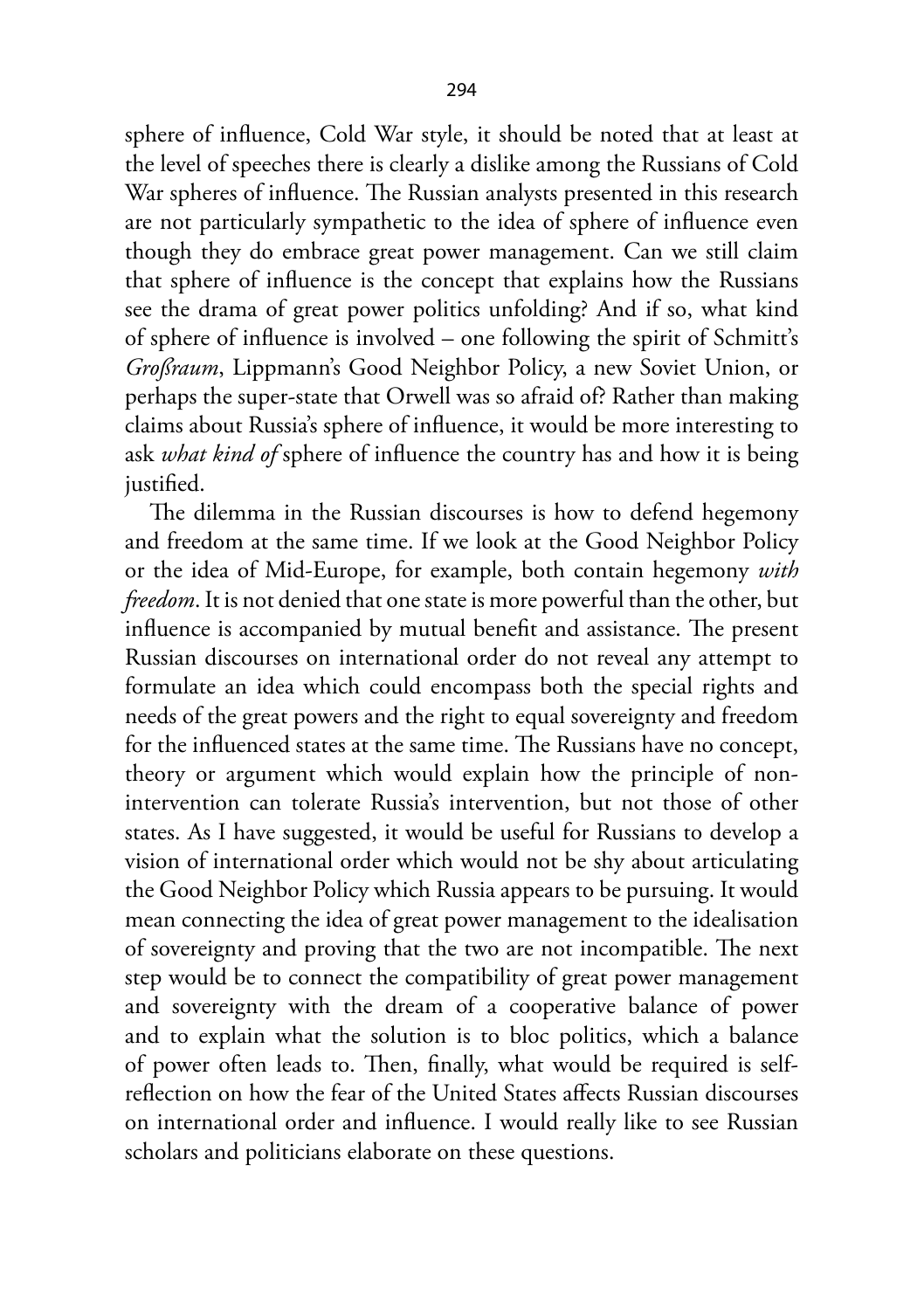One way to make sense of spheres of influence and the Russian discourses alike is to cease thinking about spheres of influence in terms of absolute dichotomies. If the Russian discourses on international order seem incoherent, it is because the authors seem to have difficulties in envisioning the solidarist and pluralist orders as points on a spectrum and not as mutually exclusive choices. Watson offered the pendulum idea and Buzan the spectrum for breaking the pattern of thinking about solidarism and pluralism as opposite choices. If we take Watson's spectrum of primacy and domination as the two ways to consolidate a sphere of influence, we could see the movement between the two ends such that primacy represents less of a violation of the rights of the influenced and domination involves more of a trampling of those rights. Then we would not have bad and good influence but violations of the rights of the influenced on a different scale. Moreover, if we attach to this "spectrum of violation" the consent of the influenced, we have another variable. More consent would make influence closer to primacy and less would take us towards domination. We would then have two variables to determine whether a sphere of influence constitutes primacy or domination: violation of (sovereign) rights and consent of the influenced. Taking Buzan's spectrum idea, if sovereignty is a social contract, if we cast doubt on the usefulness of the nation-state in principle, and if we imagine concentration of power working together with limitations on sovereignty, we can find the middle of the pluralist-solidarist spectrum. The reason why we need to make sense of the middle of the spectrum is that it can help us make sense of Russian visions of order and influence. This way we can also discuss spheres of influence from the normative perspective. The Russian discourses appear to me to be a perfect example of the need to study Buzan's spectrum idea in greater depth and challenge the idea of international order as being constructed upon a dichotomy of the pluriverse and the universe.

## **8.3 Beyond the Pejorative**

The normative problem is the heart and soul of the concept of sphere of influence. Then why is it that, in the present, we lack a discussion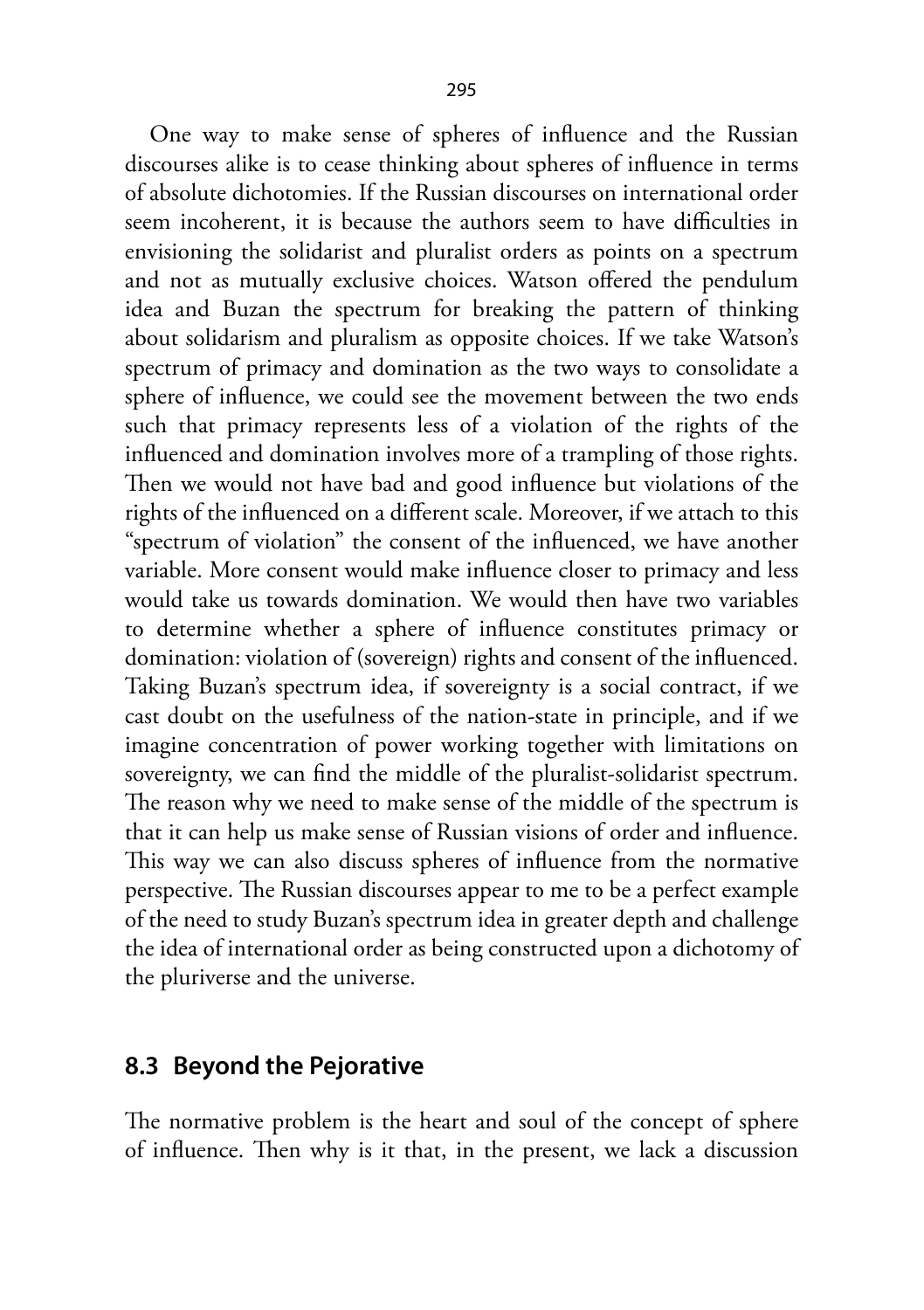on the justice/injustice of spheres of influence? It is because we have ignored the history of spheres of influence and left unexamined the place the concept holds in IR. The Cold War mindset has left the concept of sphere of influence unchallenged; IR has failed to acknowledge that it is a contested concept. Especially because the concept of sphere of influence is so strongly normative, it must be contested. Connolly (1993, 2) writes, "For to adopt without revision the concepts prevailing in a polity is to accept terms of discourse loaded in favor of established practises". If one accepts the concept of sphere of influence without revision, one ends up constructing a certain image of Russian foreign policy. In fact, in order to condemn the practice of establishing or consolidating spheres of influence, one must begin by contesting the very concept. Contesting the concept of sphere of influence means problematising its present distinctive features that have rendered it an immutable and emotional metaphor of injustice. As a conclusion to this study I will devote the last words to elaborating the more positive views on spheres of influence. My purpose is to stimulate discussion on the normative aspects of spheres of influence by bringing to light that part of the intellectual history of sphere of influence which has so far remained hidden and unarticulated.

Sphere of influence is not in essence a pejorative notion; it has been forged into one in the fires of the Cold War. Yet, sphere of influence is fundamentally a normative notion, because it has always needed justification. Colonial influence experienced its normative rise and fall, but this never happened to spheres of influence. Spheres of influence emerged as a type of political influence which embodied questions of inequality of power and violation of sovereignty and it has remained just that. What makes the concept of sphere of influence so topical is not only its popularity in political language, but its relationship to questions of law, order and justice within the system of states and outside of it. But when I look at the history of the concept of sphere of influence that I have attempted to unravel, the most relevant origins of the concept lie in the period when the globe was devastated by the two world wars. In this context the idea of influence beyond state borders, of regional constellations, is one which attempts to envision international order in order to rescue the world from war caused by nationalism. The origin of the concept, which I believe I have succeeded in ascertaining, was not in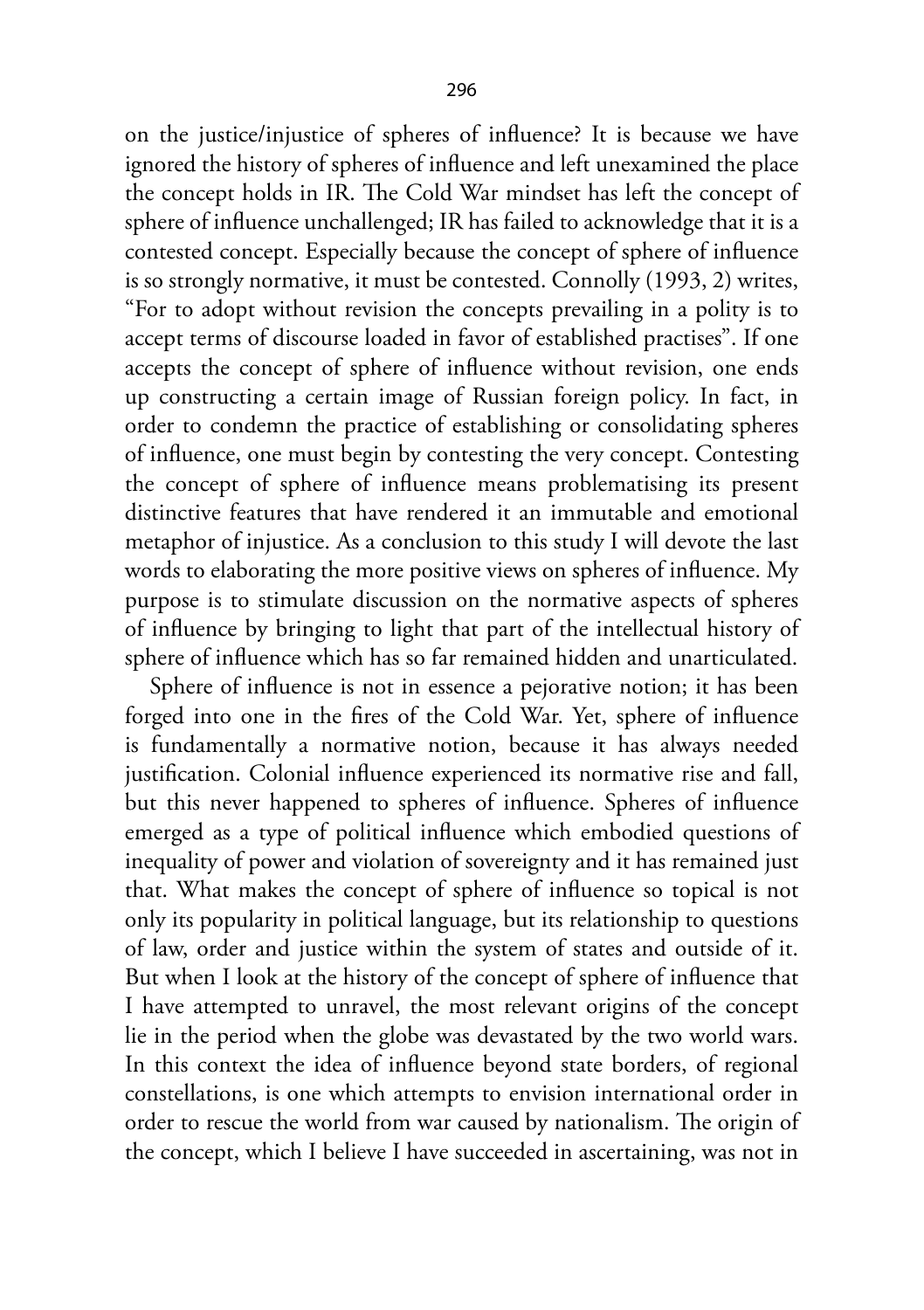justifying oppression, violence and power. The impetus for establishing and consolidating spheres of influence is indeed war, but *preventing war*, that is, managing relations among the great states and preventing major war between them. Even the English School, especially through Bull and Keal, is concerned with imagining the contribution that spheres of influence and great power management can make to international order. Those who theorised on the "compassionate sphere of influence" often did it from the perspective of their own nationalistic sentiments, but even still they considered the world at large, because they knew that a new international order based on spheres of influence could not be forged by force. The project would have to work on a global basis and people would have to benefit from it. The power relation is expressed as responsibility with the argument that this is the only way forward in the process of transforming the international system. But like any idea, when interpreted and put into practice it can suffer in the process and become transformed into something that is the complete antithesis of its initial intention. The Cold War destroyed the ideals of those who theorised on the creation of spheres of influence as an order for world peace. I believe none of them would have wished to see the bloc politics of the Cold War unfolding. The Cold War caused spheres of influence to lose that perhaps small, but still evident, element of compassion.

International Relations has been moving away from the state-centric perspective in recent years to study not only non-state actors on the international scene but also the effects that international theory has on individuals. For example, the concepts of human security and women's security have been established by moving beyond the traditional security concept dominated by the state. Sphere of influence, as I have stated, is an idea about the system of states but, as a theory, it must be viewed also as an attempt to organise international life such that people could live together. This is the eternal dilemma of humankind  $-$  how to live together in diversity. Both pluralism and solidarism are answers which international theorists have offered to us. But the history of spheres of influence has somewhat neglected the human perspective. The consideration of justice proceeds at the level of states and thus remains an abstraction. One way to approach justice in the case of spheres of influence, and as something more than a relationship between states, is to ask questions about the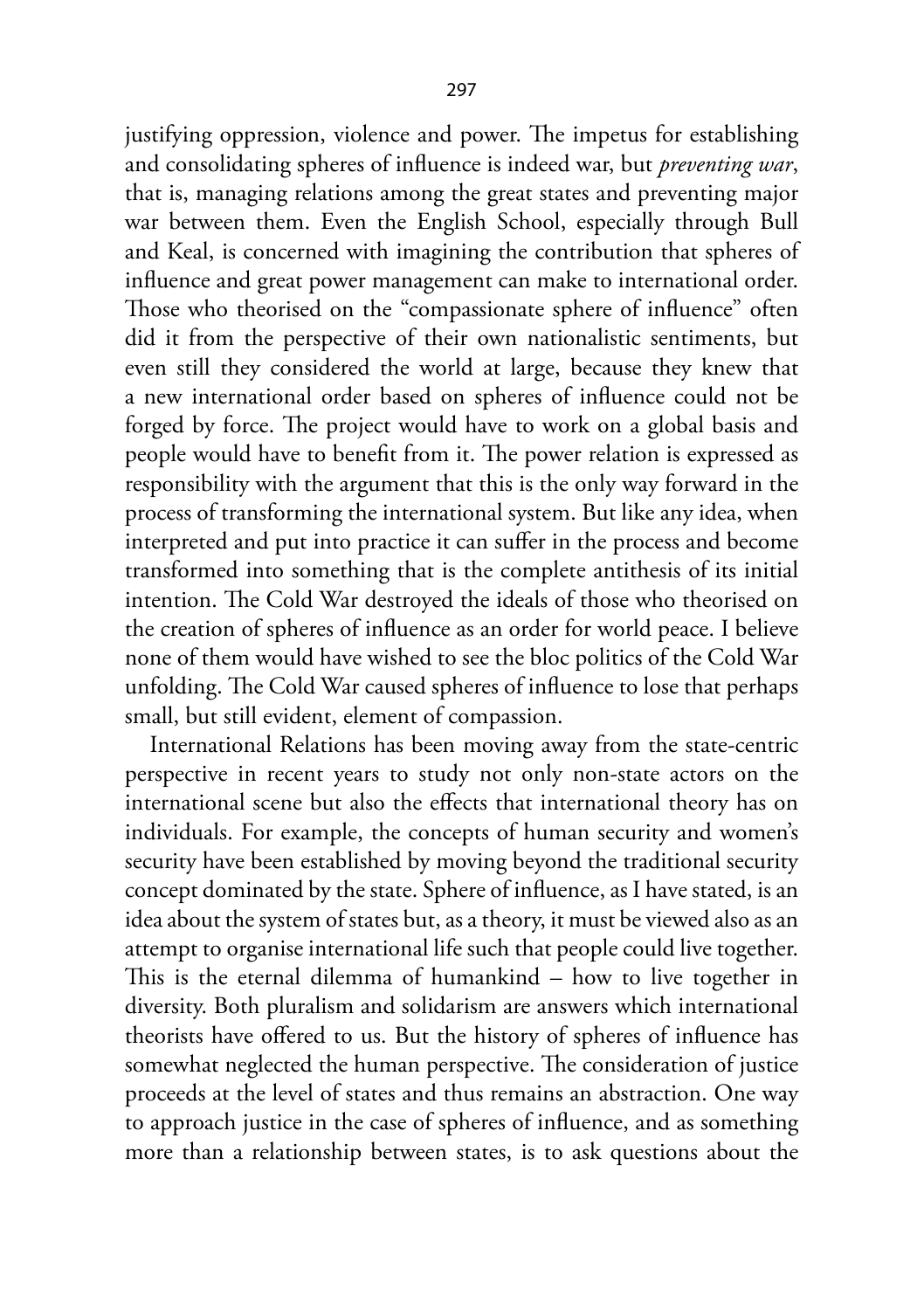nature of the influencing state's regime. This is even more relevant when the dissatisfaction with Russian foreign policy relates to dissatisfaction with the progress of democracy in the country. During the Cold War, both the United States and the Soviet Union were recognised as having a sphere of influence, regardless of the differences between their regimes. The capitalists and the communists alike were capable of consolidating spheres of influence. Even though spheres of influence were implemented by different means and meant different things in practice, the same name was given to both superpowers' policies of influence. In sharp contrast, Lippmann thought that the United States would rule its neighbourhood in good will and Burnham as well assumed that the United States expressed the supreme ideology and type of regime. But what kind of democracy can sphere-of-influence policies represent? The closer we get to a notion of democracy in spheres of influence and the benefits they entail for the states influenced, the further we get from the pejorative associations of the concept, and the closer we step towards ideas on regionalism and integration. Orwell's *Nineteen Eighty-Four* is written from the perspective of the individual, demonstrating what life could be like in a totalitarian super-state, but we are left to wonder what is offered at the other pole – that with better-justified spheres of influence. Even if spheres of influence have been discussed historically more than anything as a matter of interstate justice, one should ultimately judge the justice and legitimation of spheres of influence at the level of the individuals affected. Naumann, Lippmann and Orwell got closest to capturing this perspective, even though none of them theorised how the super-state would, for better or worse, provide for the good life.

Something Carr wrote left an impression on me – something which seemed insignificant at first but which conflicted with the pejorative image of the concept of sphere of influence. Carr (1965, 69) wrote that small or medium-sized nation-states lack the resources to provide well-being for their people. This was his justification for constructing a *Großraum*. I wonder if it would be possible to transform the questions of interstate justice relating to spheres of influence, that is, the sovereignty dilemma and inequality of states, into a discussion on how spheres of influence affect the people living within them. Does a sphere of influence connect or divide people? How about the security and well-being of the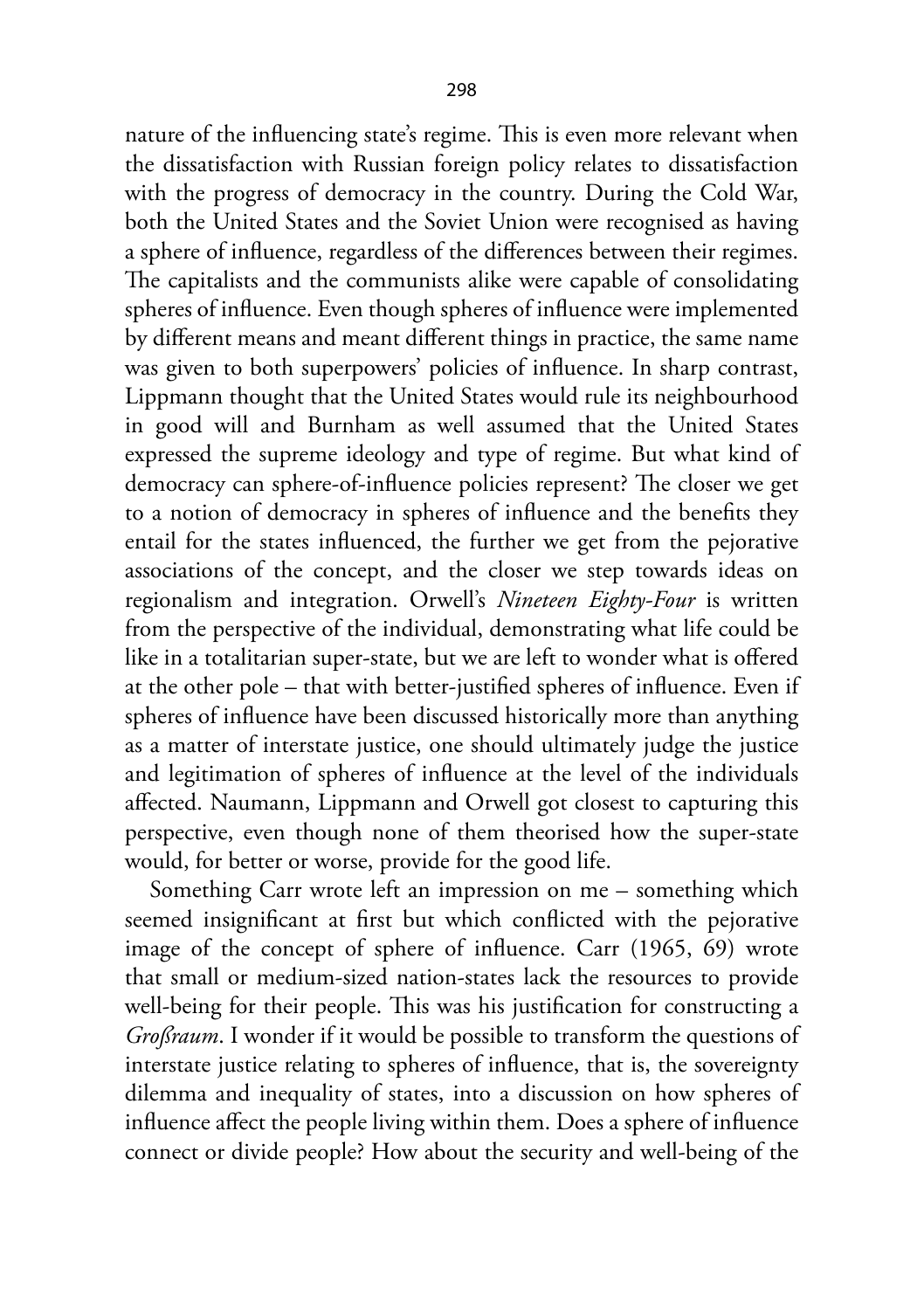influenced *people* rather than of the influenced state? Sovereignty is a value for a state, not necessarily for its inhabitants. Bringing in human justice to complete the normative discussion on spheres of influence means writing a new history of the phenomenon. This research began by exploring what has been a pejorative yet uncontested concept but it should end with the words of Carl Schmitt (2003, 39):

The earth has been promised to the peacemakers. The idea of a new *nomos of the earth belongs only to them.*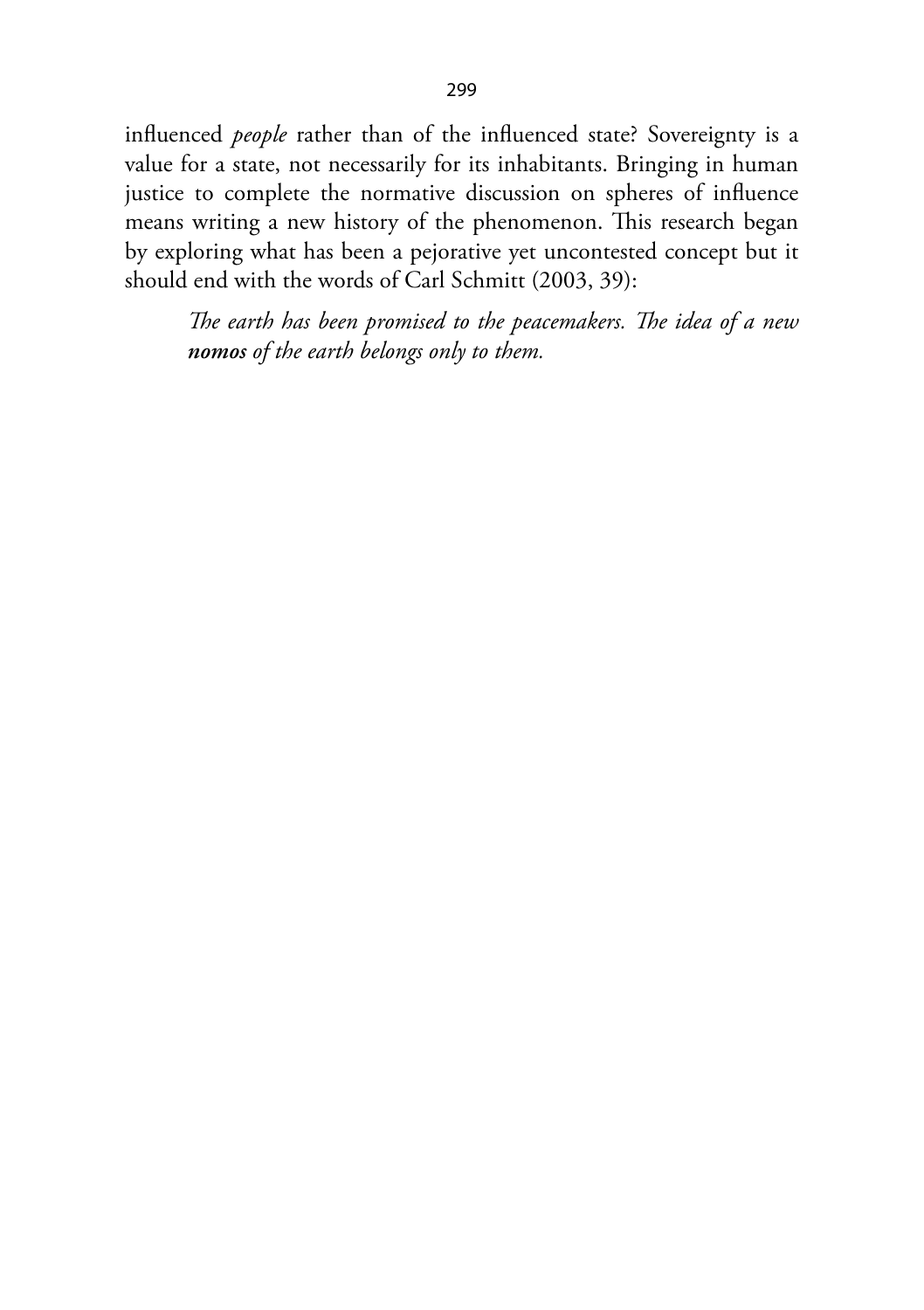## **References**

- Aalto, Pami. 2007. Russia's Quest for International Society and the Prospects for Regional-Level International Societies. *International Relations* 21 (4): 459–478.
- Aalto, Pami. 2011. Pragmatic Foreign Policy: Managing Power Differentials in the Wider European Society of States. In *Great Power (Mis)Management. The Russian-Georgian War and Its Implications for Global Political Order*, edited by Alexander Astrov. Farnham, Burlington: Ashgate. pp. 115–134.
- Abdulatipov, Ramazan. 2008. Russia-Tajikistan: Relations Gaining Momentum. *International Aff airs: A Russian Journal of World Politics and Diplomacy* 35 (4): 156–163. Eastview.
- Alekseev, Andrei. 2008. Czechoslovakia, 40 Years Ago. *International Affairs: A Russian Journal of World Politics and Diplomacy* 54 (5): 128–135. Eastview.
- Allen Leff, Arthur. 1979. Unspeakable Ethics, Unnatural Law. *Duke Law Journal* 6: 1229–1249.
- Allison, Graham, and Philip Zelikov. 1999. *Essence of Decision. Explaining the Cuban Missile Crisis*. New York: Longman.
- Anderson, Paul. 2006. Introduction. In Anderson, Paul (ed) *Orwell in Tribune*. *'As I Please' and Other Writings 1943-7*, edited by Paul Anderson. London: Politico Publishing. pp. 1–56.
- Arbatov, Alexei. 2007. Is a New Cold War Imminent? *Russia in Global Affairs* 2. http://eng.globalaffairs.ru.
- Armstrong, David. 1999. Law, Justice and the Idea of a World Society. *International Affairs* 75 (3): 547–561.
- Astrov, Alexander, (ed.) 2011a. Great Power (Mis)Management. The Russian-*Georgian War and Its Implications for Global Political Order.* Farnham, Burlington: Ashgate. pp. 1–24.
- Astrov, Alexander. 2011b. Great Power Management Without Great Powers? The Russian-Georgian War of 2008 and Global Police/Political Order. In Great Power (Mis)Management. The Russian-Georgian War and Its Implications *for Global Political Order*, edited by Alexander Astrov. Farnham, Burlington: Ashgate.
- Bartelson, Jens. 1995. *A Genealogy of Sovereignty*. Cambridge: Cambridge University Press.
- Bartelson, Jens. 2009. *Visions of World Community*. Cambridge: Cambridge University Press.
- Batyuk, Vladimir. 2010. The Mechanisms of Russian-American Partnership. *International Affairs: A Russian Journal of World Politics and Diplomacy* 4: 88–98. Eastview.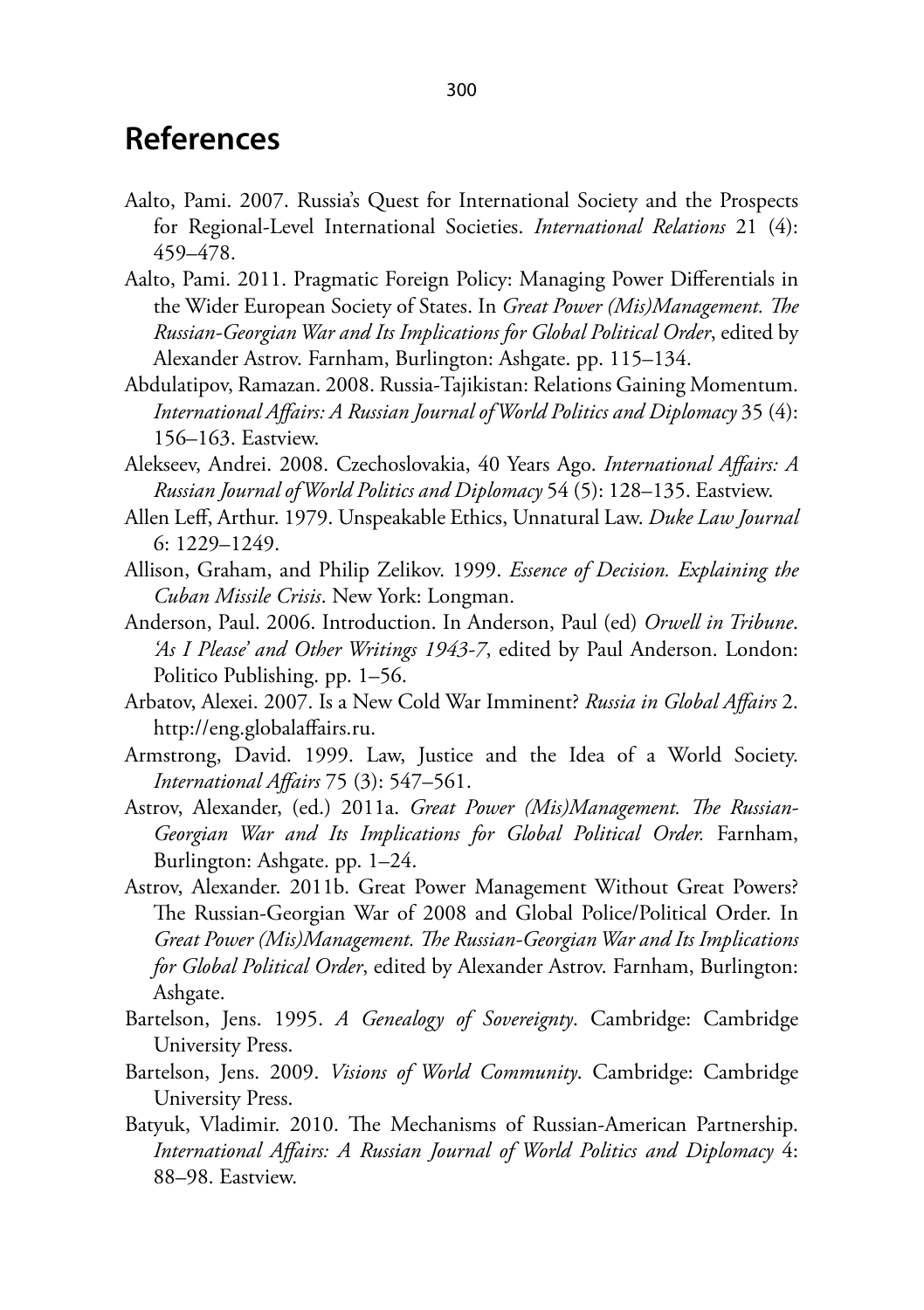- Blouet, Brian W. 2005. Halford Mackinder and the Pivotal Heartland. In *Global Geostrategy. Mackinder and the Defence of the West*, edited by Brian W. Blouet. London, New York: Frank Cass.
- Bordachev, Timofei. 2008. The Limits of Rational Choice. *Russia in Global Affairs* 4. http://eng.globalaffairs.ru.
- Bordachev, Timofei. 2010a. A Pre-Westphalian World Economy. *Russia in Global Affairs* 1. http://eng.globalaffairs.ru.
- Bordachev, Timofei. 2010b. Foreign Policy Comeback. *Russia in Global Affairs* 3. http://eng.globalaffairs.ru.
- Bordachev, Timofei, and Fyodor Lukyanov. 2008. A Time to Cast Stones. *Russia in Global Affairs* 2. http://eng.globalaffairs.ru.
- Brzezinski, Zbigniew. 1998. *The Grand Chessboard: American Primacy and Its Geostrategic Imperatives*. New York: Basic Books.
- Brzezinski, Zbigniew. 2004. *Choice: Global Domination Or Global Leadership*. New York: Basic Books.
- Bull, Hedley. 1966a. The Grotian Conception of International Society. In *Diplomatic Investigations*, edited by Herbert Butterfield, and Martin Wight. London: George Allen & Unwin Ltd. pp. 51–73.
- Bull, Hedley. 1966b. *Society and Anarchy in International Relations*. In *Diplomatic Investigations. Essays in the Theory of International Politics*, edited by Herbert Butterfield, and Martin Wight. London: Allen & Unwin. pp. 35–50.
- Bull, Hedley. 1969. The Twenty Years' Crisis Thirty Years on. *International Journal* 24 (4): 625–638.
- Bull, Hedley. 1984a. Conclusion. In *Intervention in World Politics*, edited by Hedley Bull. Oxford: Clarendon Press. pp. 181–196.
- Bull, Hedley. 1984b. Introduction. In *Intervention in World Politics*, edited by Hedley Bull. Oxford: Clarendon Press. pp. 1–6.
- Bull, Hedley. 2002. *The Anarchical Society. A Study of Order in World Politics*. [1977] New York: Palgrave.
- Bull, Hedley, and Adam Watson. 1985. Introduction. In *The Expansion of International Society*, edited by Hedley Bull, and Adam Watson. Oxford: Clarendon Press. pp.1–12.
- Burnham, James. 1941. T*he Managerial Revolution: What is Happening in the World*. New York: John Day.
- Burnham, James. 1947. *Struggle for the World.* London: Cape.
- Butterfield, Herbert. 1966. *The Balance of Power*. In *Diplomatic Investigations: Essays in the Theory of International Politics*, edited by Herbert Butterfield, and Wight Martin. London: Allen & Unwin. pp. 132–148.
- Buzan, Barry. 2004a. *From International to World Society? English School Theory and the Social Structure of Globalisation*. Cambridge: Cambridge University Press.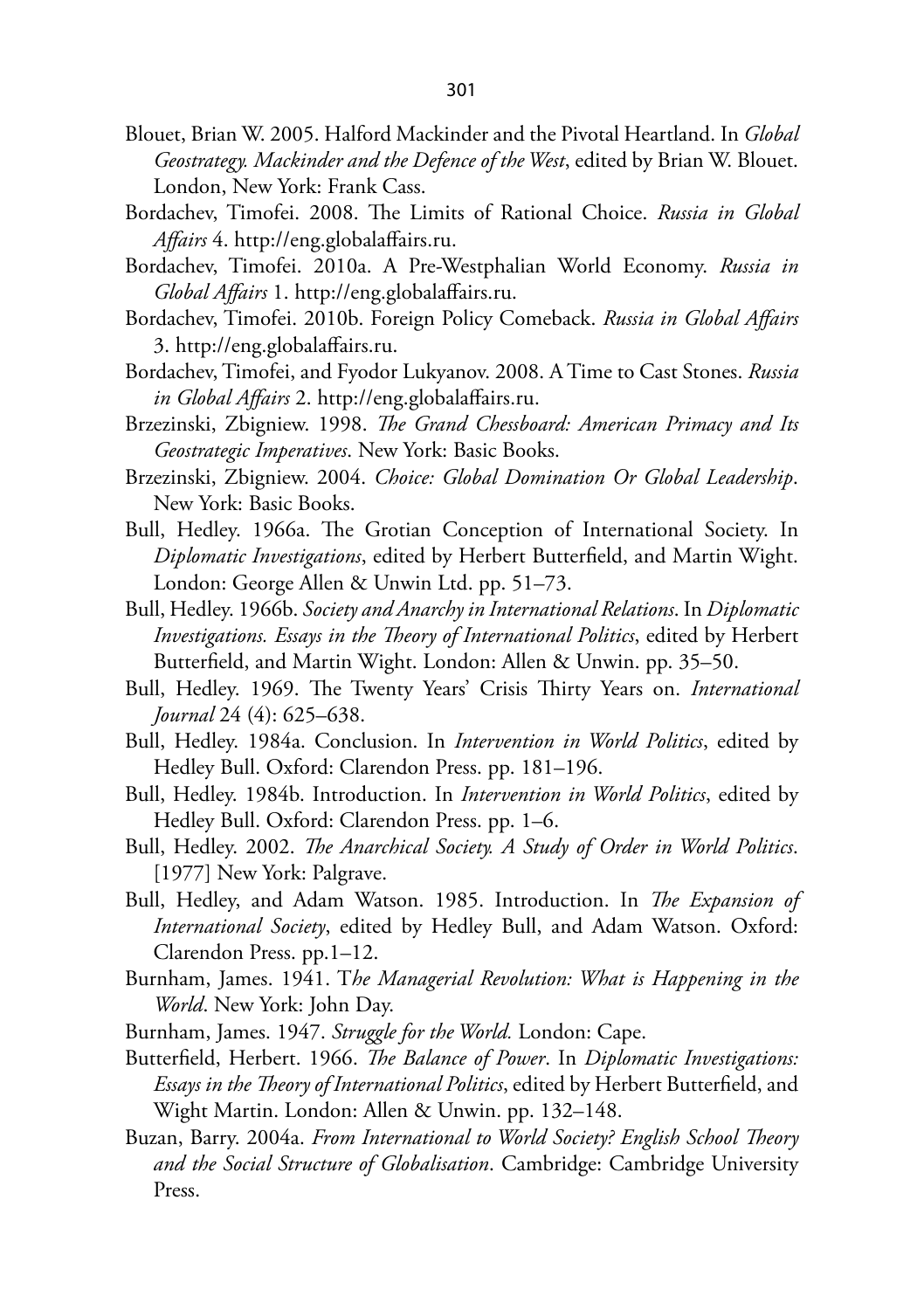- Buzan, Barry. 2004b. *The United States and the Great Powers: World Politics in the Twenty-First Century*. Cambridge: Polity Press.
- Buzan, Barry, and Waever Ole. 2003. *Regions and Powers: The Structure of International Security.* Cambridge: Cambridge University Press.
- Buzgalin, Alexander, and Andrei Kolganov. 2008. The Caucasian War and Public Interest. *Russia in Global Affairs* 4. http://eng.globalaffairs.ru.
- Carr, Edward Hallet. 1965. *Nationalism and After*. [1945] London: Macmillan.
- Carr, Edward Hallet. 2001. *The Twenty Years' Crisis 1919-1939: An Introduction to the Study of International Relations*. [1939] Houndmills: Palgrave.
- Chadwick, French E. 1916. Peace Through Worldwide Monroe Doctrine. New *York Times*, SM4.
- Chernichenko, Stanislav. 2009. Humanitarian Intervention and Protection of Nationals Abroad. Roundtable discussion. International Affairs: A Russian *Journal of World Politics and Diplomacy* 5: 83–97. Eastview.
- Chernyshev, Sergey. 2010. Towards a United Eurasia. *Russia in Global Affairs* 3. http://eng.globalaffairs.ru.
- Ciută, Felix. 2006. What Are We Debating? IR Theory between Empire and the 'Responsible' Hegemon. *International Politics* 43: 173–196.
- Clover, Charles. 1999. Dreams of the Eurasian Heartland. The Reemergence of Geopolitics. *Foreign Affairs* 78 (2): 9-13.
- Cohen, Saul B. 1964. *Geography and Politics in a Divided World*. London: Methuen.
- Cohen, Saul B. 1973. *Geography and Politics in a World Divided*. New York. Oxford University Press.
- Cohen, Saul B. 2003. The 2002 Annual Political Geography Lecture. Geopolitical Realities and United States Foreign Policy. *Political Geography* 22: 1–33.
- Cohen, Saul B. 2005. The Eurasian Convergence Zone: Gateway or Shatterbelt? *Eurasian Geography and Economics* 46 (1): 1–22.
- Colombo, Alessandro. 2007. The 'Realist Institutionalism' of Schmitt. In *The* International Political Thought of Carl Schmitt: Terror, Liberal War and the *Crisis of Global Order*, edited by Luiza Odysseos, and Petito Fabio. New York, Oxon: Routledge. pp. 21–35.
- Connolly, William E. 1993. *The Terms of Political Discourse*. Oxford, Cambridge: **Blackwell**
- Coones, Paul. 2005. The Heartland in Russian History. In *Global Geostrategy*. *Mackinder and the Defence of the West*, edited by Brian W. Blouet. London, New York: Frank Cass. pp. 64–89.
- Curzon, Lord. 1907. Frontiers. Oxford: Clarendon Press.
- Davis, Lynn E. 1974. *The Cold War Begins. Soviet-American Conflict Over Eastern Europe*. Princeton: Princeton University Press.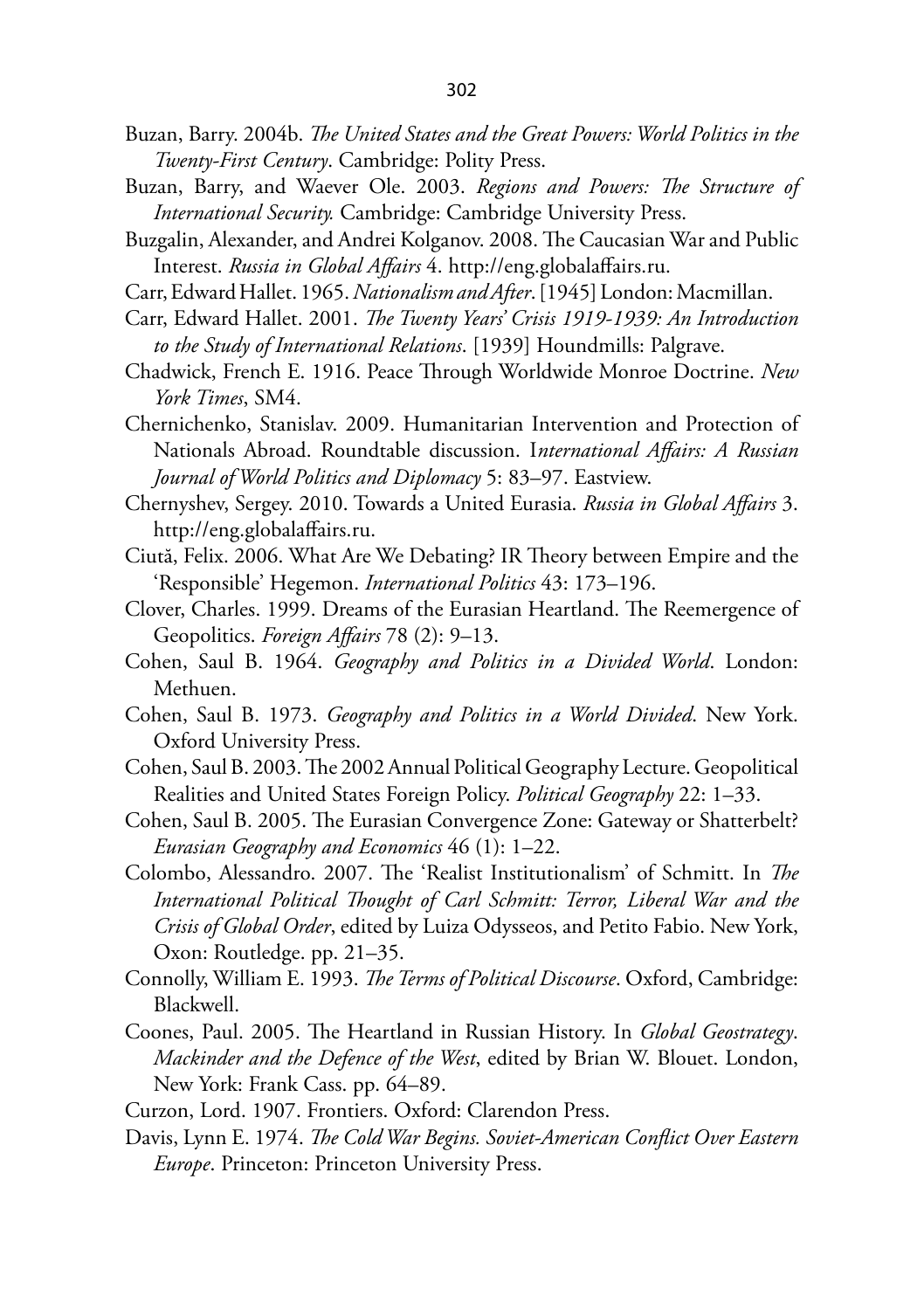- Der Derian, James. 1987. *On Diplomacy. A Genealogy of Western Estrangement*. Oxford: Basil Blackwell.
- Dugin, Aleksandr. 2010. Yalta, February 1945: Beginning of a New World? *International Affairs: A Russian Journal of World Politics and Diplomacy 2:* 210–219. Eastview.
- Dunne, Tim. 1998. *Inventing International Society. A History of the English School.* London: Macmillan.
- Dvorkin, Vladimir. 2007. Threats Posed By the U.S. Missile Shield. *Russia in Global Affairs* 2. http://eng.globalaffairs.ru.
- Dyukov, Aleksandr. 2010. Historical Politics or Politicized Memory. *International Aff airs: A Russian Journal of World Politics and Diplomacy* 2: 165–176. Eastview.
- Evans, Gareth. 2008. The Responsibility to Protect: An Idea Whose Time Has Come … and Gone? *International Relations* 22 (3): 283–298.
- Fomenko, Aleksandr. 2010. Collaborationism in World War II. *International Aff airs: A Russian Journal of World Politics and Diplomacy* 4: 143–155. Eastview.
- Foreign Policy Concept of the Russian Federation. 2008. http://archive.kremlin. ru/eng/text/docs/2008/07/204750.shtml (visited 14.1.2012).
- Foucault, Michel. 1979. *Discipline and Punish: the Birth of the Prison*. [1975] Translated by Alan Sheridan. London: Penguin Books.
- Foucault, Michel. 1980. Two Lectures. Lecture One: 7 January 1976. In *Power/ Knowledge. Selected Interviews and Other Writings 1972-1977 / Michel Foucault.*, edited by Colin Gordon. Brighton: The Harvester Press. pp.78-92.
- Fox, William R.T. 1944. *The Super-Powers: The United States, Britain, and the Soviet Union – Their Responsibility for Peace.* New York: Harcourt, Brace and Company.
- Freund, Julien. 1995. Schmitt's Political Thought. *Telos* 102: 11-42.
- Furman, Dmitry. 2006. A Silent Cold War. *Russia in Global Aff airs* 2. http://eng. globalaffairs.ru.
- Fursenko, Aleksandr, and Timothy Naftali. 1998. *"One Hell of a Gamble". Khrushchev, Castro and Kennedy 1958–1964*. New York, London: W.W. Norton & Company.
- Fursenko, Aleksandr, and Timothy Naftali. 2006. *Khrushchev's Cold War. The Inside Story of an American Adversary.* New York, London: W.W. Norton & Company.
- Gatilov, Gennady. 2009. The UN General Assembly Holds Its 64th Session. International Affairs: A Russian Journal of World Politics and Diplomacy 6: 53–57. Eastview.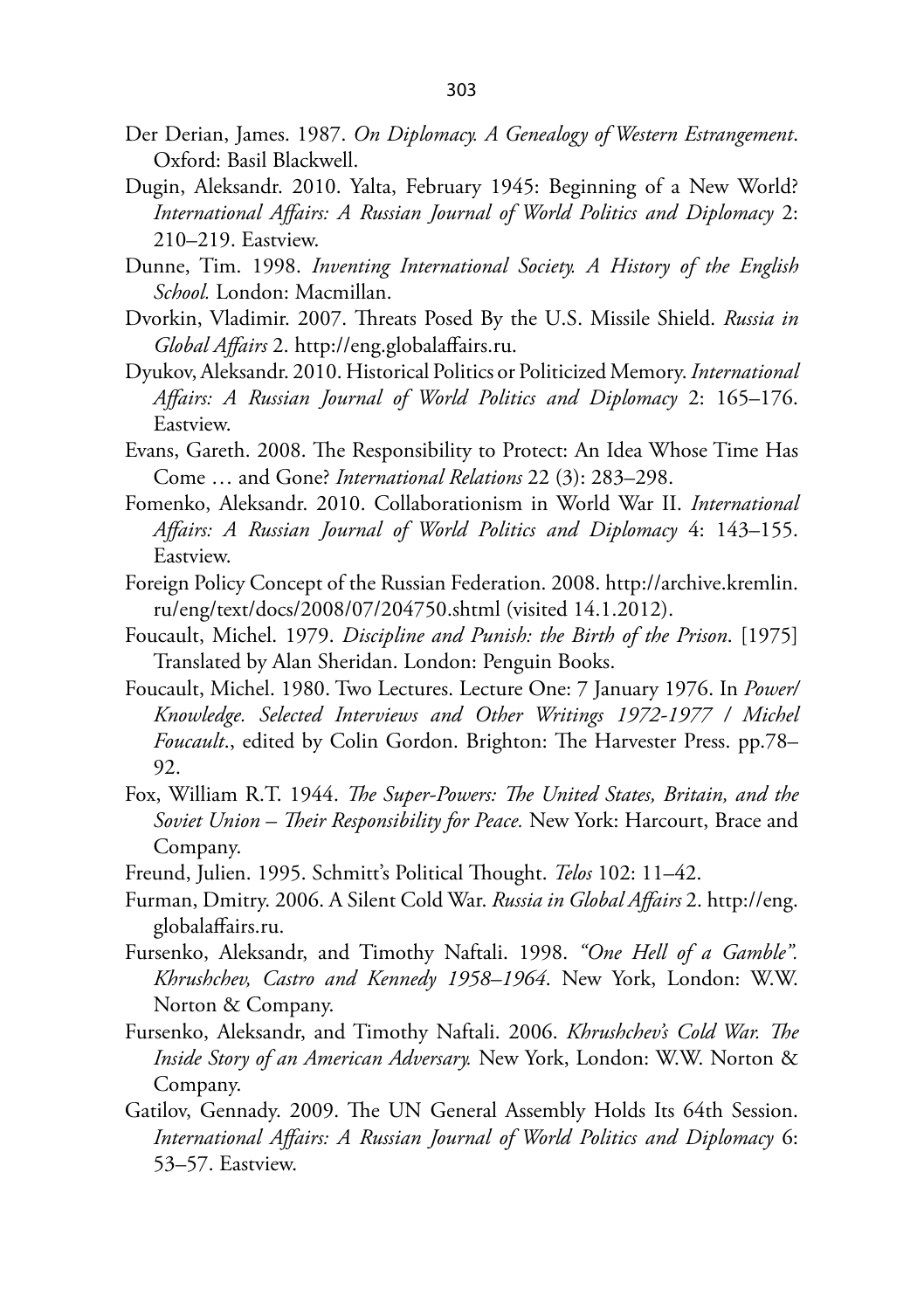- Gordon, Colin. 1980. *Afterword*. In *Power/Knowledge. Selected Interviews and Other Writings 1972-1977 / Michel Foucault*, edited by Colin Gordon. Brighton: The Harvester Press. pp. 229–261.
- Gray, Colin S. 2005. In Defence of the Heartland. In *Global Geostrategy. Mackinder and the Defence of the West*, edited by Brian W. Blouet. London, New York: Frank Cass. pp. 17–35.
- Hardt, Michael, and Antonio Negri. 2001. *Empire*. Cambridge, Massachusetts: Harvard University Press.
- Harle, Vilho. 2000. *The Enemy with a Thousand Faces: the Tradition of the Other in Western Political Thought and History*. Westport (Conn.): Praeger.
- Hedenskog, Jakob, Vilhelm Konnander, Bertil Nygren, Ingmar Oldberg, and Christer Pursiainen. 2005. *Russia as a Great Power. Dimensions of Security Under Putin.* London: Routledge.
- Heffernan, Michael. 2000. Origins of European Geopolitics 1890-1920. In Geopolitical Traditions: A Century of Geopolitical Thought, edited by Klaus Dodds and David Atkinson. London: Routledge. pp. 27–51.
- Hoffman, Stanley. 1984. The Problem of Intervention. In *Intervention in World Politics*, edited by Hedley Bull. Oxford: Clarendon Press. pp. 7–28.
- Holbraad, Carsten. 1970. T*he Concert of Europe: A Study in German and British International Theory 1815-1914*. London: Longman.
- Holbraad, Carsten. 1979. Superpowers and International Conflict. London, Basingstoke: Macmillan.
- Horton, Michael. 2009. *Introducing Covenant Theology*. Michigan: Baker Books.
- Huntington, Samuel. 2007. *Clash of Civilizations and the Making of New World Order*. *Kindle Edition*. Simon & Schuster.
- Hurrell, Andrew. 2006. Hegemony, Liberalism and Global Order: What Space for Would-be Great Powers? *International Affairs* 82 (1): 1-19.
- Hurrell, Andrew. 2007. One World? Many Worlds? The Place of Regions in the Study of International Society. *International Affairs* 83 (1): 127-146.
- Ignatieff, Richard. 2003. *Empire Lite: Nation Building in Bosnia, Kosovo and Afghanistan*. Vintage Books. Kindle edition.
- Ivashov, Leonid. 2007. Russia's Geopolitical Horizons. *International Affairs: A Russian Journal of World Politics and Diplomacy* 4: 74–81.
- Jackson, Robert. 2000. *The Global Covenant. Human Conduct in a Word of States.* Oxford: Oxford University Press.
- Jackson, Robert. 2007. *Sovereignty. Evolution of an Idea*. Cambridge, Malden: Polity Press.
- Joint Statement. 2005. Joint Statement of the People's Republic of China and The Russian Federation Regarding the International Order of the 21<sup>st</sup> Century.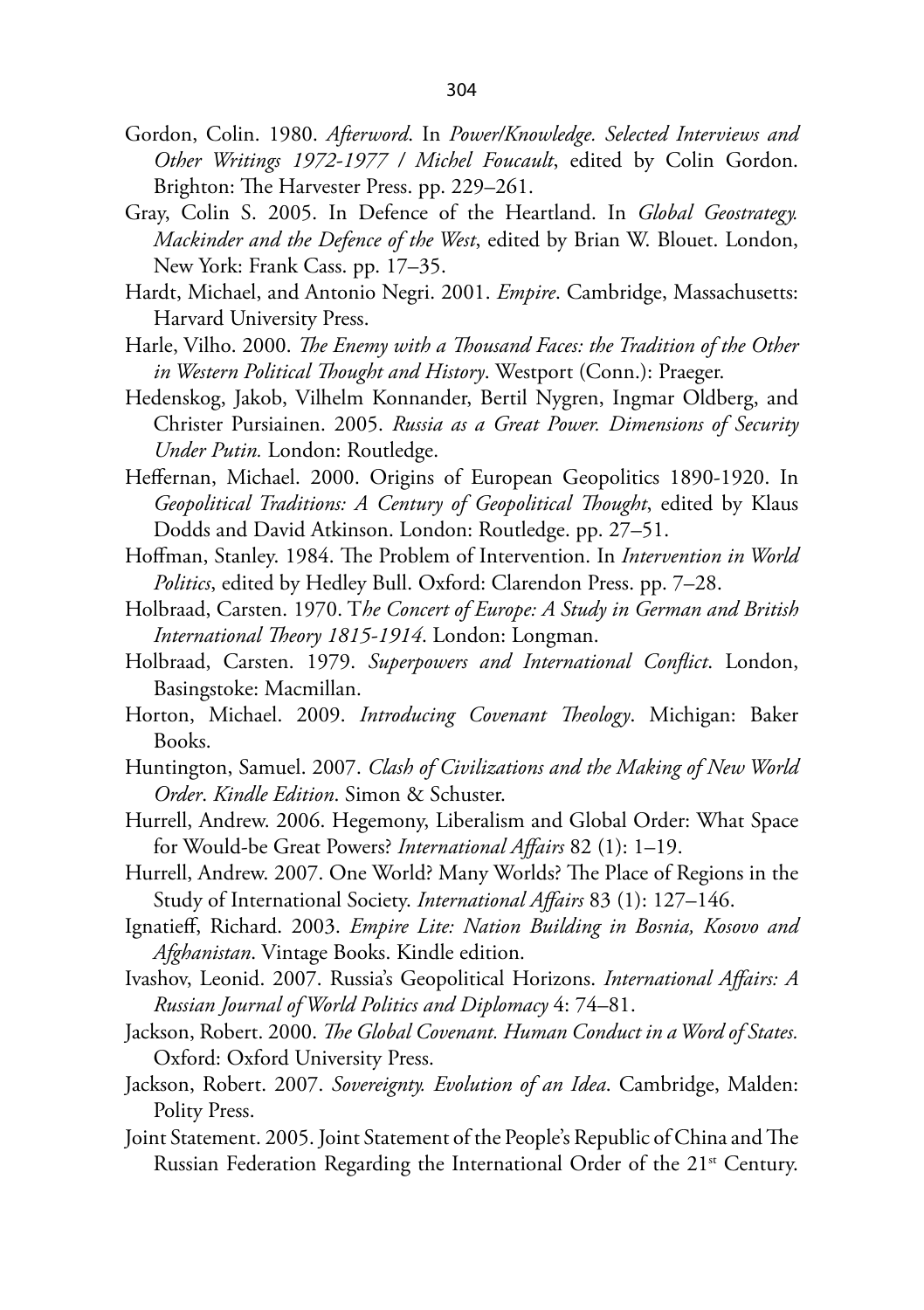July 1. CEF Quarterly, the Journal of the China-Eurasia Forum. July 2005, 80–84. http://www.chinaeurasia.org/Newsletter.html (visited 9.5.2007).

- Karaganov, Sergei. 2006. Dangerous Relapses. Russia in Global Affairs 2. http:// eng.globalaffairs.ru.
- Karaganov, Sergei. 2007. A New Epoch of Confrontation. *Russia in Global Affairs* 4. http://eng.globalaffairs.ru.
- Karaganov, Sergei. 2008. The World Crisis a Time for Creation. *Russia in Global Affairs* 4. http://eng.globalaffairs.ru.
- Karaganov, Sergei. 2010a. Strategic Havoc. *Russia in Global Affairs* 1. http://eng. globalaffairs.ru.
- Karaganov, Sergei. 2010b. Global Zero and Common Sense. *Russia in Global Affairs* 2. http://eng.globalaffairs.ru.
- Kaufman, Edy. 1976. *The Superpowers and Their Spheres of Influence*. *The United States and the Soviet Union in Eastern Europe and Latin America*. London: Croom Helm.
- Keal, Paul. 1983. *Unspoken Rules and Superpower Dominance*. London: Macmillan.
- Kennedy, John F. 1961. Address Before the American Society of Newspaper Editors. April 20. http://www.jfklibrary.org.
- Kennedy, John F. 1962. Radio and Television Report to the American People on the Soviet Arms Buildup in Cuba. October 22. http://www.jfklibrary.org.
- Khrushchev, Nikita. 1962a. Chairman Khrushchev's Letter to President Kennedy, October 23. http://www.pbs.org/wgbh/americanexperience/ features/primary-resources/jfk-renounce/ (visited 24.8.2012).
- Khrushchev, Nikita. 1962b. Letter From Chairman Khrushchev's to President Kennedy, October 24. http://www.state.gov/www/about\_state/history/ volume\_vi/exchanges.html (visited 12.1.2012).
- Khrushchev, Nikita. 1962c. Department of State Telegram Transmitting Letter From Chairman Khrushchev's to President Kennedy, October 26. Kennedy-Khrushchev exchanges. http://www.state.gov/www/about\_state/history/ volume\_vi/exchanges.html (visited 12.1.2012).
- Khrushchev, Nikita. 1962d. Letter From Chairman Khrushchev, to President Kennedy, October 27. http://www.state.gov/www/about\_state/history/ volume\_vi/exchanges.html (visited 12.1.2012).
- Kimball, Roger. 2002. The Power of James Burnham. *The New Criterion*. http://www.newcriterion.com/articles.cfm/burnham-kimball-1911 (visited 12.1.2012).
- Kimball, Warren F. 1991. *The Juggler: Franklin Roosevelt as Wartime Statesman*. Princeton: Princeton University Press.
- Klepatsky, Lev. 2008. The Ball is on the EU Side. *International Affairs: A Russian Journal of World Politics and Diplomacy* 3: 138–148. Eastview.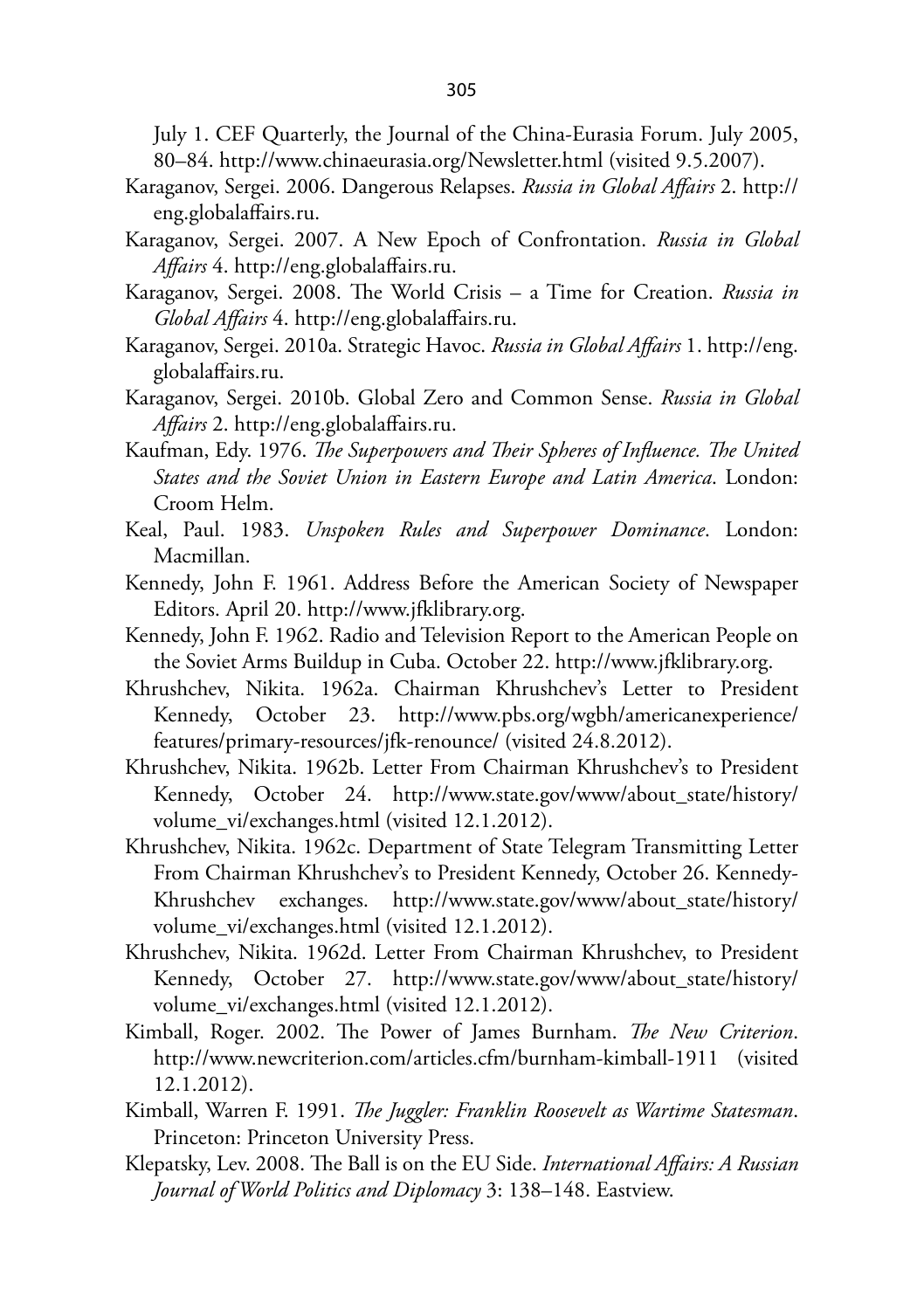- Kolerov, Modest. 2006. What We Know About Post-Soviet Countries. *Russia in Global Affairs* 4. http://eng.globalaffairs.ru.
- Kortunov, Sergei. 2010. Uniform Rules for the Euro-Atlantic Region. *A Russian Journal of World Politics, Diplomacy and International Relations* 1: 50–72. Eastview.
- Kosachev, Kostantin. 2007. Russia and the West: Where the Differences Lie. *Russia in Global Affairs* 4. http://eng.globalaffairs.ru.
- Kotlyar, Vladimir. 2009. Humanitarian Intervention and Protection of Nationals Abroad. *International Affairs: A Russian Journal of World Politics and Diplomacy* 5: 83–97. Eastview.
- Krastev, Ivan, Mark Leonard and Andrew Wilson (ed.). 2009. What Does Russia Think? European Council on Foreign Relations. http://ecfr.3cdn.net/578c6d a80e7f242659\_6fm6b0ltd.pdf (visited 10.5.2012).
- Kremeniuk, Viktor. 2008. U.S. Foreign Policy in a Presidential Election Year. *International Affairs: A Russian Journal of World Politics and Diplomacy 5:* 39–48. Eastview.
- Kremlin.ru Archive. 2009. The Draft of the European Security Treaty. http:// eng.kremlin.ru/news/275 (visited 29.11.2010).
- Kuzmin, Eduard. 2007. International Law At a Crossroads. *International Affairs: A Russian Journal of World Politics, Diplomacy and International Relations* 5: 50–72. Eastview.
- Kuzmin, Eduard. 2010. The World Order and International Law. *International Aff airs: A Russian Journal of World Politics and Diplomacy* 6: 151–164. Eastview.
- Kuznetsova, Yekaterina. 2006. Analysis and Prediction in International Relations. *International Affairs: A Russian Journal of World Politics and Diplomacy* 52 (2): 65–73. Eastview.
- Laffev, Mark, and Jutta Weldes. 2008. Decolonizing the Cuban Missile Crisis. *International Studies Quarterly* 52: 555–577.
- Lavrov, Sergei. 2006. The Rise of Asia, and the Eastern Vector of Russia's Foreign Policy. *Russia in Global Affairs* 3. http://eng.globalaffairs.ru.
- Lavrov, Sergei. 2007a. The Present and the Future. *Russia in Global Affairs* 2. http://eng.globalaffairs.ru.
- Lavrov, Sergei. 2007b. Containing Russia: Back to the Future? *Russia in Global Affairs* 4. http://eng.globalaffairs.ru.
- Lavrov, Sergei. 2008. Russia and the World in the 21st Century. R*ussia in Global Affairs* 3. http://eng.globalaffairs.ru.
- Lavrov, Sergei. 2009. Diplomacy Today: Subject and Method. *International* Affairs: A Russian Journal of World Politics and Diplomacy 6: 1-10. Eastview.
- Lavrov, Sergei. 2010a. The Euro-Atlantic Region: Equal Security for All. *Russia in Global Affairs* 2. http://eng.globalaffairs.ru.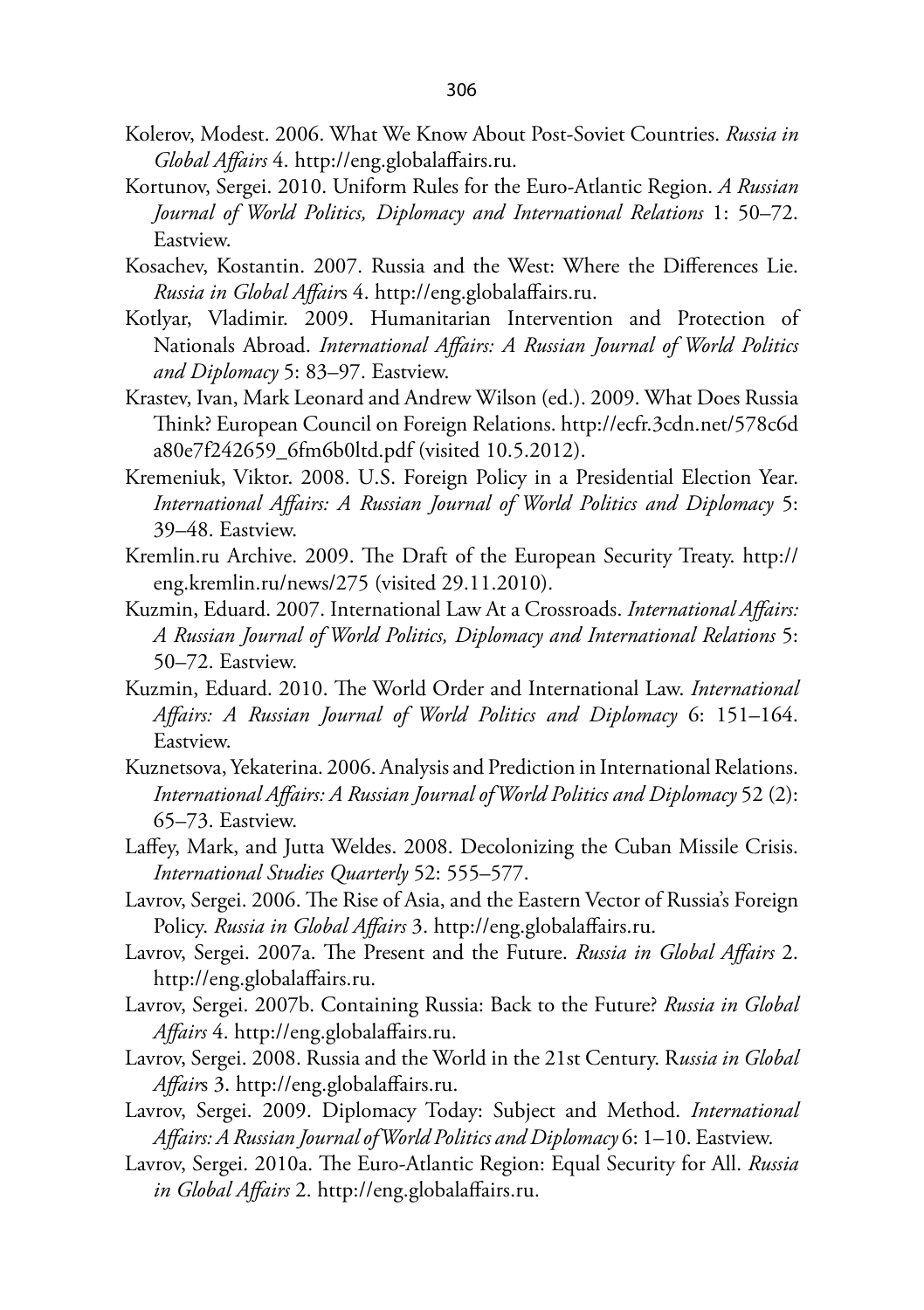- Lavrov, Sergei. 2010b. The New Strategic Arms Reduction Treaty in the Global Security Matrix: The Political Dimension. *International Affairs: A Russian Journal of World Politics and Diplomacy* 4: 1–20. Eastview.
- Leonard, Mark, and Popescu Nicu. 2007. A Power Audit of EU-Russia Relations. Policy Paper. http://http://ecfr.eu/page/-/documents/ECFR-EU-Russia-power-audit.pdf (visited 14.1.2012).
- Lindley, M. F. 1926. *The Acquisition and Government of Backward Territory in International Law.* London: Longmans, Green & Co.
- Linklater, Andrei and Suganami, Hidemi. 2006. *The English School of International Relations: A Contemporary Reassessment.* Cambridge: Cambridge University.
- Lippmann, Walter. 1940. *Some Notes on War and Peace.* New York: Macmillan.
- Lippmann, Walter. 1945. *U.S. War Aims*. Boston: Little, Brown and Company.
- Lippmann, Walter. 1963. Cuba and the Nuclear Risk. The Atlantic Monthly. February.
- Little, Richard. 2002. International System, International Society and World Society: A Re-evaluation of the English School. In *International Society and the Development of International Relations Theory*, edited by B.A. Roberson. London, New York: Continuum. pp. 59–79.
- Little, Richard. 2007. *The Balance of Power in International Relations. Metaphors, Myths and Models*. Cambridge: Cambridge University Press.
- Lo, Bobo. 2002. *Russian Foreign Policy in the Post-Soviet Era: Reality, Illusion and Mythmaking*. Houndmills New York: Palgrave Macmillan.
- Lukin, Alexander. 2008. From a Post-Soviet to a Russian Foreign Policy. *Russia in Global Affairs* 4. http://eng.globalaffairs.ru.
- Luoma-aho, Mika. 2000. Carl Schmitt and the Transformation of the Political Subject. *The European Legacy* 5 (5): 703–716.
- Luoma-aho, Mika. 2007. Geopolitics and Grosspolitics. From Carl Chmitt to E.H Carr and James Burnham. In *The International Political Thought of Carl Schmitt. Terror, Liberal War and the Crisis of Global Order*, edited by Louiza Odysseos, and Fabio Petito. Oxon: Routledge. pp. 36–55.
- Lyakhov, Yevgeni. 2010. On the Recognition of States. *International Affairs: A Russian Journal of World Politics and Diplomac*y 1: 147–171. Eastview.
- MacFarlane, S. Neil. 2003. Russian Perspectives on Order and Justice. In *Order and Justice in International Relations*, edited by Rosemary Foot, John Lewis Gaddis, and Andrew Hurrell. Oxford University Press. pp. 176–206.
- Mackinder, H.J. 1996. *Democratic Ideals and Reality. A Study in the Politics of Reconstruction*. [1919] Washington, DC: National Defense University Press.
- Mackinder, H.J. 2004. The Geographical Pivot of History. [1904] The *Geographical Journal*, 170 (4): 298–321.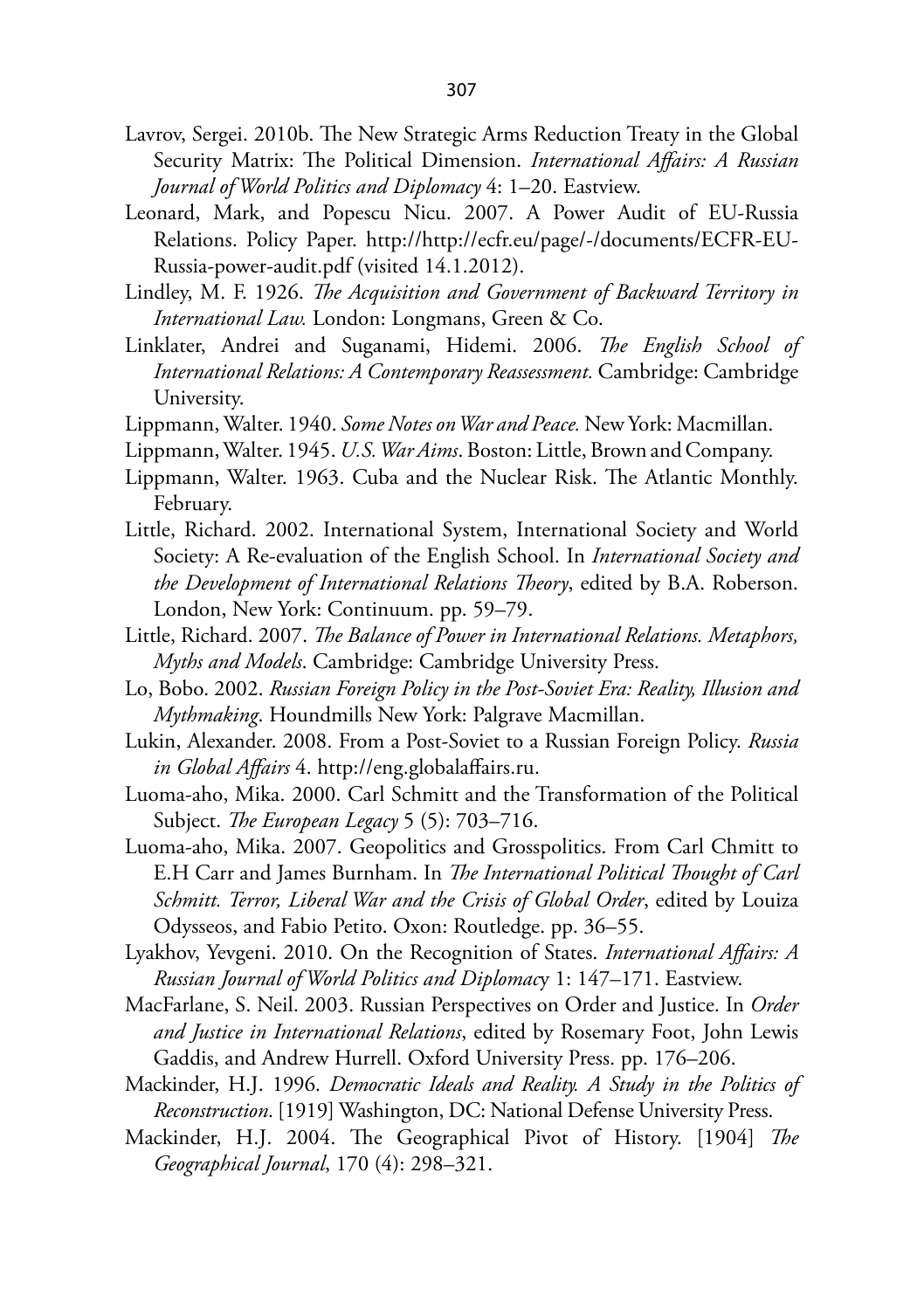- Maiorov, Mikhail. 2008. History and Repentance. *International Affairs: A Russian Journal of World Politics and Diplomacy* 1: 95–105. Eastview.
- Maksimychev, Igor. 2007. The Cold War or the Normal Course of History? International Affairs: A Russian Journal of World Politics and Diplomacy 6: 57–60. Eastview.
- Markenodov, Sergei. 2007. The Paradoxes of Russia's Georgia Policy. *Russia in Global Affairs* 2. http://eng.globalaffairs.ru.
- Markenodov, Sergei. 2008. Regional Conflicts Reloaded. *Russia in Global Affairs* 4. http://eng.globalaffairs.ru.
- Mearsheimer, John J. 2001. *The Tragedy of Great Power Politics*. New York, London: W. W. Norton & Company.
- Medvedev, Dmitry. 2008. Meeting of the President Dmitry Medvedev With Russia's Ambassadors and Permanent Representatives to International Organizations. *International Affairs: A Russian Journal of World Politics and Diplomacy* 5: 1–7. Eastview.
- Minaev, Maxim. 2010. Punching Above One's Weight. *Russia in Global Affairs* 4. http://eng.globalaffairs.ru.
- Moiseev, Aleksei. 2008. The Kosovo Precedent and the System of International Law. *International Affairs: A Russian Journal of World Politics and Diplomacy* 4 (54): 136–144. Eastview.
- Monroe, James. 1823. Annual Message to Congress 12 February (Monroe Doctrine). http://www.ushistory.org/documents/monroe.htm (visited 12.1.2012).
- Morgenthau, Hans. J. 1993. *Politics Among Nations*. New York: McGraw-Hill, Inc.
- Narinsky, Mikhail. 2010. Yalta, February 1945: Beginning of a New World? *International Affairs: A Russian Journal of World Politics and Diplomacy 2:* 210–219. Eastview.
- Naumann, Friedrich. 1917. *Central Europe. A Translation by Christabel M. Meredith from the Original German of Mittel-Europa*. [1915] New York: Borzoi Books, Alfred A. Knopf.
- Neumann, Iver B. 1999. *Uses of the Other: "The East" in European Identity Formation.* Manchester: Manchester University Press.
- Neumann, Iver. 2008a. Discourse Analysis. In *Qualitative Methods in International Relations: A Pluralist Guide*, edited by Audie Klotz and Deepra Prakash. New York: Palgrave Macmillan. pp. 61–77.
- Neumann, Iver 2008b. Russia as a Great Power. In *Russia as a Great Power. Dimensions of Security Under Putin*, edited by Jakob Hedenskog, Vilhelm Konnander, Bertil Nygren, Ingmar Oldberg, and Christer Pursiainen. London: Routledge. pp 13–28.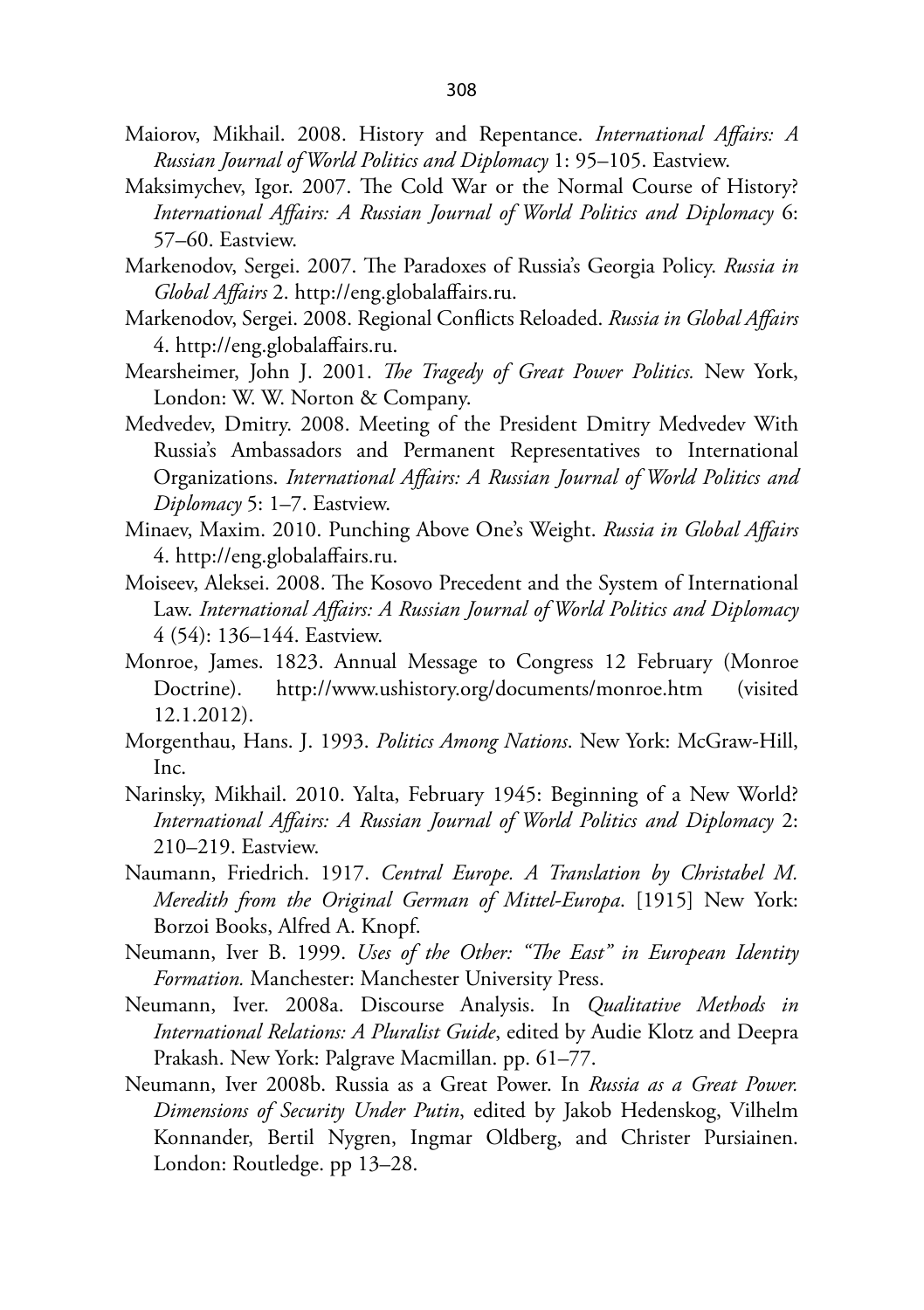- Neumann, Iver B. 2008c. Russia as a Great Power, 1815-2007. *Journal of International Relations and Development* 11: 128–151.
- Neumann, Iver B. 2011. Entry Into International Society Reconceptualised: The Case of Russia. *Review of International Studies* 37 (2): 463–484.
- Newsinger, John. 1999. *Orwell's Politics*. Houndmills, Basingstoke, Hampshire: Macmillan Press.
- Nietzsche, Friedrich. 2003. *Genealogy of Morals*. Translated by Horace B. Samuel. Mineola, New York: Dover Publications, Inc.
- Nikolaev, Sergei. 2009. Russia-Central Asia: Toward Prosperity and Security. *International Affairs: A Russian Journal of World Politics and Diplomacy 4:* 26–34. Eastview.
- Nye, Joseph. 2004. *Soft Power: The Means To Success In World Politics*. New York: PublicAffairs.
- $\hat{O}$  Tuathail, Gearóid. 1996. *Critical Geopolitics. The Politics of Writing Global Space*. London: Routledge.
- Ò Tuathail, Gearóid. 1998. Introduction. *Th inking Critically About Geopolitic*s. In *The Geopolitics Reader*, edited by Gearóid Ó Tuathail, Simon Dalby, and Paul Routledge. London: Routledge. pp.1–12.
- Odysseos, Louiza, and Fabio Petito. 2007. *The International Political Thought of Carl Schmitt: Terror, Liberal War and the Crisis of Global Order*. New York, Oxon: Routledge.
- Oldberg, Ingmar. 2008. Foreign Policy Priorities under Putin: a tour d'horizon. In R*ussia as a Great Power. Dimensions of Security Under Putin*, edited by Jakob Hedenskog, Vilhelm Konnander, Bertil Nygren, Ingmar Oldberg, and Christer Pursiainen. London: Routledge. pp. 29–56.
- Oldberg, Ingmar. 2010. Russia's Great Power Strategy Under Putin and Medvedev. UI Occasional Papers 1. Swedish Institute of International Affairs. http://www.ui.se/upl/files/44020.pdf (visited 12.1.2012).
- Orlov, Alexander. 2008. The Echo of Tskhinval. *International Affairs: A Russian Journal of World Politics and Diplomacy* 6: 67–73. Eastview.
- Orlov, Alexander. 2010. The UN, a Common Asset. *International Affairs: A Russian Journal of World Politics and Diplomacy* 6: 128–37. Eastview.
- Orwell, George. 1946. James Burnham and the Managerial Revolution. *New English Weekly.* May. http://www.k-1.com/Orwell/site/work/essays/burnham. html (visited 12.1.2012).
- Orwell, George. 2000. *Nineteen Eighty-Four*. In *George Orwell. The Complete Novels*. [1949] London: Penguin Books. pp. 743–925.
- Orwell, George. 2006a. As I Please 7. In *Orwell in Tribune. 'As I Please' and Other Writings 1943-7*, edited by Paul Anderson. [1944] London: Politico's Publishing. pp. 83–86.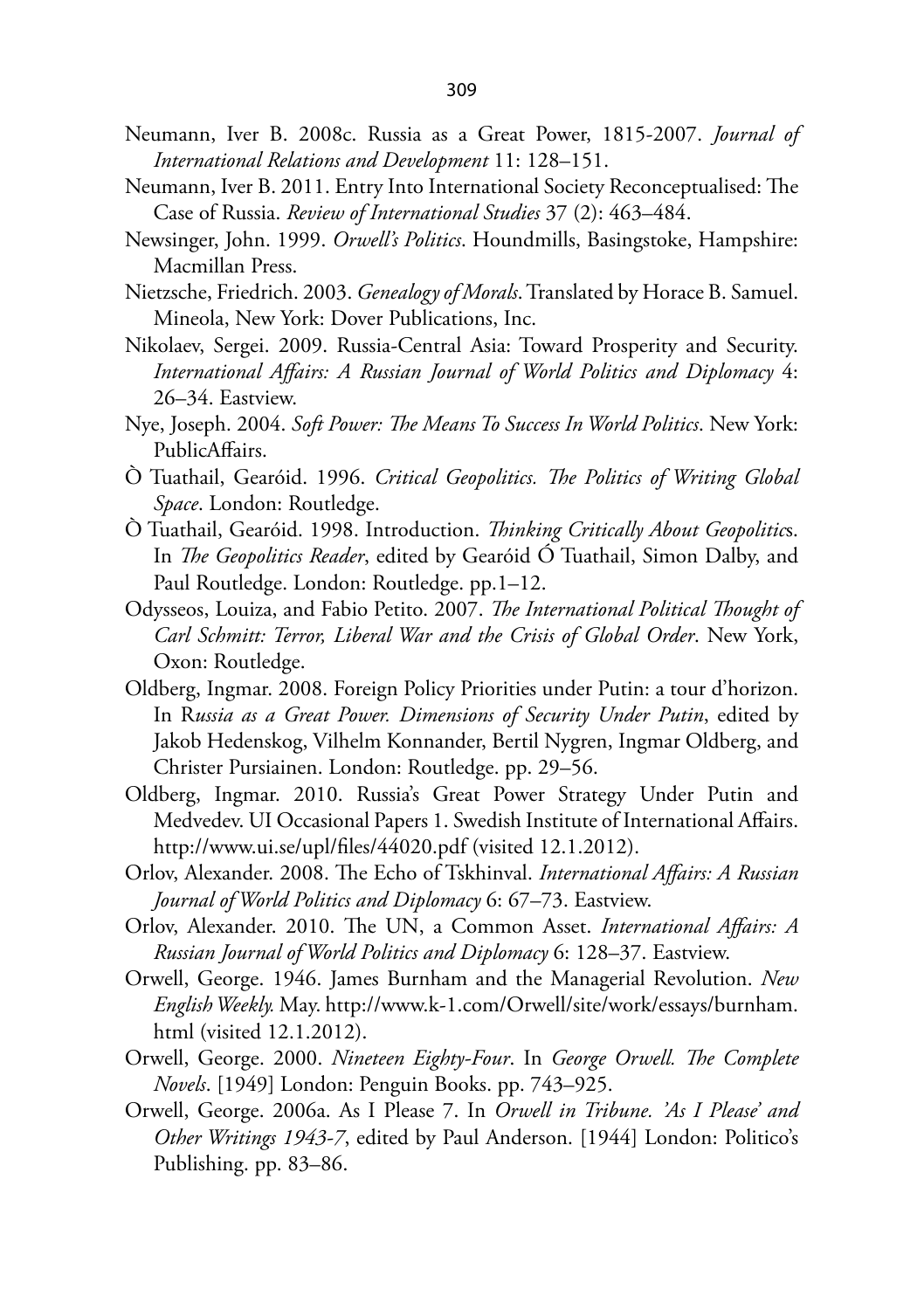- Orwell, George. 2006b. As I Please 57. In *Orwell in Tribune. 'As I Please' and Other Writings 1943-7*, edited by Paul Anderson. [1945] London: Politico's Publishing. pp. 238–241.
- Orwell, George. 2006c. You and the Atom Bomb. In *Orwell in Tribune. 'As I Please' and Other Writings 1943-7*, edited by Paul Anderson. [1945] London: Politico's Publishing. pp. 247–249.
- Orwell, George. 2009. Why I Write. In *Shooting an Elephant and Other Essays*  [1945]. London: Penguin Books. pp. 1–10.
- Panarin, Igor. 2010. Yalta, February 1945: Beginning of a New World? International Affairs: A Russian Journal of World Politics and Diplomacy 2: 210–219. Eastview.
- Papkova, Irina. 2011. Great Power Misalignment: The United States and the Russo-Georgian Conflict. In *Great Power (Mis)Management*. The Russian-*Georgian War and Its Implications for Global Political Order*, Farnham, Burlington: Ashgate. pp. 43–58.
- Pechatnov, Vladimir. 2006. Fulton Revisited. *Russia in Global Affairs* 2. http:// eng.globalaffairs.ru.
- Popescu, Nicu. 2006. Russia's Soft Power Ambitions. CEPS Policy Brief. http:// aei.pitt.edu/11715/1/1388.pdf (accessed 5.5.2012).
- Popescu, Nicu, and Andrew Wilson. 2009. The Limits of Enlargement-Lite: European and Russian Power in the Troubled Neighbourhood. Policy Paper. European Council on Foreign Relations. http://http://ecfr.eu/page/-/ documents/ECFR\_ENP\_report.pdf (visited 14.1.2012).
- Primakov, Yevgeny. 2006. Russia and the U.S. In Need of Trust and Cooperation. *Russia in Global Affairs* 1. http://eng.globalaffairs.ru.
- Prozorov, Sergei. 2011. From Katechon to Intrigant: The Breakdown of the Post-Soviet Nomos. In *Great Power (Mis)Management. The Russian-Georgian War and Its Implications for Global Political Order*., edited by Alexander Astrov. Farnham, Burlington: Ashgate. pp. 25–42.
- Putin, Vladimir. 2006. There Are More Benefits to be Gained Through Friendship With Modern Russia. *International Affairs: A Russian Journal of World Politics and Diplomacy* 4: 1–7. Eastview.
- Putin, Vladimir. 2007a. I Do Not Rule, I Simply Do My Work. *International Aff airs: A Russian Journal of World Politics and Diplomacy* 2: 1–9. Eastview.
- Putin, Vladimir. 2007b. Realpolitik From Munich. *International Affairs: A Russian Journal of World Politics and Diplomacy* 53 (3): 55–80.
- Putin, Vladimir. 2008. Thirst for Victory Has Always Been a Part of Our National Character. *International Affairs: A Russian Journal of World Politics and Diplomacy* 54 (2): 1–15.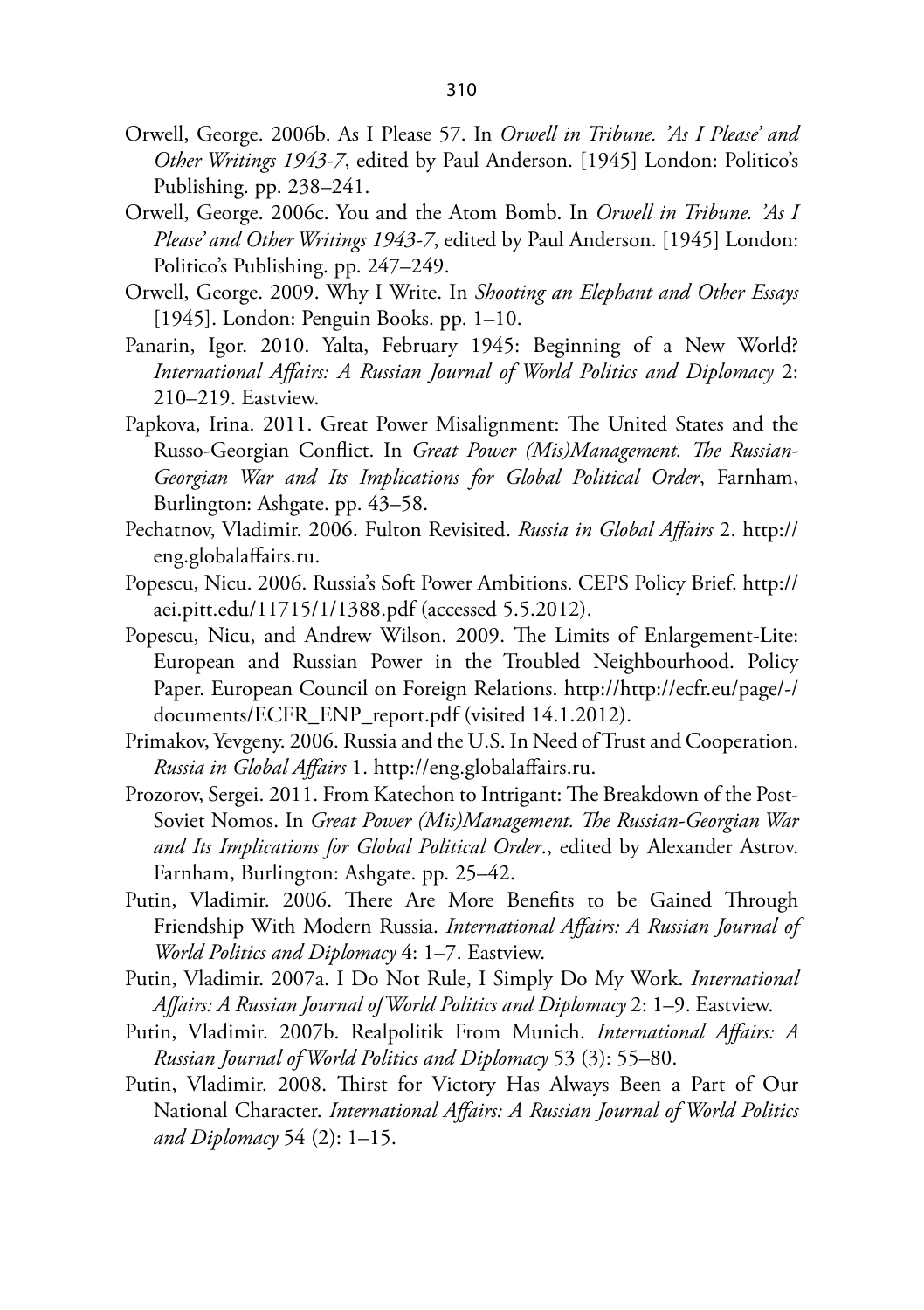- Putin, Vladimir. 2011. A New Integration Project for Eurasia: The Future in the Making. Article Published in the Newspaper *Izvestia*. http://premier.gov.ru/ eng/events/news/16622/ (visited 1.12.2011).
- Roberson, B.A. 2002. *International Society and the Development of International Relations Theory*. London, New York: Continuum.
- Roosevelt, Theodore. 1904. Annual Message to Congress (Corollary to the Monroe Doctrine). http://www.ourdocuments.gov/doc.php?doc=56 (visited 20.8.2012).
- Rotblat, Joseph. 2007. Appendix 3. The Nobel Lecture. In *A Quest for Global* Peace. Rotblat and Ikeda on War, Ethics and the Nuclear Threat., edited by Joseph Rotblat, and Daisaku. Ikeda. London, New York: I.B. Tauris. pp. 129–136.
- Roundtable Discussion. 2010. BRIC as a New Form of Multilateral Diplomacy. *International Affairs: A Russian Journal of World Politics and Diplomacy 2:* 97–112. Eastview.
- Rutherford, Geddes W. 1926. Sphere of Influence: An Aspect of Semi-Suzerainty. *Th e American Journal of International Law* 20 (2): 300–325.
- Sakwa, Richard. 2011. Russia and Europe: Whose Society? *Journal of European Integration* 33 (2): 197–214.
- Satanovsky, Yevgeni. 2008. A Five-Year War for Oil and Democracy. *International Aff airs: A Russian Journal of World Politics and Diplomacy* 4: 6–11.
- Schmitt, Carl. 2003. *The Nomos of the Earth in the International Law of the Jus Publicum Europaeum*. [1950] Translated by Ulmen, G. L. New York: Telos.
- Solovyev, Eduard. 2010. A Deficit of "Soft Power": Russian Policy in the Post-Soviet Space. *International Affairs: A Russian Journal of World Politics and Diplomacy* 5: 97–107. Eastview.
- Spykman, Nicholas John. 1944. *The Geography of the Peace*. New York: Harcourt, Brace and Company.
- Stegniy, Petr. 2008. Understanding Common History Ideas for Discussion. *International Aff airs: A Russian Journal of World Politics and Diplomacy* 6: 1–12.
- Suganami, Hideki. 2010. The English School in a Nutshell. *Ritsumeikan Annual Review of International Studies* 9: 15–28.
- Suzdaltsev, Andrei. 2010. Politics Ahead of the Economy. *Russia in Global Affairs* 1. http://eng.globalaffairs.ru.
- SVOP. 2007. The World Around Russia: 2017. An Outlook for the Midterm Future. The Council on Foreign and Defence Policy, State University – Higher School of Economics, Rio-Center. http://cceis.hse.ru/ data/2010/12/19/1208309423/2017\_eng\_reader.pdf (visited 12.9.2012).
- Taubman, William. 2005. *Khrushchev: The Man and His Era*. London: Simon & Schuster UK Ltd.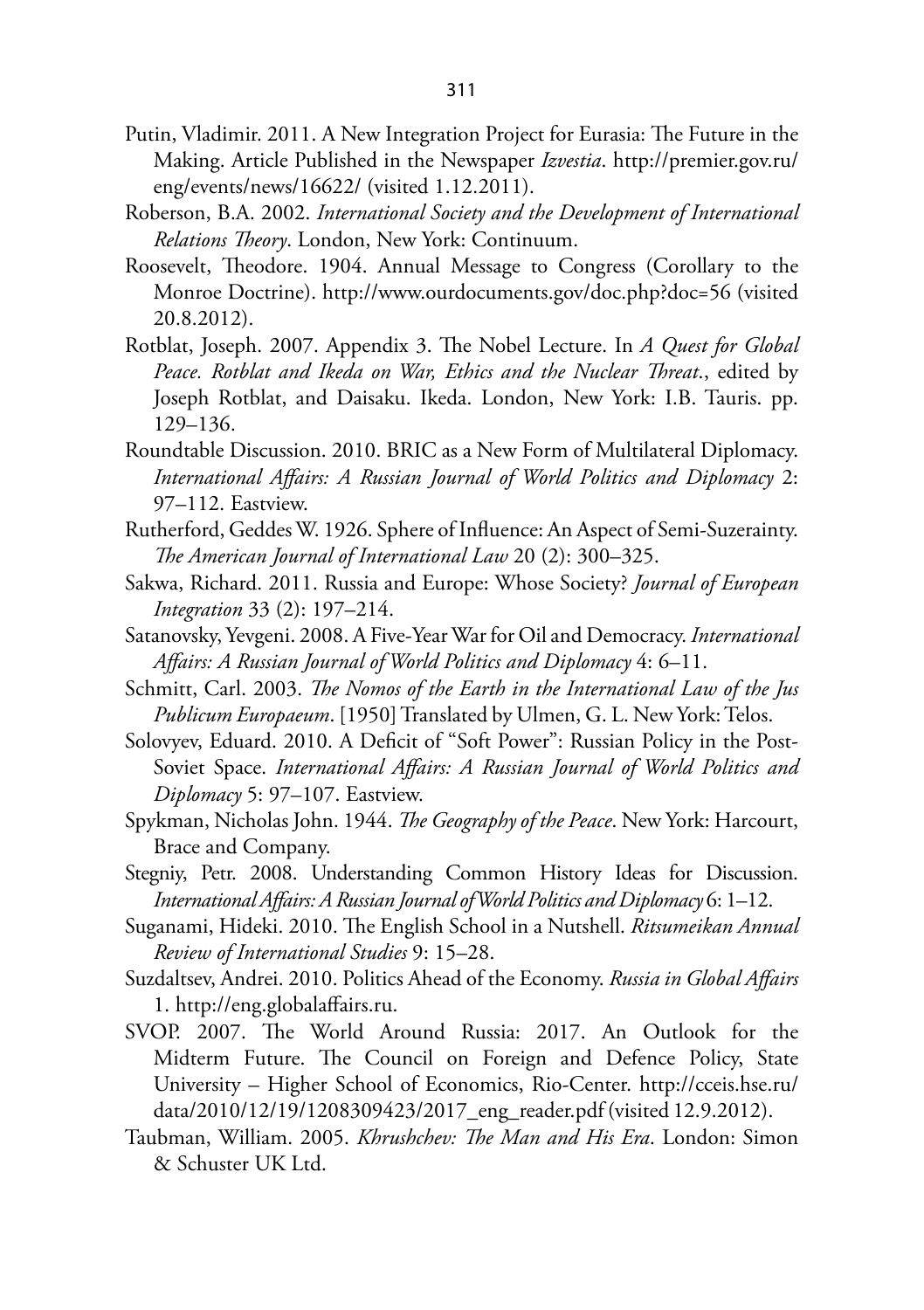- Treaty of Good-Neighbourliness. 2001. Treaty of Good-Neighbourliness and Friendly Cooperation Between the People's Republic of China and the Russian Federation. http://www.fmprc.gov.cn/eng/wjdt/2649/t15771.htm# (visited 25.8.2012)
- Trenin, Dmitri. 2009. Russia's Sphere of Interest, Not Influence. *The Washington Quarterly* 32 (4): 3–22. http://www.twq.com/09october/docs/09oct\_Trenin. pdf (visited 12.1.2012).
- Tsygankov, Andrei P. and Pavel A. Tsygankov. 2004. New Directions in Russian International Studies: Pluralisation, Westernization and Isolationism. *Communist and Post-Communist Studies* 37 (1): 1–17.
- Ulmen, G.L. 2003. Translator's Introduction. In *The Nomos of the Earth in the International Law of the Jus Publicum Europaeum*, by Carl Schmitt. pp. 9–34.
- Valeyev, Revol'. 2009. Humanitarian Intervention and Protection of Nationals Abroad. *International Affairs: A Russian Journal of World Politics and Diplomacy* 5: 83–97. Eastview.
- Vigezzi, Brunello. 2005. *The British Committee on the Theory of International* Politics 1954-1985: The Rediscovery of History. Milan: Edizioni Unicopli.
- Vincent, R.J. 1974. *Nonintervention and International Order*.: Princeton.
- Vincent, R.J. 1990. Order in International Politics. In *Order and Violence: Hedley Bull and International Relations*, edited by J. D. B. Miller, and R. J. Vincent. Oxford: Clarendon Press. pp. 38–64.
- Walker, R.B.J. 1995. *Inside/Outside: International Relations as Political Theory*. Cambridge: Cambridge University Press.
- Waltz, Kenneth. 1979. *Theory of International Politics*. New York: McGraw-Hill.
- Watson, Adam. 1985a. European International Society and Its Expansion. In The Expansion of International Society, edited by Hedley Bull, and Adam Watson. Oxford: Clarendon Press. pp. 13–32.
- Watson, Adam. 1985b. New States in the Americas. In *The Expansion of International Society*, edited by Hedley Bull, and Adam Watson. Oxford: Clarendon Press. pp. 127–142.
- Watson, Adam. 1992. *Evolution of International Society*. London: Routledge.
- Watson, Adam. 1997. *Limits of Independence*. London, New York: Routledge.
- Watson, Adam. 2002. The Practice Outruns the Theory. In *International Society and the Development of International Relations Theory*, edited by B.A. Roberson. London, New York: Continuum. pp. 145–155.
- Watson, Adam. 2007. *Hegemony & History.* Oxon, New York: Routledge.
- Weinert, Matthew S. 2011. Reframing the Pluralist-Solidarist Debate. *Millennium - Journal of International Studies* 40 (1): 21–41.